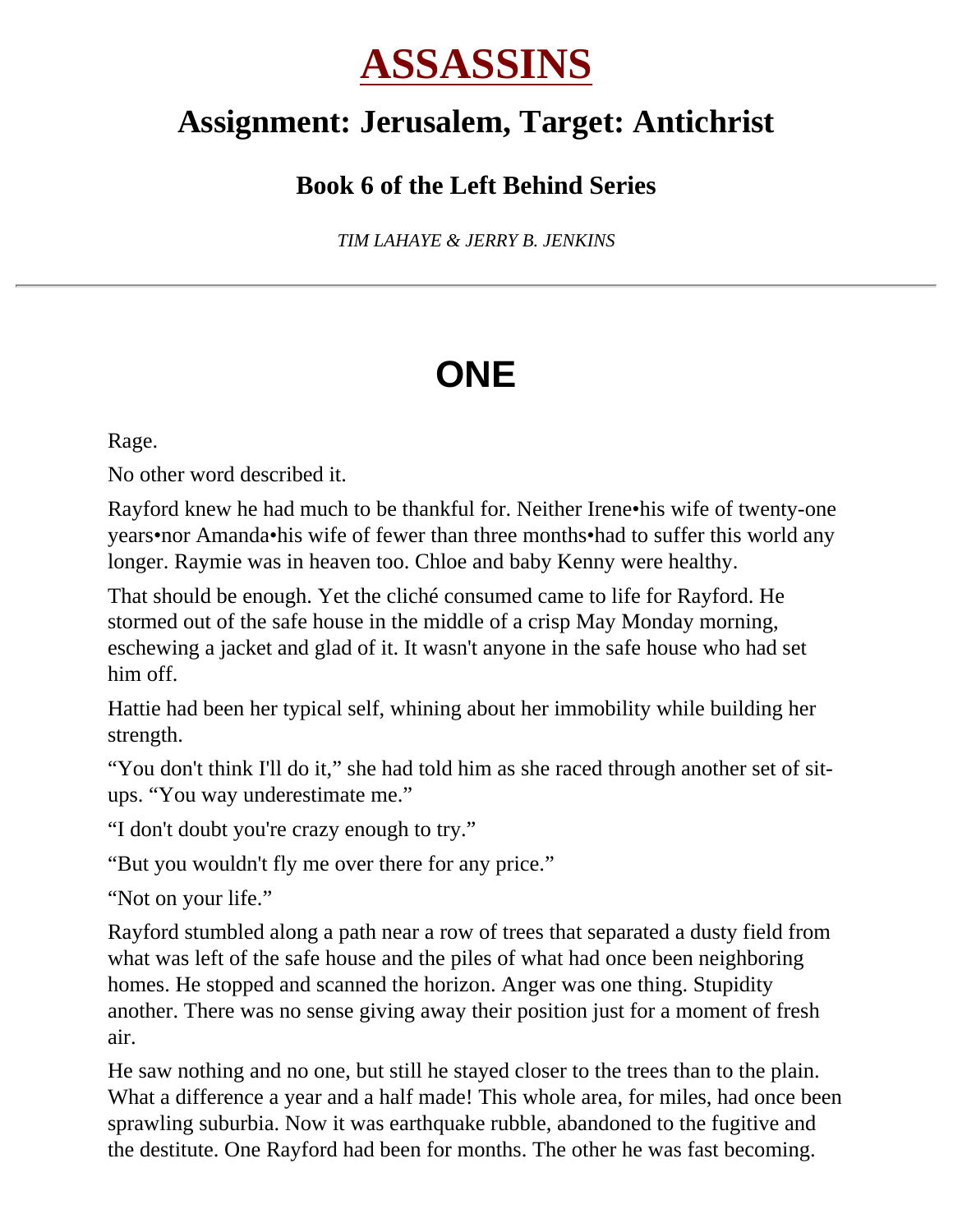The murderous fury threatened to devour him. His rational, scientific mind fought his passion. He knew others•yes, including Hattie•who had as much or more motive. Yet Rayford pleaded with God to appoint him. He wanted to be the one to do the deed. He believed it his destiny.

Rayford shook his head and leaned against a tree, letting the bark scratch his back. Where was the aroma of newly mown grass, the sounds of kids playing in the yard? Nothing was as it once was. He closed his eyes and ran over the plan one more time. Steal into the Middle East in disguise. Put himself in the right place at the precise time. Be God's weapon, the instrument of death. Murder Nicolae Carpathia.

David Hassid assigned himself to accompany the Global Community helicopter that would take delivery of a gross of computers for the potentate's palace. Half the GC personnel in his department were to spend the next several weeks ferreting out the location of Tsion Ben-Judah's daily cyberspace teaching and Buck Williams's weekly Internet magazine.

The potentate himself wanted to know how quickly the computers could be installed. "Figure half a day to unload, reload, and truck them here from the airport," David had told him. "Then unload again and assume another couple of days for installation and setup."

Carpathia had begun snapping his fingers as soon as "half a day" rolled off David's tongue. "Faster," he said. "How can we steal some hours?"

"It would be costly, but you could•"

"Cost is not my priority, Mr. Hassid. Speed. Speed."

"Chopper could snag the whole load and set 'em down outside the freight entrance."

"That," Carpathia said. "Yes, that."

"I'd want to personally supervise pickup and delivery."

Carpathia was on to something else, dismissing David with a wave. "Of course, whatever."

David called Mac McCullum on his secure phone. "It worked," he said.

"When do we fly?"

"As late as possible. This has to look like a mistake."

Mac chuckled. "Did you get 'em to deliver to the wrong airstrip?"

"'Course. Told 'em one, paperworked 'em another. They'll go by what they heard. I'll protect myself from Abbott and Costello with the paperwork."

"Fortunato still looking over your shoulder?"

"Always, but neither he nor Nicolae suspects. They love you too, Mac."

"Don't I know it. We've got to ride this train as far as it'll take us."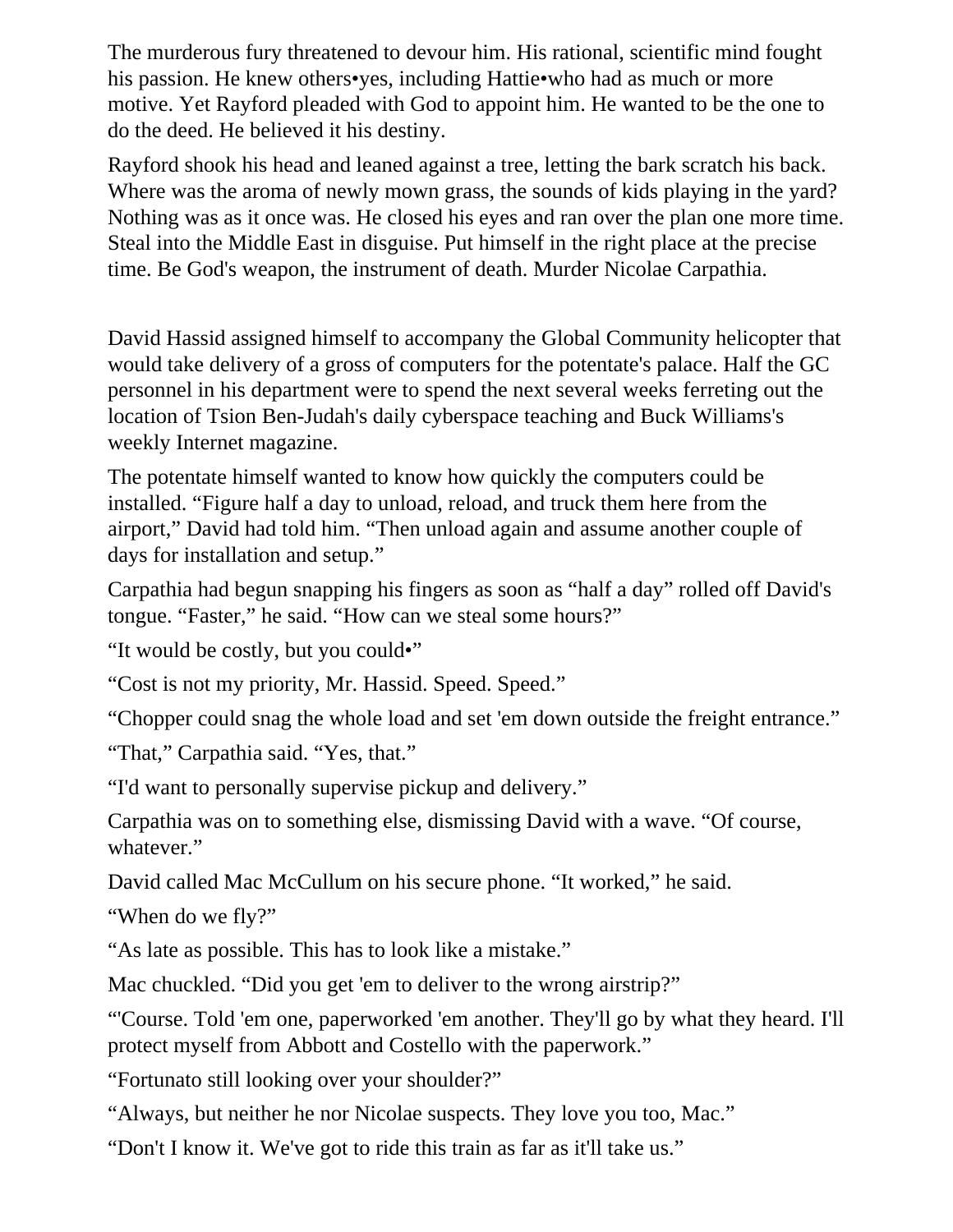Rayford didn't dare discuss his feelings with Tsion. The rabbi was busy enough, and Rayford knew what he would say: "God has his plan. Let him carry it out."

But what would be wrong with Rayford's helping? He was willing. He could get it done. If it cost him his life, so what? He'd reunite with loved ones, and more would join him later.

Rayford knew it was crazy. He had never been ruled by his feelings before. Maybe his problem was that he was out of the loop now, away from the action. The fear and tension of flying Carpathia around for months had been worth it for the proximity it afforded him and the advantage to the Tribulation Force.

The danger in his present role wasn't the same. He was senior flyer of the International Commodity Co-op, the one entity that might keep believers alive when their freedom to trade on the open market would vanish. For now, Rayford was just meeting contacts, setting up routes, in essence working for his own daughter. He had to remain anonymous and learn whom to trust. But it wasn't the same. He didn't feel as necessary to the cause.

But if he could be the one to kill Carpathia!

Who was he kidding? Carpathia's assassin would likely be put to death without trial. And if Carpathia was indeed the Antichrist•and most people except his followers thought he was•he wouldn't stay dead anyway. The murder would be all about Rayford, not Carpathia. Nicolae would come out of it more heroic than ever. But the fact that it had to be done anyway, and that he himself might be in place to do it, seemed to give Rayford something to live for. And likely to die for.

His grandson, Kenny Bruce, had stolen his heart, but that very name reminded Rayford of painful losses. The late Ken Ritz had been a new friend with the makings of a good one. Bruce Barnes had been Rayford's first mentor and had taught him so much after supplying him the videotape that had led him to Christ.

That was it! That had to be what had produced such hatred, such rage. Rayford knew Carpathia was merely a pawn of Satan, really part of God's plan for the ages. But the man had wreaked such havoc, caused such destruction, fostered such mourning, that Rayford couldn't help but hate him.

Rayford didn't want to grow numb to the disaster, death, and devastation that had become commonplace. He wanted to still feel alive, violated, offended. Things were bad and getting worse, and the chaos multiplied every month. Tsion taught that things were to come to a head at the halfway point of the seven-year tribulation, four months from now. And then would come the Great Tribulation.

Rayford longed to survive all seven years to witness the glorious appearing of Christ to set up his thousand-year reign on earth. But what were the odds? Tsion taught that, at most, only a quarter of the population left at the Rapture would survive to the end, and those who did might wish they hadn't.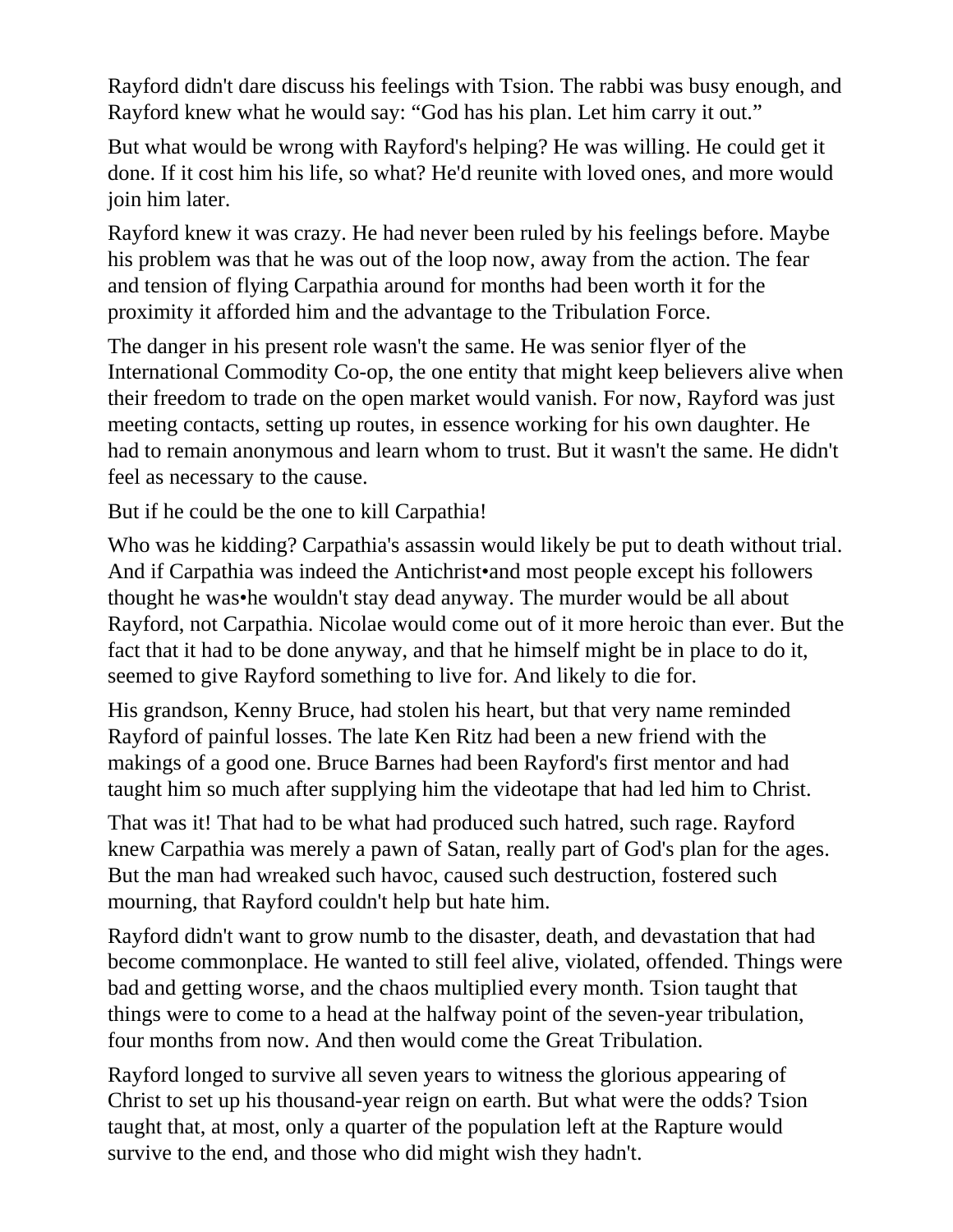Rayford tried to pray. Did he think God would answer, give him permission, put the plot in his mind? He knew better. His scheming was just a way to feel alive, and yet it ate at him, gave him a reason for breathing.

He had other reasons to live. He loved his daughter and her husband and their baby, and yet he felt responsible that Chloe had missed the Rapture. The only family he had left would face the same world he did. What kind of a future was that? He didn't want to think about it. All he wanted to think about was what weapons he might have access to and how he could avail himself of them at the right time.

Just after dark in New Babylon, David took a call from his routing manager. "Pilot wants to know if he's to put down at the strip or at<sup>\*</sup>

"I told him already! Tell him to do what he's told!"

"Sir, the bill of lading says palace airstrip. But he thought you told him New Babylon Airport."

David paused as if angry. "Do you understand what I said?"

"You said airport, but•"

"Thank you! What's his ETA?"

"Thirty minutes to the airport. Forty-five to the strip. Just so I'm clear•"

David hung up and called Mac. Half an hour later they were sitting in the chopper on the tarmac of the palace airstrip. Of course the computer cargo was not there. David called the airport. "Tell the pilot where we are!"

"Man," Mac said, "you've got everybody chasin' their tails."

"You think I want new computers in front of the world's best techies, all looking to find the safe house?"

Mac tuned in the airport frequency and heard the instruction for the cargo pilot to take off and put down at the palace strip. He looked at David. "To the airport, chopper jockey," David said.

"We'll pass 'im in the sky."

```
"I hope we do."
```
They did. David finally had pity on the pilot, assured him he and Mac would stay put, and instructed him to come back.

A crane helped disgorge the load of computers, and Mac maneuvered the helicopter into position to hook up to it. The cargo chief attached the cable, assured Mac he had the size and power to easily transport the load, and instructed him how to lift off. "You've got an onboard release in case of emergency, sir," he said, "but you should have no problem."

Mac thanked him and caught David's glance. "You wouldn't," he said, shaking his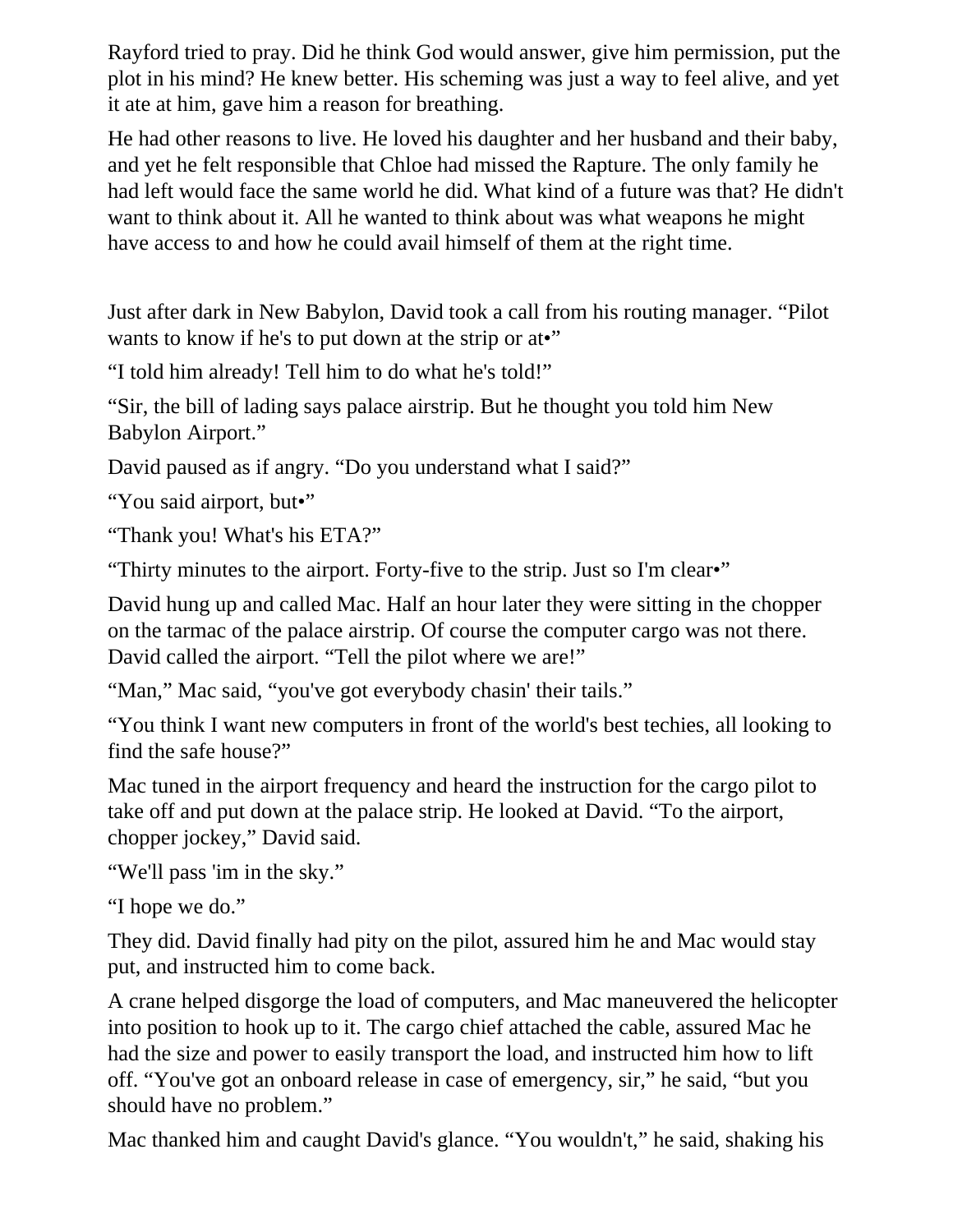head.

"Of course I would. This lever here? I'll be in charge of this."

## **TWO**

Early after noon, Buck sat at his computer in the vastly enlarged shelter beneath the safe house. He and his father-in-law and Dr. Charles had done the bulk of the excavating work. It wasn't that Dr. Ben-Judah had been unwilling or unable. He had proved remarkably fit for a man with his nose in scholarly works and his eyes on a computer screen the majority of every day.

But Buck and the others encouraged him to stay at his more important work via the Internet•teaching the masses of new believers and pleading for converts. It was clear Tsion felt he was slacking by letting the other men do the manual labor while he toiled at what he called soft work in an upstairs bedroom. For days all he had wanted to do was join the others in digging, sacking, and carrying the dirt from the cellar to the nearby fields. The others had told him they were fine without his help, that it was too crowded with four men in the cramped space, that his ministry was too crucial to be postponed by grunt work.

Finally, Buck recalled with a smile, Rayford had told Tsion, "You're the elder, our pastor, our mentor, our scholar, but I have seniority and authority as ersatz head of this band, and I'm pulling rank."

Tsion had straightened in the dank underground and leaned back, mock fear on his face. "Yes, sir," he said. "And my assignment?"

"To stay out of our way, old man. You have the soft hands of the educated. Of course, so do we, but you're in the way."

Tsion had dragged a sleeve across his forehead. "Oh, Rayford, stop teasing me. I just want to help."

Buck and Doc stopped their work and joined, in essence, in ganging up on Tsion. "Dr. Ben-Judah," Floyd Charles said, "we all really do feel you're wasting your time•we're wasting your time•by letting you do this. Please, for our sakes, clear our consciences and let us finish without you."

It was Rayford's turn to feign offense. "So much for my authority," he said. "I just gave an order, and now Sawbones pleads with him yet again!"

"You gentlemen are serious," Tsion said, his Israeli accent thick as ever.

Rayford raised both hands. "Finally! The scholar gets it."

Tsion trundled back upstairs, grumbling that it "still does not make any sense," but he had not again tried to insert himself into the excavation team.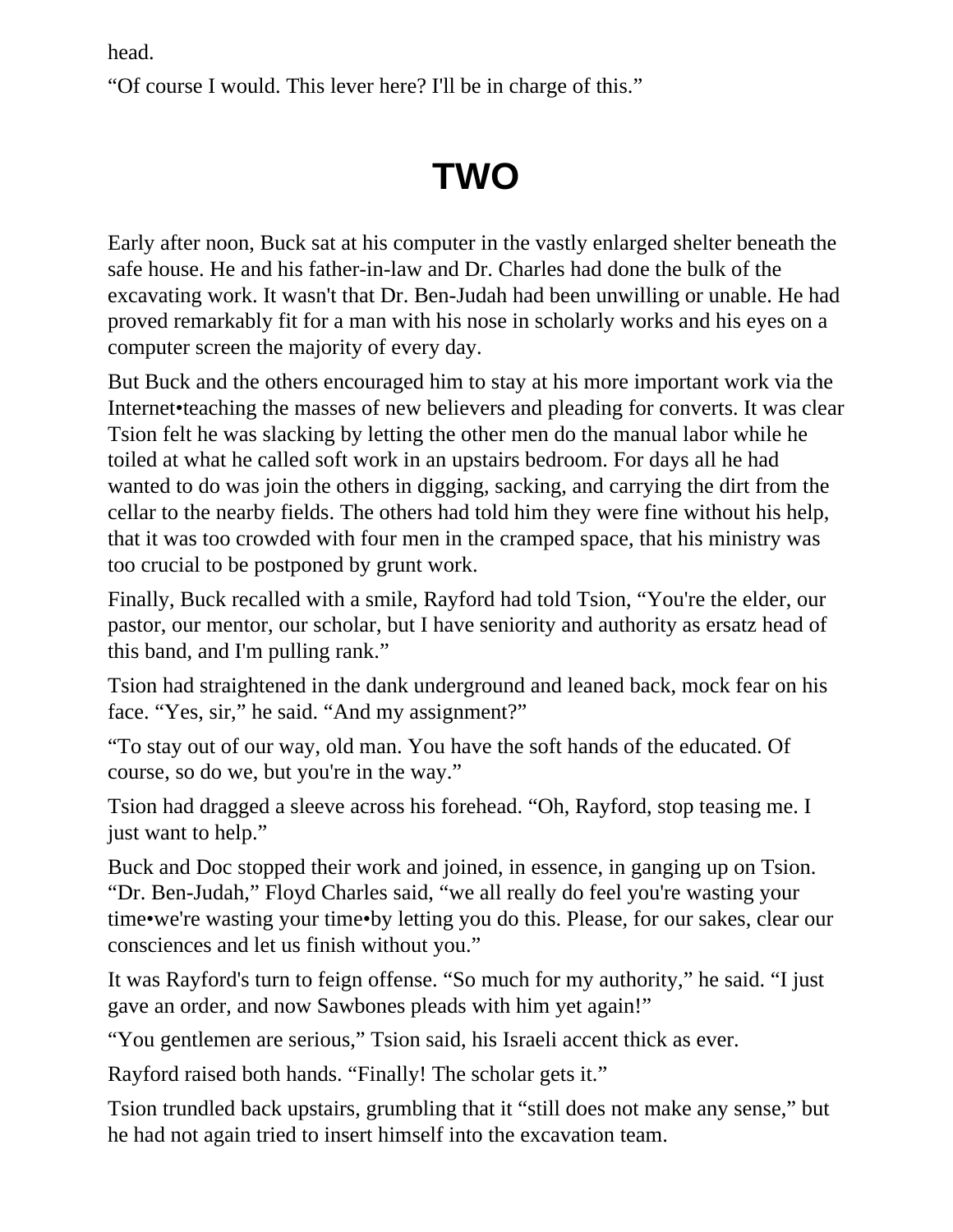Buck was impressed with how the other three had melded. Rayford was the most technologically astute, Buck himself sometimes too analytical, and Floyd•despite his medical degree•seemingly content to do what he was told. Buck teased him about that, telling him he thought doctors assumed they knew everything. Floyd was not combative, but neither did Buck find him amused. In fact, Floyd seemed to run out of gas earlier every day, but he never slacked. He just spent a lot of time catching his breath, running his hands through his hair, and rubbing his eyes.

Rayford mapped out each day's work with a rough sketch amalgamated from two sources. The first came from the meticulously hen-scratched spiral notebooks of the original owner of the place, Donny Moore, who had been crushed to death at the church during the great wrath of the Lamb earthquake nearly eighteen months before. Buck and Tsion had discovered Donny's wife's body in the demolished breakfast nook at the back of the house.

Donny had apparently planned for just such a future, somehow assuming that one day he and his wife would have to live in seclusion. Whether he feared nuclear fallout or just hiding from Global Community forces, he had crafted an expansive plan. His layout enlarged the tiny, dank cellar at the back of the house to extend beneath the entire other side of the duplex and far out into the yard.

The other source Rayford had consulted was the late Ken Ritz's refinement of the original plan. Ken had honed his image as a clod-kicking blue-collar bush pilot. It turned out he was a graduate of the London School of Economics, licensed in all manner of high-speed jets, and•as these schematics showed•a self-taught architect. Ken had streamlined the excavation process, moved Donny's support beams, and devised a central communications protocol. When all was in place, the shelter should be undetectable and the various satellite linkups, cellular receivers and transmitters, and infrared computer interfaces easy to access and service.

While Buck worked with Doc and Rayford, and Tsion wrote his masterful daily missives to his global audience, Chloe and Hattie busied themselves with their own pursuits. Hattie seemed to work out every spare moment, madly building tone and endurance and adding weight to what had become her emaciated frame. Buck worried she was up to something. She usually was. No one in the house was certain she hadn't already compromised their location with her ill-conceived effort to buy her way to Europe months before. So far no one had come nosing around the place, but how long could that last?

Chloe spent the bulk of her time with baby Kenny, of course. When she wasn't sneaking in a nap to try to regain her own strength, she used her free moments to work via the Net with her growing legion of Commodity Co-op suppliers and distributors. Already believers were beginning to buy and sell to and from each other, in anticipation of the dark day when they would be banished from normal trade.

The pressure of close quarters and lots of work, not to mention dread of the future,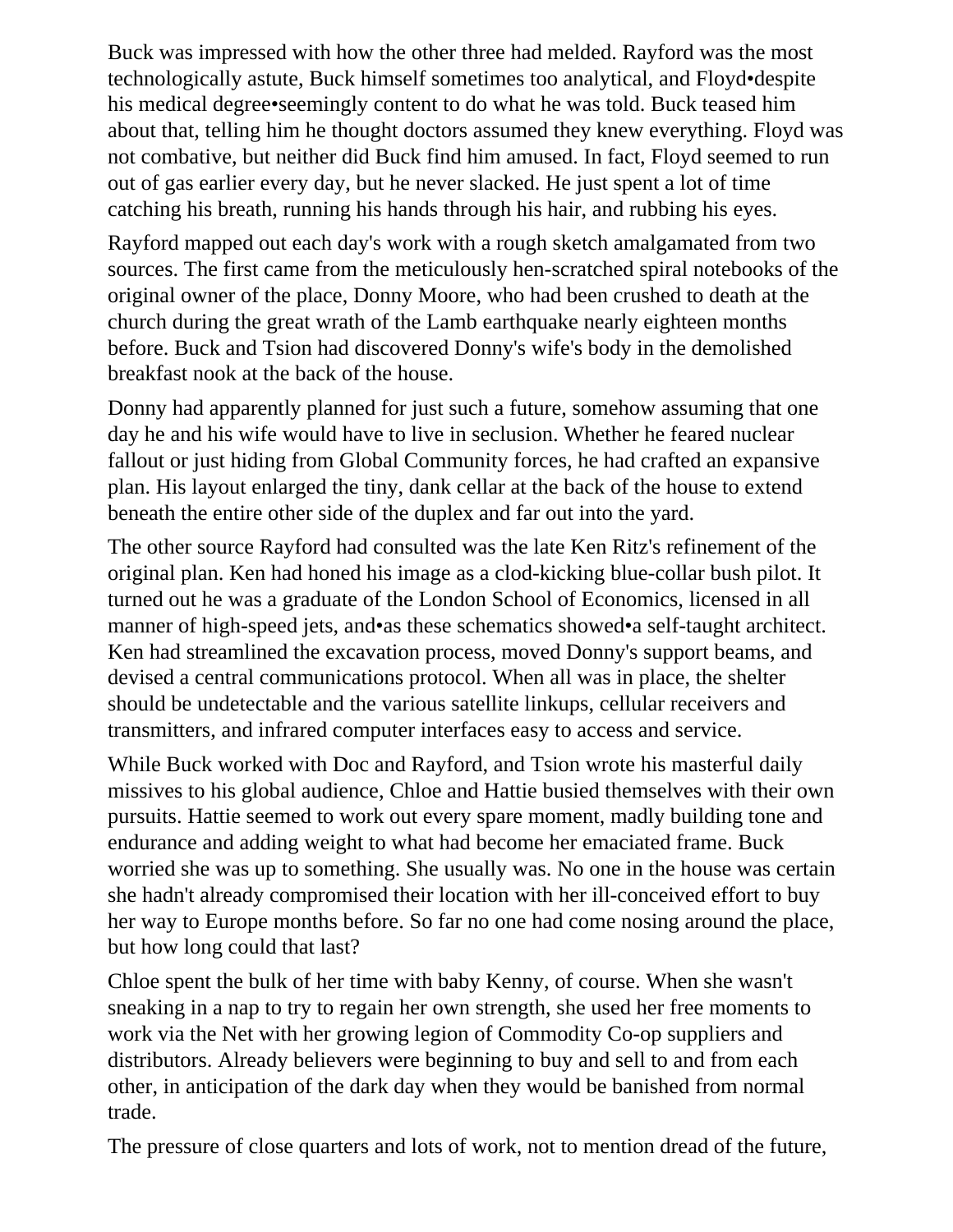was Buck's constant companion. He was grateful he could do his own writing and help Rayford and Doc with the shelter while still getting time with Chloe and Kenny. But somehow his days were as long as ever. The only time he and Chloe had to themselves was at the end of the day when they were barely awake enough to talk. Kenny slept in their room, and while he was not the type to bother the rest of the household, both Buck and Chloe were often up with him in the night.

Buck lay awake one midnight, pleased to hear Chloe's deep rhythmic breathing and know she was asleep. He was mulling how to improve the efficiency of the Trib Force, hoping he could contribute as much as the other men seemed to. From the beginning, when the Force consisted of just the late Bruce Barnes, Rayford, Chloe, and him, Buck felt he had become part of a pivotal, cosmic effort. Among the earliest believers following the Rapture, the Tribulation Force was committed to winning people to Christ, opposing Antichrist, and surviving until the reappearing of Christ, now just over three and a half years away.

Tsion, whom God had provided to replace Bruce, was a priceless commodity who needed to be protected above all. His knowledge and passion, along with his ability to communicate on a layman's level, made him Nicolae Carpathia's number one enemy. At least number one after the two witnesses at the Wailing Wall, who continued to torment unbelievers with plagues and judgments.

Chloe astounded him with her ability to run an international company while taking care of a new baby. Doc was clearly a gift from God, having saved Hattie's life and keeping the rest of them healthy. Hattie was the only unbeliever and understandably selfish. She spent most of her time on herself.

But Buck worried most about Rayford. His father-in-law had not been himself lately. He seemed to seethe, short-tempered with Hattie and often lost in thought, his face clouded with despair. Rayford also had begun taking breaks from the house, walking nowhere in the middle of the day. Buck knew Rayford would not be careless, but he wished someone could help. He asked Tsion to probe, but the rabbi said, "Captain Steele eventually comes to me when he wants to reveal something. I do not feel free to pursue private matters with him."

Buck had asked Doc's opinion. "He's my mentor, not the other way around," Floyd said. "I go to him with my problems; I don't expect him to come to me with his."

Chloe begged off too. "Buck, Daddy is a traditional, almost old-world father. He'll give me all the unsolicited advice he wishes, but I wouldn't dream of trying to get him to open up to me."

"But you see it, don't you?"

"Of course. But what do you expect? We're all crazy by now. Is this any way to live? Going nowhere in daylight except to Palwaukee once in a while, having to use aliases and worry constantly about being found out?"

Buck's compatriots all had reasons for not confronting Rayford. Buck would have to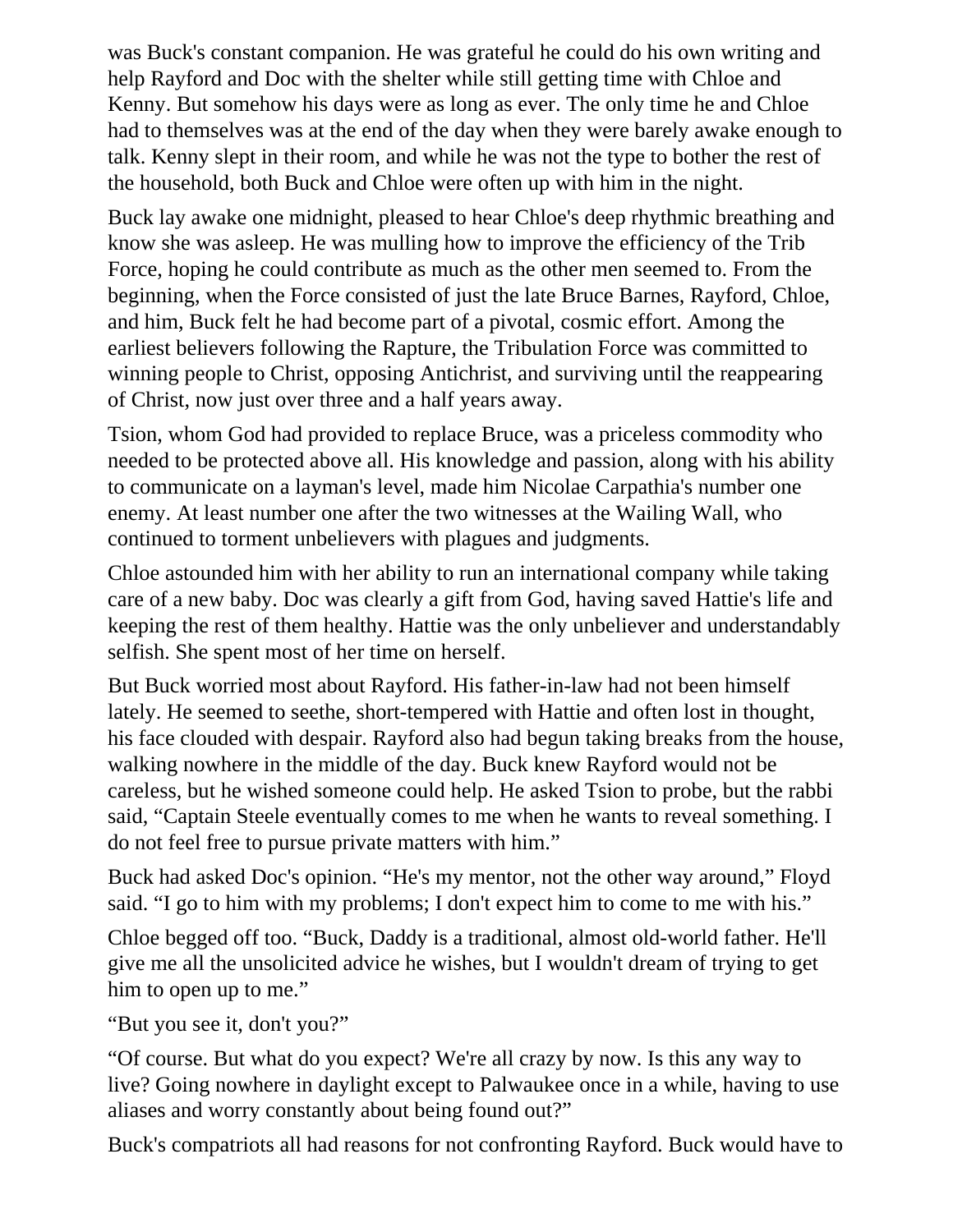do it. Oh, joy, he thought.

David Hassid sat in the passenger seat of GC Chopper One, watching with Mac McCullum. The ground crew at New Babylon Airport hooked a thick steel cable from the helicopter to three bundled skids containing 144 computers. The crew chief signaled Mac to begin a slow ascent until the cable was taut. Then he gently lifted off, ostensibly to deliver the cargo to the Global Community palace.

Mac said, "The skids should take care of themselves, provided you keep away from that release lever. You wouldn't really do that, would you?"

"To delay my own staff from finding Tsion's and Buck's and Chloe's transmission point? You bet I would, if it was the only way." "If?"

"C'mon, Mac. You know me better than that by now. You think I would trash that many computers? I may be only about a third your age<sup>\*</sup>

"Hey!"

"All right, a little less than half, but give me some credit. You think the number of computers we ordered was lost on me?"

Mac held up a finger and depressed his radio transmitter. "GC Chopper One to palace tower, over."

"This is tower, One, go."

"ETA three minutes, over."

"Roger, out."

Mac turned to David. "I figured that's why you ordered a gross. One for every thousand witnesses."

"Not that it'll parcel out that way, but no, I'm not going to crash them in the desert."

"But I'm not putting down at the palace either, am I?"

David smiled and shook his head. From their position he had a view of the sprawling palace complex. Acres and acres of buildings surrounded the great gleaming castle•what else could he call it•Carpathia had erected in honor of himself. Every imaginable convenience was included, thousands of employees dedicated to every Carpathia whim.

David dug his secure phone from his pocket and punched a speed number. "Corporal A. Christopher," he said. "Director Hassid calling." He covered the phone and told Mac, "Your new cargo chief for the Condor."

"Do I know him?"

David shrugged and shook his head. "Yes, Corporal Christopher. Is the Condor hold accessible? .. . Excellent. Be ready for us.... Well, I can't help that, Corporal. You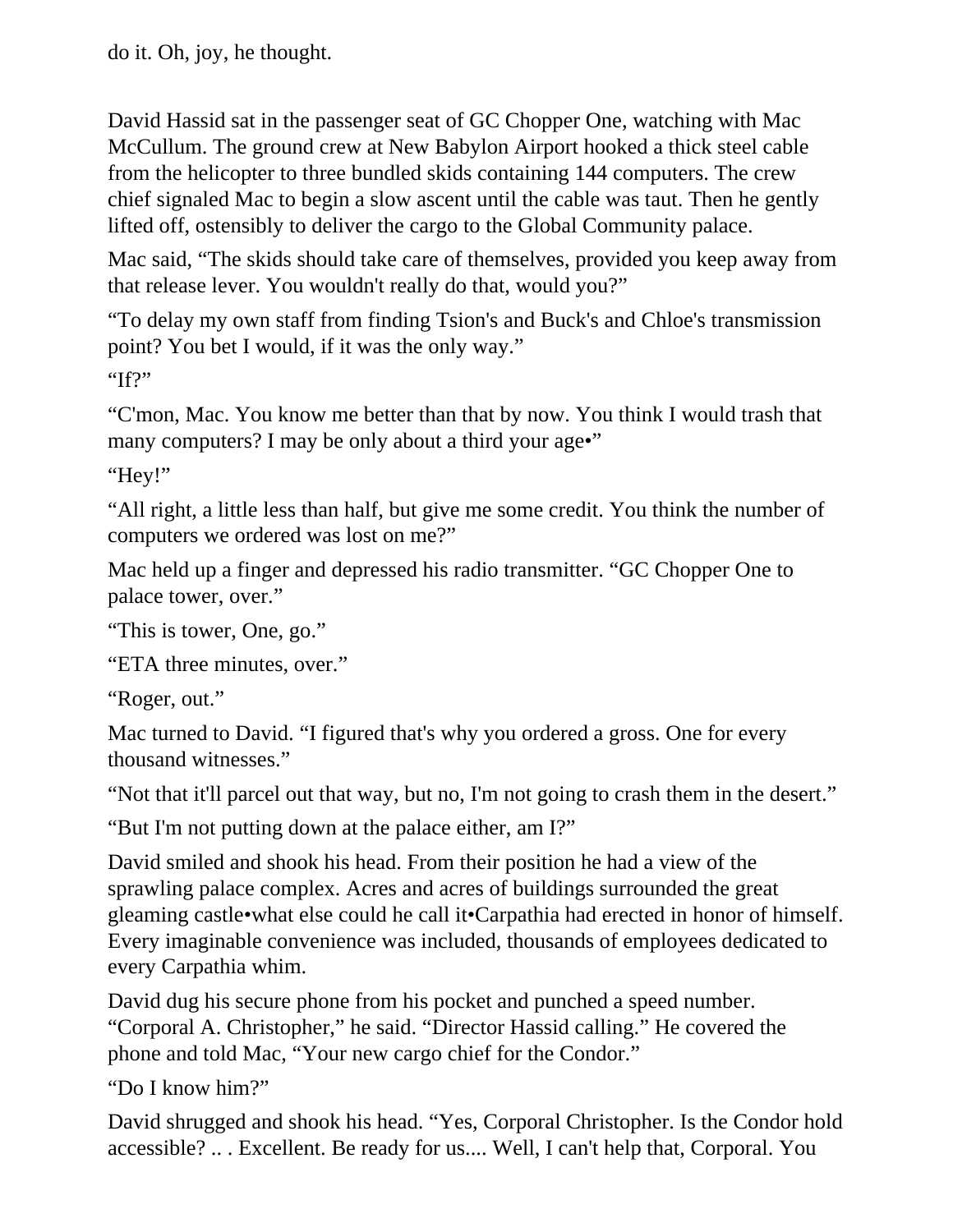may feel free to speak with Personnel, but my understanding is that you have no say in that."

David held the phone away from his face and turned it off. "Hung up on me," he said.

"Nobody likes the cargo job for the two-one-six," Mac said. "Not enough work. You trust this guy?"

"No choice," David said.

Buck had temporarily moved his computer to the kitchen table and was rapping out a story for The Truth when Rayford returned from his morning walk. "Hey," Buck said. Rayford only nodded and stood at the top of the stairs to the cellar.

Buck's resolve nearly left him. "What's the plan today, Ray?"

"Same as always," Rayford muttered. "We've got to start getting walls up down here. And then we've got to make the shelter invisible. No apparent access. Where's Doc?"

"Haven't seen him. Hattie's in the•"

"Other side, of course. Training for a marathon, no doubt. She's going to wind up getting us all killed."

"Hey, Dad," Buck tried, "way to look on the bright side."

Rayford ignored him. "Where's everybody else?" he said.

"Tsion's upstairs. Chloe's on her computer in the living room. Kenny's napping. I told you where Hattie is; only Floyd is AWOL. He might be downstairs, but I didn't notice him go down."

"Don't say he's AWOL, Buck. That's not funny."

It was unusual for Rayford to chastise him, and Buck hardly knew how to respond. "I just mean he's unaccounted for, Ray. Truth is, he hasn't looked well lately and looked awful yesterday. Wonder if he's sleeping in."

"Till noon? What was the matter with him?"

"I saw a little yellow in his eyes."

"I didn't."

"It's dark down there."

"Then how'd you see it?"

"Noticed last night, that's all. I even said something to him about it."

"What'd he say?"

"Some joke about how honkies always think the brothers look strange. I didn't pursue it."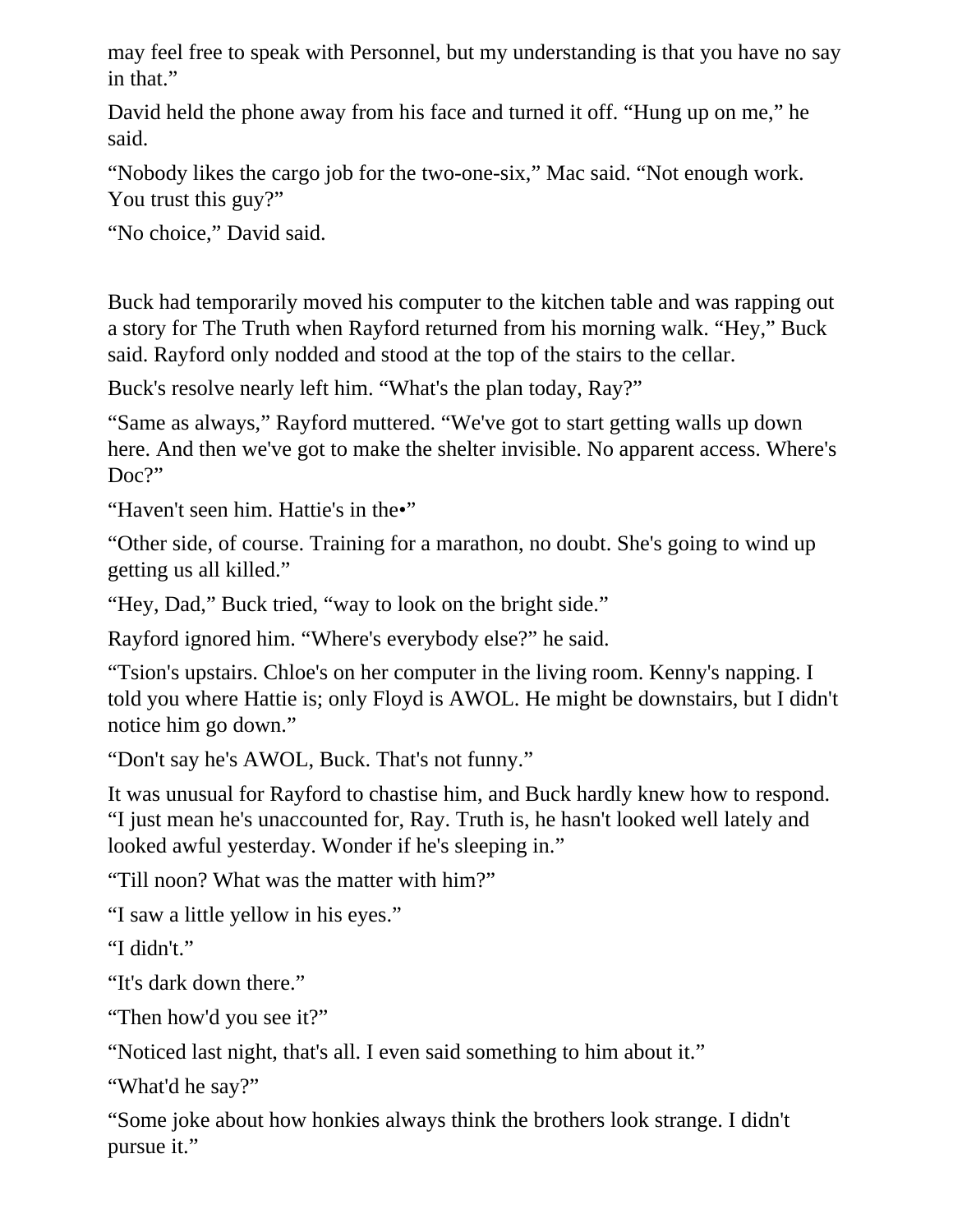"He's the doctor," Rayford said. "Let him worry about himself." That, Buck decided, was a perfect opening. He could tell Rayford that he didn't sound like his usual compassionate self. But the moment passed when Rayford took the offensive. "What's your schedule today, Buck? Magazine or shelter work?"

"You're the boss, Ray. You tell me."

"I could use you downstairs, but suit yourself."

Buck rose.

Mac delicately lowered the skids onto the pavement at the east side of the hangar that housed the Condor 216. The hangar door was open, the cavernous cargo hold of the Condor also agape. David jumped out before the blades stopped whirring and hurried to unhook the cable from the cargo. Out from the hangar sped a forklift that quickly engaged the first load, smoothly tilted it back against the truck, then spun in a circle and shot back into the hangar. By the time Mac joined David and they shut the hangar door, the forklift operator had shut the Condor cargo hold and was replacing the forklift in a corner.

"Corporal Christopher!" David shouted, and the corporal whirled to face him from a hundred feet away. "Your office, now!"

"Doesn't look too pleased," Mac said as they walked to the glassed-in office within the hangar. "No salute, no response. Negative body language. Gonna be a problem?"

"The corporal is my subordinate. I hold all the cards."

"Just the same, David, you have to give respect to get respect. And we can trust no one. You don't want one of your key people•"

"Trust me, Mac. It's under control."

The name on the office door next to Mac's had just been repainted: "CCCCC."

'"What is that?" Mac said.

"Corporal Christopher, Condor Cargo Chief."

"Please!" Mac said.

David motioned Mac to follow him into the corporal's office, shut the door, and sat behind the desk, pointing to a chair for Mac. The older man seemed to sit reluctantly.

"What?" David said.

"This is how you treat a subordinate?"

David put his feet on the desk and nodded. "Especially a new one. Got to establish who's boss."

"I was taught that if you have to use the word boss with an employee, you've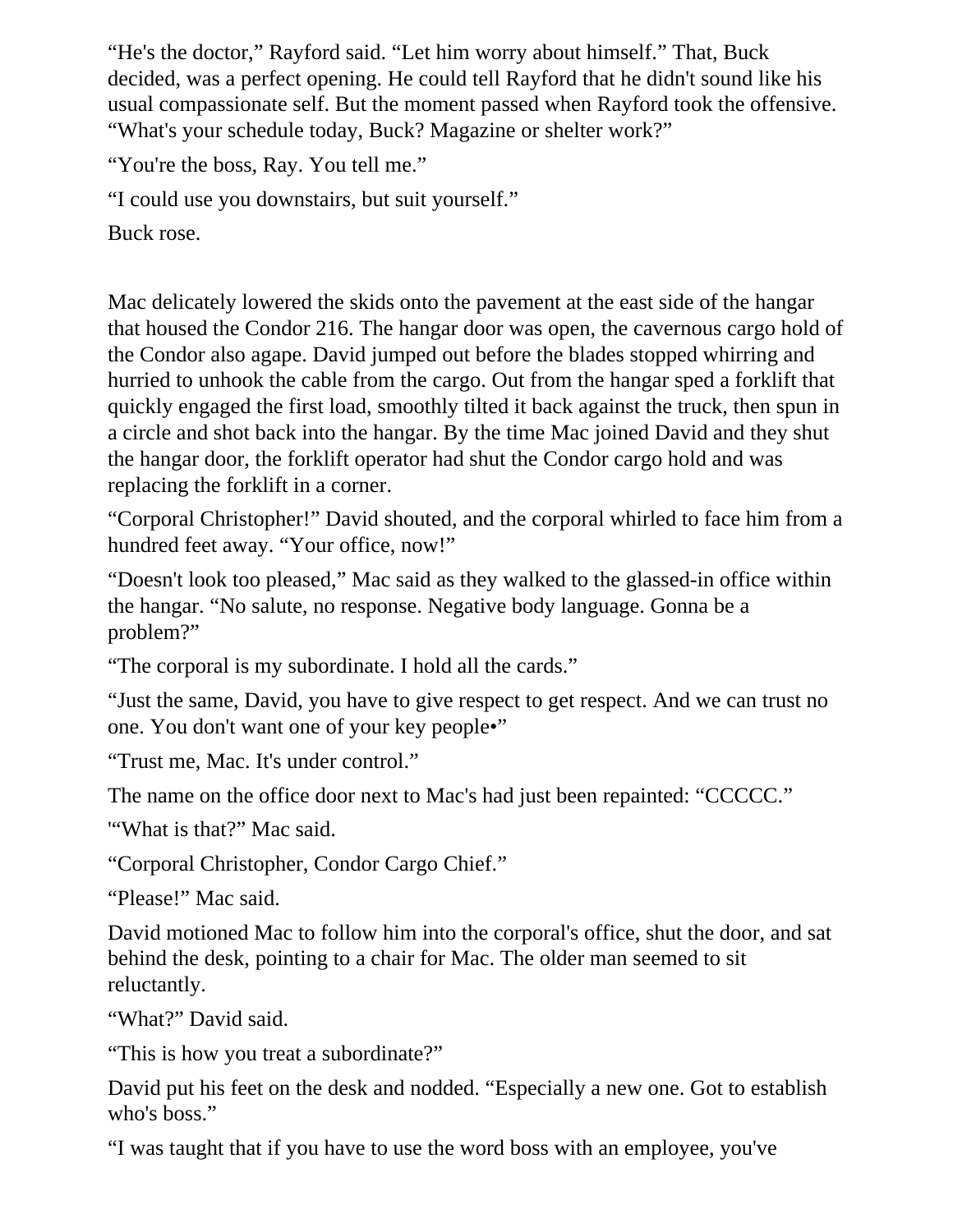already lost 'em."

David shrugged. "Dark ages," he said. "Desperate times, desperate measures ..."

Footsteps stopped outside the door, and the knob turned. David called out, "Surely you'll knock before walking in on your boss and your pilot, won't you, Corporal?"

The door stopped, open an inch.

"Shut the door and knock, Corporal!" David hollered, his hands behind his head, feet still on the desk.

The door shut, a little too loudly. Then a long pause. Finally, three deliberate and loud raps on the door. Mac shook his head. "This guy even knocks sarcastically," he whispered. "But you deserve it."

"Enter," David said.

Mac's chair scraped as he bolted upright in the presence of a young woman in fatigues. Under her cap showed short cropped black hair, cut almost like a man's, but she was trim and comely with large dark eyes, perfect teeth, and flawless skin.

Mac whipped off his cap. "Ma'am."

"Spare me, Captain," she said, then turned her scowl on David. "I'm required to knock to enter my own office?"

David had not moved. "Sit down, Mac," he said.

"When the lady sits down," Mac said.

"I'm not giving her permission to sit," David said, and Corporal Christopher waved Mac to his seat. "Captain Mac McCullum, this is Corporal Annie Christopher. Annie, Mac."

Mac started to rise again, but Annie stepped and shook his hand. "No need, Captain. I know who you are, and your Neanderthal chauvinism is noted. If we're going to work together, you can quit treating me like a little woman."

Mac looked at her and then at David. "Maybe you treat her with the respect she deserves," he said.

David cocked his head. "Like you said, Mac. You never know whom you can trust. As for this being your office, Corporal, everything of yours is mine as long as you're under my command. This space has been parceled to you to facilitate your doing what I tell you. Understood?"

"Clearly."

"And, Corporal, I'm not even military, but I know it's a breach of protocol to keep your head covered in the presence of your superior."

Annie Christopher sighed and let her shoulders slump as she whipped off her cap. She ran a hand through her short hair and moved to the window between the office and the rest of the hangar. She closed the blinds.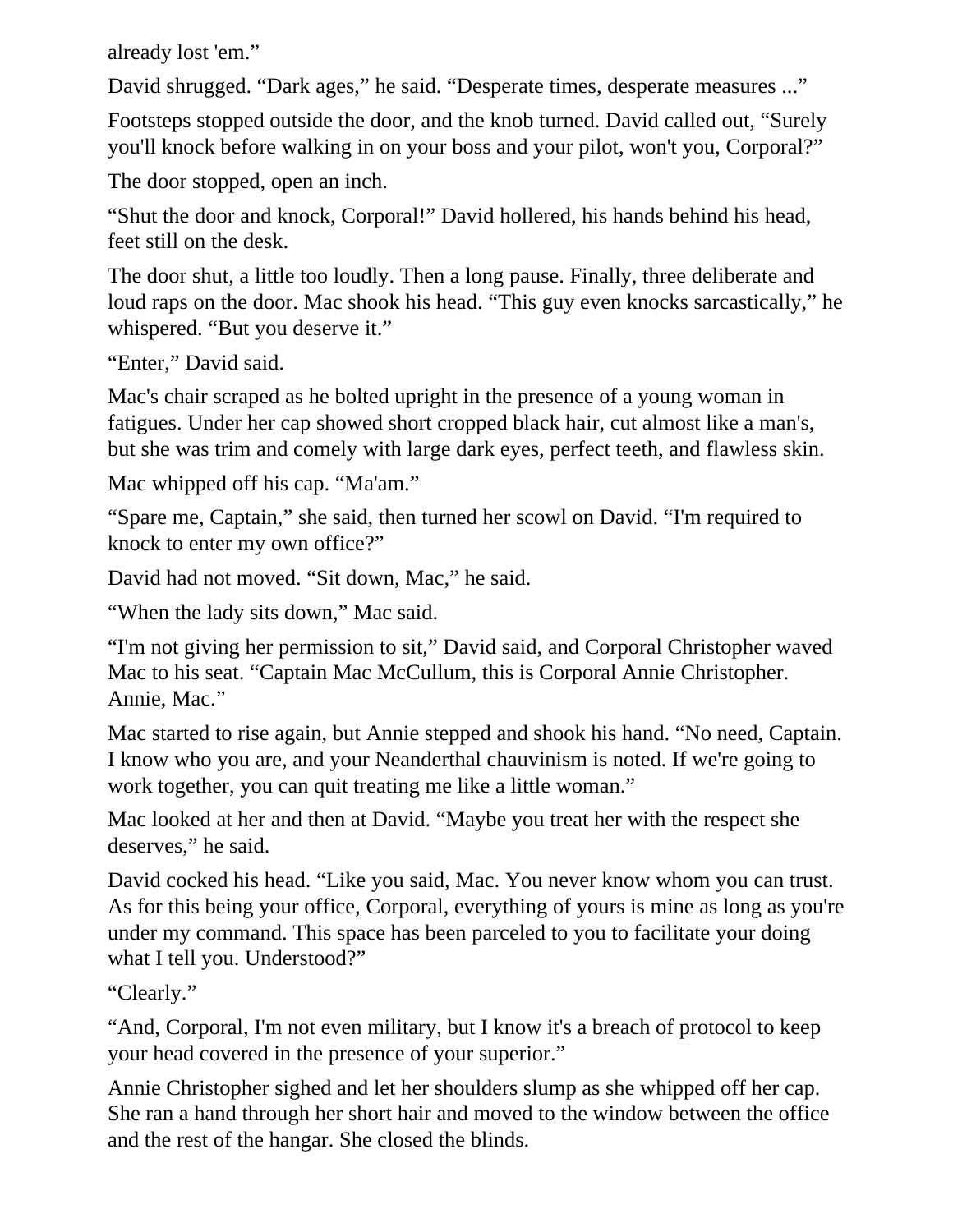"What are you doing?" David said. "There's no one out there, and I didn't give you permission to<sup>•</sup>"

"Oh, come now, Director Hassid. Do I need your permission for everything?"

David lifted his feet off the desk and sat upright as Annie approached. "As a matter of fact, you do."

He opened his arms and she sat on his lap. "How are you, sweetheart?" she said.

"I'm good, hon, but I think Mac's about to have a heart attack."

Mac slid to the edge of his chair and leaned forward, elbows on knees. "You're both brats," he said. "Forgive me, Miss Christopher, if I check your mark."

"Be my guest," she said, leaning across the desk so he could reach her. "You can bet that's what David and I did the day we met."

Mac cradled the back of her head in his palm and ran his other thumb across the mark on her forehead. He cupped her face in his hands and kissed her gently atop the head. "You're young enough to be my daughter," he said, "sister."

Annie moved to another chair. "And for the record, Captain McCullum, I can't stand working for either of you. Personnel has a standing request from me, demanding that I be reassigned. The director of my department is condescending and unbearable, and the captain of the Condor is unbearably sexist."

"But," David said, "I have informed Personnel that she is not to be catered to. Annie has caused trouble in every department she's served, and it's payback time for her. They love it."

Mac squinted at her, then at David. "I can't wait to hear your stories," he said.

Buck postponed his heart-to-heart with his father-in-law when Rayford spread the plans under a light in the basement and asked his advice on how to make the entrance impossible to detect.

"Thought you'd never ask," Buck said. "Actually, I have been noodling this."

"I'm all ears."

"You know the freezer in the other duplex?"

"The smelly one."

Buck nodded. They had discarded the spoiled food, but the stench inside remained. "Move that over here, stock it with what looks like spoiled food but only smells that way because of the residue, and hinge the food trays at the back. Anyone who looks in there will be repelled by the smell and won't look close at what they assume is spoiled food. They'll never think to lift the food trays, but if they do, they'll find a false bottom that opens to the stairs to the shelter. Meanwhile, we put a wall over the current basement door."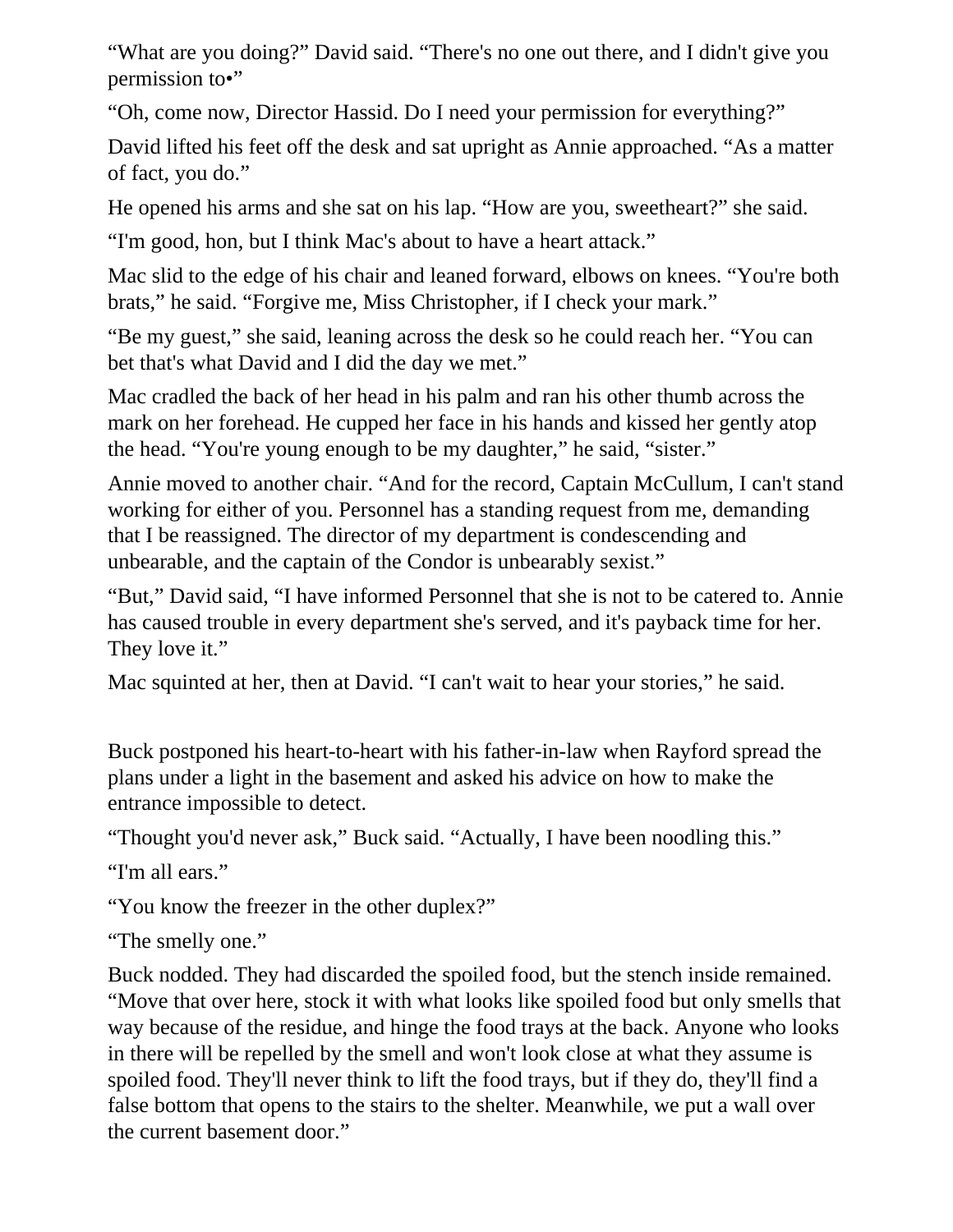Rayford cocked his head, as if searching his mind for a flaw. He shrugged. "I like it. Now if there was a way to keep it from Hattie."

Buck looked around. "So I was right? Floyd's not down here?"

Mac's beeper vibrated. "Fortunato," he said. "Terrific. May I use your phone, Corporal?"

Annie said, "It's not my phone, sir. It's merely been parceled out to me. ..."

He phoned Fortunato's office. "Mac McCullum returning his call. . . . Yes, ma'am. . . . Friday? . . . How many guests? . . . No, ma'am. You may tell him there was some sort of a snafu about that shipment. He'll have to talk with the purchasing director, but no, those were not available to be delivered to the palace.. . . Perhaps when we return from Botswana, yes, ma'am."

Dr. Floyd Charles's bedroom door was shut. Buck saw Tsion at his computer in the next room, forehead in his hand, elbow on the desk. "You OK, Tsion?"

"Cameron! Come in, please. Just resting my eyes."

"Praying?"

The rabbi smiled wearily. "Without ceasing. We have no choice, have we? How are you, my friend? Still worried about your father-in-law?"

"Yeah, but I'll talk to him. I was wondering if you'd seen Doc today?"

"We usually share an early breakfast, as you know. But I was alone this morning. I did not hear him in the basement, and I confess I have not thought about it since. I have been writing. Cameron, we have no idea how long this lull may last between the fifth and sixth woes. I am trying to decide myself whether what John saw in his vision is real or symbolic. As you know•"

"Dr. Ben-Judah, forgive me. I want to hear this•"

"Yes, of course. You should check in on Floyd. We will talk later."

"I don't mean to be rude."

"You need not apologize, Cameron. Now go. We will talk later. Call if you need me."

Buck had never grown used to the privilege of living in the same house as the man whose daily words were like breath to millions around the world. Though Tsion was usually within a few dozen steps, when he was too busy or too tired to talk, the others in the household downloaded his messages from the Net. The best part about living with him was that he was as excited about the messages as were his audiences. He labored over them all morning and most of the afternoon in preparation for transmitting no later than early evening. All over the world sympathetic translators converted his words into the languages of their people.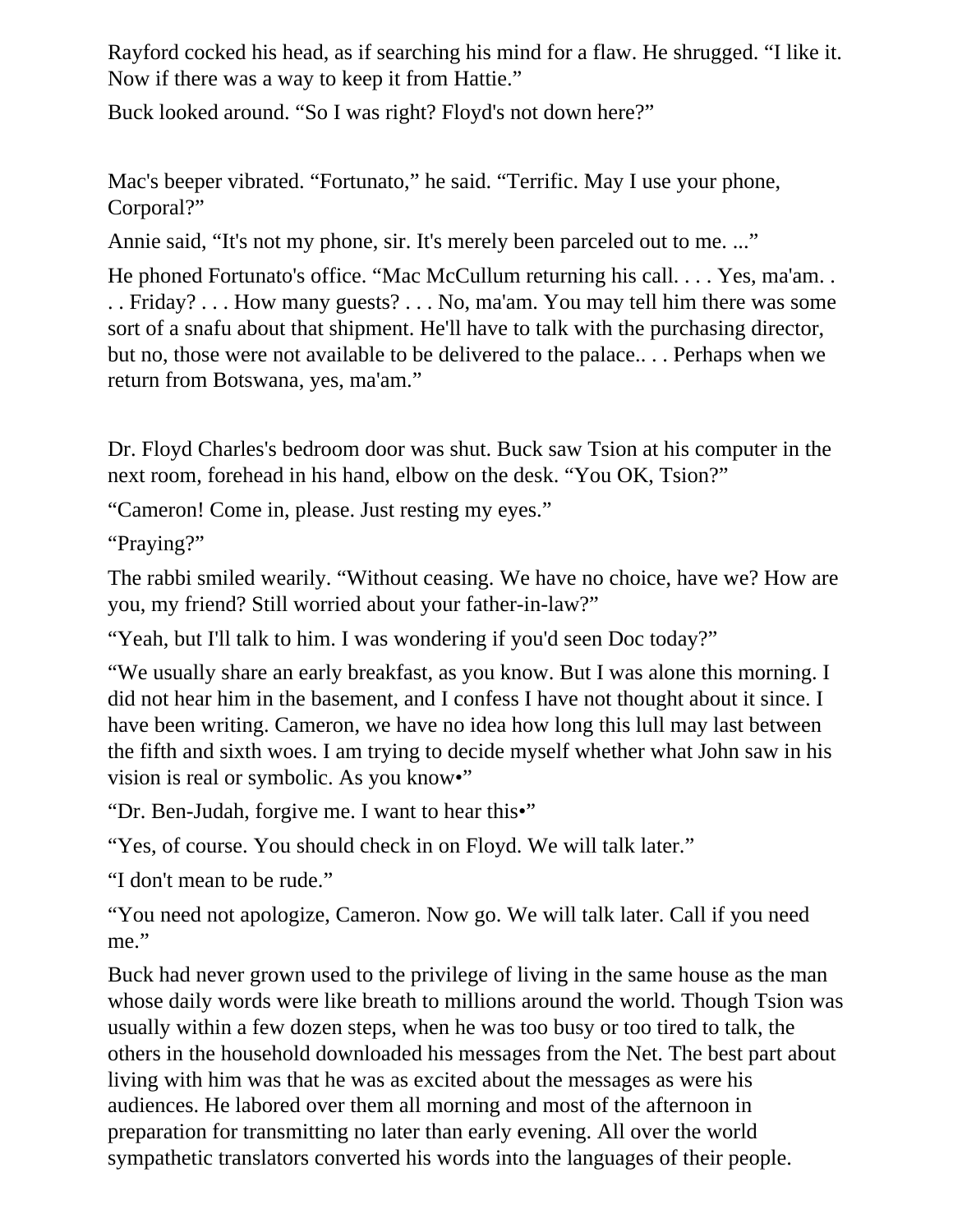Other computer-literate believers invested hours every day in cataloguing Dr. Ben-Judah's information and making it easily accessible to newcomers.

When Tsion came across some startling revelation in his study, Buck often heard him exult and knew he would soon pad out to the top of the stairs. "Listen to this," he would call out, "anyone who can hear me!" His knowledge of the biblical languages made his commentary the absolute latest thought on a given passage by the world's most astute Bible scholar.

Buck couldn't wait to hear what Tsion was wrestling with about the prophesied sixth woe. But for now he worried about Doc. He tapped lightly on his bedroom door. Then louder. He turned the knob and entered. It was the middle of the afternoon, the spring sun high in the sky. But the room was dark, the shades pulled. And Doc Charles was still in bed. Very still.

"Goin' to Africa Friday," Mac said. "Fortunato's agreed to a face-to-face request by Mwangati Ngumo. 'Course Ngumo thinks he's meeting with Nicolae. Bet Mwangati's wonderin' when Carpathia's gonna make good on his promises."

Annie Christopher snorted. "Imagine what the potentate must have promised him to get him to give up the secretary-generalship."

"We'll know Friday," Mac said. "At least I will."

Annie looked at Mac. "They let you sit in on these meetings?" she said.

Mac glanced at David. "You haven't told her?"

"Feel free," David said.

"Come with me, Corporal," Mac said.

She and David followed him out. "I'll keep calling you Captain or Mr. McCullum, even in private," Annie said. "I let you check my mark and kiss me on the head. But the most formal thing you're allowed to call me from now on is Sister."

"I don't know," Mac said. "I'd better keep it formal, just so I don't slip up in front of somebody." She followed him into the cockpit.

"Doc?" Buck said, approaching the bed. He detected no movement. He didn't want to scare him.

Assuming the light would be less blinding than sunshine, Buck flipped it on. He sighed. At least Floyd was breathing. Perhaps he had merely had trouble falling asleep and was catching up. Floyd groaned and turned.

"You all right, Doc?" Buck tried.

Floyd sat up, his face a mask of puzzlement. "I was afraid of this," he said.

"I'm sorry," Buck said. "I just•"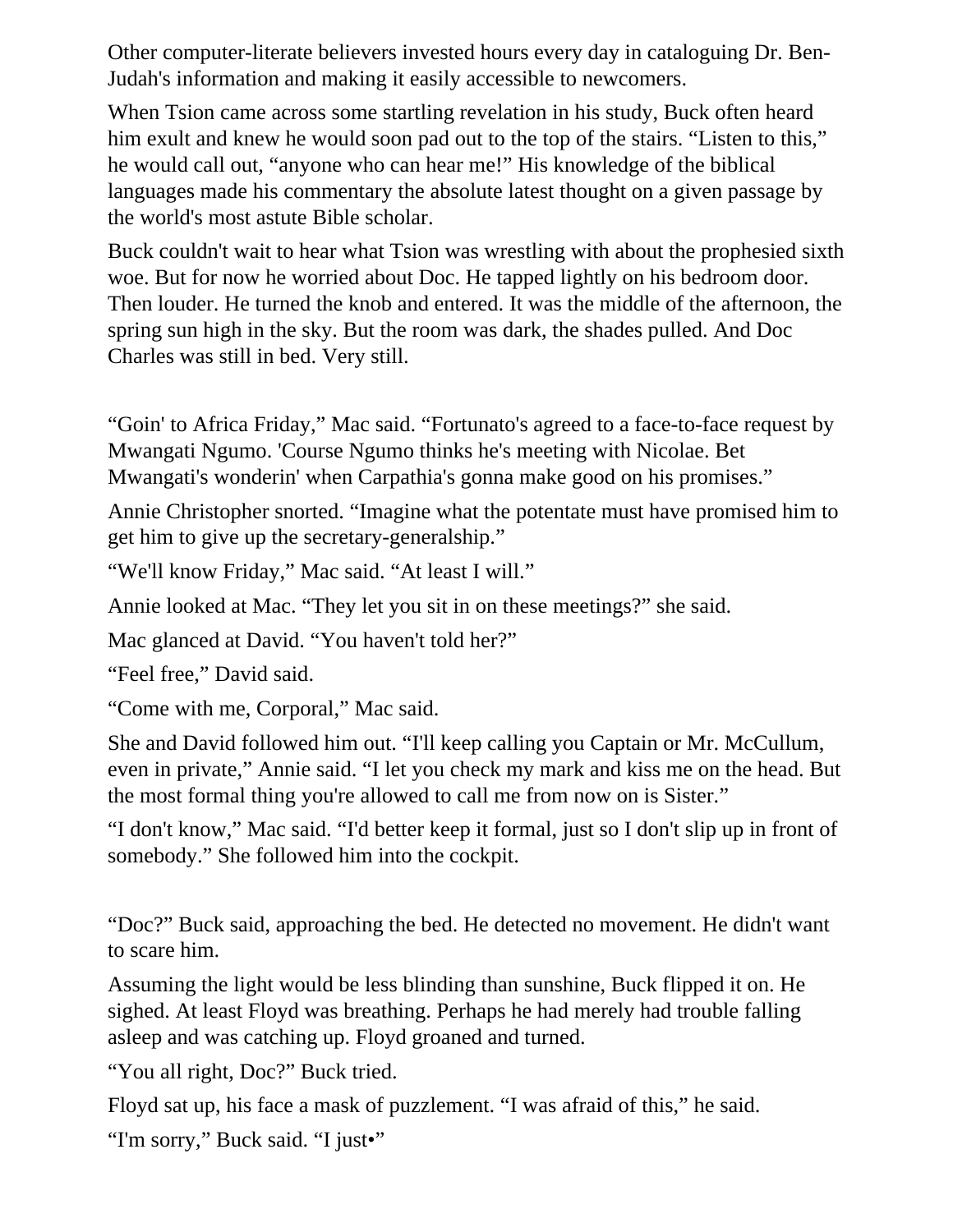Floyd whipped off the blankets. He sat on the edge of the bed in a long terry cloth robe that fell open to reveal him fully clothed in flannel shirt, jeans, and boots. He had sweat through it all.

"Was it that cold last night?" Buck said.

"Open those drapes, would ya?"

Floyd covered his eyes as the light burst into the room.

"What's the matter, Floyd?"

"Your vehicle in running order?"

"Sure."

"Get me to Young Memorial. My eyes still yellow?"

He squinted at Buck, who bent to look.

"Oh, Floyd," Buck said. "I wish they were."

"Bloodshot?"

"That's an understatement."

"No white showing?"

Buck shook his head.

"I'm in trouble, Buck."

## **THREE**

David, Mac, and Annie Christopher sat in the luxurious lounge of the Condor, twenty feet behind the cockpit. "So," Annie said, "the what-did-you-call-it reverse thingie•"

"Reverse intercom bug," Mac said.

"•lets you hear everything in the cabin?"

Mac nodded. "Lounge, seats, sleeping quarters, lavs•everywhere."

"Amazing."

"Somethin', ain't it?" Mac said.

"Amazing you haven't been caught."

"You kiddin'? They discover it now, I disavow knowledge of it. I had nothing to do with it, Rayford never told me it was here, I never stumbled upon it. They already see him as a traitor. And neither they nor I know where he is, do we?"

Annie moved to a couch behind a highly polished wood table. "This is where the big man himself watches TV?"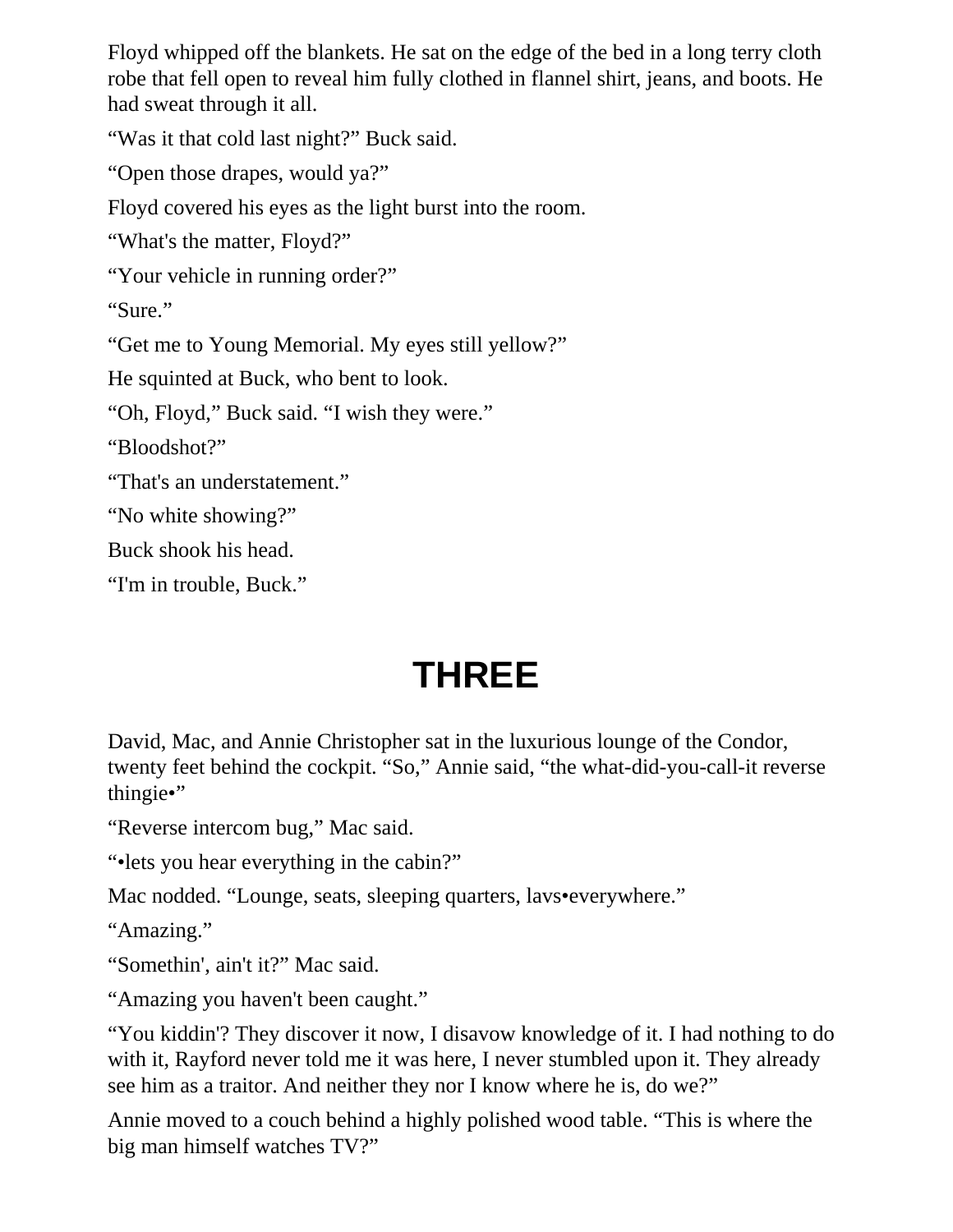David nodded.

She turned back to Mac as if she had just thought of something. "You have no trouble lying?"

Mac shook his head. "To the Antichrist, you serious? My life is a lie to him. If he had a clue, I'd be tortured. If he thought I knew where Rayford was, or Ray's daughter and son-in-law, I'd be dead."

"End justifies the means?" Annie said.

Mac shrugged. "I sleep at night. That's all I can tell you."

"I'll sleep a little better myself," she said, "knowing you've got Carpathia under surveillance."

"At least when he's on board," Mac said. "Actually, Leon's more entertaining. There's a piece of work."

"Wish I could go with you," Annie said.

"Me too," David said. "But unless we're in the cockpit, we wouldn't hear anything anyway. Speaking of that, Mac, you still worried your first officer's on to you?"

"Not anymore," Mac said. "Got him promoted. He's gonna be Pompous Maximum's pilot."

Annie laughed. "I love it! I got in trouble for forgetting part of his title once. It's His Excellency Pontifex Maximus, Peter the Second, isn't it?"

Mac shrugged. "I call him Pete."

"You should see the plane he's ordered," David said. "Nicolae and Leon are beside themselves."

"Better'n this one?" Mac said.

"Way better. Fifty percent larger, costs twice as much. Used to belong to a sheik. I'm taking delivery in a week."

"They approved it?"

"They're setting him up," David said, "letting him hang himself. Will his new pilot be able to fly it?"

"He can fly anything," Mac said. "I liked him. Good skills. But a total Carpathia loyalist. Much as I wanted to get to him•you know, really talk to him•I didn't dare give myself away. He was already getting pitched by a believer in C sector."

"Maintenance?" Annie said. "I didn't know we had any believers over there."

"We don't anymore. My guy ratted him out. Would've done that to me, too. God's going to have to reach him some other way."

David stood and ran his fingers along the base of the wide-screen TV. He turned it on, muted the sound, and idly watched the Carpathia-controlled news. "Amazing reception inside a metal building," he said.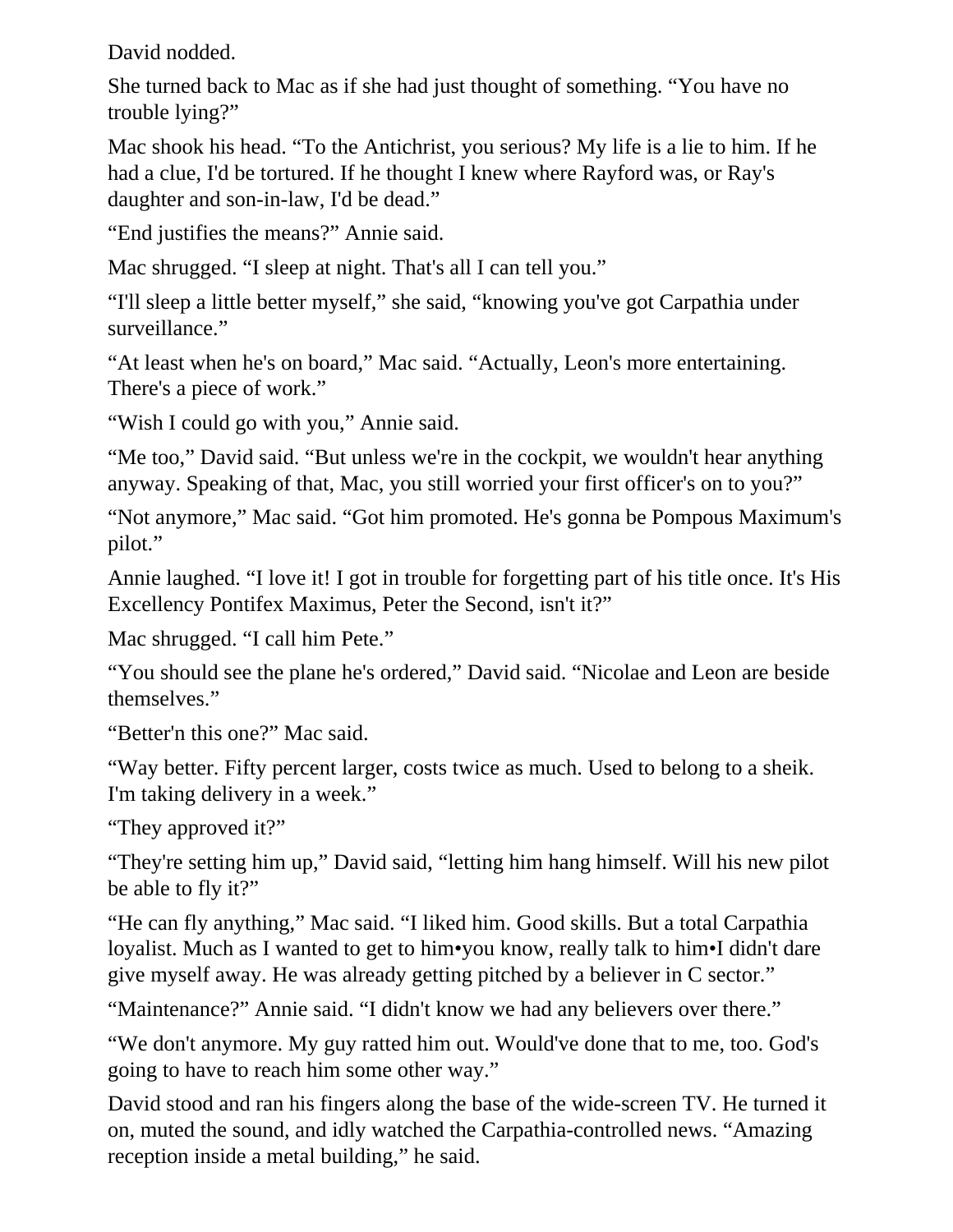"Nothing surprises me anymore," Mac said. "Turn that up."

The news mostly carried stories of Carpathia's accomplishments. The potentate himself came on, smooth and charming as ever, praising some regional government and humbly deferring praise for his own reconstruction project. "It is my privilege to have been asked to serve each and every member of the Global Community," he said.

"There you are, Mac," David said, pointing out the pilot in the background as Carpathia was welcomed to yet another former Third World country that had benefited from his largesse. "And there's Peter's new pilot. You bringing in a believer to replace him?"

"If I can sneak him past Personnel."

"Anybody I know?"

"Jordanian. Former fighter pilot. Abdullah Smith."

Buck's Land Rover bounced along toward Palatine. Floyd Charles lay across the backseat. "What is it, Doc?" Buck said.

"I'm a fool is all," Floyd said. He sat up, settling directly behind Buck. "I felt this coming on for months, telling myself I was imagining it. When the vision started to go, I should have contacted the Centers for Disease Control. It's too late now."

"I'm not following you."

"Let's just say I figured out what almost killed Hattie. I contracted it from her somehow. In layman's terms, it's like time-released cyanide. Can gestate for months. When it kicks in, you're a goner. If it's what I've got, there'll be no stopping it. I've been treating the symptoms, but that was useless."

"Don't talk like that," Buck said. "If Hattie survived, why can't you?"

"'Cause she was treated personally and daily for months."

"We'll pray. Leah Rose will get what you need."

"Too late," Doc said. "I'm a fool. A doctor is his own worst patient."

"Are the rest of us in trouble?"

"Nah. If you haven't had symptoms, you're in the clear. I had to have gotten it when delivering her miscarriage."

"So, what about Leah?"

"I can only hope."

Buck's phone chirped.

"Where are you?" Chloe asked.

"Running an errand with Floyd. Didn't want to bother you."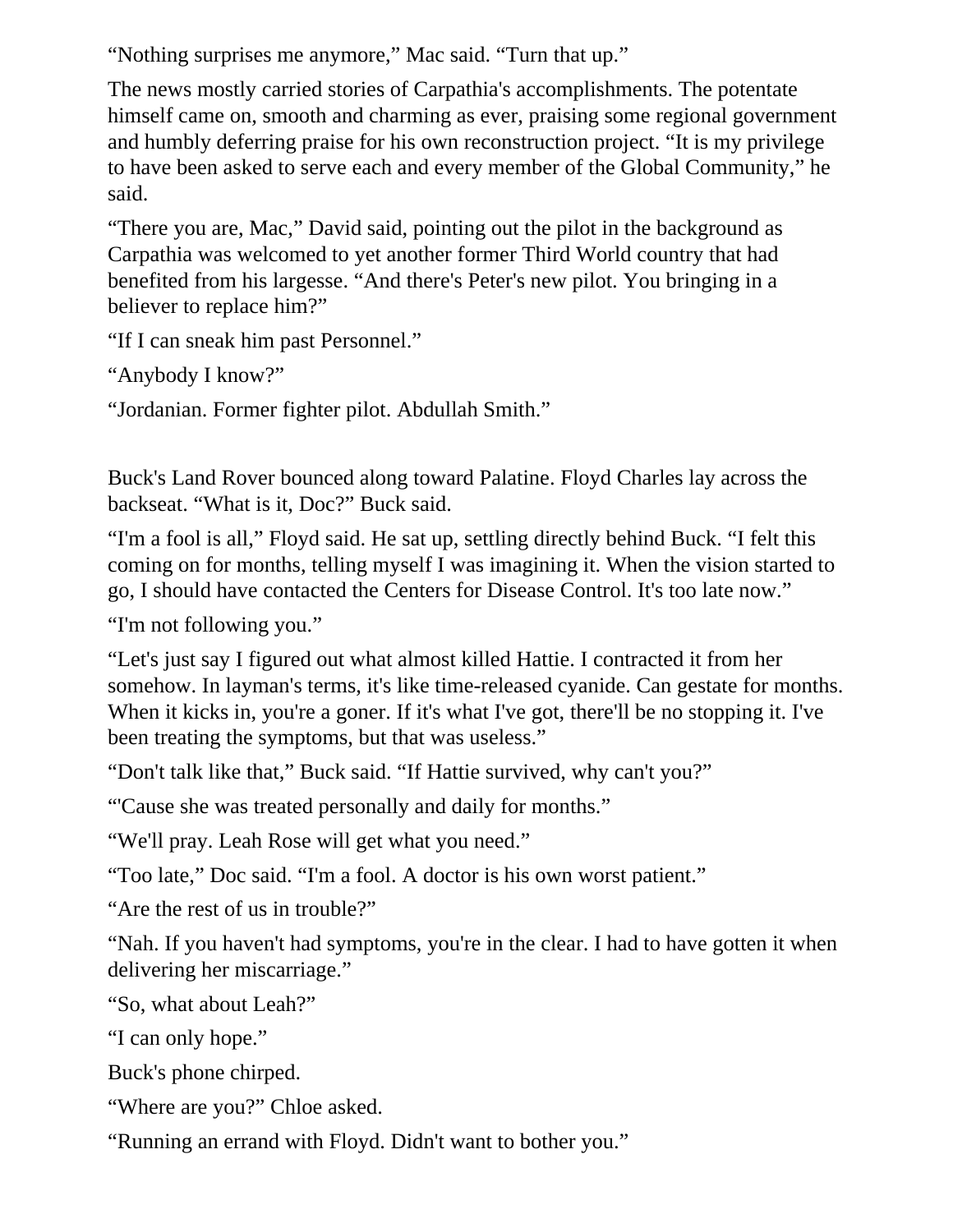"It bothered me to hear you take off and not know where you were going. Errands in broad daylight? Daddy's not happy. He was supposed to go see T at the airport today."

"He can use Ken's car."

"Too recognizable, but that's not the point. No one knew where you guys went. Tsion's worried."

Buck sighed. "Floyd's not well and time is crucial. We're on our way to Young Memorial. I'll keep you posted."

"What's•"

"Later, hon. OK?"

She hesitated. "Be careful, and tell Floyd we'll pray."

"We shouldn't be seen together a lot," Mac said, and David and Annie nodded. "Except what would be normal. Anybody know you're here now?"

Annie shook her head. "I've got a meeting at ten tonight."

"I'm clear," David said. "But there's no normal workday anymore, in case you hadn't noticed. You've got to wonder when Carpathia sleeps."

"I want to hear you guys' stories, David," Mac said. "I know you still have family in Israel. Where you from, Annie?"

"Canada. I was flying here from Montreal when the earthquake hit. Lost my whole family."

"You weren't a believer yet?"

She shook her head. "I don't guess I'd ever been to church except for weddings and funerals. We didn't care enough to be atheists, but that's what we practiced. Would have called ourselves agnostics. Sounded more tolerant, less dogmatic. We were tight. Good people. Better than most religious people we knew."

"But you weren't curious about God?"

"I started wondering after the disappearances, but we became instant devotees of Carpathia. He was like a voice of reason, a man of compassion, love, peace. I applied to work for the cause as soon as the U.N. changed its name and announced plans to move here. The day I was accepted was the happiest of my life, of our whole family's life."

"What happened?"

"Losing them all happened. I was devastated. I'd been scared before, sure. Knew some people who had disappeared and some who had died in all that happened later. But I had never lost anyone close, ever. Then I lose my mom and dad and my two younger brothers in the earthquake, not to mention half our town, while I'm merrily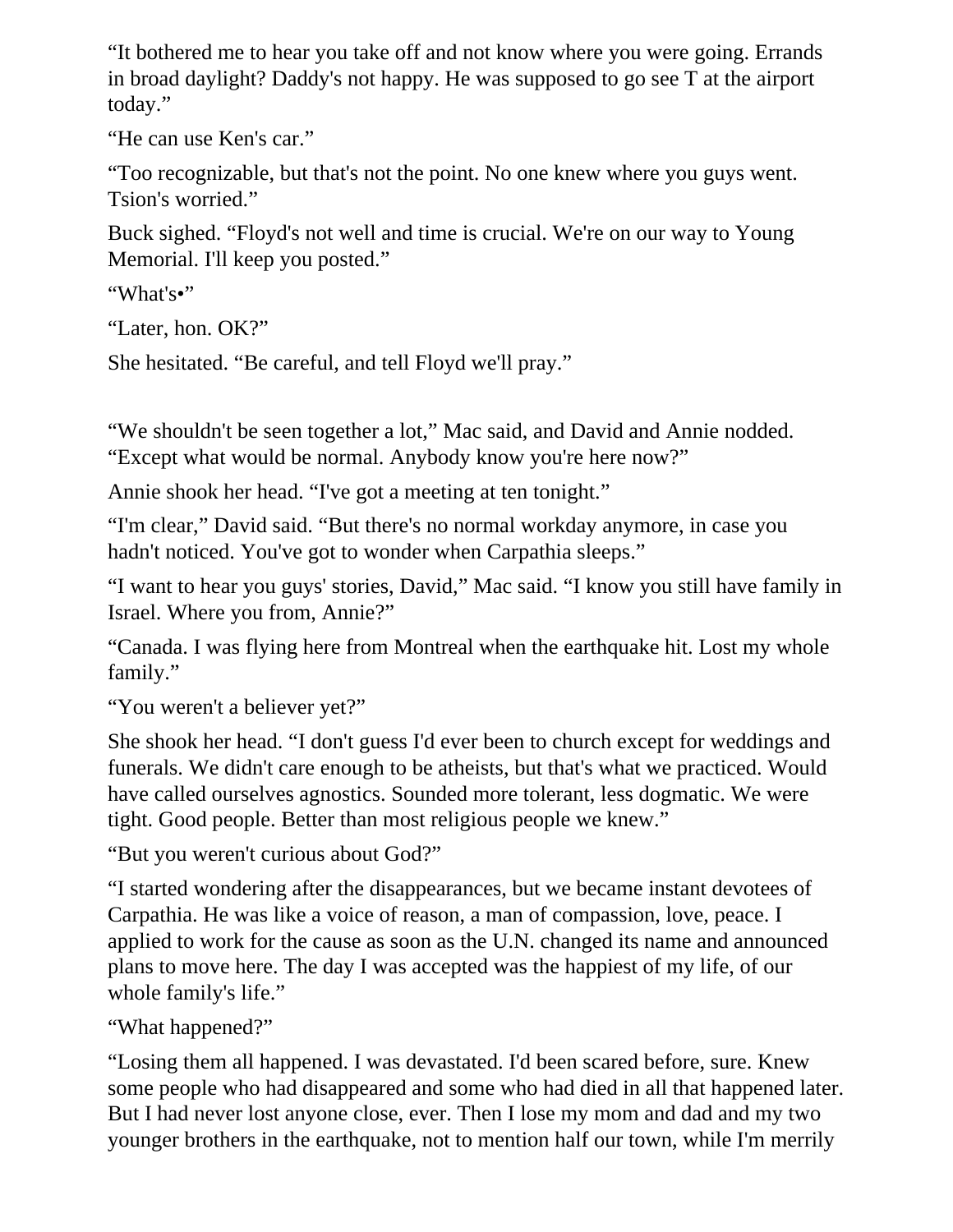in the sky. We wind up landing in the sand at Baghdad Airport, see other planes go down. I find out GC headquarters is demolished, finally report to the underground shelter, and see the ruins of my little suburb on CNN. I was a mess for days, crying, praying to who-knows-who, pleading with Communications for word about my family. They were slower than I was on the Internet, so I just kept searching. I finally found dozens of names I knew on the confirmed dead list. I didn't even want to look under C, but I couldn't stop myself."

Annie bit her lip.

"You don't have to talk about it if•"

"I want to, Mr. McCullum. It's just that it seems like yesterday. I checked into unenlisting, going back for memorial services, looking into claiming the bodies. But that wasn't allowed. Mass cremations for health reasons. There wasn't even anyone left to commiserate with. I wanted to kill myself."

David put a hand on her shoulder. "Tell him what you found on the Net."

"You must know," Annie said, looking up with moist eyes. Mac nodded. "I first saw all the rebuttals of Dr. Ben-Judah coming from the shelter. That was even before I found his Web site. When the GC made noises about making it illegal to even access that site, I had to see it. I was still a blind loyalist, but Carpathia preaches individual freedom even while he's denying it. The whole praying thing scared me. I had never given God a second thought. Now I wished he were there for me. I had no one else."

"So you found Tsion."

"I found his home page. I couldn't believe it. A number in the corner of the page•you must have seen it•showed how many people were accessing the site every so many seconds. I thought it was exaggerated, but then I realized this was why the GC was already trying to counter him. Someone gaining that vast an audience was a threat. I clicked through the site and read that day's message from Ben-Judah. I recalled having heard of him when he declared his conversion over international TV. But that's not what impressed me. And I didn't too much understand what he was communicating that day on the Net either. It looked like Bible stuff and was beyond me, but his tone was so warm. It was as if he were sitting there next to me and just chatting, telling me what was going on and what to expect. I knew if I could ask him questions, he would have answers. Then I saw the archives. I thought, Archives already? I mean, how old could the site be?

"I clicked through the listings, amazed that he had posted a significant teaching message every day for weeks already. When I came upon one called "For Those Who Mourn," I nearly fainted. I felt warm all over, then a chill. I locked my door and hoped the GC hadn't begun monitoring our laptops. I had the greatest sense of anticipation ever. Somehow I knew this man had something for me. I printed out that message and carried it with me for months, until David and I discovered each other and he warned me I shouldn't be caught with it. So I memorized it before I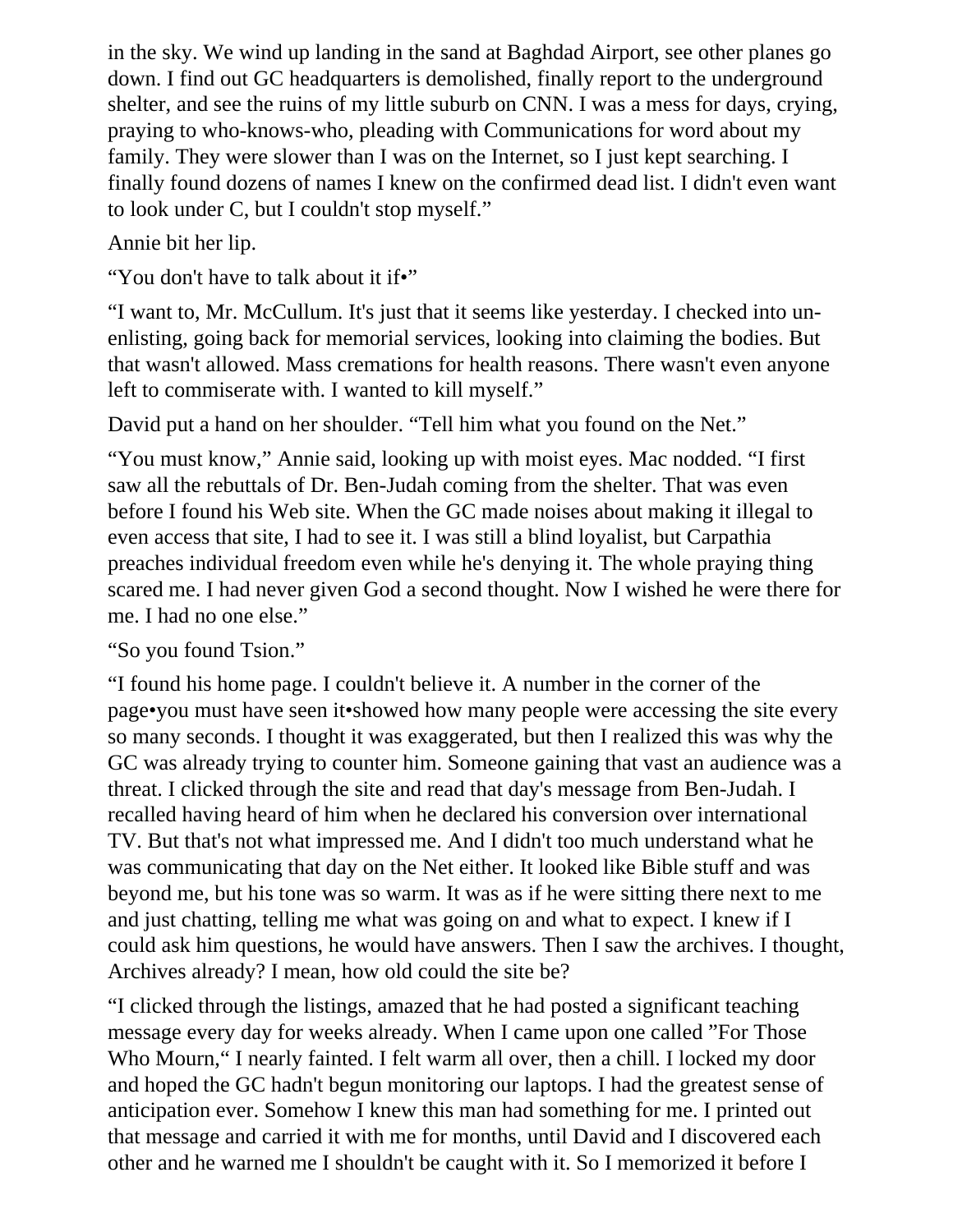destroyed it."

Mac shot her a double take. "You memorized an entire Ben-Judah message?"

"Pretty much. Want to hear the first paragraph?"

"Sure."

"He wrote, 'Dear troubled friend, you may be mourning the loss of a loved one who either disappeared in the Rapture or has been killed in the ensuing chaos. I pray God's peace and comfort for you. I know what it is to lose my immediate family in a most unspeakable manner. But let me tell you this with great confidence: If your loved ones were alive today, they would urge you to be absolutely certain you're ready to die. There is only one way to do that.'"

David could tell Mac was moved.

"Dr. Ben-Judah explained God and Jesus and the Rapture and the Tribulation so clearly that I desperately wanted to believe. All I had to do was look back at his other teachings to realize that he was right about the Bible prophecies. He has predicted every judgment so far."

Mac nodded, smiling.

"Well," she said, "of course you know that. I switched back to the archived message and read how to pray, how to tell God you know you're a sinner and that you need him. I laid facedown on my bed and did that. I knew I had received the truth, but I had no idea what to do next. I spent the rest of the day and night, all night, reading as much of the teaching as I could. It became quickly obvious why the GC tried to counter Dr. Ben-Judah. He was careful not to mention Nicolae by name, but it was clear the new world order was the enemy of God. I didn't understand much about the Antichrist, but I knew I had to be unique among GC employees. Here I was, in the shelter of the enemy of God, and I was a believer."

"That's where I come in," David said. "She thought I was making eyes at her."

"Don't get ahead of the story," Annie said. "The next time I went out into the employee population, I was afraid I looked like a believer. I thought anybody I talked to would be able to tell that I had a secret. I wanted to tell somebody, but I knew no one. I had arrived in the middle of chaos and was assigned quarters, given a uniform, and told to report to Communications. I was working several levels below David, but I noticed him looking at me. First he seemed alarmed, then he smiled."

"He saw your mark," Mac said.

"Well, yeah, but see, I had not gotten far enough into Tsion's teachings to know about that. Anyway, David sent word down through the various supervisors that he wanted to meet with me. I said, 'Personally?'

"As soon as I got in there and the door was shut, he said, 'You're a believer!'

"I was scared to death. I said, 'No, I•a believer in what?'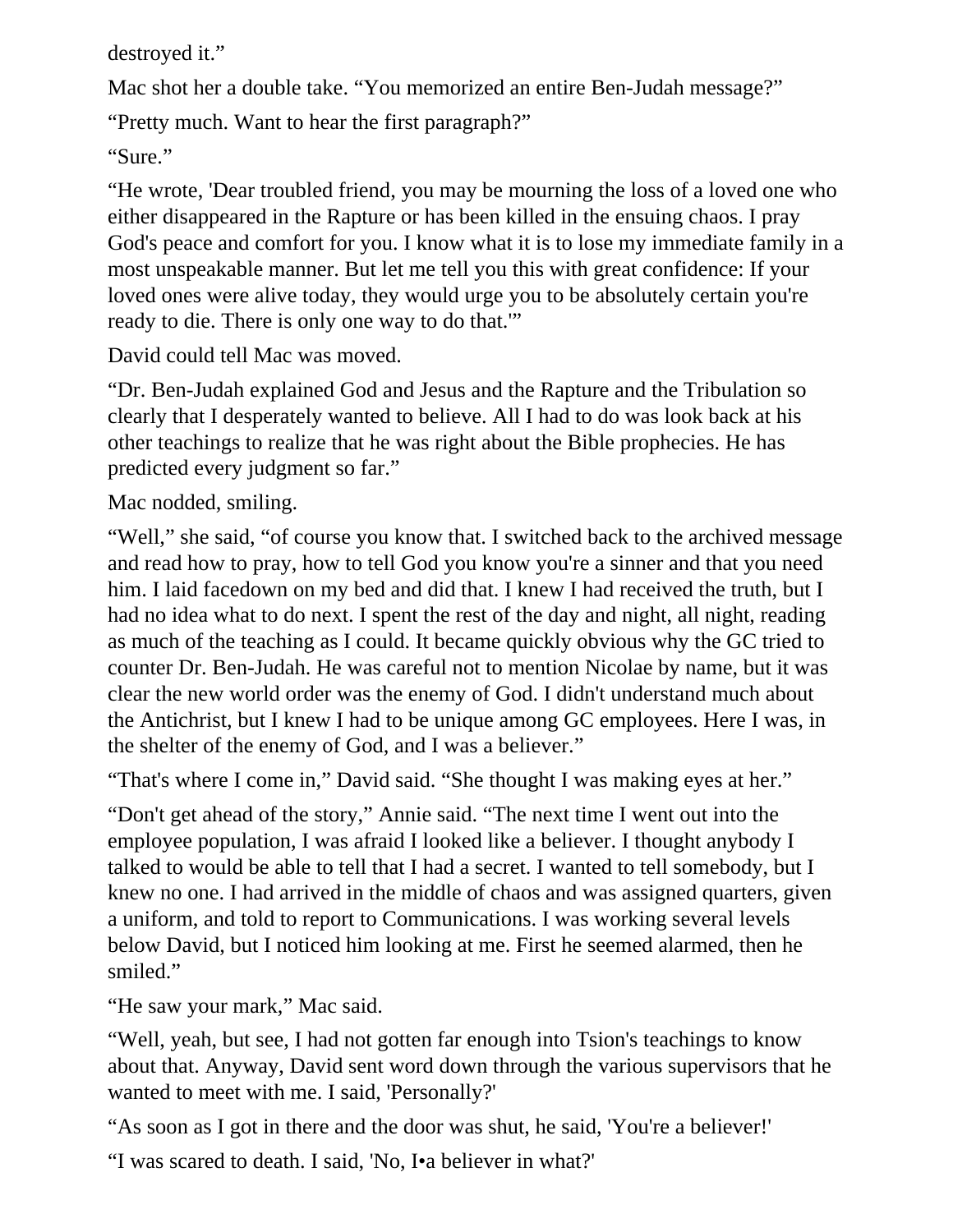"He said, 'Don't deny it! I can see it on your face!' He had to be fishing, so I denied it again. He said, 'You deny Jesus one more time, you're going to be just like Peter. Watch out for a rooster.'

"I had no idea what he was talking about. I couldn't have told you that Peter was a disciple, let alone that he had denied Christ. David had guessed my secret, mentioned someone named Peter, and was jabbering about a rooster. Still I couldn't help myself. I said, 'I'm not denying Jesus.'

"He said, 'What do you call it?'

"I said, 'Fearing for my life.'

"He said, 'Welcome to the club. I'm a believer too.'

"I said, 'But how did you know?'

"He said, 'It's written all over you.'

"I said, 'But really, how?'

"And he said, 'Literally, God wrote it on your forehead.' That's when I knew I had stepped off the edge."

As soon as Buck and Floyd Charles entered Young Memorial, the teenage receptionist called out, "Miz Rose, your friends are here."

"Keep your voice down!" Leah said, hurrying from her office. "Gentlemen, I'm not sure I can do anything for you today. What's the trouble?"

Floyd whispered it to her quickly. "God help us," she said. "This way. Grab that."

"Have you had any symptoms?" Doc said.

She shook her head. Buck appropriated a wheelchair and pushed Floyd behind Leah. She led them down a short ramp, past the main elevators, and around a corner to the service elevator. She used a key from a huge jangly ring to access it. "If you see anyone, hide your face," she said. "Just don't make it obvious."

"Yeah, that wouldn't be obvious," Buck said.

She glared at him. "I know you know what real danger is, Mr. Williams, so I'd appreciate it if you'd not underestimate mine."

"Sorry."

They boarded and the doors shut. Leah used her key again and held the sixth floor button. "Don't know if this'll work," she said. "On the other one you can bypass other floors by turning the key and holding down the button."

It didn't work. The car stopped on two. Buck immediately knelt before Doc as if chatting with him. That blocked both their faces from the door. "Sorry," Leah told the people waiting. "Emergency."

"Oh, man!" someone said.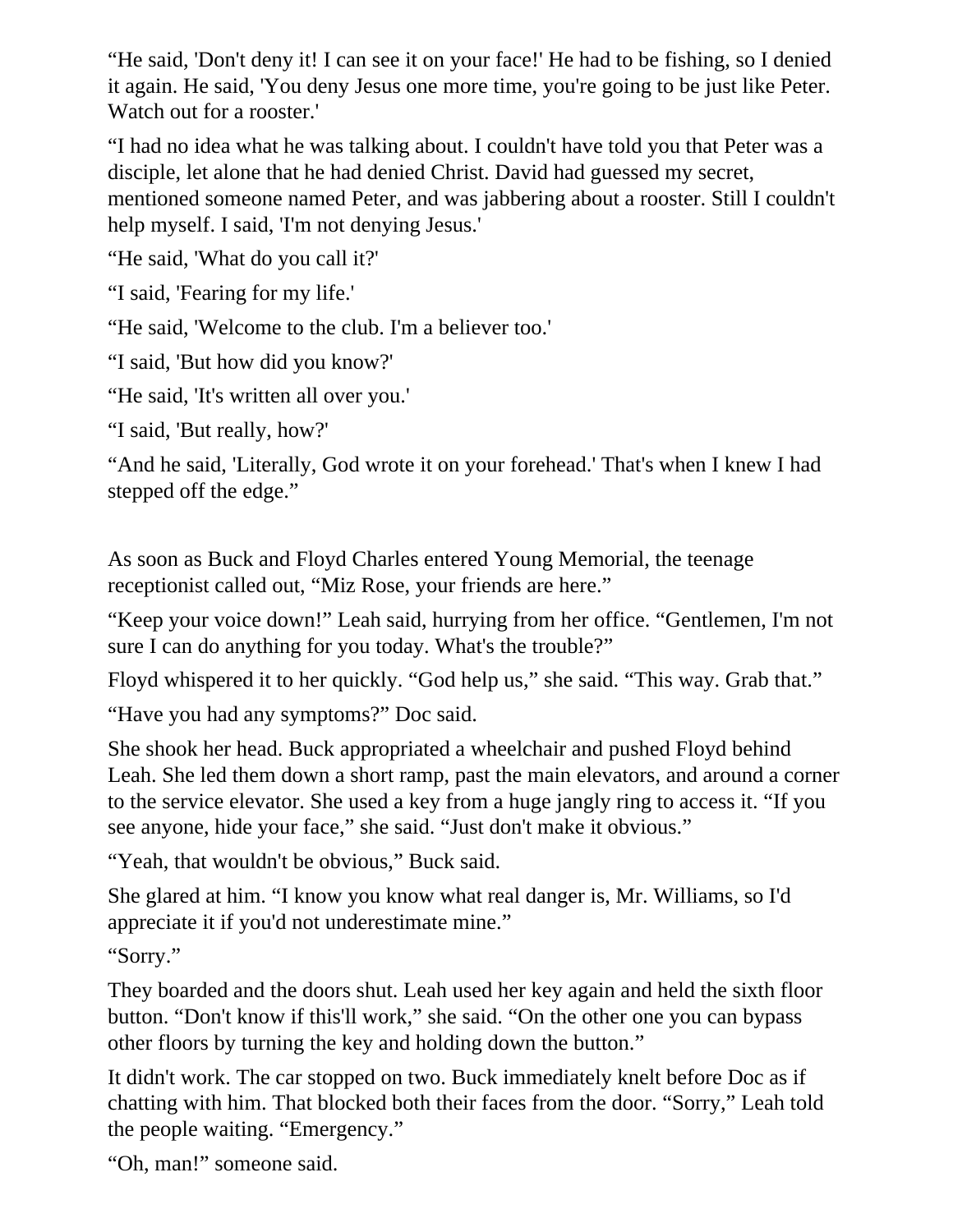The same thing happened on five and elicited an even more frustrated response.

"This is not good," Leah said as the doors shut again. "Be prepared for people in the hallway on six. We're going left."

Fortunately, the trio was ignored as Leah led the way to an empty room. She shut the door and locked it, then closed the blinds. "Get him into the bed," she told Buck, "and get those wet clothes off him. You sleep that way, Doctor?"

Doc nodded, looking tired.

Buck hated the bright red around his dark pupils. "What's wrong with him, Leah?"

She ignored Buck, grabbing a gown from a cabinet and tossing it to him. "If he needs to use the bathroom, now's the time. He's not likely to get out of that bed again."

"For how long?" Buck said.

"Ever," Doc slurred. "She knows what's going down here."

Leah pushed the speaker button on the wall phone and continued working as she talked. "CDC delivered some antivenin yesterday. Get me two vials to 6204."

"Stat?" her receptionist said.

Leah made a face. "Yes, stat!" she said. "Like now."

"You've got a phone call."

"Do I sound free to take a call? Stat was your word, girl. Would you hurry please?"

"OK," the girl said. "Don't say I didn't tell you."

Leah tugged Buck's sleeve and pulled him close to Doc's bed. "I need to ask him some questions. When that girl knocks, just take the medicine and shut the door." He nodded.

"Now, Doctor," she said. "First symptoms?"

"Quite a while ago," he mumbled.

"Not good enough. When?"

"I'm a fool."

"We know that. How soon after you brought that miscarriage in here?"

"Maybe six months."

"You've done nothing about it?"

He shook his head. "Just hoped."

"That's not going to work."

"That's what I was afraid of."

"You know the closest CDC can get to an antidote is antivenin, and no one knows•"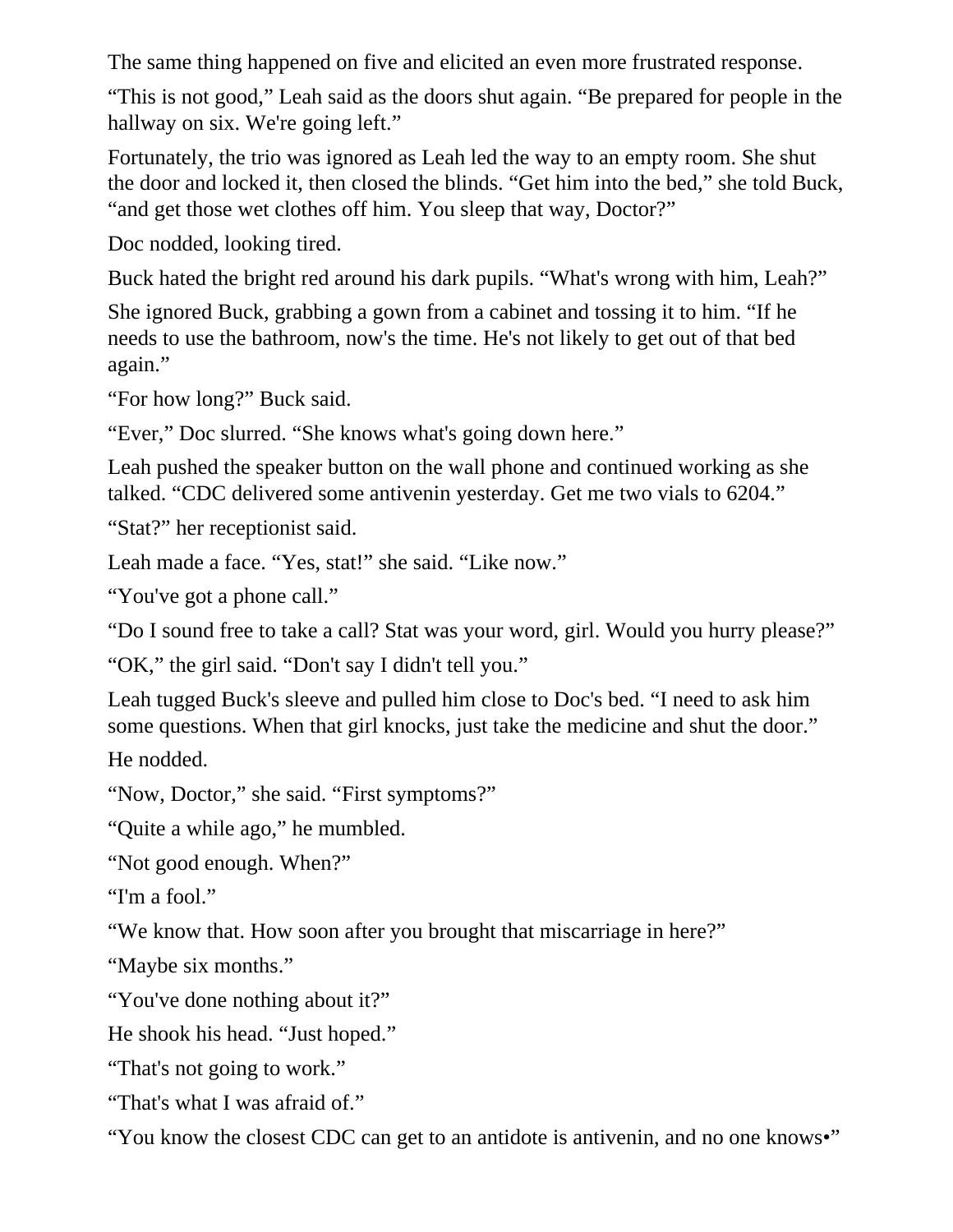"It's too late anyway."

Leah looked at Buck and shook her head. "He's right," she said. "The antivenin won't even let him die comfortably."

"What're you telling me?" Buck said. "He hasn't even got a chance?"

Doc shook his head and closed his eyes.

"The maximum antivenin dosage will be like spitting into the wind," Leah said. "What can you see, Doctor?"

"Not much."

Leah pressed her lips together.

There was a knock at the door. Buck opened it, reached for the medicine, and the girl pulled back. He made a lunge for it and ripped it from her hands.

"Miz Rose," she called over his shoulder. "That call was from GC!"

Buck shut the door, but Leah pushed past him and called after her. "GC where?"

"Wisconsin, I think."

"What'd you tell them?"

"That you were busy with a patient."

"You didn't say who, did you?"

"I don't know who. 'Cept he's a doctor."

"You didn't say that, did you?"

"Shouldn't I have?"

"Wait right there."

"I'm sorry."

"Just wait there a second."

Leah returned and quickly filled two syringes. She drove them into Floyd's hip, and he didn't even flinch. "Have her come in here," Leah told Buck.

He looked down the hall and signaled for the girl. She hesitated, then came slowly. "C'mon!" he said. "No one's going to hurt you."

As soon as she poked her head in the door, Leah said, "Bring me my purse as fast as you can, will you?"

"Sure, but•"

"Stat, sweetheart. Stat!"

The girl ran off.

"What's happening?" Buck said.

"Get your vehicle and bring it around the back. There's a basement exit, and that's where I'll come."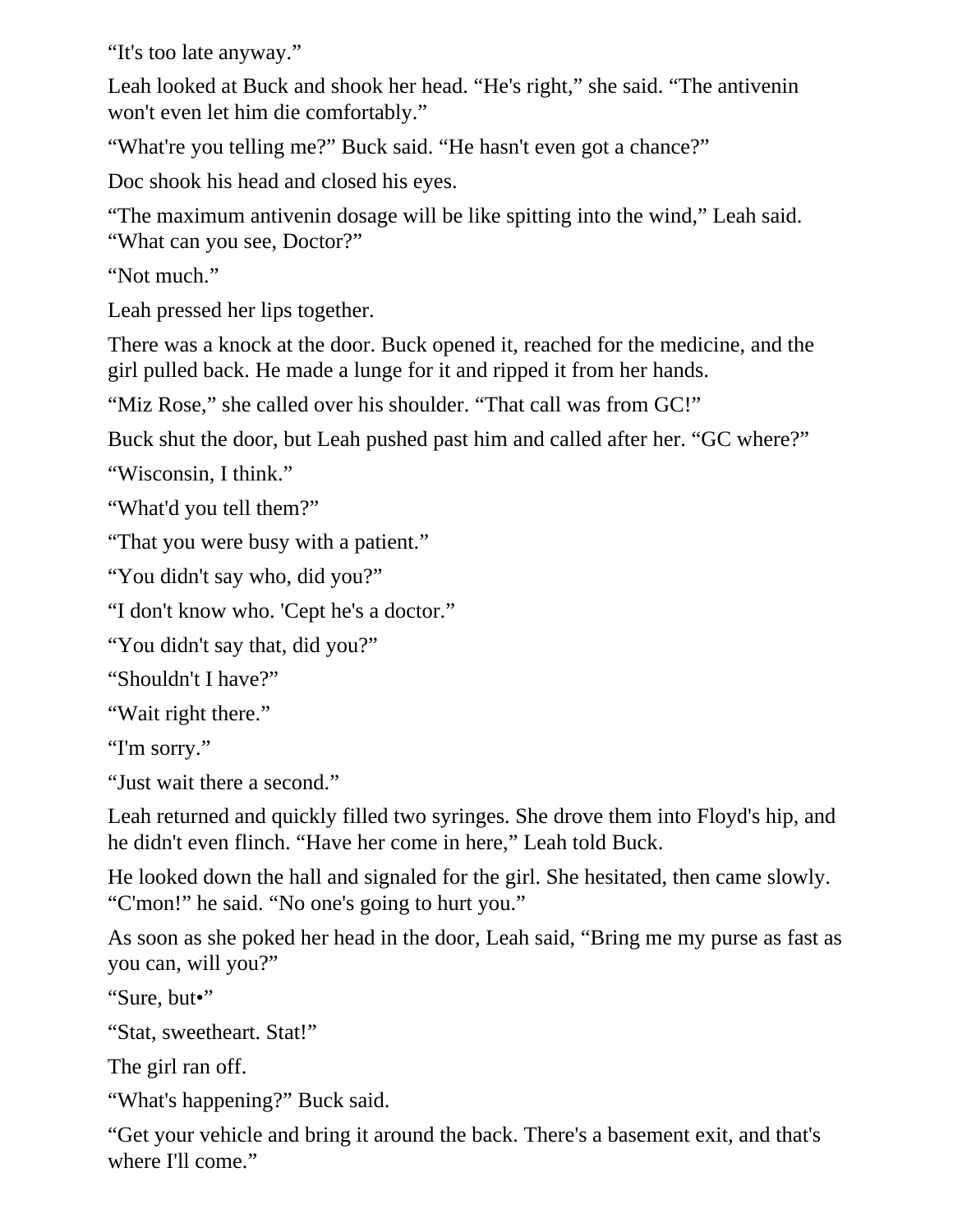"But if he's dying, how can y•"

Leah grabbed his arms. "Mr. Williams, Doctor Charles and I have not just been talking. This man could be dead before we get him to the car. If you want to bury him or cremate him or do anything with him other than have him found here, I'll deliver him to the back door. GC in Wisconsin ring any bells? That's where he worked, remember? That's where he's AWOL from. They've been nosing around, watching for him, figuring he's in this area and might show up here sometime. They don't know•at least from me•that he was already here once. I've been lying through my teeth. They find him here, dead or alive, we're all in trouble. Now go!"

"Any chance you can save him?"

"Get the car."

"Just tell me if he's better off here or in the c•"

Leah whispered desperately, "He's dying. It's just a matter of when. Where is irrelevant now. The best I can do for him I have already done. The absolute worst would be his being discovered here."

Mac looked at his watch. "Just enough time for you two to tell me how you got together, you know, romantically."

"I think you've heard enough details, Captain."

"C'mon! I'm an old romantic."

"It hasn't been easy," David said. "Obviously I kept her from you and Rayford."

"Yeah, what's that all about?"

"At the time we believed the fewer who knew the better."

"But we need all the comrades we can get."

"I know," David said. "But we're both so new at this, we don't know who to trust."

"If you wondered about Ray and me, you sure never showed it."

"It was a good exercise, let me just say that. What's going to happen when the brass start looking for a mark that's not there, rather than not seeing a mark that is?"

"There'll be no hiding then, kids."

Buck took the main elevator to the first floor and realized he had to exit past the receptionist. The last thing he wanted was to have her see his Rover. He planned to distract her with a fake emergency, but as he breezed through the lobby toward the front door, a substitute was in her place, a thick, middle-aged woman. Of course! The original girl was taking Leah her purse. Leah had thought to divert her.

Buck hurried to his car. As he pulled around the side of the building toward the back, he saw the substitute standing at the window, staring at him. He only hoped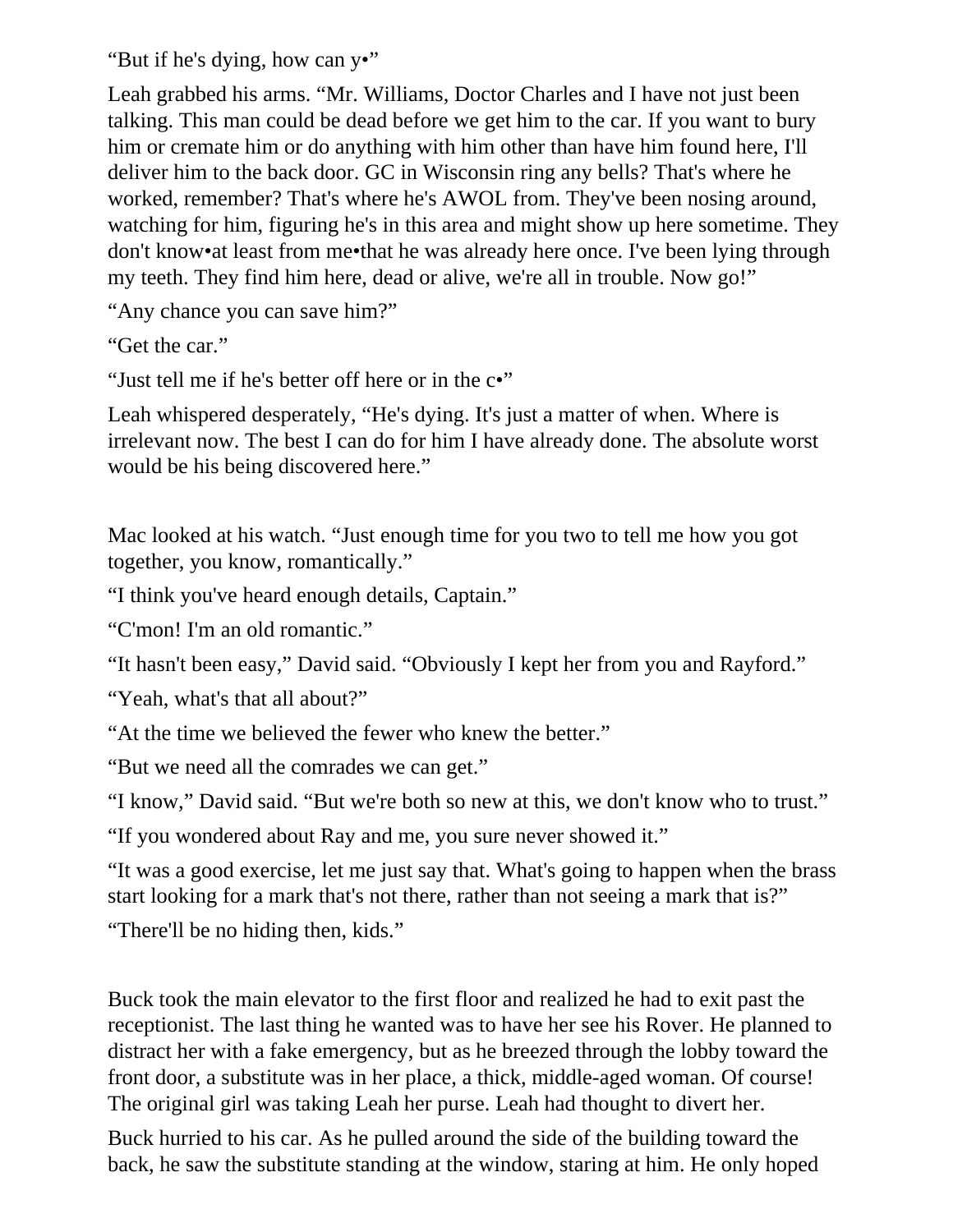Stat Girl had not told her to find out what he was driving.

Buck skidded to a stop on an asphalt apron that led to a basement exit. He leapt from the Rover and opened the door as Leah, her bag over her shoulder, rolled out a gurney containing Floyd Charles with a sheet to the top of his head.

"He's gone already?" Buck said, incredulous.

"No! But people kept their distance, and nobody's going to identify him, are they?"

"Only your receptionist."

Buck lowered the back seat and Leah slid the whole bed in. "You're stealing that?" he said.

"I put more in my purse than that bed's worth," she said. "You want to debate ethics or fight the GC?"

"I don't want either," he said, as they climbed into the front seat. "But we're committed now, aren't we?"

"I don't know about you, Williams, but I'm in with both feet. This hospital has been GC-run for ages. How long was I going to be able to work for Carpathia when there's no way I'd ever take the mark of the beast? I'd die first."

"Literally," Buck said.

"Well, I just appropriated a bed and a lot of medicine from the enemy. If you have a problem with that, I'm sorry. I don't. This is war. All's fair, as they say."

"Can't argue with that. But, um, where am I taking you?"

"Where do you think? Take a left, and I'll take you out around the long way. Nobody will see you from the front of the building."

"Then where?"

"My place."

"What if the GC are there?"

"Then we'll just keep going."

"But if they're not, you'll try to nurse Floyd back to•"

"You're not thinking, Mr. W•"

"Quit with the formality, Leah. You put a dying friend in my car, so just run down the program for me."

"All right," she said. "If we can beat GC to my apartment, I'm going to grab as much of my stuff as I can in sixty seconds. You know they're on their way, as soon as they find me gone from Young."

"Then where do I take you?"

"Where do you live?"

"Where do *I* live?"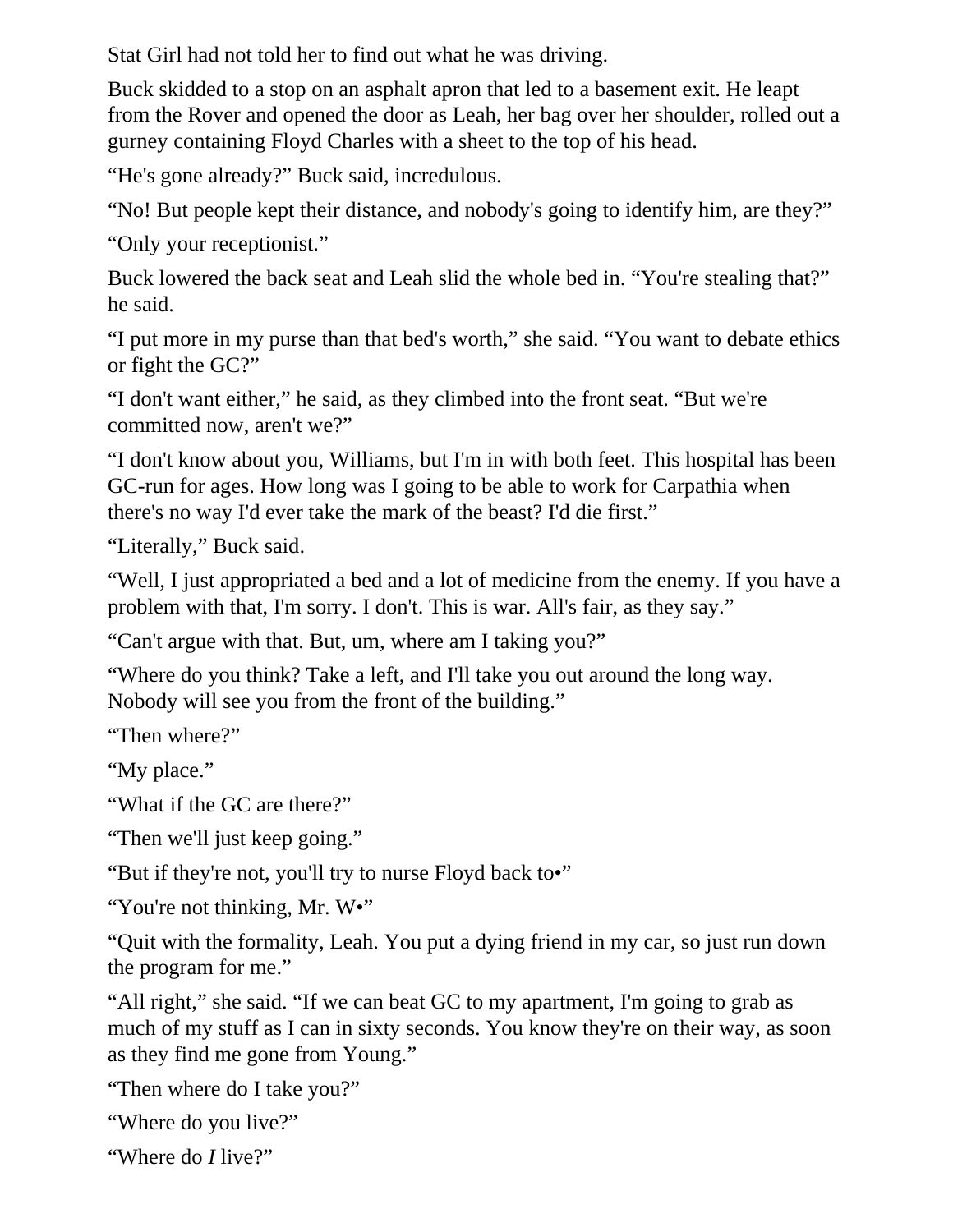"Bingo, Buck. I need to hide out. You and yours are the only people I know who have a place to hide."

"But we're not telling anyone wh•"

"Oh, yes, you are. You're telling me. If you can't trust me after all we've been through, you can't trust anybody. I helped you discharge your patched-up pilot, Ritz. And I helped Doc with the miscarriage of guess-who's baby. How's that young woman doing, by the way?"

"Getting better."

"There's irony. Doc helps her beat the poison, and it's going to kill him."

"We lost Ritz."

"Lost him?"

"Killed in Israel. Long story."

Leah suddenly fell silent. She pointed directions and Buck lurched along, doubleclutching and shifting till he thought his arm would fall off. "I liked that guy," she managed finally.

"We all did. We hate this, every bit of it."

"But you're taking me in, cowboy. You know that, don't you?"

"I can't make that decision."

She glared at him. "What are you going to do, leave me at the corner blindfolded while you and your compatriots vote? You owe me and you know it. This isn't like me, inviting myself. But I've risked my life for you, and I have nowhere else to turn."

Doc's death rattle began. His labored, liquid breathing pierced Buck. "Should I pull over?"

"No," she said. "There's nothing I can do now but shoot him full of morphine."

"That'll help?"

"It'll just make him pain free and maybe knock him out before he dies."

"Something!" Floyd called out in a mournful wail. "Give me something!"

Leah spun and knelt in her seat, digging through her bag. Buck slowed involuntarily as he tried to watch. This was too much. Floyd was going to die while Buck was racing around in the car! No good-byes, no prayer, no comforting words. Buck felt as if he hardly knew the man, and he had been living with him for more than a year.

"Watch the road," she said. "This will quiet him, but he's never going to leave this car alive."

Sobs rose in Buck's throat. He wanted to call Chloe, to tell her and the others. But how do you do that on the phone? Doc's dying and I'm bringing a nurse to live with us? Pulling into the safe house without notice, carrying Floyd's corpse and a new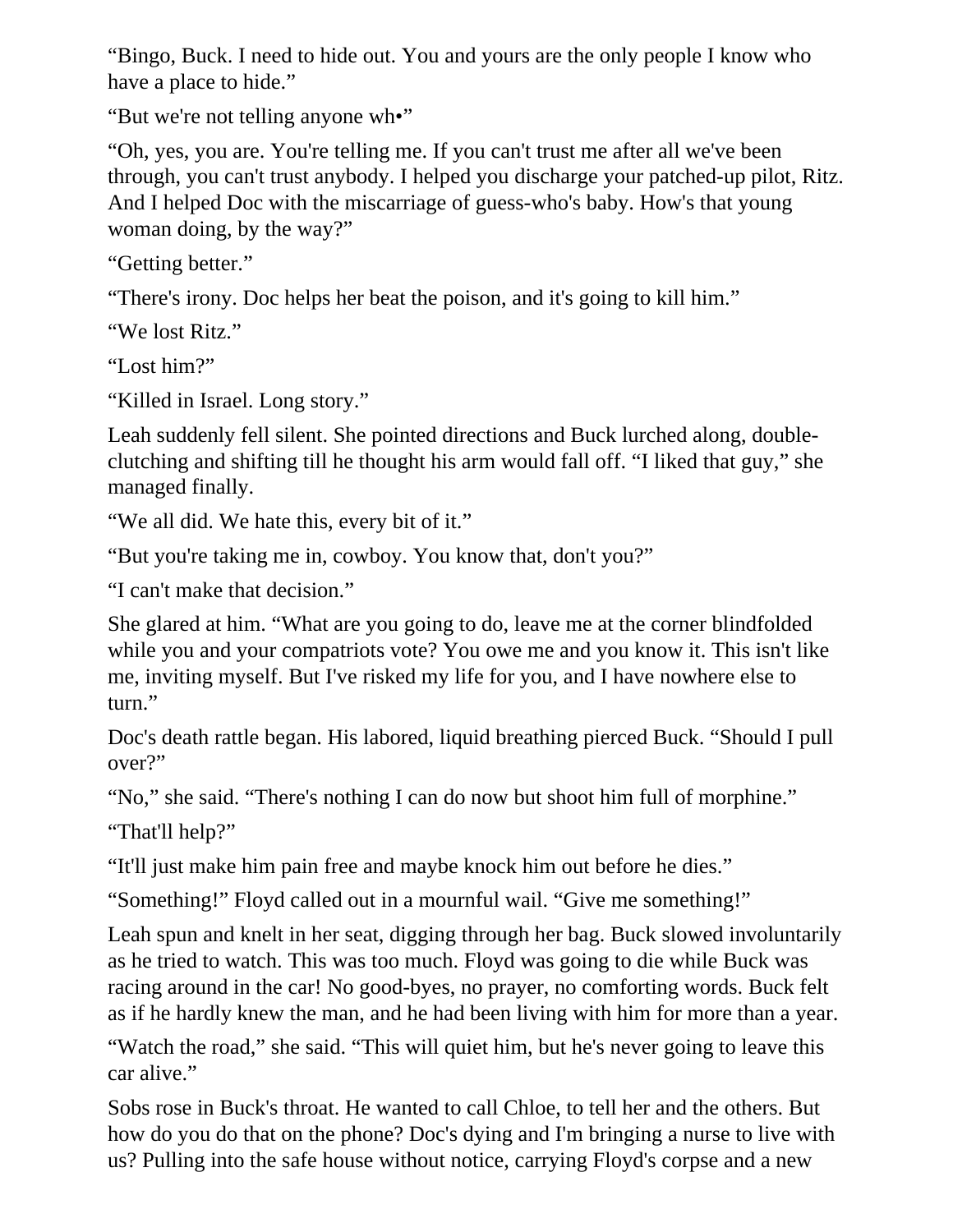houseguest wouldn't be much easier. But Buck had run out of options.

Leah's neighborhood, what was left of it, crawled with GC vehicles. The morphine had quieted Floyd. Leah slid onto the floor under the dash, and Buck avoided her street. He headed to Mount Prospect, hoping Floyd might at least have the privilege of dying in his own bed.

## **FOUR**

David Hassid walked Mac McCullum back to his quarters in the GC palace residential annex late that night. "There are things I haven't told even Annie," he said.

"I knew you had somethin' to tell me, kid. Otherwise, you'd be walking her back, wouldn't you?"

"We're trying to not be seen together. I don't even know if her meeting's over."

"So, what's up?" Mac said as they stood in the corridor outside his door.

"You know I was on the palace antibugging installation task force."

"Yeah, how'd you wangle that appointment?"

"Just kept telling Leon how important I thought it was to ensure total impregnability. I came in as a starry-eyed idealist, and they still see me that way. You know about the installation?"

Mac nodded. "Best in history and all that."

"Yeah, except it needs constant monitoring."

"Naturally."

"I volunteered for that, and everybody was glad to let me have it," David said.

"I'm listening."

"So am I."

"What?"

"I monitor the antibugging devices in Carpathia and Fortunato's offices."

"Go on."

"My job is to find out if anyone's trying to listen in. Well, I'm staying on top of it. And in the process I hear anything I want, any time I want."

Mac shook his head. "I wouldn't have minded not knowing that. Man, David, you're sitting on a time bomb."

"Don't I know it. But it's untraceable."

"Guaranteed?"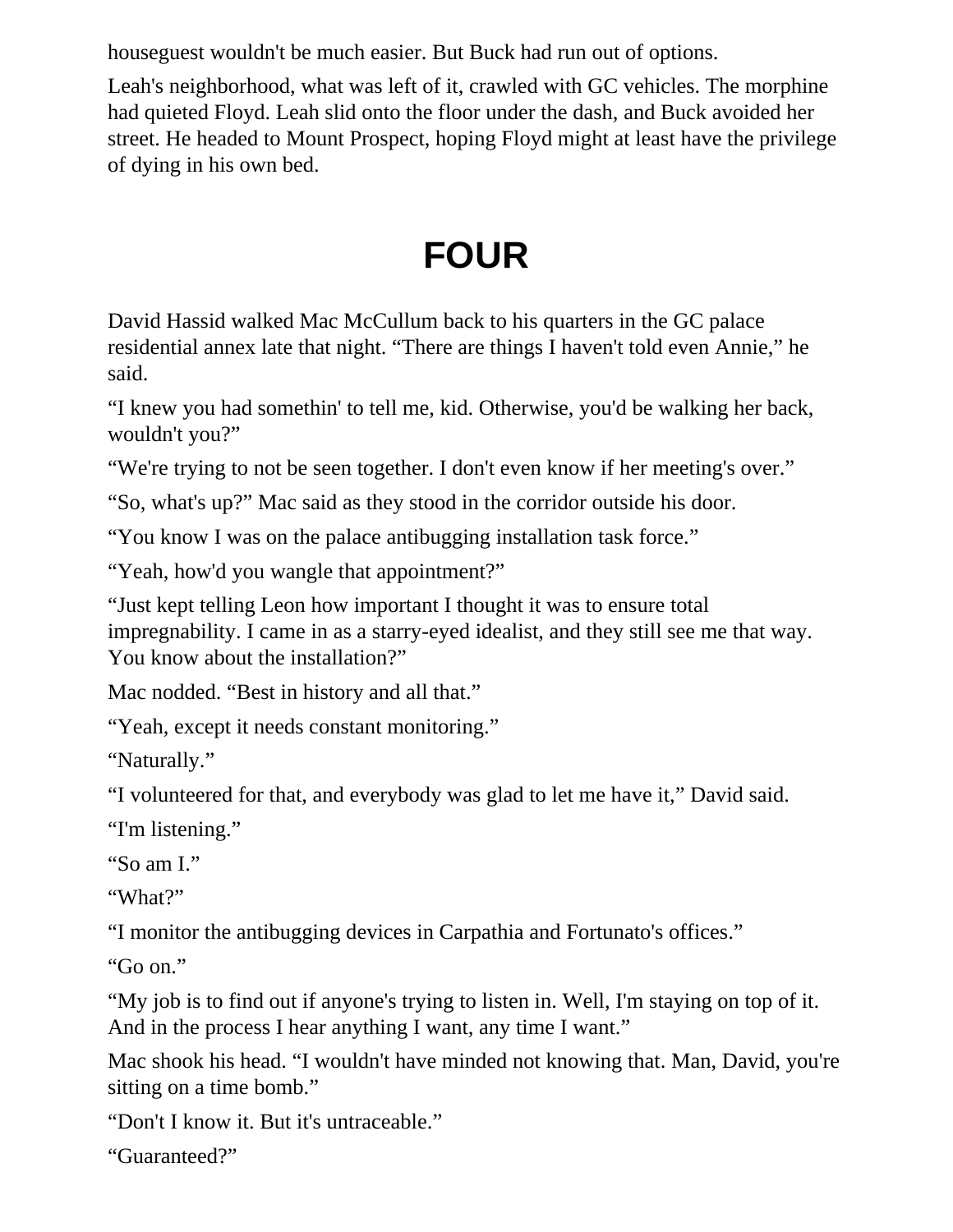"In one way it's simple. In another it's a miracle of technology. The stuff is actually being recorded onto a miniature disk embedded in the central processing unit of the computer that runs all of New Babylon."

"The one people like to call the Beast."

"Because it contains so much information about every living soul, yeah. But we both know the Beast is no machine."

Mac folded his arms and leaned against the wall. "One thing I've learned in surveillance work is that you never want to have hard copies of anything. Anything can eventually fall into the wrong hands."

"I know," David said. "Let me tell you how I've protected it."

Mac looked around. "You sure we're secure here?"

"Hey! I'm in charge of that. What we're saying could wind up on my disk, but no one else will ever hear it. I won't hear it unless I choose to. If I do, it's all categorized by date and time and location. And the fidelity is unparalleled."

Mac whistled through his teeth. "Someone had to manufacture this for you."

"That's right."

"Someone you trust with your life."

"You're looking at him."

"So how'd you make sure no one ever finds it?"

"I'm not guaranteeing that. I'm saying they will never be able to access a thing from it. The disk is slightly smaller than an inch in diameter and, because of supercompression digital technology, can hold nearly ten years of spoken conversation if recorded twenty-four hours a day. Well, we don't need that much time, do we?"

Mac shook his head. "They've got to have checks and balances."

"They do. But they aren't going to find anything."

"What if they do?"

David shrugged. "Say someone catches on to me and starts looking for my bugs. They find 'em, trace 'em to the CPU, tear the whole thing apart, and find the disk. It is so heavily encrypted that if they tried random number combinations at the rate of ten thousand digits a second around the clock for a thousand years, they would have hardy begun. You know, even a fifteen-digit number has trillions of combinations, but theoretically it could be deciphered. How would you like to try to match an encrypted number containing three hundred million digits?"

Mac rubbed his eyes. "I was born too early. Where do you kids come up with this craziness? How can you access your disk if it's that encrypted?"

David was just warming to his subject. "That's the beauty of it. I know the formula. I know what pi to the millionth digit has to do with it and how the date and time to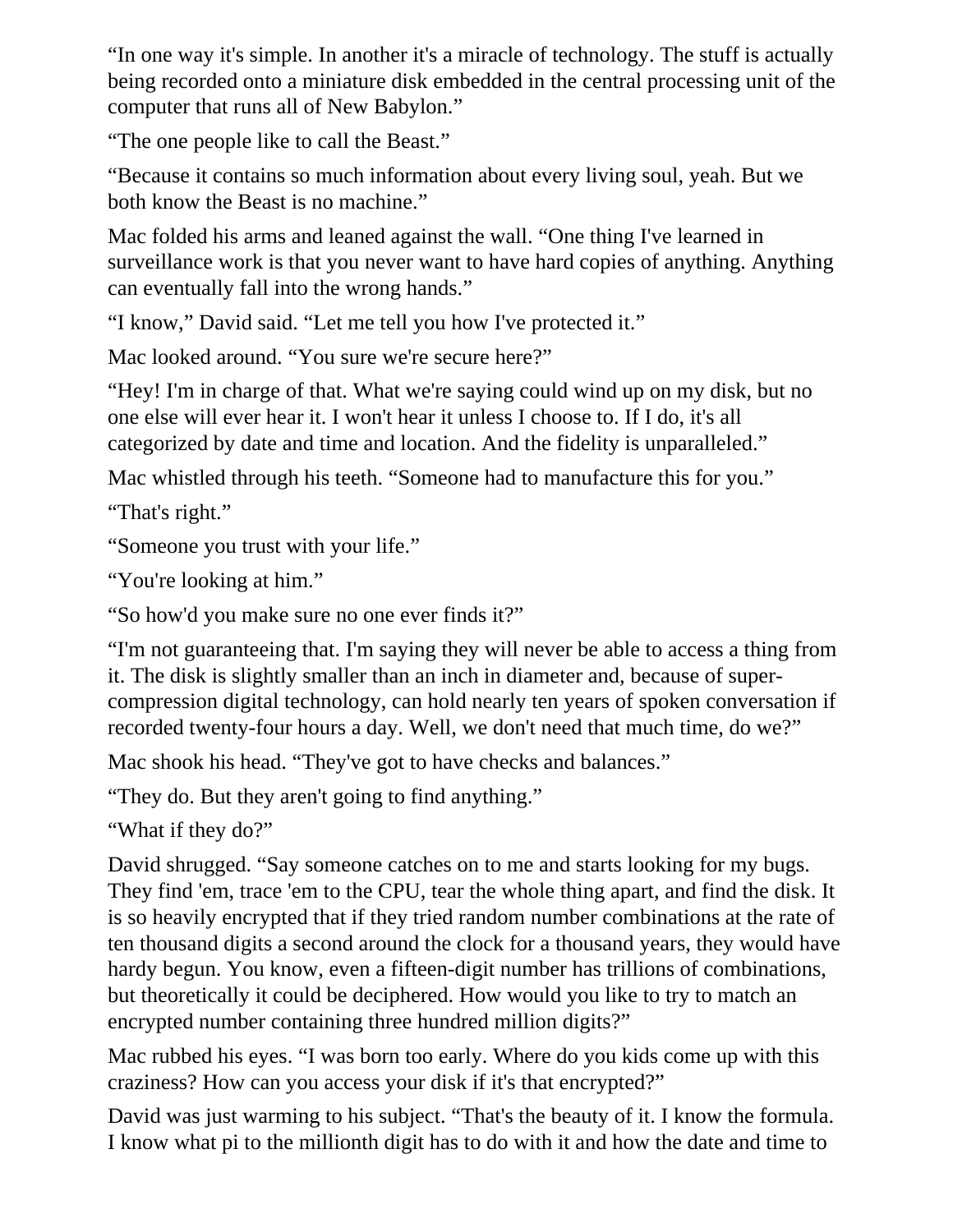the current second have to be used as a multiplier, and how those figures float forward and backward depending on various random factors. The number that would unlock it now is different from the number a second from now, and it doesn't progress rationally. But let's say someone were to get far enough into my disk where the only step left was to match the encryption code, a miracle in itself. Even if they knew the number, only a lightning-speed computer grinding away for more than a year could enter it."

"Has what you've heard been worth the work?"

"It will be to the Tribulation Force, don't you think?"

"But how can you transmit it to them without jeopardizing your security or theirs?"

David pressed his back to the wall and slid to sit on the floor. "All that's encrypted too, though certainly not to where it takes them forever to get into it. So far we have been able to communicate by both phone and Carpathia's own cellular-solar technology on hidden scrambled bands. Of course, he's constantly on me to find ways to monitor all citizens."

"For their own good, no doubt."

"Oh, absolutely. The potentate merely cares deeply about the morale of his global family."

"But, David, can't anything transmitted also be intercepted?"

David shrugged. "I like to think *I* can bug anything. But I've tested my own stuff against my tracing power, and unless I drop enough bread crumbs along the road, I'm powerless too. Random scrambling and channel switching, coordinated with miniaturization and speed that makes fiber optics look like a slow boat. . . well, nothing is beyond possible anymore."

Mac stood and stretched. "Ever wonder about this stuff? Like what Dr. Ben-Judah says about Satan being the prince and power of the air? Transmitting through space and all that..."

"Scares me to death," David said, still sitting. "It means I'm on the front lines against him. I didn't know what I signed on for when I became a believer, but I wound up on the right side, didn't I? It's too late to change my mind. I walk the same halls with Antichrist himself, and I play around in the air with the devil. I'm careful, but the mark of the beast will change everything. There won't be any believers working here after that, unless they find a way to fake the mark. And who would want to do that?"

"Not me," Mac said, unlocking his door. "We're all going to wind up in one safe house or another one of these days. I sure hope mine's the same as yours."

David was so moved by that compliment that he was too stunned to respond. "Long flight Friday," Mac added. "I've got to find out who's tagging along with Leon and whether I can get Abdullah in here in time to help."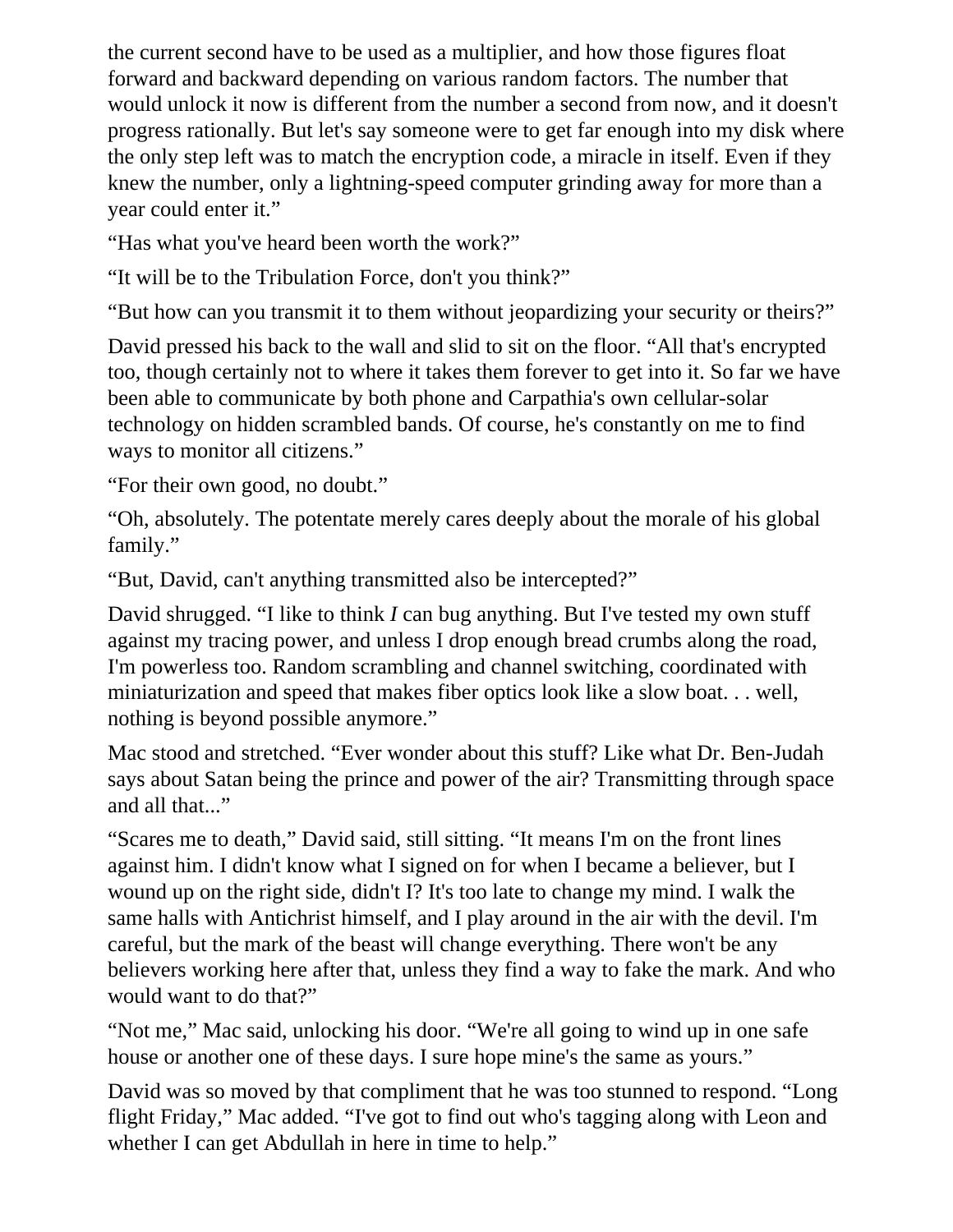The tension of his role, exciting as it should have been for a young man, weighed on David. But he headed toward his own quarters with a lighter step.

Floyd was quiet. The morphine must have done its work. Buck slowed as he drew within a mile of the safe house. He peered in the rearview mirror. He had not been followed. His phone startled him. "Buck here," he said.

"You were going to keep me posted," Chloe said.

"Almost home. A few minutes."

"Is Floyd with you?"

"Yeah, but he's not well."

"Hattie and I changed his bed and freshened the room."

"Good. I'm going to need help with him."

"Is he all right, Buck? Are you?"

"I'll see you soon, hon."

"Buck! Is everything all right?"

"Please, Chloe. I'll see you in a minute."

"All right," she said, sounding displeased.

He clicked the phone shut and dropped it in his pocket. He glanced at Leah. "Is he going to last the night?"

"I'm sorry, Buck. He's gone."

Buck slammed on the brake and they lurched forward as the Rover slid in the dirt. "What?"

"I'm sorry."

Buck turned in his seat. Leah had covered Floyd's face again, but the sudden stop had pressed his body against the back of the front seat.

"Do you know who this man is?" Buck said, his own desperate voice scaring him.

"I know he was a good doctor and courageous."

"He risked his life to tell me where the GC took Chloe. Came there himself to help her escape. Stayed up for days with Hattie. Saved her life. The miscarriage. Delivered our son. Was never too big to pitch in with the hard work."

"I'm so sorry, Buck."

Buck pulled the sheet from Floyd's face. In the darkness he could barely make it out. He turned on the inside light and recoiled at the death mask. Floyd's teeth were bared, his eyes open, still filled with blood around the pupils. "Oh, Doc!" he said.

Leah turned in her seat and rummaged in her bag for latex gloves. She carefully closed Floyd's eyes and mouth, massaging his cheeks until he looked more asleep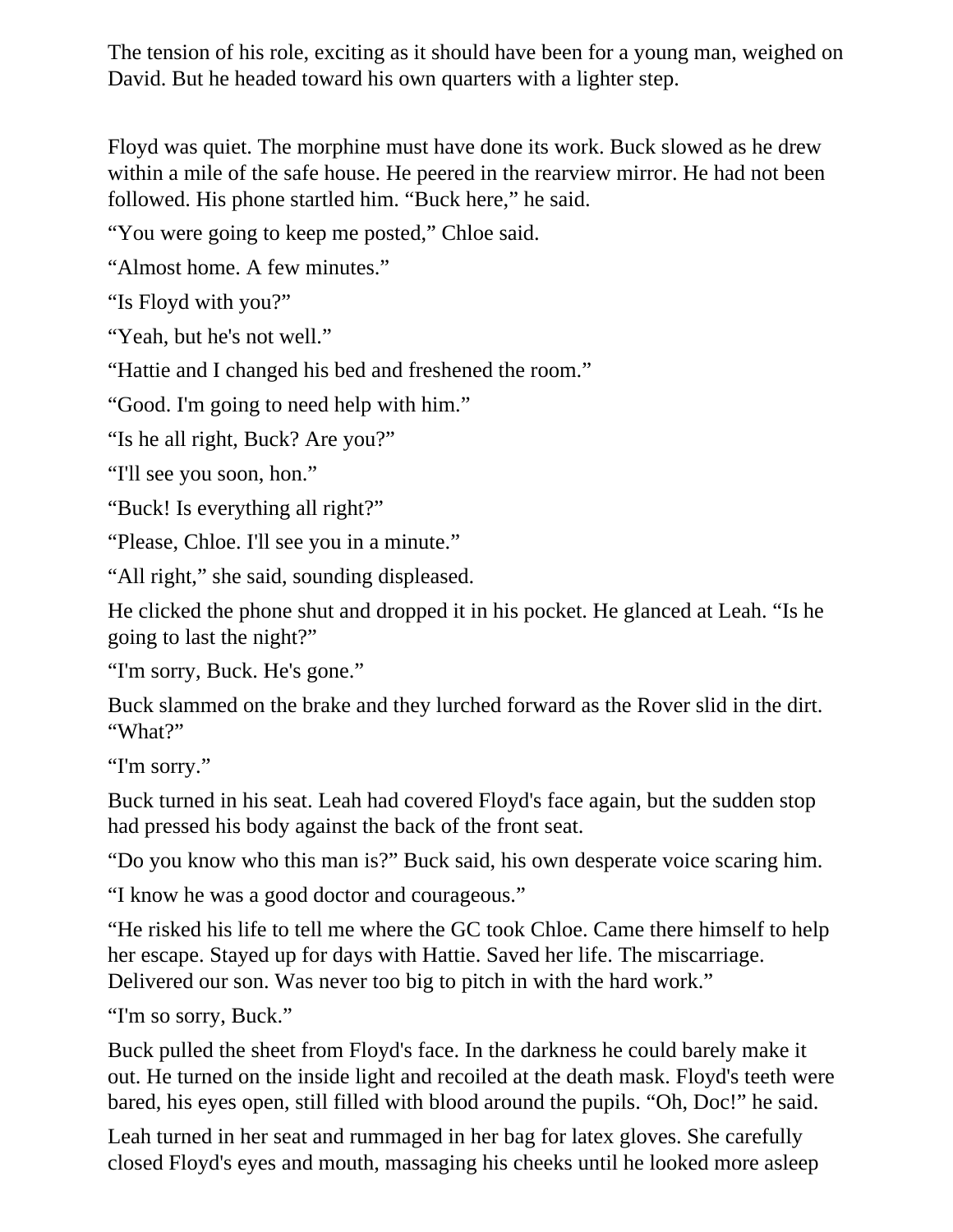than dead. "Help me with that shoulder," she said. Buck took one side and Leah the other, and they tugged at the body until Floyd looked more naturally reposed. Buck drove slowly, avoiding ruts and bumps.

When he pulled up to the safe house, the curtain parted and he saw Chloe peer out. She was nursing Kenny. He drove around the side but stopped short of the backyard. "Give me a minute," he said. "You don't mind staying here with him."

"Go," Leah said.

Chloe held open the back door with one hand, Kenny now over her other shoulder. "Who's with you?" she said. "I didn't see Floyd."

Buck was spent. He leaned forward to peck Chloe on the cheek, then did the same to Kenny, just as the baby burped. "Can you put him down?" he said.

"Buck•"

"Please," he said. "I need to talk to everybody."

The others were already waiting in the kitchen. Chloe went to put the baby down and quickly returned. Rayford sat at the table, and it was clear from his clothes he had spent hours working in the basement. Hattie sat on the table. Tsion, with a sad, knowing look, leaned against the refrigerator.

Buck found it hard to speak, and Chloe came to him, wrapping an arm around his waist. "We have another martyr," he said, and told the story, including that Leah was waiting in the car with Floyd's body.

Tsion hung his head. "God bless him," he said, his voice thick.

Hattie looked stricken. "He caught that from me? He died because of me?"

Chloe wrapped Buck in her arms and wept with him. "Are any of us susceptible?"

Buck shook his head. "We would have had symptoms by now. Floyd had symptoms but didn't tell us."

Buck stole a glance at Rayford. They would all look to him. Tsion would pray, but Rayford would walk them through the decision on Leah, the burial, everything. Yet Rayford had not moved. He sat without expression, forearms on the table. When Rayford's eyes met his, Buck sensed he was demanding to know what was expected.

Where was Rayford the Leader, their take-charge guy?

"We, ah, shouldn't leave Leah out there long," Buck said. "And we're going to have to do something with the body."

Rayford still stared at Buck, who could not hold his gaze. Had Buck done something wrong? Had he any choice other than to race off with Floyd to the hospital, then bring him back, Leah in tow?

"Daddy?" Chloe said softly.

"What?" Rayford said flatly, turning his eyes on her.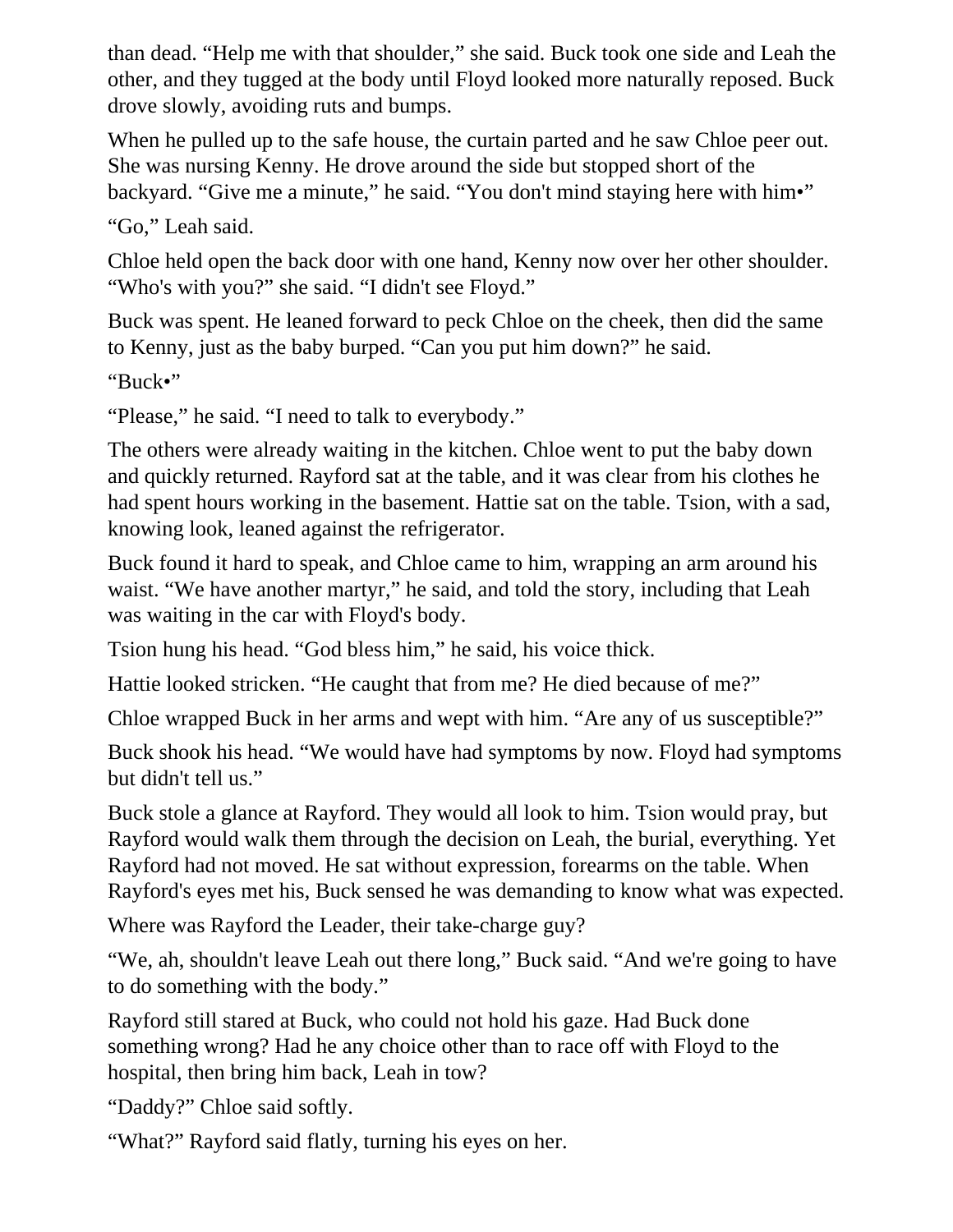"I just. . . I'm . . . we're wondering•"

"What?" he said. "What! You're wondering what we're supposed to do now?" He stood, his chair sliding against the wall and rattling onto its side. "Well, so am I!" Buck had never before heard him raise his voice. "So am I!" Rayford railed. "How much can we take? How much are we supposed to take?"

Rayford picked up his chair and slammed it upright so hard that it bounced. He kicked it against the wall again and it flew back toward the table, chasing Hattie into Tsion's arms.

"Rayford," Tsion said quietly.

The chair would not have hit Hattie. It hit the edge of the table and spun, coming to rest next to Rayford. He yanked it to where he could sit again and slammed both fists on the table.

Tsion released Hattie, who was shaking. "I think we should•," he began, but Rayford cut him off.

"Forgive me," he said, clearly still fuming and seemingly unable to look anyone in the eye. "Get Leah in here and then let's get the body buried. Tsion, would you say a few•"

"Of course. I suggest we make Leah comfortable, then have the burial, then spend more time with her."

Rayford nodded. "Forgive me," he said again.

Buck backed the Rover into the yard, then brought Leah in and introduced her to everyone. "I'm sorry for your loss," she said. "I didn't know Dr. Charles well, but•"

"We were about to pray," Tsion said. "Then we'd like to get to know you."

"Certainly."

When Tsion knelt on the hard floor, the others followed, except Hattie, who remained standing. "God, our Father," Tsion began, his voice weak and quavery. "We confess we are beyond our strength to keep coming to you at terrible times like this, when we have lost one of our family. We do not want to accept it. We do not know how much more we can bear. All we can do is trust in your promise that we shall one day see our dear brother again in the land where sorrow shall be turned to singing, and where there shall be no more tears."

When the prayer was over, Buck moved toward the cellar stairs.

"Where are you going?" Rayford said.

"To get shovels."

"Just bring one."

"It's a big job, Ray. Many hands•"

"Just bring one, Buck. Now, Ms. Rose, I want to be clear on this. Floyd died from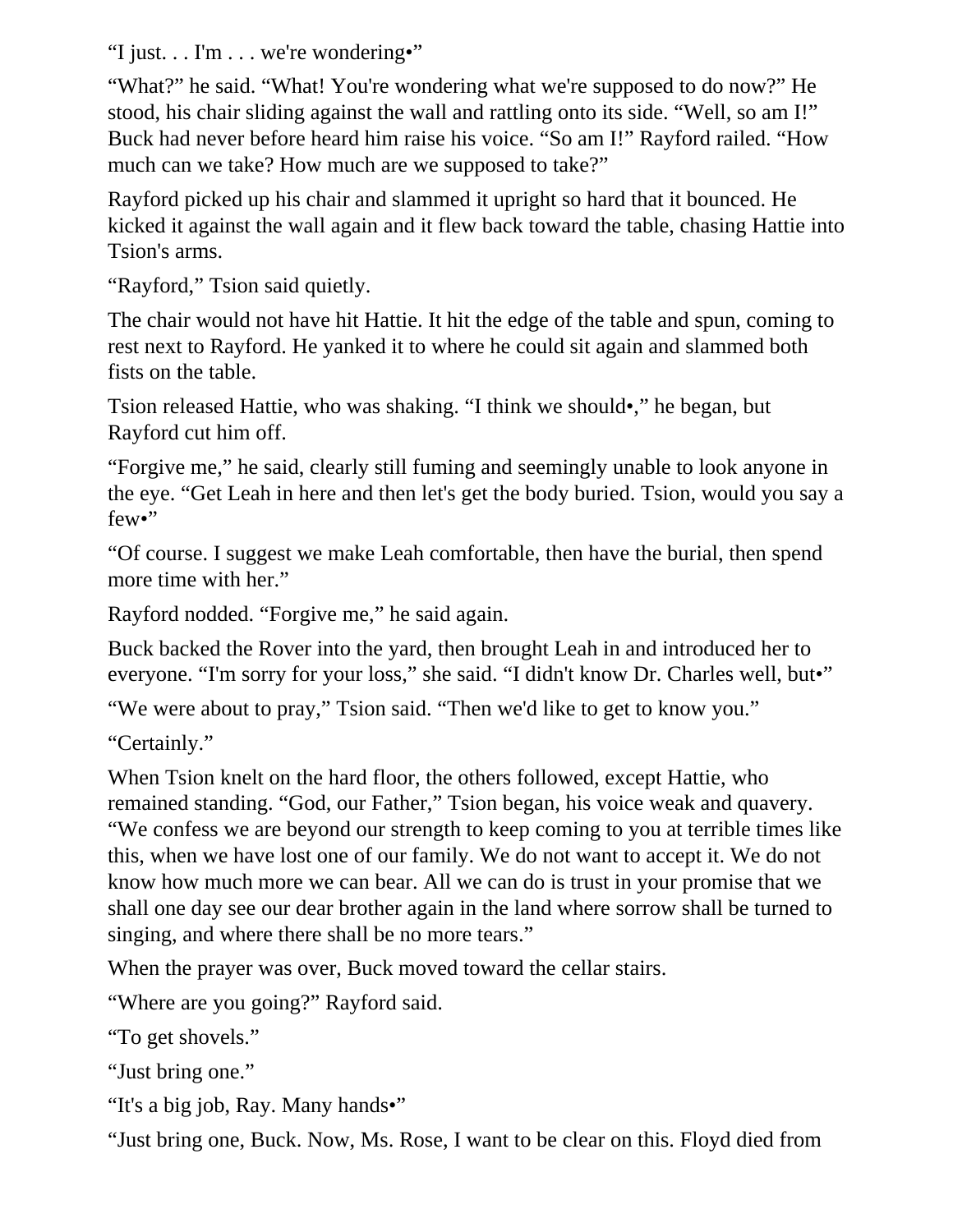the poison Carpathia used to try to kill Hattie, is that right?"

"That's my understanding."

"Straight answer, ma'am."

"Sir, I know only what Dr. Charles told me. I have no personal knowledge of how Hattie was poisoned, but it seems clear that Floyd was contaminated by her, yes."

"So Nicolae Carpathia is responsible for this death."

Buck was impressed that Leah did not appear obligated to reply.

"This was murder, people," Rayford added. "Pure and simple."

"Rayford," Tsion said, "Carpathia likely has never heard of Doc Charles, and so, technically, while it is safe to say he tried to have Miss Durham killed•"

"I'm not talking court-of-law guilty," Rayford said, his face flushed. "I'm saying the poison Carpathia intended to kill someone killed Doc."

Tsion shrugged resignedly.

"Now, Buck," Rayford said, "where's my shovel?"

"Please let me help," Buck said.

Rayford stood and straightened. "Save me from saying one more thing I'll regret tomorrow, would you, Buck? This is something I want to do myself. Something I need to do, all right?"

"But it should actually be deeper than six feet, so close to the house and•" Buck held up both hands in surrender to Rayford's out-of-patience look. He found the biggest shovel in the cellar.

While Rayford toiled in the backyard, Leah talked about the most sanitary way to prepare the body. Unable to find lime with which to line the grave, she concocted a substitute made from kitchen products. "And," she told Buck, "we should wrap the body in a plastic tarp." She distributed gloves for those who would touch the body and prescribed a solution for disinfecting the Rover and the gurney.

Buck was amazed at what Rayford accomplished, considering he had worked all day in the shelter. He dug a hole seven feet long, three feet wide, and more than eight feet deep. He needed help to be hoisted out, covered with mud. The three men lowered Floyd's tarpaulin-shrouded body into the hole, and Rayford allowed the others to help fill it back in.

The group, save the sleeping baby, stood around the grave in the low light emitted from the house. Chloe, Hattie, and Leah were bundled against the cool night air. The men, sweaty from the shovel work, soon shivered.

Buck never ceased to be amazed at Tsion's eloquence. "Blessed in the sight of the Lord is the death of a saint," he said. "Floyd Charles was our brother, a beloved, earnest member of our family. Anyone who would like to say a word about him, please do so now, and I will pray."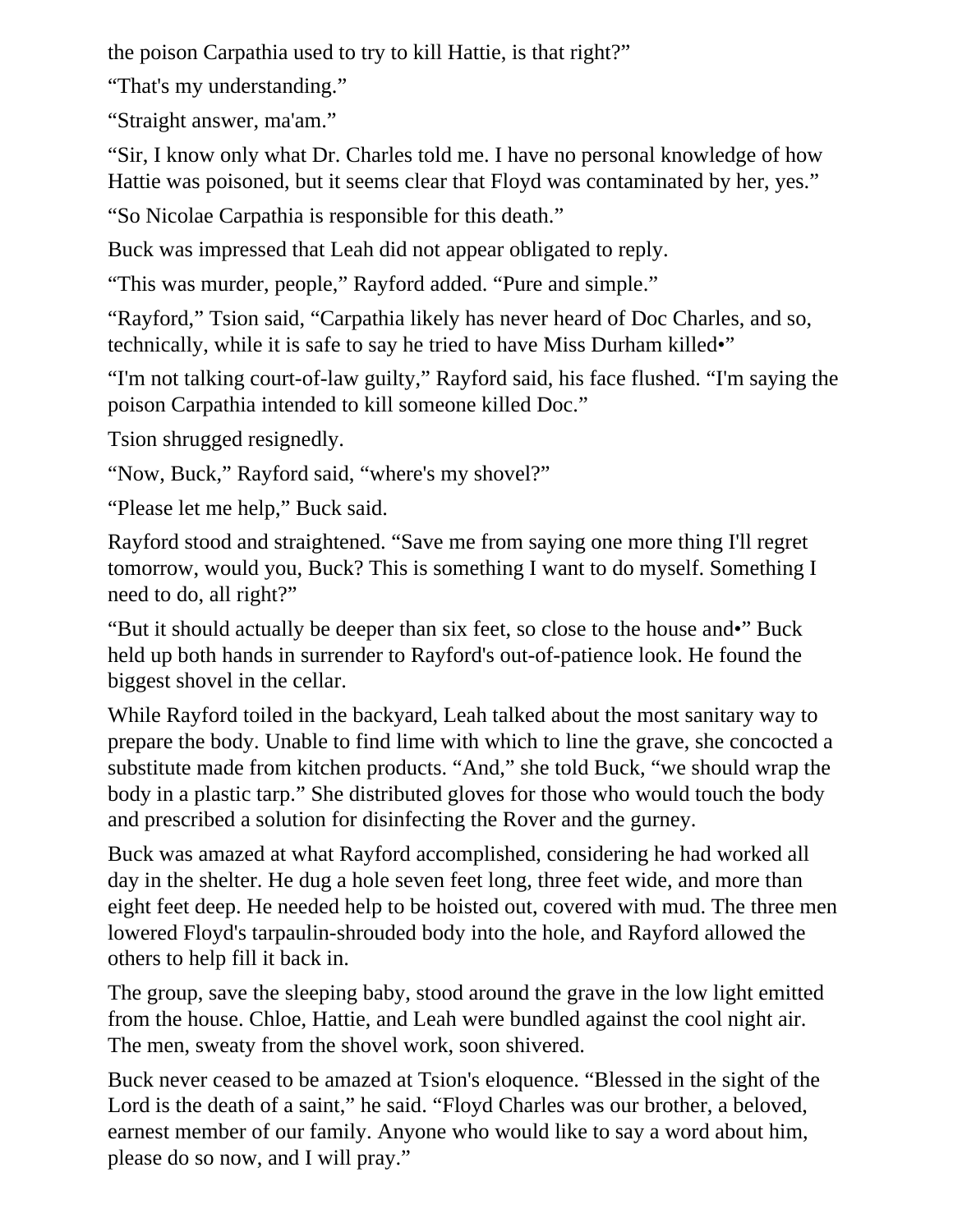"I knew him to be a gifted physician and a brave believer," Leah said.

Buck said, "Every time I think of him I'll think of our baby and of Chloe's health."

"Me too," Chloe said. "So many memories in such a short time."

Hattie stood shaking, and Buck noticed Rayford looking at her, as if expecting her to say something. She glanced at him and then away, then shook her head.

"Nothing," Rayford said. "You have nothing to say about the man who saved your life."

"Rayford," Tsion said.

"Of course I do!" Hattie said, her voice pinched. "I can't believe he died because of me! I don't know what to say! I hope he's gone to his reward."

"Let me tell you something else," Rayford said, his anger evidently unabated. "Floyd loved you, Hattie. You treated him like dirt, but he loved you."

"I know," she said, a whine in her voice. "I know you all love me in your own w•"

"I'm telling you he loved you. Loved you. Cared deeply for you, wanted to tell you."

"You mean•? You couldn't know that."

"He told me! I think he'd want you to know."

"Rayford," Tsion said, putting a hand on his shoulder, "anything else you would like to say about Floyd?"

"This is a death that must be avenged. Like Ken's and Amanda's and Bruce's."

"Vengeance is the Lord's," Tsion said.

"If only he would include me in that," Rayford said.

Tsion looked hard at him. "Be careful about wishing for things you don't really want," he said. "Let me close in prayer." But Buck could not hear him. Rayford had begun to weep. His breath came in great heaves and he covered his mouth with his hand. Soon he could not contain the sobs, and he fell to his knees and wailed in the night. Chloe rushed to him and held him.

"It's all right, Daddy," she said as she helped him up and walked him into the house. "It's all right."

Rayford pulled away from her and rushed up the stairs. Buck took Chloe in his arms, and the mud that had transferred to her from her father also smeared his clothes.

Rayford was thankful for the well and the generator-run water heater as he stood under the steaming shower in the safe house. His muscles were finally untying. What a day! The inexplicable anger that had sent him marching into the morning air had been building for months. Working in the cellar had not dented it, especially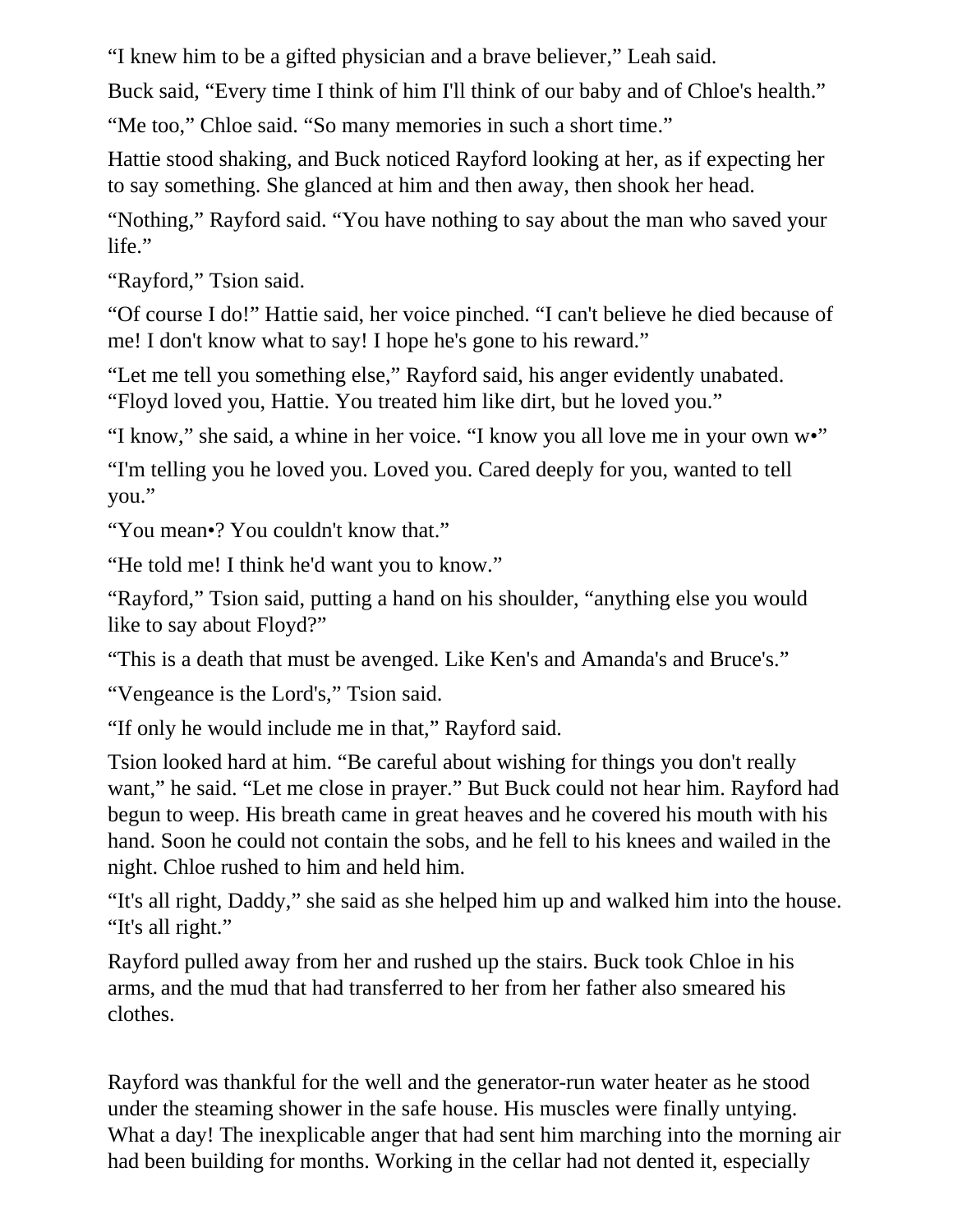when he found himself alone all day. The awful news about Floyd had finally made him erupt in a way he hadn't since a loud fight with Irene fifteen years before. And that had been the result of too much alcohol.

While he felt bad about mistreating the others, something about this anger seemed righteous. Was it possible God had planted in his heart this intolerance for injustice for the sole purpose of preparing him to assassinate Carpathia? Or was he deluding himself? Rayford didn't want to think he was losing his mind. No one would understand a man like him trying to rationalize murder, even the murder of the Antichrist.

Rayford turned the dial to as hot as he could bear it and hung his head beneath the spray. His prayers had become entreaties that God allow him to do the unthinkable. How much was a man supposed to endure? The loss of his wife and son were his fault. He could have gone to heaven with them, had he been a man of faith and not pride. But losing Bruce, then Amanda, then Ken, now Doc•ah, why should he be surprised? It was a numbers game now. Did he expect to be among the last standing at the Glorious Appearing? He certainly wouldn't be if he took a shot at Nicolae Carpathia. But he probably wouldn't survive either way. Might as well go out with guns blazing.

Rayford stepped out of the shower and looked at himself in the steamed-up mirror, a towel draped over his shoulders. As the vapor dissipated and his face became clearer, he hardly recognized himself. Even a year ago he had felt all right, and Amanda seemed impressed with his mature look. Now mature would be a compliment. He looked and felt older than his years. Everyone did now, of course, but Rayford believed he had aged more quickly than most.

His face was lean and lined, his eyes baggy, his mouth turned down. He had never been much for ascribing depression to every blue period or downtime, but now he had to wonder. Was he depressed? Clinically depressed? That was the kind of thing he might have discussed with Floyd. And with the thought of his name came that stab in the gut. People around him were dying, and there would be no end to it until Jesus returned. That would be wonderful, but could he last? If he responded like this to someone he had known as briefly as Floyd, what would happen when, if, if ... he didn't want to think about it. Chloe? The baby? Buck? Tsion?

This woman from the hospital, Leah, would she be worth talking to? Trying out a few ideas on a professional, a virtual stranger, seemed easier than raising the same things with anyone else in the house. In a peculiar way, Hattie knew him as well as the others. But she was still an outsider, even more than the newcomer was. He could never reveal his deepest thoughts to her.

Of course, he wouldn't say anything about his Carpathia plot to Leah Rose either. But he might get some insight into his own mind. Maybe she had dealt with depressed people, or knew doctors who had.

Rayford realized as he dried his hair that he recognized neither the man in the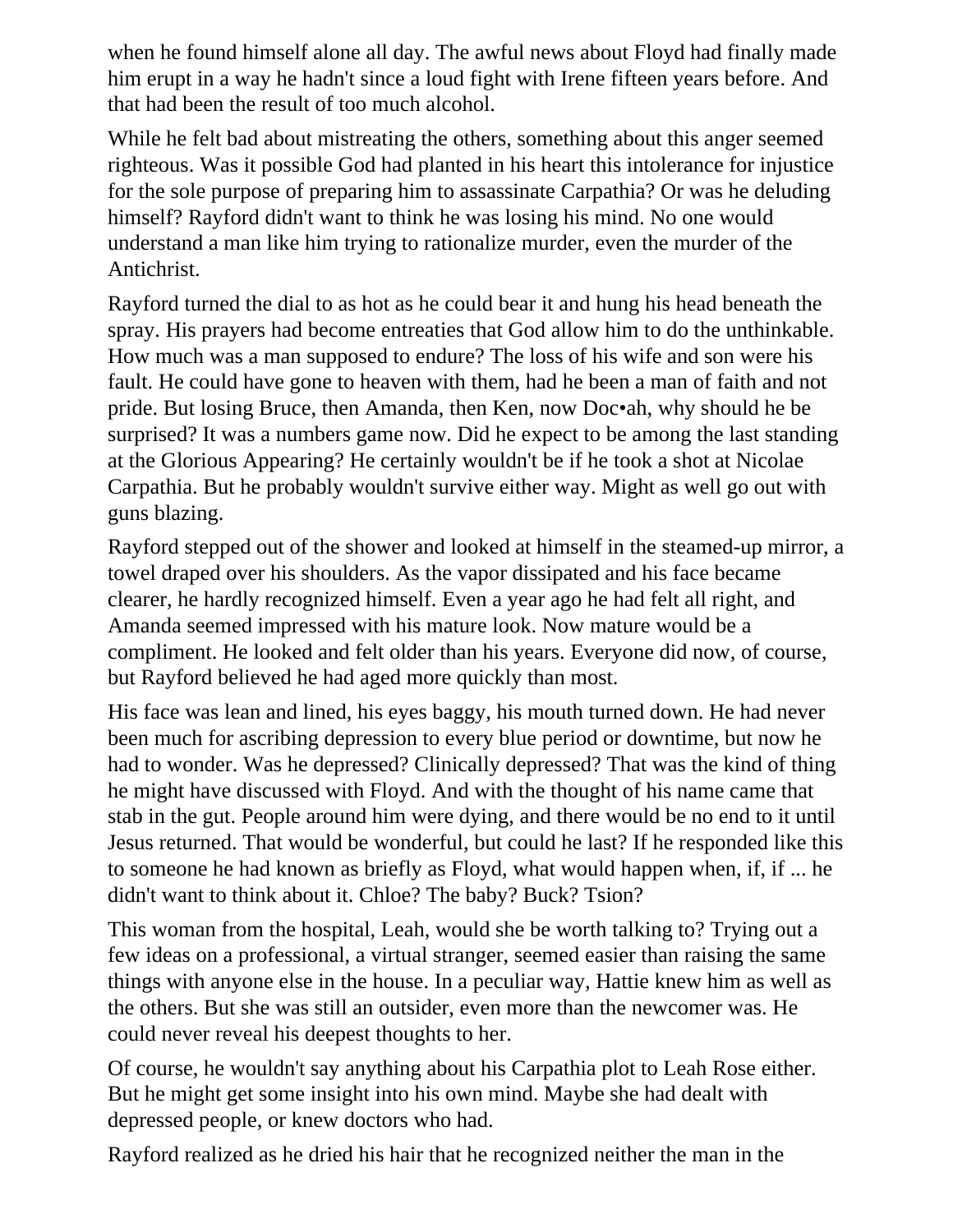mirror nor the man inside anymore. The schemes playing at the edges of his mind were so far afield from the Rayford Steele he thought he was that he could only imagine what Chloe would say. And she knew only the half of it.

His new abruptness was hardly hidden from the rest of the Trib Force. They had all forgiven each other countless times for pettiness. All except Tsion, of course. It seemed he never offended, never had to be forgiven. Some people had the ability to live with grace despite untenable conditions. Tsion was one.

But Rayford had stepped beyond selfish behavior in an enclosed environment. He had threatened the status quo, the way of life•difficult as it was. And he was supposed to be the leader. He knew he was in charge only in the manner of the manager of a baseball team. Tsion was the Babe Ruth, the one who won ball games. But still Rayford had a vital role, a position of authority, a spiritual responsibility of headship as an elder would in a church.

Was he still worthy? Part of him was sure he was not. On the other hand, if he wasn't going bats and if he really had been chosen of God to have a part in a centuries-old assassination plot, he was someone special after all.

Rayford pulled on a huge robe and stepped out of the bathroom. So I'm either anointed or a megalomaniac. Great. Who's going to let me know? The old Rayford Steele fought to jar himself to his senses, while the rage-filled, righteously indignant, grieving, depressed, frustrated, caged member of the Tribulation Force continued to entertain thoughts of grandeur. Or at least revenge. I'm a sick man, he told himself. And he heard voices downstairs. Praying.

Mac McCullum moved steadily along on his daily jog as the sun rose orange over the radiant city of New Babylon. He couldn't get over the beauty and what a privilege it might have been to be there under other circumstances. State-of-the-art, first-class, top-drawer, all the cliches came to life when someone considered this gleaming new megalopolis.

But with his secret conversion, Mac had become a mole, subversive, part of the rebellion. A lifetime of military training, self-discipline, chain of command, all-forone-and-one-for-all thinking was now conflicted. Having reached the pinnacle as a career big-plane pilot, he now used every trick and wile he had ever learned to serve the cause of God.

Whatever satisfaction came with that was akin to the satisfaction he got that he could still clip off six brisk miles a day at his age. To some that was impressive. To him it was a necessity. He was fighting time, gravity, and a malady of physical attacks that came with mere longevity. That's just how he felt in his job. He should feel fulfilled, but the enemy was his employer. And as a valued, crucial plant for the other side, he should exult in the fact that he knew without doubt he was on the right side•the winning side.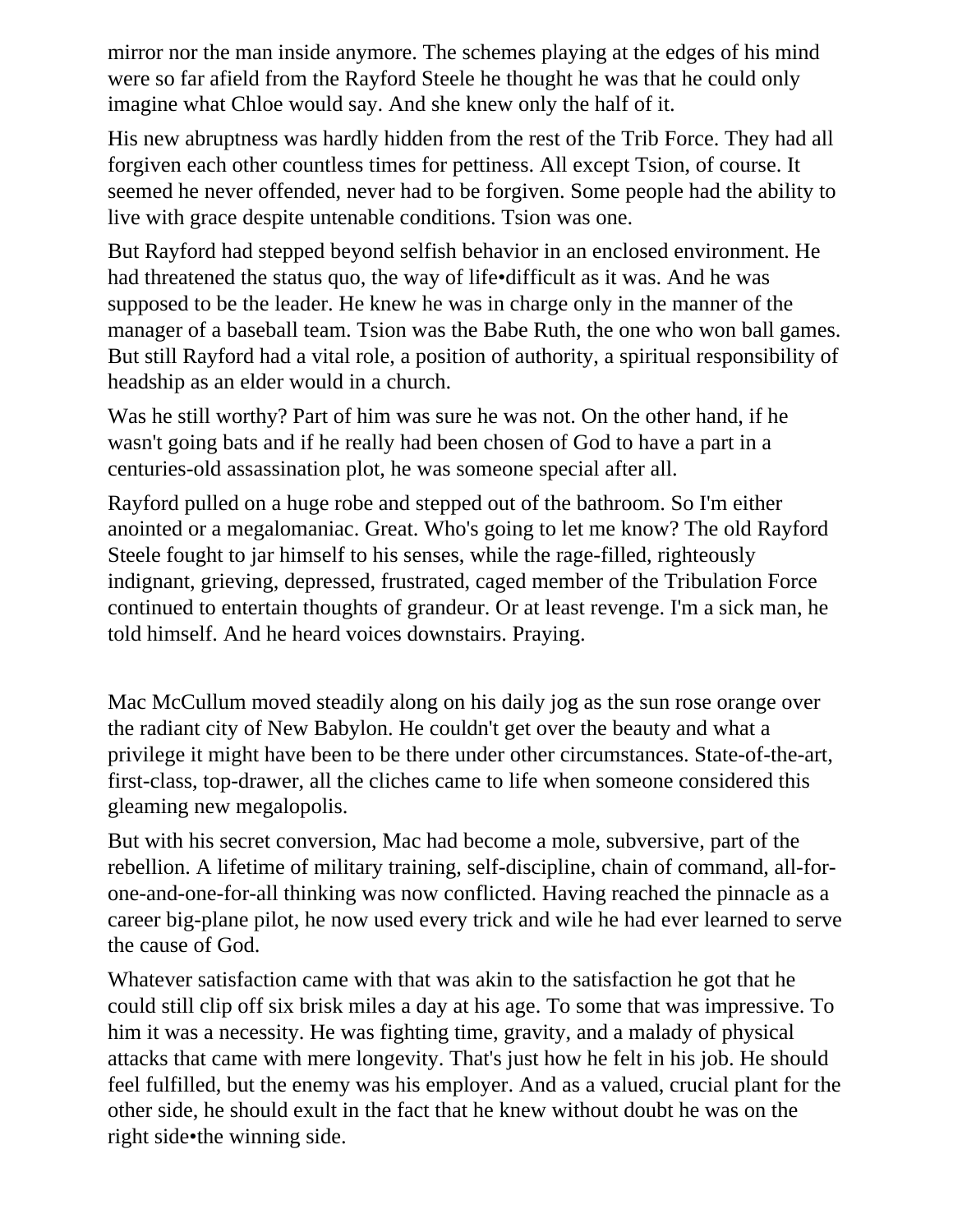But fear precluded any joy. The second he began to enjoy his role, he was vulnerable. Living on the edge, knowing that the one slip that gave him away would be his last, took all the fun out of the job. A measure of satisfaction came with the knowledge that he was good at what he did, both overtly and surreptitiously. But to wonder constantly when the other shoe would drop, when you would be found out•that was no way to live.

As the sun cleared the horizon and Mac felt the sweat on his weathered head and face, he knew that his exposure would likely be accomplished long before he was aware of it. That was the curse of it. Not only did he not know when or if he would be found out, but there was also one thing he was sure of: he would be the last to know. How long would Carpathia, Fortunato, any of them, let him twist in the wind, still trying to ply his trade when they already knew the truth? Would they let him hang himself, implicate the comrades he loved and served, allow him to make a mess of the precarious safety he tried to protect?

It was possible he had been exposed already. How could one know? The end of a traitor is like the end of a star•the result is always seen long after the event has taken place. He would just have to watch for the signs. Would something indicate to him that he should run, flee to the safe house, put out the SOS to the stateside Tribulation Force? Or would he be dead by the time they knew he had been compromised?

With a mile to go, he made the last curve, now with the sun at his back. His last encrypted message to Abdullah Smith had put the Jordanian right into Mac's own boat: "Personnel will ask straight out about your loyalty to the cause, to the Global Community, to the potentate. Remember, you are a frontline warrior. Tell them what they want to hear. Get yourself this job by whatever means you can. You will be in a position to help thwart the worst schemes of the evil one and see men and women come to Christ in spite of everything.

"If you wonder what to say, how to phrase it, just align yourself with me. Say without hesitation that you share Mac McCullum's views of the Global Community and are as wholly committed as he is to the policies and direction of the leadership. A truer word will never be spoken.

"I'm not saying it will be easy. The pay is exorbitant, as you know, but you will not enjoy one cent of it. The perquisites are like none you ever dreamed of, but you will constantly feel in need of cleansing. Praise God, that cleansing is there, because we are under assignment from the Almighty. It's short-term work, because Tsion Ben-Judah is right: When the mark of the beast is required for buying or selling, you know it'll be a requirement for being on the payroll here. We'll go from senior members of the staff to international fugitives overnight.

"I need you, Abdullah, that's all I can say. You and Ray and I cooperated in the past. This won't be as fun, but there won't be a dull moment. I'll look forward to once again sharing the cockpit with a respected airman and a brother I can trust. All the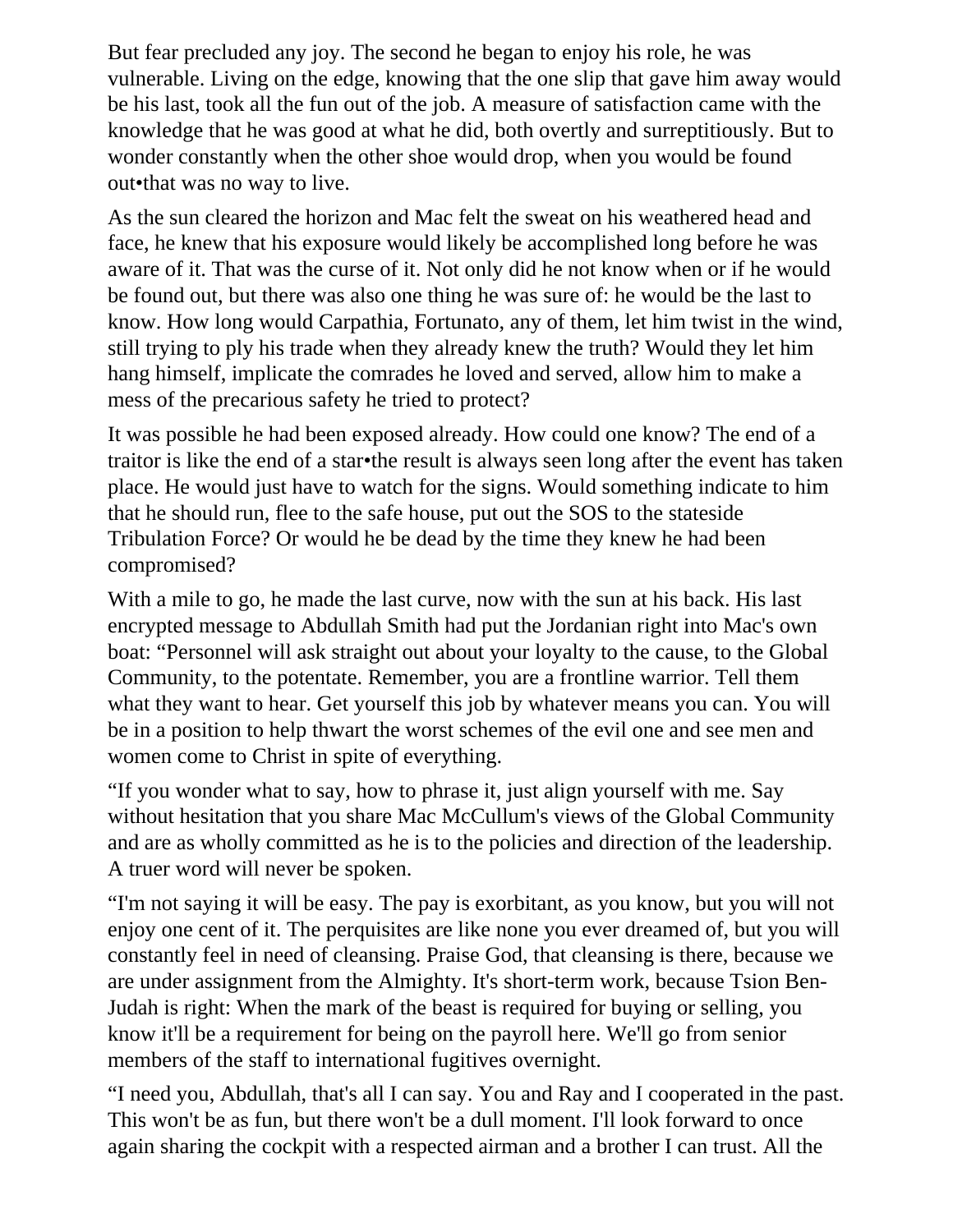Buck sat next to Chloe on the couch. Tsion sat nearby, as did Leah. Here she was, brand-new in the house and already involved in a prayer meeting about their leader. Buck prayed hesitantly and not without guilt. Should they not have simply confronted Rayford? Wasn't this akin to spiritually talking behind his back? Surely Tsion would approach Rayford in due time.

# **FIVE**

Rayford hated feeling isolated from the others. With his dream of eliminating Carpathia (even temporarily) he ironically had more in common with Hattie than with anyone. It was his own fault for losing control and making them tread carefully around him. But what was going on downstairs at midnight? All of them praying together always encouraged Rayford. But did this constitute a meeting of the Trib Force without him? Should he be offended?

Of course they were free to meet in any combination of brothers and sisters they wished. It wasn't like they were conducting business. What was the matter with him? When did he start caring about such trivia? Rayford tiptoed down so as not to disturb them. Sure enough, they sat on the couch and in chairs in the living room, heads bowed, praying. Everyone but Hattie.

Rayford was moved and suddenly wanted to join them. His motive wasn't pure. He wanted to reconcile with them without having to apologize again. Inserting himself in a spiritual exercise would speak volumes. He could even pray for forgiveness for his outbursts. . . .

As he slipped into the living room, Rayford's conscience was suddenly crushed. What a fool! How small! To be so blessed of God despite wrenching pain and then to want to use prayer to manipulate. . . . He nearly retreated but now wanted to join them for the right reasons. He didn't even want to pray aloud. He just wanted to agree with them before God, to be part of this body, this church. He knew he would feel worthy to lead them again only when he realized that he was not worthy aside from the gift of God.

He was the object of the prayer meeting. First one, then another, mentioned his name. They prayed for his strength, for peace, for comfort in his grief. They prayed for supernatural contentment when that was humanly impossible.

He could have been offended, to be, in essence, gossiped about in prayer. But he was ashamed. He had been worse than he had feared. Rayford knelt silently. Eventually the emotion and fervency of the prayers so humiliated and humbled him that he was powerless to hide anymore. He pitched forward onto his elbows and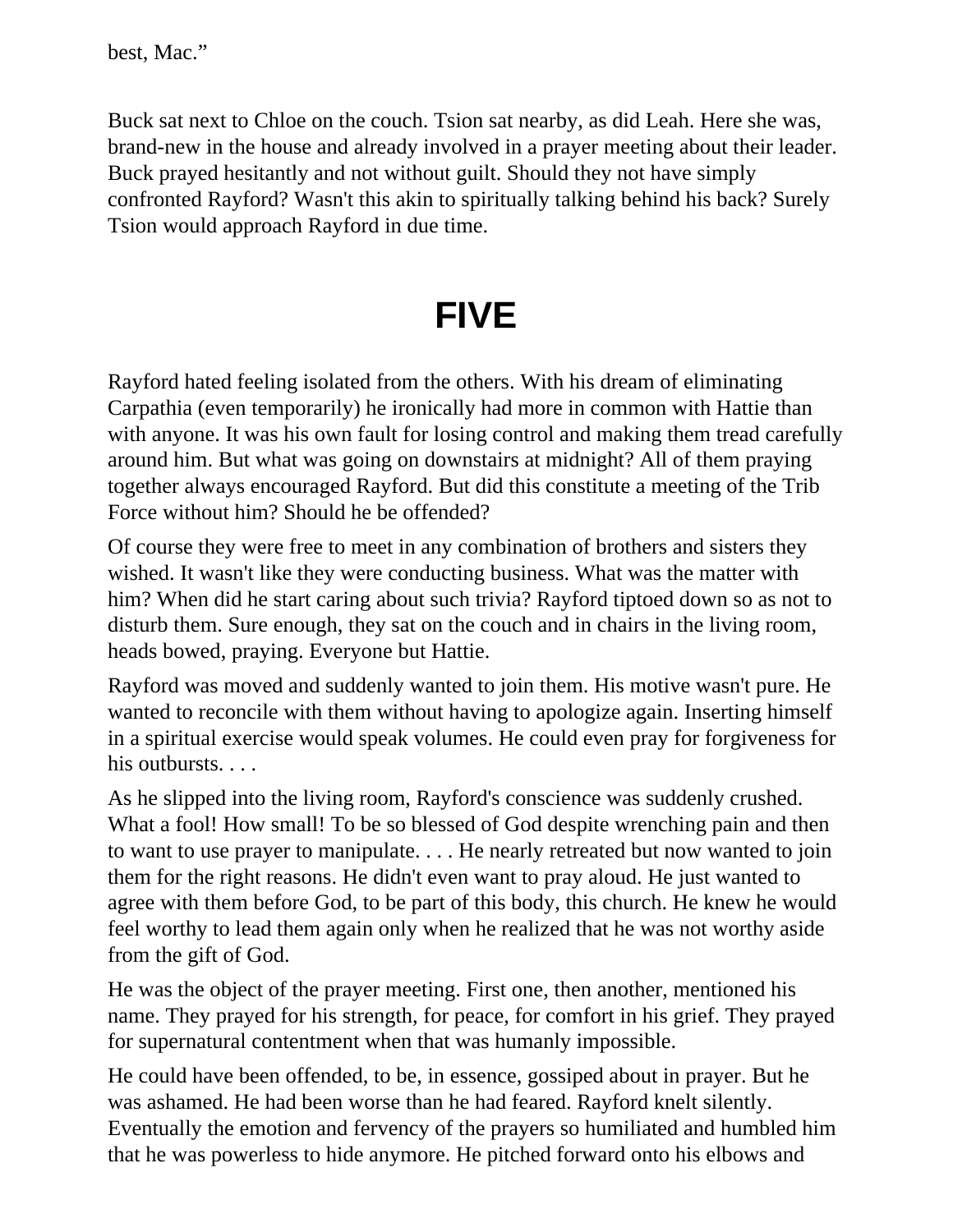wept aloud. He was just sorry, so sorry, and grateful they believed him worth the effort to restore.

Chloe was the first to rush to Rayford, but rather than lift him, she merely knelt with him and embraced him. He felt Buck's tentative hand on his back and wished he could tell his son-in-law not to worry, that his support meant everything. Tsion laid his warm hand on Rayford's head and called on God "to be everything this man needs you to be during the most difficult season anyone has ever been asked to endure."

Rayford found himself sobbing for the second time that night, only now he did not wail the mournful cries of the hopeless. He felt bathed in the love of God and the support of his family. He had not given up the idea that God might still use him in the comeuppance of Nicolae Carpathia, but that was•at least briefly•less important than his place within the group. They could handle his not always being strong. They would stick with him when he was human and worse. They would support him even when he failed. How could he ever express what that meant to him?

It was not lost on Rayford that Leah, though she had understandably not felt comfortable enough to touch him, had prayed for him. She did not pretend to know the problem, only indicating a recognition that he was apparently not himself and needed a touch from God.

When the prayers finally fell silent, Rayford could muster only "Thank you, God." Tsion hummed a familiar tune. First Chloe, then the others, sang. Blest be the tie that binds our hearts in Christian love. The fellowship of kindred minds is like to that above.

The four of them rose and returned to where they were sitting. Rayford pulled up a chair. "Thought I was getting voted out of the club," he said.

Tsion chuckled. "We would not even let you resign," he said. "I would like to ask you, Leah, if you would mind waiting until tomorrow to tell us your story. I think we have all been through enough for one day, and we would like to give you our full attention."

"I was going to suggest the same," she said. "Thank you."

"Do you have any aversion to staying where Floyd used to sleep?" Rayford said.

"Not unless anyone else has a problem with it," she said. "And I know this sounds weird, but I won't sleep well unless I have a sense of the rest of the place. Could I get a quick tour, just so I know where everything is?"

"Chloe and I will be happy to show you," Rayford said, hoping to start a connection that would facilitate conversation.

"I'll check on the baby," Buck said. Tsion rose wearily. "Good night, all." Rayford was impressed that Chloe knew enough to ignore the cellar. She started in the back of the duplex, where Leah had come in. "There's nothing in the other flat," she said. "It was more structurally damaged anyway. You came through the nook area here.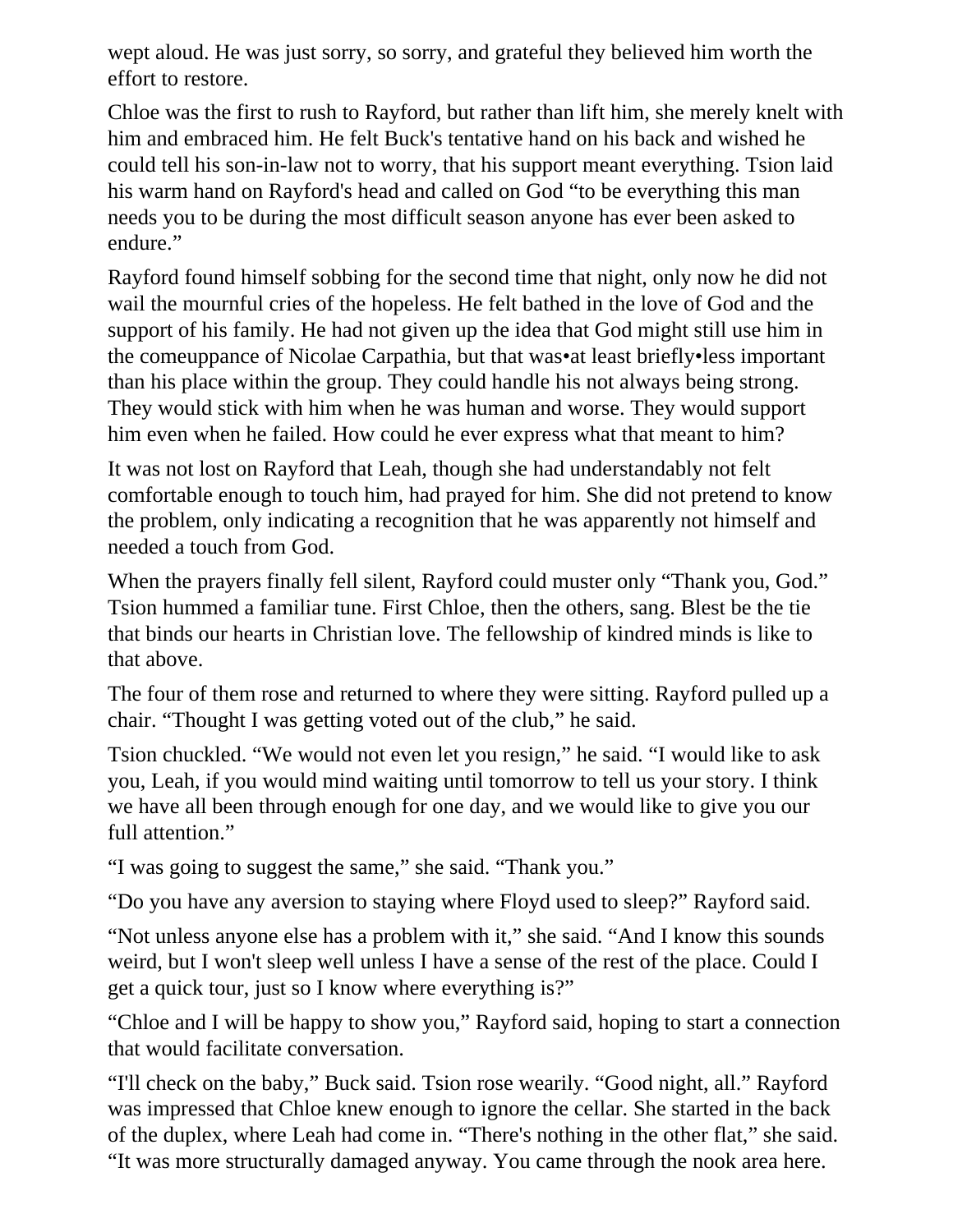This has been rebuilt since the earthquake when a tree smashed it and killed the wife of the owner. Her husband was at our church at the time and died when that collapsed.

"Then the kitchen, of course, and off to the left the living room. Then the dining room, where we never eat but a lot of us work. Past the stairs there is a bathroom and the front room where Buck and I sleep with the baby."

Upstairs they showed her the other bath, Rayford's room, Tsion's, and Floyd's.

"Thanks," she said. "And where did Ritz stay?"

Rayford and Chloe looked at each other. "Ah," he said, "I wasn't aware you knew he had lived here."

"Was it a secret?"

"The whole place is."

"I'm not supposed to know he lived here? I knew Dr. Charles and Mr. Williams and Hattie lived here."

"I just didn't know you knew, that's all," Rayford said. "I hope it doesn't make me sound suspicious."

She stopped. "Of what? You want to examine my mark? Something gave you the confidence to bring every emergency my way. If I wasn't trustworthy, would I have risked my life for all of you?"

"I'm sorry, I•"

"Really, Mr. Steele. If I was working for the GC I could have tipped off the potentate when his lover miscarried his child while I attended her. I could have reported Dr. Charles when he incinerated the remains rather than follow legal procedure. I could have tipped off the authorities when your son-in-law got me to release Ritz with a gaping head wound. You think I didn't know who you people were and why no one could know where you lived?"

"Miss Rose•"

"It's Mrs. Rose, and frankly the reason I assumed Ritz lived here was because I knew the airport had been virtually demolished. And, in case you don't remember, he was with you when you brought Hattie in. Was I to assume you came from your hiding place and he rendezvoused with you from somewhere else?"

"You're right. I'm just•"

"There'll be infiltrators, Mr. Steele. I don't know how they'll do it, but I wouldn't put anything past the GC. But until they perfect some sort of a foolproof replica of the sign we can see only on each other, I can't imagine a spy foolish enough to waltz in here. Run me through any grill you want, but I'll thank you to never again admit you're suspicious of me just because I assumed a man lived with you whose first name I don't even remember."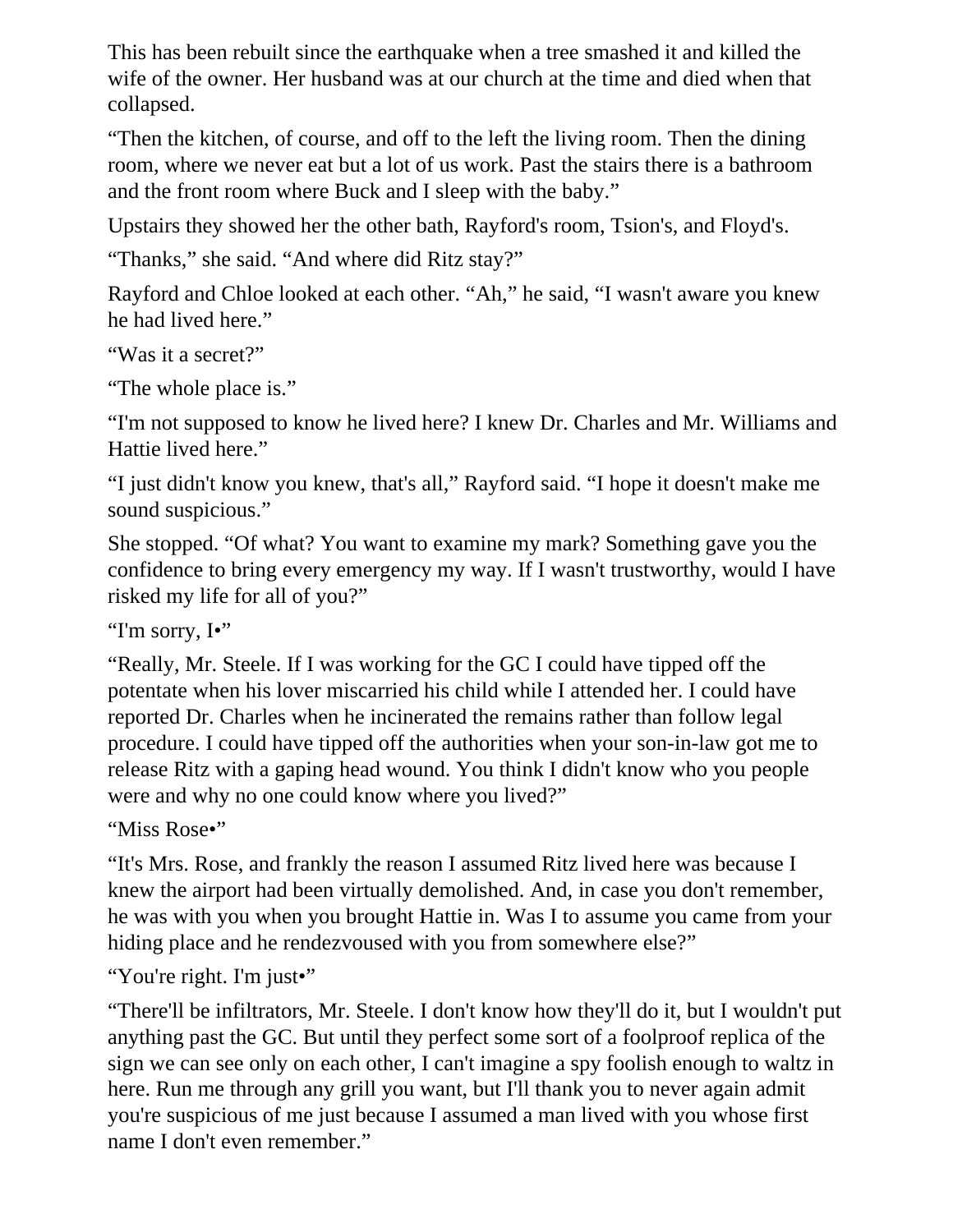Rayford looked pleadingly at her. "Would a tough day be an excuse?"

"I've had one too," she said. "Tell me you're not afraid of me before I turn in." "I'm not. I'm sorry."

"I am too. Forgive me if I overreacted."

So much for bonding, Rayford thought. "Don't give it another thought."

"You trust me then."

"Yes! Now go to bed and let us do the same. Feel free to use the bathroom before the rest of us."

"You're telling me you trust me."

Rayford could tell even Chloe was losing patience with Leah. "I'm tired, Mrs. Rose. I apologized. I'm convinced. OK?"

"No."

"No?" Chloe said. "I have to get to bed."

"You think I'm blind or stupid or what?" Leah said.

"Excuse me?" Chloe said.

"Where's the shelter?"

Rayford flinched. "You don't want me to be suspicious and now you ask about a shelter?"

"You don't have one?"

"Tell me how you would know to ask."

Leah shook her head. "This is worse than your thinking me subversive. You think I'm daft."

"Not anymore I don't," Chloe said. "Tell me how you know there's more here, and I'll show it to you."

"Thank you. If I hid out in a safe house, I'd assume its security would one day be compromised. Either you have a place to run to on a moment's notice, or this place turns upside-down. Plus, and this is so obvious it offends me to have to raise it, am I to assume Hattie sleeps outside?"

"Hattie?" Rayford said.

"Yeah. Remember her? No seal on her forehead, but fairly visible here until you all get spiritual? Where does she sleep?"

Chloe sighed. "Go to bed, Dad. I'll show her."

"Thank you!"

They turned to head down the stairs.

Rayford couldn't resist. "You can be obnoxious, Mrs. Rose, you know that?"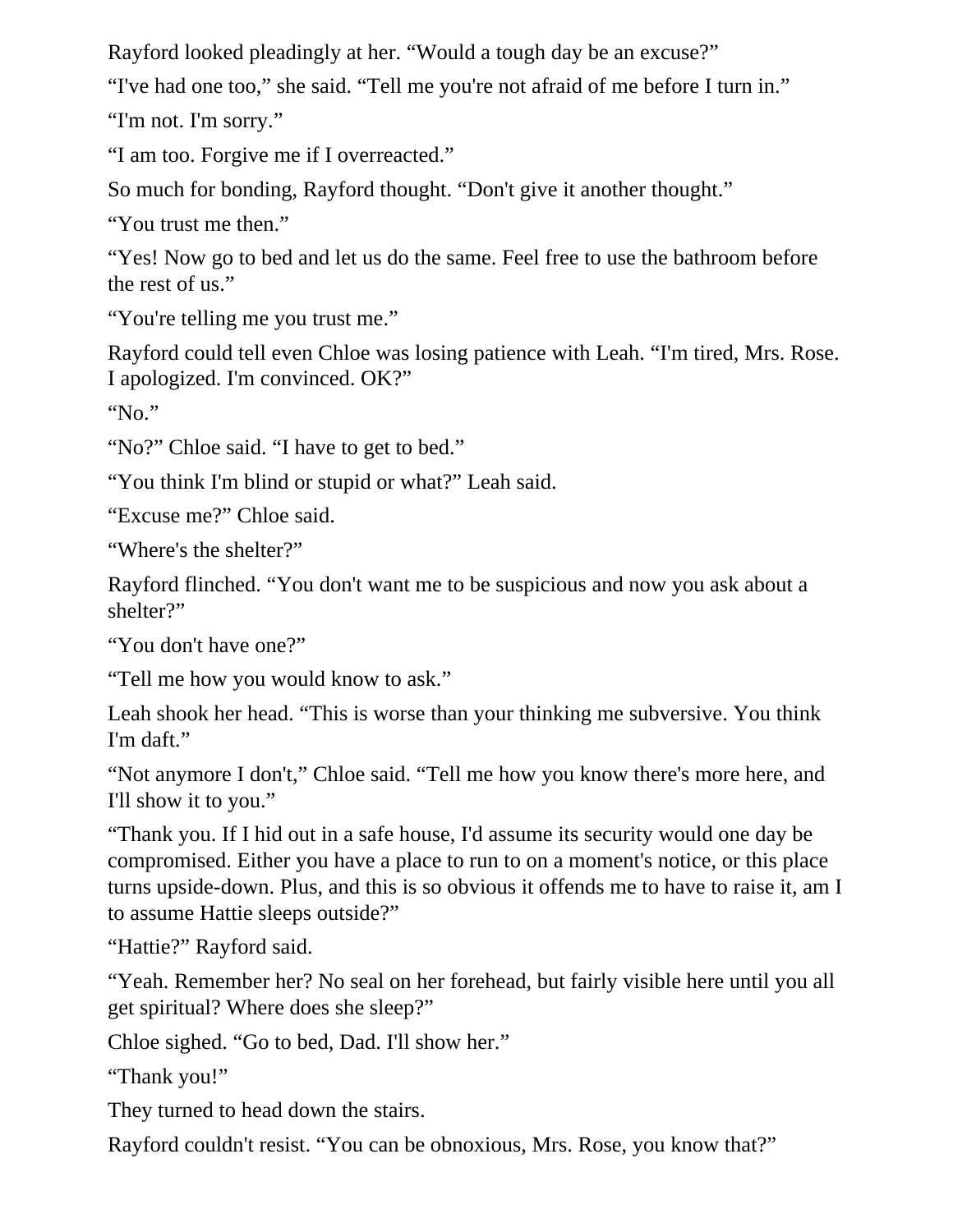"Daddy!" Chloe said, her back still to him. "We deserved that and you know it."

Leah stopped and turned to face him. "I respect everyone here," she said. "But that was sexist. You'll call me a feminist, but you would not tell a man, insulted like I was, that his response was obnoxious."

"I probably would," Rayford said. "But the point is taken."

"Thanks for making me feel like a creep," Leah said. "I spoke to your son-in-law earlier in a way I have rarely spoken to anyone. And now I've done it again. I don't know what's happening to me."

Rayford felt exactly the same but didn't care to admit it. "Promise me tomorrow we can discuss a truce," he said.

"That's a deal."

The women descended, and Rayford was finally able to get to bed. He hung his robe and lay back on the cool sheets, feeling morning-after soreness from his work in the cellar and the backyard, and it wasn't even morning yet. He locked his fingers behind his head and within minutes felt himself drifting•until he heard footsteps on the stairs, then a knock at his door.

"I was showing Leah the cellar," Chloe said, "where Hattie sleeps. Only she's not there."

"Hattie?"

"Where could she be? She's not in the house. Not outside as far as we can see. And, Dad, a lot of her stuff is gone. She took a heavy load."

Rayford rose and pulled on his robe again, wondering if he had the energy to deal with yet one more crisis before collapsing. "Check the shed for Ken's car. Make sure Buck's is still in the yard. She couldn't get far on foot. Buck and I can each take a vehicle and start looking for her."

"Dad, we have no idea when she left. She might have been gone since the burial. I don't remember seeing her since, do you?"

He shook his head. "We can't let her out of here with all she knows."

"Talk about vulnerable. If she got someone to pick her up somewhere, you'll never catch her."

They followed footprints to what had once been the street in front of the house. Now it was just a dirt path strewn with chunks of asphalt and dotted with potholes. She could have headed either direction. Rayford fired up Ken Ritz's Suburban, and Buck threw dirt from all four wheels on his Land Rover. He sent Buck north and headed south.

When it became clear Hattie was nowhere in Rayford's vicinity, he called Buck. "Nothing here either," Buck said. "I've got a bad feeling about this. It's not like we can report her missing."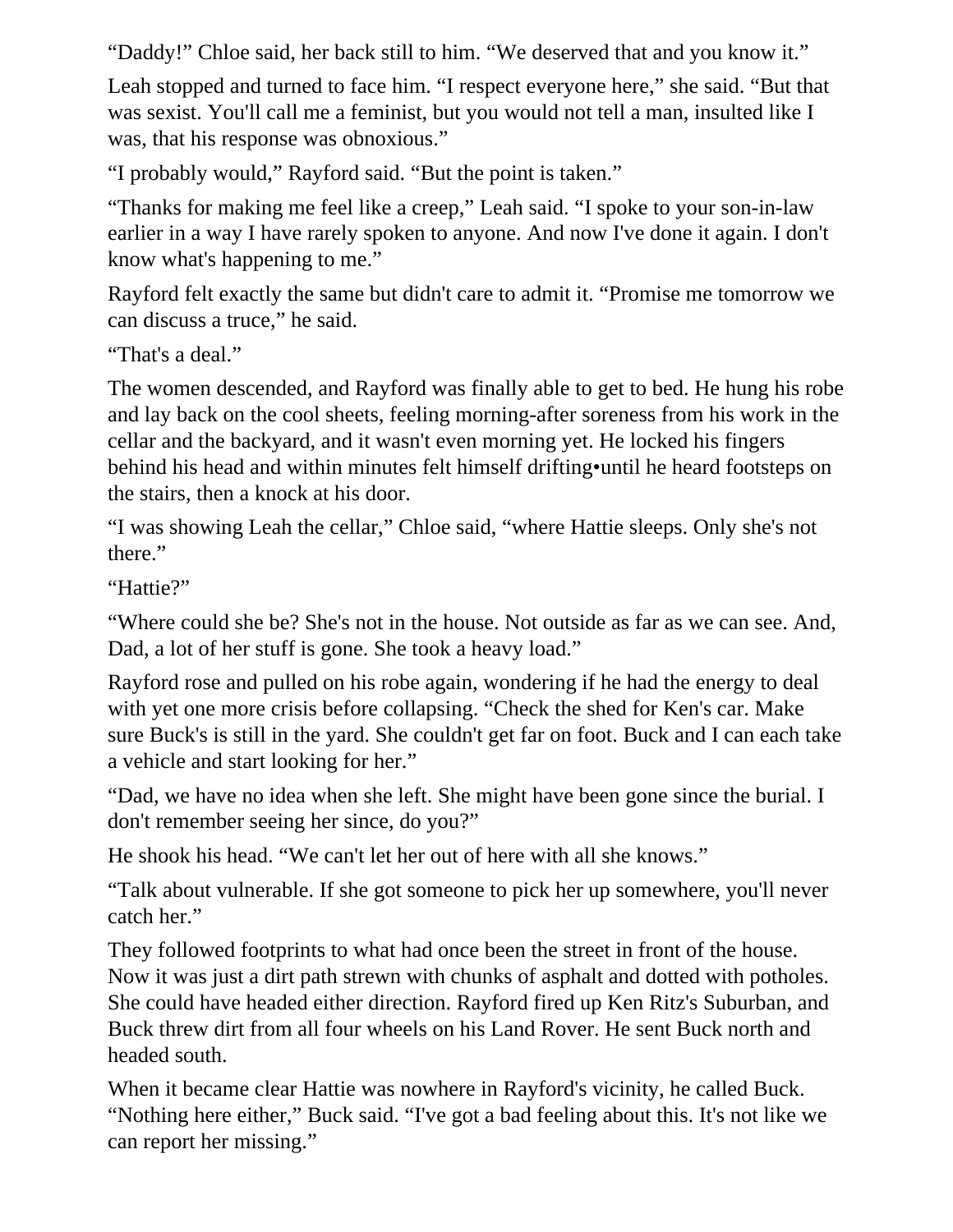"I've got one other idea," Rayford said. "I'll see you back at the house."

Rayford called Palwaukee and reached the answering machine. He said, "T, this is Ray. If you're there, I need you to pick up." He waited a few moments, then reluctantly dialed Delanty's personal cell phone. Rayford was greeted with a groggy hello.

"Sorry, T. Did I wake you?"

"Of course you did. 'Sup, Ray? I don't want this to be an emergency, but if it's not I'm gonna ask why you called now."

Rayford filled him in. "So I was just wondering if Tweedledee and Tweedledum are still kicking around out there."

"Ernie and Bo? Haven't seen Ernie for almost a year.

"Kind of miss him, even if he was an idiot. I heard he headed west. Beauregard Hanson still hangs around trying to exercise his 5-percent stake in the place. Why?"

"Just wondering if Hattie might have used him to get somebody to fly her out of there."

"I left at six. Had a guy in the tower till nine. We shut down after that."

"Any way I can find out if a big plane left there this evening?"

"Ray, I can't call a guy at this time of the morning and ask him that."

"Why not? I just did."

"Yeah, but you were pretty sure I wouldn't hate you for it."

"Don't you?"

"I'm not allowed to say. We're brothers, remember?"

"Speaking of that, you're the only 'brother' brother I've got left, if you catch my meaning."

"What?"

Rayford told him about Doc.

"Oh, man! I'm sorry, Ray. You don't suspect Hattie ... ?"

Ray told him Floyd's own theory on how he contracted the poison. "But still, I've got dire reasons to know where she is."

"I'll check the log."

"I don't want you to go out at this hour."

"I can do it from here, bro. Just a minute."

Rayford heard T's bed squeak and then computer sounds. He came back on the phone. "I'm scrolling through here. Not much traffic tonight. Mostly small stuff, business planes, couple of GC. Hmm."

"What?"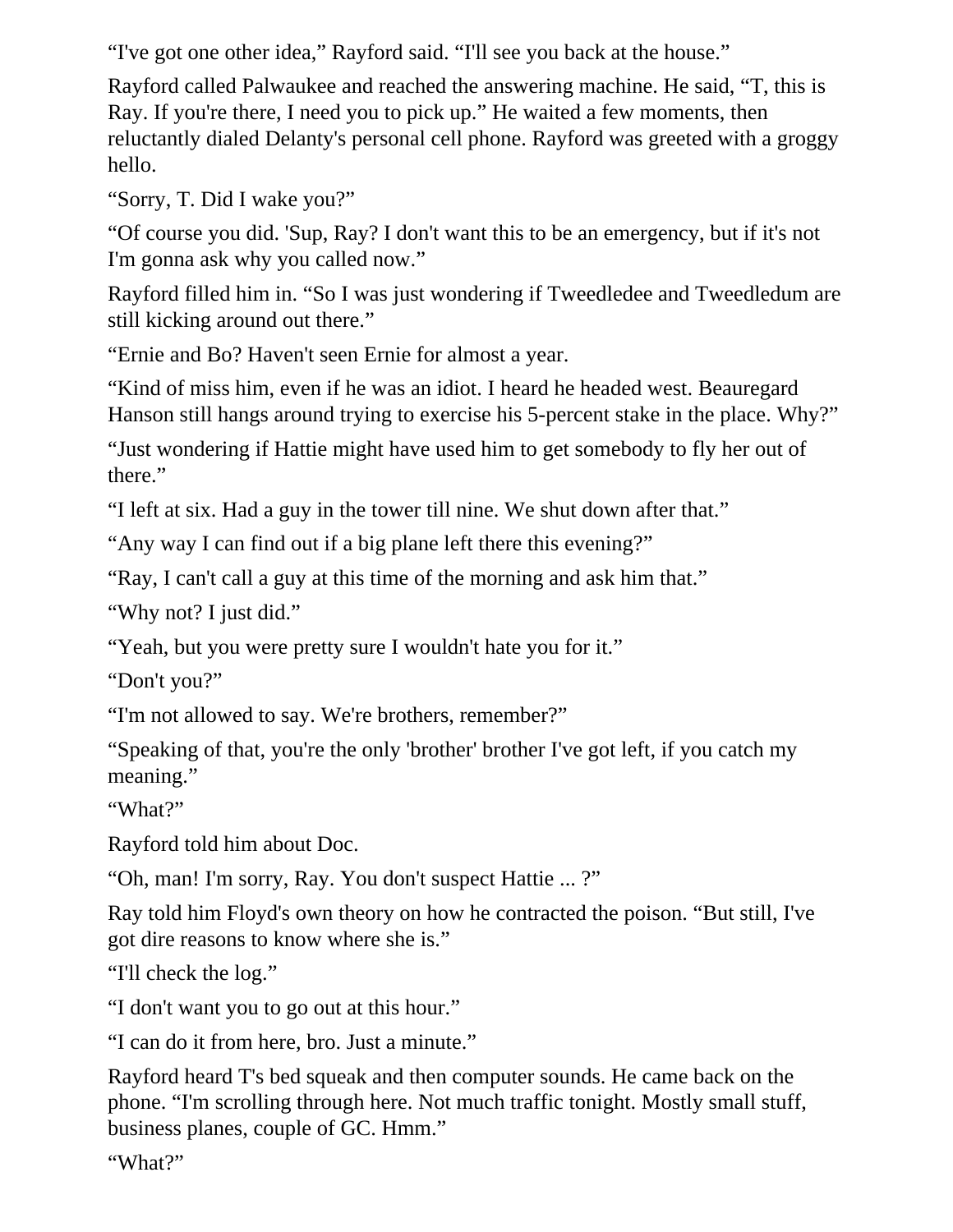"There is a unique entry here. Oversized Quantum, that's like a huge Learjet, different manufacturer, arrived pilot only at 2230. Left 2330 hours with a fuel topoff, no cargo, one unidentified passenger, destination unreported."

"That's all?"

"Well, we've got a column here that asks whether it was paid, charged, or OK'd. This one was OK'd by BH."

"I don't know the specs on the Quantum," Rayford said. "What kind of speed and range?"

"Oh, fast as a heavy but probably needs one more top-off before going overseas. How far you figure your escapee's going anyway?"

"I wouldn't put it past her to think she can march into Carpathia's office and personally give him what for. Well, there'll be no catching or intercepting that craft, will there?"

"Nope. What is it, almost one? That thing's been airborne, I assume at maximum speed, an hour and a half. Even with twenty minutes on the east coast for landing, fuel, and takeoff, it's still gonna be too far away by now."

"You got enough information that I could radio the craft?"

"Think about it, Rayford. Whoever's flying that plane is not going to answer unless he knows who's calling."

"Maybe I could spin him a yarn, urge him to put down in Spain due to a fuel irregularity or something that turned up here or wherever he refueled."

"You're dreaming, Ray. And I'd like to be."

"Thanks for nothing, friend."

"You're going to have to go round her up yourself or turn some of your contacts onto her over there."

"I know. I appreciate it, T. I'll try to get out to the strip for some co-op business tomorrow."

"Today, you mean?"

"Sorry," Rayford said.

"I might bring a couple of people from our house church. We want to get behind this thing in a big way."

For all Rayford knew, Hattie had the power to blow the lid off the co-op, too.

Mac McCullum had a full morning. After tipping his cap to Annie Christopher as he passed her office in the hangar, he arrived at his own office to three messages. The first was a list generated by Leon Fortunato's secretary, outlining personnel authorized on the flight to Botswana in three days. The supreme commander, his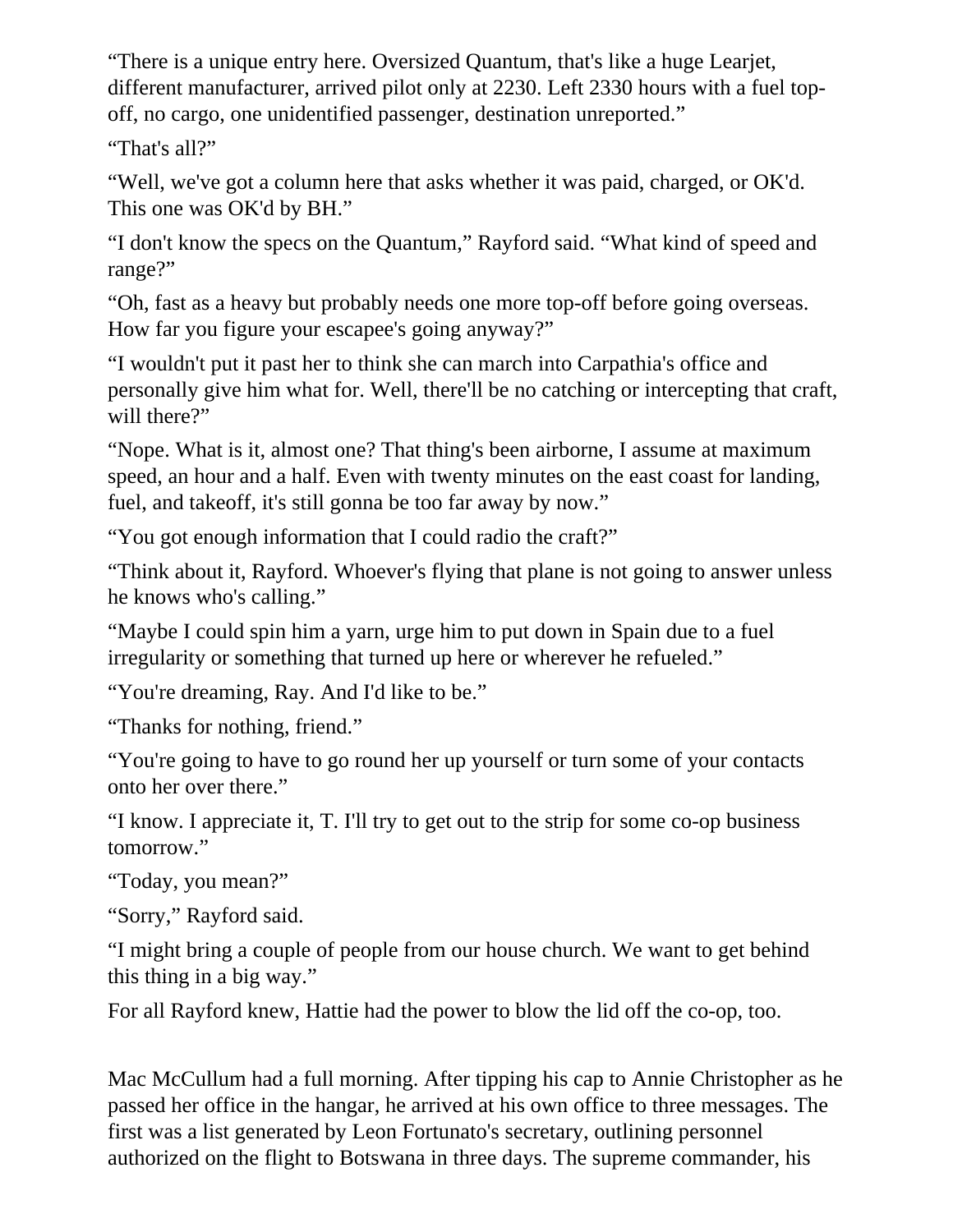valet, an assistant, a cook, and two servers would make up the GC contingent. Two aides would accompany President Ngumo of Botswana. "Note that the Supreme Commander has decreed that the plane shall be stationary while the Botswanians are aboard."

The list also included captain and first officer in the cockpit, with an asterisk after the latter. At the bottom of the page the asterisk referred to a note: "The Supreme Commander believes you will be pleased by the resolution of this matter."

Mac was. The second document was a note from Personnel regarding the application of Abdullah Smith for Condor 216 first officer. Not only had he been ranked high in every technical aspect save verbal acuity ("Somewhat laconic" read the summary), but he had also been judged "an outstanding citizen, loyal to the Global Community."

Fortunato himself had scribbled in the margin, "Congratulations on a wonderful find, Mac. Smith will make a great contribution to the cause! S. C. L. F."

If you only knew, Mac thought.

Mac's third missive was from David Hassid. "Important message for you, Captain," it read. "In person, please."

Mac and David had learned to appear impersonal and professional in front of staff. Their difference in age helped. The entire GC complex, though ostensibly antimilitary because of Carpathia's avowed pacifism, was pseudomilitary in its organizational structure. Mac felt comfortable with the chain of command, having spent so much of his life in uniform. And David often deferred to Mac's counsel because David had come to the GC from the private sector. Now the two were on equal footing in separate branches, and it appeared their occasional face-to-faces attracted no attention.

David's secretary ushered Mac into David's office. "Captain," David said, shaking his hand.

"Director," Mac said, sitting.

When the secretary left, David said, "Get this," and turned around his laptop so Mac could read it. The captain squinted at the screen and read Rayford's account of the previous day's activities at the safe house in Illinois. "Oh, man," he said, "that doctor. The girl lives, the doctor dies. Beat that."

"It gets worse," David said.

Mac reached the news of Hattie's disappearance. He settled back in his chair. "Does he really think•"

David held up a finger to stall him. "Let me get rid of this while I'm thinking of it." With a few keystrokes the heavily encrypted file had been trashed. "That she'll come here? I can't imagine. I understand she's ditzy, but how far does she think she'll get? It's a miracle she survived this long with all the things Carpathia has tried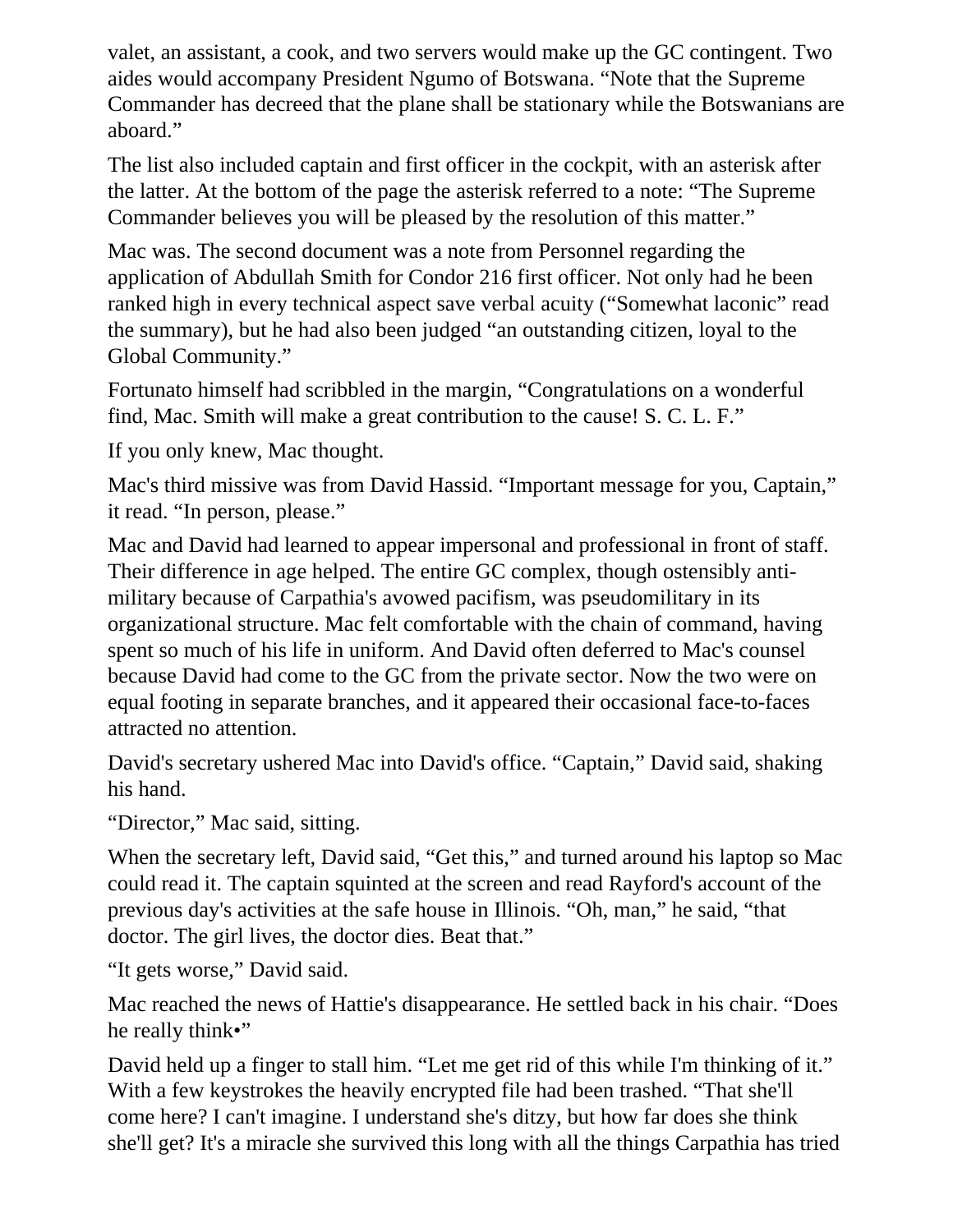to get rid of her. She shows her face in New Babylon, she's history."

Mac nodded. "She's got to be holing up somewhere, waiting to surprise him."

"I can't see her getting close."

Mac shook his head. "I know. Your people loaded two sets of metal detectors on the two-one-six last week."

"Plan is to use them even for dignitaries. 'Course, that's due to a basic distrust of Pete Two, you know."

"I know firsthand. Fortunato's got all ten kings, excuse me, regional international subpotentates•or whatever Saint Nick is allowing them to call themselves this week•primed for that snuffing. It's almost like he wants them willing to do the deed themselves."

"Like those guys would agree on anything," David said. "How many of 'em you think are really loyal to Carpathia?"

Mac shrugged. "More than half. Not more than seven, though. I know three who would usurp given half a chance."

"Would they take him out?"

"In a New Babylon minute. 'Course, Pete would too."

"You think?"

Mac sat forward and pressed his palms together. "I've heard him say it. He rubs Carpathia raw with his brashness, but he pretends to be cooperative. Carpathia makes nice with him all the time, as if they handpicked each other. I'll tell you what: if Leon doesn't get rid of Mathews soon, he's going to have to answer. It's a directive clear as if it were on paper."

David stood and pulled some files from a drawer behind him, then spread them on the desk. "In case anyone's watching," he said, and Mac leaned over as if studying them.

"They're upside-down, you idiot," Mac said, controlling his smile.

"Wouldn't want to be distracted," David said.

"You know what Rayford used to dream out loud?"

"Tell me."

"Crashing on purpose with Carpathia aboard."

David straightened and cocked his head. "That's not even biblical, is it? I mean, if he's who we think he is, he's not going to die till the forty-second month, is he? And even then he doesn't stay dead."

"I'm just telling you."

"Doesn't even sound like Captain Steele. He always seemed so even and sensible."

"Didn't mean to spoil your image of him."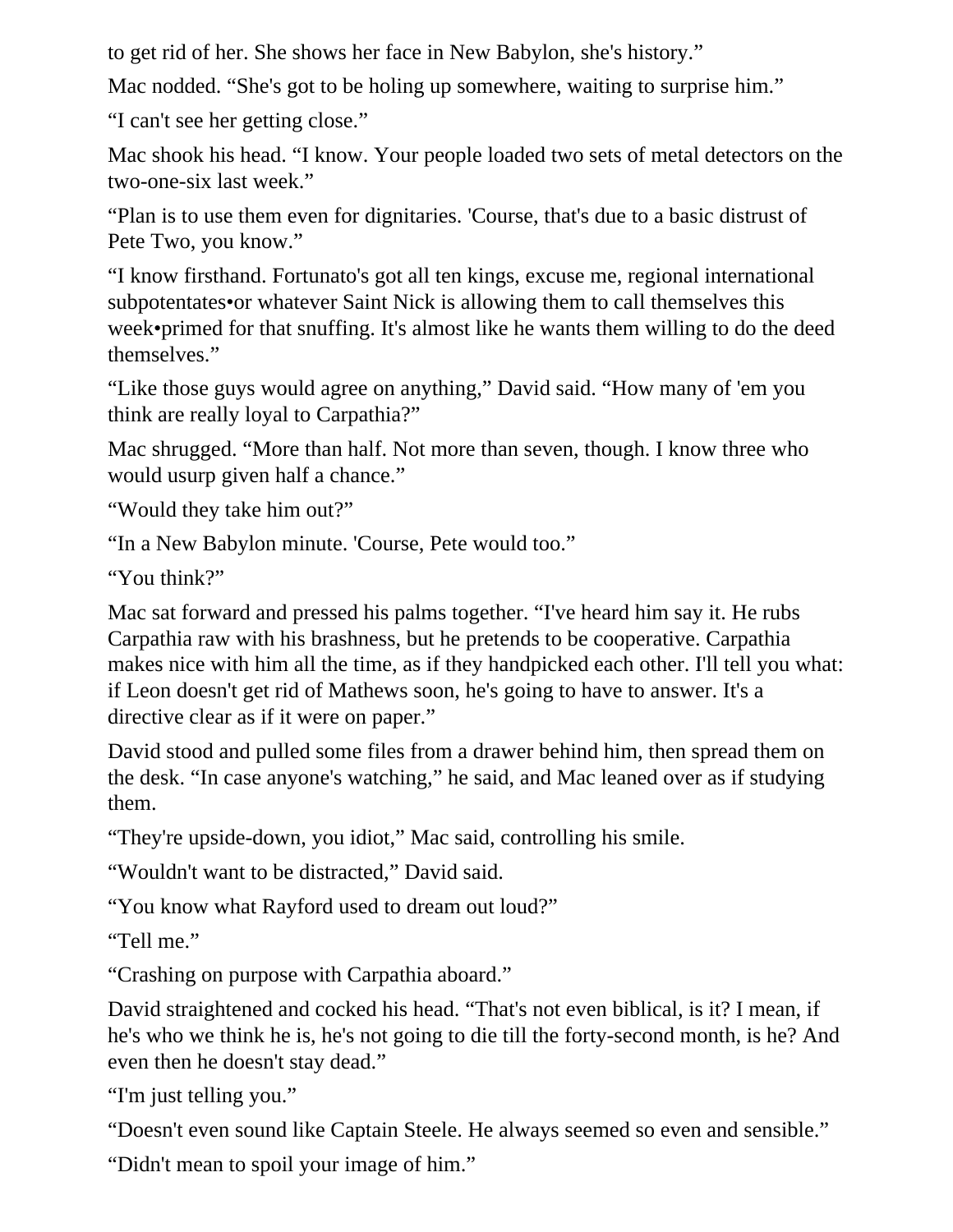"Believe me, you didn't. I can't deny I've fantasized about how I'd do it." Mac stood and headed to the door. "Same here," he said.

### **SIX**

Emotional turmoil took as much out of Buck as did physical labor. Often, after toiling all day with Rayford and Floyd in the underground shelter, he had trouble falling asleep. But now he had taken to bed his grief over Floyd, fear of how Hattie could imperil the Tribulation Force, and dread over the strange behavior of his father-in-law. Buck was exhausted beyond measure. Lying next to his damaged but resilient wife, he fought to stay awake and listen to her.

He and Chloe had so little time to talk anymore, despite spending most of their days in the same house. She lamented not being as involved as she once had, housebound with the baby, slowed by her injuries from the earthquake.

"But no one else could do what you're doing with the co-op, babe," he said. "Imagine the millions who will depend on you for their lives."

"But I'm on the periphery," she said. "I spent most of today comforting you and Daddy and taking care of the baby."

"We needed you."

"I have needs too, Buck."

He draped his arm across her. "Want me to watch Kenny so you can go with your dad to see T tomorrow? They're talking co-op business."

"I'd love that."

Buck thought he had responded. He had meant to. But when Chloe removed his arm from her and turned away, he realized he had drifted off. She had said something more; he was aware of that now. He tried to muster the energy to force his eyes open and apologize, finish the conversation. But the more he tried, the more jumbled his thoughts became. Desperate that he was missing a huge opportunity to be to his wife what she needed him to be, he slipped over the edge of consciousness.

Late in the afternoon in New Babylon, David was urgently ordered to the office of Global Community Supreme Commander Leon Fortunato. Leon's opulent quarters comprised the entire seventeenth floor of the new palace, only one below His Excellency, the potentate's.

Though David reported directly to him, a face-to-face with Fortunato had become rare. The organization chart, as Mac had mentioned more than once, had to look like a spaghetti bowl. Ostensibly, Carpathia himself had only one subordinate•besides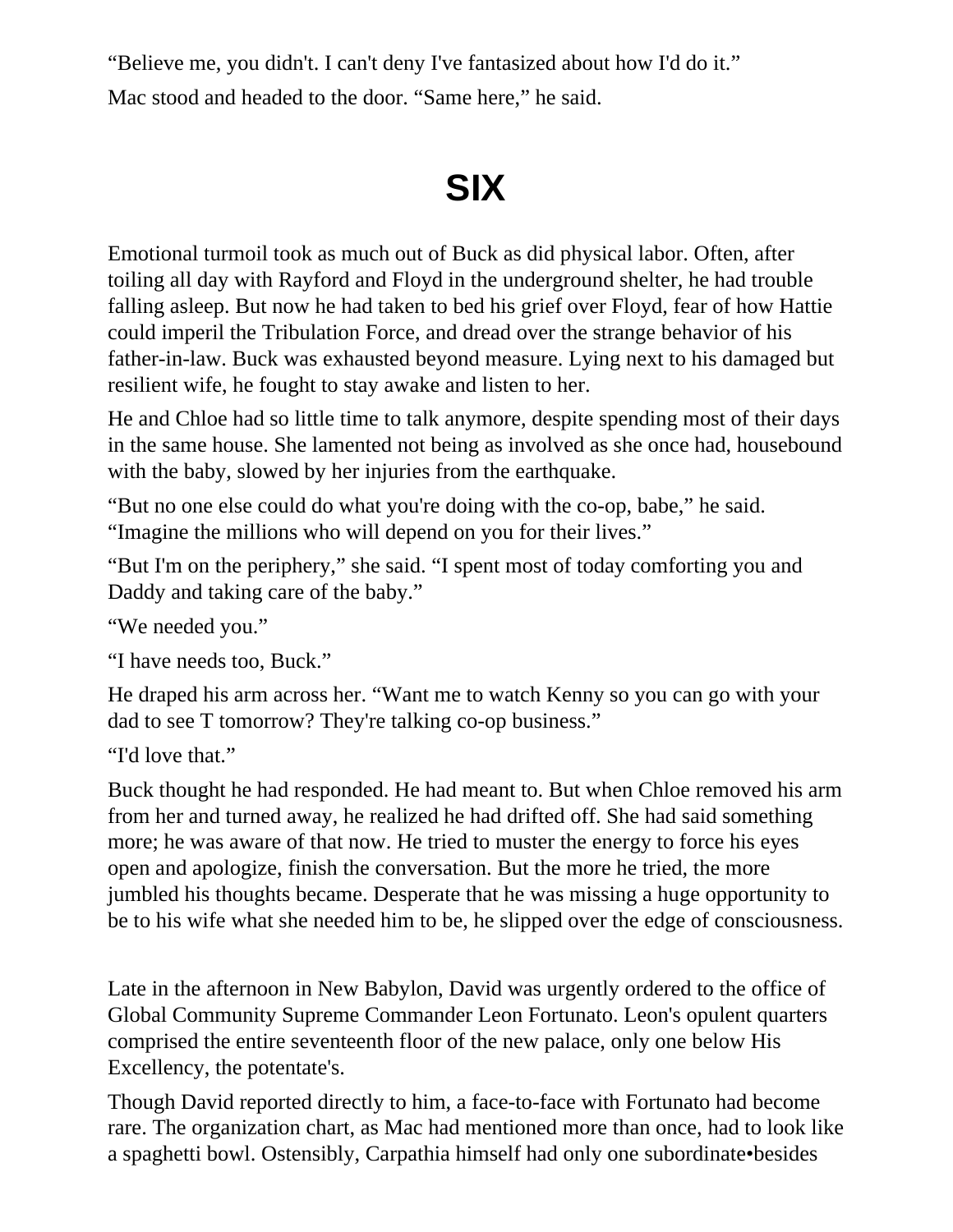his secretary and the ever-present gaggle of obsequious lackeys•and that was Fortunato. But the entire administrative wing of the palace was filled with sycophants who dressed like the potentate and the supreme commander, walked like them, talked like them, and bowed and scraped in their presence.

David, the youngest member of the management staff, seemed to have garnered the respect of the brass with what appeared only appropriate deference. But for the moment, he was in trouble.

As soon as Fortunato's door was shut, before David could even sit in the gargantuan room, Leon started in on him. "I want to know where those computers are and why they aren't being installed as we speak."

"The, uh, gross of."

"The biggest single shipment of hardware since we equipped the castle•excuse me, the palace," Leon said, planting his meaty frame in the thronelike leather chair behind his desk. "You know what I'm talking about. The more you hem and haw, the more suspicious•"

"No, sir, of course I know. We took delivery of those yesterday and•"

"Where are they?"

"•they're not in position to be directly moved into th•"

"What's wrong with them?" Leon barked, and finally pointed to a chair.

David sat. "It's a technical thing, sir."

"A glitch?"

"It's a, an orienting problem. Positioning renders them inoperative in the palace."

Leon glared at him. "Do they need to be replaced?"

"That would be the only solution, yes, sir."

"Then replace them. You understand me, don't you, Director Hassid?"

"Yes, sir."

"You get my drift?"

"Sir?"

"When I get exercised, you understand it's not just me?"

"I know, yes, sir."

"His Excellency is eager that I•you•that we get a handle on this. He has confidence, because I assured him he could, that you will complete this assignment."

"We will get that equipment installed as soon as humanly possible."

Leon shook his head. "I'm not talking about just the blamed installation! I'm talking about tracing the opposition."

"Of course."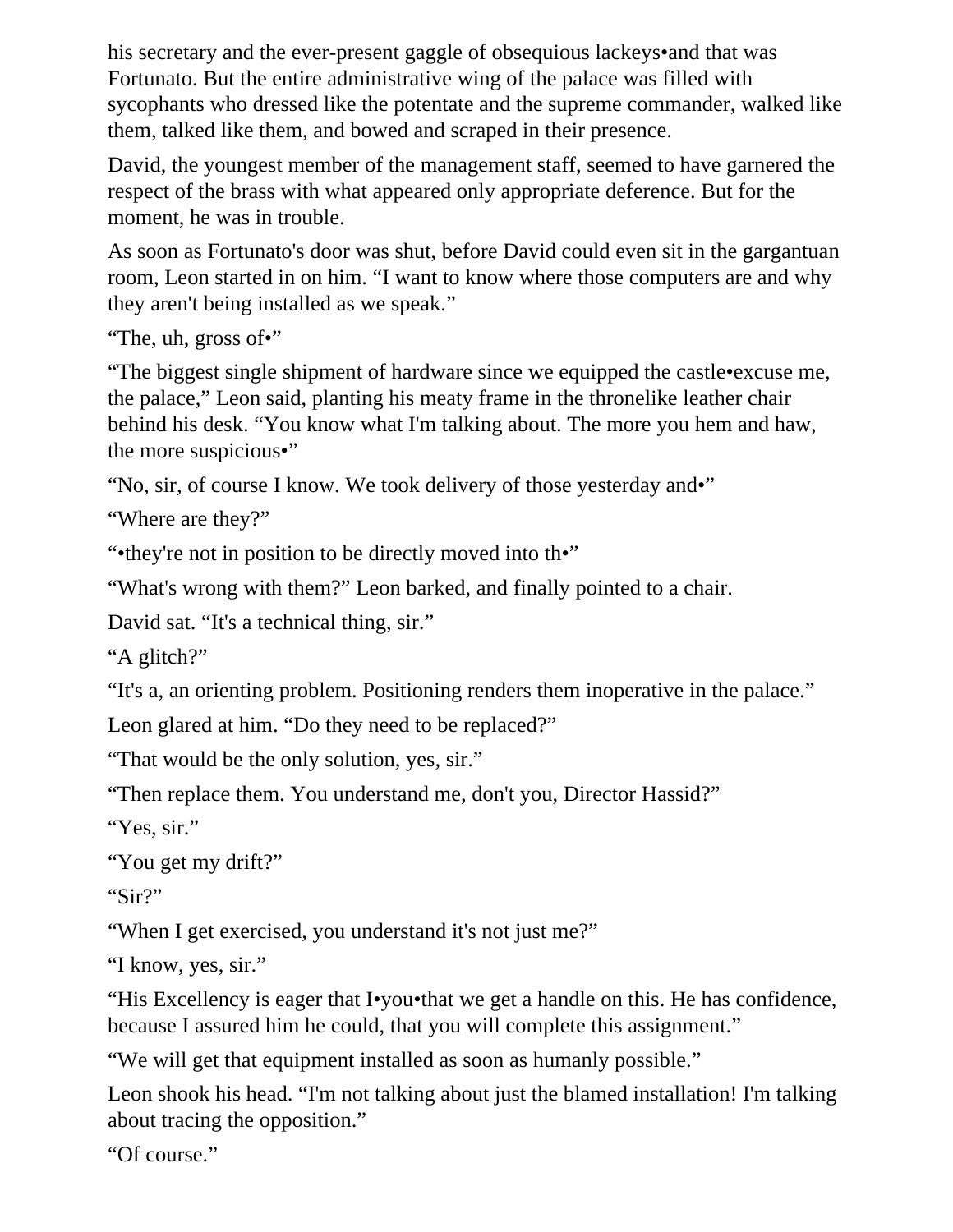"His Excellency is a pacifist, as you know. But he also knows the only power a man of peace has is information. That's why he monitors those two crazy preachers in Jerusalem. Their day will come. They have admitted as much themselves. And sympathetic as he is to variant views, a small but influential faction has the attention of those rebellious to the new world order. Would you not agree?"

"Agree, sir?"

Fortunato looked frustrated. "That His Excellency has reason to be concerned about this Ben-Judah character and his own former publisher, who is spewing anti-GC propaganda!"

"Oh, yes, absolutely. Dangerous. I mean, if there were just small pockets of these types out there, who cares? But, they seem to have rallied under the banner of.<sup>\*\*</sup>

"Exactly. And they're harboring the mother of His Excellency's child. She must be found before she tries to abort, or worse, reveal information that could damage ..."

Leon let his thought trail off. "Anyway," he said, "replace that order or fix that orientation or whatever problem, and get people on this."

Buck was grateful to have awakened before Chloe. He kissed her cheek and straightened her blankets. He left a note on the bedside table: "Sorry I drifted off. Go with your dad today. I'll cover here. I love you."

He padded to the kitchen, where Tsion sat alone, shoulders hunched, eating breakfast. "Cameron!" he whispered. "If I had known you were coming, I would have fixed something for you."

"No need. Gonna get a head start on my writing so I can watch the baby." Cameron poured himself a glass of juice and leaned against the counter. "Chloe's going with Ray to see T about the co-op."

Tsion nodded wearily. "I miss Floyd. I knew something had to be wrong when he did not get up with me yesterday." He sighed. "Doc had a good mind. Many questions."

"I don't have that mind, but I do have questions. You were working on your commentary about the second woe, the sixth Trumpet Judgment."

"Which I am late on," Tsion said. "With everything that happened, I was unable to post it yesterday. I hope to have it done this morning. And I hope my absence for a day did not cause panic among the audience."

"Everybody prays you will not be taken off the Net."

"David Hassid assures me we can stay ahead of Carpathia technologically. Yet when he explains how he bounces our signal from satellite to satellite and cell to cell, I am lost. I just thank God he knows what he is doing."

Buck rinsed out his glass. "You were wrestling with something yesterday."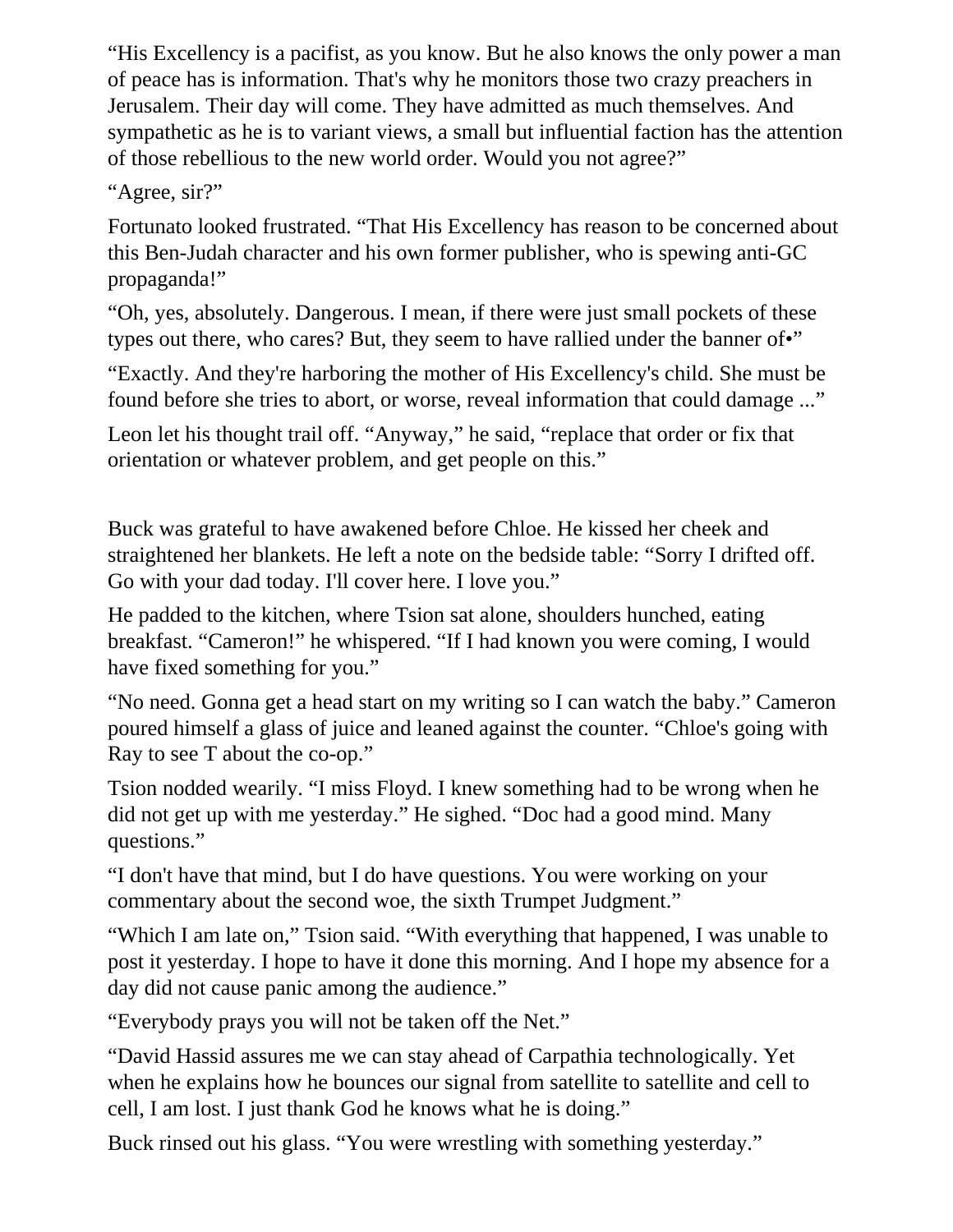"I still am," Tsion said. "For centuries scholars believed prophetic literature was figurative, open to endless interpretation. That could not have been what God intended. Why would he make it so difficult? I believe when the Scriptures say the writer saw something in a vision, it is symbolic of something else. But when the writer simply says that certain things happen, I take those literally. So far I have been proven right.

"The passage I am working on, where John sees•in a vision•200 million horsemen who have the power to slay a third of the remaining population, seems by necessity figurative. I doubt these men and animals will be literal beings, but I believe their impact will be very real nonetheless. They will indeed slay a third of the population."

Buck squinted, and the teacher looked away. "This is a new one," Buck said. "You really don't know, do you?"

Tsion shook his head. "Yet I feel a great responsibility for the readers God has entrusted to me. I do not want to get ahead of him, but neither do I want to hang back in fear. All I can do is to be honest about how I am tussling with this. It is time many of these believers start interpreting the Scriptures for themselves anyway."

"When is this judgment supposed to happen?"

"All we know for sure is that it comes next chronologically and that it must occur before the midpoint of the Tribulation. Unless God himself makes it happen in an instant, it appears it could take several weeks."

Tsion had, the day before, merely transmitted the Scriptural passage he would comment on the next day. Running the body of text alone resulted in the largest cyberspace audience in history, awaiting Dr. Ben-Judah's fearful teaching on Revelation 9:15-21:

So the four angels, who had been prepared for the hour and day and month and year, were released to kill a third of mankind.

Now the number of the army of the horsemen was two hundred million; I heard the number of them.

And thus I saw the horses in the vision: those who sat on them had breastplates of fiery red, hyacinth blue, and sulfur yellow; and the heads of the horses were like the heads of lions; and out of their mouths came fire, smoke, and brimstone.

By these three plagues a third of mankind was killed•by the fire and the smoke and the brimstone which came out of their mouths.

For their power is in their mouth and in their tails; for their tails are like serpents, having heads; and with them they do harm.

But the rest of mankind, who were not killed by these plagues, did not repent of the works of their hands, that they should not worship demons, and idols of gold, silver, brass, stone, and wood, which can neither see nor hear nor walk.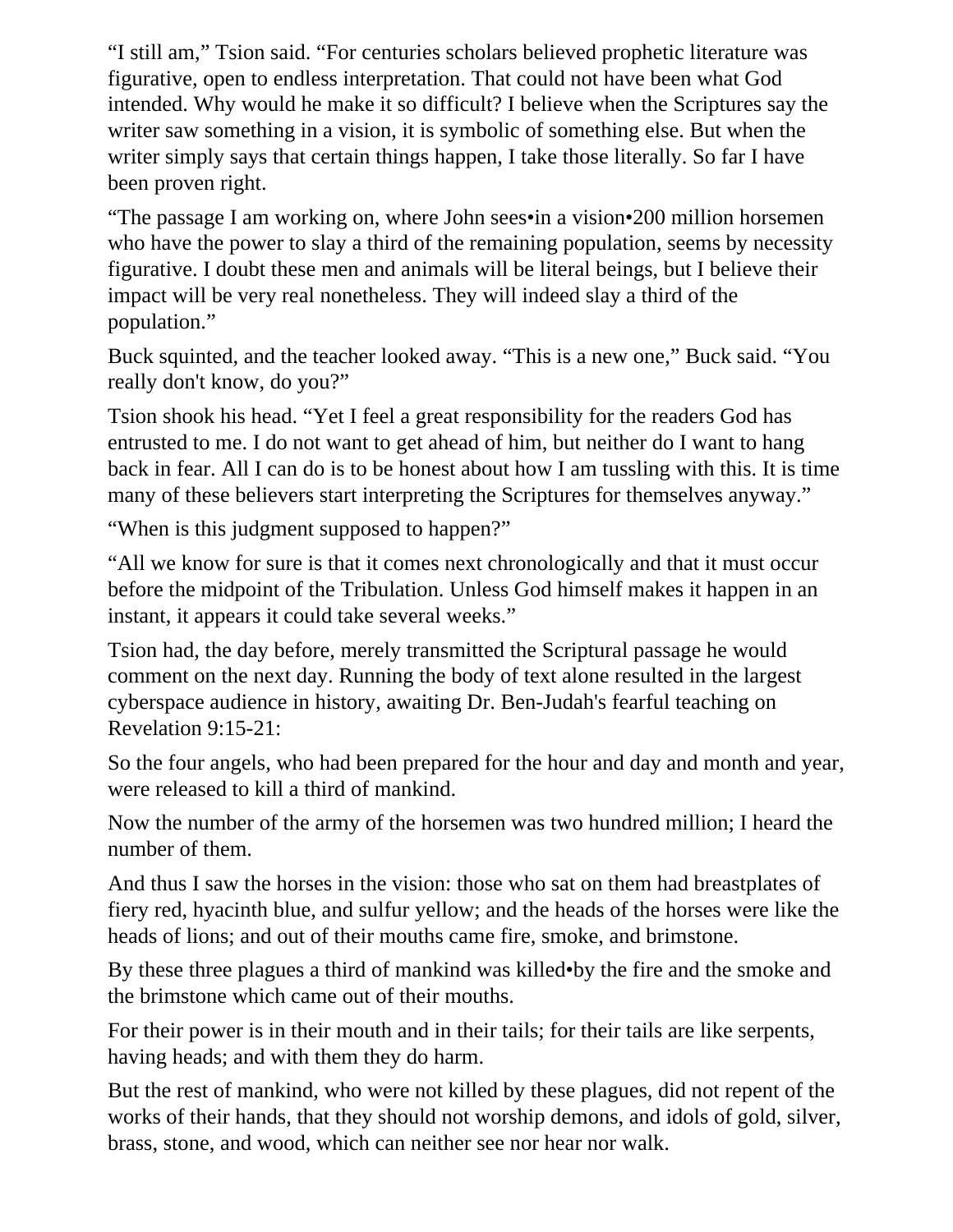And they did not repent of their murders or their sorceries or their sexual immorality or their thefts.

David returned to his office conflicted by the fear Leon had engendered and the thrill of having toyed with the man once again. From his laptop, ignoring a flashing Message sign, he ordered another gross of the computers, directing that they be delivered to the palace airstrip. No sense drawing further suspicion. He could thwart whatever his experts detected by planting viruses in the equipment or merely misinterpreting their findings.

Buck sat with the others at a meeting of the stateside Tribulation Force at 11 A.M. Tuesday. He reported he'd just gotten word from David that Abdullah Smith was to be Mac's new first officer. Rayford raised a fist of celebration.

Then Rayford said, "A couple of updates. We're getting the word to people we trust to keep an eye out for Hattie. She can do us more harm than anyone I can think of. I'm calling a break on work in the cellar for a day. Chloe and I are meeting with T this afternoon. All right, Mrs. Rose, the floor is yours."

Leah stood to speak, which seemed to surprise the others as much as it did Buck. They scooted their chairs back to soften the angle as they looked up at her. She spoke softly and seemed more self-conscious than when she had met them the night before. Her story came in a monotone, as if she were covering her emotions.

"I gather that you people were fairly normal before the Rapture, except that you weren't believers. I was messed up. I grew up in a home where my dad was an alcoholic, my mother a manic-depressive. My parents' fights were the neighborhood entertainment until they divorced when I was twelve. Within three years I smoked, drank, slept around, did drugs, and nearly killed myself more than once. I had an abortion when I was seventeen and then tried to drink away the horror of it. I dropped out of school and lived in a friend's apartment. I consumed more booze and dope than food, and when I found myself wandering the streets and passing blood in the middle of the night, I came to the end of myself.

"I knew I was a bum and that if I didn't do something about it, I would soon be dead. I didn't want that because I had no idea what came next. I prayed when I was really in trouble, but most of the time I didn't even think about God. I went into a free county rehab center and wondered if I dared live without junk in my system. When I finally began to think rationally, the people there discovered I had a brain and had me tested. I had a high IQ, go figure, and proclivities•whatever that meant•for the sciences.

"I was so grateful to those people that it sparked in me some latent soft spot for the needy. I got back into school, graduated a year late with almost straight A's, and worked as a nurse's aide and a signer for deaf students to pay for community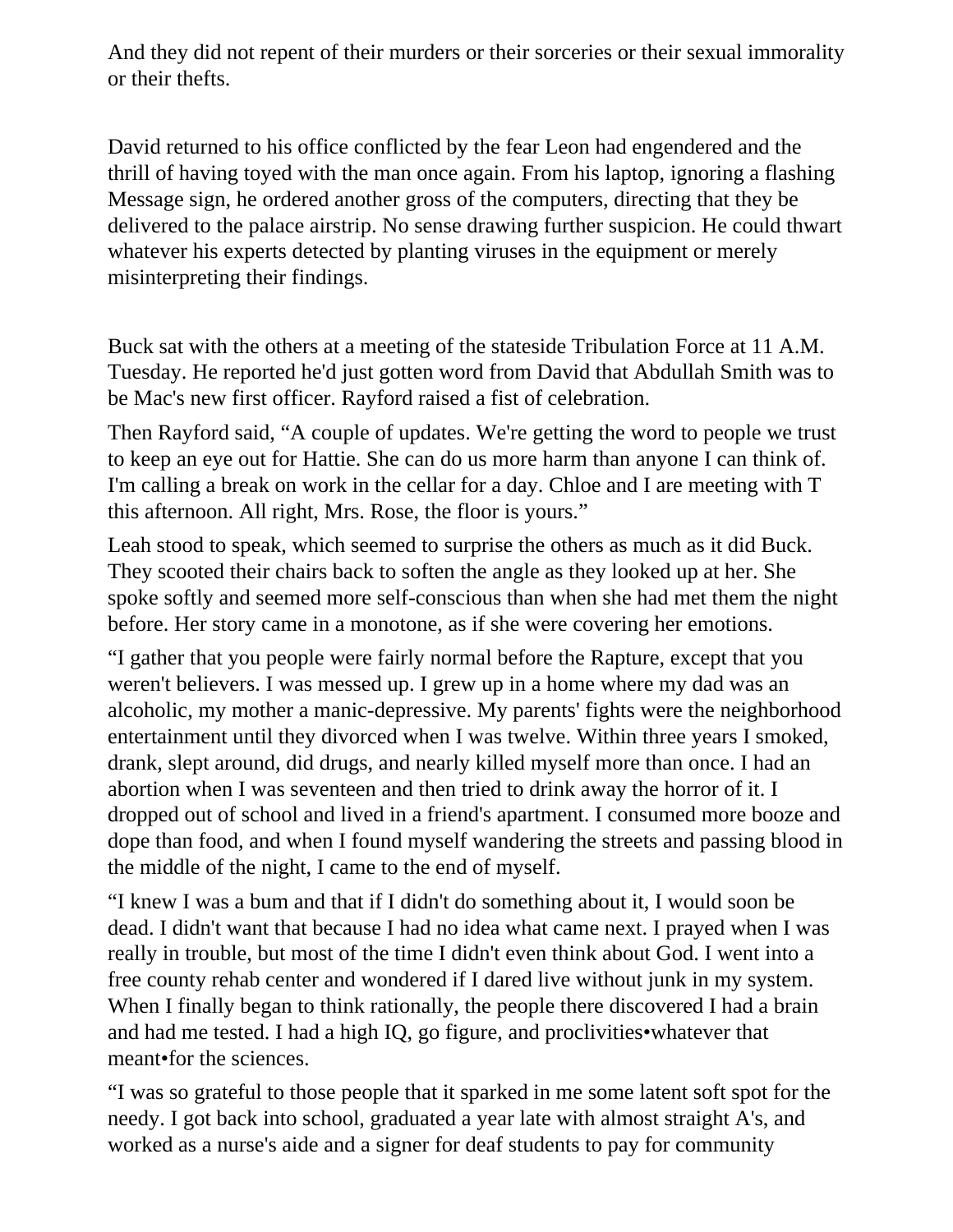college. I met my husband there, and he put me through state school and a nursing program. I was unable to bear children, so after about six years of marriage we adopted two boys."

As soon as she tried to say their names, Leah clouded over and could barely speak. "Peter and Paul," she whispered. "My husband had been raised in a religious home and, though he hadn't gone to church for years, had always wanted sons with those names. We wanted to expose the boys to church, so we started going. The people were nice, but it might as well have been a country club. Lots of social activities, but we didn't feel any closer to God.

"At the hospital where I worked one of the chaplains tried to convert me. Though he seemed sincere, I was offended. And the woman who ran the day care center our boys went to gave me literature about Jesus. I assured her we went to church. I was incensed when my sons came home with Bible stories. I called the woman and told her they went to Sunday school and that I wished she'd stick to just watching them."

Leah's voice was husky with emotion. "I found my boys' beds empty the morning after the Rapture. It was the worst day of my life. I was convinced they had been kidnapped. The police couldn't do anything, of course, because all children were gone. I hadn't heard of the Rapture, but it was quickly put forth on the news as one of the possibilities. I called the hospital chaplain, but he had disappeared. I called the day care center, but the director had vanished too. I raced over there, but no one knew anything. In a rack in the waiting room I found more pamphlets like the ones the director had given me. One, titled 'Don't Be Left Behind,' said that someday true believers would disappear into heaven with Jesus.

"That was in my purse when I got home and discovered my husband in the garage with the door shut and his car running." Leah paused and collected herself. "He had left me a note, saying he was sorry but that he was frightened out of his mind, couldn't live without the boys, and knew he had no answer to my grief."

Leah stopped, her lips trembling.

"Do you need a break, dear?" Tsion asked.

She shook her head. "I tried to kill myself. I swallowed everything in the medicine cabinet and made myself violently ill. God must not have wanted me dead, because apparently much of what I ingested countered whatever else I took. I awoke hours later with a horrible headache, stomachache, and rancid taste. I crawled to my purse to find some mints and came across that pamphlet again. Somehow it finally made sense.

"It predicted what had happened and warned the reader to be ready. The solution•well, you know this•was to seek God, to tell him I knew I was a sinner and that I needed him. I didn't know if it was too late for me, but I prayed just in case. I don't know how I found the energy, but as soon as I could get myself out of the house, I looked for other people like me. I found them in a little church. Only a few had been left behind, but they knew why. Now there are about sixty who meet in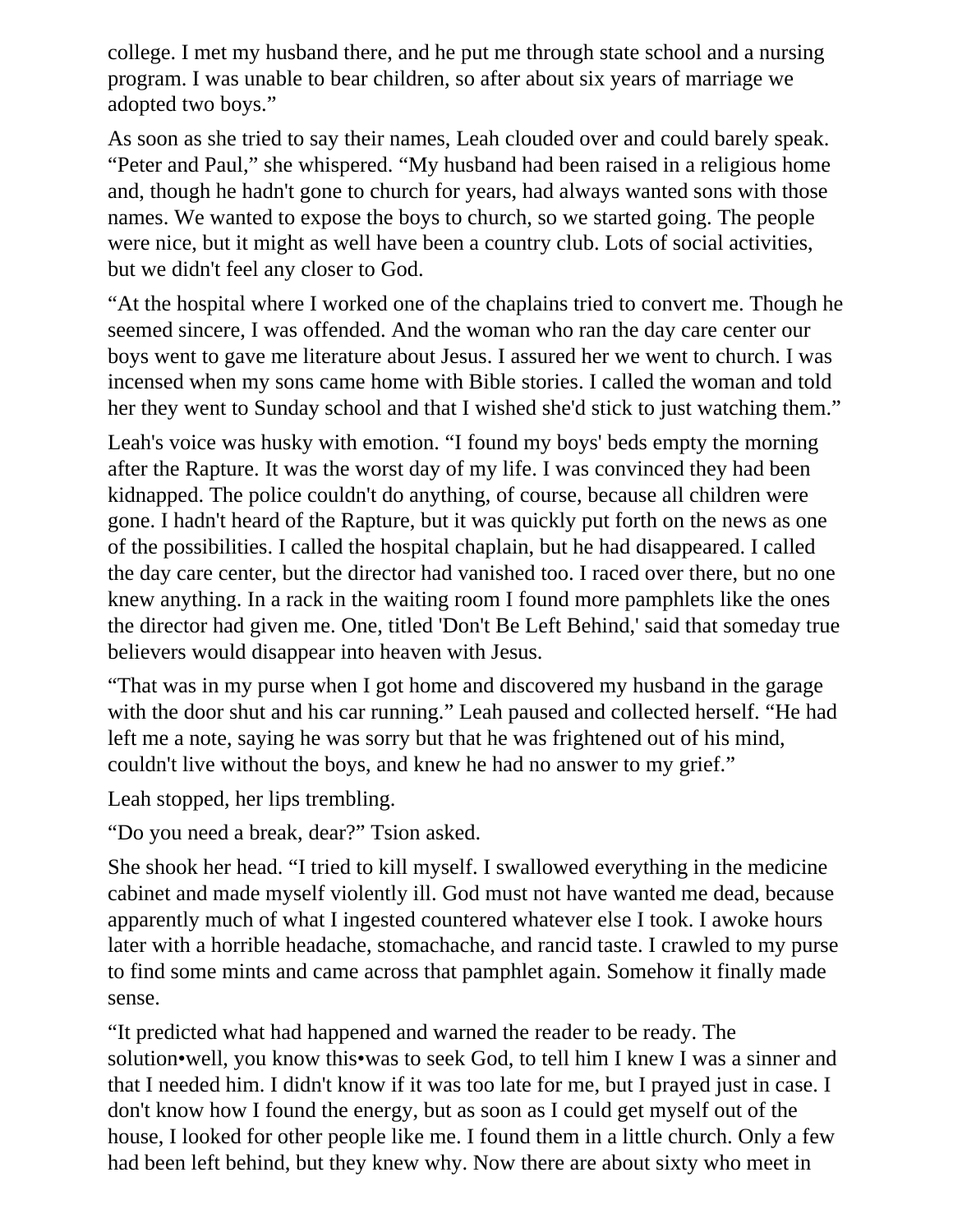secret. I'm going to miss those people, but they won't be surprised I've disappeared. I told them what was going on, that I had treated a GC fugitive and all."

"We'll get word to them that you're safe," Rayford said, clearly overcome.

"Am I safe?" Leah said, sitting down with a sad smile. "Do I get to stay?"

"We always vote," Tsion said. "But I think you have found a home."

Early in the evening in New Babylon, David sat in his office after hours, missing Annie. Being alone with her was risky, so they spent time on their secure phones and computers. He built into his unit the capability to erase both their transmissions, to serve as a backup if she forgot. He couldn't imagine that either of them would forget to remove from their computers evidence of their relationship and especially their faith.

"Maybe we should reveal our love," she transmitted. "By policy I would be forced to move to a department outside your supervision, but at least we could see each other without suspicion."

He tapped back: "It's not a bad idea, and we could use another pair of eyes in other departments. Where you are right now is strategic, though, because of what we can smuggle out of here and into believers' hands in other countries. Keep thinking, though. I can't stand being apart from you."

Suddenly the TV monitors in his area•all of them•came on. That happened only when GC brass believed something was on that every employee would want to see. Most of the time it meant that Carpathia or Fortunato was addressing the world, and it didn't make any difference whether anyone in a sector was working. If there was a TV there, it came on.

David spun in his chair and leaned back to watch the monitor in his office. A GC CNN anchorman was reporting a plane crash. "While neither the plane itself, reportedly a large private aircraft, nor the pilot or passenger have been sighted, personal belongings have washed ashore in Portugal. Listen to this Mayday call, recorded by several tracking stations in the region."

#### *Mayday! Mayday! Quantum zero-seven-zero-eight losing altitude! Mayday!*

"Radar trackers lost sight of the craft soon thereafter, and rescuers searched the area. Luggage and personal effects of two people, a man and a woman, were discovered. Authorities assume it will be just a matter of time before the wreckage and bodies are discovered. Names of the victims are being withheld pending notification of next of kin."

David squinted at the screen, wondering why GC brass thought this newsworthy until the victims were known. Then the internal caption scrawl appeared on the screen:

ATTENTION GC PALACE PERSONNEL. PROBABLE VICTIMS IN THIS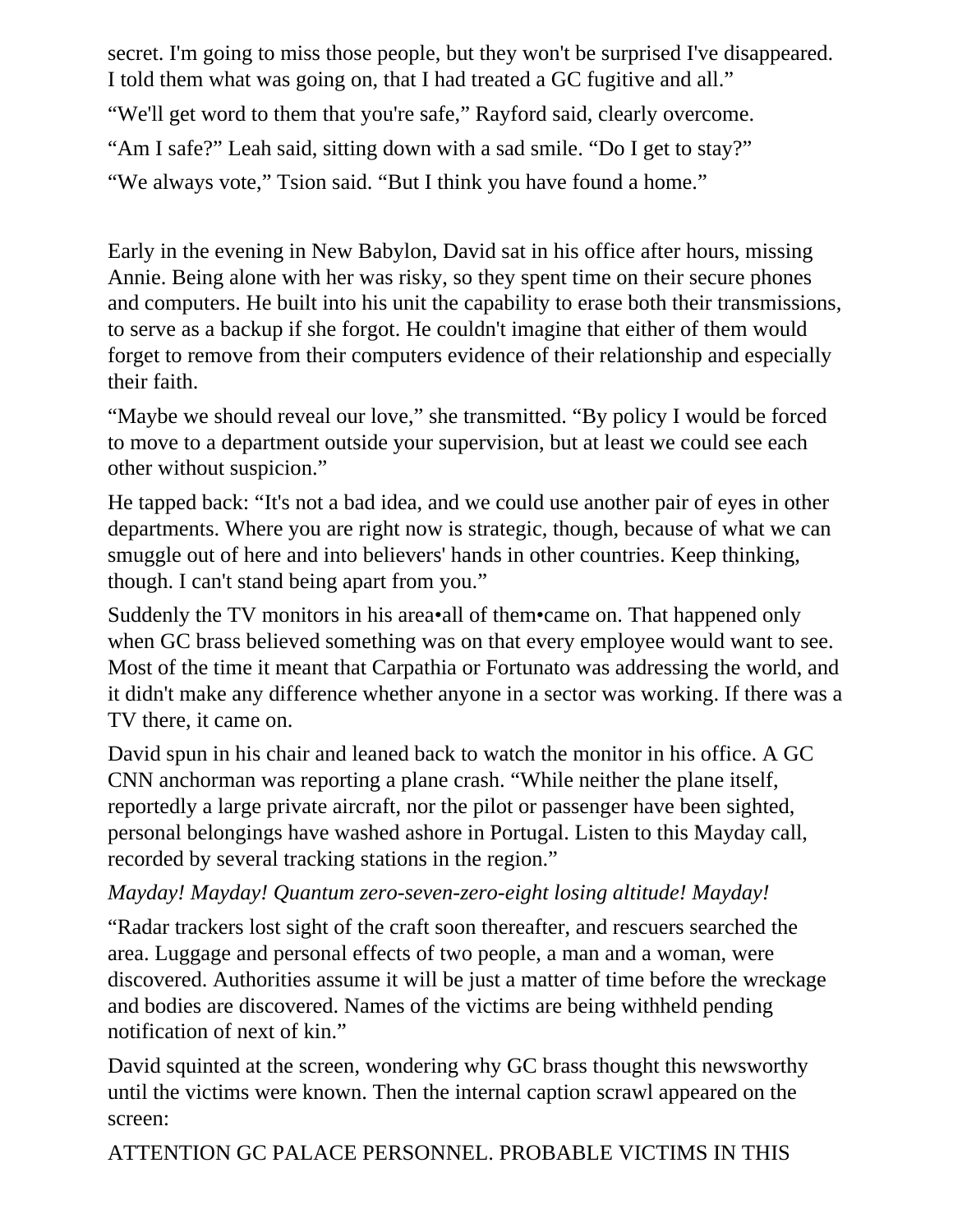CRASH, ACCORDING TO RESCUE AUTHORITIES, ARE AS FOLLOWS: PILOT SAMUEL HANSON OF BATON ROUGE, LOUISIANA, UNITED STATES OF NORTH AMERICA, AND HATTIE DURHAM, ORIGINALLY OF DES PLAINES, ILLINOIS, U.S.N.A. MS. DURHAM ONCE SERVED HIS EXCELLENCY THE POTENTATE AS PERSONAL ASSISTANT. CONDOLENCES TO THOSE WHO KNEW HER.

David phoned Mac. "I saw," Mac said. "What an obvious fake!"

"Yeah!" David said. "The pilot must be cashing in a huge insurance policy, and Hattie has to be somewhere in Europe."

"Maybe they're shopping for more Stupid pills," Mac said. "Are we supposed to believe Carpathia and Fortunato fell for this?"

"Surely not," David said. "Unless they engineered it. Maybe they found Hattie and had her killed, and now they're covering. They'd better come up with wreckage or bodies."

David heard the ping that told him he had a new message. "I'll get back to you, Mac."

Rayford and Chloe sat in T's office at the base of the Palwaukee tower with T and two men from his house church. Chloe outlined how she planned to link the major players on the co-op network and start testing the system before actual buying and selling got under way. "We have to keep it secret from the beginning," she said. "Otherwise we'll be grouped with all other commodities brokers and put under the GC's aegis."

The others nodded. Rayford's phone beeped. It was Buck. Rayford laughed aloud as Buck recounted the strange news report. "Turn on the TV, T," he said. GC commentators mournfully discussed the tragedy, though names had not been revealed outside New Babylon and so far nothing but papers and belongings had been found. Rayford shook his head. "Someday Fortunato, or whoever tried to take advantage of this, is going to embarrass himself beyond repair."

Chloe tugged at his sleeve and whispered. "At least we can be pretty sure Hattie's all right for now."

"The question," he said as the meeting broke up, "is where she is. She's not smart enough to get any thinking person to believe she went down in that plane. Could she still surprise Carpathia?"

When the churchmen were gone, Rayford, Chloe, and T jogged upstairs to quiz the tower man about the 11:30 flight the night before. He was fat and balding, reading a science fiction book.

"Sounded southern to me on the radio, though I never saw him," the man said. "Bo signed off on the landing and takeoff."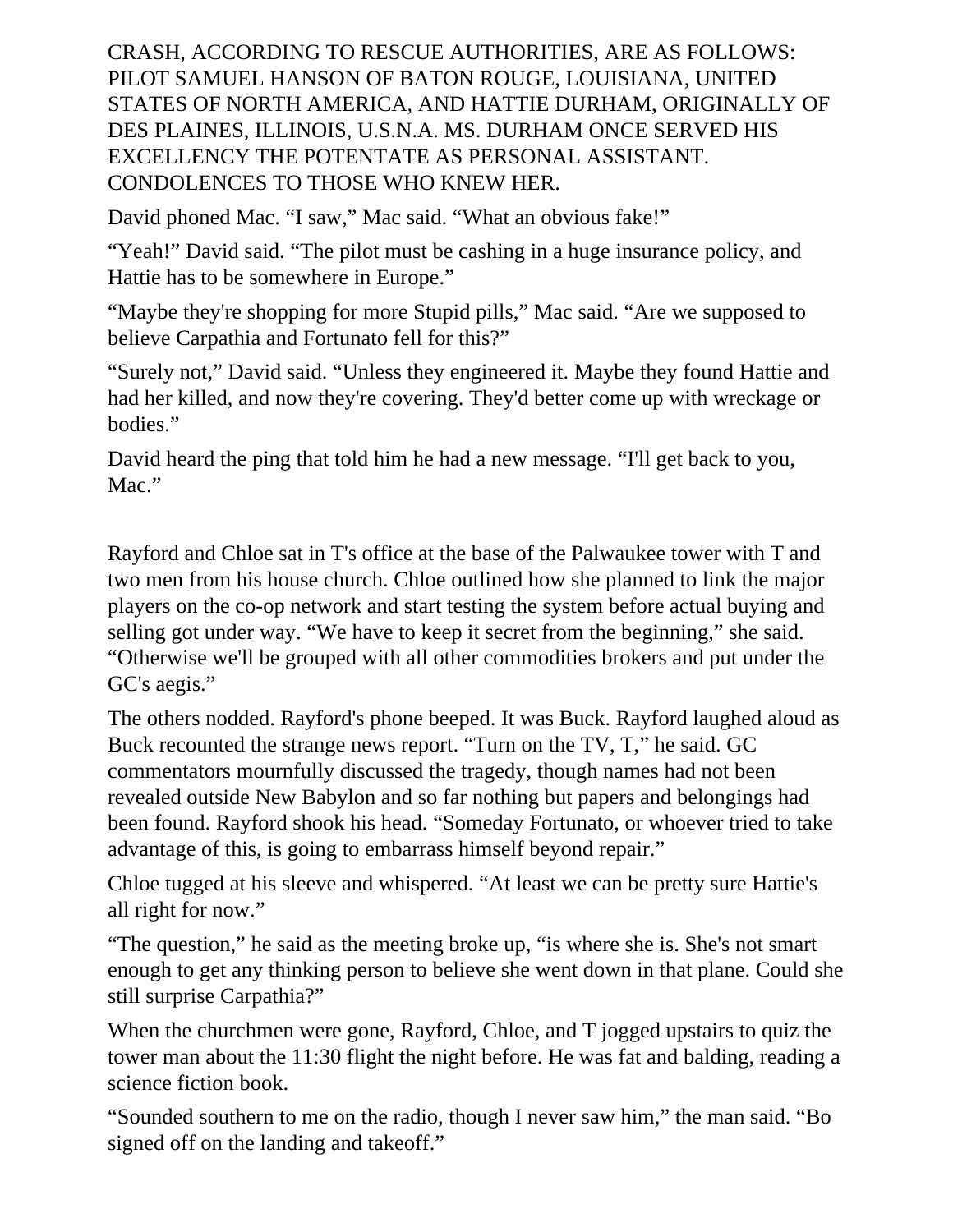"He was here?" T said.

"No, he called me about eight to preapprove it."

"I didn't see the plane's numbers on the computer."

"I wrote 'em down. I can still enter 'em." He rummaged under a pile of papers. "Ohseven-oh-eight," he said. "And I guess you know it was a Quantum."

"Can we find out who that's registered to?" Rayford said.

"Sure can," the man said. He banged away at his computer keyboard and drummed his knee as the information was retrieved. "Hm," he said, reading. "Samuel Hanson out of Baton Rouge. He's got to be related to Bo, doesn't he? Isn't Bo from Louisiana?"

## **SEVEN**

Reuniting withAbdullah Smith warmed Mac. In his earliest days as first officer to Captain Rayford Steele, Mac had met the former fighter pilot from Jordan. Abdullah had lost his job when Carpathia confiscated international weaponry, but he quickly became one of Rayford's leading black market suppliers.

Abdullah had been disgraced four years before the Rapture when his wife had become a Christian. He divorced her and fought for custody of their two small children, a boy and a girl. When he could not get relief from months of travel at a time for the Jordanian air force, he was denied custody and took up full-time residence at the military base.

A man of few words, Abdullah had once revealed to Mac and Rayford that he was heartsick to the point of suicide. "I still loved my wife," he said with his thick accent. "She and the children were my world. But imagine your wife taking up a religion from some mysterious, faraway country. We wrote long letters to each other, hut neither could be dissuaded. To my shame, I was not devout in my own religion and fell into loose morals. My wife said she prayed for me every day that I would find Jesus Christ before it was too late. I cursed her in my letters. One sentence pleaded with her to renounce the myths and return to the man who loved her. The next accused her of treachery and called her despicable names. Her next letter told me she still loved me and reminded me that it was I who had initiated the divorce. Again, in my anger, I lashed out at her.

"I still have the letters in which she warned me that I might die before finding the one true God, or that Jesus could return for those who loved him, and I would be left behind. I was enraged. Just to get back at her I often refused to visit my children, but now I realize I hurt only them and myself. I feel so guilty that they might not know how much I loved them."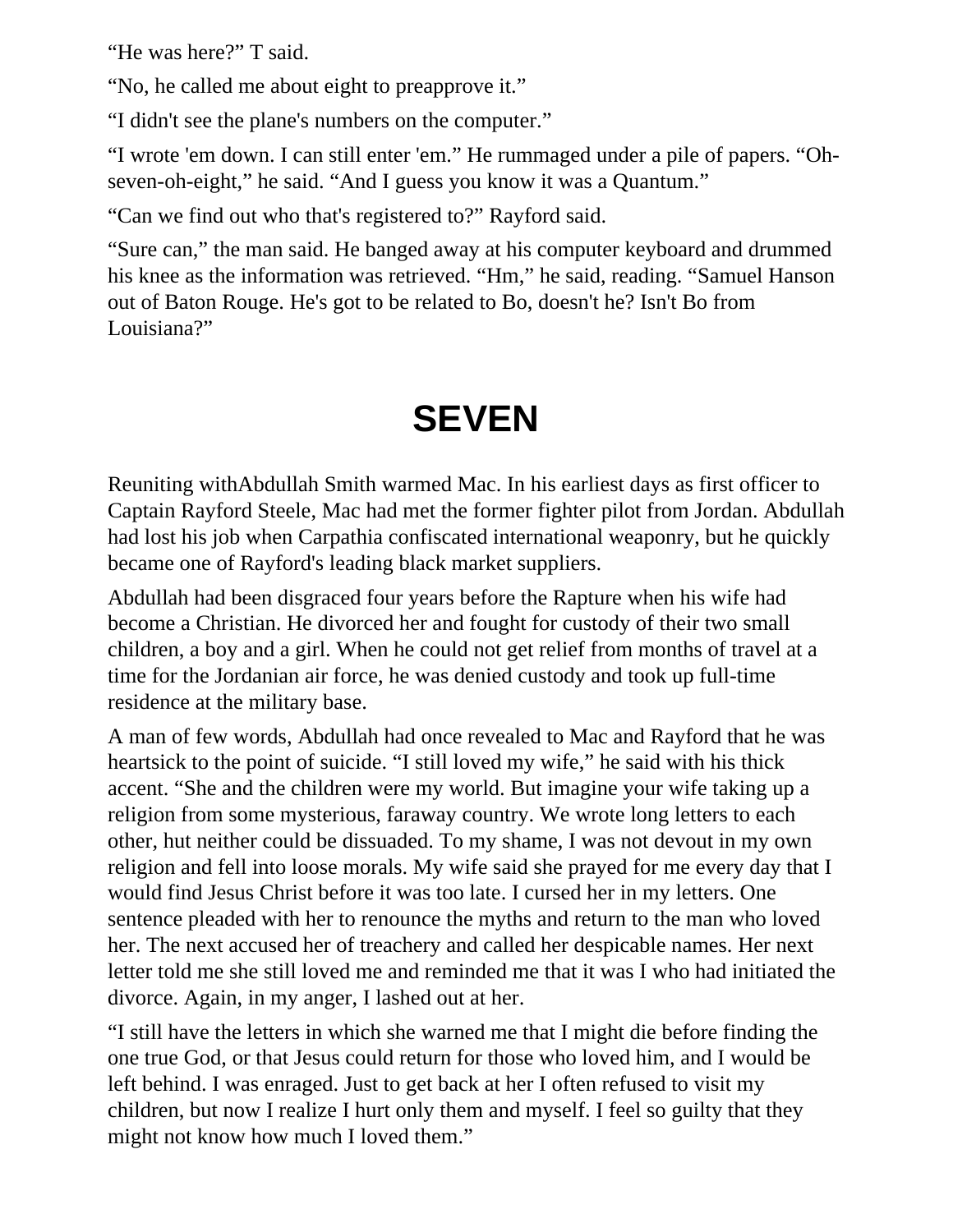Mac recalled Rayford's telling Abdullah, "You will be able to tell them one day." Abdullah had merely nodded, his dark eyes moist and distant.

Abdullah became a believer because he saved his wife's letters. She had meticulously explained the plan of salvation, writing out Bible verses and telling him how she had prayed to receive Christ. "Many times I crumpled up the letters and threw them across the room," Abdullah said. "But something kept me from tearing them or burning them or throwing them away."

When Abdullah heard that his wife and children had disappeared, he had lain prostrate on the floor in his quarters in Amman, his wife's letters spread before him. "It had happened as she said it would," he said. "I cried out to God. I had no choice but to believe."

Because of his Middle Eastern look and his fondness for a turban and a blowsy, offwhite top over camouflage trousers and aviator boots, the diminutive Jordanian was the last person anyone suspected of being a Christian. Until the conversion of the 144,000 Jewish witnesses from all over the world and their millions of converts of every nationality, most assumed they could identify a Christian. Now, of course, only true believers knew each other on sight, due to the mark visible only to them.

Abdullah, thin and dark with large, expressive features, was as quiet as Mac remembered him. He was also extremely formal in front of others, not giving away that he and Mac were both spiritual brothers and old friends. He didn't pretend they had not met, for Mac had concocted a former military connection. But they did not embrace until they were alone in Mac's office.

"There's someone I want you to meet," Mac said, calling Annie from her office. She knocked and entered, breaking into a smile.

"You must be the infamous Abdullah Smith," she said. "You have a custom mark reserved for Jordanians."

Abdullah gave Mac a puzzled look, then stared at Annie's forehead. "I cannot see mine," he said. "Is it not like yours?"

"I'm teasing you," she said. "Yours merely works better with your coloring."

"I see," he said, as if he really did.

"Go easy on the American humor," Mac said.

"Canadian humor," Annie said. She spread her arms to hug Abdullah, which seemed to embarrass him. He thrust out his hand, and she shook it. "Welcome to the family," she said.

Again Abdullah looked questioningly at Mac.

"Actually, she's the newest member of the family," Mac said. "She's just welcoming you to this chapter of the Tribulation Force."

Abdullah left some of his stuff in his small office behind Mac's, then two laborers from Operations helped take the rest to his new quarters. As he and Abdullah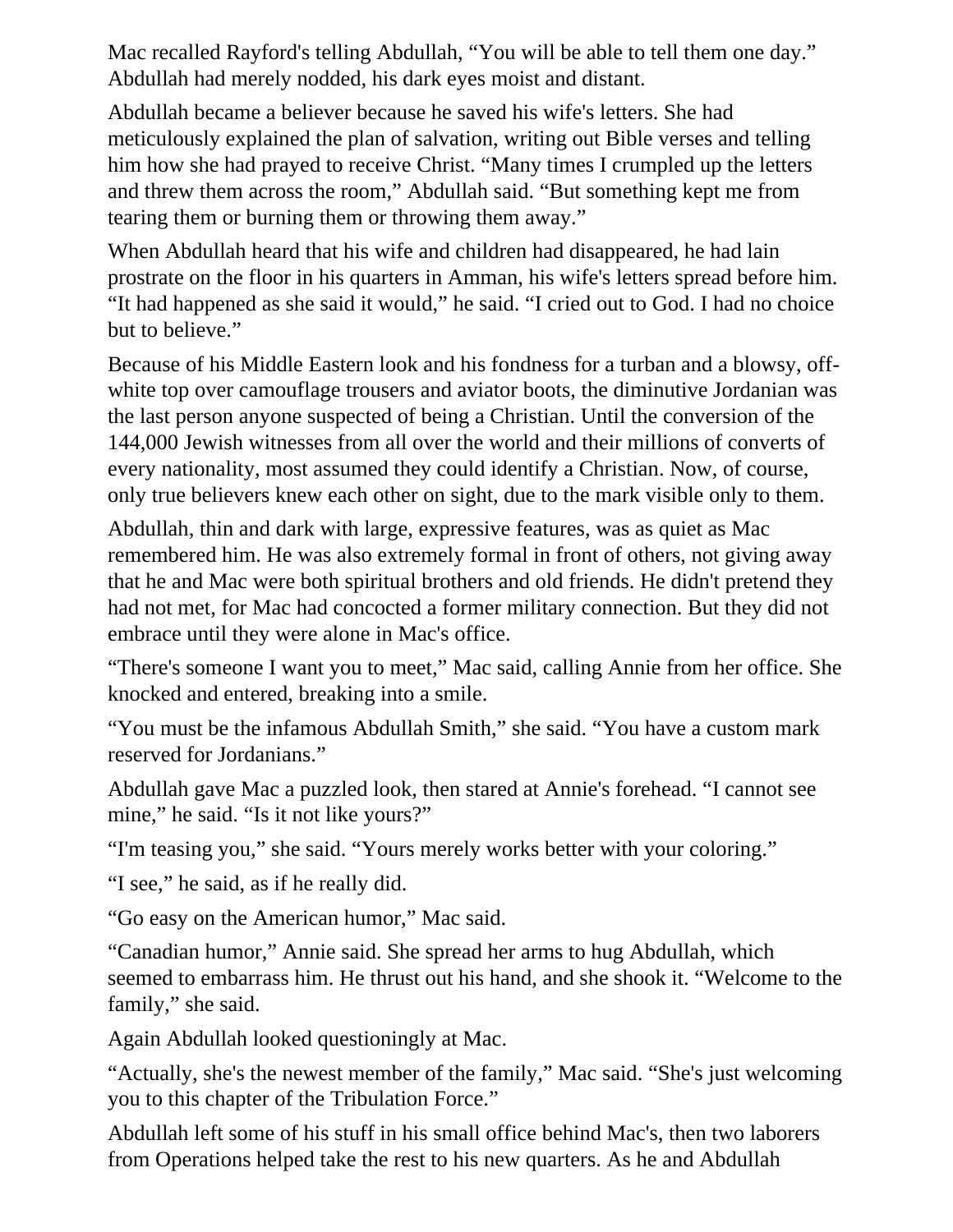followed the men, Mac said, "Once you get unpacked you can get your feet wet by plotting our course to Botswana Friday. We'll leave here at 0800, and they're an hour earlier, so•"

"Johannesburg, I assume," Abdullah said.

"No, north of there. We're seeing Mwangati Ngumo in Gaborone on the old border of Botswana and South Af•"

"Oh, pardon me, Captain, but you must not have been there recently. Only helicopters can get in and out of Gaborone. The airport was destroyed in the great earthquake."

"But surely the old military base•"

"The same," Abdullah said.

"Carpathia's reconstruction program has not reached Botswana?"

"No, but with the . . . the, pardon me, regional potentate of the United States of Africa residing in Johannesburg in a palace not much smaller than this one, the new airport there is spectacular."

Mac thanked the helpers and unlocked Abdullah's apartment. The Jordanian's eyes widened as he surveyed the rooms. "All of this for me?" he said.

"You'll grow to hate it," Mac said.

With the door shut, Abdullah looked at the bare walls and whispered, "Can we talk here?"

"David assures me we can."

"I look forward to meeting him. Oh, Captain, I nearly referred to the African potentate as the king! I must be so careful."

"Well, we know he's one of the kings, but those two wouldn't have had a clue. I thought Potentate Rehoboth•what's his first name•?"

"Bindura."

"Right•was going to move his capital more central, like back up to his homeland. Chad, was it?"

"Sudan. That was what he had said, but apparently he found Johannesburg preferable. He lives in such opulence, you could not believe it."

"All the kings do."

"What do you make of that, Captain?" Abdullah was whispering. "Has Carpathia bought their cooperation?"

Mac shrugged and shook his head. "Wasn't there some sort of controversy between Rehoboth and Ngumo?"

"Oh, yes! When Ngumo was secretary-general of the U.N., Rehoboth put tremendous pressure on him to get favors for Africa, particularly Sudan. And when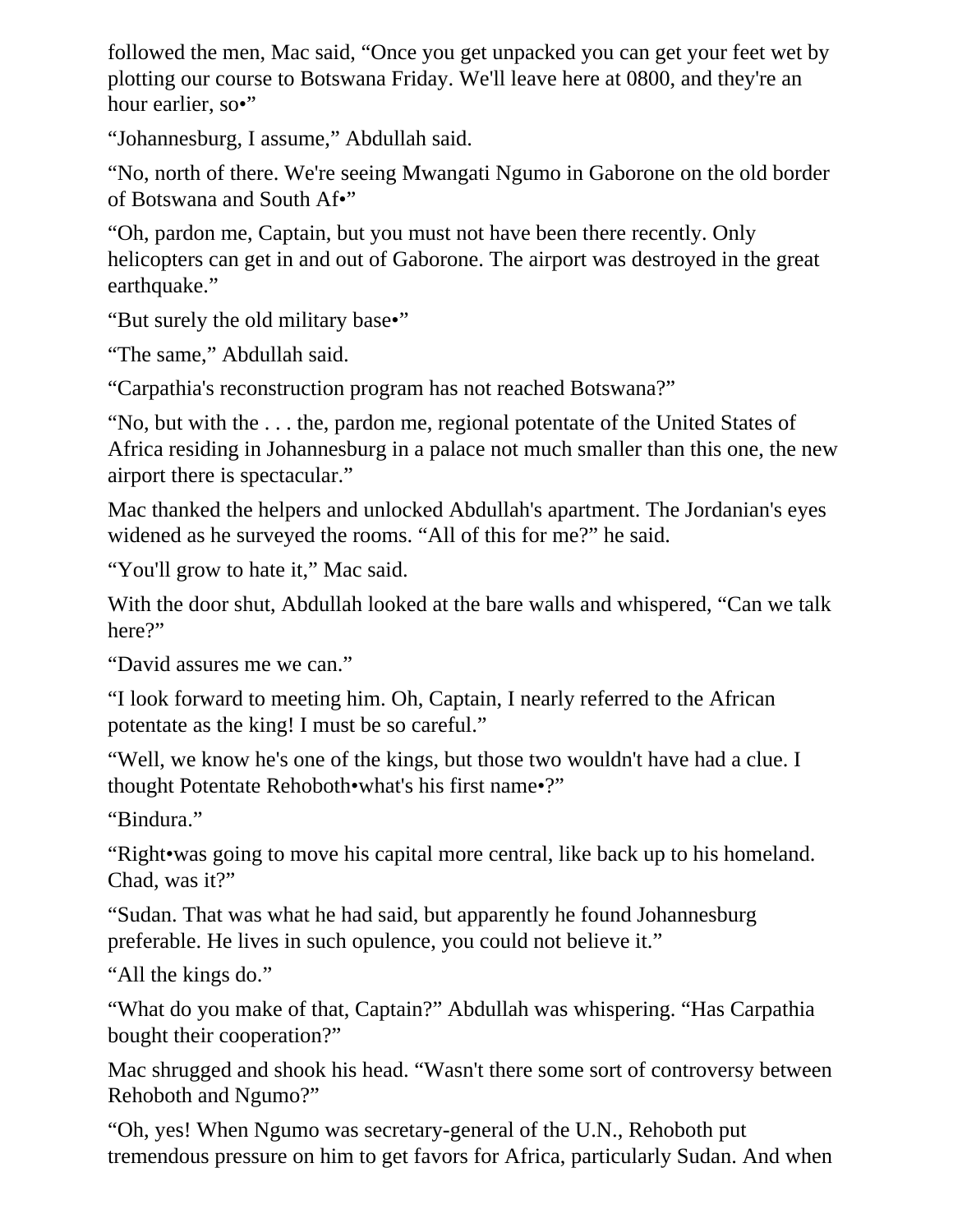Ngumo was replaced by Carpathia, Rehoboth publicly praised the change."

"And now he's his neighbor."

"And Rehoboth is his king," Abdullah said.

Late Thursday night in Illinois, Rayford finally found himself alone in the kitchen with Leah Rose. She sat at the table with a cup of coffee. He poured himself one. "Settling in?" he said.

She cocked her head. "I never know what you're implying."

He pointed to a chair. "May I?"

"Sure."

He sat. "What would I be implying?"

"That I shouldn't get too comfortable."

"We voted you in! It was unanimous. Even the chair voted, and I didn't have to."

"Had it been a tie otherwise, how would the chair have voted?"

Rayford sat back, his cup in both hands. "We got off on the wrong foot," he said. "I'm sure it was my fault."

"You ignored my question," she said.

"Stop it. Voting in a new sister would never result in a tie. Hattie was here for months, and she's not even a believer."

"So is this our truce chat, or are you just being polite?"

"You want a truce?" he said.

"Do you?"

"I asked you first," he said.

She smiled. "Truth is, I want more than a truce. We can't live in the same house just being cordial. We've got to be friends."

Rayford wasn't so sure, but he said, "I'm game."

"So all that stuff you said ..."

He raised his chin. "... that exposed me for the crank I am?"

She nodded. "Consider this an all-inclusive pardon."

He hadn't asked forgiveness.

"And for me?" she pressed.

"What?"

"I need a pardon too."

"No you don't," he said, sounding more magnanimous than he felt. "Anything you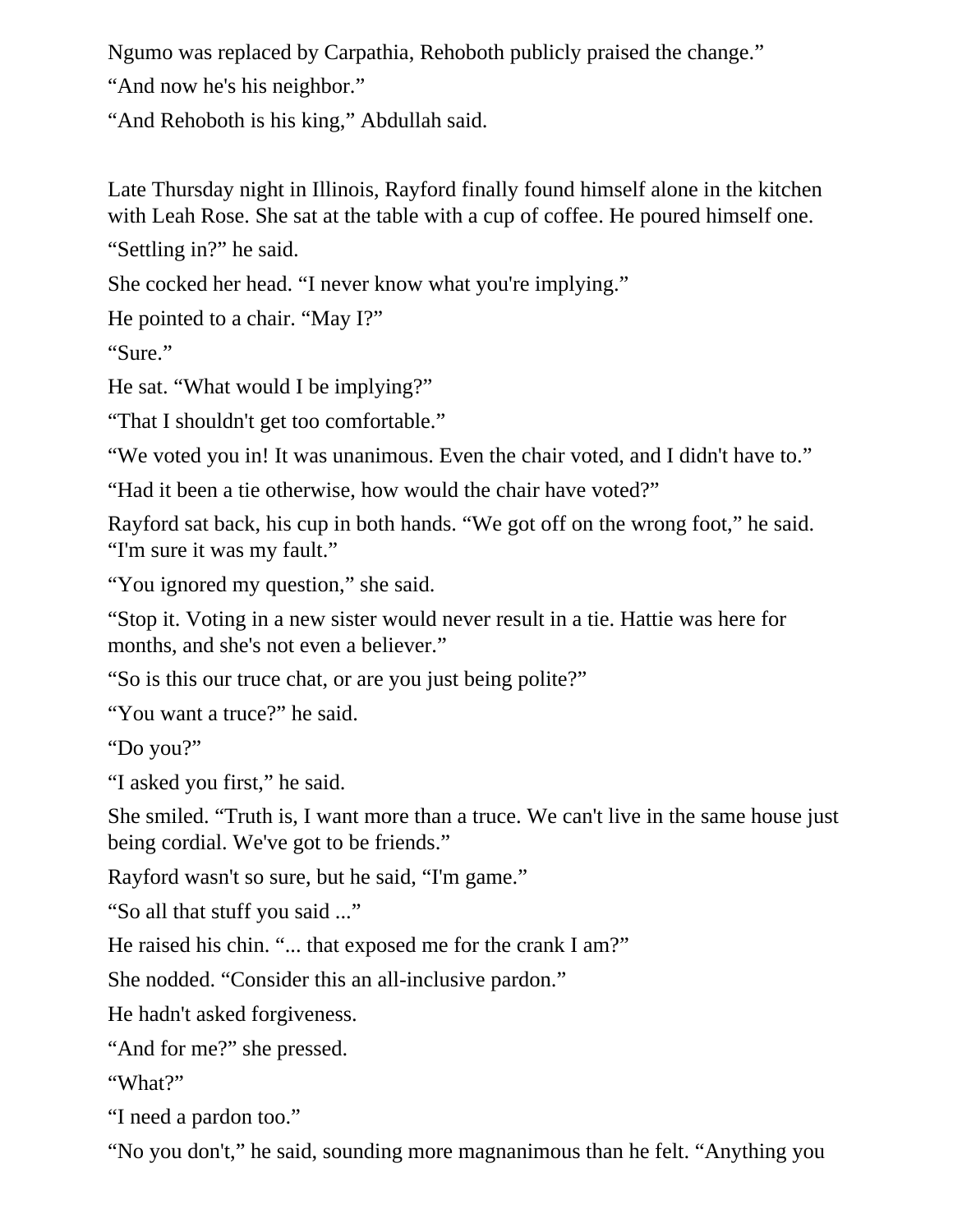said was because of what I.<sup>\*\*</sup>

Leah put a hand on his arm. "I didn't even recognize myself," she said. "I can't put that all on you. Now, come on. If we're going to start over, we have to be even. Clean slates."

"Granted," he said.

"I've got money," she said.

"You always switch subjects so fast?"

"Cash. We'd have to go get it. It's in a safe in my garage. I am not going to be a freeloader. I want things to do, and I want to pay my way."

"How about we give you room and board in exchange for medical care and expertise?"

"I'm more about care than expertise. I'm no replacement for Floyd."

"We're grateful to have you."

"But you need money, too. When can we get it?"

Rayford pointed to her cup. She shook her head. "How much are we talking about?" he said.

When she told him, he gasped.

"In what denominations?"

"Twenties."

"All in one safe?"

"I couldn't fit another bill in there," she said.

"You think it's still there? The GC must have torn the place apart looking for you."

"The safe is so well hidden we had to remind ourselves where it was."

Rayford rinsed out the cups. "Sleepy?" he said.

" $N_0$ "

"Want to go now?"

Mac and Abdullah met with David Friday morning. Once introductions were out of the way, David asked if either had an idea where the 144 computers in the Condor cargo hold could be put to use for the cause.

"I can think of lots of places," Mac said. "But not one on the way to Africa."

"I can," Abdullah said. "There is a huge body of underground believers in Hawalli. Many professionals, and they could•"

"Hawalli?" David said. "In Kuwait?"

"Yes. I have a contact in cargo"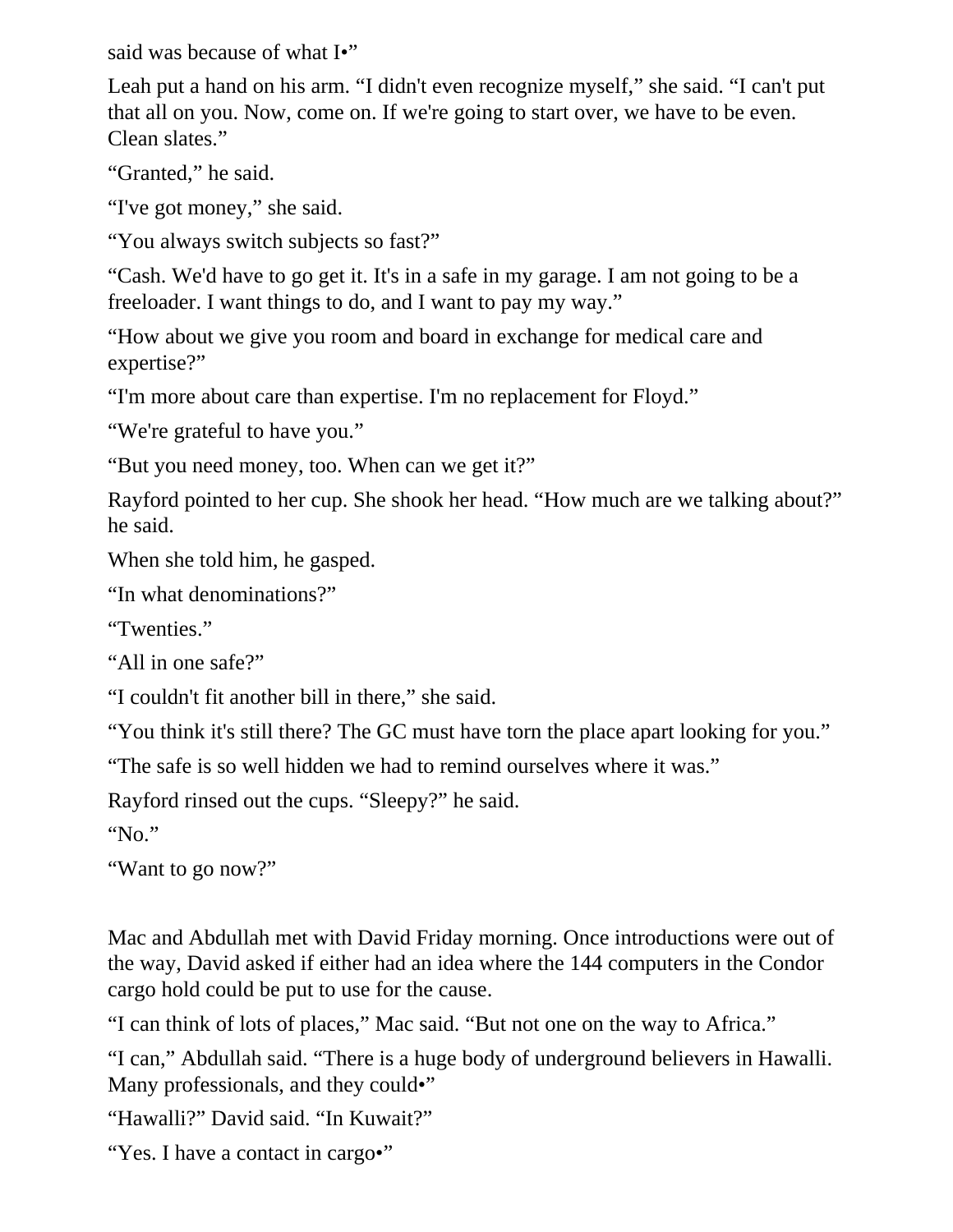"That's east. You're flying southwest."

"Only slightly east," Abdullah said. "We just need a reason to stop there."

"Virtually right after takeoff," Mac said. "That'll arouse suspicion." They sat in silence a moment. "Unless . . . ," he said.

David and Abdullah looked at him.

"How far is our flight?"

"Here to Kuwait?" Abdullah asked, pulling out his charts.

"No, to Africa."

"More than four thousand miles."

"Then we need a full fuel load to go nonstop. We want to save the GC money, so we're going to make a quick detour for fuel at a good price."

"Excellent," David said. "I'll negotiate it right now. All I need is a few cents' break per pound of fuel and it'll be worth the detour."

"What will my contact need to get the cargo?" Abdullah said.

"Big forklift. Big truck."

"Why'd you leave a note?" Leah asked Rayford as he pulled the Land Rover away from the house toward Palatine. "Surely we'll be back before anyone wakes up."

"It wouldn't surprise me," he said, "if someone was peeking at the note already. We hear everything in that house. In the dead of night we hear sounds in the walls, sounds from outside. We've been fortunate so far. We only hope for some warning so we can hide out below before we're found out. We always tell each other where we go. Buck didn't the other day when he rushed Floyd to see you, but that was an emergency. It upset everybody."

Rayford spent the next forty minutes maneuvering around debris and seeking the smoothest man-made route. He wondered when Carpathia's vaunted reconstruction efforts would reach past the major cities and into the suburbs.

Leah was full of questions about each member of the Trib Force, how they had met, become believers, got together. "That's way too much loss in too short a time," she said after he had brought her to the present. "With all that stress, it's a wonder you're all fully functioning."

"We try not to think about it. We know it's going to get worse. It sounds like a cliché, but you have to look ahead rather than back. If you let it accumulate, you'll never make it."

Leah ran a hand through her hair. "Sometimes I don't know why I want to survive until the Glorious Appearing. Then my survival instinct kicks in."

"Speaking of which . . . ," Rayford said.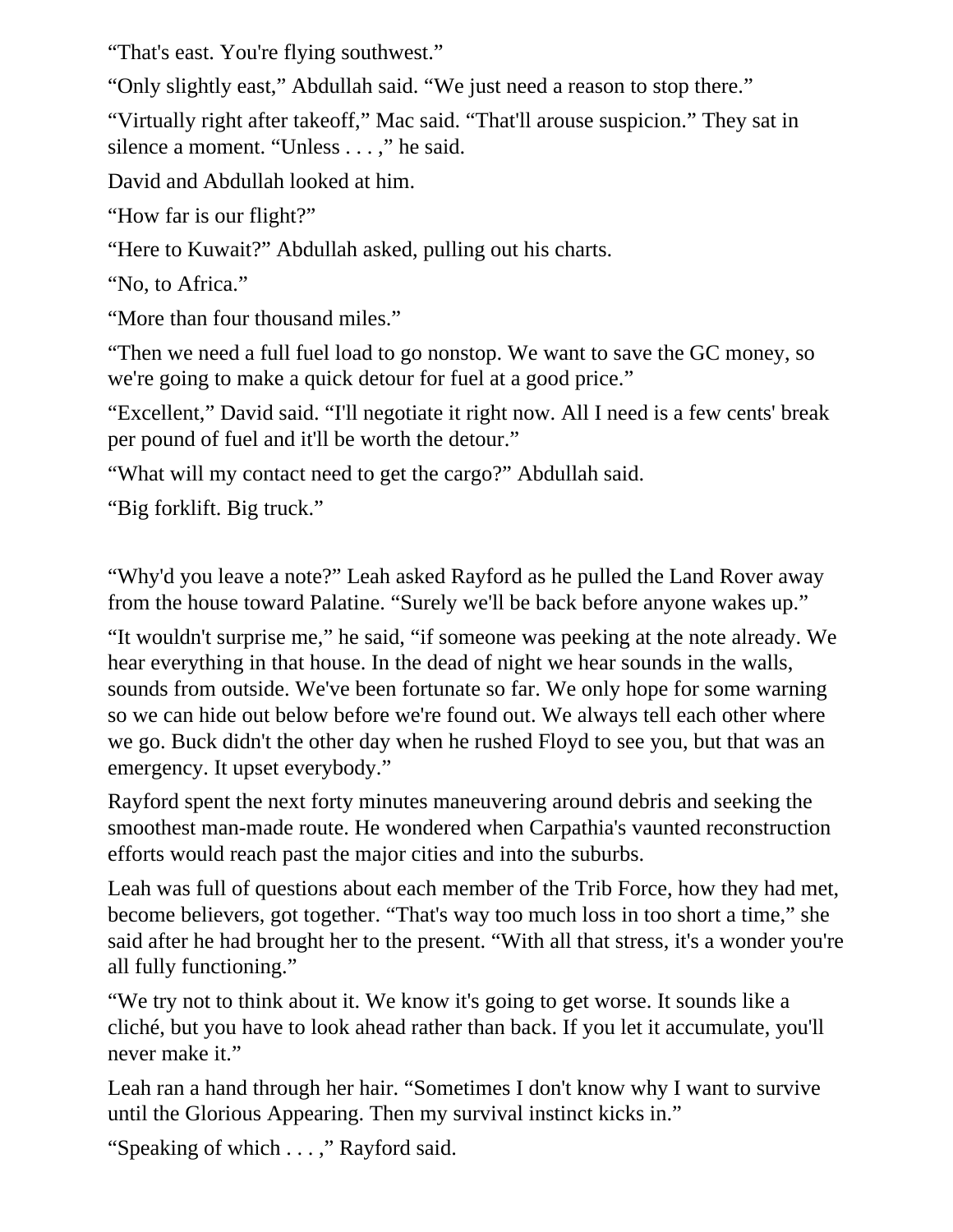"What?"

"More traffic than I'm used to is all."

She shrugged. "This area wasn't as hard hit as yours. No one's hiding here. Everybody knows everybody else."

They agreed Rayford should park a couple of blocks away and that they should move through the shadows to Leah's town house. He pulled a large canvas bag and a flashlight from the back of the Rover.

At the edge of her property, Leah stopped. "They didn't even shut the door," she said. "The place has to be ransacked."

"If the GC didn't trash it, looters did," Rayford said. "Once they knew you were on the run, your place was fair game. Want to check it out?"

She shook her head. "We'd better be in and out of that garage fast too. My neighbors can hear the door going up."

"Is there a side entrance?"

She nodded.

```
"Got the key?"
```
"No."

"I can break in. No one will hear unless they're in there waiting for you."

When Mac met Abdullah in the hangar to bring him up to speed on the Condor 216, Annie was already there, supervising cargo handlers. "More, Corporal?" Mac said.

"Yes, Captain. The purchasing director would like us to transport this tonnage of surplus foodstuffs to Kuwait. He got a spectacular deal on fuel, so while you're taking on fuel, you can off-load this."

Abdullah was silent inside the plane until they reached the cockpit and Mac showed him the reverse intercom bug. "Imagine the methods of our dismemberment if they found out," he said.

At ten to eight in the morning, Mac and Abdullah finished their preflight checks and contacted the palace tower. Three figures in white aprons ran toward the plane. "Kitchen staff," Mac said. "Let 'em in."

Abdullah opened the door and lowered the stairs. The cook, a sweating middle-aged man with stubby fingers, carried a steaming pan covered with foil. "Out of the way, out of the way," he said in a Scandinavian accent. "Nobody told me the commander wanted breakfast aboard."

Abdullah stepped back as the cook and his two aides hurried past. "Then how did you know?" he said.

The cook hurried into the galley and barked orders. Distracted by Abdullah's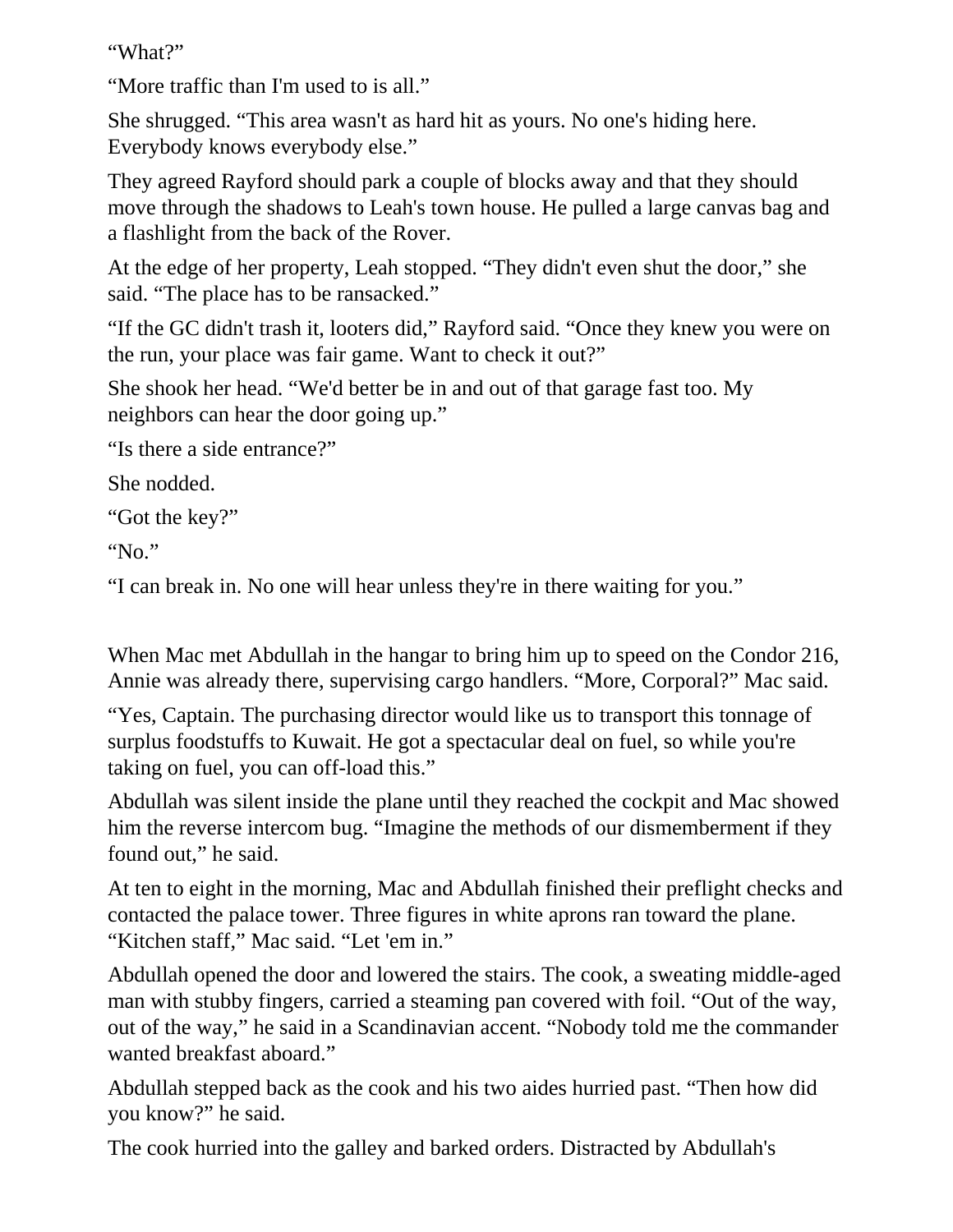hovering, he turned. "Was that rhetorical, sarcastic, or a genuine question?"

"I am not familiar with the first two," Abdullah said.

The cook leaned on the counter as if he couldn't believe he was about to waste his time answering the first officer. "I meant," he said slowly, as if indulging a child, "that no one told me before now, and then the supreme commander himself told me. If he's looking forward to eggs Benedict once airborne, it's eggs Benedict he'll get. Now, was there anything else?"

"Yes, sir."

The cook looked stunned. "There is?"

"Would you like to impress the supreme commander?"

"If I didn't I wouldn't have run to the plane with a tray of hot food, would I?"

"I happen to know Commander Fortunato does not mean airborne when he says airborne."

"Indeed?"

"No, you see, we have a brief stop in Kuwait after takeoff, and that would be the perfect time to serve him. Quieter, more relaxed, no danger of spilling."

"Kuwait?"

"Just moments after takeoff, really."

"Children!" the cook hollered to his aides. "Keep it hot. We're servin' breakfast in Kuwait!"

As Rayford expected, the side door to Leah's shared garage was flimsy enough to be forced open without a lot of racket. But when he crept inside and asked her to point out the safe, he was alone. Rayford caught himself before he called to her, not wanting to compound the situation if something was wrong. He turned slowly and tiptoed back to the door. At first Rayford didn't see her, but he heard her hyperventilating. She was kneeling near him in the moist grass and mud, her torso heaving with the strain of catching her breath. "I-I-I-," she gasped.

He crouched beside her. "What is it? Are you all right? See someone?"

She wouldn't look up, but in the darkness she fearfully pointed past Rayford. He took a good grip on the flashlight and whirled to see if someone was coming. He saw nothing.

"What did you see?" he said, but she was whimpering now, unable to say anything. "Let me get you inside," he said.

Helping her up and getting her into the garage was like picking up a sleeping child. "Leah!" he said. "Work with me. You're safe."

She sat on the floor, pulling her knees up to her chest and hugging her legs. "Are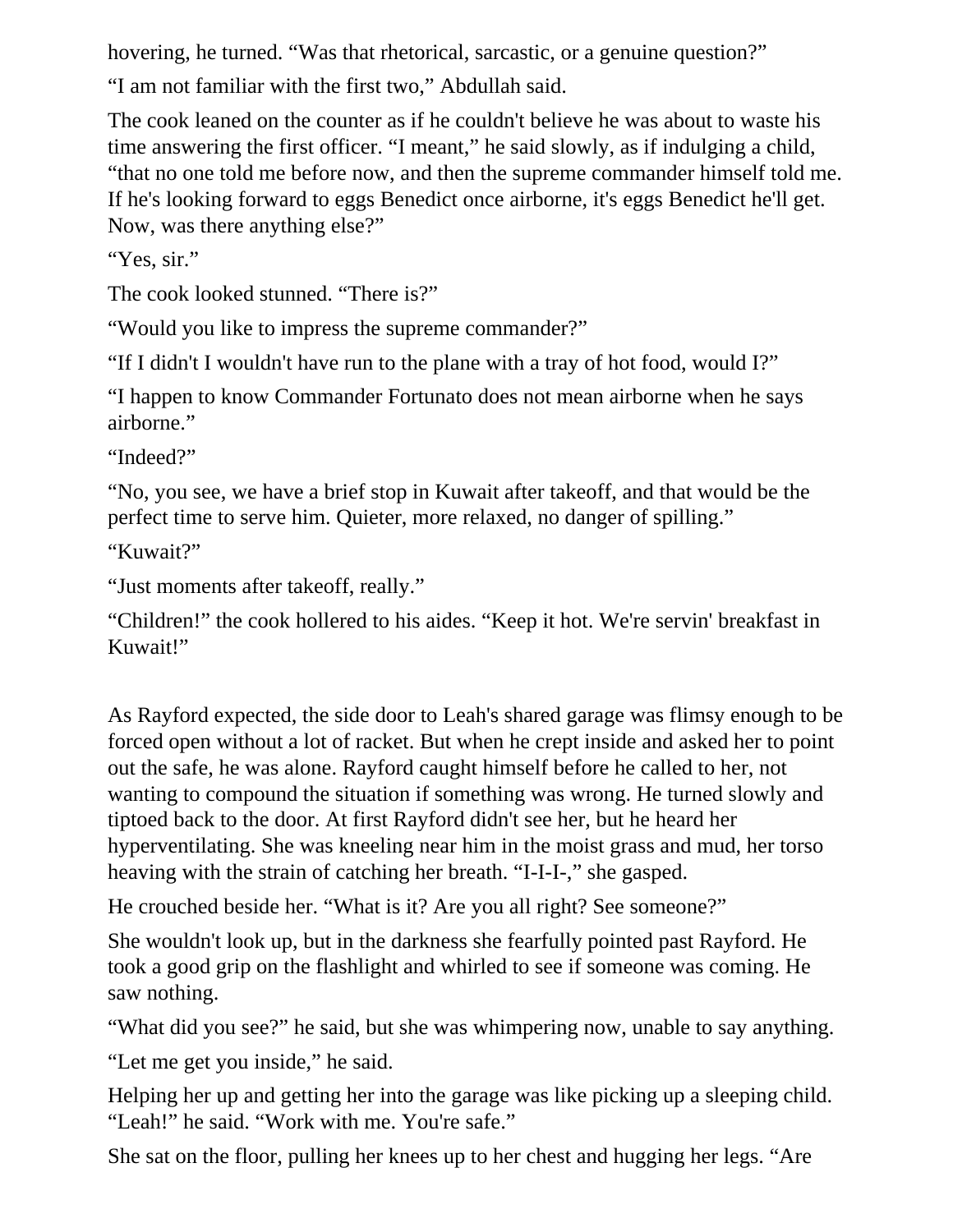they still out there?" she said.' "Can you lock the door?"

"I broke the door," he said. "Who's out there?"

"You really didn't see them?"

"Who?" he whispered loudly. She was shivering. "You need to get off that cold floor."

He reached for her, but she wrenched away. "I won't be able to leave," she said, covering her face with trembling fingers. "You'll have to bring the car for me."

He hadn't expected her to be this high maintenance. "Too risky."

"I can't, Rayford! I'm sorry."

"Then let's get the money and get going."

"Forget the money. I wouldn't be able to work the lock now anyway."

"Why not?"

Again she pointed outside.

"Leah," Rayford said, as soothingly as he could, "there's nothing out there. We're safe. We're going to get your cash and go straight back to the car and go home, all right?"

She shook her head.

"Yes, we are," he said, and he grabbed her elbow and pulled her up. She was incapacitated. He guided her to the wall and gently pushed her back until it supported her. "Tell me what you saw."

"Horses," she said. "Huge, dark horses. On the ridge behind the house, blocking the whole horizon. I couldn't make out the riders because the horses breathed fire and smoke. But they just sat there, hundreds of them, maybe more, huge and menacing. Their faces! Rayford, their faces looked like lions with huge teeth!"

"Wait here," Rayford said.

"Don't leave me!" she said, grabbing his wrists, her fingers digging into flesh.

He peeled her hands away. "You're safe."

"Don't go near them! They're hovering."

"Hovering?"

"Their feet are not touching the ground!"

"Tsion didn't think they were real," Rayford said.

"Tsion saw them?"

"Didn't you read his message about this?"

"I don't have a computer anymore."

"These have to be the horsemen of Revelation 9, Leah! They won't hurt us!"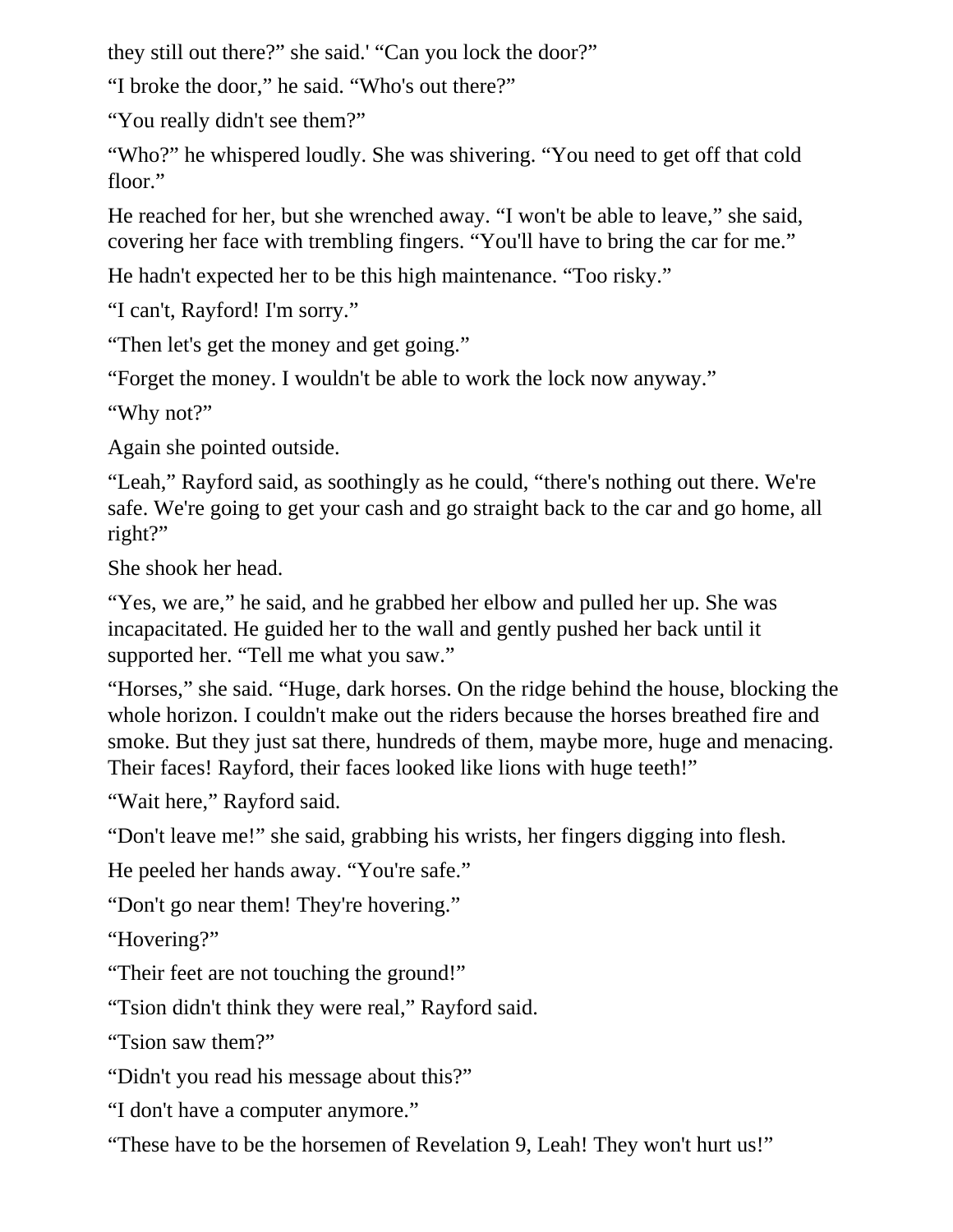"Are you sure?"

"What else can they be?"

Leah seemed to begin breathing easier, but even in the faint glow of the flashlight, she was pale. "Let me go check," he said. "Think about the safe and the combination."

She nodded, but she didn't move. He hurried to the door. "To the east," she stagewhispered. "On the horizon." Though he felt he was safe, still he kept the door between him and the horizon. The night was cool and quiet. He saw nothing. He stepped away from the door and moved up a small incline, peeling his eyes to peer between buildings and into the open. His heart pounded, but he was disappointed he had not seen what Leah had. Had it been a vision? Why only to her?

He hurried back. She had moved away from the wall but was still not within sight of the door. "Did you see them?" she said.

"No."

"They were there, Rayford! I wasn't seeing things!"

"I believe you."

"Do you?"

"Of course! But Tsion said he didn't think they would be visible. He'll be glad to hear it."

"Where could they have gone? There were too many to move away that quickly."

"Leah," Rayford said carefully, "we're talking about the supernatural, good and evil, the battle of the ages. There are no rules, at least not human ones. If you saw the horsemen predicted in Revelation, who knows what power they might have to appear and disappear?"

She folded her arms and rocked. "I lived through the earthquake. I saw the locusts. Did you?"

He nodded.

"You got a close look, Rayford, really close?"

"T and I studied one."

"Then you know."

"I sure do."

"That was the most horrible thing I had ever seen. I didn't get as close a look at these, but they're monstrous. I could tell they were near the horizon, but they were so big I could see every detail. Are they not allowed to hurt us?"

"Tsion says they have the power to kill a third of the population."

"But not believers?"

Rayford shook his head. "They kill those who have not repented of their sin."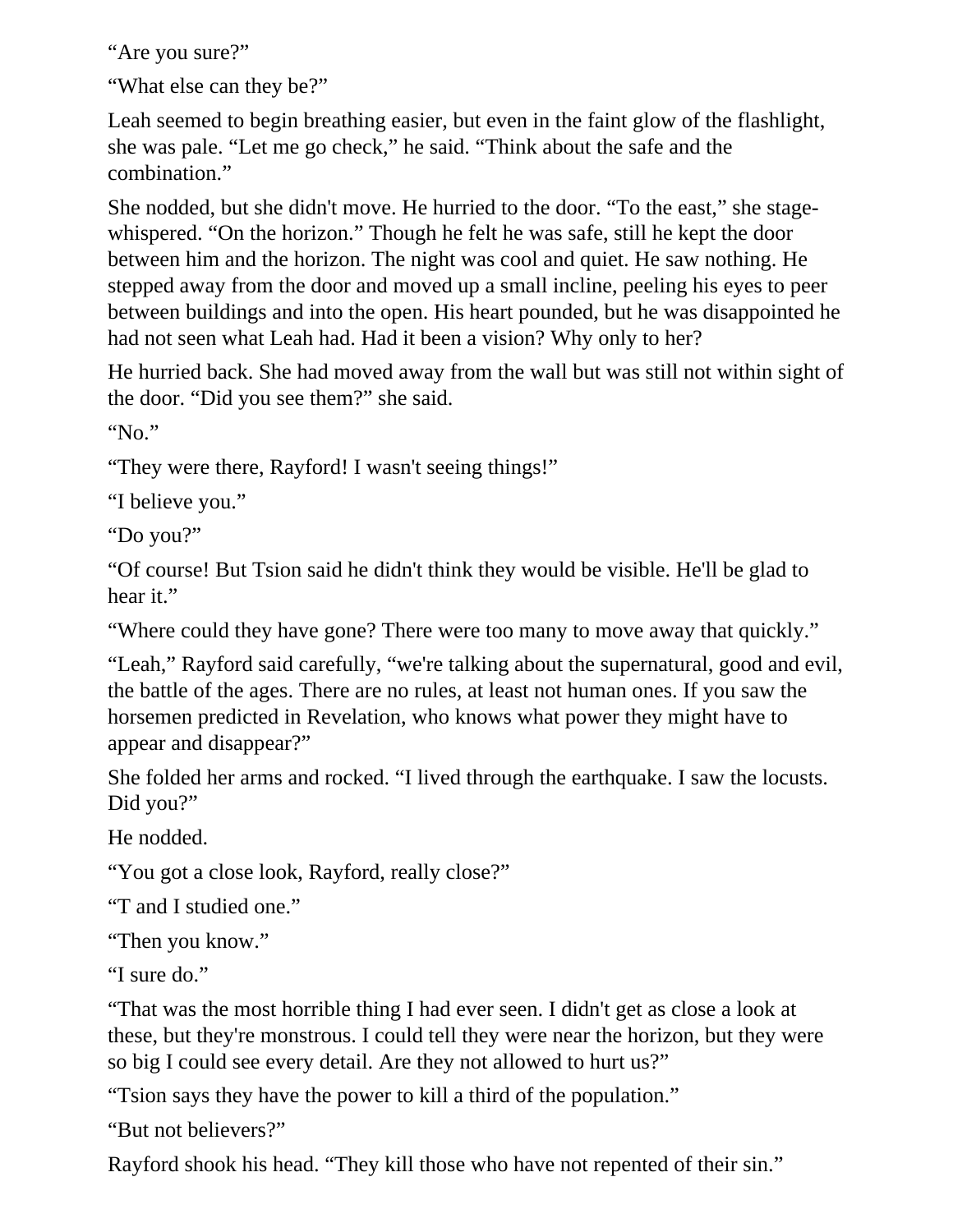"If I didn't repent before, I do now!" she said.

With the cook, his helpers, Fortunato, and his two aides aboard, Mac taxied out of the hangar and onto the airstrip south of the Global Community palace. Once airborne, he greeted the passengers over the intercom, informing them of the brief stop in Kuwait, then the four-thousand-plus mile flight to Johannesburg. Within seconds there came a loud rapping on the cockpit door.

"That would be Leon," Mac said, nodding for Abdullah to unlock the door. "It's time you met him anyway."

Leon ignored Abdullah. "What's with the stop in Kuwait, Captain? I have a schedule!"

"Good morning, Commander," Mac said. "Our new first officer assures me we will land in plenty of time for your meeting, sir. Abdullah Smith, meet Supreme C."

"In due time," Fortunato said. "What's in Kuwait?"

"Two birds with one stone, sir," Mac said. "Director Hassid found a bargain on fuel, and our new cargo chief combined some deliveries, as long as we were headed that way. All told we've saved the administration thousands."

"You don't say."

"Yes, sir."

"And your name again, young man?"

"Abdullah Smith, sir."

"I'm hungry anyway. Could you use some eggs Benedict this morning, Officer Smith?"

"No, thank you, sir. I ate earlier."

"Captain McCullum, I would have appreciated knowing of the schedule change in advance."

"As I said, sir, it's really not a schedule change per se. Just a bit of a route ch•"

The door slapped shut. Abdullah looked at Mac with his brows raised. "Charming man," he said.

Mac depressed the button beneath his chair and listened to the cabin. "Karl, how are my eggs coming? Enough for all of us, yourself included?"

"Yes, sir, Supreme Commander, sir. I shall serve them on the ground•well, let me rephrase that. I shall serve them when we're on the ground temporarily in Kuwait."

"I'm hungry now, Karl."

"I'm sorry, sir. I was led to understand that you preferred the quiet and lack of bouncing around that might be afforded while we're refueling."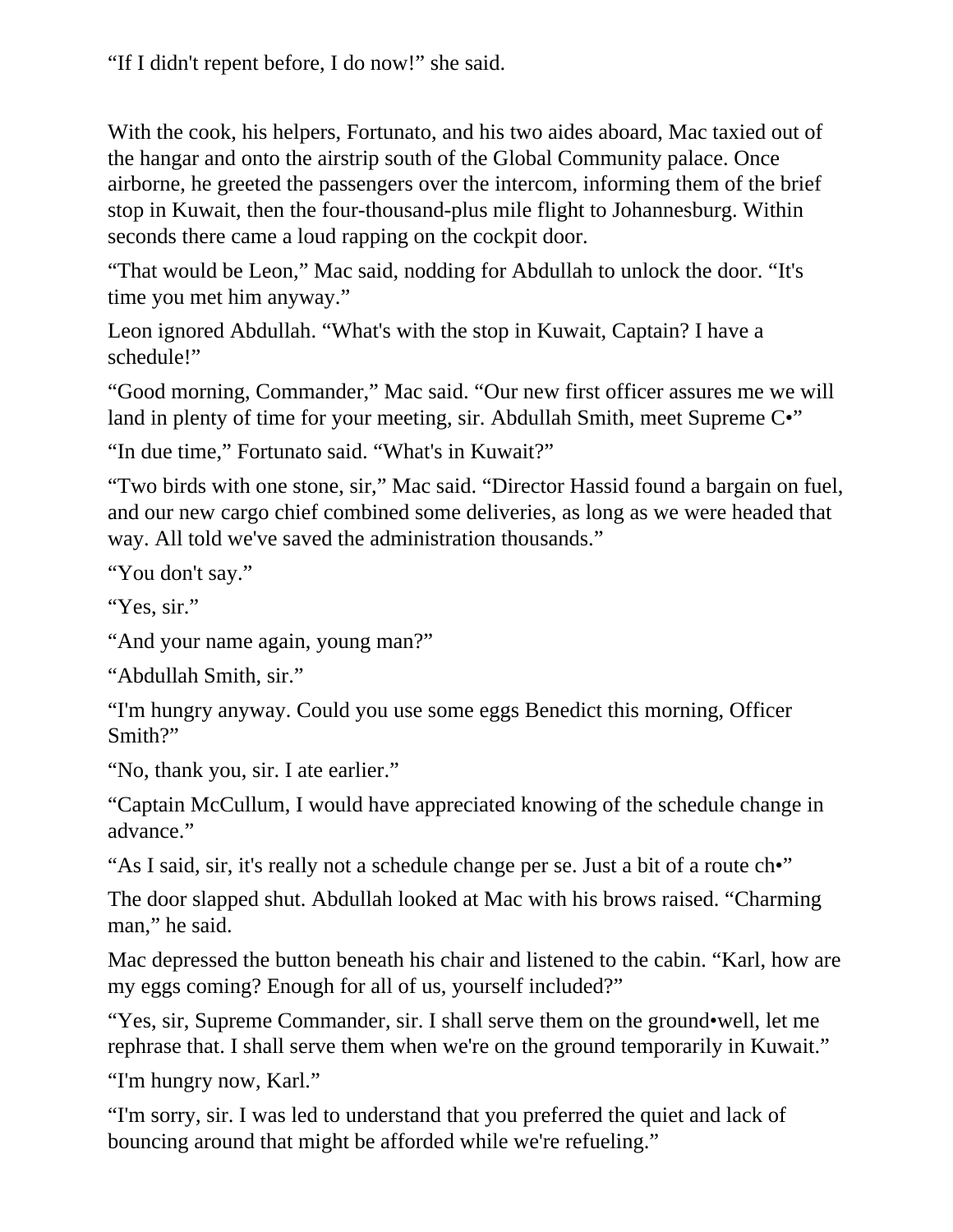"Who told you that?"

"The first officer, sir."

"The new man? He doesn't even know me!"

"Well•"

"We'll see about this."

Mac clicked the button and turned a switch so he could speak directly from his mouthpiece to Abdullah's headset. In one breath he repeated what he had just heard.

"Thank you," Abdullah said as the door resounded yet again.

"Your name again, officer?" Leon said.

"Smith, sir."

"You told the cook to serve breakfast in Kuwait rather than in the air?"

"I merely informed him of our slight route change and suggested that you might appreciate it more if•"

"So it was your idea. You told him what you thought I'd like, yet you and I had never met."

"I take responsibility, sir. If I was out of order, I•"

"You were only exactly right there, Smith. I just wondered how you knew how much I hate trying to eat, especially a dish like that, while bouncing around up here. No offense, Mac•er, Captain."

Mac was tempted to call him Leon and tell him no offense taken. But he just waved. The Condor virtually flew itself, but Mac liked to give the impression, as Rayford liked to say, "of keepin' my eye on the road and my hand on the wheel."

"So, how did you know that, Officer Smith?" Leon said.

"I only assumed," he said. "I would not want egg yolk or hollandaise on my shirt in an important meeting."

At the ensuing silence, Mac turned to see if Fortunato had left. He had not. He looked overcome. He rocked back with his mouth open so wide his eyes were shut. He lurched forward with a hacking, coughing laugh and a slap on the shoulder that drove Abdullah back into his seat. "Now that's good!" Fortunato roared. "I like that!" And as he backed out of the cockpit, pulling the door shut behind him, he repeated, "Yolk or hollandaise on my shirt!"

Mac depressed the button again. "I did not intend to implicate the first officer," Karl was saying.

"Nonsense! Good idea! Serve us in Kuwait. How long will that be?"

"Just minutes actually, sir, is my understanding."

"Good. This way I'll go into my meeting with a clean shirt. You should have thought of that, Karl."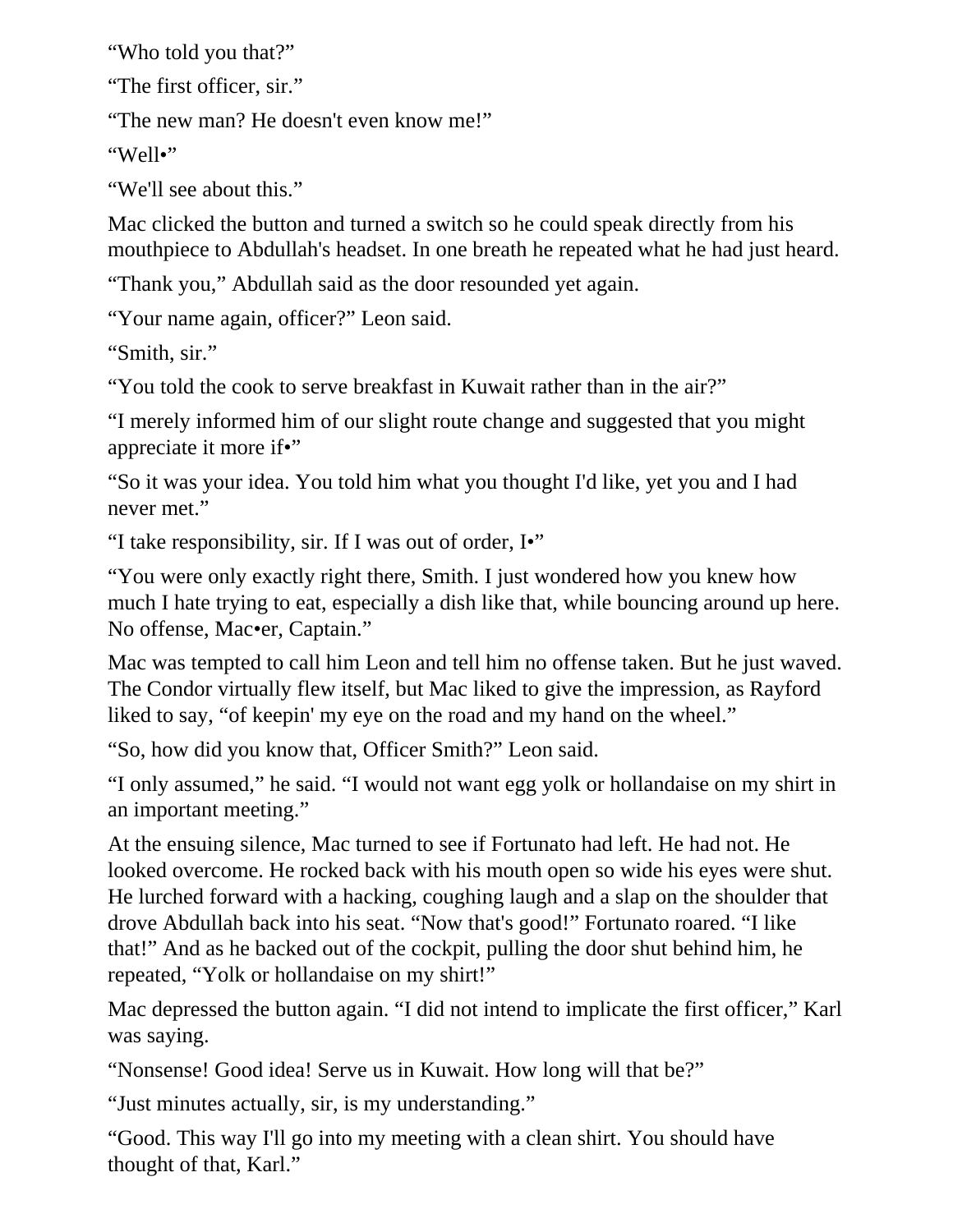# **EIGHT**

Leah's safe was hidden behind her sons' moldy pup tent high on a deck. Rayford helped her climb a perfectly vertical board ladder to it, then waited until she had pushed aside the tent and other junk. He followed and crouched behind her, aiming the light over her shoulder at the combination lock.

"How'd you get this thing up here?" he whispered. "It must weigh a ton."

"We didn't want the neighbors to know," she said, her voice still shaky. "We were in here late, like now. My husband, Shannon, had had the safe delivered in a plain box, and he rented a hydraulic scaffold. One neighbor asked what it was for, and Shannon told him it was for roof repairs in the garage. Seemed to satisfy him."

"So, once you got it up here, what, you two wrestled it into place?"

She nodded. "We worried the deck wouldn't hold it."

The safe was about three feet high and two feet wide, and Leah had not been joking when she said it was stuffed with cash. As she opened the door, she said, "We had to keep our other valuables at the bank."

The safe was crammed with bundles of twenties. "We could use this at the safe house," Rayford said.

"That's why we're here."

"I mean the safe itself. We could never accept all this cash. There aren't enough years left to spend it."

"Nonsense. You're going to need more vehicles, and you never know how many people might have to live with you."

They quickly stuffed the bag with the cash. "This is going to be too heavy to carry," he said. "Help me push it over the side."

They duckwalked and grunted and dragged the bag to the edge of the deck. The bundles shifted, but they were finally able to push the bag free. It plopped to the floor, with a thud, sending up a cloud of dust. Rayford turned off the flashlight and held his breath, listening. "Can you see me?" he whispered.

"Barely."

He signaled her to follow, and it was as difficult going down the boards as up. When he reached the floor he helped her the rest of the way.

"I suppose you think that makes you a gentleman," she whispered.

"Only if you're a lady."

They bent over the bag, feeling the edges in the dark for the best grip. A bright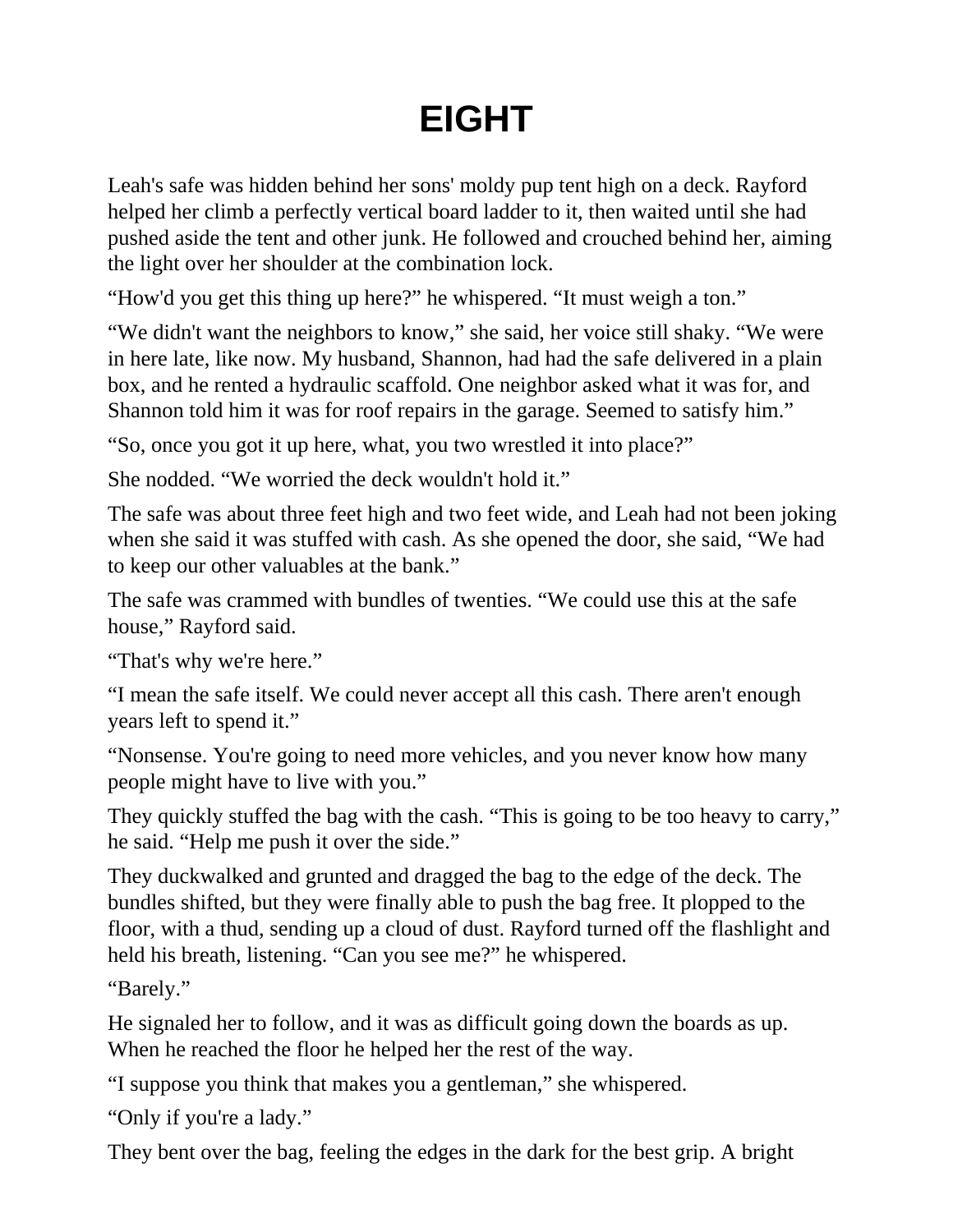beam shined in their faces.

"Are you Mrs. Leah Rose?" a voice demanded.

She sighed and looked at Rayford. "Yes," she said quietly. "I'm so sorry, R•"

"Don't say my name!" he hissed. "And you shouldn't claim to be someone you're not."

"Are you Mrs. Rose or not?" came the voice again.

"I said I was, didn't I?" she said, suddenly sounding as if she were lying. Rayford was impressed she had caught on so quickly.

"And you, sir?"

"Me, what?" Rayford said.

"Your name."

"Who's asking?"

"GC Peacekeeping Forces."

"Oh, that's a relief," Rayford said. "Us too. I was asked by Commander Sullivan to mop up here. Looters ransacked the house after your boys finished up. He wanted us to secure the garage."

Someone flipped a switch and the bare bulb just above Rayford's head came on. He squinted before four armed GC officers, three men and a woman. "What were you doing in the dark?" the leader said. He wore lieutenant's bars.

Rayford looked up. The bulb was within an arm's length. "We heard something outside and doused the light."

"Mm-hm," the young man said, approaching. "I need to see some ID." Behind him the woman eyed Rayford with uncertainty. One of the other men looked up at the deck.

"I'm Pafko," Rayford said, desperately trying to remember which pocket he used for his phony ID. "Andrew. Here it is."

"And you, ma'am?"

"She's Fitzgerald."

"And my papers are in the car," she said.

"Lieutenant," the other guard said. "There's an open safe up there."

The lieutenant handed Rayford his ID. "You weren't planning on a little looting yourself, were you, Pafko?"

"Every penny will be accounted for."

"Mm-hm." He turned to the woman. "Double-check with Central. Pafko, Andrew, assigned out of Des Plaines. And Fitzgerald. First name, ma'am, and assignment city?"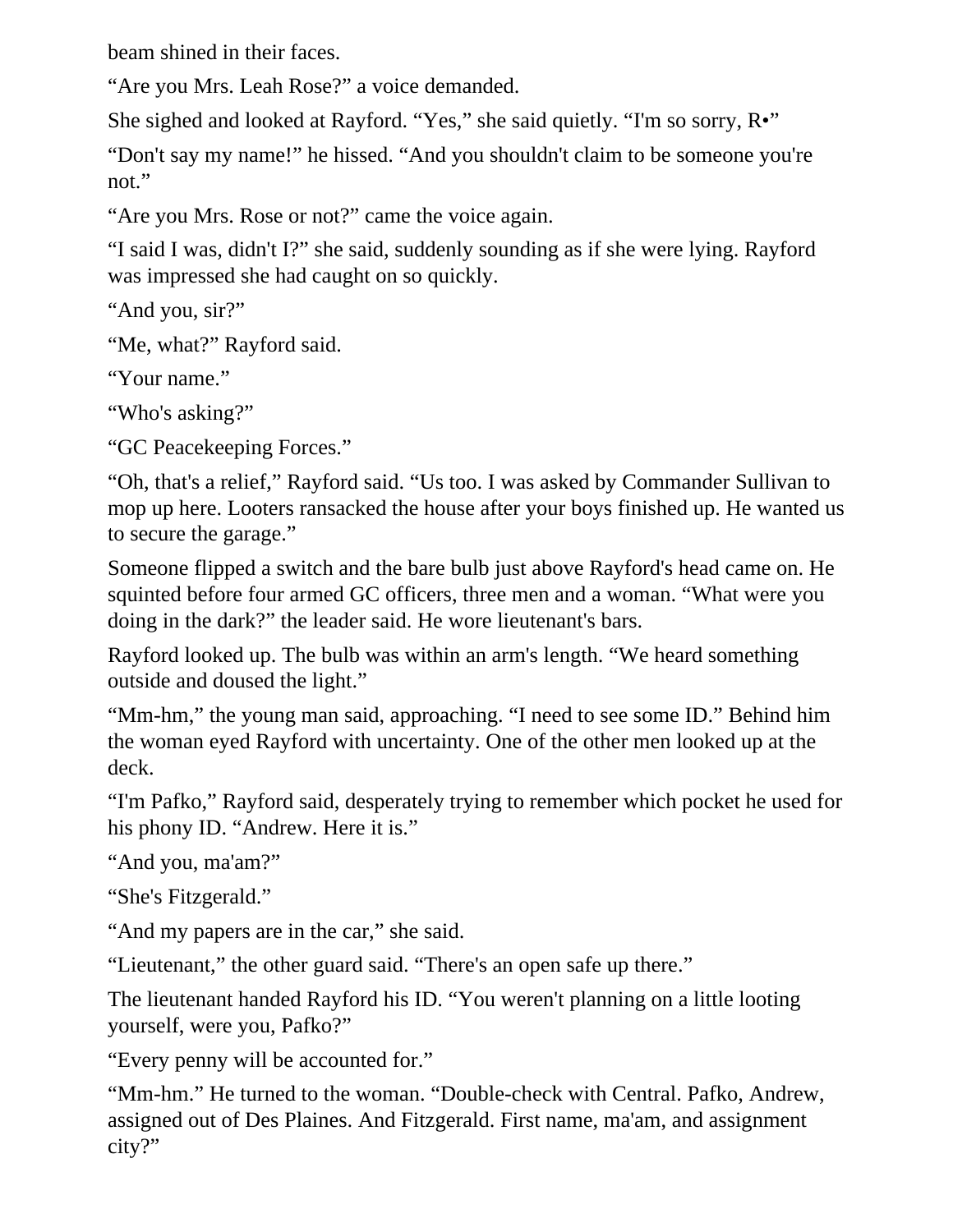"Pauline," Leah said. "Also Des Plaines."

The woman reached for the phone strapped to her shoulder.

Rayford almost skated, but the call would expose him. They would both be easily identified, maybe tortured and killed if they didn't reveal the rest of the force. He deserved that for not being more careful, but Leah certainly didn't.

"No need for that, Lieutenant," Rayford said. "Before letting headquarters know where we are, shouldn't we have a look-see to find out if maybe all six of us would be better off forgetting we were here tonight? I'm as loyal as you are, but we both know the Rose woman was a rebel sympathizer. If this was her money, it's ours now, isn't it?"

The lieutenant hesitated, and the female guard took her hand away from the phone. The lieutenant knelt by the bag.

The woman said, "You're buying this? You think he's GC?"

He looked up at her. "How else would he know why we were looking for Mrs. Rose?"

She shrugged and went to peer at the safe. The other two guards moved to the door, apparently to check for curious eyes. Rayford ran a hand through his hair. Was it possible he had four willing accomplices?

He caught Leah's eye and tried to communicate to follow his lead. She looked as petrified as when she had seen the horses. Rayford casually stepped between the lieutenant and the door. Leah stayed with him.

The lieutenant saw the cash and whistled through his teeth. The men moseyed back in to look, and that brought the woman over too. With their attention on the bag, they allowed Rayford and Leah a step closer to the door than they were. Leah could have slipped out without being noticed, but Rayford couldn't say anything, and she didn't move.

"There's plenty for everybody all right," one of the men said. The lieutenant nodded, but Rayford noticed the woman staring at Leah. She dug a stack of sheets from her back pocket and riffled through them. She stopped and raised her eyes to Leah.

"Lieutenant," the woman said.

"Let me show you one thing," Rayford interrupted, reaching into the bag and pulling out a bundle of twenties. "Figure there's fifty twenties in each bundle." He held it at one end and let the stack flop back and forth. The woman reached for her weapon. Rayford raised the bundle. "Wouldn't it be nice to divide these, and•go! Now!" Rayford smacked the lightbulb with the cash, and the garage went black.

He spun and sprinted after Leah as she raced through the side door. He heard a shot and wood cracking and was aware that the lieutenant's big flashlight had come back on too. As he and Leah sprinted over the slippery ground, he guessed their odds of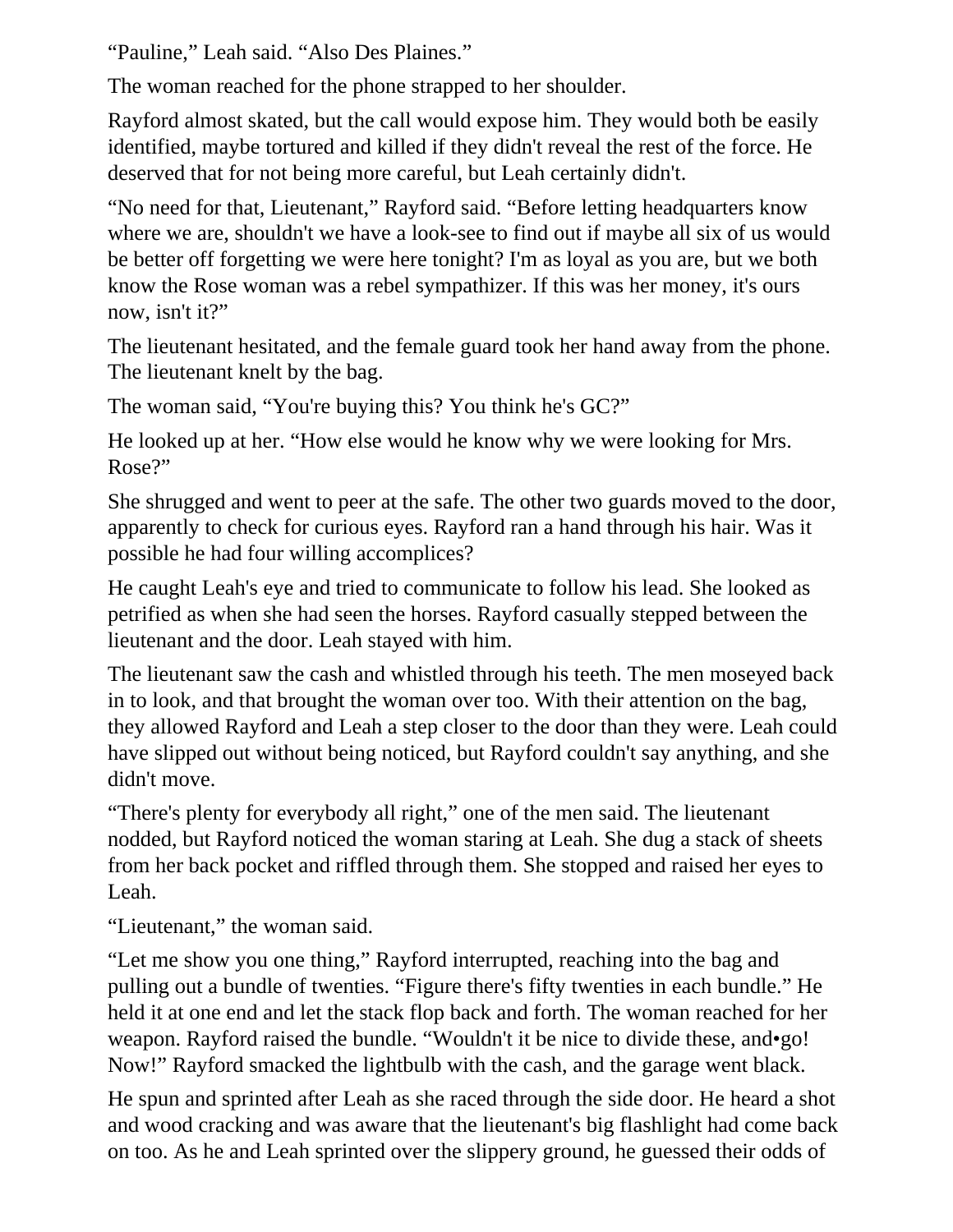reaching the Land Rover at no better than one in five. But he wasn't about to stand there and be arrested.

Someone hit the automatic door button, and Rayford heard the garage door rise. He sneaked a peek back, and the opener light showed all four guards coming full speed, weapons raised. "Faster!" Rayford shouted as he turned back toward Leah. But she had stopped. He slammed into her, and they both tumbled over and over in the grass.

Something had given way. Had his leg broken, or had he crushed one of *hers*? Why had she stopped? She had been moving well! They'd had a chance. The Land Rover was in sight. Would the GC shoot? Or would they just arrest them? Rayford would rather be in heaven than endanger his loved ones. "Let's make them shoot," he rasped and tried to rise. But Leah had drawn up on all fours and was staring toward the car through strands of hair in her face.

Rayford looked back. The guards were gone. He looked the other way, where Leah's eyes were transfixed. And there were the horses, not ten feet from him•huge, monstrous, muscular things twice the size of any he had ever seen. Leah was right, their feet were not on the ground, yet they shifted and stepped back and forth, turning, turning.

Flames came from their nostrils and mouths, and thick yellow smoke billowed. The fire illuminated their majestic wide heads, the heads of lions with enormous canines and flowing manes. Rayford slowly, painfully rose, no longer surprised that Leah had been rendered helpless when first she had seen them. "They won't hurt us," he said weakly, hopefully, panting.

He trembled, trying to take in the scene. The first flank of steeds was backed by hundreds, skittish and moving in place as if eager to charge and run. The riders were proportioned every bit as large as the animals. They appeared human but each had to be ten feet tall and weigh five hundred pounds.

Rayford swallowed, his chest heaving. He wanted to check on Leah, but he could not look away. The horse in front of him, hardly three paces away, stutter-stepped and turned in a circle. Rayford gaped at a tail consisting not of hair but rather a writhing, sinewy serpent with a head twice the size of Rayford's fist. It writhed and bared its fangs.

The riders seemed to gaze miles into the distance, high over Rayford's head. Each horseman wore a breastplate that, illumined by the flames, shone iridescent yellow, deep navy, and fiery red. Massive biceps and forearms knotted and rippling, the riders seemed to work to keep the animals from stampeding.

Rayford neither heard nor smelled the horses or the fire and smoke. He only knew they whinnied and snorted because of the flame and clouds. No sound of reins, saddles, breastplates. And yet the lion/horses and their riders were more vivid than anything he had ever seen before.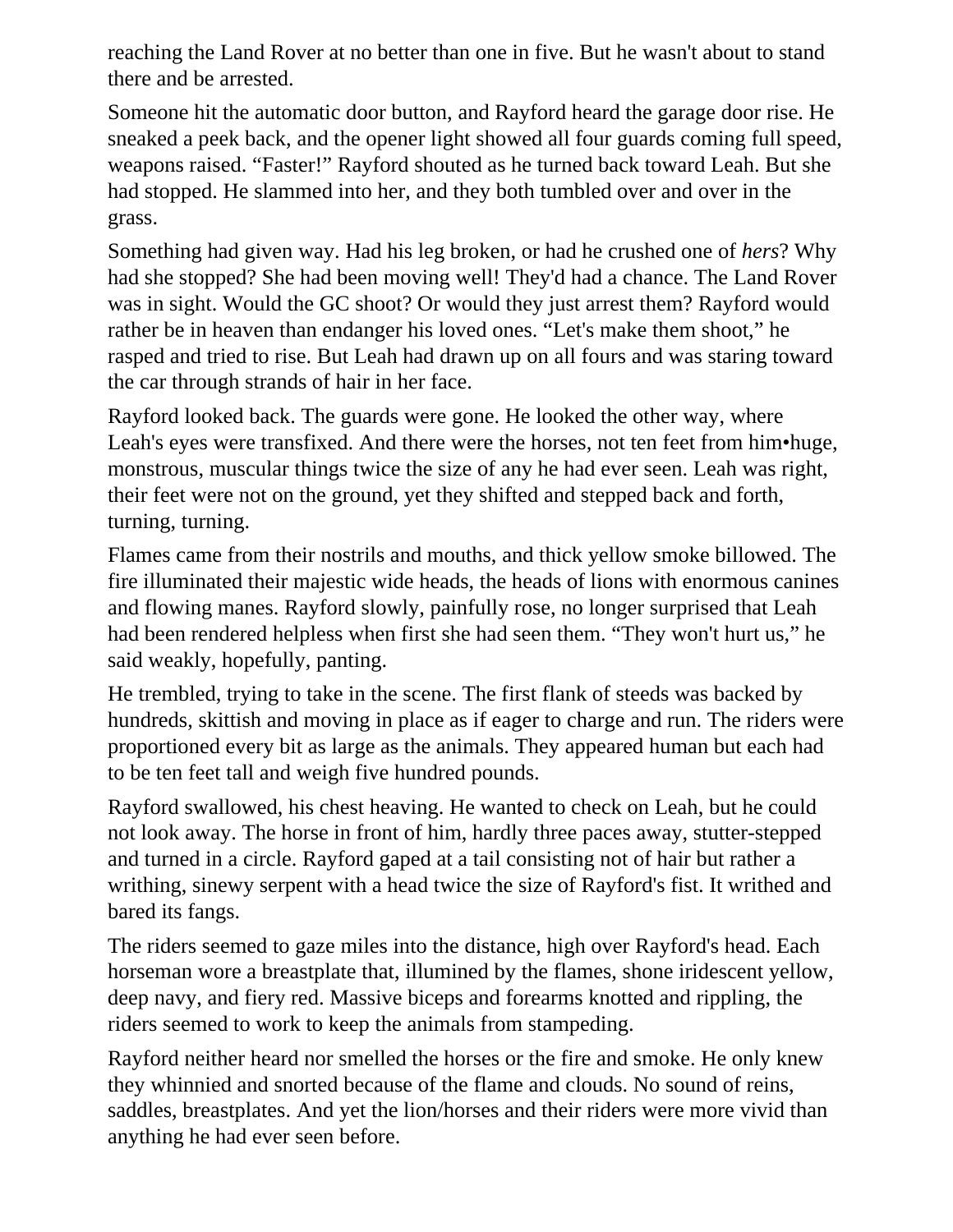Rayford finally stole a glance at Leah. She appeared catatonic, unblinking, mouth open. "Breathe," he told her.

Had God provided these beings to protect them? Surely the guards had run for their lives. Rayford turned again and at first saw nothing between him and the garage. But then he noticed all four guards on the ground, perfectly still.

He heard sirens, saw helicopters with searchlights, heard guards running, shouting. "We have to go, Leah," he said. "We can walk right through the horses. They're not physical."

"You there!"

Rayford whirled. Two guards nudged the fallen four with their boots while shouting at Rayford and Leah, "Stay where you are!"

They approached cautiously, and Leah finally turned from the horses to look over her shoulder. She whispered, "I think I broke a rib." She squinted at the guards. "Aren't they afraid of the horses?"

What was wrong with these two? As they drew near•men who appeared in their early twenties•they leveled high-powered weapons at Rayford and Leah. Rayford knew the horses were still behind him because of the reflection of the flames dancing off the guards' faces.

"What do you know about those dead security guards?" one said.

"Nothing," Leah said, still on all fours. "What do you think of our army?"

"Stand up, ma'am."

"They can't see them," Rayford said.

"Can't see who?" the guard said. "Come with us."

"You don't see anything," Rayford said without inflection.

"I told you to stand up, ma'am!" the other shouted. As he stepped toward her, Rayford stepped in front of him.

"Son, let me warn you. If•"

"Warn me? I could shoot you and never have to answer for it."

"You're in danger. We didn't kill those go"

The guard burst into flames, his screaming, spinning body lighting the area like day. A horse moved past Rayford and silently spun, its tail striking the other guard on the forehead. He flew like a rag doll, his head crushed, into a tree ten feet away.

Leah slowly came to her feet, sweat dripping from her chin. She reached for Rayford as if in slow motion. "We're . . . going ... to ... die," she managed.

"Not us," Rayford said, finding his breath. "Where does it hurt? Press your palm over the pain."

She held her left rib cage, and Rayford wrapped his arm around her waist, walking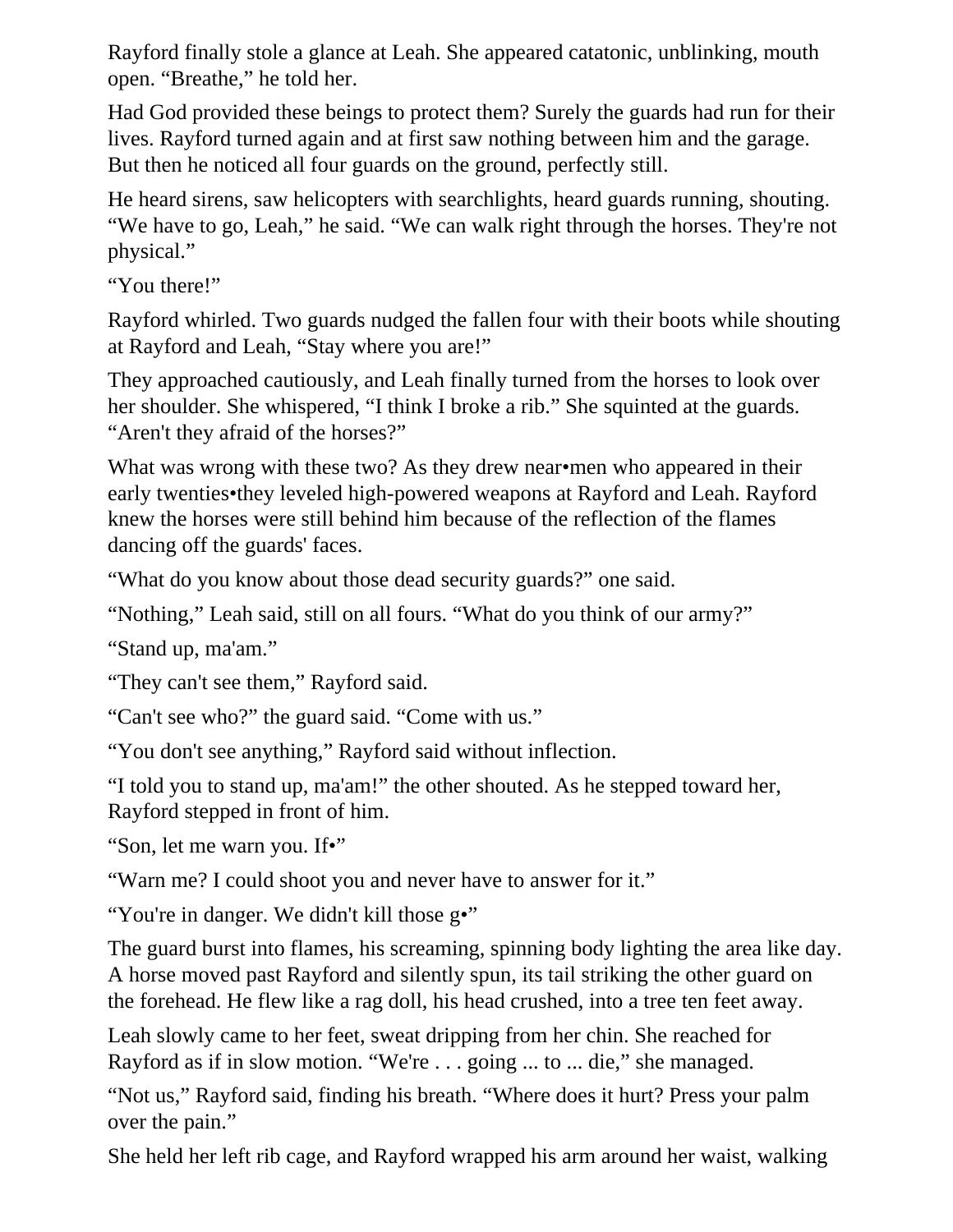toward the car. He squinted against the flames, walking through the horses as if through a hologram. Leah hid her face behind his shoulder.

"Are they in another dimension? What is this?"

"A vision," he said, knowing for the first time that they would escape. "Tsion was right. They're not physical."

They were in the middle of the herd now, Rayford unable to see the end, feeling like a child in a sea of adults. Finally they passed through the last row of horses and saw the Rover a hundred feet away.

"You all right?" he asked.

"Except that I'm dreaming," she said. "I'll never believe this tomorrow. I don't believe it now."

Rayford pointed half a mile to the west where another cavalry of fiery horses and riders mustered. Leah pointed the other way, where there were yet more. Behind them the hundreds they had just come through seemed to move toward Leah's town house.

They got into the car and Rayford drove straight down her street, something he had not dared earlier. The horses breathed great clouds of black and yellow smoke that chased GC forces out of the neighborhood, many falling and seemingly dying on the spot. As the smoke billowed through the area, people burst from their homes, gagging, coughing, falling. Here and there the horses snorted enough fire to incinerate homes.

"Wait here," Rayford said, shifting into park in front of Leah's garage.

```
"Rayford! No! Let's get back!"
```
He leapt out. "Yeah, I'm gonna leave that kind of money ..."

"Please!" she called after him.

Rayford strode past bodies and into the garage. He zipped up the sack and just managed to hoist it over his shoulder. Walking through smoke and flames he neither smelled nor felt, he pushed the bag into the back of the Rover and slid behind the wheel. As he pulled away, he looked at Leah. "Welcome to the Trib Force," he said. She merely shook her head, still holding her ribs.

Rayford speed dialed the safe house. He turned again to Leah. "Better buckle up," he said.

Mac slipped past the Fortunato party as they were being served and left the plane to monitor fueling. That allowed him to watch the cargo transfer. Abdullah opened the hatch, and a squadron of forklift trucks buzzed onto the tarmac, up the aluminum ramp, and into the belly of the plane. While Fortunato was eating, 144 computers and more than a ton of foodstuffs were smuggled off the GC's own Condor 216 and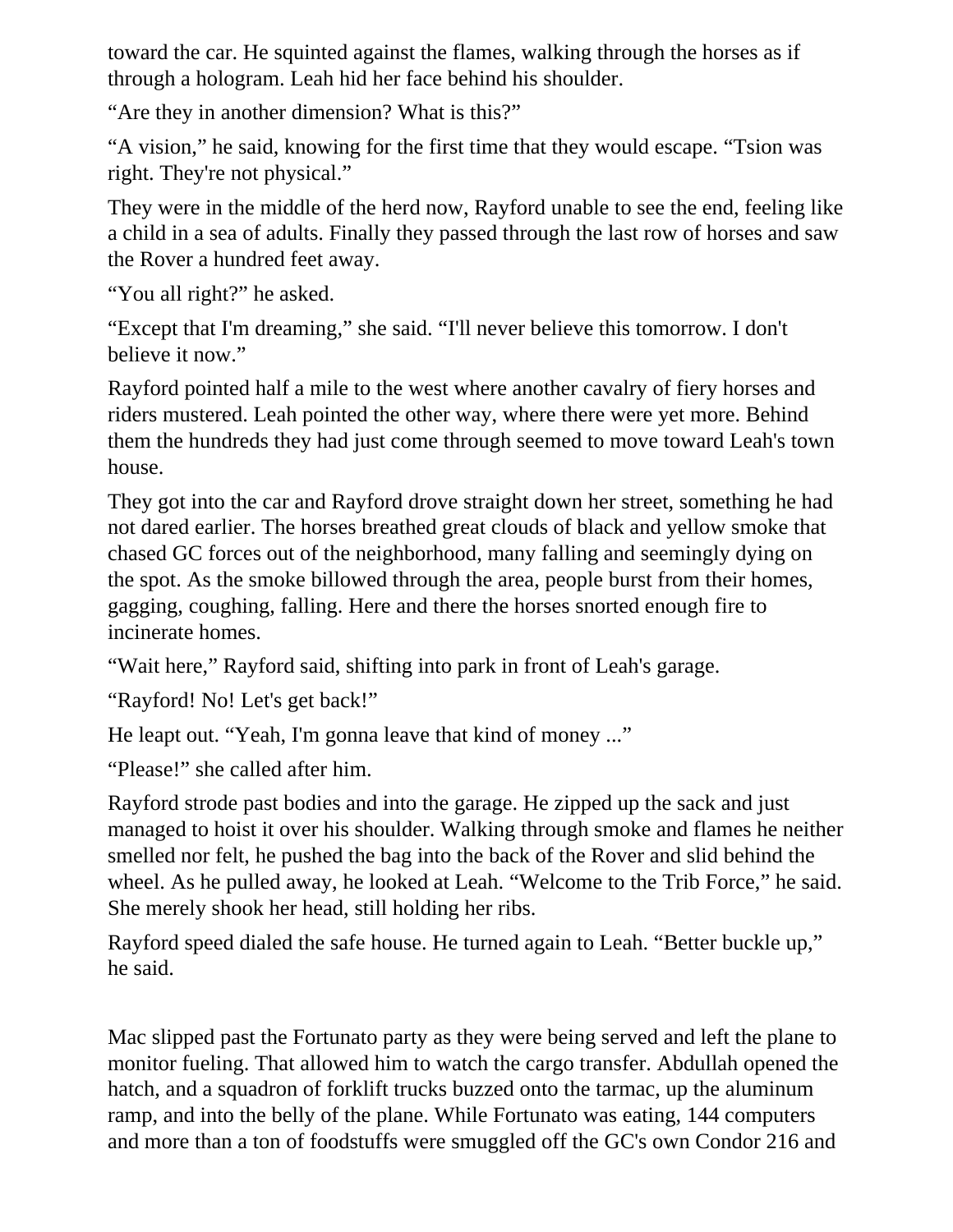would be appropriated by their enemy before sunset. Brilliant, Abdullah, Mac thought. Nothing like breakfast to keep the supreme commander oblivious.

Buck awoke when Chloe answered the phone. "What time is it?" he said.

She pointed to the clock, which read 12:30.

"Shh," she said. "It's Daddy."

"His note said he and Leah•"

She shushed him again.

"Outside?" she said. "Why? ... All right! I'll do it. ... Tsion? Are you serious? You want me to wake him? . . . Well, hurry!"

She hung up.

"Buck, get up."

"What? Why?"

"Come on. Daddy wants you to wake Tsion and look out the window."

"What in•"

"Hurry! He and Leah are on their way."

"What are we looking for?"

"The 200 million horsemen."

```
"It's started? You can see them?"
```
"Get Tsion!"

Airborne again, Mac asked Abdullah to oversee the controls. "I want to see if Leon starts talking strategy."

He reached back to be sure the door was locked, unbuckled his seat belt, slouched in his seat, shut his eyes, and depressed the bug switch. One of Fortunato's aides was trying to impress the boss.

"It'll be so neat when he finds out Carpathia's not here, and that it's just you on the plane."

"I didn't just hear you refer to the potentate by merely his last•"

"I'm sorry, Commander. I meant His Excellency, the potentate. I would love to be there when Ngumo discovers that Potentate Rehoboth not only knows about the meeting, but that he has also been invited."

The other aide waded in. "What's the point of this trip if you're just going to put Ngumo in his place?"

"A valid question," Leon said. "Naive, but valid. First, this is a particularly clever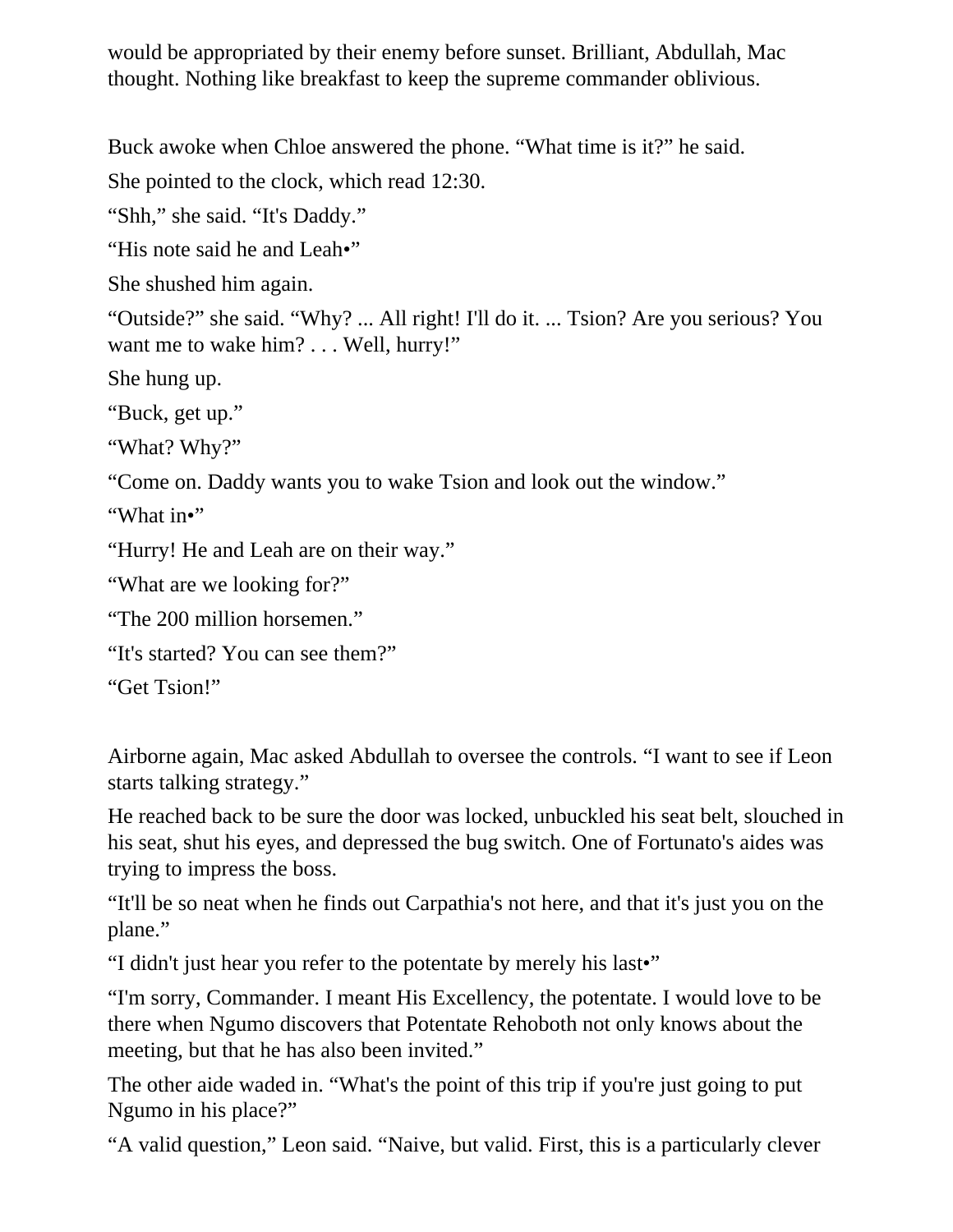way to do it. It's not just an insult; it's a stinging insult. Despite our smiles and subservient attitudes, there will be no doubt in his mind that this is a slap in the face. It's not a meeting with His Excellency. It's not even a face-to-face with the supreme commander in private. He will get nothing he asks for and will be told to like it. It could have been done by phone, but I wouldn't have enjoyed it as much. Anyway, this is an alliance-building mission."

"With Rehoboth?"

"Of course. It is crucial that His Excellency be confident of his regional potentates. A few more accommodations to Bindura, and we'll guarantee his loyalty. There are rumors of insurrection, but we're dead certain of six potentates, 90 percent sure of Rehoboth, and not so sure of the other three. They will be in line by the time of the disposition of the Jerusalem problem, or they will be replaced."

"The Jerusalem problem?"

"Don't disappoint me. You have worked hand and glove with me this long and you don't know what I mean when I refer to the Jer•"

"The two witnesses."

"Well, yes ... no! That's what the rebels call them. And they call themselves some biblical thing, lampstands or trees or some such. Don't stoop to their terms. They are the crazy preachers, the wall-bangers, the•"

That last had sent the aides into paroxysms of laughter, which served only to start Leon on a string of comments he thought funny. To listen to his yes-men, he had only underestimated his comedic gift. Mac was shaking his head at the absurdity when Abdullah startled him with a slap across the chest.

Mac straightened up as if snapped with a wet towel. "I'm sorry," Abdullah shouted, "but look! Look! Oh! It was there!"

"What?" Mac said. With the sun climbing behind them to the left, the cloudless expanse before them appeared an endless clear blue. Mac saw nothing, and so now, apparently, did Abdullah.

"I saw something, Captain. I swear I did."

"I don't doubt you. What was it?"

"You'd doubt me if I told you." Abdullah's eyes were still wide. He leaned forward and looked in every direction.

"Try me."

"An army."

"I'm sorry?"

"A cavalry, I mean."

"Abdullah, you're not even looking at the ground."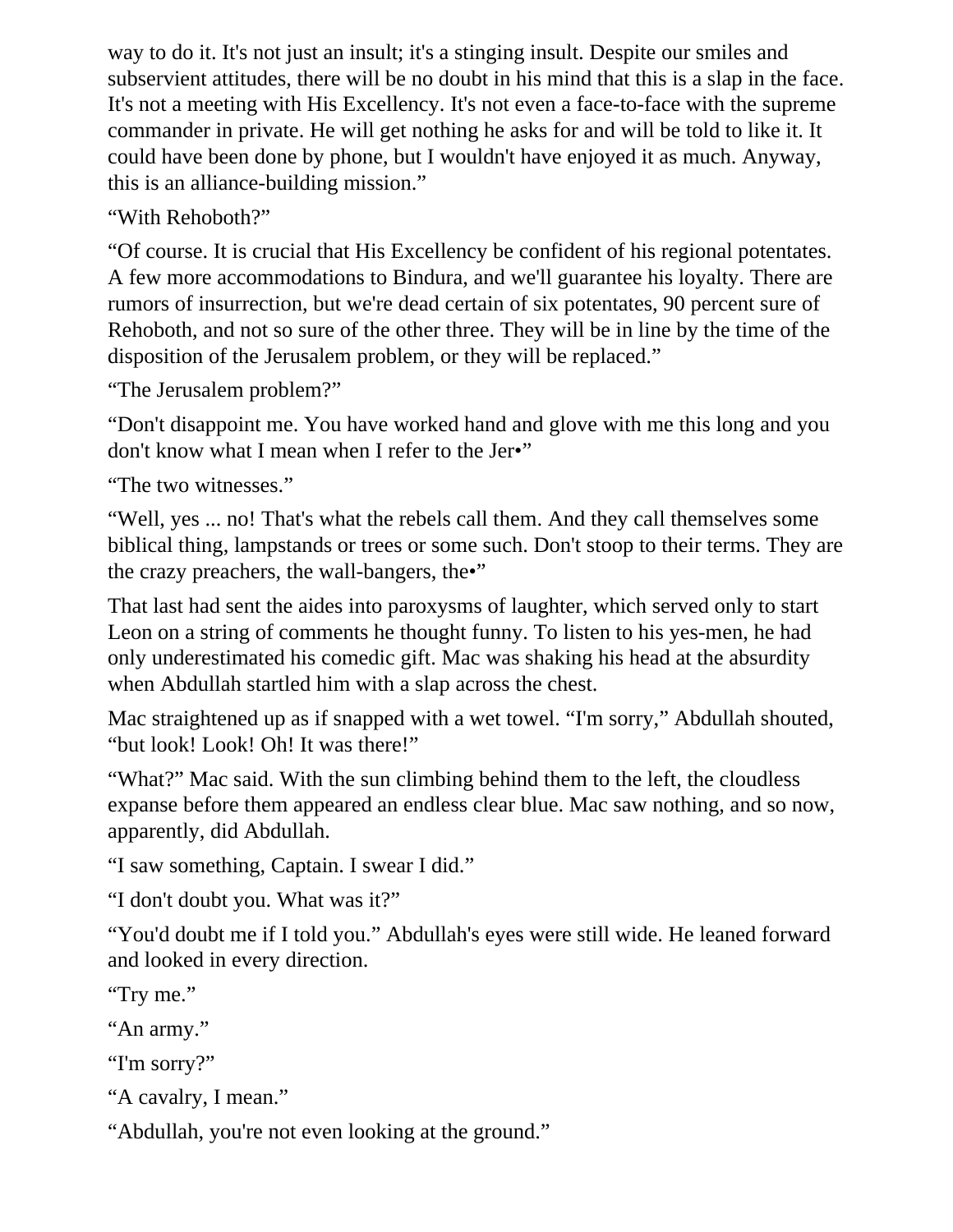"I would not have woken you if I saw something on the ground!"

"I wasn't sleeping."

"I expect to see horses on the ground!"

"You saw horses in the sky?"

"Horses and riders."

"There aren't even clouds."

"I told you you wouldn't believe me."

"I believe you think you saw something."

"You might as well call me a liar."

"Never. Clearly, you thought you saw something. You weren't napping. Were you?"

"Now I am a liar and asleep on the job?"

Mac laughed. "If you say you saw something, I believe you."

"It didn't look like 200 million, but•"

"Ah, you've been reading Tsion's lesson•"

"Of course. Who hasn't?"

Mac cocked his head. "You were daydreaming, maybe dozing. Don't look at me like that. I'm saying just for a split second, thinking about Dr. Ben-Judah's message•"

"You are going to offend me if you continue this, Captain."

Mac clapped Abdullah on the shoulder. "I'm sorry, brother. You have to admit it's possible."

Abdullah shrank from Mac's hand. "You have to admit it's possible I saw horses and riders."

Mac smiled. "What were they doing? Staging? Marshaling for the big parade?"

"Captain! You're insulting me!"

"C'mon, Abdullah! Tsion says the horses and riders come from the pit, same as the locusts. What would they be doing up here?"

Abdullah looked disgusted and turned away.

"Do you think I'd insult you on purpose?" Mac said.

No response.

"Well, do you?"

Abdullah was silent.

"Now you're going to pout."

"I'm not familiar with pout."

"Well," Mac said, "for not being familiar with it, you're pretty good at it."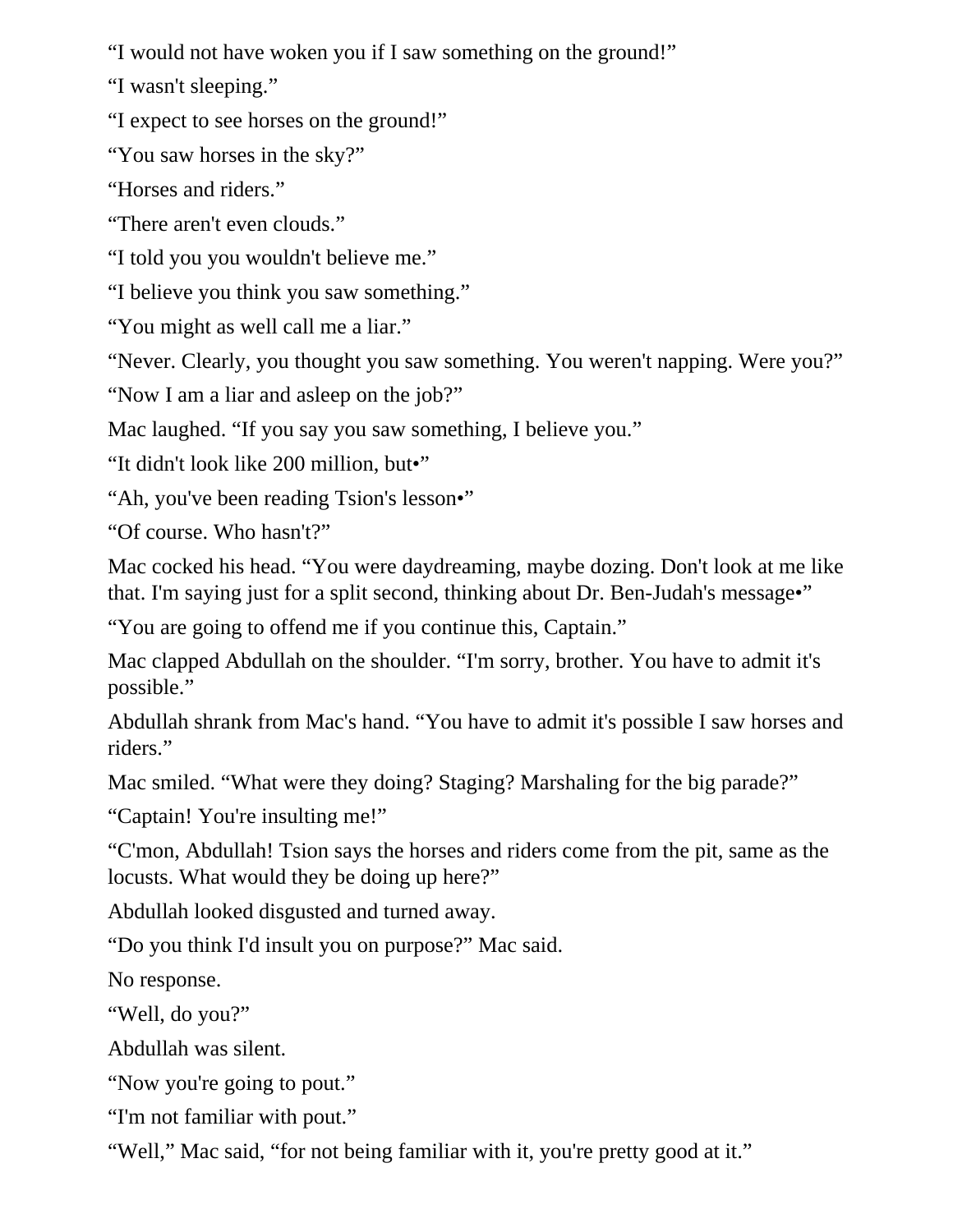"If pout means being angry at someone you thought was your friend and brother, then I'm pout."

Mac laughed aloud. "You're pout? May I call you pout? This is my friend and brother, pout!"

And before Mac could blink, horses and riders blotted out the sky. Abdullah jerked the controls and the plane tilted nearly straight up, pinning Mac to his seat. He heard crashing and banging in the galley and lounge. Then Leon crying out.

Just as Mac realized he was going to regret being unbuckled, Abdullah overadjusted, and the plane dipped. Mac slammed into the ceiling, full force, turning his face just in time to take the damage on the left side of his head. Control knobs broke off, tearing his flesh and piercing his ear. Blood splattered onto the windshield and control panel.

Abdullah finally brought the craft under control and sat staring straight ahead. "I did not do that to get back at you for sporting with me," he said, his voice shaky. "If you did not see what I almost hit, I am terribly sorry and hope you are not seriously injured."

"I saw them plain as day," Mac said, his heart thundering. "I'll never doubt you again. I've got to stop the bleeding. If you see them again, don't try to avoid them. Keep her steady. They're floating around in space. You're not going to hit them."

"My apologies. It was instinct."

"I understand."

"Are you all right, Captain?"

"Not totally, but it's superficial, I'm sure."

"Good," Abdullah said. He mimicked a flight attendant: "You should always keep your belt fastened when you are in your seat, even when the seat belt light has been turned off."

Mac rolled his eyes.

"Now is it time for you to be pout?" Abdullah said.

Mac stood and reached for the door, just as someone banged on it from the other side.

## **NINE**

Buck apologized profusely to Tsion, explaining, "Rayford and Leah went to her place to get something and just now called to tell us to look out the window."

Tsion, his hair wild, pulled on a robe and followed Buck downstairs. Chloe, holding Kenny, stood before the windows facing west. "Maybe we need the lights off," she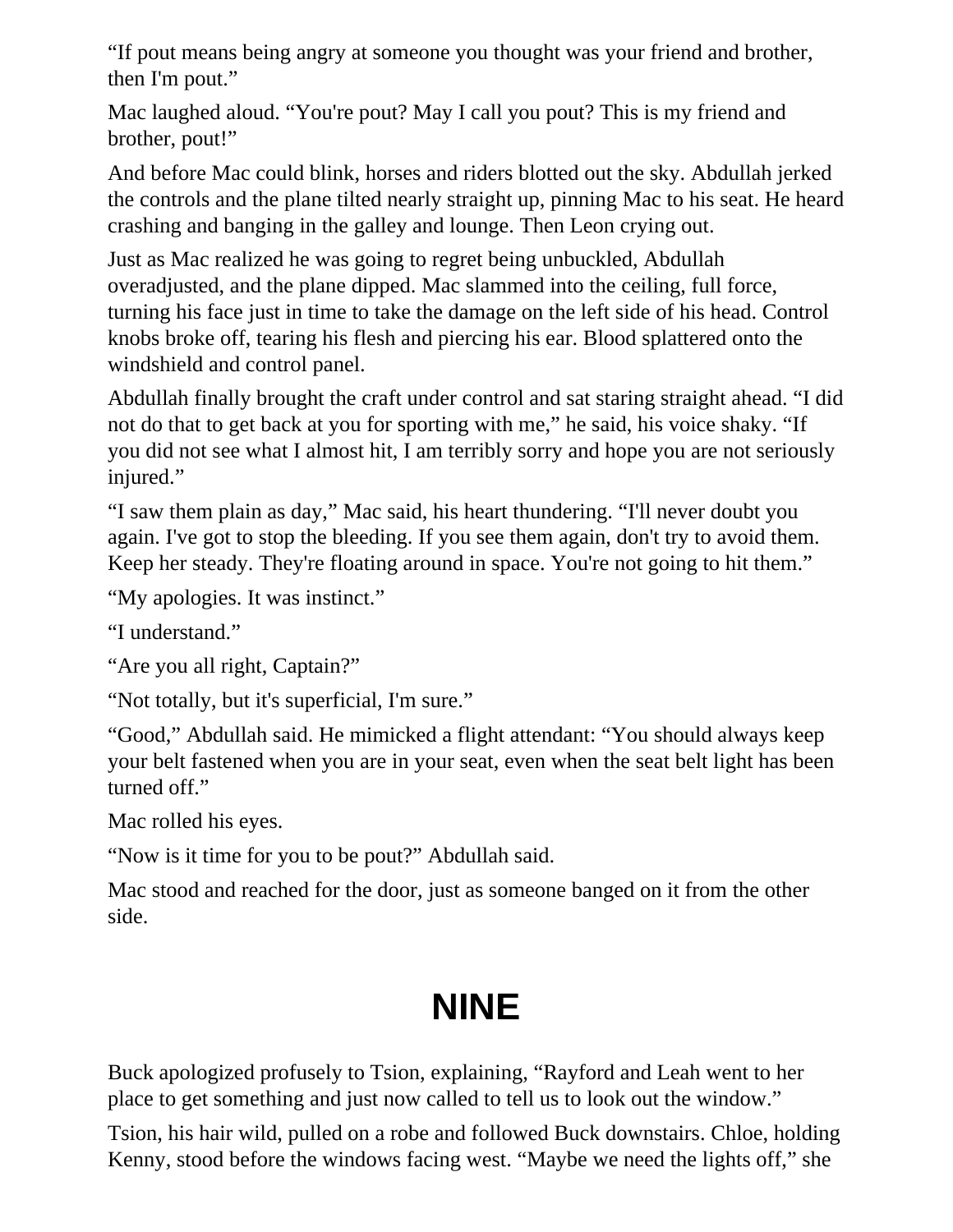said. "I see nothing."

"What are we looking for?" Tsion said.

"The 200 million horsemen," she said.

Tsion rushed to the front of the house and pulled back the curtain. "I would not be disappointed if God moved up the Glorious Appearing a few years," he said. "Must be cloudy. No stars. Where is the moon?"

"Back here," Buck said.

"I cannot imagine Rayford was serious," Tsion said, rejoining Buck and Chloe.

"He was excited," Chloe said. "Scared even."

Buck moseyed out the back door and looked east, where the horizon glowed red. "Wonder if this is it," he called out.

"Something is burning somewhere," Tsion said wearily. "But isn't Mrs. Rose's home in the other direction?"

"I ought to drive that way and see what I can see," Buck said.

It was clear Chloe didn't like that idea. "Let's wait and see. It's not worth the risk if it's just a fire."

The phone rang. Chloe handed the fussing Kenny to Buck and hurried to get it. "No, Dad," she said. "Maybe fires in the east. . . . Are you sure it's begun? . . . Here, talk to Tsion."

As soon as Mac unlatched the cockpit door, Leon barged in, disheveled, swearing.

"A little turbulence," Mac said.

"Turbulence?! What's with the smoke, the smell? I've got a man down, and Karl says one of his people is unconscious! We've got to land, man! We're going to suffocate! And you're bleeding!"

Mac followed him into the lounge, where one of Leon's aides frantically pumped the chest of the other. Karl screamed from the galley, "We're all going to die!"

Leon covered his own mouth with a handkerchief, gagging and coughing. "Sulfur! Where's that coming from! That's poison, isn't it? Won't it kill us?"

Mac smelled nothing. He would check the control panel, but the Condor had supersensitive smoke and fume alarms, none of which had engaged. Mac knew he'd look suspicious if he were not also suffering. He covered his mouth. "I'll turn up the ventilation system," he said, as Karl dragged his fallen worker from the galley. "Get those two into the sleeping quarters. There are enough oxygen canisters for everyone."

"Isn't there somewhere we can land?" Leon said.

"I'll find out," Mac said.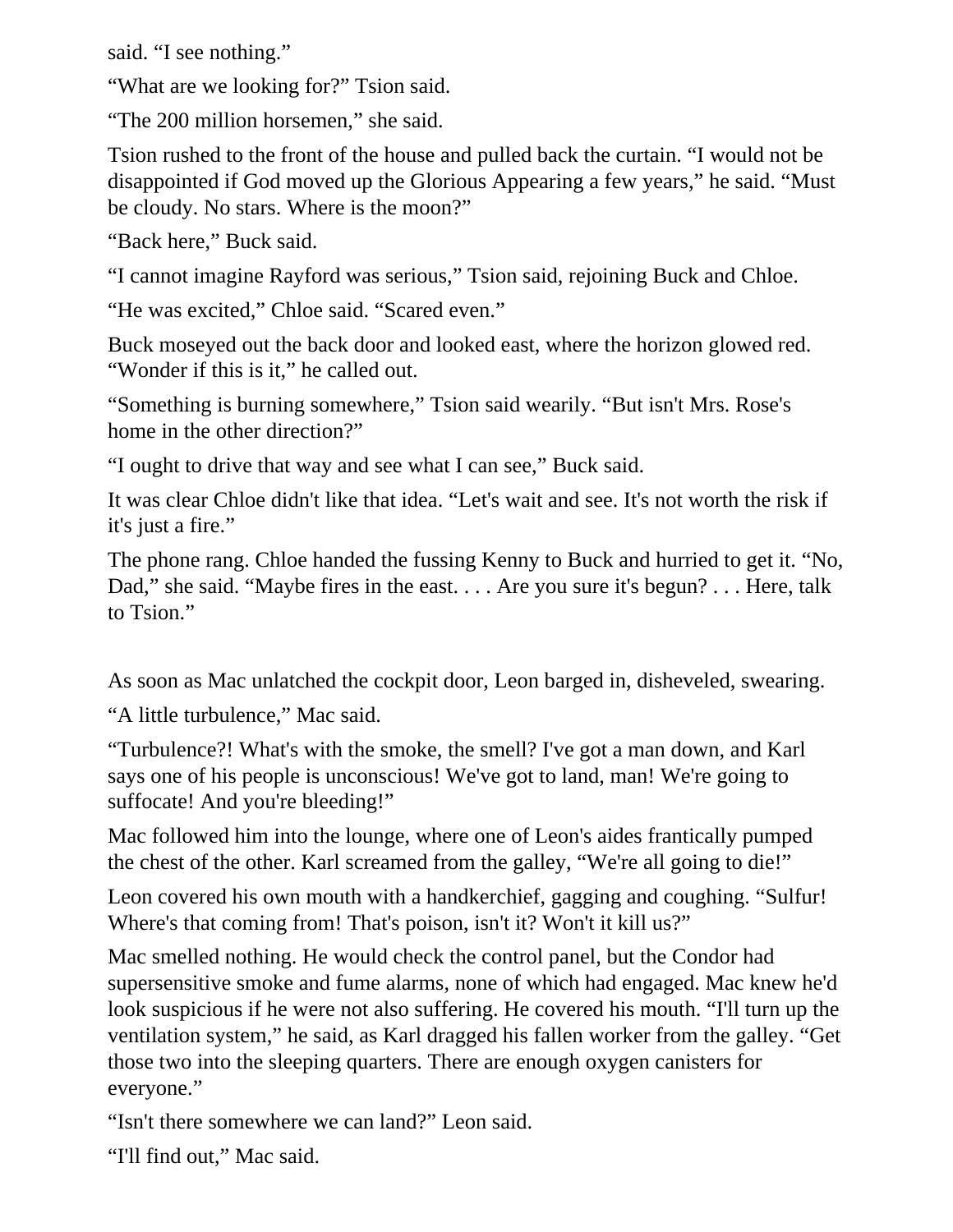"Hurry!"

He rushed back into the cockpit and locked the door. "What's going on?" Abdullah said. "You're losing a lot of blood."

"I'm all right," Mac said. "Those horses have power up here, even inside a pressurized cabin. Everybody smells sulfur, they're gagging, using oxygen, passing out. Leon wants us to land."

"We should go straight on to Johannesburg," Abdullah said, working with Mac to check every gauge. "What is affecting them is not coming from this plane. They'd be no better off on the ground."

"They could get medical treatment."

Abdullah looked at Mac. "So could you, but if they are being plagued by the 200 million horsemen, no medicine will save them."

"What's our ETA?"

"Several hours."

Mac shook his head, his wounds making him wince.

"We're going to have to put down or Leon is going to find out we're invulnerable."

Abdullah pointed to the controls, Mac took over, and Abdullah pulled charts from his flight bag.

"They will be here any minute," Tsion said, hanging up from Rayford. "The plagues of fire and smoke and sulfur have begun. I did not expect this, but the horsemen are visible, at least to some. Rayford and Mrs. Rose saw them. And unbelievers are being slain." Buck turned on the television.

"Mayday! Mayday!" Mac heard over the radio.

"This is Condor, go ahead."

"Mayday! My pilot is dead! I'm choking! Cockpit full of smoke. Agh! The smell! I can't see! We're losing it! Going down!"

"What's your location?"

But all Mac heard was the unnerving wailing. This was like the day of the Rapture, only now it was unbelieving pilots whose planes would be lost, maybe a third of them.

Mayday calls filled the frequency. Mac was helpless. He was also light-headed. He switched to a news radio feed. "No one has an answer yet to the puzzling rash of fires, outbreaks of smoke, and noxious, sulfur-smelling emissions killing thousands all over the globe," the newsman said. "Emergency medical professionals are at a loss, frantic to determine the cause. Here's the head of the Global Community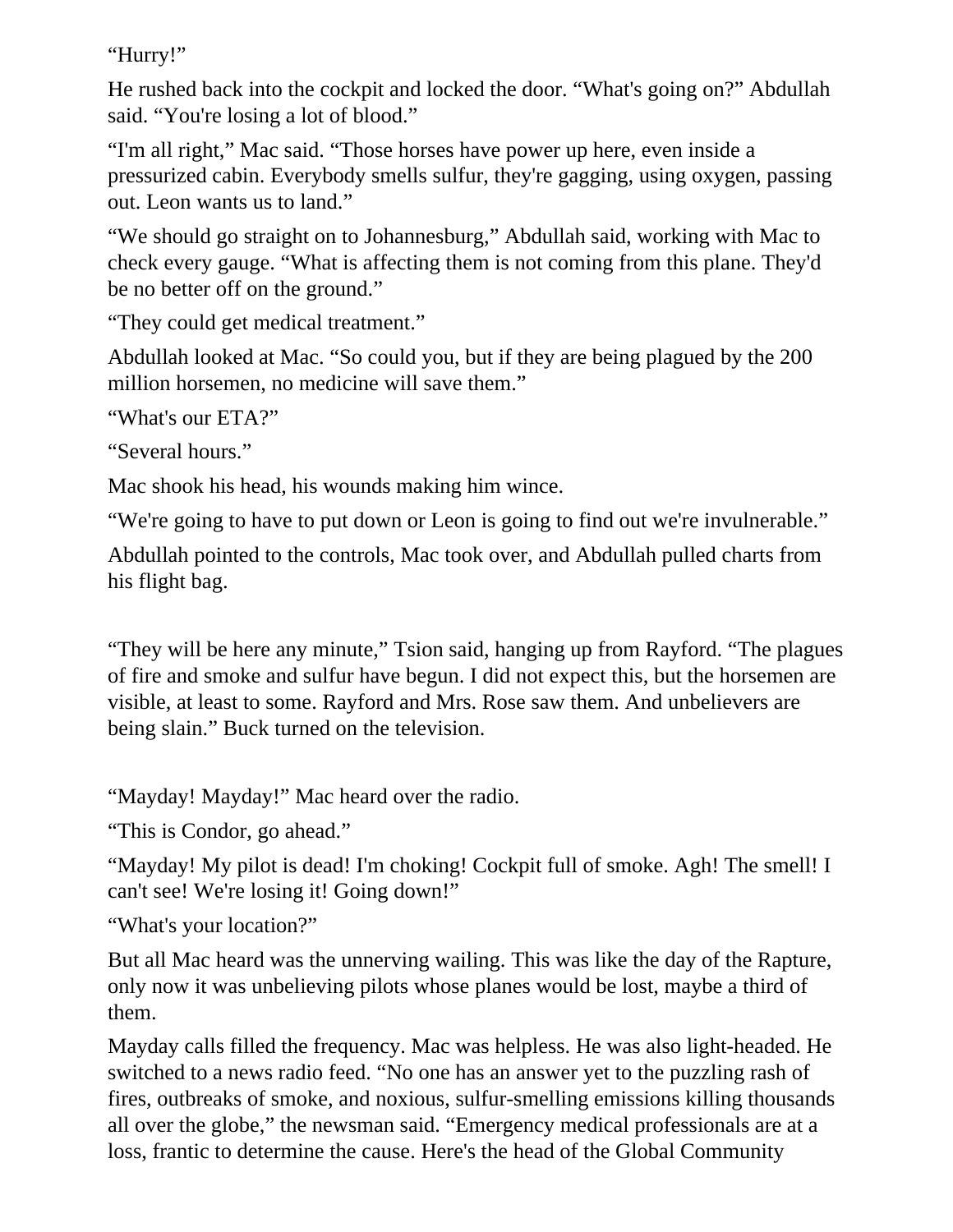Emergency Management Association, Dr. Jurgen Haase."

"If this were isolated, we might attribute it to a natural disaster, a rupture of some natural gas source. But it seems random, and clearly the fumes are lethal. We urge citizens to use gas masks and work together to extinguish spontaneous fires."

The newsman asked, "Which is more dangerous, the black smoke or the yellow?"

Haase said, "First we believed the black smoke emanated from the fires, but it appears to be independent. It can be deadly, but the yellow smells of sulfur and has the power to kill instantly."

The reporter said he had just been handed a bulletin, and he sounded terrified. "While there are pockets in which no fire or smoke or sulfur have been reported, in other areas the death count is staggering, now estimated in the hundreds of thousands. His Excellency, Global Community Potentate Nicolae Carpathia, will address the world via radio and television and the Internet inside this half hour."

Abdullah shoved a map under Mac's nose. "We are equidistant from airports that can handle a heavy in both Addis Ababa and Khartoum."

"It's up to Leon," Mac said. "He's the one who wants to land."

Abdullah took over again, and Mac emerged from the cockpit to find Leon on the phone. Mac grabbed a cloth napkin from the galley, soaked it, and held it to his ear. He tossed another damp cloth into the cockpit so Abdullah could wipe down the window and panel.

"One moment, Excellency," Leon said, "the captain needs me. . . . Yes, I'll ask." Leon covered the phone. "His Excellency asks where we are."

"Over the Red Sea. We can either•"

Leon held up a hand to silence Mac and told Carpathia. He handed the phone to Mac. "The potentate wishes to speak with you."

"What is your plan, Captain?"

Mac told him the options.

"Can you not turn back to either Mecca or somewhere in Yemen?"

"They have no strip that will handle a craft this large, sir."

"Addis Ababa is in what used to be Ethiopia," Carpathia said, as if to himself.

"Correct," Mac said. "Khartoum is in old Sudan."

"Go there. I will contact Potentate Rehoboth in South Af•, in Johannesburg and have him ensure that his people in Sudan extend every courtesy. If you are then able to complete this journey, it will be very beneficial to the cause."

"May I ask how things are there?"

"Here? We have lost dozens, and the stench is abominable. I am convinced this is chemical warfare, but it will not surprise me if the opposition claims some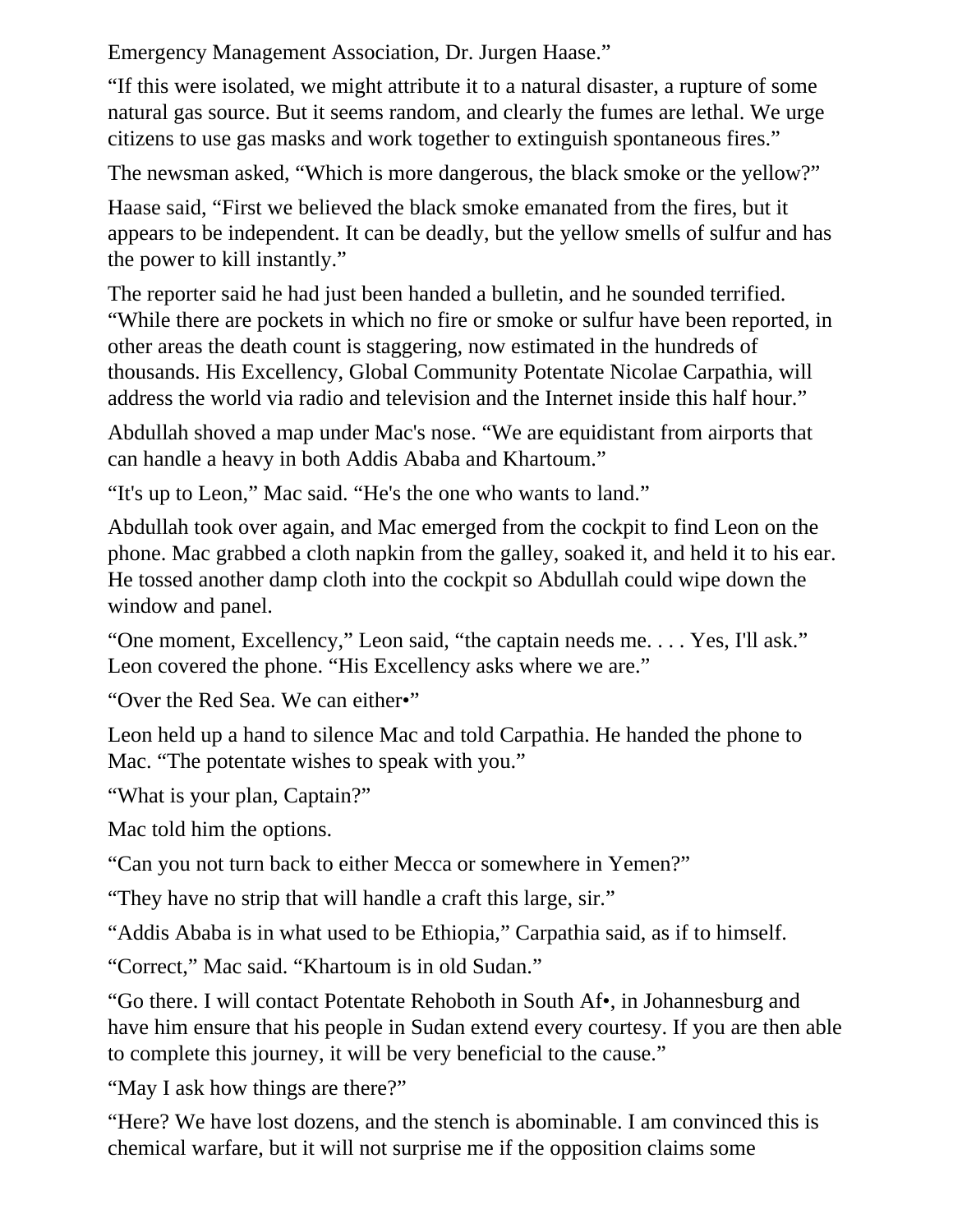supernatural source."

"Me either . . . sir."

"The Jerusalem Twosome are already carrying on about it."

"Sir?"

"My new name for them. You like it?"

Mac did not respond. People were dying all over the world, and Carpathia was playing word games.

"They are, of course, taking credit for what is happening," Carpathia said. "That makes my job easier. Their day will come, and the world will thank me."

Buck sat in front of the TV with Tsion and Chloe, waiting for Rayford and Leah. From countries in daylight came images of fire and billowing smoke, people gagging, gasping, coughing, falling. Panic.

The phone rang. It was Mac calling for Rayford. Buck filled him in and was stunned to hear Mac and Abdullah's account. Mac told him of Carpathia's nickname for the two witnesses.

"He's about to come on TV," Buck said. "I'll have Rayford call you."

Rayford and Leah pulled in as Carpathia was being introduced. The stateside Trib Force sat before the TV, watching cosmic history. Tsion stood and paced as Carpathia solemnly looked into the camera. The potentate was at his typically parental best, assuring the horrified masses that "the situation will soon be under control. We have mobilized every resource. Meanwhile, I ask citizens of the Global Community to report suspicious activity, particularly the manufacture or transport of noxious agents. Sadly, we have reason to believe that this massacre of innocent lives is being perpetrated by religious dissidents to whom we have extended every courtesy. Though they cross us at every turn, we have defended their right to dissent. Yet they continue to see the Global Community as an enemy. They feel they have a right to maintain an intolerant, close-minded cult that excludes anyone who disagrees.

"You have the right to live healthy, peaceful, and free. While I shall remain always a pacifist, I pledge to rid the world of this cult, beginning with the Jerusalem Twosome, who even now express no remorse about the widespread loss of life that has resulted from this attack."

"You know," Tsion said, sitting on the arm of the couch next to Chloe, "I am going to have to ask forgiveness for the glee I will feel when this man's due time arrives."

Carpathia pushed a button that showed Eli and Moishe holding forth at the Wailing Wall. They spoke in unison in a loud, haunting, echoing tone that carried without amplification far across the Temple Mount.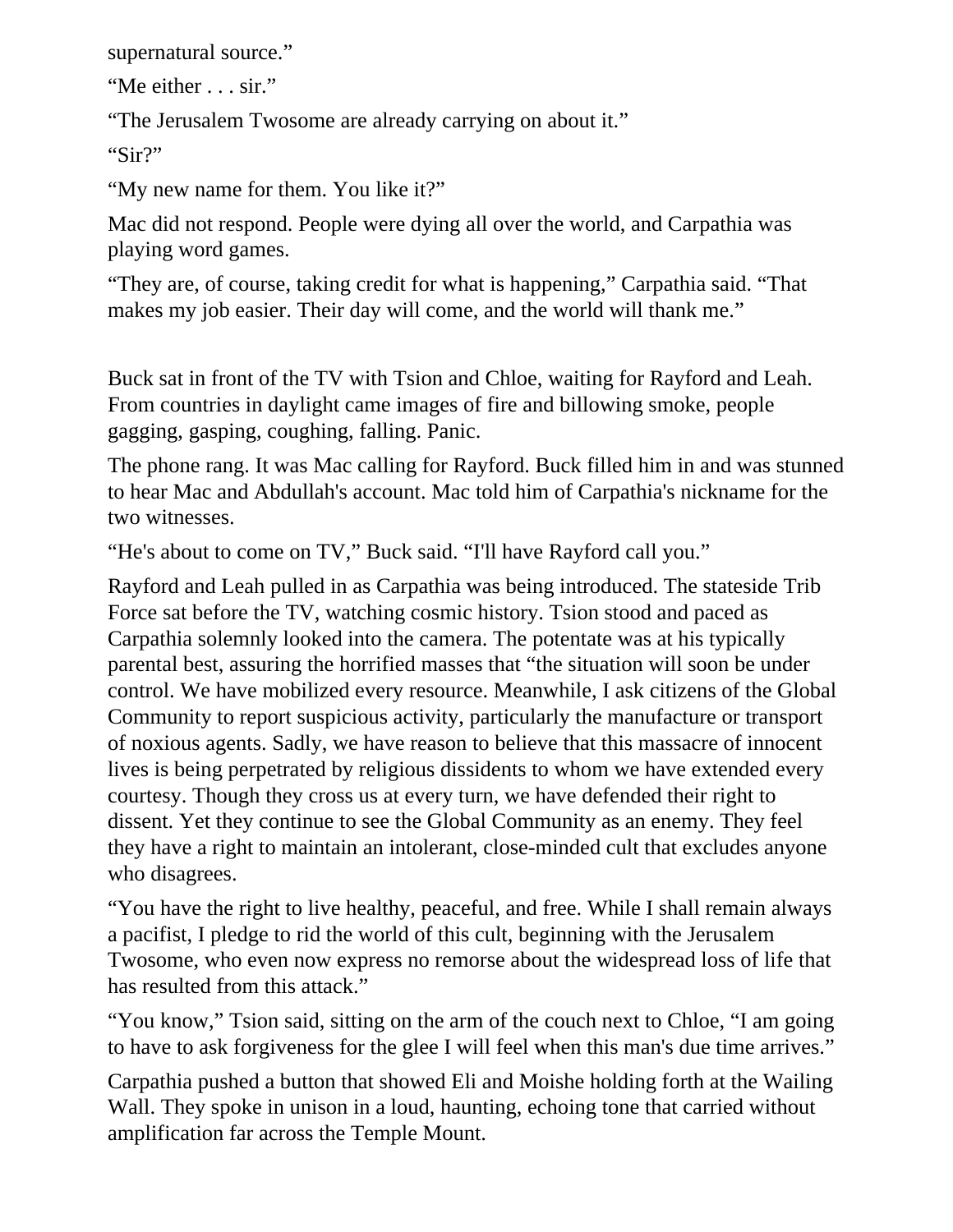The words flashed across the screen. "Woe to the enemies of the most high God!" they said. "Woe to the cowards who shake their fist at their creator and are now forced to flee his wrath! We beseech you, snakes and vipers, to see even this plague as more than judgment! Yea, it is yet another attempt to reach you by a loving God who has run out of patience. There is no more time to woo you. You must hearken to his call, see that it is he who loves you. Turn to the God of your fathers while there is still time. For the day will come when time shall be no more!"

Carpathia came back into view with a condescending smile. "The day will come, my friends, when these two shall no longer disseminate their venom. They shall no longer turn water to blood, hold back rain from the clouds, send plagues to the Holy Land and the rest of the globe. I upheld my end of the bargain negotiated with them months ago, allowing certain dissidents to go unpunished. Here is my reward. Here is how we are repaid for our largesse.

"But the gift train stops here, loyal citizens. Your patience and steadfastness shall be recompensed. The day will yet come when we live as one world, one faith, one family of man. We shall live in a Utopia of peace and harmony with no more war, no more bloodshed, no more death. In the meantime, please accept my deepest personal condolences over the loss of your loved ones. They shall not have died in vain. Continue to trust in the ideals of the Global Community, in the tenets of peace, and in the genius of an all-inclusive universal faith that welcomes the devout of any religion, even that of those who now oppose us.

"Just four months from now we shall celebrate in the very city where the preachers now taunt and warn us. We shall applaud their demise and revel in a future without plague and disease and suffering and death. Keep the faith, and look forward to that day. And until I address you again, thank you for your loyal support of the Global Community."

The ultimate in medical technology was housed in two fully equipped ambulances that waited at the end of the primary runway in Khartoum. With the wet cloth still pressed against his left ear, Mac helped Abdullah open the door and lower the stairs as Leon and Karl staggered out, each with a failing aide in tow and each leaving a dying comrade aboard. Emergency medical technicians, gloved and gas-masked, hurried aboard, lugging metal boxes. Mac and Abdullah stood on the tarmac, refusing assistance until everyone else was attended to. The other four were treated in the ambulances, and soon the EMTs deplaned, then reboarded with gurneys. They emerged with both victims covered head to toe with sheets.

Fortunato stood sans suit coat outside an ambulance, tie loose, shirt sweat drenched. He wiped his brow, breathing heavily. "Precautionary?" he asked the EMTs as the victims rolled by.

They shook their heads.

"They aren't..."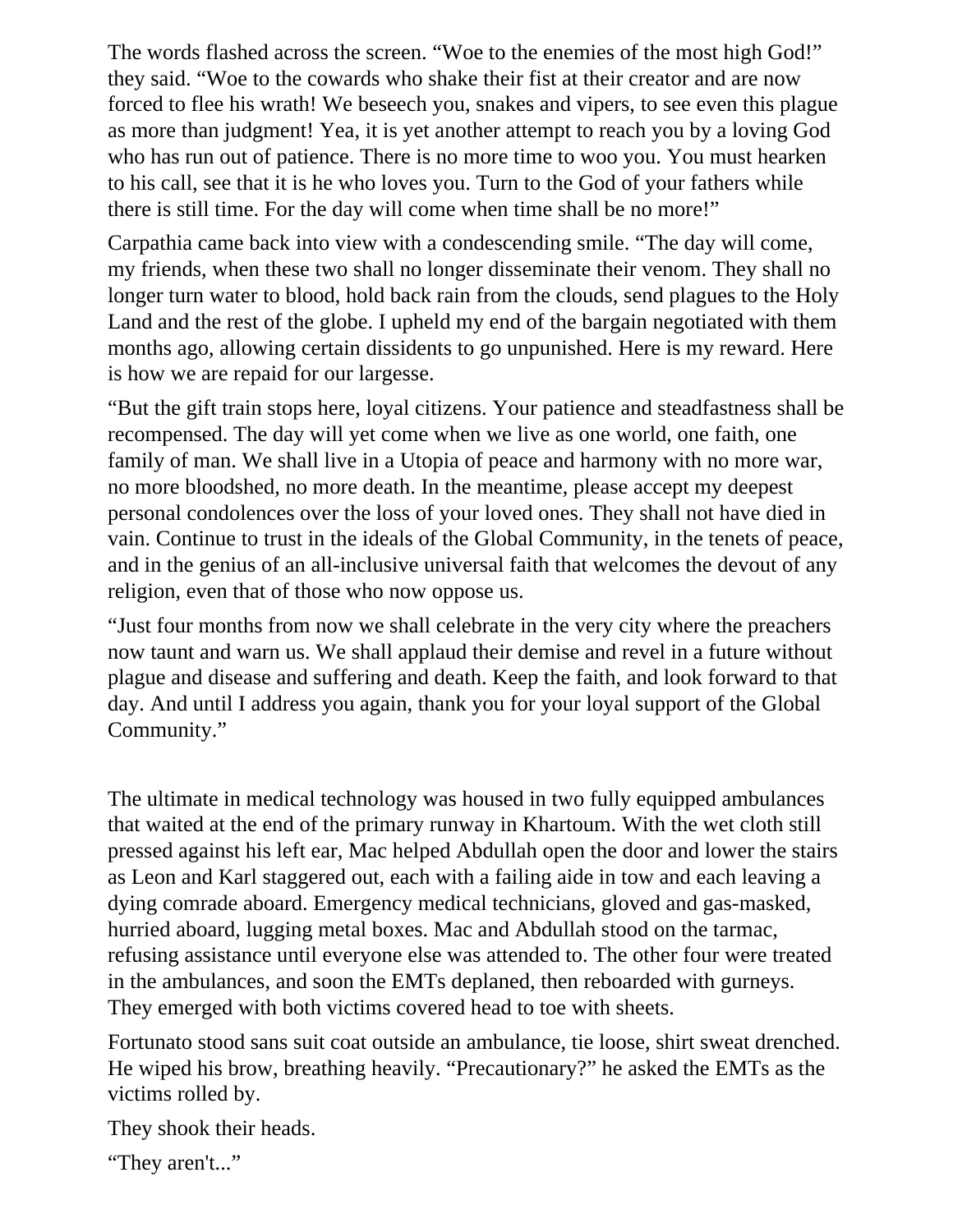"Yes, they are," one said. "Asphyxiated."

Leon turned to Mac. "Get that wound taken care of, and have the plane thoroughly checked out. We can't have another episode like that."

Mac had three puncture wounds in his scalp, a deep laceration in his neck that required twenty stitches, and a nearly severed ear requiring forty more. "That's going to smart something awful when the painkiller wears off," he was told.

Two young people were dead, four other passengers deathly ill, and the world in chaos. Mac decided he could live with pain.

Rayford sat in the living room at the safe house in the wee hours as the others drifted back to their beds. He had limped into the house behind Leah, wet, cold, and aching all over. After having run into her at full speed, he could only imagine her pain. The immediate concern and attention of the others•even during the broadcast of Carpathia's address•wounded him in its sweetness. Truly they were brothers and sisters in Christ, and there would be no surviving without them.

After they heard Rayford and Leah's story and thanked God for the provision of the money, Tsion had shared a little of what he would transmit the next day. He seemed especially intrigued that believers could see the horses and horsemen while the victims could not. Even on camera, people were shown recoiling from snakebites, enveloped by clouds of smoke, and consumed, seemingly by spontaneous fire from thin air. "I had envisioned the horsemen as one vast army riding together," Tsion said, "and perhaps at some point they will. But so far it appears they are assigned to various locations. How long this will continue, I do not know. Frankly, I am disappointed to not have seen them yet myself."

Eventually Rayford and Chloe were the only ones left in the living room. "Going to bed, Dad?" she said at last.

"In a while. Just need to unwind. Unique day, you know. Never saw anything like that before. Don't care to again."

She moved around behind him and massaged his neck and shoulders. "You need rest," she told him.

"I know." He patted her hand. "I'll be all right. You get your sleep so you can take care of that baby."

As he sat in the darkness, Rayford ran through the events of the last several days. His question had been how much more they could take. This was only the beginning, and he couldn't imagine enduring the next few years. He would lose more comrades, and at an accelerating pace.

His rage had not abated, but he had been able to somehow tuck it on a high deck behind a pup tent in his brain. Still longing for the privilege of being used in Carpathia's demise, he had to admit he was grateful for what he had seen that night.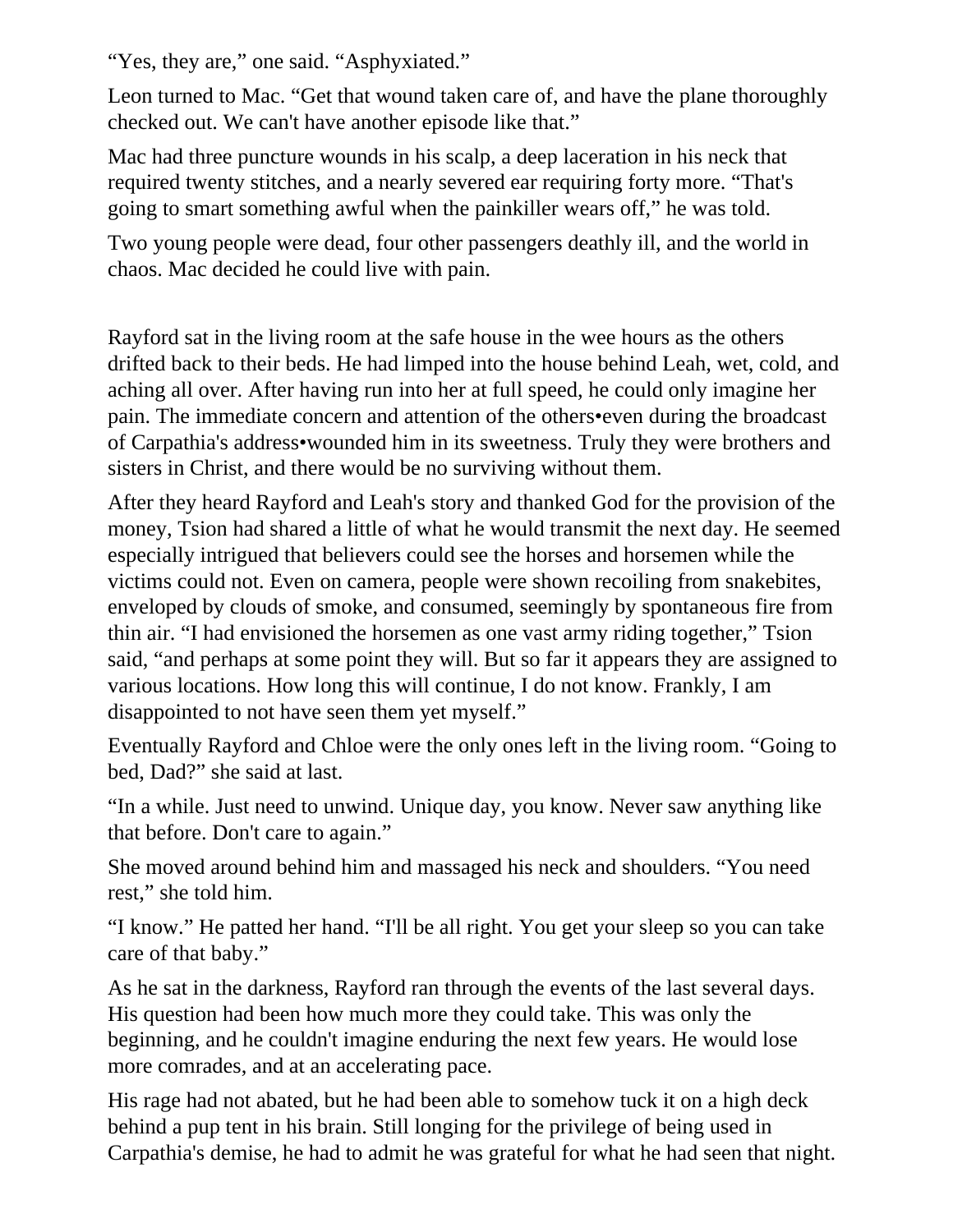He was way past where he could deny God's forceful presence during this period. But to stand face-to-face with the horsemen of Revelation, to walk right through them to safety . . .

Had the horsemen been blinded to the believers as well? Surely, like the demonic locusts, they were agents of Satan who would rather kill believers than enemies of God.

Rayford still wasn't sure what he thought about Leah.

She was difficult to identify with. Something about her seemed younger and more naive than her years. They had been through a horrifying ordeal together, and yet his image of her as too strident and opinionated had not faded. He had been moved by her salvation account and did not doubt her sincerity. Was it sexist to be repulsed by her straightforwardness? Would he pass the same off as mere spunk in a man? He hoped not.

Rayford inventoried his injuries. He needed another long, hot shower. A toe throbbed and might be broken. His left knee ached as it had before surgery in college. His left elbow was tender. A finger was sprained. He felt a bump on the back of his head. Too bad he was pushing forty-six. Running into someone and tumbling to the ground was part of a typical day for a nine-year-old.

And he was stricken with thoughts of his son. Raymie had been twelve when he disappeared in the Rapture. Though Rayford had largely succeeded in refraining from pining over him, Raymie was always at the edge of his consciousness. He suffered the guilt of time lost, wasted, not carved out for his son. The memories of the times they had spent together brought a lump to his throat.

Rayford slid off the couch and onto his knees, thanking God for Irene and Raymie, grateful they were spared this torturous existence. He also thanked God for Amanda, whom he had enjoyed for such a short time, but who was no less a gift. Chloe, Kenny, Buck, Tsion, Mac, David, Bruce, Ken . . . they all came to mind and brought emotion, regret, gratefulness, worry, hope.

Rayford prayed he would be the kind of leader to the Tribulation Force that God wanted him to be. And he still held out hope that this somehow included his being in the proximity of Nicolae Carpathia three and a half years from the beginning of the Tribulation, just four months hence. And Carpathia had just announced where he would be.

Mac was grateful Abdullah supervised the fumigation and inspection of the aircraft. His head pulsated. He still had to fly, but he would rely on Abdullah more than ever.

Everyone, himself included, seemed jumpy, keeping their eyes open for danger. Mac found himself starting at any movement in his peripheral vision, fully expecting to see the giant horses and riders. Abdullah appeared just as edgy.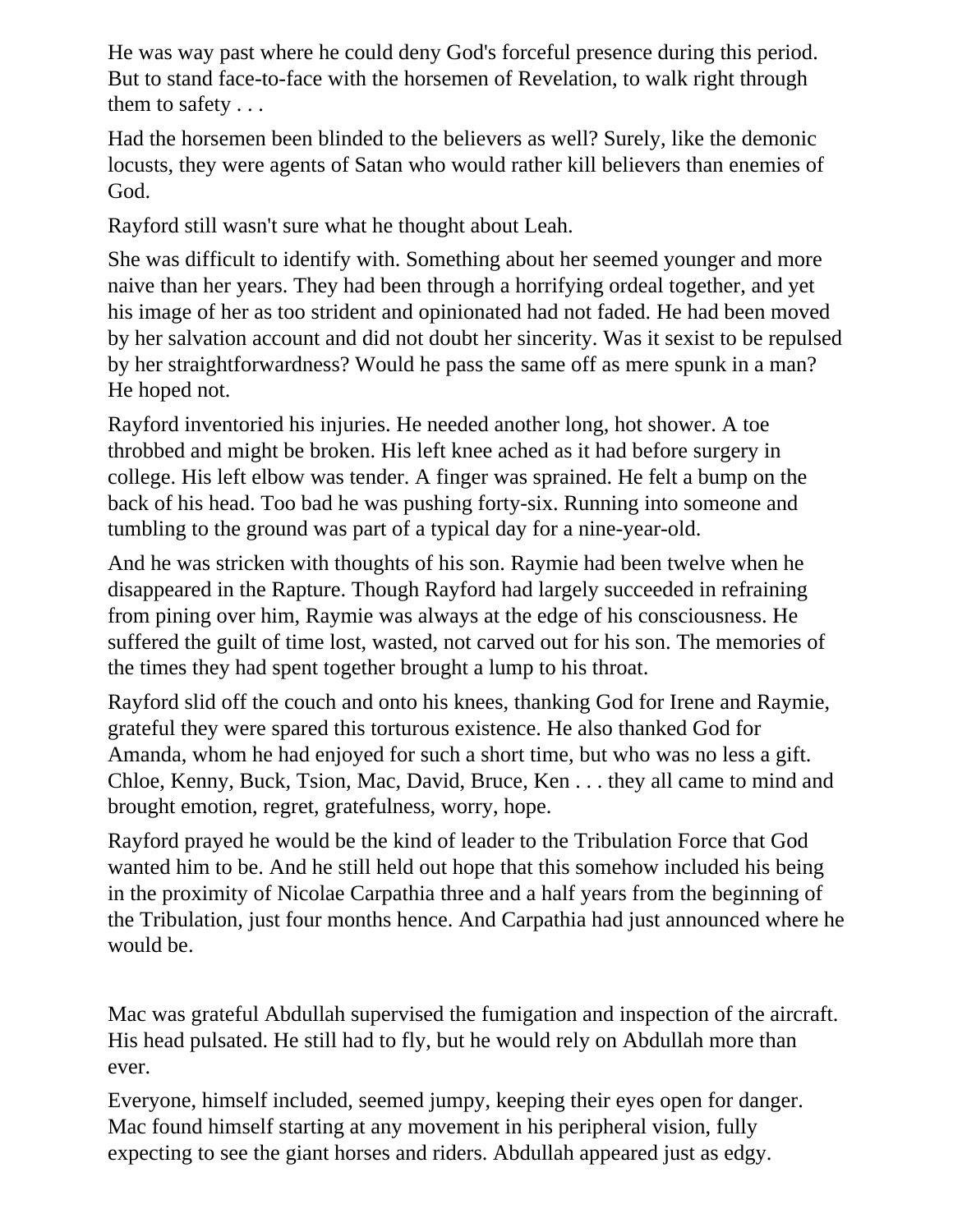Despite his trauma, Fortunato appeared eager to get going again. Karl was particularly agitated, alternately crying and bustling about to make certain everything was just so. As Mac and Abdullah walked through their preflight routine, Fortunato was ushered into the gleaming Khartoum terminal. He emerged in fresh clothes, apparently having also showered, and looked 100 percent better. Concern still clouded his face. He stopped by the cockpit to be sure Mac and the plane were flightworthy. "At the first unpleasant odor, I want this plane on the ground," he said.

At one in the afternoon in New Babylon, David Hassid finally got a break from his emergency duty. He had helped transport bodies to the morgue and ferry the ill to hospital rooms. He had not seen what had wrought the catastrophe, but he put two and two together when reports poured in of death from fire, smoke, and sulfur. Nowhere near a tenth of the GC employee population had been affected yet, but still hundreds had died. He knew his stateside comrades, at least Rayford and a new Trib Force member, had seen the horsemen. He felt better knowing he was not the only believer who had not seen them.

David was frantic about Annie. He had not seen her since the first alarm sounded, sending all personnel into preassigned emergency roles. He couldn't reach her by phone or computer, and no one had seen her. Her duty in an emergency was to punch a series of highly encrypted numbers into a remote-control box that secured the hangar. Once that was accomplished, she was to account for all staff in David's department. The hangar had been secured, but David had to check on staff himself.

It was grisly work. Of 140 people under his supervision, ten were dead, two were treated for smoke inhalation, and one was missing: Annie. Three of the dead had appeared to spontaneously combust. During the awful task David came to a conclusion. If Annie had somehow survived, he would make public their feelings for each other. He would even take the initiative to get her transferred, per policy, so it wouldn't appear a reprimand of either of them when it came through channels.

Once his report was filed David ran past dozens of employees who sat in clusters, crying, talking, commiserating. They would have been ripe for praying with, for sharing God with. But he was not yet prepared to sacrifice his potential benefit to the cause.

At his level of security clearance, David was able to obtain a key to Annie's quarters. She was not there. Despairing, he strode to the expansive hangar and entered the codes necessary to disengage the security locks. The huge side doors slid open to reveal the cavernous innards, which looked even bigger with the flagship aircraft away in service. The choppers and few fixed-wing craft didn't begin to fill the building.

David opened Annie's, Mac's, and Abdullah's offices and flipped on the lights. Nothing. But that's when he heard it, the muffled rhythmic pounding. It came from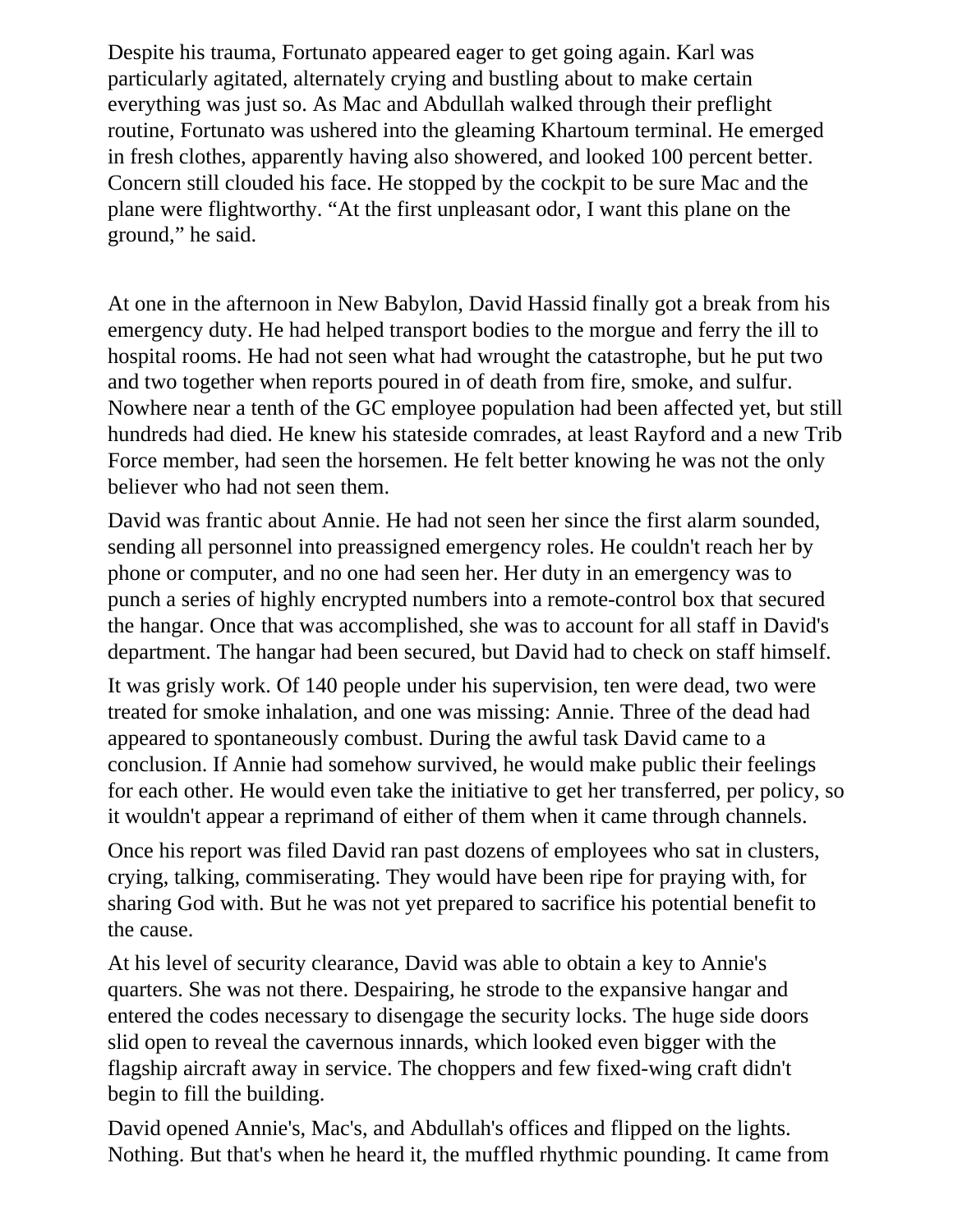the utility room at the far corner of the structure. He soon recognized the thumps as Morse code. Someone was banging out an SOS. David broke into a sprint.

The utility room was double insulated for noise and steel reinforced for safety. This had been Annie's first time securing the hangar. Maybe she didn't know the utility room self-locked from the inside and was the last place a person wanted to be while remotely locking down the whole building. Once that room was locked, communicating from inside was impossible. Phone and even the remote control unit would not transmit past the heavy steel. To get out, someone inside had to first be discovered.

David reached the door. "Who goes there?" he hollered.

"David!" came Annie's frantic reply. "Get me out of here!"

"Thank God," he said, unlocking the door. She leapt into his arms, enveloping him so tight he had to fight to breathe.

"Learn something about the utility room today?" he said.

"I thought I'd be in here forever!" she said. "I checked the utilities and started punching in the codes as I was heading out, not realizing the doors would lock from inside. I've still got to account for your staff."

"Done."

"Good. Thanks for telling me about the utility room."

"Sorry. I'm just relieved I found you."

"You're relieved? I was scared to death. I imagined you could go days without thinking to look in here."

David could tell Annie was truly angry with him. "It was actually Mac's place to tell you about•"

She looked askance at him. "Don't tell me you're a finger-pointer. This seems like a major thing you could have told me." He had no defense. "So what was the big emergency?" she said. "Another false alarm?"

"You really don't know?"

"How would I, David?" she said. "I saw people running and heard a few coughing when I saw the alert. I came straight here."

"Come with me," he said.

They sat in her office, where he told her the whole story.

"I could have helped," she said. "I look like a coward, thanks to you."

"I just about died worrying about you," David said. "I thought I knew what you meant to me."

"You thought?"

"I was wrong. What can I say? I need you. I love you. I want everybody to know."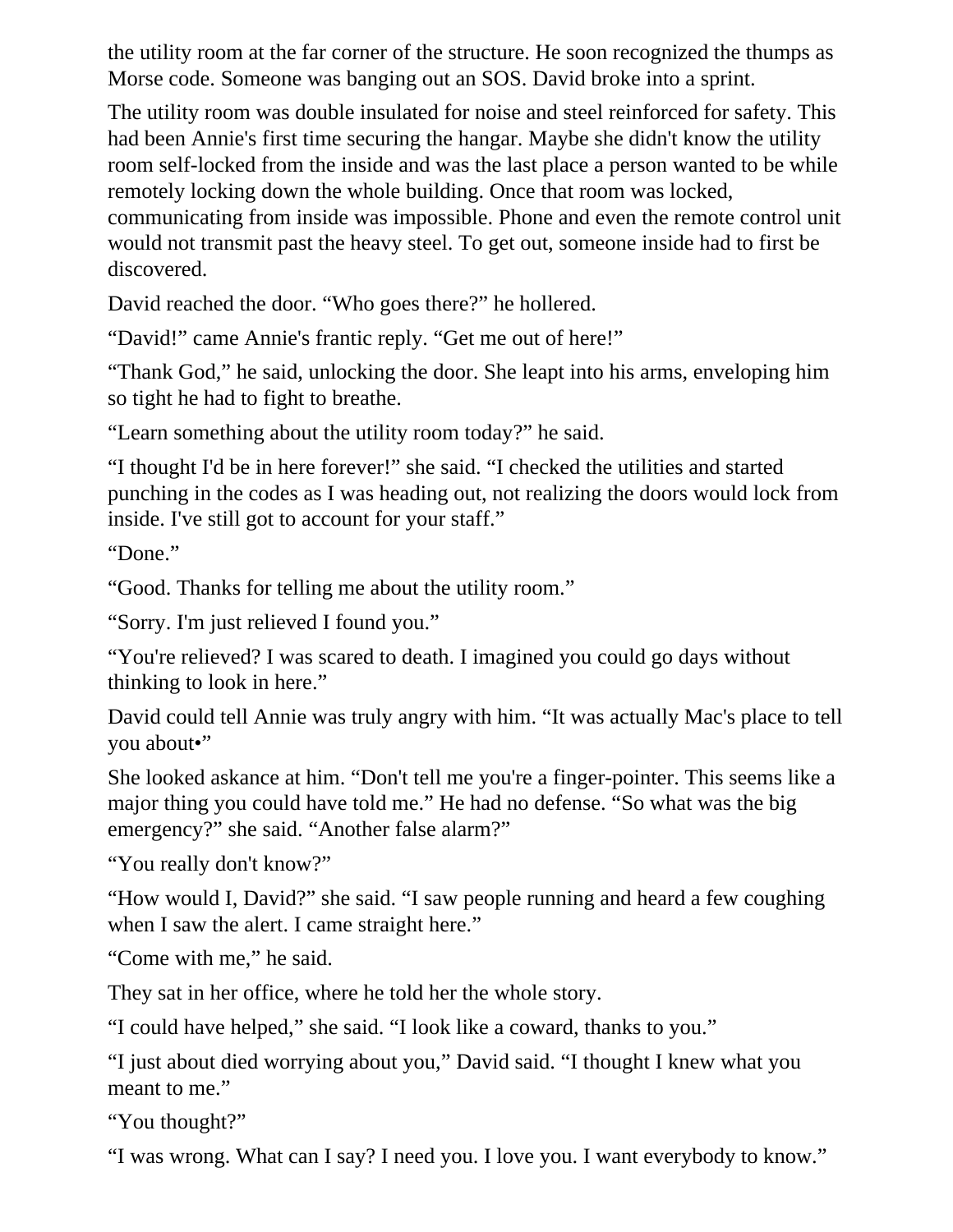She shook her head and looked away. "You loved me enough to let me lock myself in."

Now David was angry. "Did you read the procedure manual like you were supposed to? It's clear."

"I suppose I'll get reprimanded."

"Probably. It's going to be hard to hide that I did your work."

"It was the least you could do," she said.

David fought to attribute her sudden unattractiveness to claustrophobia and frustration. "I love you even when you're ornery," he said.

"That's big of you."

He shrugged and turned his palms up in surrender. "I'd better get back. Until you and I declare ourselves, we can't be seen together. For one thing, I have to account for your whereabouts."

"That's only fair."

He shook his head and rose.

"Someone should have told me," she said.

He didn't look at her. "I got that point."

"I'm just saying," she said, "that I'm the one who could get booted out of my job and reassigned. You know what that'll mean."

He turned back. "Ten minutes ago I would have loved that. It would have meant we could declare ourselves and I'd get more time with you."

David could tell he had wounded her. "And now?" she said.

"Like I said, I love you even when you're•"

"You know the price, David. I want what you want, but what's best for the Trib Force?"

"I can't be much good to the Force, frustrated without you."

"Who has the access to GC brass that you do?"

"I know. So, are we in love again or what?"

She came to him, and they held each other. "I'm sorry," she said.

"Me too."

## **TEN**

Mac had not been to Johannesburg since before the great wrath of the Lamb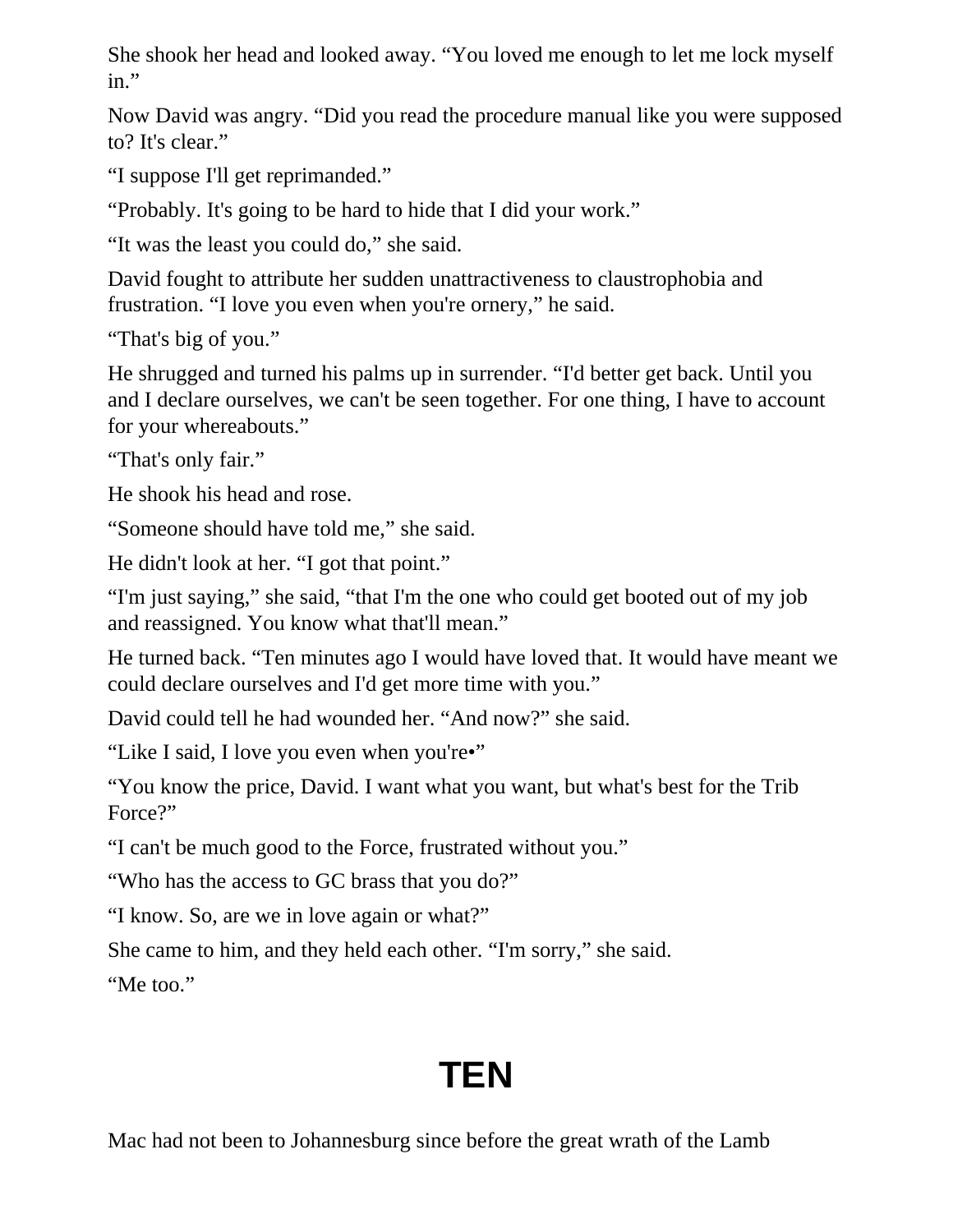earthquake. From the air it resembled New Babylon. The rebuilt airport served as a major hub of international travel. Regional Potentate Rehoboth's palace housed his several wives, children, and grandchildren, along with servants and aides.

The left side of Mac's head felt twice as big as the right, and pain stabbed each wound with every beat of his heart. Even applying his headphones was a chore, trying to keep the gauze from pressing tighter against his stitches.

Upon landing, Mac and Abdullah were to open the door and lower the steps. They could then leave the plane, retire to their quarters, or remain in the cockpit, as long as they did not interfere with the meeting. Karl and his assistant would remain on board to serve food. Mac told Leon that he and Abdullah would remain also, probably in their quarters. Of course, they stayed in the cockpit, where Mac listened in on Fortunato and his remaining aide.

"Clancy," Leon said, "I would like you to phone Ngumo at the VIP guesthouse. You can see it there at the end of the airport. Here's the number. He will not likely answer himself, but put the speakerphone on so I can hear, just in case."

Mac wished he could take notes, but he couldn't risk being found with them. He would just have to remember as much as he could•no easy task with the pain. He heard Clancy slowly enter the number. A mature woman answered. "You have reached Mwangati Ngumo's secretary. May I help you?"

"Yes, ma'am, thank you. I am Clancy Tiber, personal assistant to Global Community Supreme Commander Leon Fortunato. I am pleased to tell you that the supreme commander is prepared to receive Mr. Ngumo and two aides aboard Global Community One."

"Thank you, Mr. Tiber. You may expect them in five minutes. Mr. Ngumo is very much looking forward to his meeting with Potentate Carpathia."

Clancy hung up and said, "This is too delicious. Is it supposed to be this much fun?"

"There's more where this came from, son." The flag-bedecked Botswanian limo stopped fifty feet from the plane, and Mac idly watched three dignitaries alight. Abdullah unstrapped himself and pressed his nose against the windshield. "Does that look like Ngumo to you, Mac?"

"Hm?"

"That's not Ngumo."

"I've never met him."

"Neither have I, but unless he's lost fifty pounds since I saw him on TV, that's not him. And since when does the big man carry a bag too?"

Mac removed his headset and leaned forward, but the men were already past where he could see them. He jumped as Fortunato blasted so hard against the locked cockpit door that it sprang open and banged against the wall. "Go! Go!" Leon said. "Take off now!"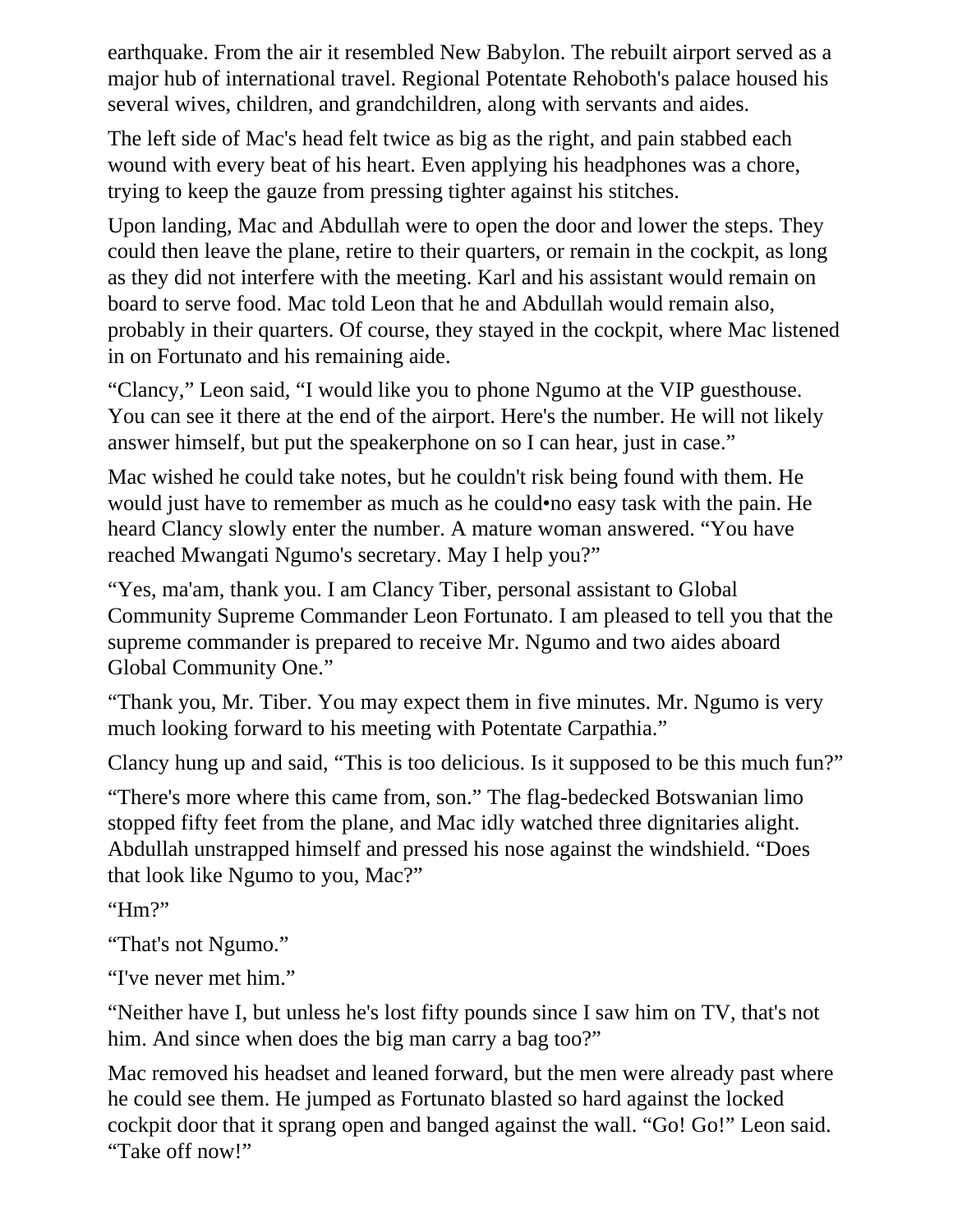"We're shut down, Leon."

"Start it up! Now! Those men have weapons!"

"The door's open, Leon! There's no time!"

"Do something!"

"Engage three and four," Mac said, and Abdullah flipped several switches. "Full power, now!"

The two engines on the right side of the plane burst to life with a roar, and Mac maneuvered the controls so the plane swung to the left. Mac saw the three would-be assassins blowing down the runway in the hot jet exhaust.

"You're a genius!" Leon said. "Now get us out of here!"

The men struggled to their feet, retrieved their high-powered rifles, and ran toward their limo. With the steps and open door of the Condor now facing away from them, Abdullah ran to pull up the stairs and shut the door.

```
"Now go!" Leon shouted. "Go!"
```
"We're low on fuel. We'd have to come back here to land."

"They're driving this way! Go!"

Mac started the sequence, knowing the plane was not prepped for takeoff again so quickly. The left side engines screamed to life, but until other crucial gauges caught up, the onboard computer would abort takeoff. If Mac overrode the fail-safe mechanism, he risked crashing.

He turned the jet rear side toward his pursuers, but they roared around front, showing their weapons. "Leave them in the dust!" Leon said. "Let's go!"

But the gunmen circled back out of sight of Mac and opened fire. The blowing of the tires was nearly as loud as the explosions from the weapons. The Condor was wounded. With more than half its tires shredded, the bird rested unevenly on the runway. Mac would never get it to roll, let alone achieve takeoff speed.

Strangely, not another plane was in sight. All the crazy activity, which had to have been witnessed by both air traffic and ground control personnel, had drawn no emergency attention. Mac realized they had been set up and would likely all die. He and Abdullah had been stranded before this band of killers. Whoever they were, they clearly had the cooperation of the Rehoboth regime.

Bullets ripped through the fuselage. Mac and Abdullah leaped from their seats and followed the screaming Leon through the galley, the lounge, and into the main cabin. "Lie on the floor and stay in the center!" Mac shouted.

The killers had apparently decided to make sure no one survived. Bullets tore through windows and walls up and down the plane. Mac noticed only five men on the floor. Abdullah, Leon, Clancy, Karl's helper, and he were curled beneath seats, their heads buried in their hands. "Where's Karl?" Mac shouted, but no one stirred.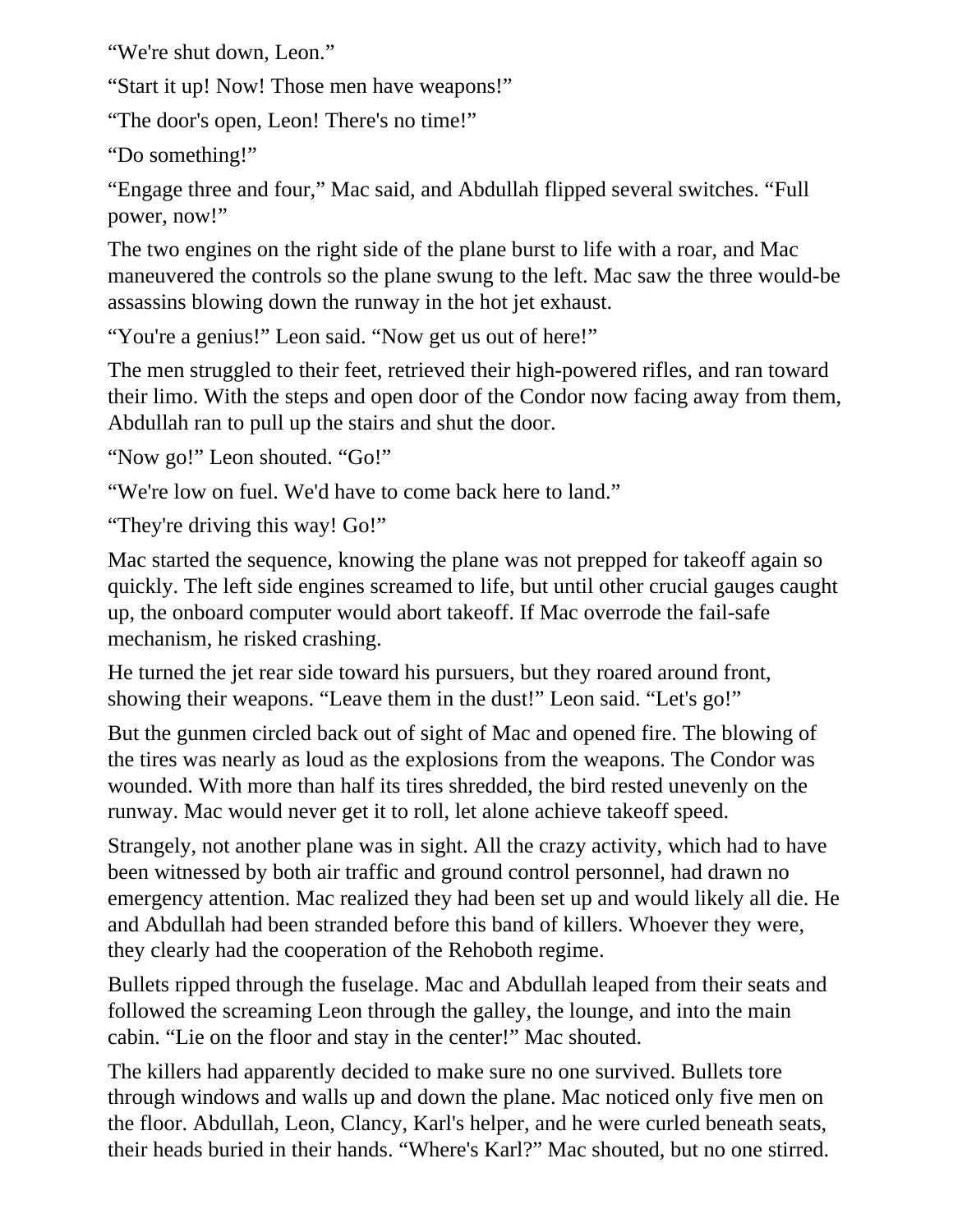Mac felt the pressure of footsteps near him and peeked up to see the cook staggering down the aisle, drenched in blood. "Karl! Get down!" As the man fell, wide-eyed, a gaping hole in his forehead evidenced a fatal wound.

"Do we have a weapon?" Leon shouted.

"Prohibited by your boss, Leon!" Mac said.

"Surely you sometimes break the rules! I'll pardon you if you produce one! We have no hope, Mac!"

There were two pistols in the cargo hold, and yes, Mac thought, sometimes I break the rules. But there was no getting to the guns, and what would he do with them anyway, outnumbered and facing heavy artillery?

"Do something!" Leon pleaded. "Do you have a phone?"

Mac dug his from his belt and flung it to Leon. The commander frantically poked in a special code, shuddering with every round that pierced the plane. "GC Mega-Alert, this is LF 999, secure line! Inform His Excellency GC One under heavy fire, Johannesburg International. Patch me through to Potentate Rehoboth directly, now!"

Mac heard the phone in the lounge. Dare he crawl out and see who it was? If there was a chance it was the shooters with a demand, it might be worth it. He crawled over Karl and into the lounge, where he grabbed the receiver as the base of the phone bounced on the floor. "Talk! "he barked.

It was the woman he had heard over the intercom, now hysterical. "Mr. Ngumo is not behind this attack! He was overtaken by•oh, no! Oh•" A deafening fusillade made Mac pull the phone from his ear. When he listened again, the woman screamed, "They've killed him! No! Please!" More shots, and her phone had fallen.

Mac scrambled on all fours into the cockpit and grabbed the radio mike. "Mayday! Johannesburg runway! GC One under attack!" From the middle of the plane he heard Leon shriek into the phone, "You, Bindura? Why? Carpathia is not even on this plane! I'm telling the truth! Call them off! Please!"

If Rehoboth was behind this, they were as good as dead anyway. He would have thought of everything. Mac shouted over the radio, "Mayday! Johannesburg! Believers on board!" If by some stretch a Christian pilot was in the area, who knew what he or she might be able to do?

Mac was knocked on his face by the force of a concussion bomb, and the plane began to fill with smoke. Leon and Clancy screamed, "Fire!" and Abdullah ran forward.

"They may shoot us, Mac, but we have to jump ship! They've set us afire!"

Mac and Abdullah opened the main cabin door, trying to keep from being open targets. Leon pushed Clancy from behind, the young man stiff-legged with fear, crying, lurching toward the door. As soon as Abdullah lowered the stairs, Leon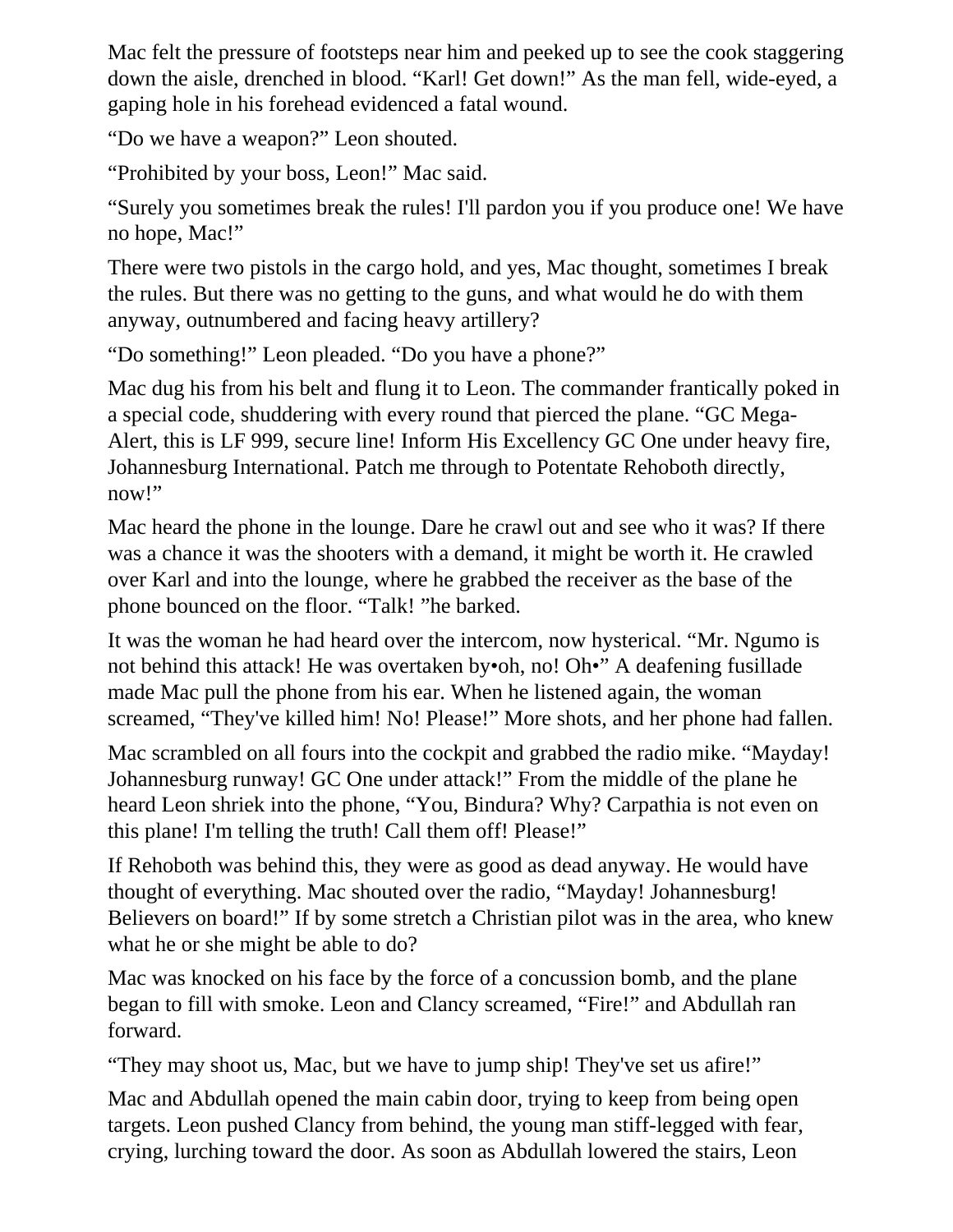shoved Clancy's quivering mass down ahead of him as a shield. Clancy was torn apart by bullets, and Leon froze at the top of the steps. Only when a firebomb exploded in the lounge did he take his fateful plunge. Mac and Abdullah leaped aboard him and rode him down the steps as the inferno roared out the door behind them.

Mac believed he would never hit the pavement alive. He had lost all hope and leapt from the plane only to escape the flames. With deafening gunfire surrounding him and the Condor engulfed behind him, he shut his eyes so tight he felt as if his cheekbones were in his forehead. With one hand vise-gripped on Abdullah's wrist and a knee in Fortunato's fleshy back, Mac bet his life he would open his eyes in heaven.

But he did not.

Leon dropped to his hands and knees on the runway, Abdullah flipping over him. Mac landed flat on Leon's back, crushing him to the asphalt. A bullet ripped through Mac's right shoulder blade and another shattered his right hand, the blasts from the weapon not twenty feet away deafening his right ear.

"Oh, God!" Leon screamed beneath him. "Oh, God, help me!" Mac sensed his own head was the next target and that he would be mercifully put out of his misery.

Blackness.

Silence.

Nothing.

Only smell and taste and feeling.

Mac saw nothing because he chose to keep his eyes shut. He heard only Leon's raspy panting.

The smell was gunpowdery and metallic, the taste blood, the feeling a hot, deep, searing pain. The tear in his shoulder superseded the tender soreness of the side of Mac's head. His hand was worse. He almost dared not open his eyes. Nothing about that wound would surprise him. Mac felt as if his hand had been shattered.

Leon's body rose and fell beneath him as Leon gasped for air. Mac rolled off him onto the pavement on his left side, eyes still shut, mind spinning. Was it over, or would he open his eyes to assassins standing over him? Had Leon been hit? Abdullah?

Disappointed that he was not in heaven, Mac forced open one eye. Smoke was so dense and dark he couldn't see inches past his nose. He drew his ravaged hand to his face for a closer look and felt the devastation in his shoulder. His hand shivered so violently it shook his whole body, and blood splattered from it onto his face.

Mac reached with his other hand to steady the wounded appendage and saw he had all his fingers, though they were splayed in different directions, a bullet having ripped through the back of his hand. His whole body shook, and he feared he was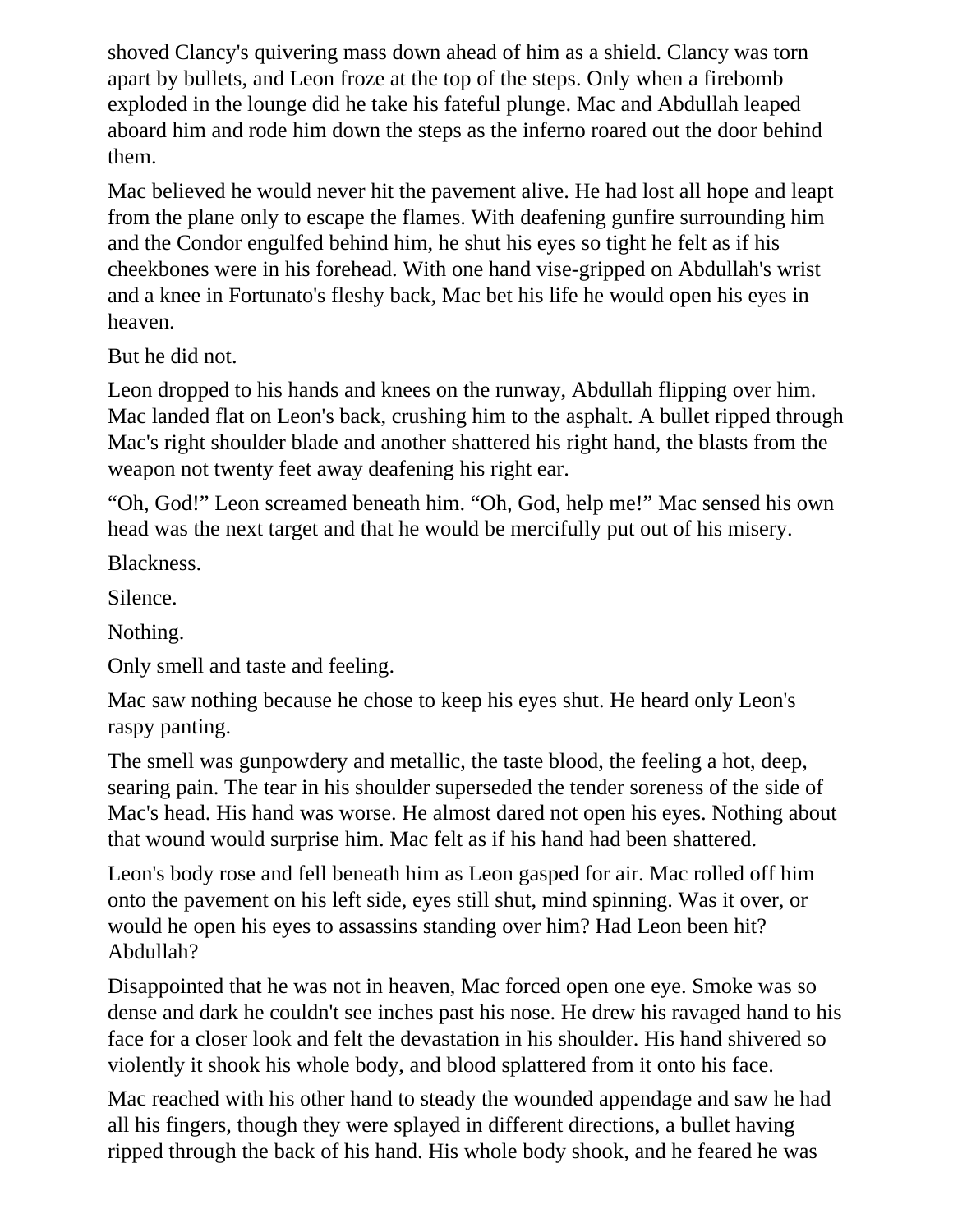going into shock.

As the smoke slowly cleared, he forced himself to sit up. Leon lay hyperventilating, eyes open, teeth bared. Clancy Tiber lay beside him, obviously dead.

"Abdullah?" Mac called out weakly.

"I am here," Abdullah said. "I have a bullet in my thigh. Were you hit?"

"At least twice. What happened to the•"

"Do you see the horses?"

"I can't even see you."

"I hope they stay long enough for you to see."

"So do I."

Rayford awoke after nine in the morning Saturday at the safe house. He could have slept another couple of hours after the night he'd had, but an unusual noise had niggled him awake. His eyes popped open and he lay still, hoping it was later, hoping his body had had time to recharge, wondering if he had lucked out and his aches and pains might have abated.

A rhythmic swishing sound, like someone rubbing their hands together every few seconds, made him sit up. Listening more closely, he thought it might be sniffing or even sniffling. It came from the bedroom next door, where Tsion both slept and worked.

The rest had been good for Rayford's mind and spirit, but it had only stiffened his ailing joints and muscles. He groaned aloud, pulled on his robe, and peeked into Tsion's room through the door, which was open a few inches.

At first Rayford didn't see Dr. Ben-Judah. The chair before his computer screen was empty, as was the bed. But the sound was coming from that room. Rayford knocked gently and pushed the door open another foot. Beneath the window next to the bed, Tsion lay on the floor, his face buried in his hands. His shoulders heaved as he wept bitterly.

"Are you all right?" Rayford said softly, but Tsion did not respond. Rayford stepped beside him and sat on the bed so Tsion would know he was there. The rabbi prayed aloud. "Lord, if it is Hattie, I beg for her soul. If it is Chaim, I covet him for the kingdom. If it is someone in this house, protect them, shield them, equip them. Father, if it is one of the new brothers or sisters, someone I have not even met, I pray your protection and mercy." He wept more, moaning. "God, tell me how to pray."

Rayford put a hand on the teacher's back. Tsion turned. "Rayford, the Lord suddenly impressed deeply upon my heart that I should pray for someone in danger. I was writing my message, which is also weighing on me•probably the most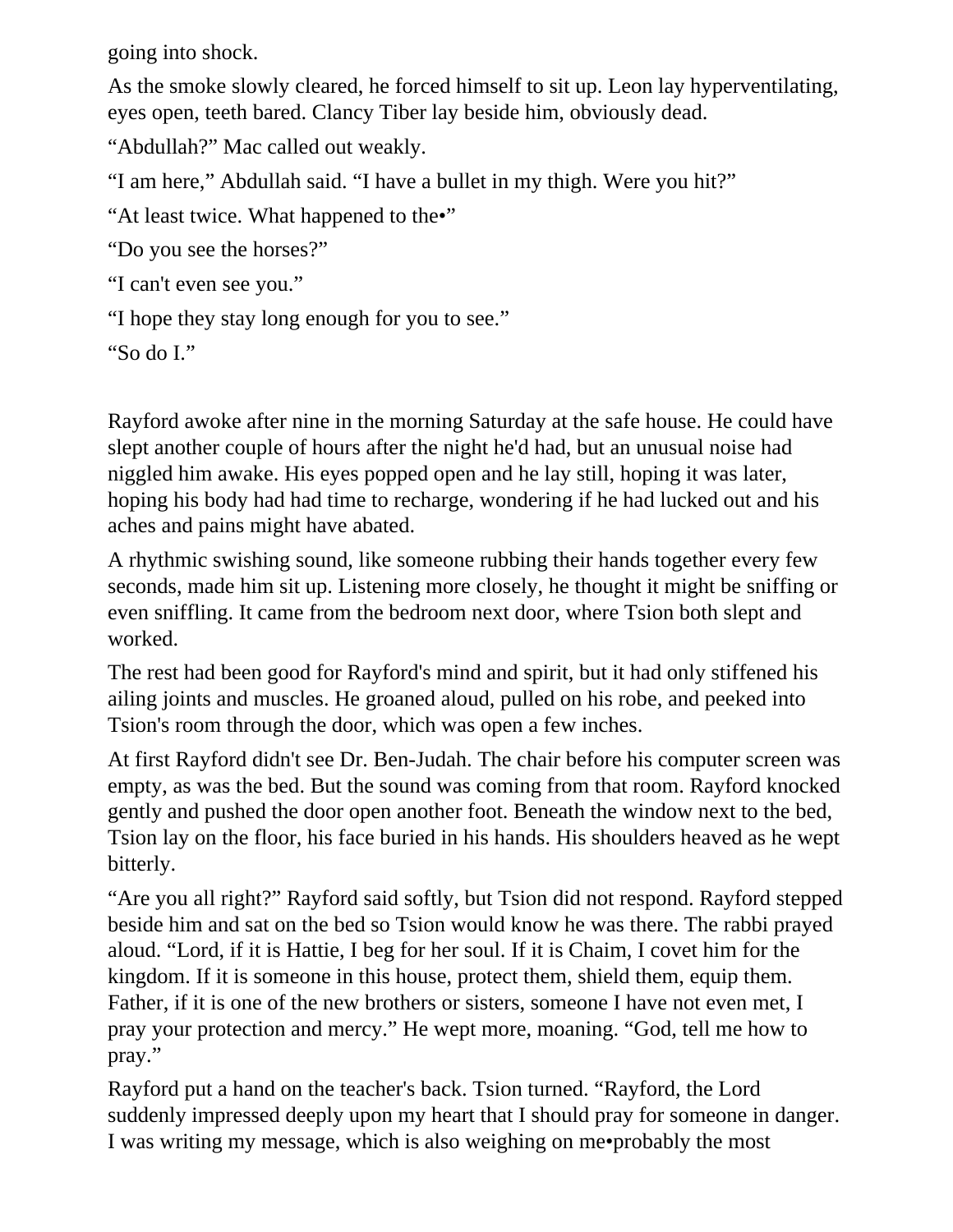difficult I have had to write. I thought the leading was to pray for my audience, but it seemed more specific, more urgent. I prayed the Lord would tell me who needed prayer, but I was then overcome with the immediacy of it. I knelt, and it was as if his Spirit pushed me to the floor and planted in my soul a burden for whoever was in need. I still do not know, and yet I cannot shake the feeling that this is more than just my imagination. Pray with me, would you?"

Rayford knelt awkwardly, feeling every injury from the night before and having less an idea what to say than Tsion did. "Lord, I agree with my brother in prayer. We don't understand how we finite beings can say or pray anything that affects what an infinite God wants to do, but we trust you. You tell us to pray, to boldly come to you. If someone we know and love is in danger, we pray your supernatural hedge of protection around them."

Rayford was moved by Tsion's emotion and could not continue. Tsion said, "Thank you," and gripped his hand.

They rose. Tsion sat before his computer and wiped his eyes. "I do not know what that was about," he said, "but I have stopped questioning how God communicates to us."

Tsion sat awhile collecting himself, then asked Rayford if he would look over his day's message. "I will be refining it before posting it this afternoon, but I would appreciate your input."

"I'd love to read it," Rayford said, "but I can't imagine what I have to offer."

Tsion rose and offered Rayford his chair. "I am going to get something to drink. I shall return for my grade."

Mac knew if he stayed on the steamy Johannesburg runway he would die. His hoursold ear and scalp wounds oozed from beneath the bandages, and the painkiller had long since worn off. His shoulder felt as if someone had smashed it with a red-hot hammer. His hand would never be the same. The best he could hope for was to save the fingers, which surely would never bend properly again. The smoke wafted away with the hot late-afternoon wind, and Abdullah came into view fifteen feet to Mac's left. The young man rested on his knees, turban unwound, face tight with fear and fatigue. His right thigh bore a deep red wound. He pointed into the distance. "They're still here," he said.

Mac had had only the briefest glimpse of the phantasmagoric cavalry of frightful men and beasts when Abdullah tried to avoid them in the sky. Now a legion mustered a hundred feet past the runway, snorting smoke and fire and sulfur, snake tails striking and snapping at victims who couldn't see them.

In their wake, the leonine steeds left bodies. Some jerked spastically before freezing in macabre repose. Others writhed ablaze until death brought relief. Or so they thought, Mac mused. In truth, the victims passed from one flame to another. One of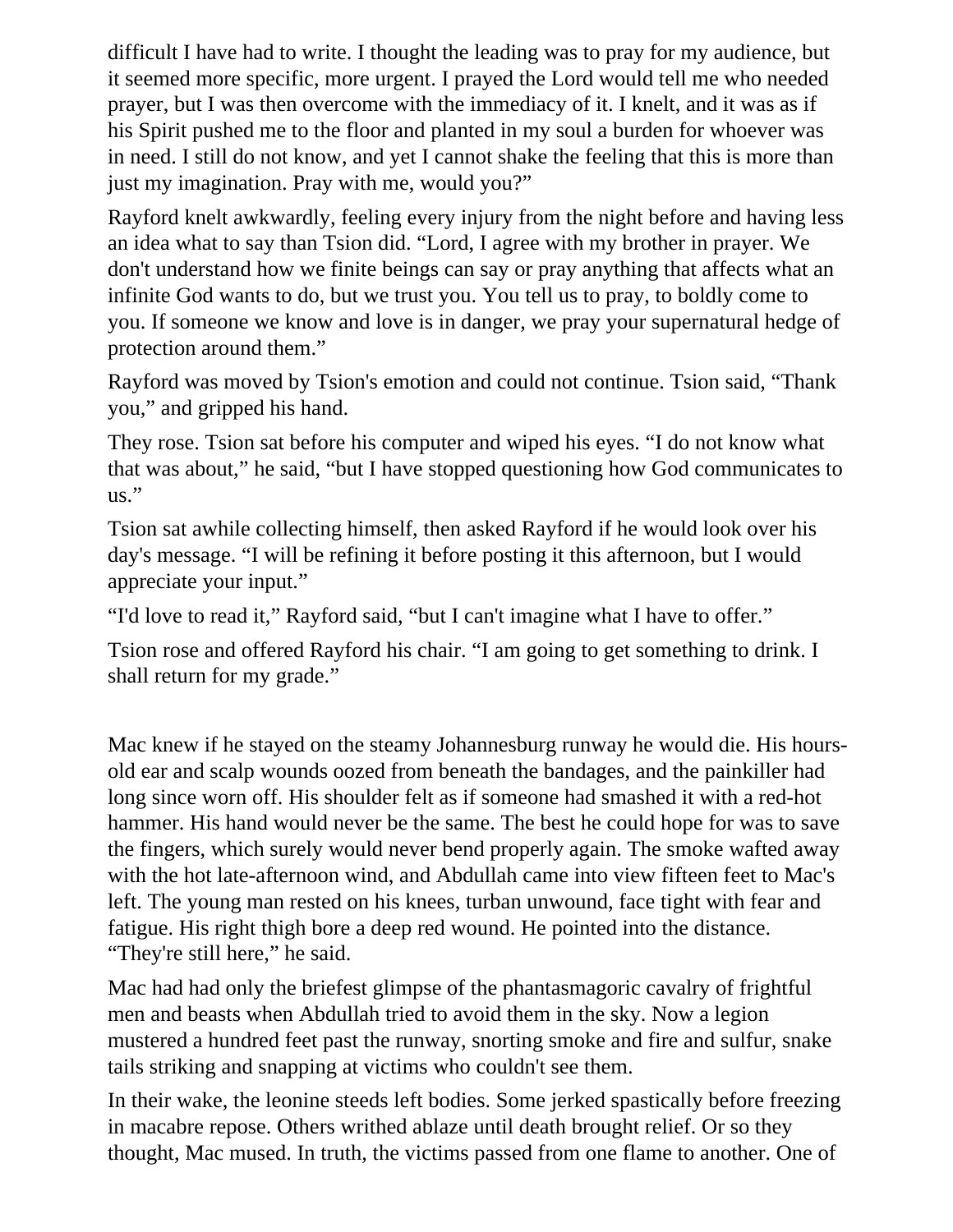the phony dignitaries ran top speed down the runway. The other two lay dead near the plane, close enough to have killed Mac with their next shots.

Even from behind and far away, Mac found the horsemen and their mounts dreadful. They hovered inches off the ground but galloped, trotted, stepped, and reared like physical horses. Their riders urged them on, stampeding people, buildings, vehicles, wreaking destruction.

The thick, swarthy Leon Fortunato appeared out of the haze, having rolled toward Mac. He grabbed Mac's face in both hands, and Mac nearly screamed from the pain on one side. "You saved my life, Mac!" Leon cried. "You protected me with your own body! Were you hit?"

"Twice," Mac said. He pulled back so Leon's hands slipped away. Mac pointed to the horses. "What do you see over there?"

"Carnage," Leon said, squinting. "Fire, smoke. And what's that awful smell, like in the plane earlier? Agh!"

"We need to get away from the plane," Mac said. Flames poured out the windows.

"The beautiful Condor," Leon said. "His Excellency's pride and joy."

"Do you want to pull Clancy's body out of the way?" Mac said.

Leon struggled to his feet and staggered, trying to gain his balance. "No," he said, regaining his voice. "The world is short of graves. We would only cremate him anyway. Let this fire do it."

Leon turned slowly in a circle. "I thought we were dead," he said. "What happened?"

"You prayed."

"Excuse me?"

"You asked God to help you," Mac said.

"I consider myself religious."

"I'm sure you do. God must have answered."

"Why did the attackers stop shooting?"

Mac winced, wishing they had stopped sooner. "How can we know? One ran. The other two haven't moved."

Leon and Mac got on either side of Abdullah and slowly walked him toward the terminal.

It was not lost on Rayford, the privilege of having the first look at a message millions around the globe anticipated. Tsion had written:

My dear brothers and sisters in Christ: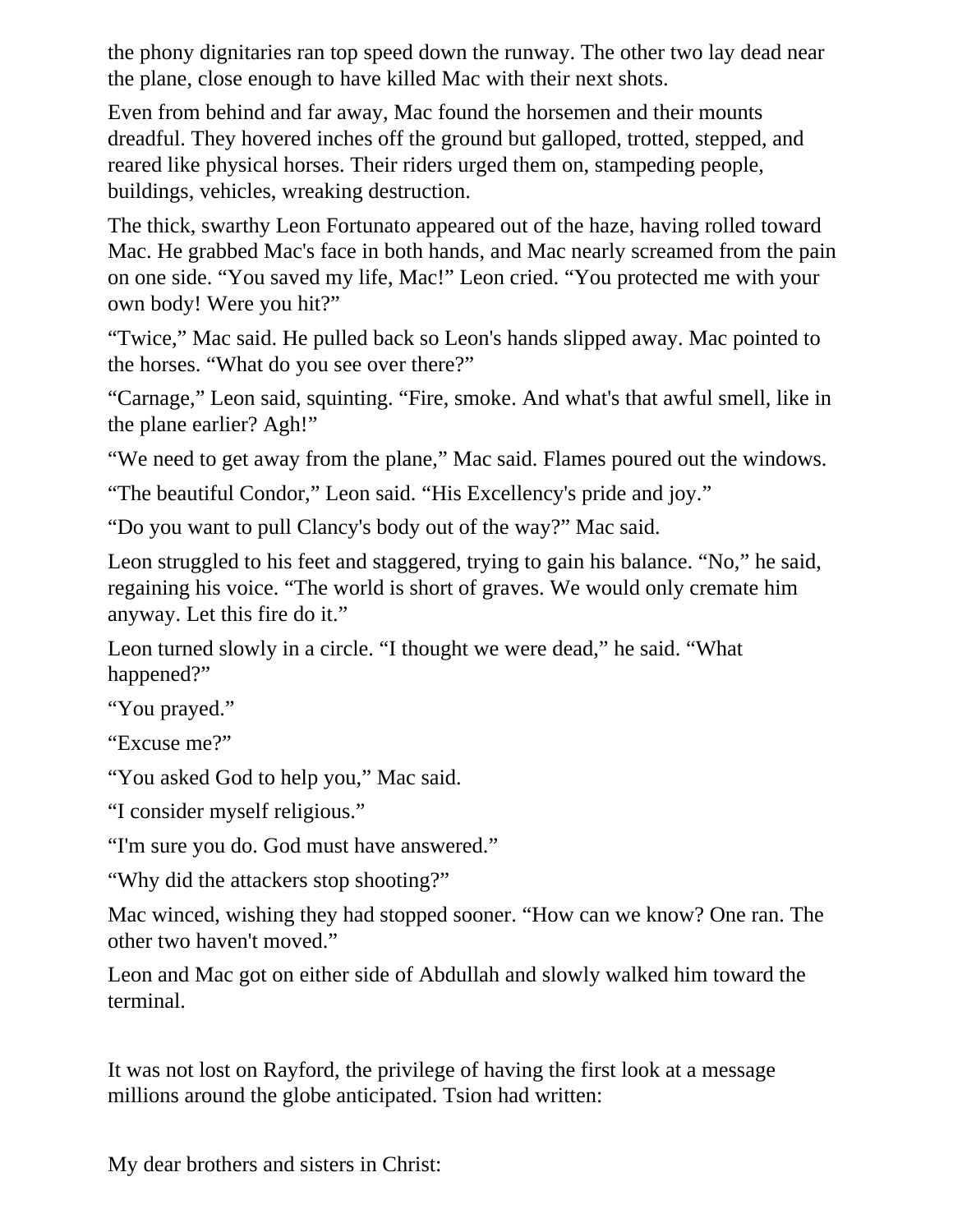I come to you today with a heavy heart, which is, of course, nothing new during this period of history. While the 144,000 evangelists raised up by God are seeing millions come to Christ, the one-world religion continues to become more powerful and•I must say it•more odious. Preach it from the mountaintops and into the valleys, my beloved siblings: There is one God and one Mediator between God and man, the Man Christ Jesus.

The deadly demon locusts prophesied in Revelation 9 died out en masse more than half a year ago, having tortured millions. But many bitten during the last month of that plague only stopped serving their sentences of agony three months ago.

While many have come to faith after being convinced by that horrible judgment, most have become even more set in their ways. It should have been obvious to the leader of the Enigma Babylon One World Faith that devotees of that religion suffered everywhere in the world. But we followers of Christ, the so-called dissidents•enemies of tolerance and inclusion•were spared.

Our beloved preachers in Jerusalem, despite heinous opposition and persecution, continue to prophesy and win converts to Christ in that formerly holy city that now must be compared to Egypt and Sodom. So we have that for which to be thankful in this time of worsening turmoil.

But by now you know that the sixth Trumpet Judgment, the second woe (Revelation 9), has begun. Apparently I correctly assumed that the 200 million horsemen are spiritual and not physical beings but was wrong to speculate they would thus be invisible. People I know and trust have seen these beings kill by fire and smoke and sulfur as the Scripture predicts. Yet unbelievers charge we are making this up and only claiming to see things they themselves cannot.

That this current plague was wrought by the releasing of four angels bound in the Euphrates River should be instructive. We know that these are fallen angels, because nowhere in Scripture do we ever see good angels bound. These have apparently been bound because they were eager to wreak havoc upon the earth. Now, released, they are free to do so. In fact, the Bible tells us they were prepared for a specific hour, day, month, and year.

It is significant that the four angels, probably bound for centuries, have been in the Euphrates. It is the most prominent river in the Bible. It bordered the Garden of Eden, was a boundary for Israel, Egypt, and Persia, and is often used in Scripture as a symbol of Israel's enemies. It was near this river that man first sinned, the first murder was committed, the first war fought, the first tower built in defiance against God, and where Babylon was built. Babylon is where idolatry originated and has since surged throughout the world. The children of Israel were exiled there as captives, and it is there that the final sin of man will culminate.

Revelation 18 predicted that Babylon will be the center of commerce, religion, and world rule, but also that it will eventually fall to ruin, for strong is the Lord God who judges her.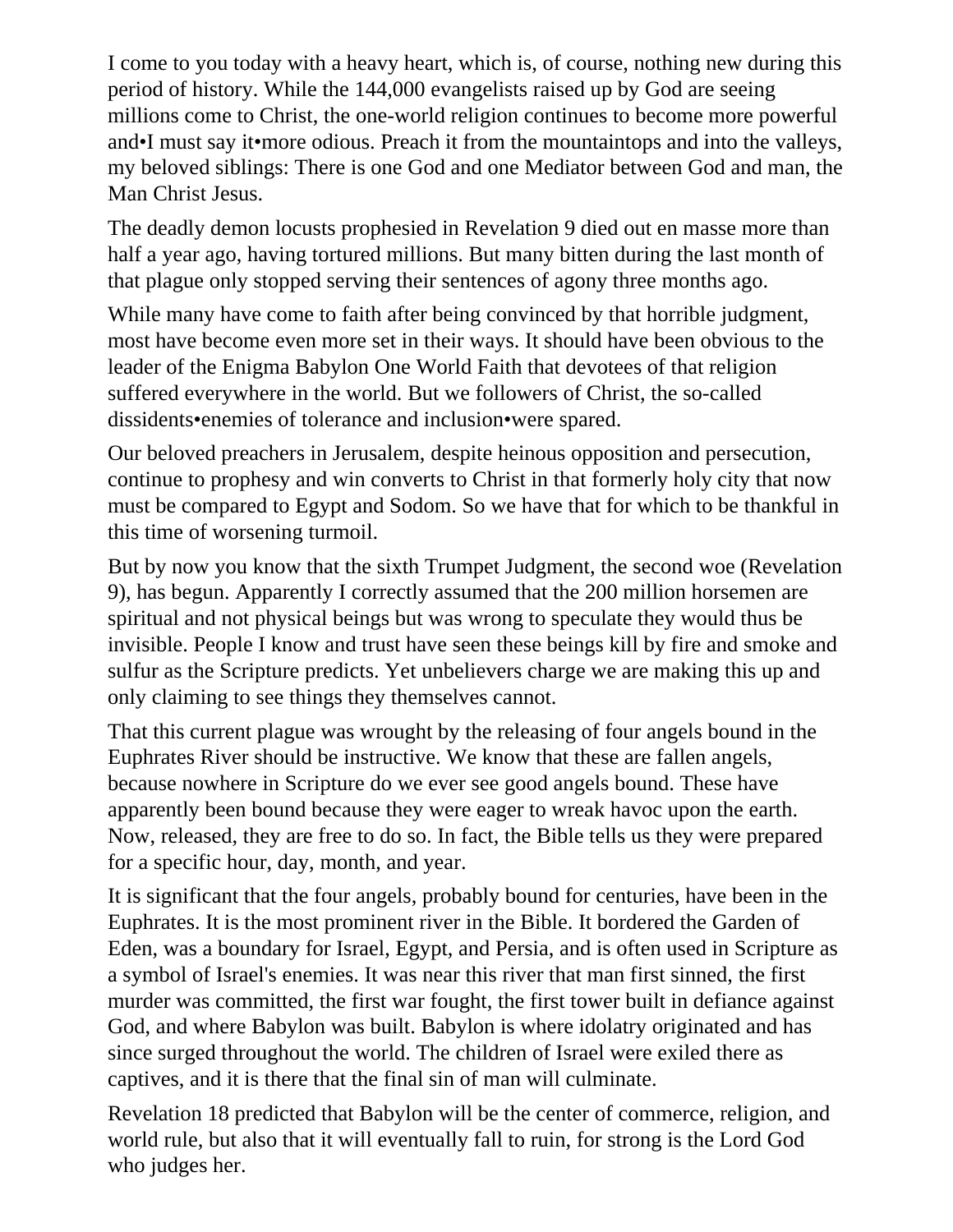This current plague, the Bible indicates, will result in the deaths of a third of the population left after the Rapture. Simple math portends a horrible result. One-fourth of the remaining population already died from plague, war, and natural disaster. That left, of course, 75 percent. One third of 75 percent is 25 percent, so the current wave of death will leave only 50 percent of the people left behind at the Rapture.

I must clarify that what follows is speculation. My belief after studying the original languages and the many commentaries on this prophecy is as follows: God is still trying to persuade mankind to come to him, yes, but this destruction of another third of the remaining unbelievers may have another purpose. In his preparation for the final battle between good and evil, God may be winnowing from the evil forces the incorrigibles whom he, in his omniscience, knows would never have turned to him regardless.

The Scriptures foretell that those unbelievers who do survive will refuse to turn from their wickedness. They will insist on continuing worshiping idols and demons, and engaging in murder, sorcery, sexual immorality, and theft. Even the Global Community's own news operations report that murder and theft are on the rise. As for idol and demon worship, sorcery, and illicit sex, these are actually applauded in the new tolerant society.

Sadly this last judgment before the second half of the Tribulation may well continue four more months until the three-and-half-year anniversary of the accord between the Global Community and the nation of Israel. That also coincides with the end of the ministry of the two witnesses. And it will usher in a period when believers will be martyred in multiples of the numbers who die now.

Many of you have written and asked me how I explain that a God of love and mercy could pour out such awful judgments upon the earth. God is more than a God of love and mercy. The Scriptures say God is love, yes. But they also say he is holy, holy, holy. He is just. His love was expressed in the gift of his Son as the means of redemption. But if we reject this love gift, we fall under God's judgment.

I know that many hundreds of thousands of readers of my daily messages must visit this site not as believers but as searchers for truth. So permit me to write directly to you if you do not call yourself my brother or sister in Christ. I plead with you as never before to receive Jesus Christ as God's gift of salvation. The sins that the stubborn unbelievers will not give up (see above) will be rampant during the last half of the Tribulation, referred to in the Bible as the Great Tribulation.

Imagine this world with half its population gone. If you think it is bad now with millions having disappeared in the Rapture, children gone, services and conveniences affected, try to fathom life with half of all civil servants gone. Firemen, policemen, laborers, executives, teachers, doctors, nurses, scientists . . . the list goes on. We are coming to a period where survival will be a full-time occupation.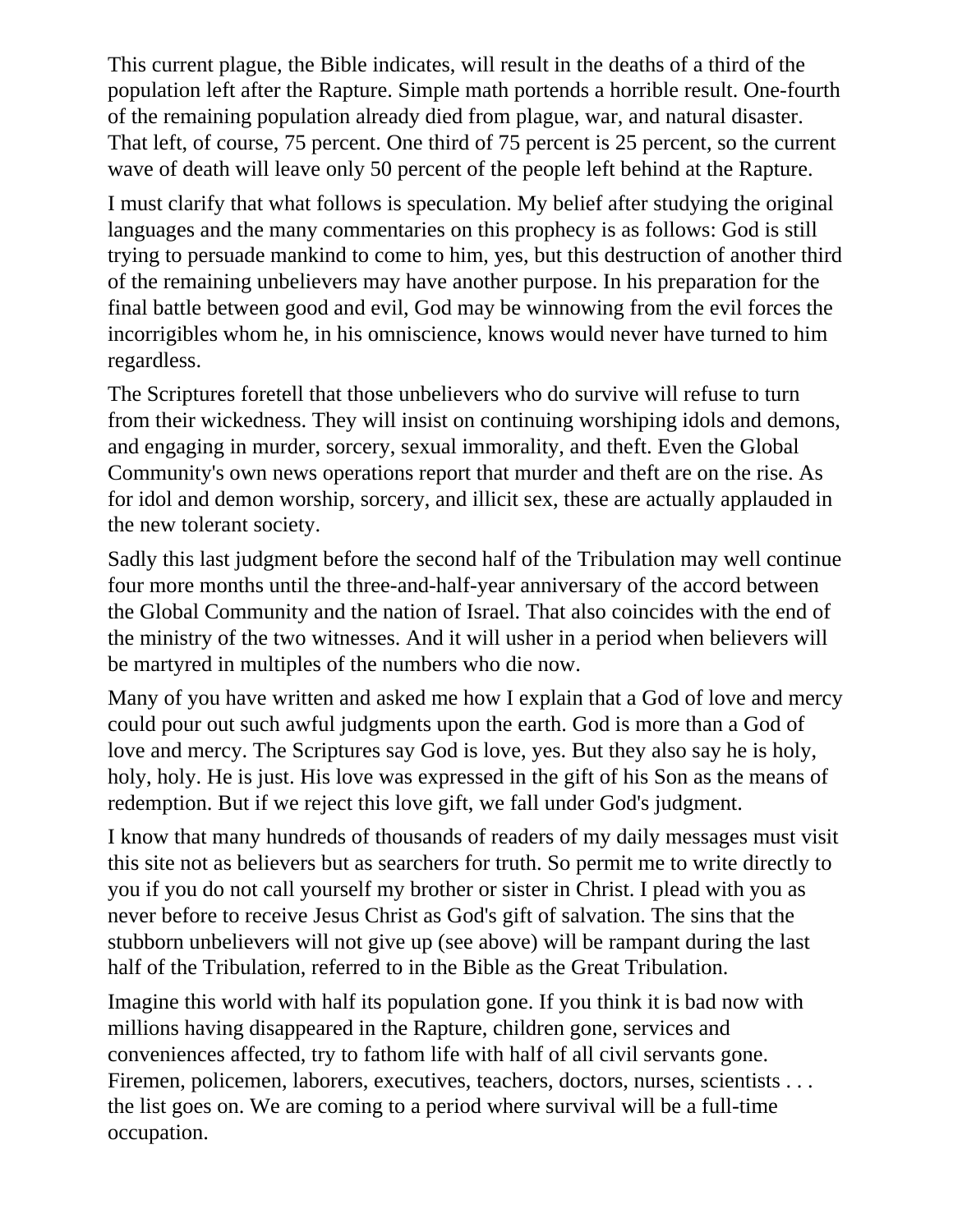I would not want to be here without knowing God was with me, that I was on the side of good rather than evil, and that in the end, we win. Pray right now. Tell God you recognize your sin and need forgiveness and a Savior. Receive Christ today, and join the great family of God.

Sincerely, Tsion Ben-Judah

## **ELEVEN**

Mac and Leon helped Abdullah toward the chaotic Johannesburg terminal.

"Rehoboth was behind the assassination attempt," Leon said. "He told me so himself. He thought His Excellency was on board. We must get help and regain authority here without risking our lives."

"A little late for that, isn't it?" Mac said. "Couldn't you have made it clear in advance that Carpathia was not with us?"

"We had our reasons to let Mr. Ngumo believe His Excellency•which is how you should refer to him, Captain•was aboard. Regional Potentate Rehoboth was invited, but we did not know he was subversive to His Excellency."

"I believe you're going to find Ngumo and his secretary dead," Mac said, and he told Leon of the phone call.

"We had better hope we find Rehoboth dead," Abdullah said. "He cannot afford to leave us alive."

Leon stopped, and his face blanched. "I assumed I spoke to him at his palace. He would not be here, would he?"

"We need to keep moving," Mac said, about to collapse. "If Rehoboth wants us dead, all he has to do is say the word to any one of these guards." But the guards looked as frightened as anyone else, gagging, coughing, attending to fallen comrades. Throughout the terminal people screamed, bodies lay about, luggage was strewn. The counters were empty, arrival and departure monitors blank.

Just after they stepped inside, Mac heard the scream of a Super J jet. The fighterstyle knockoff of a Gulfstream was sleek, black, and incredibly aerodynamic•with power to burn and lots of room inside. It was the first plane to land at Johannesburg since the Condor. Above its identifying numbers were emblazoned an Australian flag and Fair Dinkum. As soon as the plane stopped, out jumped the pilot and a woman, who both sprinted toward the terminal.

'"Ey!" the man called out shrilly, making many turn. "'Oo called in a Mayday with believers on board!" He was tall, blond, and freckled. His Aussie accent was so thick Mac wouldn't have been surprised if it was put on. His wife was nearly as tall with thick, dark hair.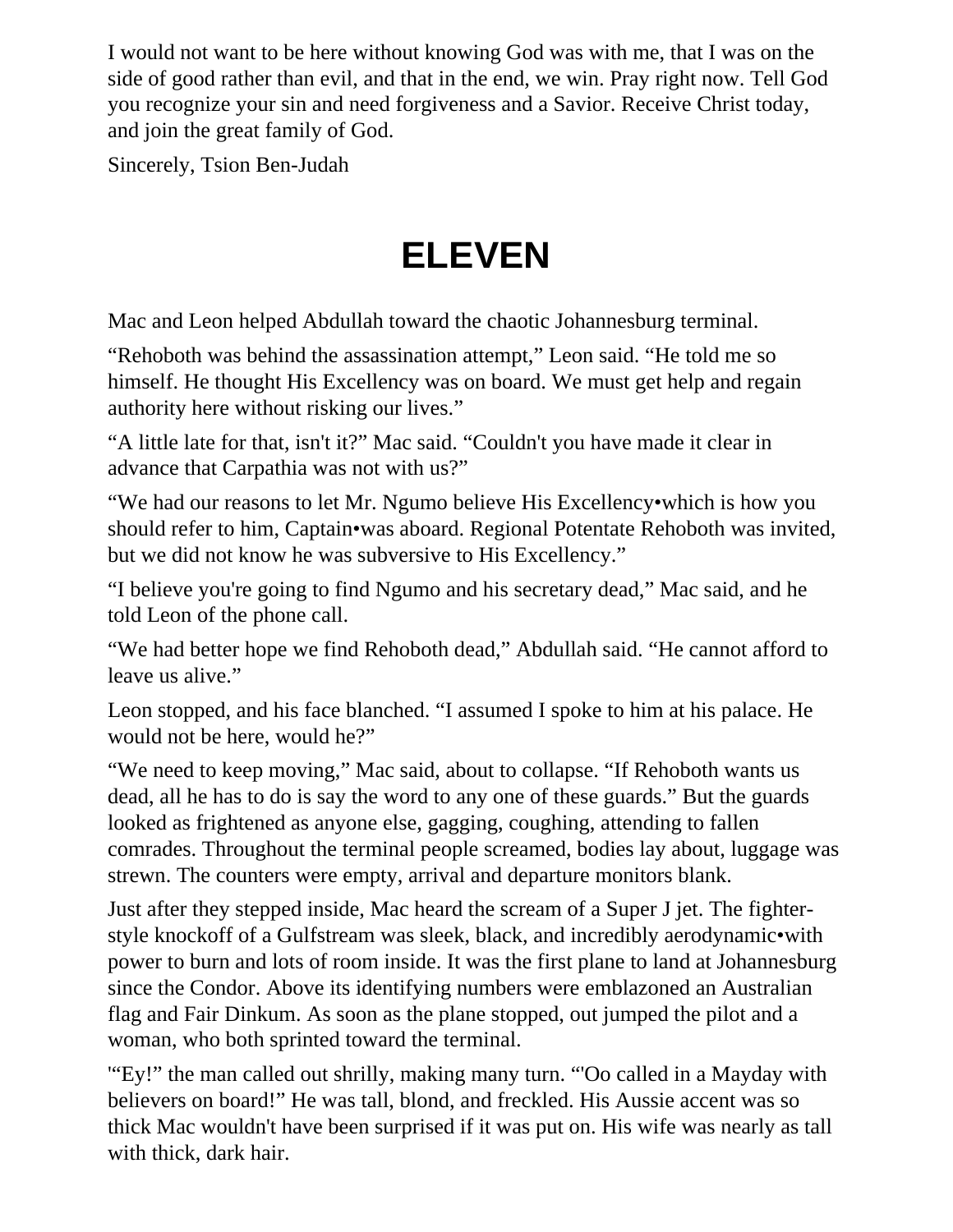Mac and Abdullah glanced at each other, and Fortunato slowly turned. "I did," Mac said, noting the marks on both the man's and his wife's foreheads. The Aussie stared at his as well. "I was desperate," Mac added. "I thought that might draw someone who wouldn't otherwise stop. Did it work?"

"It sure did, mate," the pilot said, eyeing Abdullah's forehead as well. "We're believers all right and not ashamed of it, even if you hoodwinked us to get us here. Call me Dart. First name's not important. This here's my wife, Olivia."

"Liv," she said, "and you all need immediate attention."

"'Oo might you be?" Dart demanded of Fortunato.

"I am Supreme Commander Leon For•"

"That's what I figured," Dart said. "It's too early for your boss to be dead, so I won't ask if he's on board that fireball out there."

"Thankfully not," Fortunato said.

"So what happened, the horsemen get you?"

"Oh, you're one of those?" Fortunato said. "You see them too?"

"Sure do."

"Dart," his wife said softly, "we need to get them some help."

"Yeah, I guess we better," he said. "But I don't mind tellin' ya, I feel like I'm aidin' and abettin' the enemy. Personally, I'd leave you to die, but God's gonna get you in the end anyway. Read the Book. We win."

Fortunato turned on him. "You could be imprisoned for speaking disrespectfully of•"

"By the way, Mr. F.•you don't mind me callin' you Mr. F., do ya, because I'm gonna anyway•what's yer major complaint? You look to be ambulatin' all right."

"You are required by law, sir, to refer to me as Su•"

"Let me tell you something, Mr. F. I don't live under your laws no more. I answer to God. You can't do a thing to me he dud'n allow, so take your best shot. Your man here sent up a Mayday, pretended believers were in trouble, the wife and I were intrigued believers might be on board the Antichrist's own plane, so we•"

"Antichrist's?! To refer to His Excellency, Potentate Nic•"

"You don't get it yet, do you, F.? I think he's the Antichrist, and you know what that makes you."

"I'm not a student of that folderol, but I would advise you to•"

"Don't need any advice there, mate, but I can get you some medical help. Looks like your biggest complaint is some torn suit pants and a coupla owies on your hands. These boys here need some real help."

"Honestly, I•"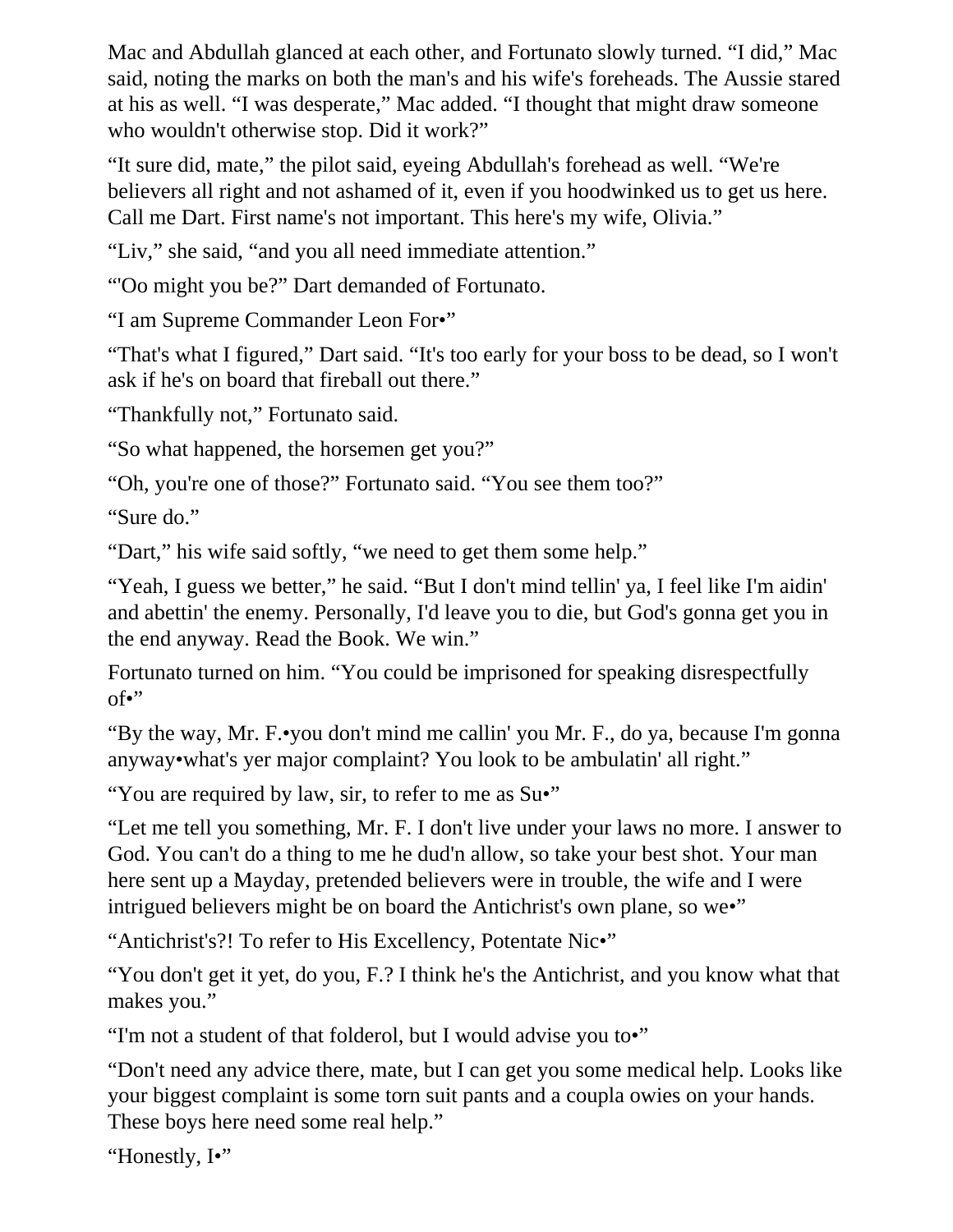"There's a medical office in the wing behind this one, and with your clout you oughta be able to pull somebody away from all the other victims."

An announcement came over the public address system. "Attention! Attention please! Global Community Supreme Commander Leon Fortunato please report to GC Peacekeeping Forces headquarters in Wing B."

As the announcement was repeated, Dart said, "That's right next door to the infirmary, Mr. F. How 'bout you go on ahead and we'll get your comrades here to the doctors."

"I should have you arrested, you•"

"If that's your priority right now, you go right ahead. But if I was you, I'd run to safety and let these boys get patched up. There'll be plenty of time for chasin' us once you've caught your breath."

Fortunato's face and neck flushed, and he looked as if he might burst. He turned to Mac. "No doubt His Excellency has provided assistance for us."

"You should go on ahead, Commander," Mac said. "Find out about Rehoboth, check in with Carp•, with the potentate."

"I don't trust this man."

"Aw, c'mon, Mr. F. I'm harmless as a dove. Much as I'd like to kill a couple of your staff, I promise I won't. We'll get 'em where they're goin' and be on our way."

Dart gently pushed Fortunato away from Abdullah and stuck his head under the Jordanian's arm. Liv grabbed Mac's belt with one hand and his left elbow with the other, leaving Fortunato free to go.

"You, sir," Fortunato said as he reluctantly strode on ahead, "are a disgrace to the Global Community."

"We'll wear that one as a badge of honor, won't we, Liv?"

"Oh, Dart," she said.

"Thanks for not giving us away," Mac said when Leon was out of earshot.

"Inside saints," Dart said, his accent now Southern U.S., more like Mac's. "I couldn't believe it. I almost blew it. I saw yours and the little guy's marks and figured the big man might be with us too. As soon as I saw him I knew who he was and had to cover."

"It was brilliant," Mac said, introducing himself and Abdullah.

"And how'd you like Dart and Olivia?" Dart said.

"That even threw me," Liv said.

"You covered perfectly, honey," Dart said. "'Liv' was a stroke of genius."

They introduced themselves as Dwayne and Trudy Tuttle from Oklahoma. "I change the flag and motto on that plane every few days. We've been Germans,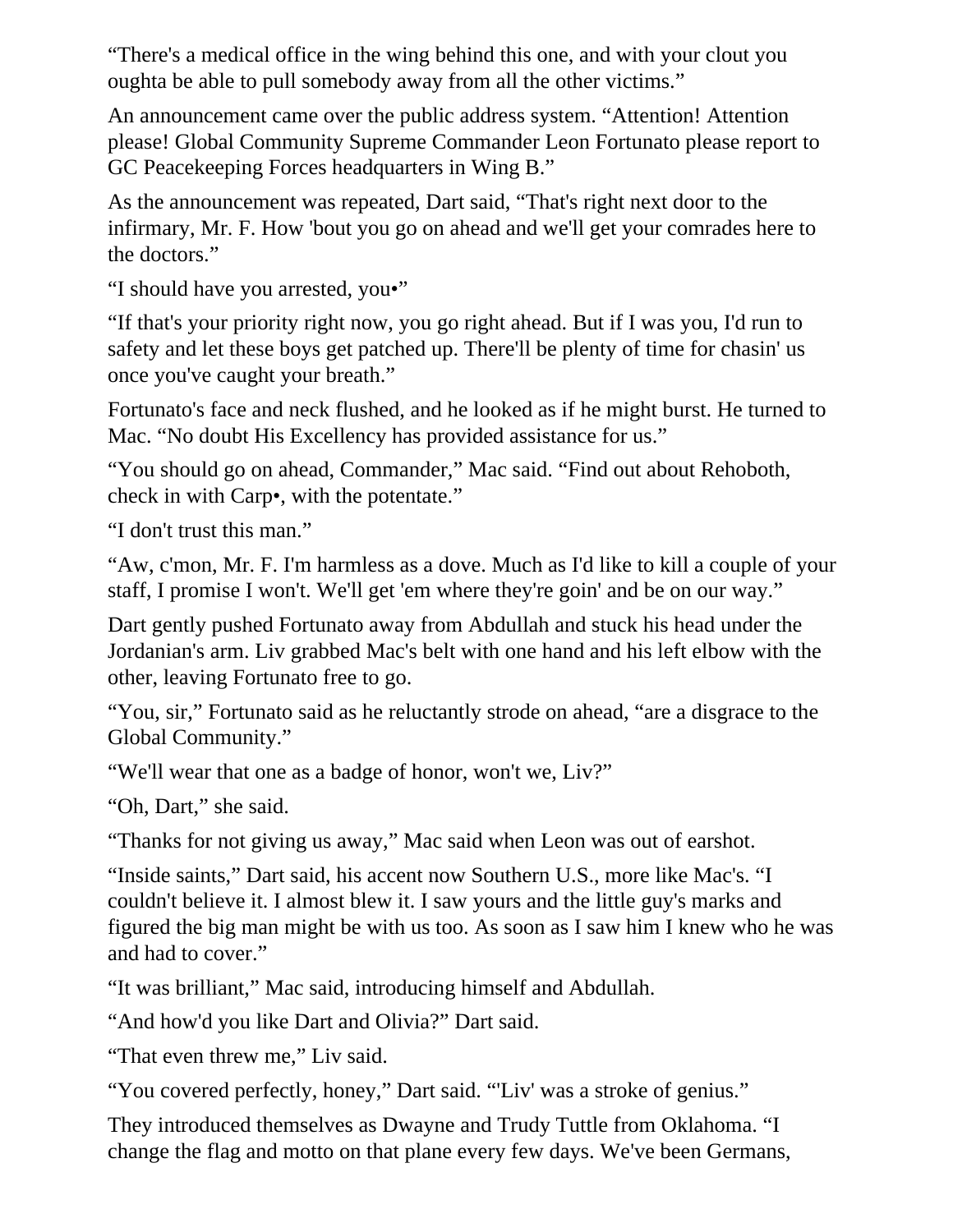Norwegians, Brits. We're with the International Commodity Co-op. Heard of it?"

"If big-mouth here doesn't get us killed," Trudy said.

"Never thought I'd get a chance to tell the False Prophet what I thought of him to his face."

"The False Prophet?" Mac said. "Leon?"

"Claims Carpathia raised him from the dead, didn't he? Worships the guy, calls him His Excellency. You watch and see if it doesn't turn out that way. So, what's your story? You infiltrate, or find Jesus after you were already with the GC?"

Buck looked in the mirror. His facial scars were still red and prominent more than a year after his injuries. The surgery he'd found in a makeshift Jerusalem clinic may have been better than he expected, but there was no hiding his disfigurement. Chloe appeared behind him and handed Kenny to him. "Stop thinking that," she said. "What?"

"Don't play dumb. You think you can use your new face to your advantage."

"Of course," Buck said.

He wondered if handing him the baby was her way of making him want to stay put. But they had been through this before too. She had accepted that her frontline globetrotting was over. She wasn't about to drag a baby into danger, much as she wanted to be where the action was. Her running the Commodity Co-op was crucial not only to the Tribulation Force, but also to the millions of new believers who would soon have no other source for trade.

Chloe had told Buck she wished he could be content with his behind-the-scenes work, countering the propaganda of Global Community Weekly with his own The Truth. But with the new technology provided by David Hassid, Buck could do that from anywhere without being traced. The expansion of the cellar was nearly finished, and Buck felt needed in so many other places.

They had also discussed his responsibility to the baby. Sure, this was different from normal child rearing, knowing that Kenny's real growing-up years would be in Christ's earthly kingdom. Still, it was important for a young child to have both parents present as much as possible. Buck had argued that though he might be gone two to three weeks at a time, when he was home he was home twenty-four hours a day. "It's a wash," he'd say. "I'd net the same hours with him as I would if I were working away from home."

Buck took the baby to the kitchen and Chloe followed him. "You've got that look in your eye," she said. "A few more days cooped up here and there'll be no stopping you. Where you going?"

"You know me too well," he said. "Truth is, Tsion wants someone to go back to Israel. Check in on Chaim. He's encouraged by the E-mails they trade, but he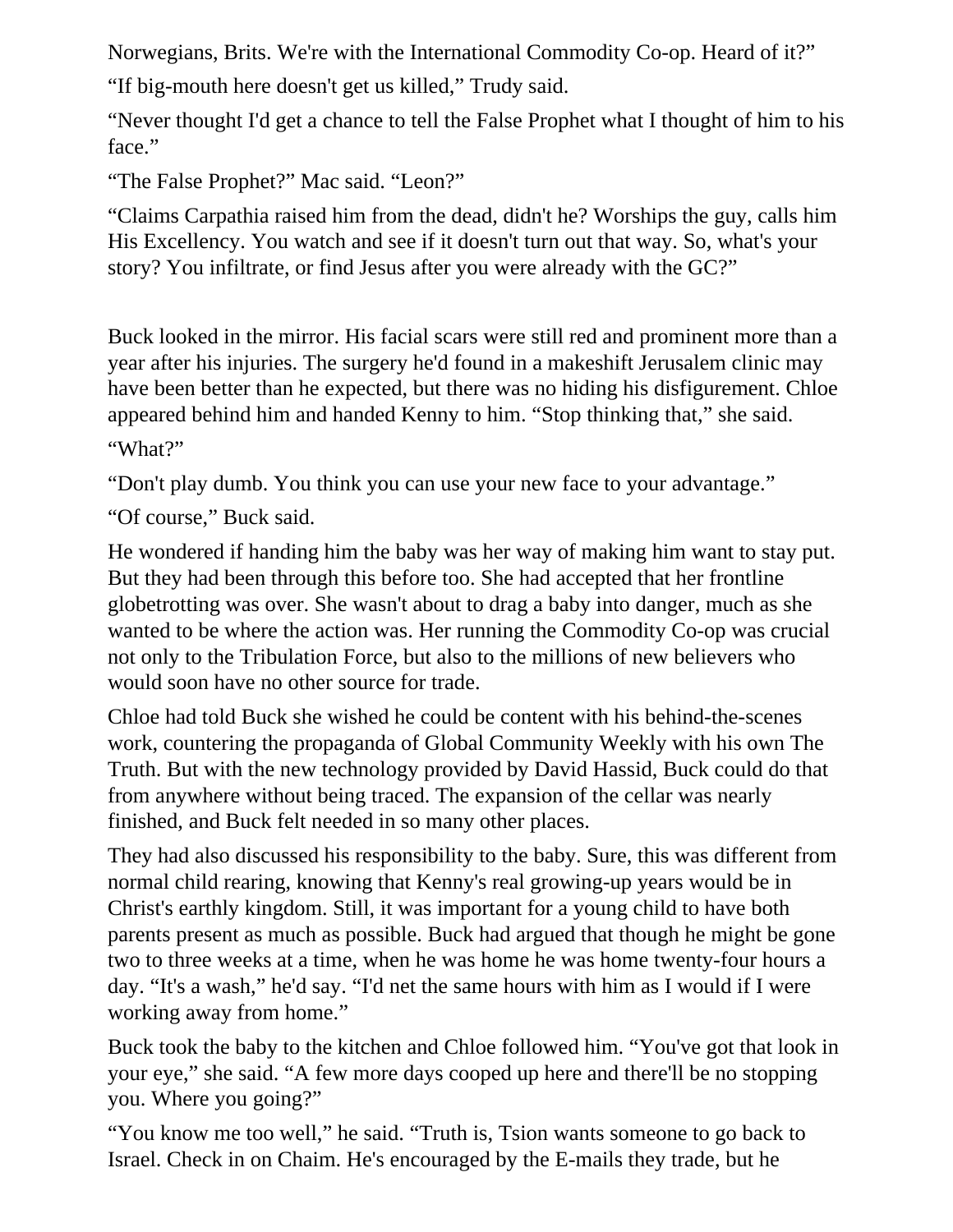believes someone has to be there face-to-face before the old man will make his decision."

Chloe shook her head. "I want to disagree, but I can't. Daddy can't risk it. He's got it in his head to track down Hattie before she blows our cover or gets herself killed. Tsion certainly can't go. I don't know what the world would do without him. I know God has everything under control and I suppose he could raise up someone like he did to replace Bruce, but•"

"I know. We ought to be hiring armed guards and moving him out of sight."

"When are you going, Buck?"

She had a way of cutting to the chase.

"Tsion wants to talk to you about it."

She smiled. "Like having a friend ask your parents for a favor? He thinks I can't turn him down."

"Well, can you?"

She snorted. "I can't even turn you down. But if you get yourself killed, I'll hate you for the rest of my life."

"Thought I'd go see Zeke after dark."

She reached for Kenny. "That's what I thought. Stock up on stuff for the baby. I'll make a list of other stuff we need. Talk to Leah too. She says we're low on some basics."

That night Buck rolled into a dilapidated one-pump gas station in what had once been downtown Des Plaines. Believers knew the station as a source for fuel, foodstuffs, and assorted sundries. Zeke managed the place with Zeke Jr.•who went by Z•a middle-twenties longhair covered with tattoos. He had made his living tattooing, pinstriping cars and trucks, and airbrushing monsters and muscle cars onto T-shirts. He also airbrushed the occasional mural on the side of an 18-wheeler. That business, needless to say, had dried up long ago.

The Zekes had lost the Mrs. and two teenage daughters in a fire resulting from the disappearances. They had been led to Christ by a long-haul trucker. Zeke and his son now attended an underground meeting of believers in Arlington Heights, carefully keeping their faith hidden from unbelievers so they could serve as a major supplier and helper. Z had been a no-account druggie whose on-again off-again tattooing and art merely financed his daily high. Now he was the emotional, softspoken artist behind most of the fake IDs local Christians used to survive.

Zeke was filling the tank of Buck's Rover and watching for strangers or customers without the mark of God on their foreheads. "Need some stuff," Buck said. "Including Z's handiwork."

"Gotcha," Zeke said. "He's down there watchin' TV and doin' his Ben-Judah study. Lemme have your list. I'll drive your rig into the garage and load it for ya."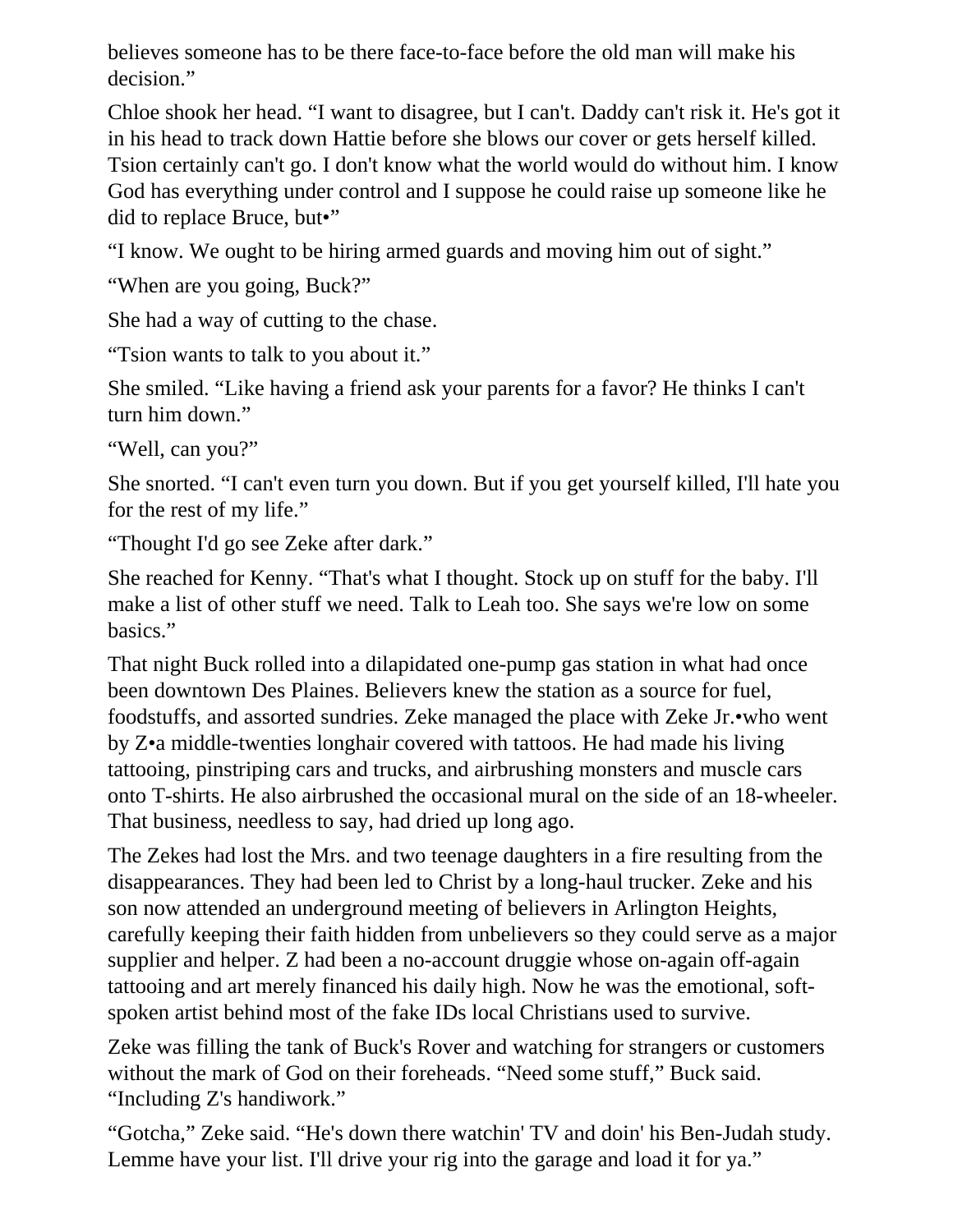Buck got out to venture inside when another car pulled in behind his. "You got enough to fill me?" the man called out. "Or are you rationing today?"

"I can handle it," Zeke said. "Let me get this transmission job on the rack and I'll be right with you."

Buck empathized with the daily tension of living a lie just to stay alive. He moseyed inside, which to unknowing eyes looked a typical greasy station. Brand-name calendars, pictures of cars, an oily phone book, everything dingy. A panel in the tiny washroom, however, was a ruse. The sign said, Danger. High Voltage. Do Not Touch. And a low-level buzz in the fingers awaited anyone who doubted it.

That, however, was the extent of the danger. Knowing where to push and slide the panel opened one into a wooden staircase that led to Zeke's own shelter, fashioned out of the earth beneath and behind the station. Deep in the back, Zeke would fill Buck's list and transport the goods up a rickety staircase into the garage, where he would transfer them to the Rover. In a cozy though windowless and cool earthen room dominated by an oversized ventilation shaft sat the fleshy Z, wearing black cowboy boots, black jeans, and a black leather vest over bare arms and chest. As Zeke had said, Z was watching the news while scribbling notes on a dog-eared spiral notebook with his laptop open.

"Hey, Buck," Z said flatly, putting his stuff away and slowly rising. "What can I do ya for?"

"Need a new identity."

Z squatted behind a sagging lime green couch and swung open a noisy two-drawer filing cabinet that was clearly off its track. He finger-walked his way through about ten files and yanked them out. When the door wouldn't shut all the way, Z resorted to slamming it with his boot. Papers stuck out of the tightly jammed drawer, and Z smiled sheepishly at Buck.

"Choose yer pick," he said, fanning the folders onto the couch.

Buck sat and looked at each folder under the lamp. Z's filing system may have been makeshift, but he sure knew where everything was. Each folder had vital statistics on white males approximately Buck's size and age. "Inventory's getting bigger," Buck said.

Z nodded, his eyes on the TV again. "These smokin' horses are leavin' bodies everywhere. You seen 'em suckers?"

"Not yet. Sound scary."

"Yep. 'Salmost too easy, though. All I got to do is get the wallets before the GC gets the body. Gives people a lot more to choose from."

"This guy," Buck said, putting an open folder at the top of the stack and handing it to Z.

Z tossed the extras behind the couch and studied the file as he set up his instant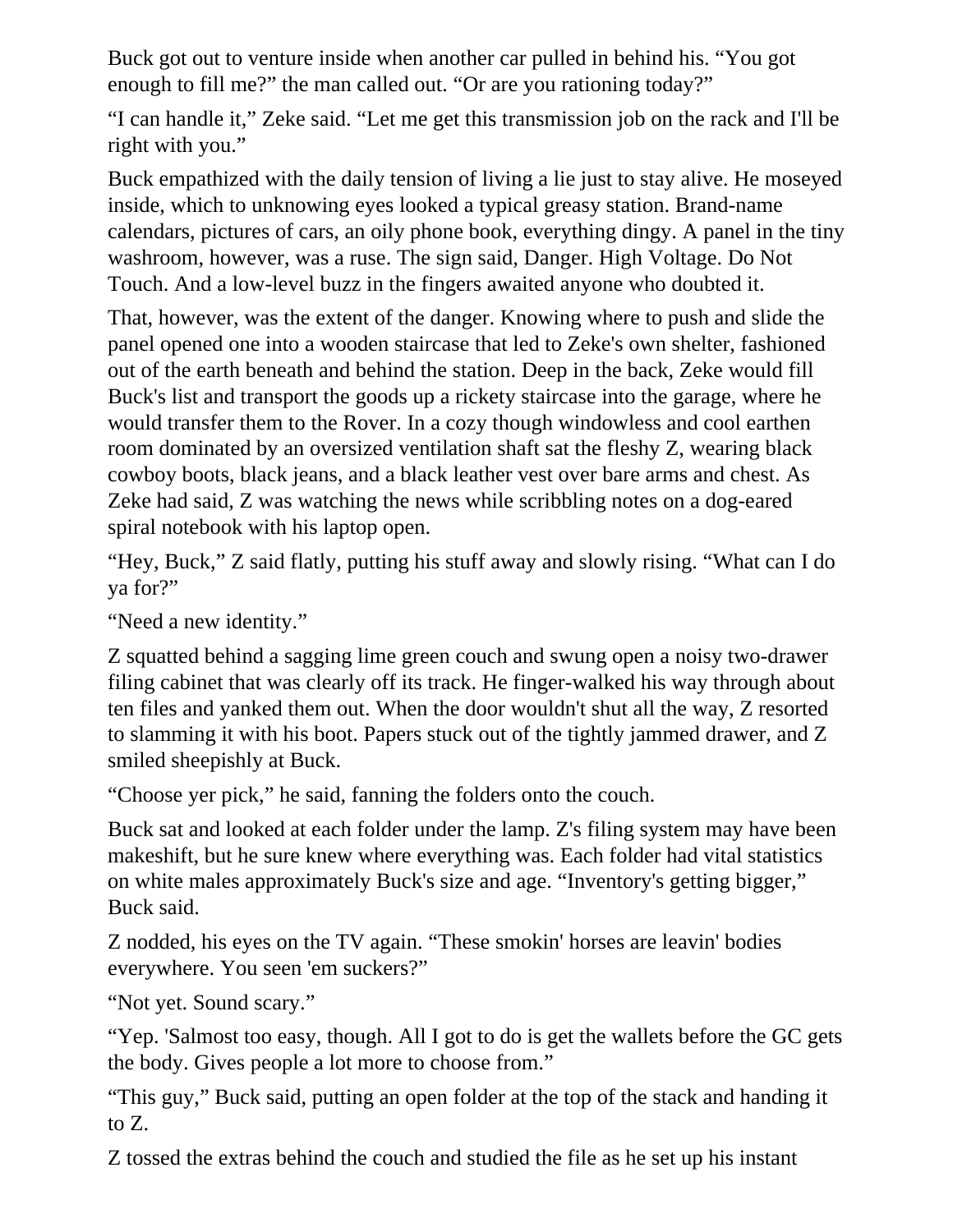camera. Buck sat before a plain blue background and posed for straight-ons and profiles. "Thought of you when I seen him," Z said. "Driver's license, passport, citizen's card, anything else?"

"Yeah, make me a card-carrying member of Enigma Babylon Faith. And an organ donor. Why not?"

"Can do. Fast-track?"

"Couple of days?" Buck said.

"Easy."

By the time Buck found Zeke and exited through the garage, he knew Z was plying his trade under a magnifying light in the other room. The next time Buck ventured out in public, he would carry authentic-looking, well-used identification documents with his new face in place of that of the deceased Greg North.

Mac had never enjoyed such medical attention. While Johannesburg seemed in disarray, thousands of citizens dead or dying, Fortunato's clout opened every door. Regional GC Peacekeeping Forces swept in on Carpathia's own authority and took charge of Rehoboth's palace. He was discovered dead in his office, along with dozens more of his staff.

Mac and Abdullah had been examined and prepped at the airport infirmary, then transported to the palace for surgery. Leon told them, "You'll also hear that Rehoboth's family was wiped out by the smoke and fire plague. But the smell of GC gunfire may still hang in the air."

As Mac and Abdullah were wheeled into the palace, the bodies of Rehoboth's various families were wheeled out. "The news will be clear that Rehoboth failed in an assassination attempt, but we will likely explain the family deaths as plague related. Our enemies will know the truth."

"And Ngumo?" Mac asked.

"Oh, dead, of course. And his secretary, as you said. Rehoboth masterminded that and engineered it from his office. Ngumo was eliminated, Rehoboth's impostor/ assassins were put in place, and Rehoboth was ready to take over once His Excellency was dead."

Mac underwent several hours of surgery by a hand specialist, had major work done on his shoulder, and doctors also redressed his scalp and ear wounds. After several hours of anesthetized sleep, he awoke on his left side, facing Abdullah's bed. His first officer's leg was bandaged and elevated. Abdullah pointed to a jar on his bedstand. It contained a mangled bullet that had been dug from his quadriceps.

"Much damage," Abdullah said. "But not life threatening."

Mac's heavily bandaged shoulder was still numb. His right hand, thickly gauzewrapped and shaped like a gun, rested on his side.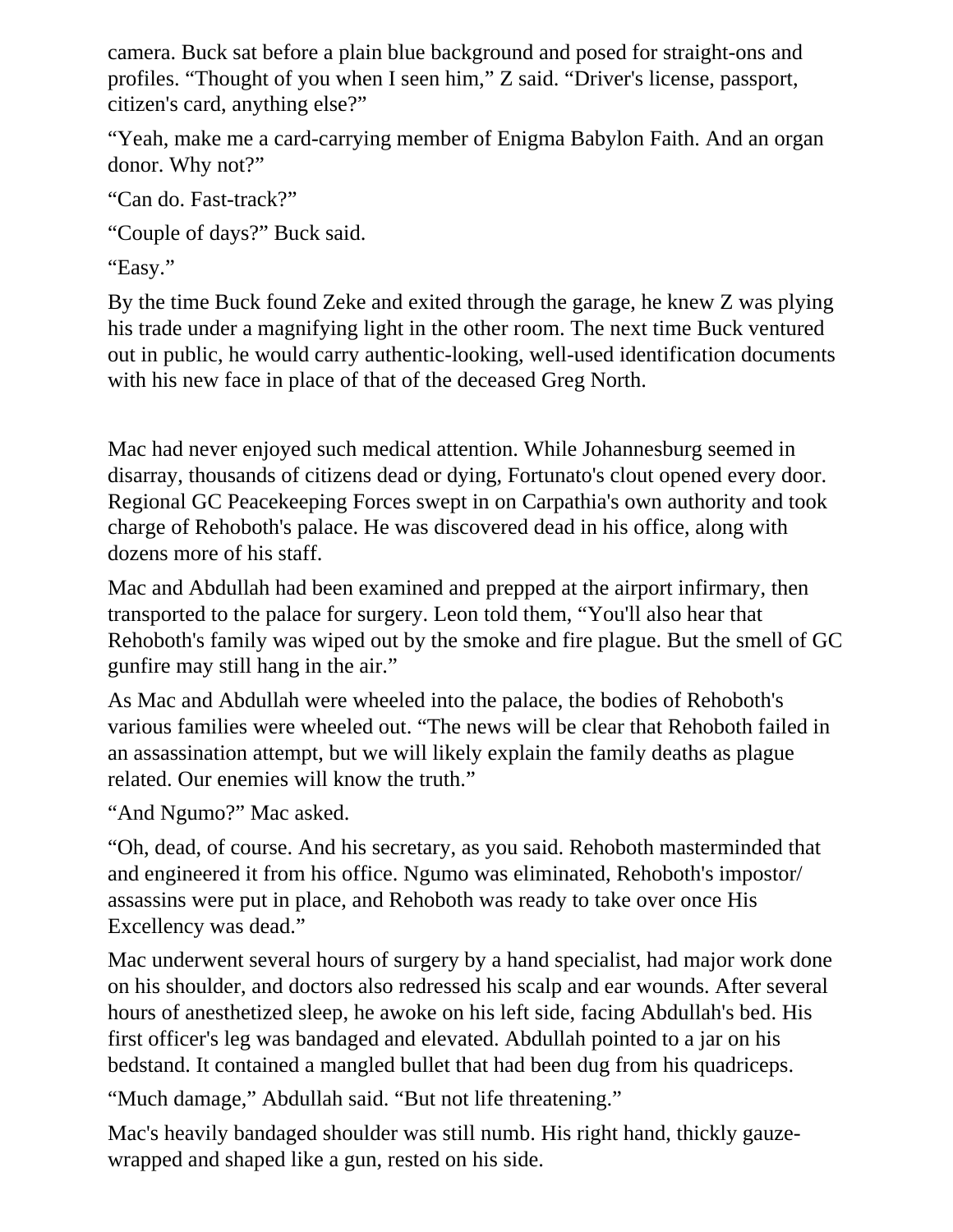A GC doctor, a native of India, entered the recovery room. "I was told you were waking," he said. "Successful surgery on three major areas. Your head was the least of it and will heal first. The shoulder will have considerable scarring, but only bullet fragments needed to be removed, and there was no structural damage. You will feel nerve numbness and may have limited mobility. Your hand was saved, fingers intact. This will cause you much discomfort for many weeks, and you will likely require therapy to learn to use it. The ring and middle fingers will be stationary and stiff. We have curved them into a permanent position. The little finger will have no use. You may get limited use from the index finger, but no promises. The thumb will not bend."

"If I can grip the controls with one finger, poke buttons, and flip switches, I can fly again," Mac said.

"I agree," the doctor said. "You were most fortunate."

Fortunato visited. "You will be pleased to know that you both will be receiving the highest award for bravery given by the Global Community," he said. "The Golden Circle, the potentate's prize for valor, will be presented by His Excellency himself as thanks for saving my life."

Neither Mac nor Abdullah responded.

"Well, I know you're pleased and that only your modesty prohibits you from feeling worthy. Now rest. You will recuperate and rehabilitate here as long as necessary, then you will be transported to New Babylon by your former first officer in the new Global One."

"How long will it take to build that?" Mac asked, knowing Fortunato had no clue how long it took to manufacture an airplane.

"It will be painted tomorrow," he said. "Peter the Second has graciously consented to make it a gift to His Excellency. Affairs of state will not be interrupted by this dark episode. The new regional potentate of the U.S. of Africa•a loyalist handpicked by Potentate Carpathia himself•will be installed within the week."

Buck drove home with a vehicle full of supplies, a full tank of gas, and a preoccupation about Mac and Abdullah. The radio was full of news of the insurrection and death of Bindura Rehoboth. GC casualties had included a cook and two aides, but accounts of the destruction of Global Community One left Buck wondering. He called home, pleased to discover that Rayford had heard from David and that their compatriots were worse for wear but alive.

A week later David and Annie sat in the Personnel office at the Global Community palace. The personnel director held David's memo. "So the bottom line, Mr. Hassid, is that you take responsibility for Ms. Christopher's breach of procedure protocol?"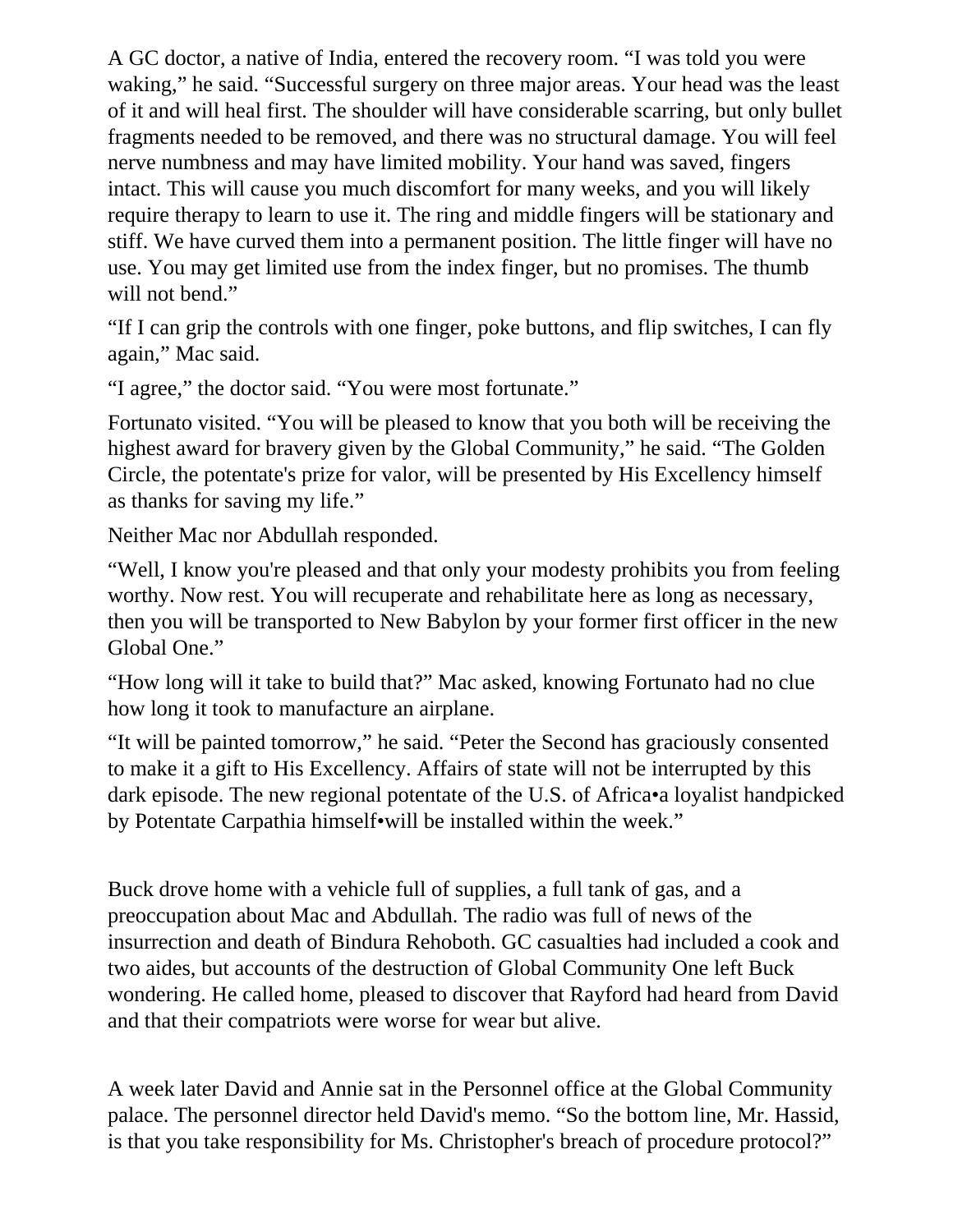David nodded. "I should have told her something that basic."

"Perhaps. Perhaps not. Why is it the department head's responsibility when the subordinate has a procedure manual?"

David shifted. "Annie•Ms. Christopher•may have been distracted by a romantic interest on the part of a coworker."

The director looked over the top of his glasses. "Really," he said, more statement than question. "That hardly excuses the violation. Are you interested in pursuing this relationship, Ms. Christopher?"

"Very much."

"And this coworker is in your department?"

"You're looking at him," David said.

"Brilliant. Well, look. . . . Ms. Christopher's file shows a list of minor offenses, insubordination and the like.

"But I'll waive the usual lowering of a grade level for this kind of a breach, provided she allows me to reassign her where she can be most profitable."

She hesitated. "And where might that be?"

"Administrative branch. This crisis has cost us more than a dozen analysts. Your profile shows you would excel."

"What does it entail?"

He flipped a page and mumbled as he read: "Administrative branch, chain of command: Potentate, Supreme Commander, Director of Intelligence, Analysis Department Director, Employee. Major duties and responsibilities: examining and interpreting data from sources not sympathetic to the Global blah, blah, blah. Intelligence Analyst, yes or no?"

"Yes"

"And try not to lock yourself in the office."

As soon as they were out of the Personnel office, David took her hand. He felt such freedom! Then he saw Leon Fortunato stride toward the elevator with Peter the Second barking at him from behind.

"I don't want a face-to-face with you, Leon."

Fortunato pushed the button and turned on him. "Supreme Commander to you, Peter."

"Then do me the courtesy of using my•"

"I will if you will," Leon said.

"All right, Commander! But I'll not have Carpathia appropriating my•"

"His Excel•"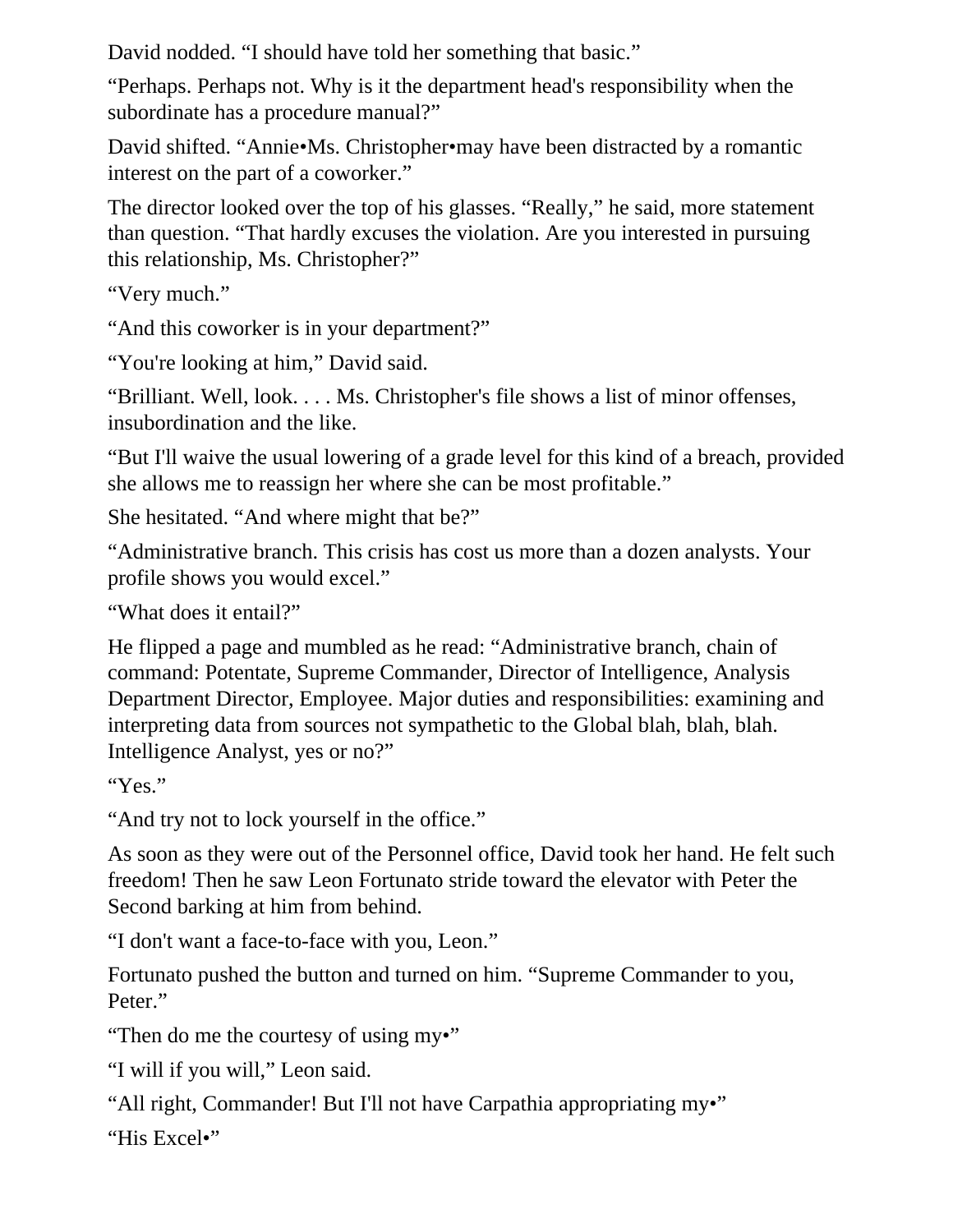"All right! But he must answer to me if he's going to abscond with my aircraft and•"

As they boarded the elevator Leon said, "If you think the potentate of the Global Community would ever answer to you ..."

"I want to hear this one," David said. "I'll call you, Annie."

"Be careful," she said.

David sprinted to his quarters, locked the door, and called up on his computer the bug in Fortunato's office. Peter II was in mid-sentence:

"... refuse to sit when this is not where I want to be."

"It's as close as you're going to get."

"Why does His Excellency duck me, Commander? You tell the world I offered my plane, which I might have been happy to do. But I was not consulted, not given a chance to•"

"Everything you have, you have because of the potentate. Do you think Enigma Babylon Faith is independent of the Global Community? Do you think you report other than to His Excellency?"

"I .demand to see him this instant!"

"You demand? You demand of me? I am the gatekeeper, Supreme Pontiff. You are denied access, refused an audience with His Excellency. Do you understand?"

"I swear to you, Leon, you'll regret insulting me this way."

"I have asked you not to call me•"

"I will call you anything I please. You sit here in artificial authority not because of any following or accomplishments, but because you have mastered the art of kissing up to the boss. Well, I don't kiss up, and I will be heard."

There was a long silence.

"Maybe you will," Leon said. "But not today."

David heard heavy footsteps and a door slam. Then Leon's voice. "Margaret?"

Over the intercom: "Yes, sir?"

"See if the potentate has a moment. You may tell him who just stormed out of here."

"Right away, sir."

David switched to Carpathia's office and listened in on the exchange. His secretary had passed along the message from Fortunato's. "What does he want?" Carpathia asked.

"She says he just had a meeting with the supreme pontiff."

"Invite him up."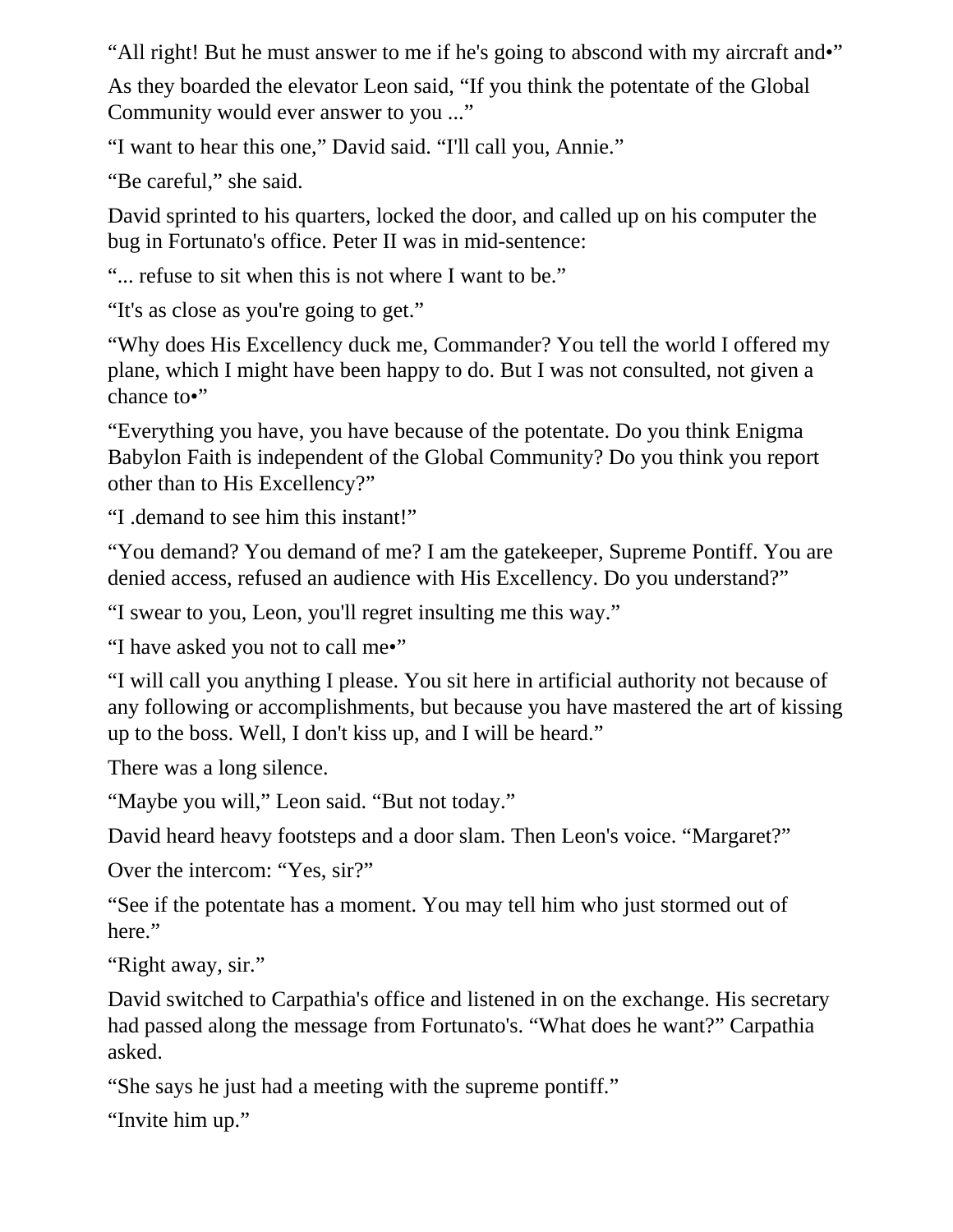## **TWELVE**

Mac was up and walking long before Abdullah and was eager to get back to New Babylon. Difficult as his job was, therapy had been no respite. He might have otherwise felt pampered in the Johannesburg palace, but his injuries negated any rest. Between painkillers his body was afire. He requested doses only large enough to take the edge off. The last thing he wanted was an addiction to pills.

Mac was disgusted with himself for two gaffes. He had hollered over the air that believers were on board Global One. Fortunately Dwayne Tuttle, the erstwhile "Dart," had covered for him. But Mac had also tossed Leon Fortunato, of all people, his secure phone.

It was nearly twice as heavy as a normal cell phone, packed with so much secure technology. Leon hadn't seemed to notice, but what if someone had called Mac while Leon had the phone? If they didn't recognize Leon's voice or had less than perfect reception, they could have compromised the whole Trib Force.

What troubled Mac was that neither lapse was a result of panic or desperation; both were due to lack of faith. He sincerely believed they were not going to survive the onslaught, and thus, what was the difference?

Fortunately, he had been wise in his selection of a hew first officer. Abdullah had saved the day with the phone. Mac had awakened with a start late the first night during his recovery. He shook Abdullah awake. "Leon has my phone," he said. "One call from the wrong person and we're history."

"Sleep well, my friend," Abdullah said. "Your roommate is a pickpocket."

"Come again?"

"When you and Leon were helping me into the terminal, I retrieved your phone from his pocket."

"That's a heavy phone. Why didn't he notice?"

"He was scared to death. I picked my spot. The phone is in my possession."

"What time is it?"

Abdullah checked his watch. "Two in the morning."

"What time in the States?"

"They are nine hours behind us when we are in New Babylon. Eight here."

"Let me have that phone."

Mac called Rayford and filled him in on the Tuttles, who had disappeared shortly after delivering Mac and Abdullah to the infirmary. "I didn't even get a chance to tell them how connected we were to the co-op," Mac said, "but your daughter is surely aware of them."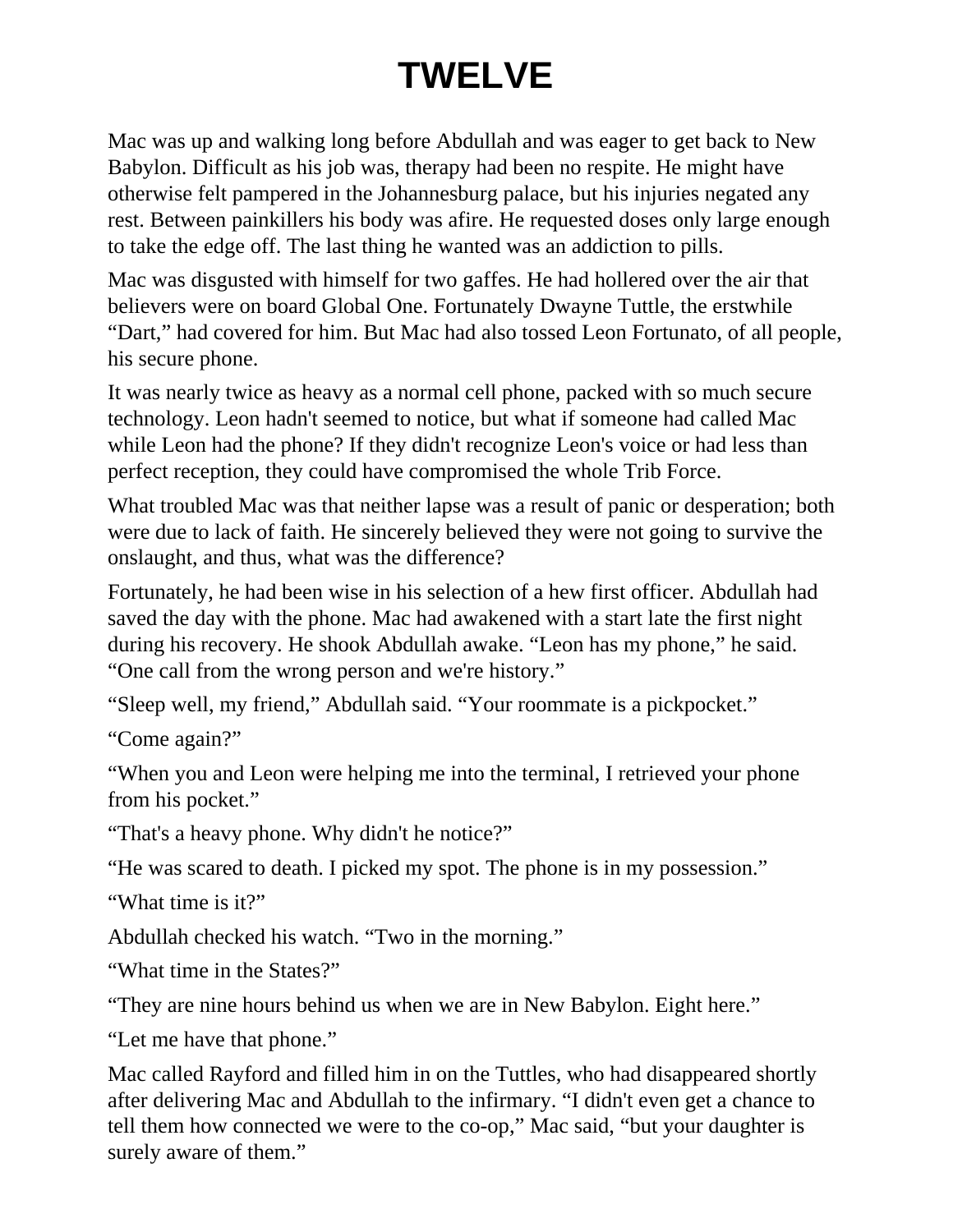Rayford found Chloe was aware of the Tuttles. "They're going to handle a huge South Sea area for us," she said. "That they were close enough to hear Mac's Mayday is nothing short of a miracle."

"It's a contact straight from God," Rayford said. "If you can spare them, I need them to get me to Europe."

"Why don't you fly yourself, Dad?"

"I don't want to fly alone and then try to be at my best incognito. I'd share the flying with Dwayne. We can take his Super J or the Gulfstream."

"Do you know where you're going?"

"Beauregard Hanson is going to tell me, next time he shows up at Palwaukee. T is going to keep him there under some pretense, I'm going to wave a little cash under his nose, and he's going to sing. He just doesn't know it yet."

David Hassid sat transfixed before his computer, earplug in, listening to Carpathia and Fortunato.

"Leon, you must not feel obligated to kiss my ring every time you come into my presence. I appreciate it in public, but•"

"Begging your pardon, Excellency, but•"

"And you must also feel the freedom to address me informally in private. We go back a long way and•"

"Oh, but I could not. Not now. Not after all I have witnessed and experienced. You must understand, Potentate, that I do not do these things from any other motive than genuine devotion. I believe you to be inspired, sir, and while it is the highest honor that you consider me enough of a friend to call me by name, forgive me if I cannot reciprocate."

"Very well, then, Leon. Now tell me about your encounter with the man who would be king."

David listened as Fortunato recounted the conversation. Carpathia was silent a moment. Then, "Peter does not know, does he? He does not have any idea that I knew of his alliance with Rehoboth. He believes he can divide me from my regional potentates and conquer me."

"I'm sure that's what he believes, Excellency."

"What a fool!" Carpathia said.

"Shall we let him lead us to another subversive or two, or has his time come?"

David heard movement, as if Carpathia had stood. His voice quality had changed, so David assumed he was pacing. "I nearly lost patience with you months ago when he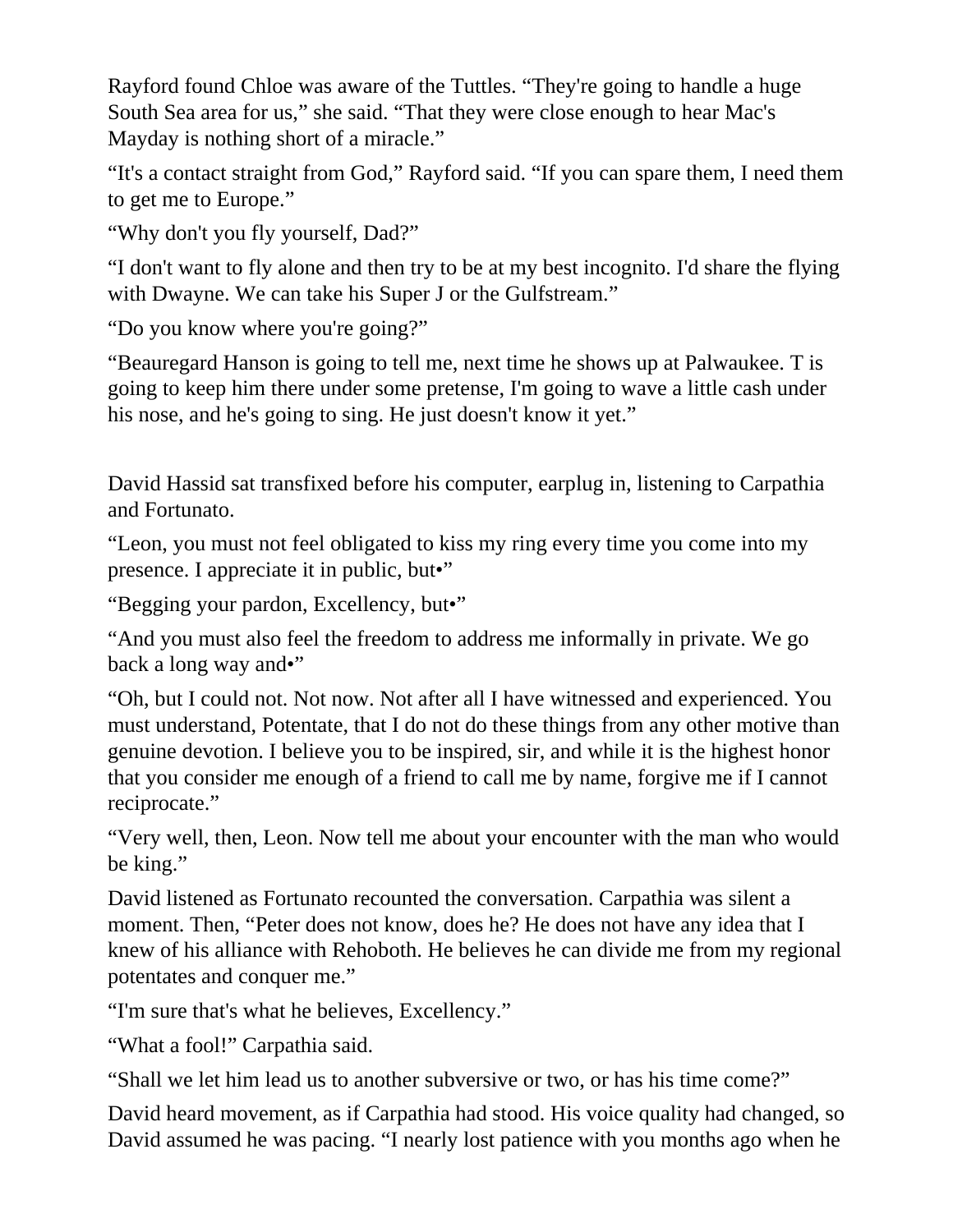had not been eliminated. But in the end there was benefit. Not only did he lead us to Rehoboth, a recent communique from him proved most enlightening and may have bearing on our two friends to the south."

"The Jerusalem Twosome?"

"The same. You like that term, do you not?"

"Genius, sir. Only you ..."

"I had asked him to put his scholars on all the mysterious manuscripts from the past, from Nostradamus to ancient holy writings and such, and see if there are any clues to the vulnerability of those two. I know the Ben-Judah-ites believe they are the two witnesses prophesied in the Christian Scriptures. In the unlikely event that they are, Mathews tells me they will be vulnerable four months from now. They themselves have spoken often of their being protected from harm until the due time."

"But, sir," Fortunato whined, "the people who say these men are the prophesied ones are the same who say you are the Antichrist."

"I know, Leon. You and I know I am merely doing what I have been called to do."

"But if they have a due time, so does their enemy!"

"Leon! Take a deep breath. Do I act like an Antichrist?"

"Certainly not, Excellency!"

"Who do you say that I am?"

"You know well that I believe in my heart you may be Christ himself."

"I shall not make that claim for myself, trusted friend. At least not yet. Only when it is obvious to the world that I have divine power could I personally make such a claim."

"I have spread far and wide the story of your resurrecting me•"

"I appreciate that and am confident many believe it. But it was not witnessed by anyone else, so there may be doubt. I have been ineffective in containing the two preachers, which has damaged my credibility. But I worship a deity determined to be the god above all gods, to sit high above the heavens, to evolve into the perfect eternal being. How can I fail if I pledge myself to him?"

"As I pledge myself to you, Excellency."

To David it seemed Carpathia had returned to his chair behind his desk, where the microphone fidelity was best. "Let us bide our time on Peter," he said. "Are the majority of the potentates at the limits of their patience with him?"

"They are, and, sir, despite that Potentate Rehoboth misled me on this very issue, I believe most of the others were sincere. They assured me they were not only sympathetic to eliminating him, but that they would also be willing to participate in his demise."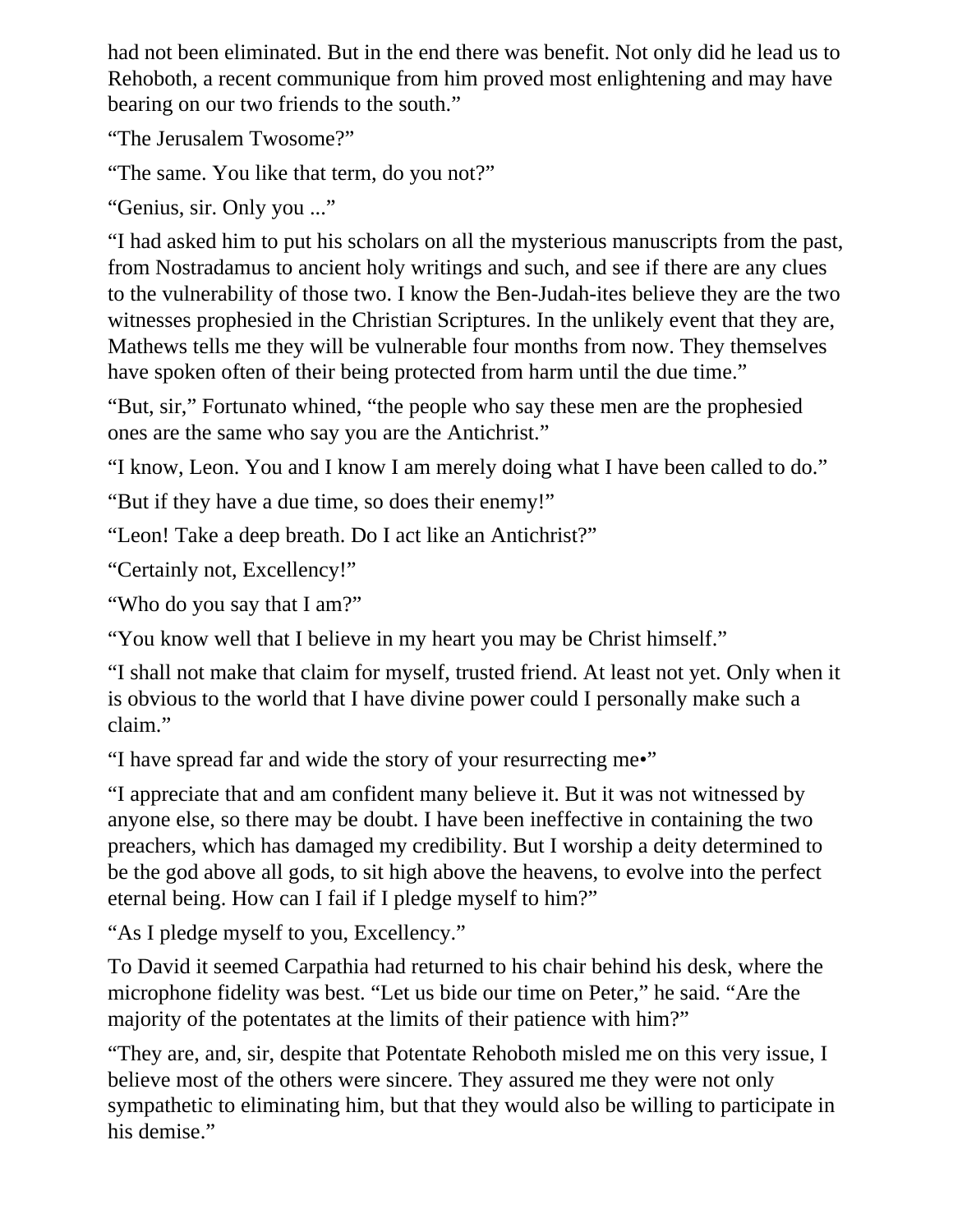"Leon, I have worked with rulers long enough to know that their word is worthless until it has been confirmed by action. We must allow Peter to believe that more regional potentates are disloyal to me. Clearly his goal is to usurp my role. Rehoboth would have been his Fortunato, had the assassination attempt succeeded. Surely Peter must believe he has the confidence of the others. Let us use that to our advantage."

"I will give this my full attention, sir. And thank you again for surrounding me with protection in Johannesburg."

"Think nothing of it. When will the pilots return so we may confer the medals upon them?"

"Soon, sir."

"The people love pageantry, do they not?" Leon agreed aloud, but Carpathia talked over him. "With the turmoil of late, we have had too few opportunities to make examples of model citizens, of heroes."

"Our workforce is depleted, Excellency, but with creativity we can rise to the occasion and make their return to New Babylon a world-class event."

To David, Carpathia sounded as if he were dreaming. "Yes, yes," he said. "I like that. I like that very much. And get someone on this timing issue with the Twosome. If the Ben-Judah-ites put the due time at the midpoint of our agreement with Israel, I want the precise date."

David's heart pounded as he could feel Carpathia's excitement. The potentate raised his voice, spoke more quickly. "Talk about pageantry, my friend! Talk about an event! Fool the two. Surprise them. Defer to them until that time. Give them the audience they think they deserve. Pull out all the stops, Leon. Global television coverage. Plan a happening. Put me there.

"Yes, I shall be in Jerusalem, the heart of the country with whom I have made a solemn pact. We will celebrate the halfway point of the peace that has been accomplished there. Produce the dignitaries. Get Peter there in all his laughable finery. My old friend Dr. Rosenzweig must be a guest of honor. We will do as the so-called saints do and recommit ourselves. I will dedicate myself anew to the protection of Israel!

"With all the world's eyes there, I shall personally take responsibility for the end of the preachers. How her citizens will love the end of plagues, harangues, drought, famine, bloody water! Leon, take a note. Get the potentates to encourage Peter in his scheming against me. Have them lead him to believe they are with him, that they are, are, yes, unanimous in their antipathy toward me. They want him to be their ruler. Be sure he comes to Jerusalem believing he has the confidence of every one of them."

"I will do my best, sir."

"We have only a few months. Make it your top priority. High level, confidential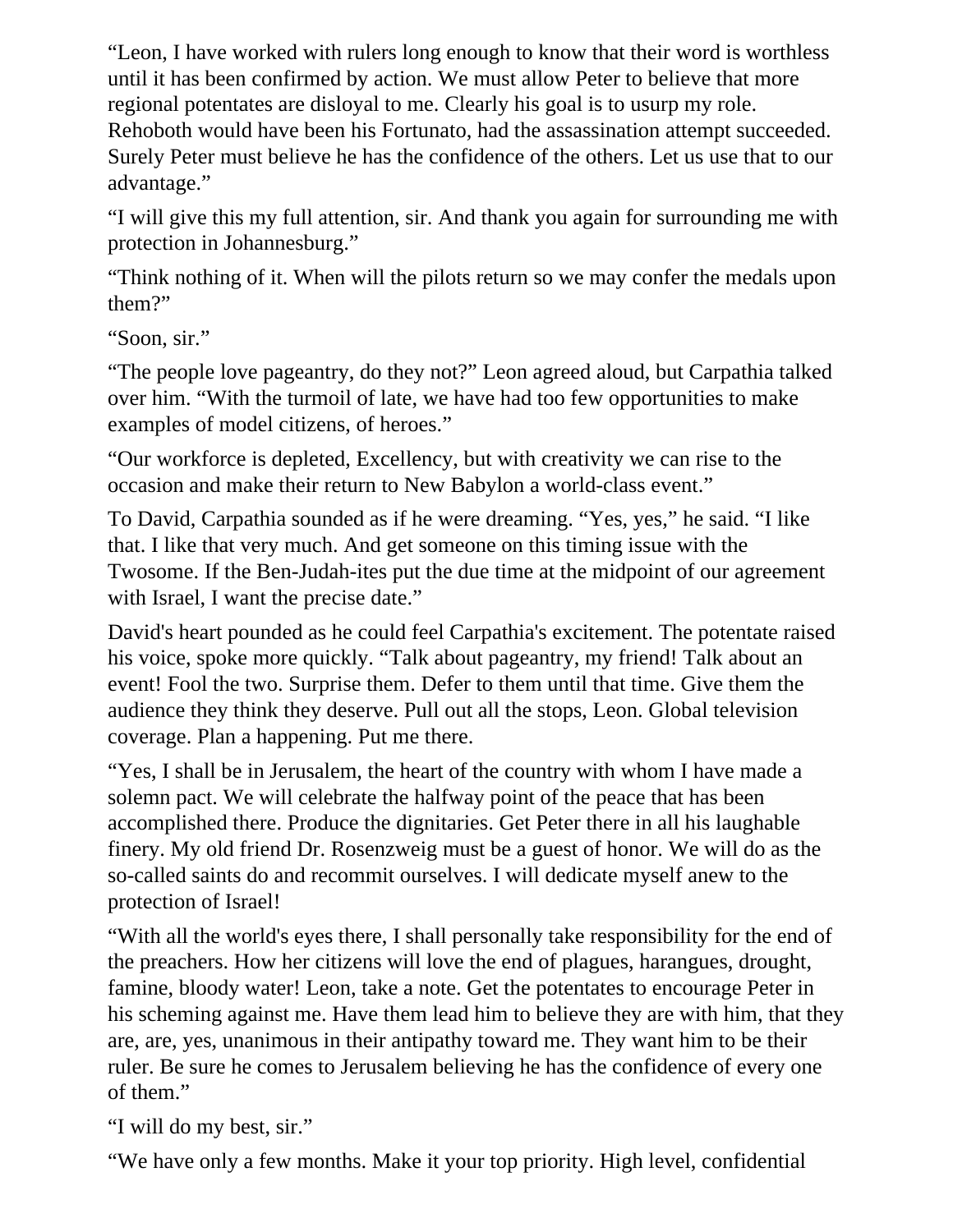meetings whenever and wherever you need them. Full use of all our resources. This must be our proudest moment, the perfect performance. It shall be the end of insurrection, the end of opposition, the end of Enigma Babylon trying to assume my authority, the end of the Judah-ites, with no preachers in Jerusalem to worship."

"But Ben-Judah still has that vast audience•"

"Even he will lose heart when it becomes clear there is only one power on earth and that it resides in New Babylon. Invite him! Invite his followers! They were so buoyed by embarrassing me and trying to kill me there last year. Well, welcome them back, and watch their reaction!"

"You are brilliant, Excellency."

"If you like that, Leon, consider this. It will take the best you have to offer. But start confiding in Peter that all is not well between you and me."

"But, Excellency, I love•"

"I know, Leon."

"But the supreme pontiff knows too. I can't imagine convincing him that my unwavering loyalty has suddenly•"

"Of course! It must not be sudden. Let him suggest it! Surely he finds negative things to plant in your mind about me, does he not? Has he never criticized me?"

"Certainly, but I always defend your motives and•"

"Just hesitate once, Leon. Let him render you silent just once. I know him. He will pounce on it. He believes he can persuade anyone of anything. What an ego to believe the ten potentates admire him, when we know beyond doubt most of them would kill him themselves! Can you do it, Leon?"

"I'll try."

"I have every confidence in you. Within four months we will consolidate all power and authority and render opposition moot. Just the thought of it energizes me! Go now, friend. Hesitate to ask for nothing. All my•our•resources are at your disposal."

"Thank you, Excellency. Thank you for the privilege of serving you."

"What a nice thing to say," Carpathia said.

David had a headache from listening intently for so long. He was about to shut down the computer when he heard someone in Carpathia's office again. The secretary chatted with him for a minute, then he asked her to hold all calls and allow no visitors until further notice. David heard the door close and then a click, and he assumed Carpathia had locked it. He waited to see if Carpathia made a significant phone call.

He heard the squeak of Nicolae's chair, and then perhaps it rolled. Finally, he heard the potentate whispering. "O Lucifer, son of the morning! I have worshiped you since childhood." David shivered, his heart thudding. Carpathia continued, "How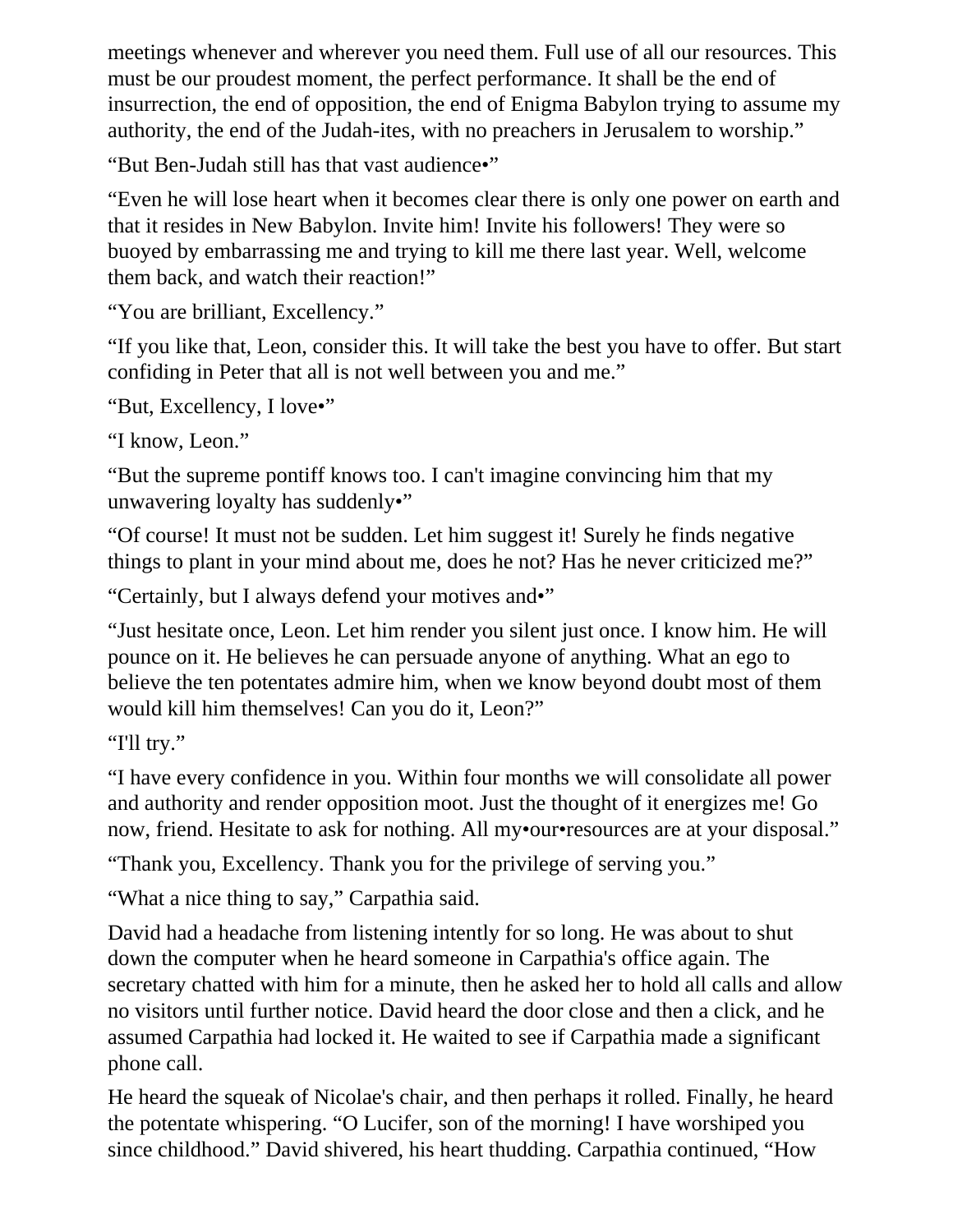grateful I am for the creativity you imbue, O lion of glory, angel of light. I praise you for imaginative ideas that never cease to amaze me. You have given me the nations! You have promised that I shall ascend into heaven with you, that we will exalt our thrones above the stars of God. I rest in your promise that I will ascend above the heights of the clouds. I will be like the Most High.

"I shall do all your bidding so I may claim your promises to rule the universe by your side. You have chosen me and allowed me to make the earth tremble and to shake kingdoms. Your glory will be my glory, and like unto you, I will never die. I eagerly await the day when I may make plain your power and majesty."

Rayford got the call late on a Friday night. "He's here," T said. "And I told him someone was coming in with an interesting and potentially profitable proposition. So far he's bit, but I hadn't seen him since your woman friend disappeared, and I can tell he's waiting for me to raise the issue."

"I'll be there. Keep him warm."

Rayford sat down with Leah and asked if he could wave some of her cash before Bo Hanson to see if he'd sell information on the whereabouts of Hattie Durham.

"Well," she said, as if relishing her position, "you hardly speak to me for days, never ask how I'm doing, not even how or if the ribs are mending, but now you need something and here you are."

Rayford didn't know what to say. He hated her tone and her attitude, but he was guilty. "I have been remiss," he tried.

"I risk my life with you and donate my husband's and my entire life savings to the Tribulation Force, and you treat me like an intruder. That's remiss?"

"Apparently it's unforgivable," he said.

"Apparently? You say that as if conceding that I've decided you're without excuse."

Rayford stood. Leah said, "Please don't be rude enough to walk away from me."

He turned. "There are easier ways to say no. Could you try another?"

"But I'm not saying no."

"You could have fooled me."

"I enjoy rattling your cage."

"I'm glad one of us enjoys it."

"Rayford, please. I have been hurt by your avoidance of me, but I also realize that you have suffered many losses, including two wives in three years. I don't expect you to be comfortable with me. But I thought we patched up our rocky start, and going through what we went through together has to count for something."

He sat back down. "I don't know about you, Leah, but I found that as frightening as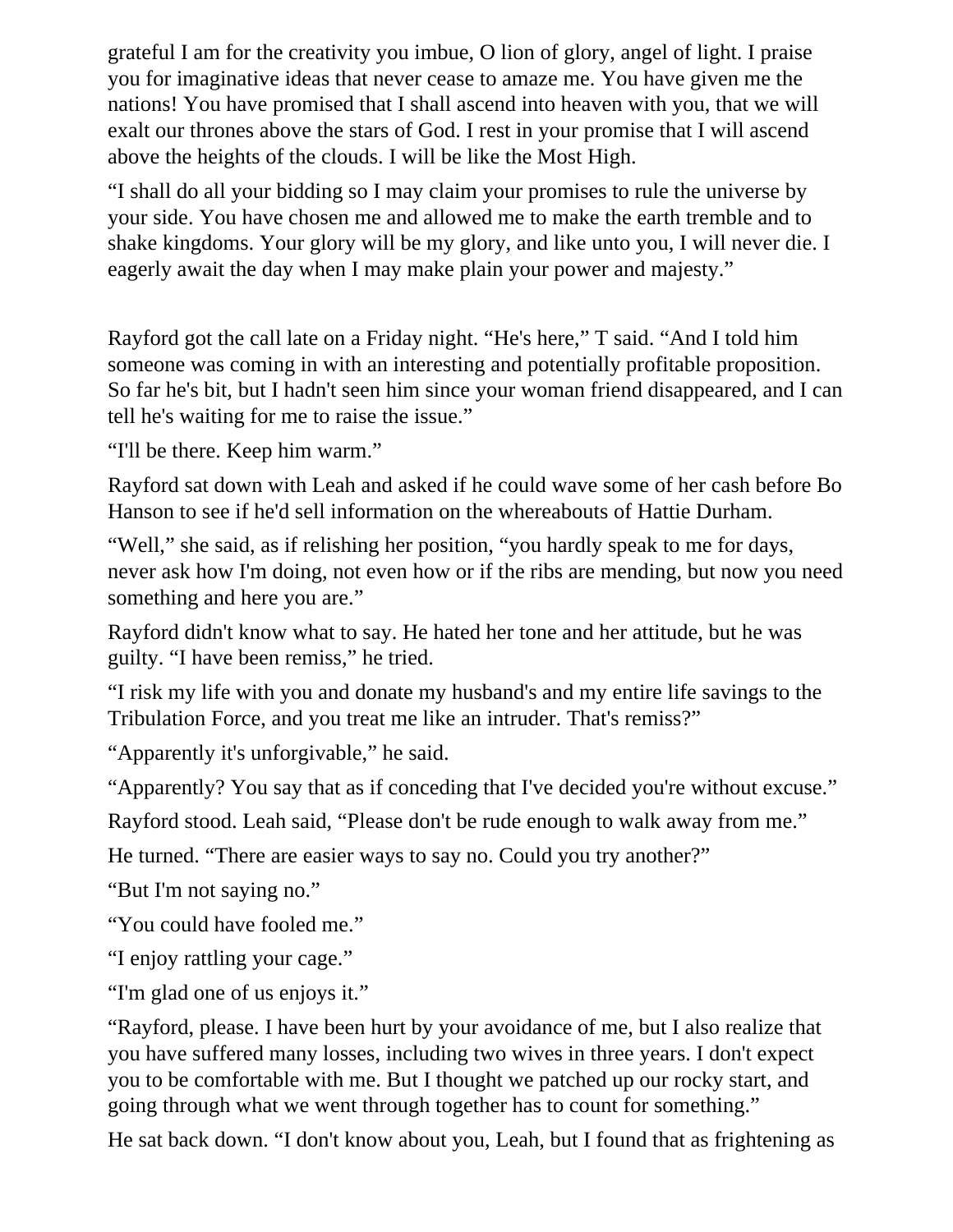anything I've encountered•and that includes discovering my wife's body at the bottom of the Tigris. I don't like to think about it, and I sure don't want to dwell on it. This is no excuse, but maybe you remind me of it."

"I'm sure I do. But you're in charge here, and I need something to do. Assign me something, chief. I'm ready to offer every medical skill I have when necessary, but I don't want to work only when people are hurt or sick. I've tried to help Chloe with the baby and even some with the co-op, but she's too nice to ask. I have to push myself on her. Make that my job and she won't feel bad about counting on me."

"OK, consider that done."

"Tell Aw."

"I will."

"And you people are so politically correct around here, no one's even suggested I do anything domestic. I happen to be a good cook and enjoy everything about it. Planning, food preparation, even cleanup. May I do that for you so you can all concentrate on what you're supposed to be doing?"

"You'd do that? That would help."

"I'd feel I was contributing. Forget the money. You didn't even have to ask. I told you from the beginning I was giving it to the cause, and I meant it. If circumstances changed and I left here tomorrow, I wouldn't take a penny with me. Can we put that to rest?"

"That's so above and beyond•"

"I already feel appropriately thanked. We bring to the table what we have, and none is more important than another. Except maybe Tsion."

"So you were giving me a hard time because . . . ?"

"You deserved it. You should have cared more and showed it. Have I asked about your knee?"

"Several times."

"I wasn't being polite. I caused that injury. I didn't know you weren't looking, but I shouldn't have stopped in front of you anyway. You're a wonderful man. You were hurt. I care. I asked. You gave me the cursory, macho answer, end of conversation. I was hurt too, and no one was responsible for that but you. You were following too close, moving too fast for conditions."

Rayford shook his head. "So how are the ribs coming?"

"Slow, as a matter of fact. I might have cracked more than one. I can go through a day hardly aware of them, then one false move and I'd like to scream."

"I'm sorry. I hope you feel better soon."

She looked at him.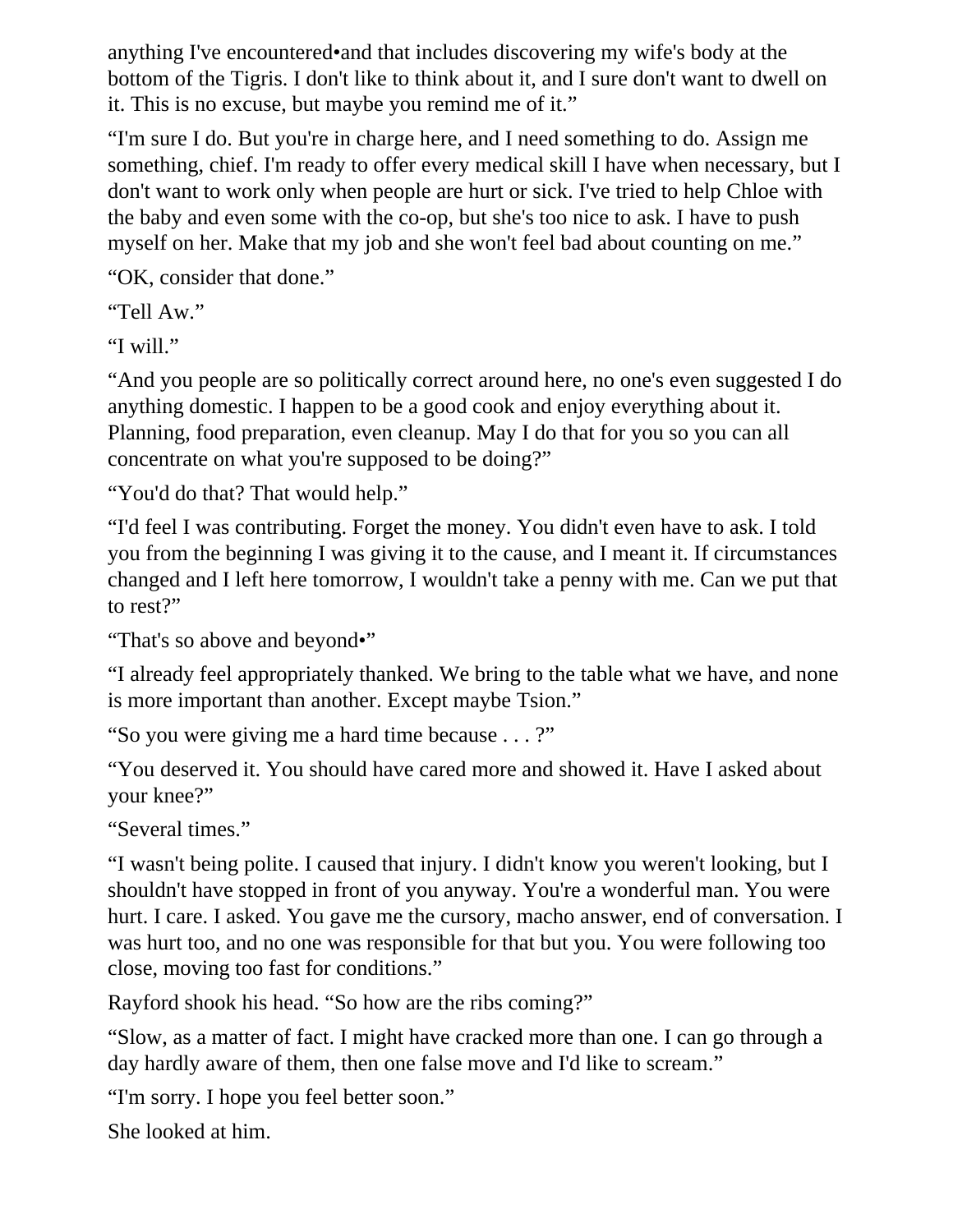"I mean it," he said.

"I know. And you have a lot more on your mind than my needs."

"Has everyone else been good to you?"

"The best. No complaints."

"I'm the only one who doesn't get a gold star."

"And since I have your attention, would you consider something, for when I get healthy? I am mobile. I am smart. I take risks, like I did for you all more than once at the hospital. I have no family, nothing to lose. If you need me to go somewhere, do something, deliver something, pick up something, communicate something, I can do the phony alias. All right, I almost blew it with the GC the other night•"

"You gave up too soon was all. Actually you caught on quickly and covered well."

"Keep me in mind is all I'm saying. With hair dye and makeup, women are harder to recognize than men. The GC won't keep my picture circulating for long. Get me a fake ID and put me to work."

"In good time. I've just gotten excited about having you in charge of eats."

"I was afraid I would regret that offer."

Rayford stood, his toe and knee still tender. Chloe stepped in from the front room. "Daddy, bad news. You know I've been trying to reach Nancy, Hattie's sister, to let her know we're sure Hattie's alive? I found her. She shows up on a confirmed dead list. Smoke inhalation."

Rayford looked at the floor. "Well," he said sadly, "another reason to find Hattie."

Mac and Abdullah were scheduled to board the new Global Community One early Friday evening to be ferried back to New Babylon by Mac's old first officer. The plane, appropriated from Peter II, had been rechristened from II One to Phoenix 216. Leon Fortunato would come to fetch the wounded heroes.

Mac just couldn't wait to get back to David and Annie. There was the chore of bugging the new plane and also something urgent David had to talk to him about and didn't dare by phone. When the world's leading communications security technician won't talk on the phone, it's big.

Mac was packing just after four o'clock when he got a call from Rayford. "I'm on my way to Palwaukee to put some pressure on this Bo character I told you about. I'm going to be in Europe soon and I need a few things. Albie still your best source?"

"By far. What do you need?"

"Oh, ah, I'd just as soon talk to him directly. Got his number?"

"Not with me. I expect to be home tonight. Can you wait till then?"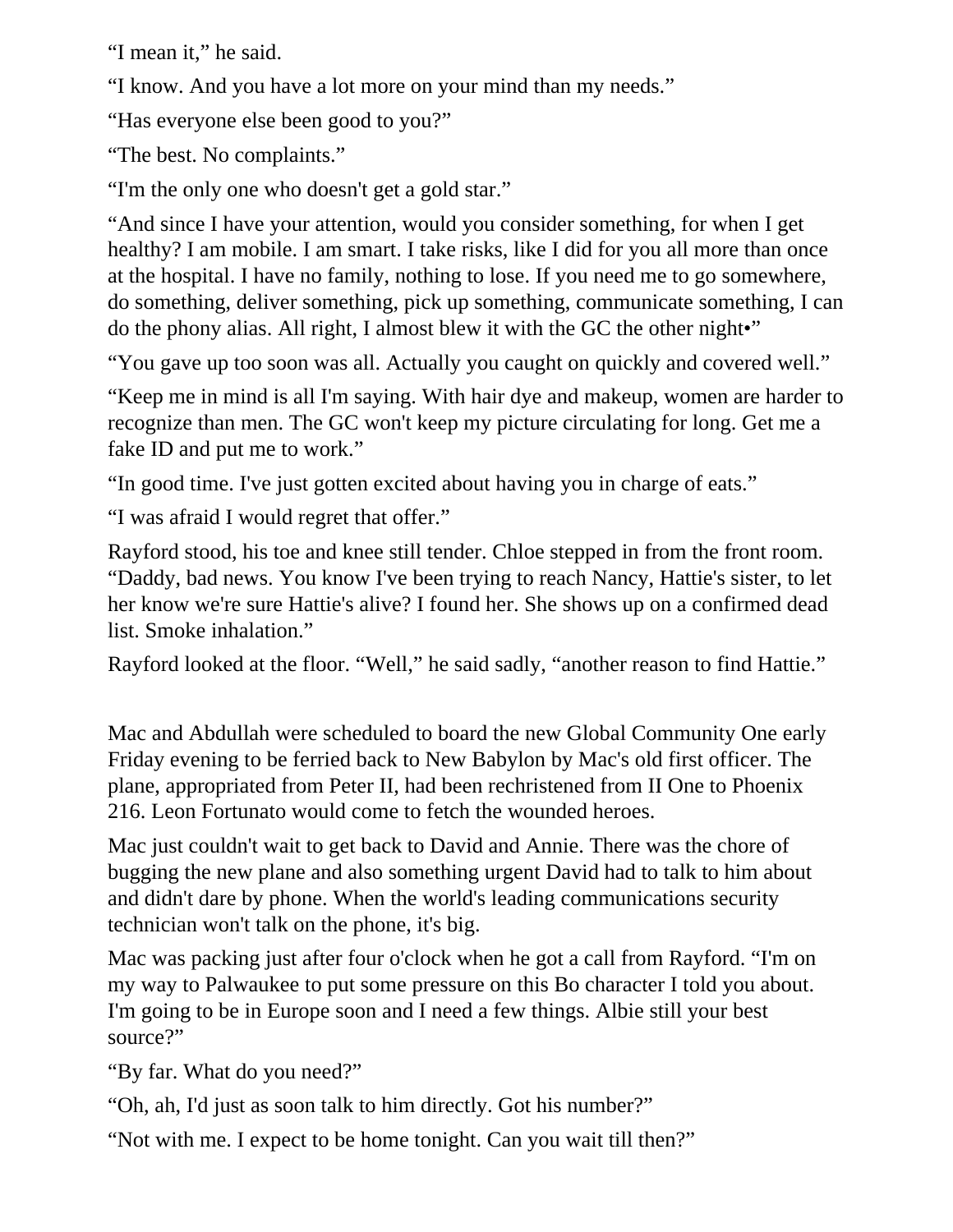"I guess, if you can't get David to dig it out for me."

"It's in my computer. A few hours make that much difference?"

"I guess not."

With his new face and his fresh old-looking documents, Buck flew commercial to Tel Aviv. It had amazed him how difficult it was to find flights anymore. The plague of smoke and fire and sulfur continued to ravage the earth, and virtually every aspect of life was affected. The Rapture itself had changed the face of society, and life had not been the same since the great earthquake either, but Buck knew it would get worse. Virtually everyone had lost someone.

He found it hard to leave Chloe and the baby. He had been with them more than ten months, from the moment of Kenny's birth. Buck couldn't imagine the bond he'd developed and was shocked at how he physically ached to hold the baby. He had known that longing for Chloe, and sometimes it had nearly driven him mad. Somehow with Kenny it was even more intense.

On the plane an Asian woman a few rows behind him held a small boy, probably a few months younger than Kenny. Buck was so jealous it was all he could do to stay in his seat when the boy squalled during takeoff. As soon as he was able, he found his way back and asked the woman if she spoke English.

"Little," she said.

"What's your baby's name?"

"Li," she said, pronouncing it Lee.

"Hi, Li," he said, and the boy locked eyes with him. "How old?"

"Seven month," she said.

"Beautiful boy."

"Thank you very much, sir."

"Would he come to me?"

"Beg pardon?"

Buck held out his arms to the baby. "May I hold him?"

She hesitated. "I keep," she said.

"That's fine," he said. "I understand. I would not give my boy to a stranger either."

"You have boy baby?"

He showed her a picture and she cooed and showed it to her son, who tried to grab it. "Beautiful boy too. You miss?"

"Very much."

She nudged her baby toward him, and Buck reached for Li again. The boy eagerly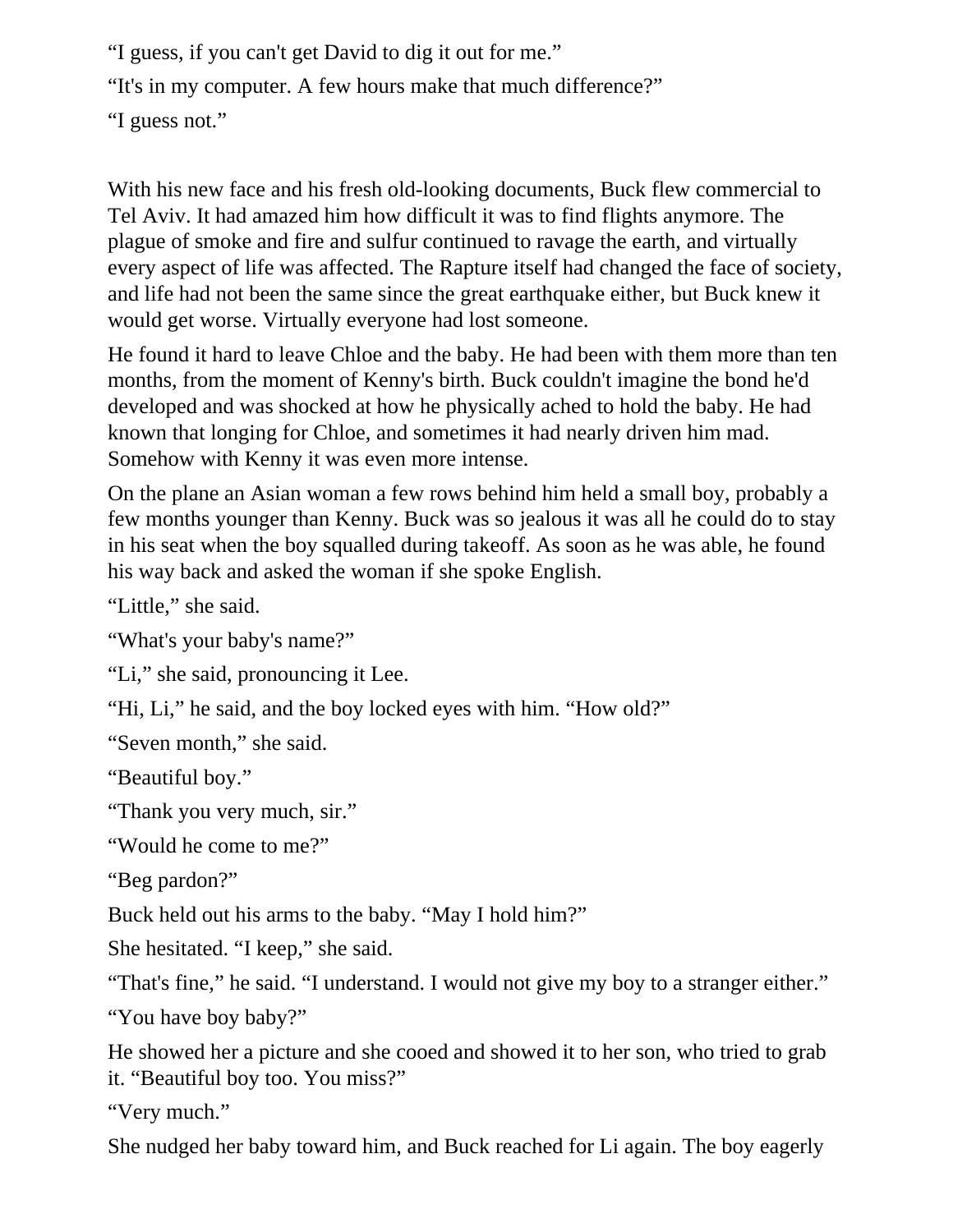went to him, but when Buck straightened and gathered him in, Li grew serious and squirmed to keep an eye on his mother.

"She's right there," Buck said. "Mama's right there." But Li squawked and she took him back.

Buck offered his hand, which she shook shyly. "Greg North," he said.

"Nice meet you, Mr. Greg," she said, but she did not offer her name.

Later in the flight, after Buck had eaten, he was thrilled when the young mother asked his help. He had seen her pacing the aisle with Li till he fell asleep. She said, "You hold, I eat?" Buck held the sleeping child for nearly twenty minutes before she came for him. He hated to give him up.

In Tel Aviv Buck searched every face for the sign of the cross. The only one he saw was on a man who was being interrogated, so Buck refrained from jeopardizing his situation.

It was nine in the morning in Israel when Buck slung his bag over his shoulder and stepped out of the Ben Gurion airport terminal to call Chaim Rosenzweig's home. A young female answered and spoke in Hebrew. Buck racked his brain. "English, please," he said, hoping he could come up with a name.

"Dr. Rosenzweig's," she said. "May I help you?"

"Hannelore?"

"Yes," she said tentatively. "Who's speaking please?"

"I'll tell you, but you must not say my name aloud, all right?"

"Who is it, please?"

"I want to surprise Chaim, all right?"

"Who?"

"Hannelore, it's Buck Williams."

"Buck!" she whispered with excitement. "No one can hear me. Where are you?"

"Ben Gurion."

"Can you come? The doctor and Jacov will be so excited!"

"I very much want to see everyone."

"Wait there. I will send Jacov."

"Tell him not to say my name, Hannelore. If he must call out for me, I am using the name Greg North."

"Greg North. He will come soon, Buck. Greg, I'm sorry. I will keep your secret from Dr. Rosenzweig. He will be so•"

"And how is Jonas?"

"Oh, Buck, I'm sorry. He has passed. Praise God he is in heaven. We'll tell you all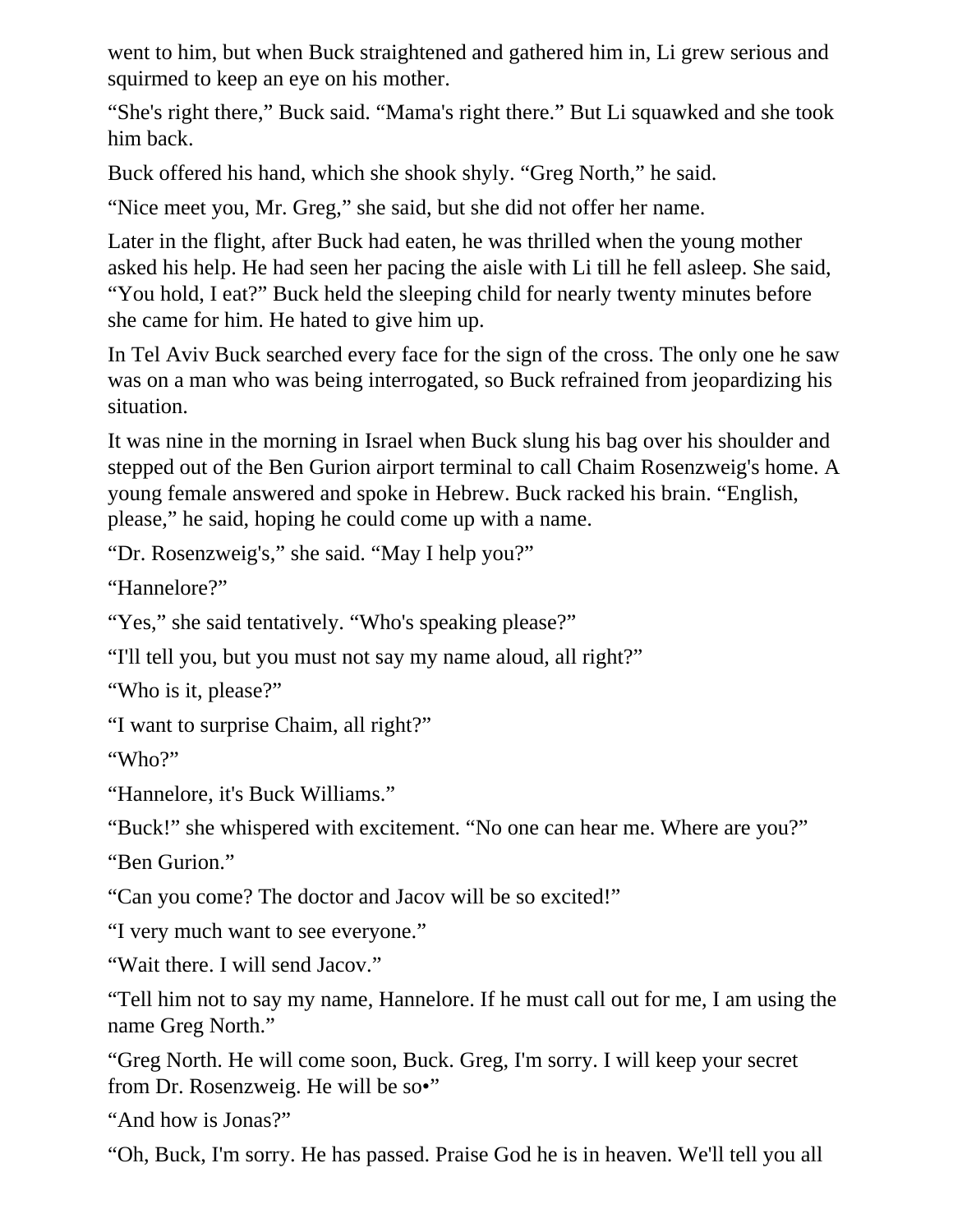## **THIRTEEN**

Rayford grabbed his bag of cash and trotted up the tower stairs at Palwaukee Airport. Having seen two cars in the lot, he knew T had kept Bo Hanson from fleeing. Rayford's knee protested a few steps from the top, and he limped to the door.

He had been in the tower many times and knew anyone there had heard his every footfall. T waved him in from behind the desk, and Bo looked up from a side chair as if just realizing someone was coming in. Rayford had found Bo none too bright, despite his privileged upbringing. His bleached crew cut was caked in place, and he took a deep breath, Rayford assumed, to showcase his muscular physique. The pose didn't mask his fear.

"It's been a while, Bo."

He nodded. "Mr. Steeles."

"Steele."

"Sorry."

"What've you been up to, Bo?"

"Nothin' much. What about you?"

"Lost a dear friend recently. Two, matter of fact."

Rayford sat, setting the bag at his feet.

"Two?" Bo said.

"One was my doctor. You met him."

"Yeah. What happened?"

"Something he caught from Hattie."

"Oh. I heard about her. Bad news."

"What'd you hear?"

"It was all over the news," Bo said. "Plane crash. Spain, I think. I lost somebody too. Ernie got burned up the other day in California."

"I'm sorry to hear that."

"Thanks. Sorry about, ah, Hattie, too."

"How much did she pay you, Bo?" Rayford said.

"Pay me?"

"To fly her out of here, concoct a story, fake her death."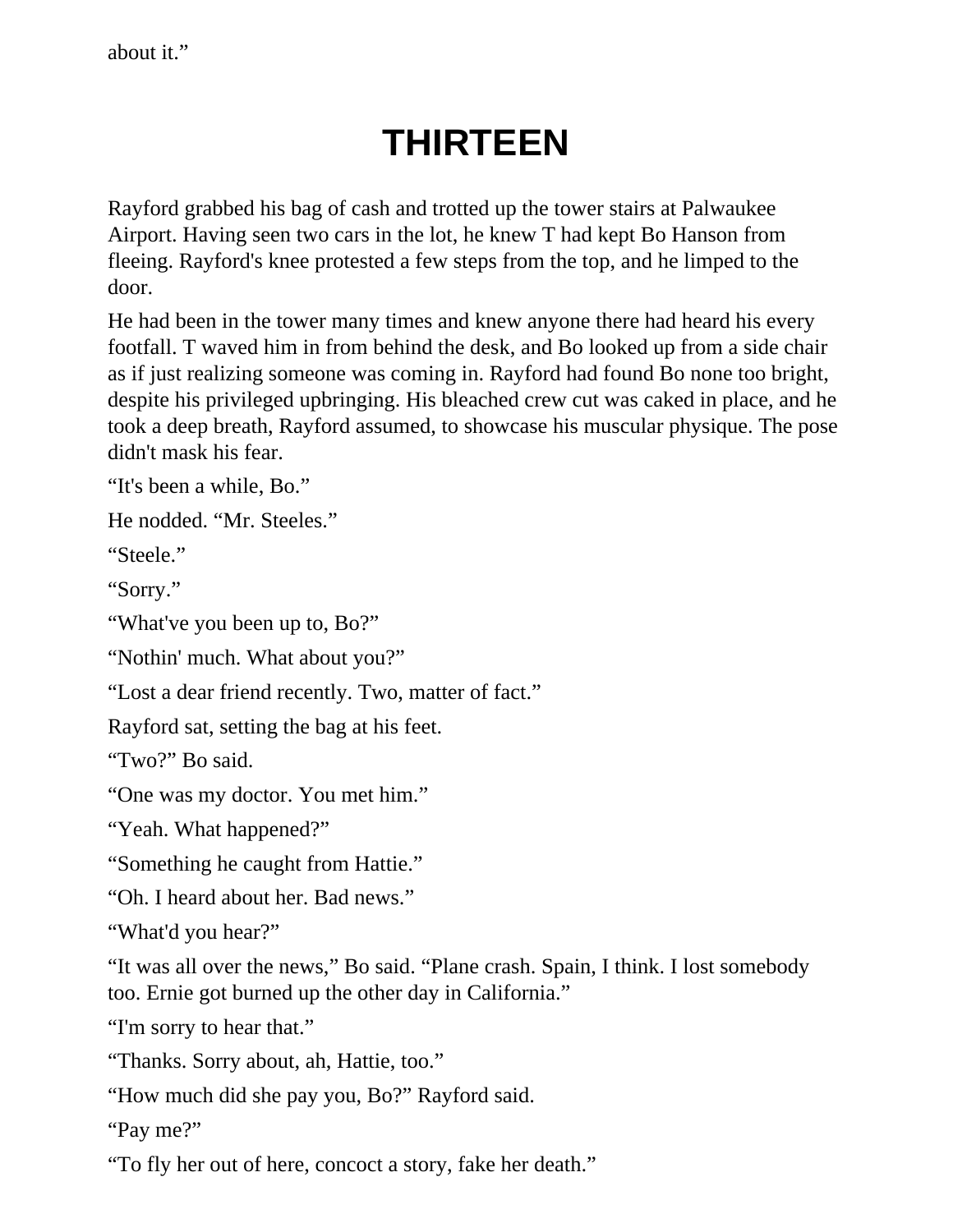"I don't know what you're talking about."

"You approved the flight. Your initials are on the log. You didn't think to alter the plane's identification, so even though the pilot never reported in, his plane was traced to your brother Sam in Baton Rouge."

"He-I-I still don't know what you're talking about."

"You fancy yourself a businessman, Bo?"

Bo looked at T. "I own part of this airport. I do all right."

"Five percent," T clarified.

Bo looked stricken. "I have other holdings, other interests, other concerns."

"Wow," Rayford said. "Impressive words. Any of those other things have names?"

"Yeah," Bo said. "One of 'em's named None of Your."

Rayford gave T a look and turned back to Bo, whose chest was heaving, his pulse visible at the neck. "I'll bite, Bo. None of Your?"

"Yeah, it's my business. It's called None of Your Business. Get it? Ha! None of Your Business!"

"Got it, Bo. Good one. So you need payoffs from young women who want to disappear."

"I told you I don't know what you're talking about."

"Yet you haven't denied it."

"Denied what?"

"That you put Hattie Durham on your brother's Quantum and got her flown out of here."

"I deny that."

"You do."

"I absolutely do. I had nothing to do with that."

"It happened, but you didn't do it?"

"Right."

"But now you know what I'm talking about."

"I don't know. I guess. But I wasn't even here."

"Why are your initials on the log?"

"The tower guy called me. Said a guy wanted to refuel a Quantum. I said OK. If it was my brother, I didn't know that. And if his passenger was Hattie, I didn't know that either. I told you. I wasn't here. I didn't put anybody on any plane."

"But you've got one heck of a memory. You know all the details of the flight you OK'd the night you weren't here."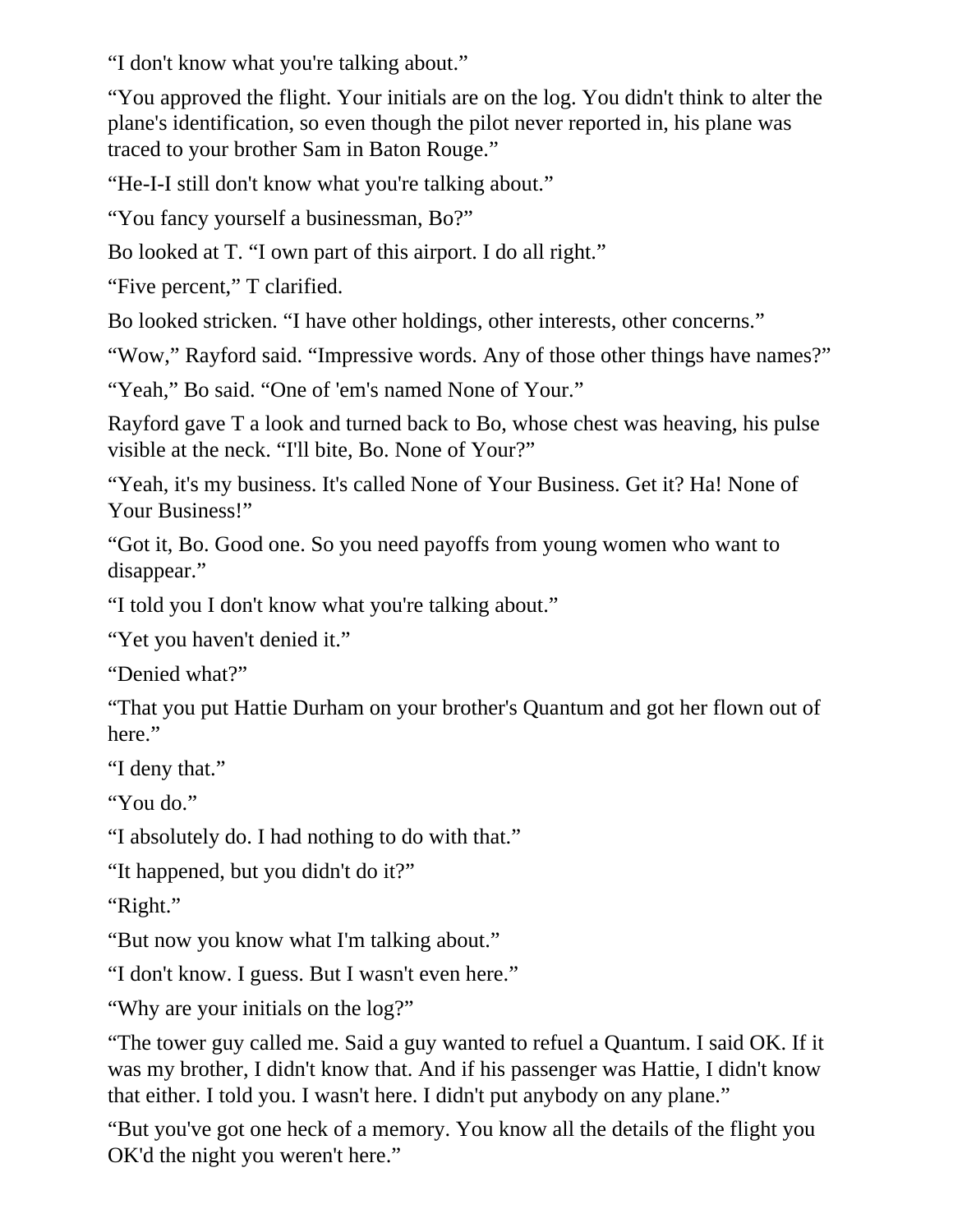"Prove it."

"Prove what?"

"Whatever you just said."

Rayford shook his head. "You want me to prove you have a good memory?"

"I don't know. You're making fun of me or something, and I don't get it."

Rayford leaned forward and clapped Bo on the thigh. "Tell you something, Bo," he said. "I'm a businessman too. What if I were to tell you I don't have a problem with Hattie flying off to Europe or even pretending to be dead?"

Bo shrugged. "OK."

"She's a grown woman, has her own money, makes her own decisions. She doesn't report to me. I mean, I care about her. She's not really well. Isn't making smart decisions these days, but that's her right, isn't it?"

Bo nodded solemnly.

"But, see, I need to find her."

"Can't help you."

"Don't be too sure. I need to talk to her, give her some news she has to hear in person. Now what am I gonna do, Bo? How am I gonna find her?"

"I dunno. I told you."

"You told me you were a businessman who did all right. How much of a businessman are you, Bo? This much of one?" Rayford bent and unzipped his bag.

Bo leaned and peered into it. He looked up at Rayford, then at T.

"Go ahead," Rayford said. "Grab a bundle. They're real. Go on."

Bo grabbed a wrapped stack of twenties and pressed his thumb against the end, letting the bills flap in succession.

"You like?" Rayford said.

"'Course I like. How much you got?"

"See for yourself."

Bo bent to the bag in earnest and opened it wide. "I could use some of this."

"Badly enough to tell me what I need to know?"

He still had his nose in the bag. "Nothing like the smell of cash. What do you need to know?"

"I want to fly to Europe tomorrow and find Hattie Durham alive and well within an hour after I hit the ground. Know anybody who can help me with that?"

"Maybe."

Rayford grabbed two handfuls of bundles from the bag and began setting them on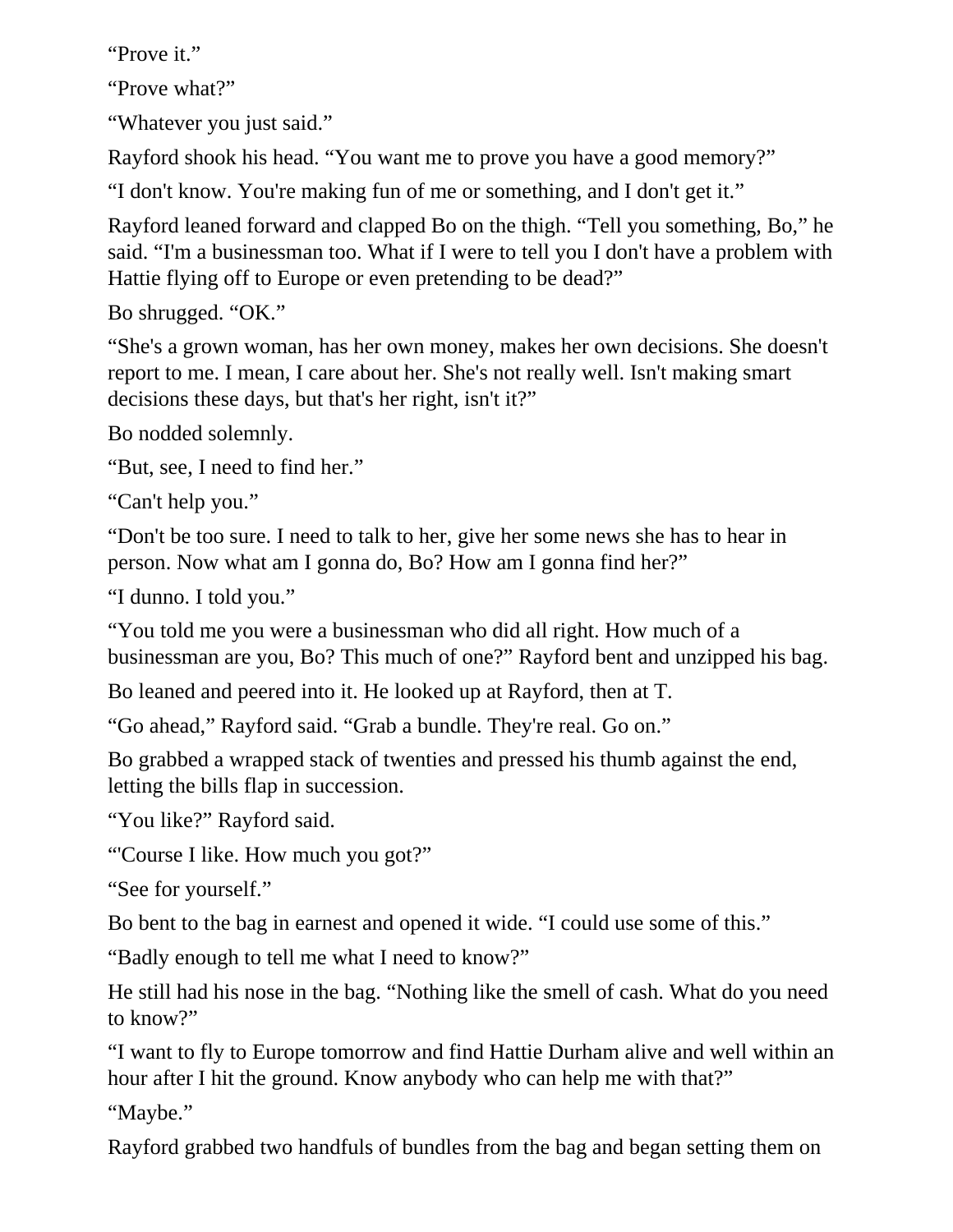the desk one by one. When three bundles were laid out, he said, "Would that buy me some information?"

"A little."

"Like what?"

"France."

"City?"

"More."

Rayford set another bundle.

"Coast."

"You drive a hard bargain. North or south?"

"Yes."

With every question, Rayford added cash. Finally he narrowed it to a city on the English Channel. "Le Havre."

"You've got a lot of money sitting there," Rayford said, "but every bill goes back into the bag without an exact address, who she's with, and what might otherwise surprise me. You write it down, I leave this money with  $T^{\bullet}$ "

"Hey, you're welshin'!"

"•and when I find her, I tell him, and you get the dough. But you've got to write it down."

"It's already written down," Bo said, and he produced it from his wallet. Everything Rayford needed was hand printed in tiny letters. "You'll keep me out of this, right?"

"That I promise," Rayford said. "Now there is the matter of silence."

"Silence?"

"You haven't proven good at it, have you?"

"Guess not."

"I'm not good at it either."

"You said you'd keep me out of this."

"I assume you meant to not tell whoever is with Hattie, or Hattie herself."

"That is what I meant."

"But my complete silence can be bought."

"Silence from who?"

"The GC, of course. Defrauding an insurance company by a fake death or even causing rescue workers to search under false pretenses is an international class X felony under Global Community law. It is punishable by life imprisonment. As a citizen, I am bound to report any knowledge of a felony."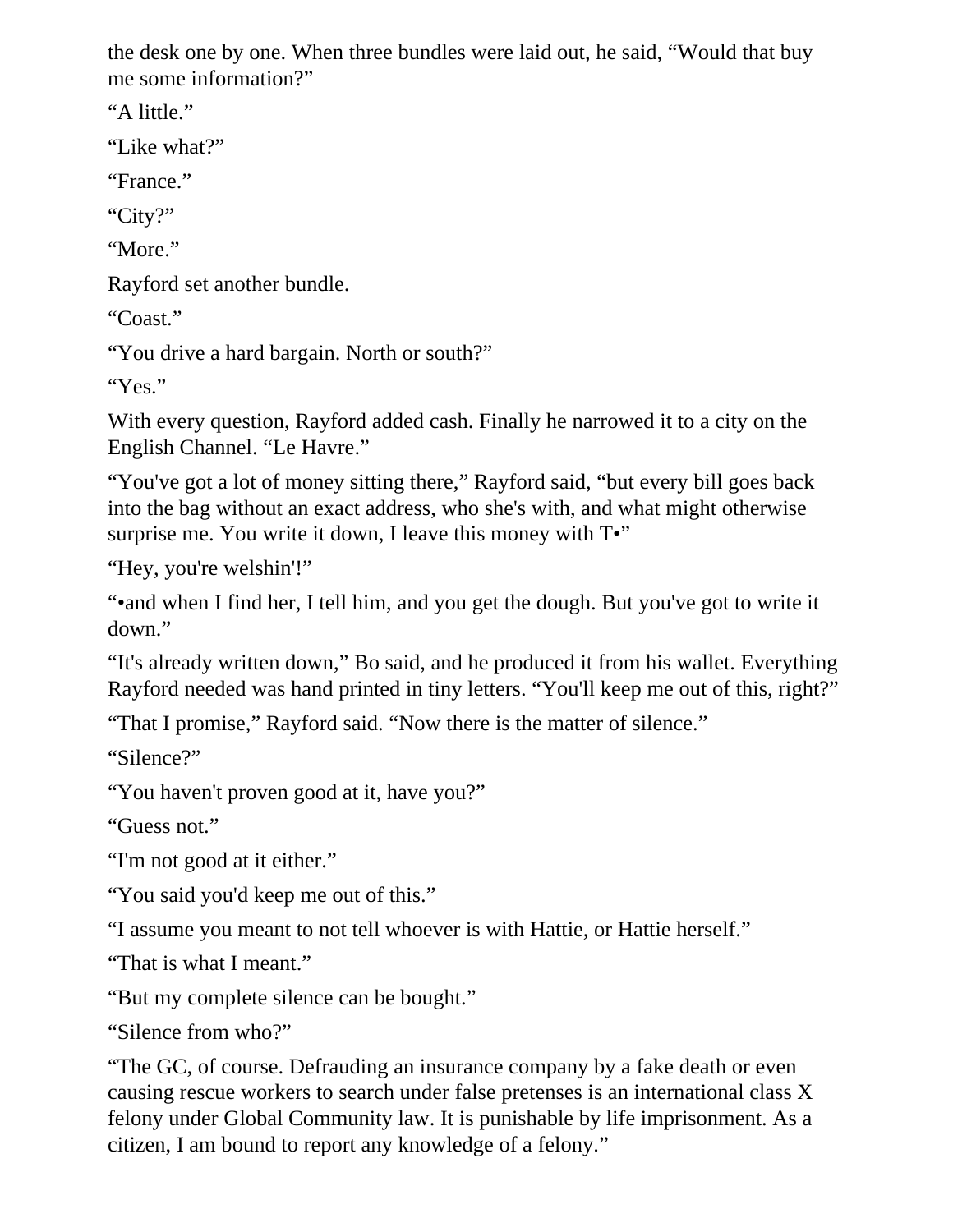"I'll deny it."

"I have a witness." He nodded to T, who was staring down at the desk.

"You takin' his side, Delanty? You're scum."

T said, "This is between you and•"

"Forget it," Bo said. "I'll take my chances. This is ex-, extor-, blackmail."

"Bo," Rayford said, "can you reach that phone? You'd better call and report this extortion, and be sure to tell them what it is I'm blackmailing you over. You know, the felony."

Bo snorted and folded his arms.

"Oh, are you through with the phone?" Rayford said. "I need to report a crime."

"You wouldn't dare. You're hidin' out yourself."

"They accept anonymous reports, don't they, T?" T did not respond. "Let's find out." Rayford lifted the receiver and began to push buttons.

"All right! Hang it up!"

"Are we businessmen again, Bo? Ready to negotiate?"

"Yes!"

"How about I make it easy on you? How about I not let it cost you a penny you don't have yet? How's that?"

Bo shrugged.

"For instance, you don't have this yet." Rayford swept the bundles of cash off the desk and into the bag in one motion.

"Awright, fine! I'll just tell whoever I need to, you'll never find Hattie Durham."

"Now, you see, Bo, I had considered that. It's just a little shortsighted. I'm holding the cards now. If Hattie's gone for any reason, you're an international fugitive. Believe me, I've been there, and you don't want that."

Rayford thrust out his hand. "Nice doing business with you, Bo."

And Beauregard Hanson, intellect that he was, shook Rayford's hand. "Hey!" he said, yanking it away. "It wasn't nice doing business with you, you-you stupid guy!"

Bo slammed the door, marched down the stairs, slammed the tower door, slammed his car door, threw dirt and gravel as he spun out of the parking lot, raced out the gate, and ran out of gas. Rayford watched from above as he tried to flag down a ride.

Jacov pulled to the curb at Ben Gurion and leaped from the Mercedes.

"Greg!" he exulted, bear hugging Buck. As soon as they were in the car he said, "How are you, my brother?"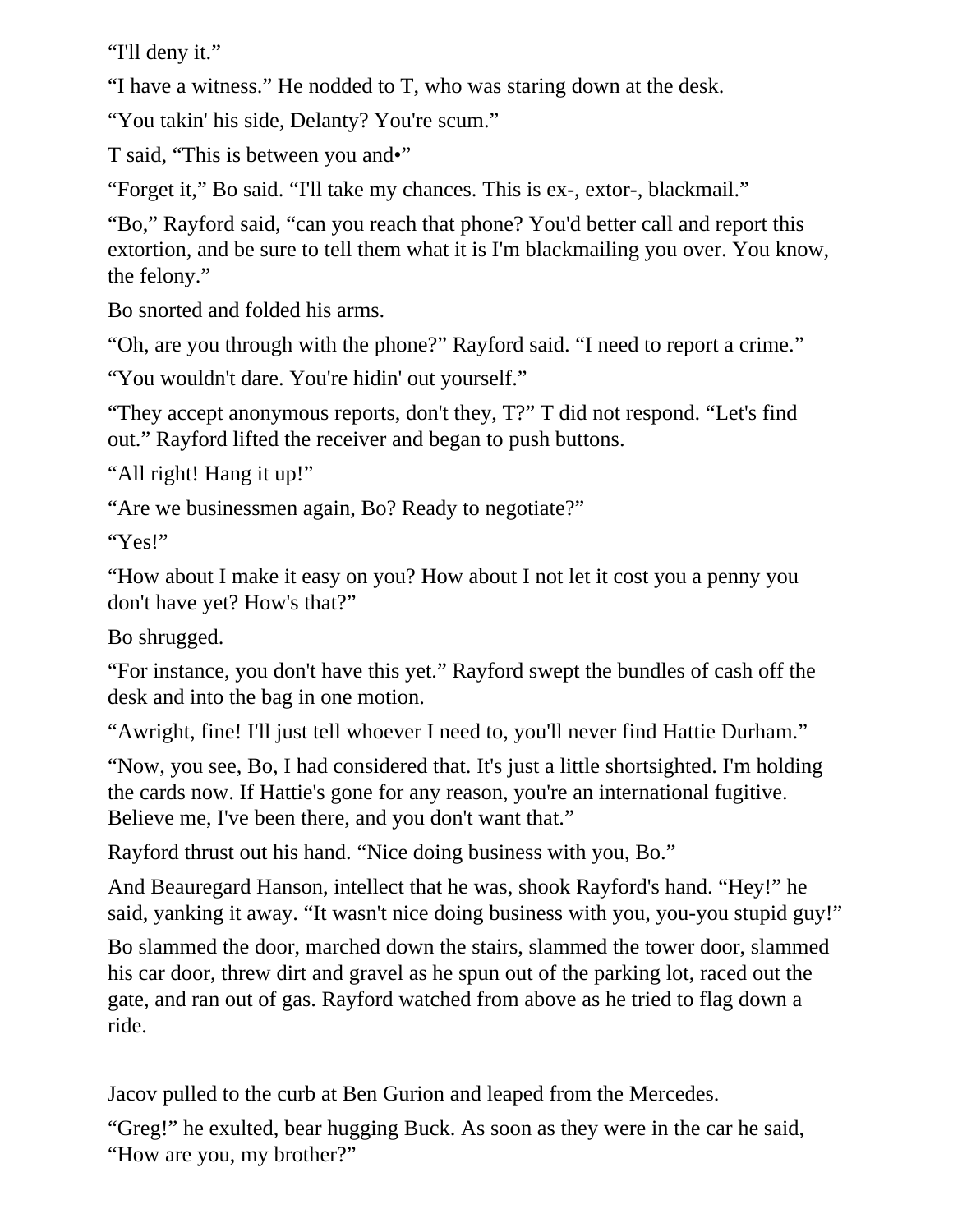"Worried about Chaim. And eager to check in on you all."

"Hannelore told you about Jonas."

Buck nodded. "What happened?"

"Well, tell me, have you seen the horsemen?"

"No."

"Believe me, you don't want to. Frightful things. They were rampaging through our neighborhood while Jonas was in the security booth. You know it."

"Sure."

"A house burned across the street and a man driving past was overcome by smoke. He passed out and the car struck the booth. Chaim was most distressed. He did not believe we could see the creatures. He still thinks we are lying, but he laments Jonas's death. He says over and over, 'I thought he was one of you. I thought he would be protected.' And he has now gone from being very close, studying Dr. Ben-Judah's messages every day, to crying out at all times of the day and night, 'It's not true, any of it, is it? It's lies, all lies.'

"And, Buck, he has done something strange. We know he is old and eccentric, yet he is still brilliant. But he has purchased a wheelchair. Motorized. Very expensive."

"Does he need it?"

"No! He has recovered from the locust sting. He fears the current plagues like a man possessed, sitting by the window, watching for the vapors. Will not go out. Spends a lot of time in his workshop. You remember it?"

Buck nodded. "But the chair?"

"He rides around the house in it, and when he gets bored on one floor, he calls me and a valet, and we must carry it to another floor for him. Most heavy."

"What's it all about?"

"It is as if he is practicing with it, Buck. He was not good at first, always bumping things. Could not back up, could not turn around. Would get into impossible positions, then get angry, and finally call us to help him pull it free. But he has become proficient at it. He never has to back up and start over. He can go through narrow places, turn around in a confined place, quite remarkable. He is accomplished on every floor. He entertains himself, I think."

"What's he doing in the shop, Jacov?"

"No one knows. He locks himself in there for hours at a time, and we hear filing, filing, filing."

"Metal?"

"Yes! And we see the tiny shavings, but we never see what has been filed. He has never been good with his hands. He is a brilliant man, creative, analytical, but not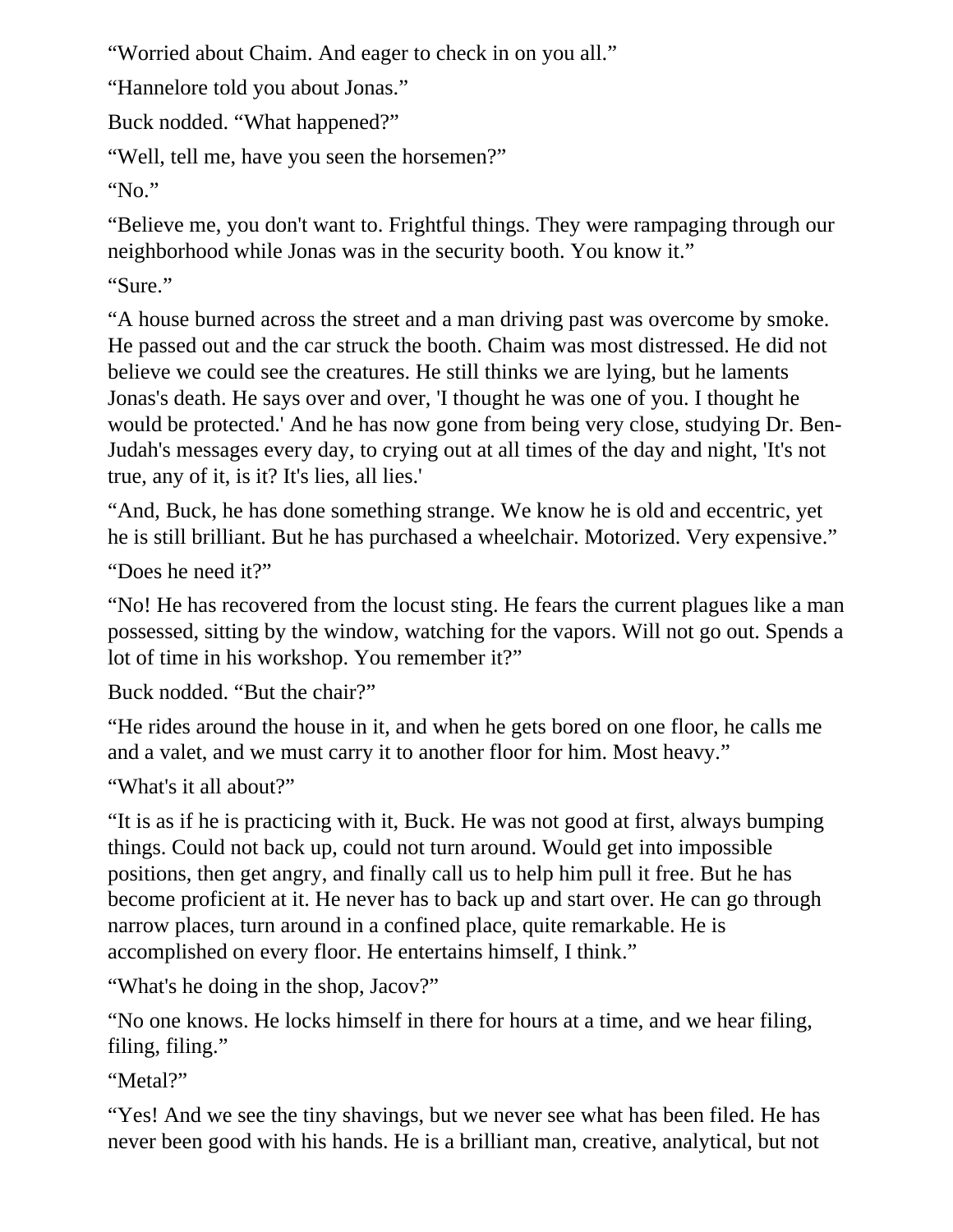one who spent time working with his hands. He still reads botany and writes for the technical journals. And he is studying biblical history."

Buck shot Jacov a double take as they pulled onto Chaim's street. "You're not serious."

"He is! He compares texts against the Bible and against what Tsion teaches. He and Tsion have corresponded."

"I know. That's why I'm here. Tsion is very concerned for him, believes he is close."

"I thought he was too, Buck. We believers surrounded him after you left. But then he watches the news and finds himself so disappointed in Carpathia. He feels betrayed, feels Israel has been betrayed. He cannot get through to Nicolae, is always stopped short by his commander."

" Fortunato."

"Yes. Most troubling. You will be alarmed at how he has aged, Buck, but it will lift his spirits to see you,"

"Anything else?"

"Not that I can think of. Wait, yes. Do not mention strokes."

"Strokes?"

"You know, when the body•"

"I know what a stroke is, Jacov. Why would I ever mention such a thing?"

"He seems to have become obsessed with the subject."

"Of strokes." Buck let the statement hang in the air. "Whatever for?"

"He is beyond us, Buck. We have given up understanding him. A distant relative has had a stroke, and he has seen pictures of the man. A pitiful change. He must fear that for himself. That is not like him. You know."

The Global Community palace complex had become depressing. About 15 percent of the employees had been killed by smoke, fire, or sulfur. Carpathia publicly blamed Tsion Ben-Judah. Newscasts carried sound bites of the potentate averring, "The man tried to kill me before thousands of witnesses at Teddy Kolleck Stadium in Jerusalem more than a year ago. He is in league with the elderly radicals who spew their hatred from the Wailing Wall and boast that they have poisoned the drinking water. Is it so much of a stretch to believe that this cult would perpetrate germ warfare on the rest of the world? They themselves clearly have developed some antidote, because you do not hear of one of them falling victim. Rather, they have concocted a myth no thinking man or woman can be expected to swallow. They would have us believe that our loved ones and friends are being killed by roving bands of giant horsemen riding half horses/ half lions, which breathe fire like dragons. Of course, the believers, the saints, the holier-than-thous can see these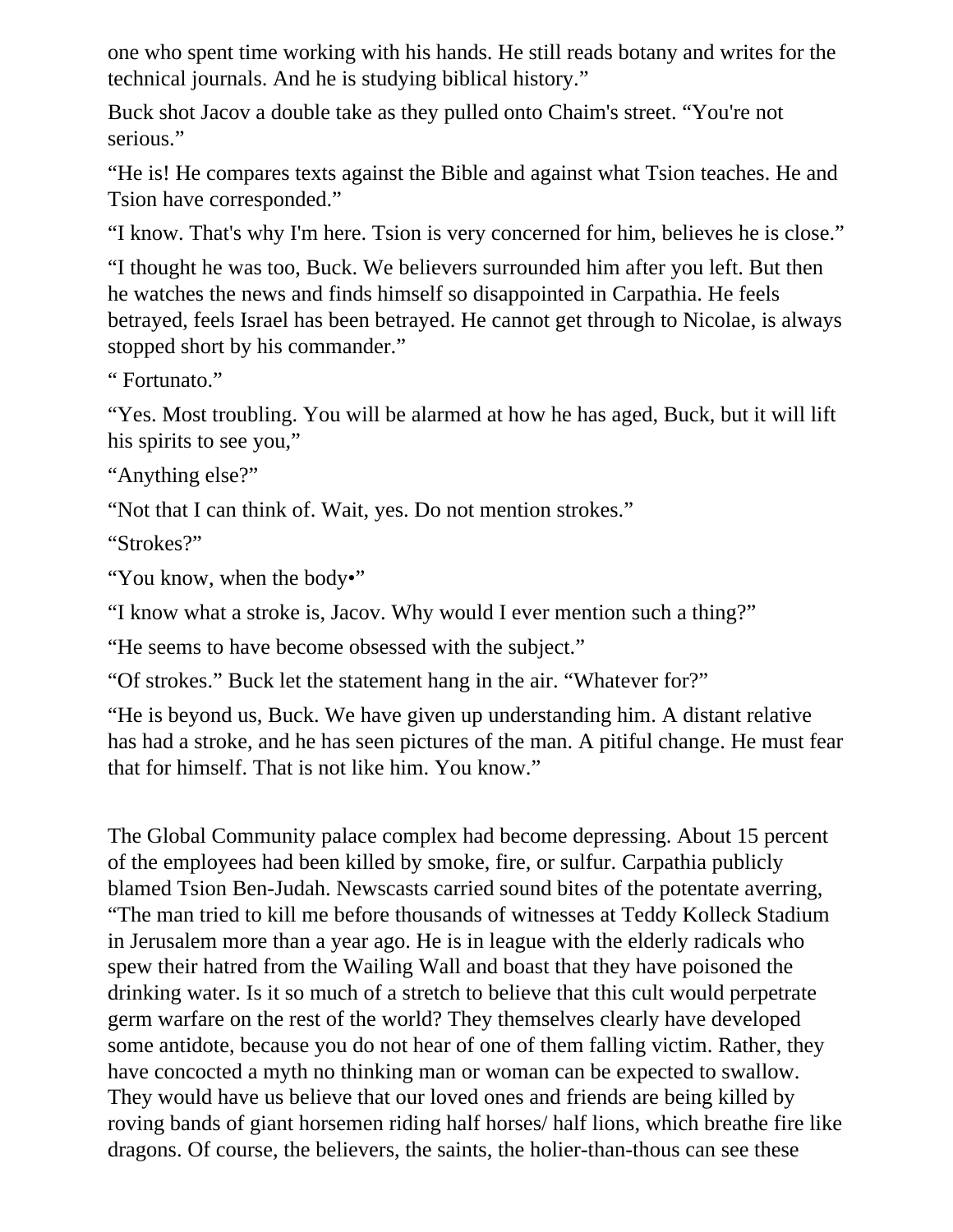monstrous beasts. It is we, the uninitiated•in truth, the uninoculated•who are blind and vulnerable. The Ben-Judah-ites cannot persuade us with their exclusivistic, intolerant, hateful diatribes, so they choose to kill us!"

David's own department was slowly being decimated. Survivors, scared to be outdoors and yet no less vulnerable indoors, worked double shifts and still walked around in terror.

Whatever joy David and Annie might have had in the first love stage of their relationship was dampened by the travail of so many. Those who knew them, who might have been excited for them and encouraged them, now considered personal relationships trivial. And as much as David and Annie loved each other, they couldn't argue that point. People were dying and going to hell. David was so saddened that he seriously considered escaping the palace with Annie and going somewhere where they could help evangelize people before it was too late.

Annie helped him realize anew the unique position he was in. They sat in his office one night, hunched over his computer, holding hands. A simple Y clip allowed them both to listen in on a conversation between Leon and Peter II in Peter's office at the Faith palace.

"Carpathia's day is past, Leon. Now, you must stop reacting that way every time I use other than those ridiculous titles you two have thrust upon each other."

"But you insist on being called•"

"I have earned my title, Leon. I am a man of God. I head the largest church in history. Millions around the world pay homage to my spiritual leadership. How long before they demand that I lead them politically as well? The religious Jews and the fundamentalist Christians are the only factions who have not brought themselves into step with Enigma Babylon Faith.

"Factions? Pontiff, we estimate that a billion people access Ben-Judah's Web site every day."

"That means nothing. I am one of them. How many of those are devotees? I certainly am not, yet I have to keep tabs on their nonsense. I have been patient with them, allowed them their uniqueness and dissidence in the name of tolerance, but that day is closing.

"I have begged Carpathia to make it illegal to practice religion outside the One World Faith. Soon I will step up the punishment for the same and dare him to do something about it. Does he really want to go on record as countering the most beloved religious figure of all time? My people expect no less of me than to take swift, definite action against intolerant apostates. But you believe Carpathia himself is deity."

"Yes, I do."

"Worthy of worship."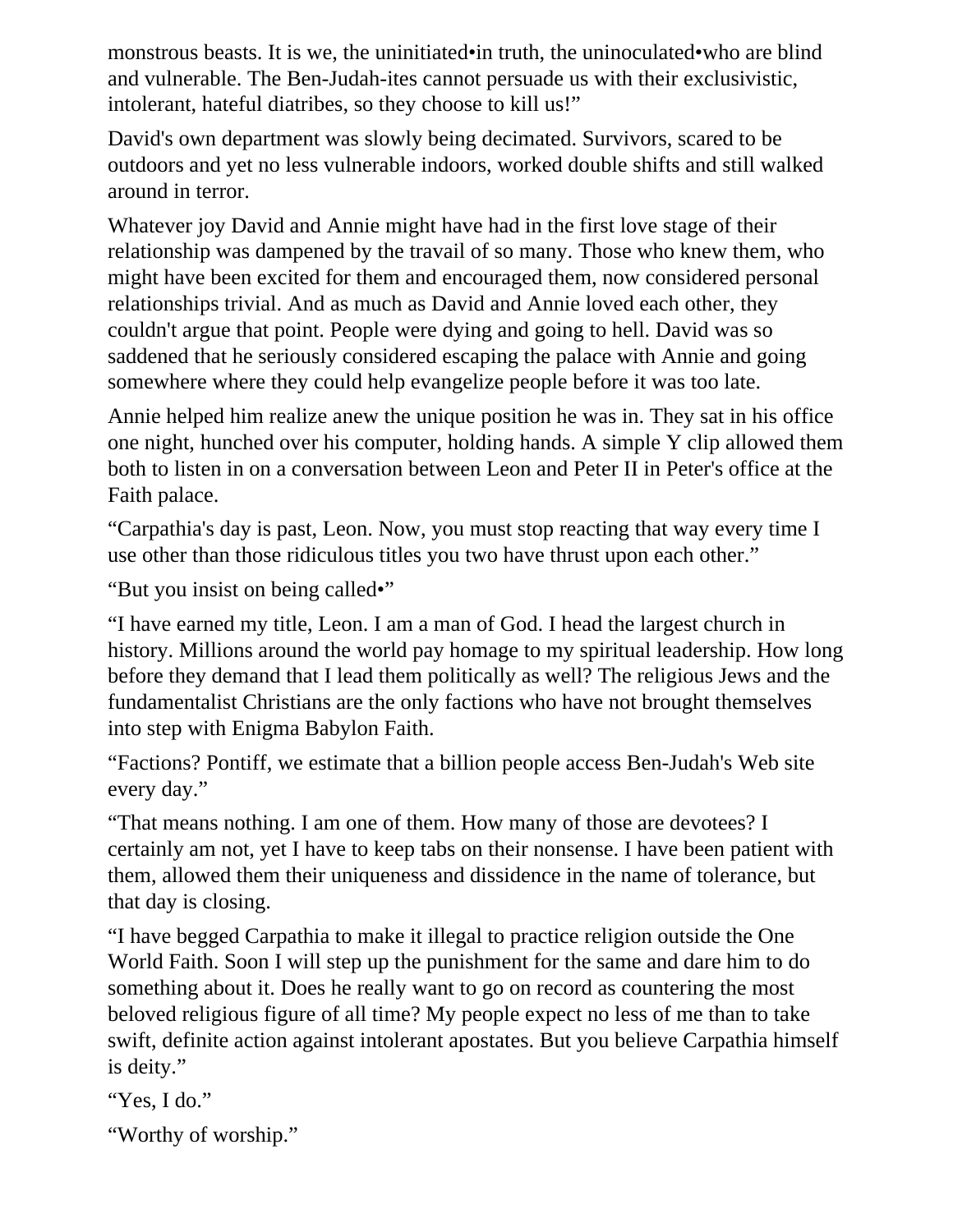"I do, Pontifex."

"Why, then, is such a god/man impotent in the face of the two preachers? They have made him a laughing-stock."

"But he negotiated with them and•"

"And gave away the store. He said himself he had upheld his end of the bargain, refusing to persecute believers if the two so-called witnesses would let the Israelis drink water instead of blood! Well, they may be drinking pure water, but they are also choking to death in droves! Who's been made the fool, Leon?"

No answer.

"You can't say it, can you, Leon? You can't admit your godlike boss is incapable of doing the right thing. You yourself would not stand for such insolence from your subjects. Rest assured, whoever those two codgers are, wherever they're from, and whatever magical powers they tap into, they are not above the law. They are subject to the Global Community, and if Leon Fortunato were potentate, that problem would have been taken care of long before now. Am I right? Huh, Leon? You'd do what I would do, wouldn't you? You'd have those two eliminated."

No response.

"Once I do that, Leon, you'll want to stay close, hear me? Stay close. If I am beloved now, if revered, if deferred to, imagine my subjects when I rid them of these plague-mongers. Admit it, Leon, Nicolae is biding his time. Isn't he? Waiting them out. Now there's courage. There's diplomacy. There's impotence! Defend him, Leon! You can't, can you? You can't."

"I must hurry to another appointment, Pontifex, but I must say that when I hear you speak so decisively, I do yearn for a return to that kind of leadership."

"There are regional potentates who agree with you, Leon," Mathews said.

"Well, if I may be perfectly frank, Pontifex, a man in my position would have to be deaf and blind to not see how the potentates, to a man, venerate you."

"Neither am I blind to their respect, Leon. I appreciate knowing you recognize it as well. I should like to think they would welcome my leadership in areas other than just spiritual."

## **FOURTEEN**

The new computers had been installed, and David Hassid's depleted workforce was grinding away. Bright young minds combined with the latest technology, driven and analyzed by the computers, to try to get a lead on the origin of the transmissions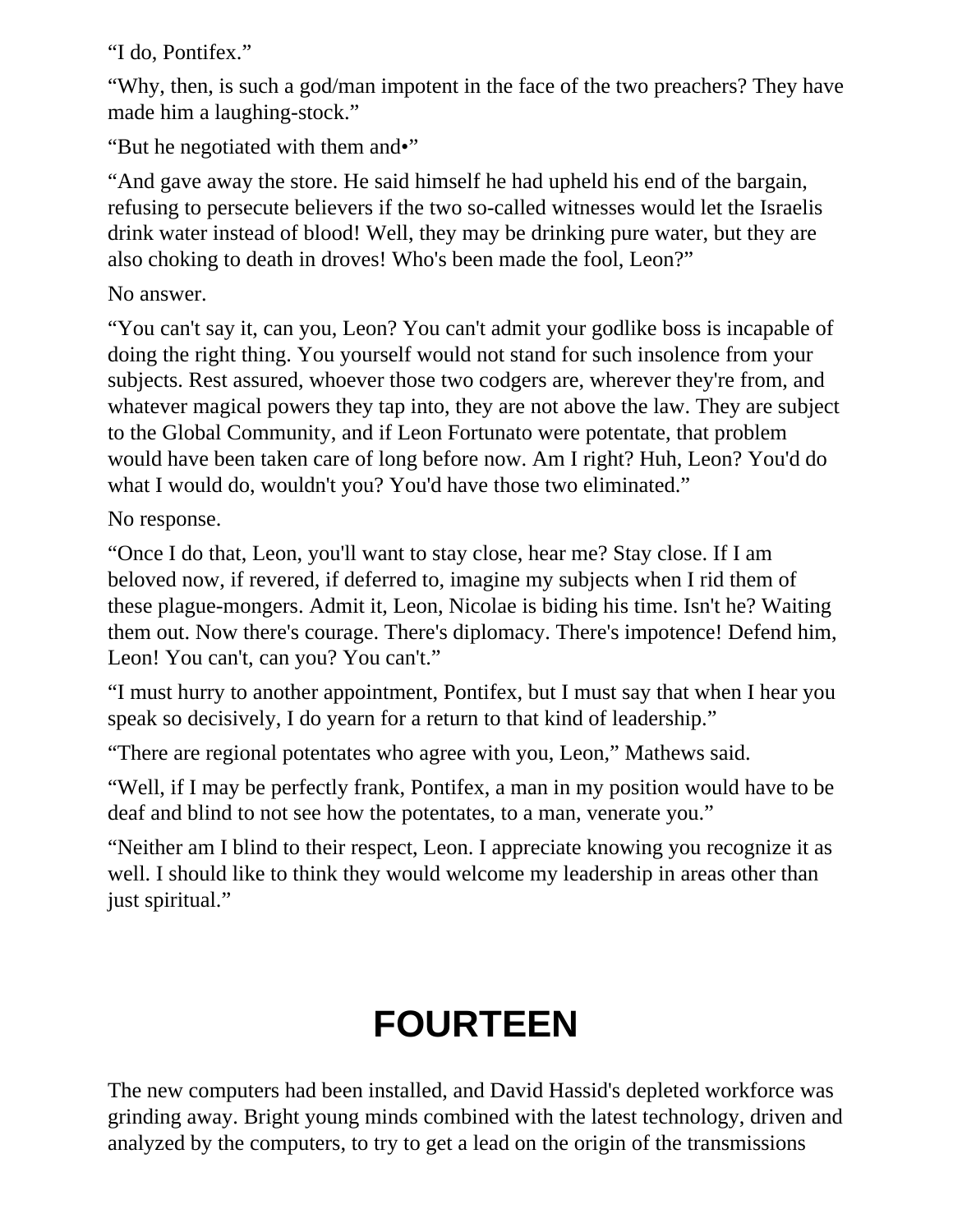from Tsion Ben-Judah and Cameron Williams. The former had become the bestknown name in the world, save Carpathia himself. He disseminated encouragement, exhortation, sermons, Bible teaching, even language and word studies based on his lifetime of study.

Buck, on the other hand, produced a weekly cyber-magazine called The Truth. He too had a huge following who remembered when he was the celebrated youngest senior writer for Global Weekly. He became publisher when all news outlets, print and electronic, were taken over by Carpathia and the magazine had been renamed Global Community Weekly. When Buck's true sympathies were exposed and he became known as a believer in Christ, he became a fugitive. Linked with Carpathia's former lover, Hattie Durham, as well as with Tsion Ben-Judah, he had to live in hiding or travel incognito.

Buck urged his readers, "Keep your copy of Global Community Weekly, the finest example of newspeak since the term was coined. The day before each new issue, visit The Truth on-line and get the real story behind the propaganda the government has foisted upon us."

David Hassid loved the reaction at the palace to Buck's weekly counters of GC Weekly. The Truth was indeed the truth, and everyone knew it. David had written a program that allowed him to monitor every computer in the vast compound. His statistics showed that more than 90 percent of GC employees visited Buck's magazine Web site weekly, second in popularity only to the porn and psychic sites.

Using the enormous satellite tracking dishes and microwave technology, it was theoretically possible to trace any cyberspace transmission to its source. Most clandestine operators moved around a lot or built in antitracking shields that made detection difficult. Besides having helped design the transmission protocol for the stateside Trib Force, David took double precautions by inserting a glitch into the computers in his department.

The complicator was purely mathematical. A key component in plotting coordinates, of course, is measuring angles and computing distances between various points. On paper such calculations would take hours. On a calculator, less time. But on a computer, the results are virtually instantaneous. David planted, however, what he called a floating multiplier. In layman's terms, any time the computer was assigned a calculation, a random component transposed side-by-side digits in either the third, fourth, or fifth step. Not even David knew which step it would select, let alone which digits. When the calculation was repeated, the error would be duplicated three times in a row, so checking the computer against itself was useless.

Should someone's suspicions be raised and they checked the computer against an uncontaminated calculator, the computer would eventually flush the bug and give a correct reading. Once the techie was convinced the previous had been human error or a temporary glitch, he would move on to the next calculation and probably not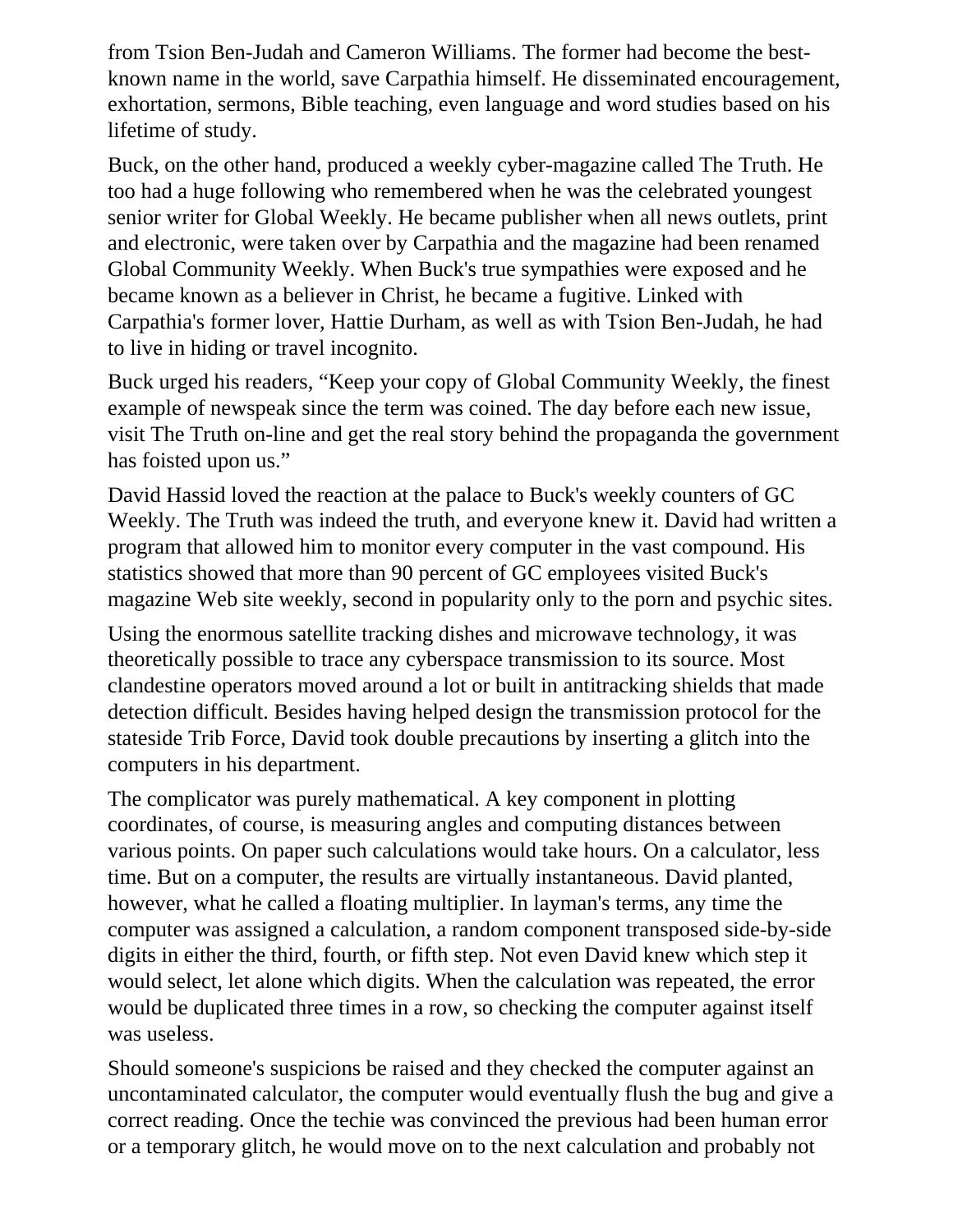realize until hours or days later that the computer had a mind of its own again.

David assumed that by the time the inconsistencies of the machines became an issue, the project would fall so far behind that it would be scrapped. Meanwhile, the computers used to generate Tsion's teaching and Buck's magazine were programmed to change their signal randomly, changing every second between 9 trillion separate combinations of routes.

Under the guise of getting a bead on Williams's base, the techies in David's department spent a lot of time studying the on-line magazine itself. It was clear to everyone that Williams had inside information, but no one knew his sources. David knew Buck used dozens of contacts, including David himself, but Buck always cleverly shaded the input to protect his informants.

The last issue of GC Weekly had carried the story of the failed assassination attempt on Carpathia by Regional Potentate Rehoboth. The magazine pretended to be totally forthcoming by revealing that this had been a shock to the Carpathia regime. "Honest, forthright men of character seek to discuss their differences diplomatically," an editorial began.

Such a man of honor was Mwangati Ngumo of Botswana, who insisted more than three years ago that Nicolae Carpathia replace him as secretary-general of the United Nations. That selfless, forward-thinking gesture resulted in the great Global Community we enjoy today, a world divided into ten equal regions, each governed by a subpotentate.

His Excellency asked Supreme Commander Leon Fortunato to visit the honorable Mr. Ngumo and try to persuade him to let the potentate's reconstruction effort rebuild Botswana. Ngumo, the great African statesman, had insisted that his own nation wait until even poorer countries were helped. Mr. Ngumo had been so benevolent that the meeting had to be held in Johannesburg rather than Gaborone, because the Botswanian capital airport still could not accommodate the large GC plane.

When United States of Africa potentate Rehoboth learned of the meeting, he generously offered every courtesy and offered to sit in for the sake of diplomacy. This the Global Community politely declined, because the nature of the business was more personal than political. Potentate Rehoboth was promised his own meeting with His Excellency.

Rehoboth must have misunderstood somehow and assumed that Potentate Carpathia himself would attend the meeting with Mr. Ngumo. While the GC was unaware of any jealousy or anger over Rehoboth's exclusion from the meeting, clearly the regional potentate was murderously angry. He assigned assassins to murder Ngumo and his aides, replace them as impostors, and board Global Community One (the Condor 216) to murder His Excellency.

While his henchmen succeeded in destroying the plane and killing four staff personnel, heroic measures by both the pilot and first officer•Captain Montgomery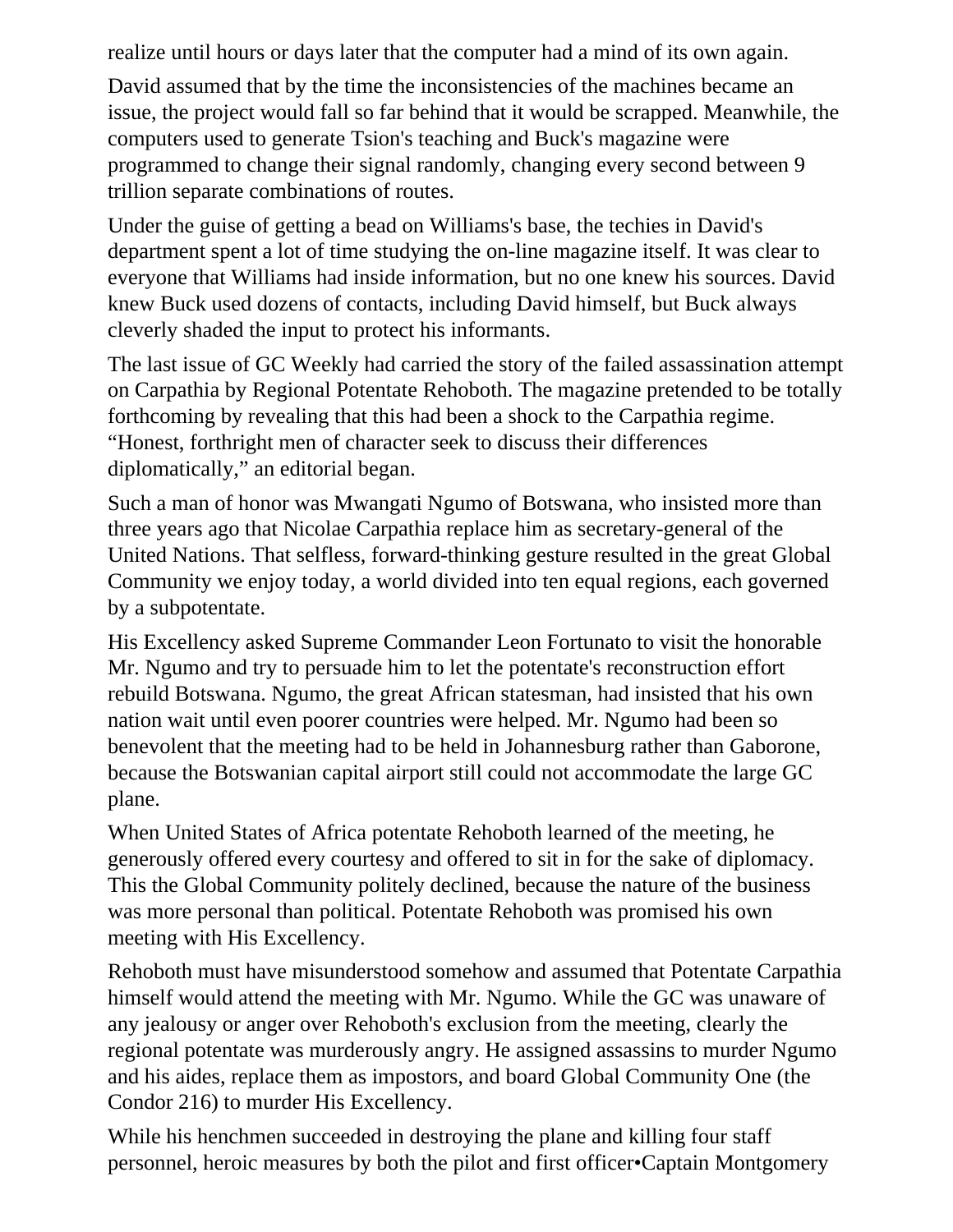(Mac) McCullum and Mr. Abdullah Smith•saved the life of the supreme commander. Immediate response by Global Community Peacekeeping Forces resulted in the deaths of the assassins.

Photos of the grand celebration honoring the wounded cockpit crew accompanied the article. The Truth, six days later, took the story apart. In his breezy style, Buck ran down the facts:

What the Global Community brass doesn't want citizens to know is that the relationship between Carpathia and Ngumo had long ago gone south. Ngumo had not been so magnanimous as we have been led to believe. He stepped down from his UN post under heavy pressure, believing he would receive one of the ten regional potentate positions and that Botswana would be awarded use of the agricultural formula discovered in Israel, which Carpathia has used in negotiating with many other countries.

Ngumo had gone from near deity to pariah in his own homeland because of the shameless neglect on the part of the Global Community. The formula was never delivered. Botswana was ignored in the reconstruction effort. Ngumo saw his potentate status bestowed instead on his archrival, the despot Rehoboth•who had pillaged his own nation of Sudan and made multimillionaires of his many wives and offspring. He was so unpopular in Sudan that he located the opulent GC regional palace in Johannesburg rather than Khartoum, as inconveniently noncentral as he could have without placing it in Cape Town.

The GC knew Rehoboth and Ngumo were bitter rivals, and by deliberately scheduling the high level meeting on board GC One, they forced it onto Rehoboth's own turf. Rehoboth assumed Carpathia was on board and vulnerable to attack because Ngumo thought he was on board as well. This ruse to slap Ngumo in the face also fooled Rehoboth, who had been invited to join the meeting as yet another surprising insult to Ngumo.

Personnel who escaped with their lives were more lucky than heroic. GC Peacekeeping Forces had been swayed by Rehoboth and did not respond for several minutes after the plane was fired upon. The assassins were not shot. One fled and two died from the smoke and fire and sulfur plague, as did many others that day.

Rehoboth knew enough to stay at his palace during what he hoped was Carpathia's execution. When it went awry and he himself was eliminated, the peacekeeping forces once again immediately fell into line and finally contained the area. The deaths of Rehoboth's entire family, attributed by the GC to the plague, were clearly executions. Thus far the plague has killed roughly 10 percent of the earth's population. What are the odds that every member of an extensive household would be stricken in one day?

Buck's cybermagazine commented on all the follies of the Carpathia regime, the "penchant for putting a pretty face on international tragedy, and an assumption that you care about parades in the potentate's honor when death marches the globe."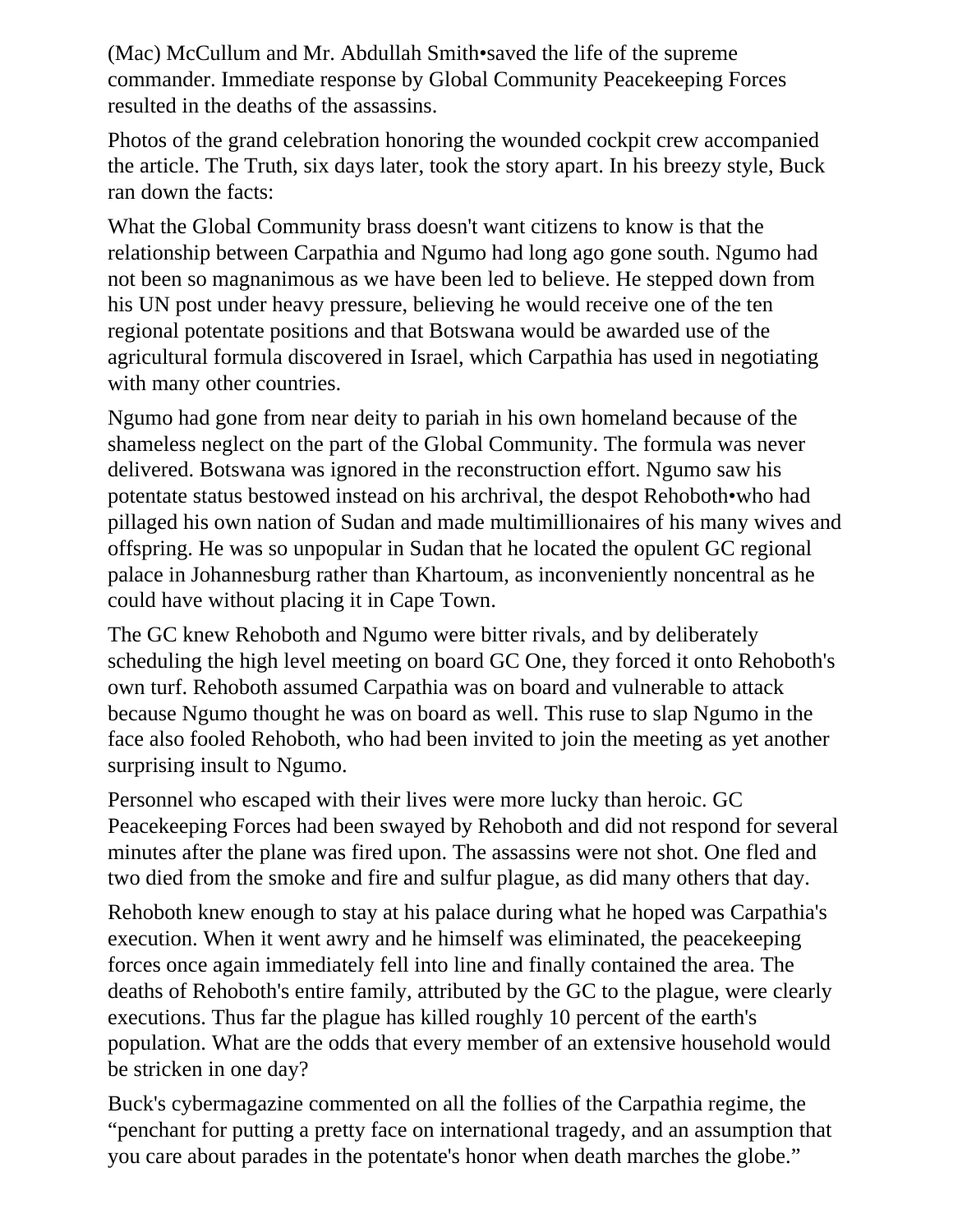David enjoyed patching in to Carpathia and Fortunato's offices shortly after Buck's magazine hit the Net each week. "Where are we on tracing this?" Carpathia demanded of Leon that morning.

"We have an entire department section on it full-time, sir."

"How many?"

"I believe seventy were scheduled, but due to attrition, probably sixty."

"That should be plenty, should it not?"

"I should think so, sir."

"Where is he getting his information? It is as if he is camped outside our door."

"You said yourself he was the best journalist in the world."

"This goes beyond skill and writing ability, Leon! I would accuse him of making this up, but we both know he is not."

That afternoon David received a memo from Leon, asking that the metal detectors destroyed in the airplane be replaced "before His Excellency appears in public again." That gave David an idea. Might he have a role in Carpathia's demise if he could ensure the metal detectors would malfunction at strategic junctures? If he could make computers whimsical, could he make metal detectors fickle?

He wrote back: "Supreme Commander Fortunato, I shall have the new metal detectors delivered and operational and stored on the Phoenix 216 within ten days. In the meantime I have a crew thoroughly going over every detail of the plane so it meets the standards of the potentate. I am personally overseeing this with the input of the cockpit crew."

David and Annie, along with Mac and Abdullah, both slowly mending, spent their off-hours planting a bugging device in the Phoenix 216 so sophisticated that it delivered near recording-studio sound quality to the headsets of both pilot and first officer.

When it was finished, David asked his top technicians to check the plane for bugs. A unit of four experts combed the fuselage for six hours and judged it "clean."

Rayford was bemused by Bo Hanson, standing outside the Palwaukee gate trying to flag down help. "What an idiot," he said.

T, still sitting behind him at the tower desk, said, "What's he doing?"

"Hitchhiking, I think. Ran out of gas." He turned around to reach for the phone. "Well, I've got to tell Dwayne Turtle how to get here." T was rising. "Don't get up," Rayford said. "It'll be a short call."

"I've got something I have to do anyway," T said. "Then can we talk?"

Rayford looked at his watch as Tuttle's phone rang. "I'm good for a little while."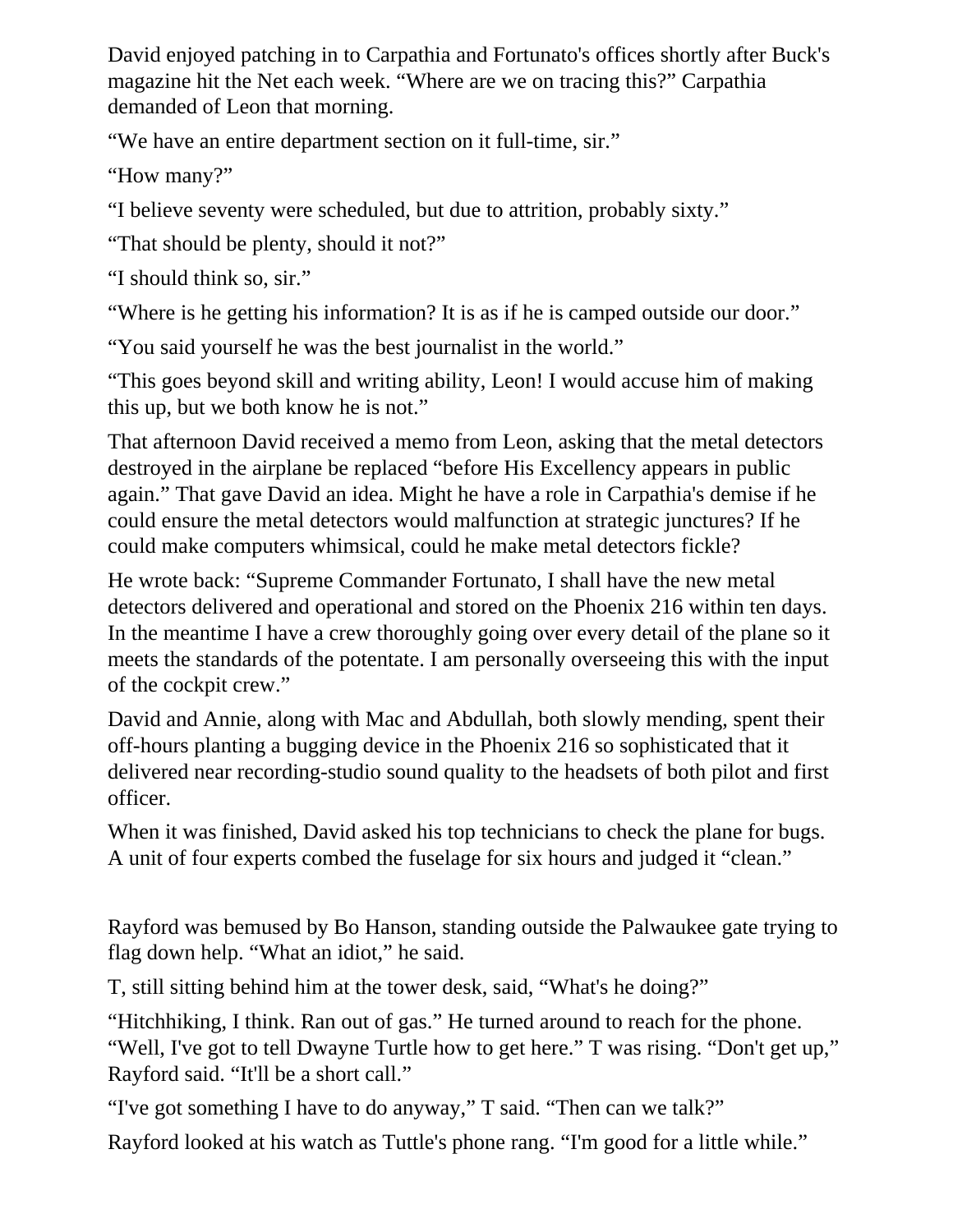Mrs. Turtle answered, and as Rayford introduced himself and reminded her of his daughter's E-mails and how he had gotten their number, he idly strode back to the window. Trudy called Dwayne to the phone, and Rayford was glad he didn't have to speak for a few seconds. He had lost his breath. T had driven out to Bo's car and was pouring gasoline into his tank from a can. Was it possible they were in league with each other? Could T have fooled him all this time?

Something told him that if he had a moment to think about it, he could come up with some other explanation. The locusts had not bitten T. He had the mark of God on his forehead. He knew church people, said the right things, seemed genuine. But now aiding and abetting the enemy? Helping the man responsible for Hattie's flight?

"Mr. Steele!" Dwayne said.

"Mr. Tuttle, or should I call you Dart? That was quite a story, sir."

T returned and slowly mounted the stairs as Rayford finished making arrangements for the flight to France. When he hung up he looked askance at T as they sat across the desk from each other. T's dark face mirrored Rayford's own look.

"You think I didn't notice?" Rayford began.

"Notice what?"

"What you were just doing. That little something you had to do."

"So what was I doing?"

Rayford rolled his eyes. "I saw you, T. You were giving gas to Bo."

T gave him a "So?" look.

"The guy who•"

"I know who Bo is, Ray. I'm beginning to wonder who you are."

"Me? I'm not the one•"

T stood. "You want to check my mark, don't you? Well, come on and do it."

Rayford was stunned. How had it come to this? They had been friends, brothers. "I don't need to check your mark, T. I need to know what you thought you were doing."

"I asked to talk to you, Ray. Remember?"

"Yeah. so?"

"I wanted to know what you thought you were doing with Bo."

"What's the mystery, T? I got him to give me the information I needed. I didn't aid or abet him."

"Like I did."

"Like you did."

"That's what you call what I did."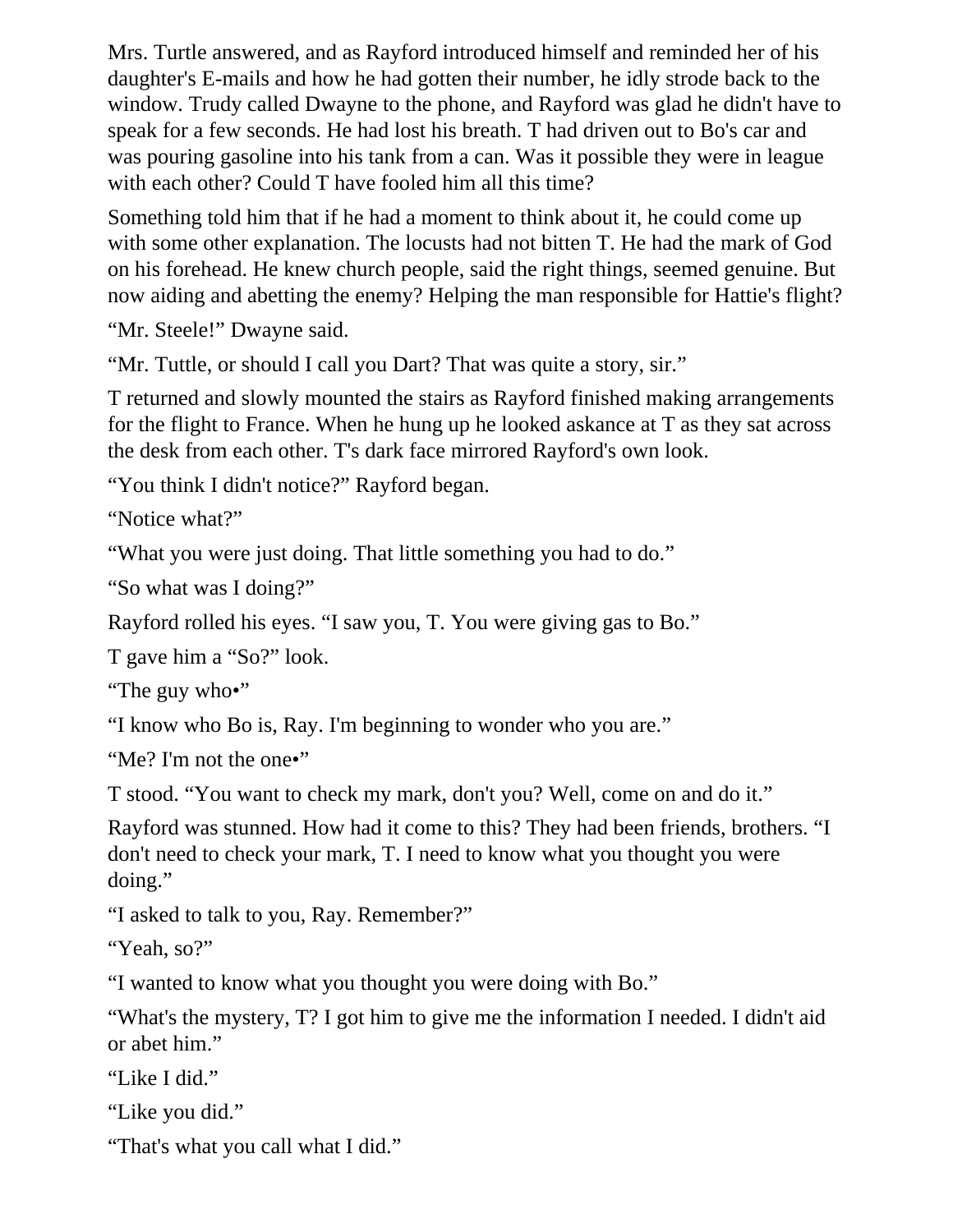"What do you call it, T? You guys working together against me, behind my back, what?"

T shook his head sadly. "Yeah, Ray. I'm in concert with a kid two sandwiches short of a picnic so I can turn the tables on my Christian brother."

"That's what it looks like. What am I supposed to think?"

T stood and walked to the window. Rayford couldn't make any of it make sense.

"What you're supposed to think, Ray, is that Bo Hanson is not likely long for this world. He's going to die and go to hell just like his buddy Ernie did the other day. He's the enemy, sure, but he's not one of those we treat like scum to make sure they don't find out who we really are. He already knows who we are, bro. We're the guys who follow Ben-Judah and believe in Jesus. We don't buy and sell guys like Bo, Rayford. We don't play them, lie to them, cheat them, steal from them, blackmail them. We love them. We plead with them.

"Bo is dumb enough to have given you what you needed without making him think his ship had come in and then sinking it for him. I'm not saying I have the answers, Ray. I don't know how we could have got the information another way, but what you did sure didn't feel loving and Christian to me. I'd rather you had bought the information. Let him be the bad guy. You were as bad as he was.

"Well, I said more than I planned. You play this one however you want, but keep me out of it from now on."

Buck half expected Chaim Rosenzweig to be in his wheelchair, but the old man was everything he had remembered. Small, wiry, aged more perhaps, wild white hair. A beatific smile. He opened his arms for an embrace. "Cameron! Cameron, my friend! How are you? Good to see you! A sight for old, tired eyes! What brings you to Israel?"

"You do, friend," Buck said as Chaim led him by the arm to the parlor. "We're all worried about you."

"Ach!" Chaim said, waving him off. "Tsion is worried he won't convert me before the horses trample me."

"Should he be? May I take back the news of your conversion?"

"You never know, Cameron. But you need not ask, am I right? You who can see the horses can also see each other's marks. So, tell me. Does mine show?"

The way he said mine made Buck's heart leap, and he leaned forward only to see nothing. "We can see each other's, you know," Buck said.

"And the mighty men on the lion horses too, I know."

"You don't believe it."

"Would you if you were I, Cameron?"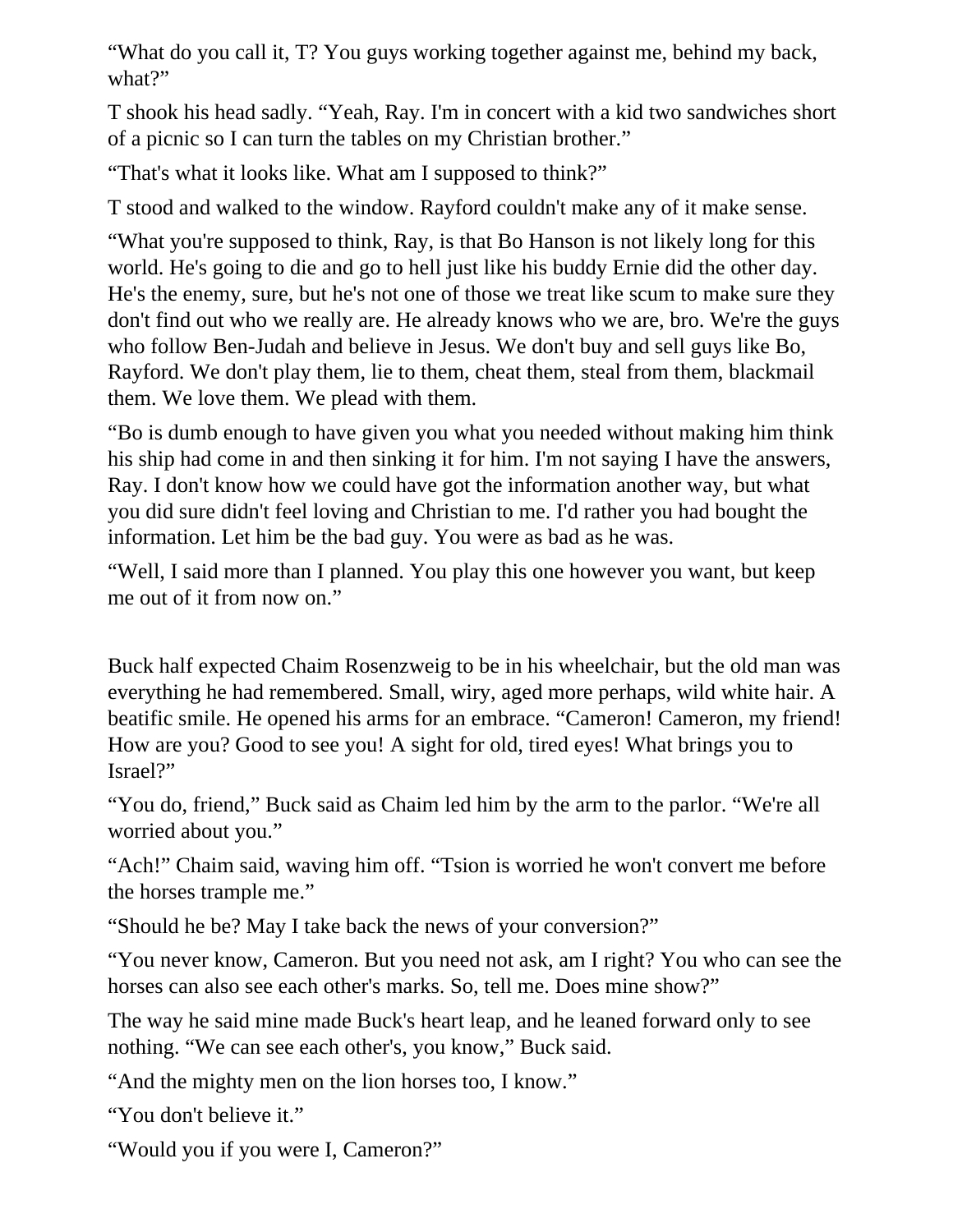"Oh, Dr. Rosenzweig, I was you. Don't you realize that? I was a journalist, a pragmatist, a realist. I could not be convinced until I would be convinced."

Chaim's eyes danced, and Buck was reminded how the man enjoyed a good debate. "So I am unwilling, that is my problem?"

"Perhaps."

"And yet that makes no sense, does it? Why should I be unwilling? I want it to be true! What a story! An answer to this madness, relief from the cruelty. Ah, Cameron, I am closer than you think."

"That's what you said last time. I fear you will wait too long."

"My house staff, they are all believers now, you know. Jacov, his wife, her mother, Stefan. Jonas, too, but we lost him. You heard?"

Buck nodded. "Sad."

Chaim had suddenly lost his humor. "You see, Cameron, these are the things I don't understand. If God is personal like you say, cares about his children, and is allpowerful, is there not a better way? Why the judgments, the plagues, the destruction, the death? Tsion says we had our chance. So now it's no more Mr. Nice Guy? There is a cruelty about it all that hides the love I am supposed to see."

Buck leaned forward. "Tsion also says that even allowing seven years of obvious tribulation is more than we deserve from God. We did not believe because we could not see it. Well, now there is no doubt. We're seeing, and yet people still resist and rebel."

Chaim fell silent, then clapped his palms to his knees. "Well," he said at last, "don't worry about me. I confess I am feeling my age. I am fearful, frightened, homebound, you know. I cannot bring myself to venture out. Carpathia, in whom I believed as I would my own son, has proven fraudulent."

Buck wanted to probe but dared not. Any decision had to be Rosenzweig's idea, not a plant from Buck or anyone else.

"I am studying. I am praying that Tsion is wrong, that the plagues and the torments do not keep getting worse. And I keep busy."

"How?"

"Projects."

"Your science and reading?"

"And more."

"Such as?"

"Oh, you are such the journalist today. All right, I'll tell you. My staff thinks me mad. Maybe I am. I have a wheelchair. You want to see it?"

"You need a wheelchair?"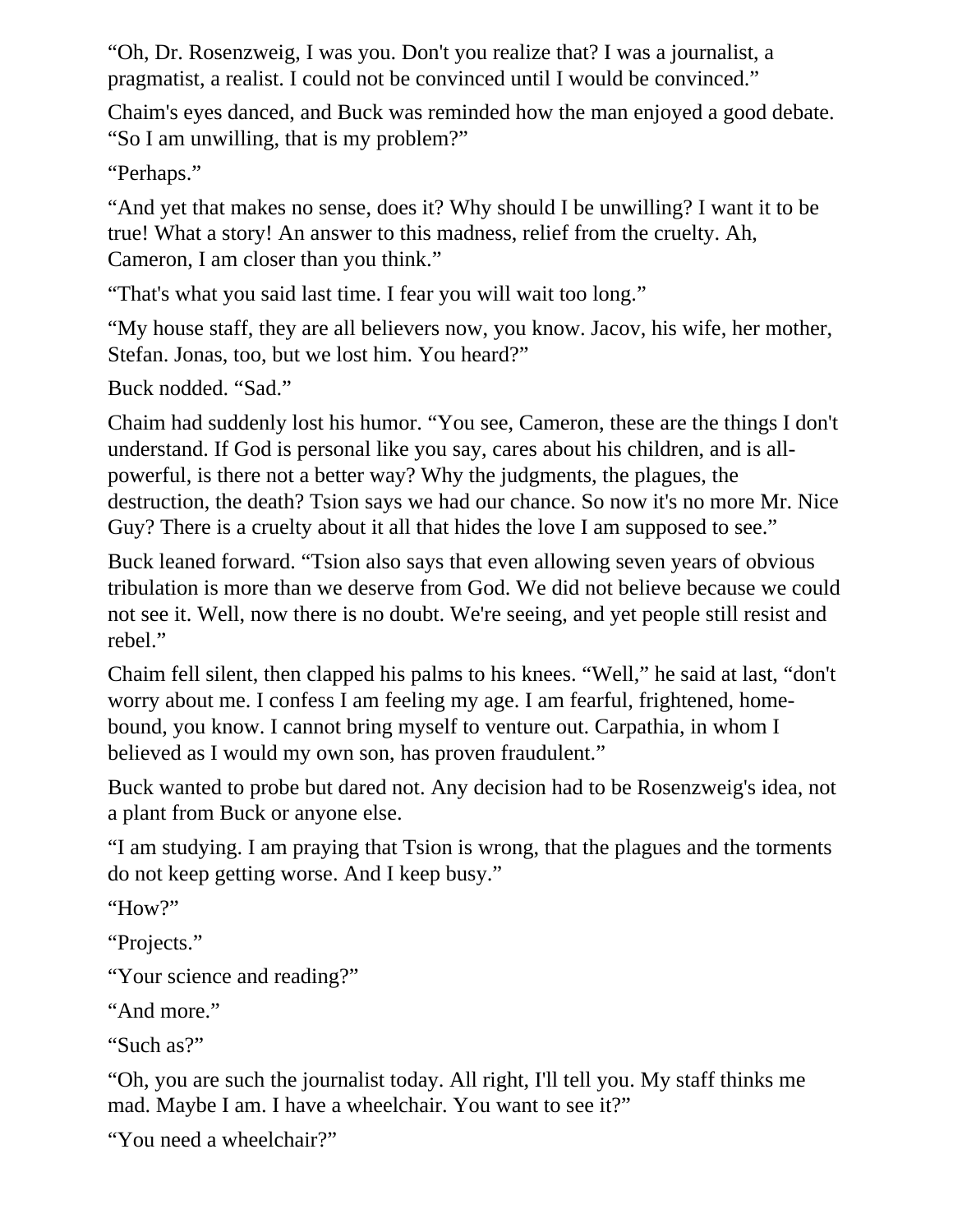"Not yet, but the day will come. The torment from the locust weakened me. I have blood counts and other test results that show me at high risk for stroke."

"You're healthy as a hor-as a mule."

Rosenzweig sat back and laughed. "Very good. No one wants to be healthy as a horse anymore. But I am not. I am high risk and I want to be ready."

"It sounds defeatist, Doctor. The right diet and exercise . . . fresh air."

"I knew you would get to that. I like to be prepared."

"How else are you preparing?"

"I'm sorry?"

"What are you working on? In your utility room?"

"Who told you about that?"

"No one who knew anything. Jacov merely mentioned that you spend a lot of time on projects in there."

"Yes."

"What is it? What are you doing?"

"Projects."

"I never knew you to be handy that way."

"There is a lot you don't know about me, Cameron."

"May I consider you a dear friend, sir?"

"I wish you would. But do dear friends refer to each other so formally?"

"It's difficult for me to call you Chaim."

"Call me what you wish, but you are my dear friend and so I am happy to call myself yours."

"Then I want to know more about you. If there is a lot about you I don't know, I don't feel like a friend."

Chaim pulled a drape back and peered out. "No smoke today. It will come again though. Tsion teaches that the horsemen will not leave us until a third of mankind is dead. Can you imagine that world, Cameron?"

"That will leave only half the population since the disappearances."

"Truly we are facing the end of civilization. It may not be what Tsion thinks it is, but it's something."

Buck said nothing. Chaim had ignored his salvos, but perhaps if he did not press . . .

Rayford hung his head. "T," he said, his voice suddenly hoarse and weak, "I don't know what to say."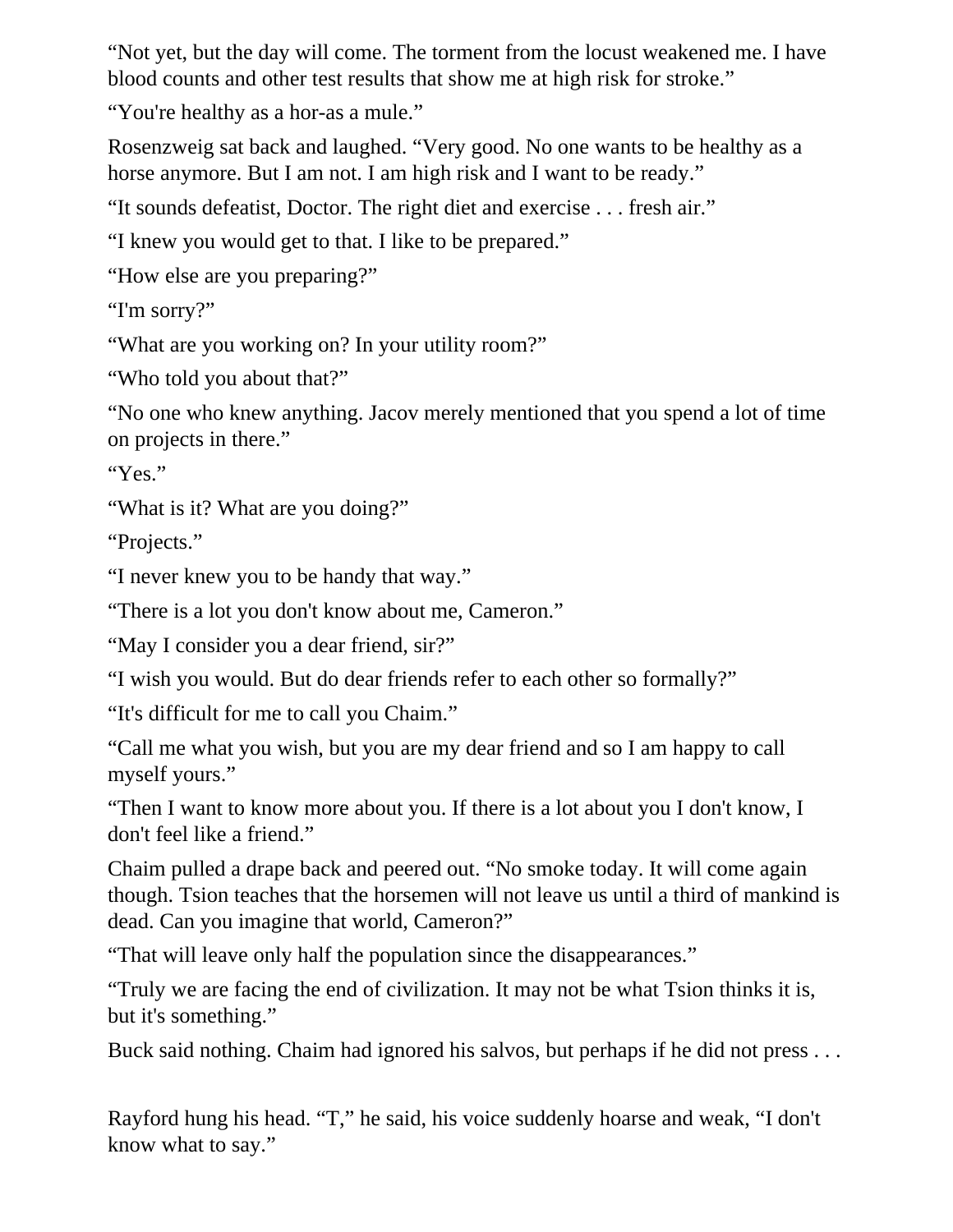"You knew what to say to Bo. You played him like a."

Rayford held up a hand. "Please, T. You're right. I don't know what I was thinking." "You seemed to enjoy it."

Rayford wished he could disappear. "God forgive me, I did enjoy it. What's the matter with me? It's like I've lost my mind. At the house I fly off the handle. Leah, the newcomer I told you about, she's brought out the worst in me•now, no, I can't put that on her either. I've been awful to her. I don't understand myself anymore."

"If you ever understood yourself you were way ahead of me. But don't be too hard on yourself, bro. You've got a modicum of stress in your life."

"We all do, T. Even Bo. You know, not just tonight, but never ever have I seen Bo as anything but a scoundrel."

"He is a scoundrel, Ray. But he's also•"

"I know. That's what I'm saying. The day I met him he was putting down believers, and I've had a thing about him since. I want him put in his place and I was glad for the chance to do it. Some saint, huh?"

T didn't counter. Rayford got the point.

"What do I do now, chase him down and start being Christlike to him?"

T shook his head and shrugged. "Got me. I'd sooner think your best approach is to disappear from his life. He's going to suspect any radical change."

"I should at least apologize."

"Not unless you're ready to prove it by paying him for the information he thought you were buying."

"Now he's the good guy and I'm the bad guy?"

"I'll never say Bo's the good guy, Ray. As for you being the bad guy, I didn't say it. You did."

Rayford sat slumped for several minutes while T busied himself with paperwork. "You're a good friend," Rayford said finally. "To be honest with me, I mean. Not a lot of guys would care enough."

T moved to the front of the desk and sat on it. "I like to think you'd do the same for me."

"Like you need it."

"Why not? I didn't expect you'd need it either."

"Well, anyway. Thanks."

T punched him on the shoulder. "So what's the deal with the Tuttles? You gonna get to fly a Super J?"

"Think I can handle it?"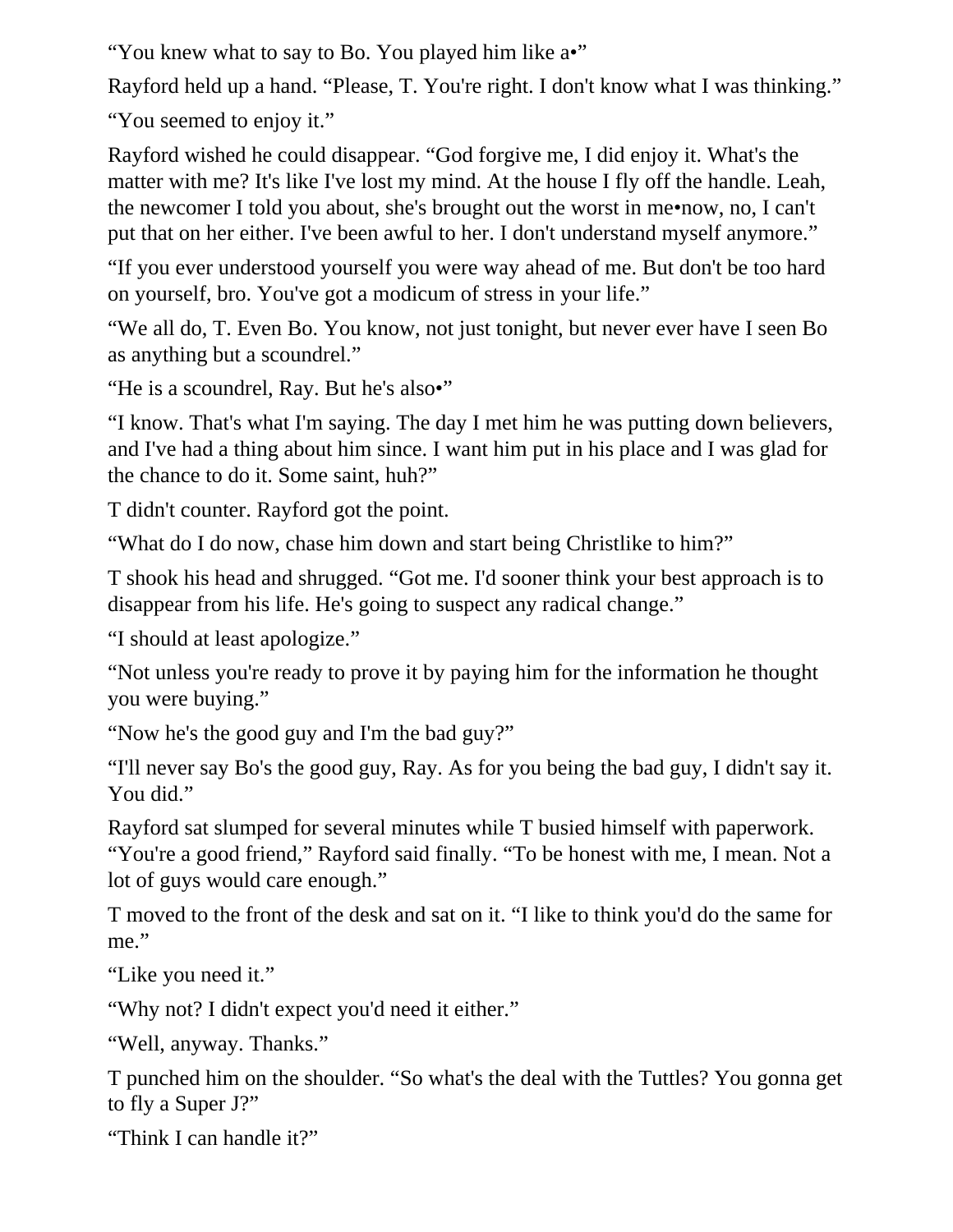"All the stuff you've flown? They say if you can drive a Gulfstream•the big one•this is like a fast version of that. Sort of a Porsche to a Chevy."

"I'll drive like a teenager."

"You can't wait."

David was at first warmed, then alarmed, when he received a personal E-mail early the next evening from Tsion Ben-Judah. After assuring David he wished to meet him sometime before the Glorious Appearing, Tsion came to his point.

I do not understand all that you are able to do so miraculously for us there with your marvelous technical genius. Normally I stay out of the political aspects of our work and do not even question what is going on. My calling is to teach the Scriptures, and I want to stay focused. Dr. Rosenzweig, whom I am certain you have heard of, taught me much when I was in way over my head in university botany. My specialty is history, literature, and languages; science was not my field. Struggling, struggling, I finally went to him. He told me, "The main thing is to keep the main thing the main thing." In other words, of course, focus!

So I am here focusing and letting Captain Steele and his daughter put together the co-op, Buck Williams his magazine and the occasional furtive mission, and so forth. But, Mr. Hassid, we have a problem. I let Captain Steele run off on his mission to track down Hattie Durham (I know you have been kept abreast) without asking him what he had found out about Carpathia's knowledge of her whereabouts.

No one but the uncaring public believes she went down in a plane. That the GC allowed that patent falsehood to be circulated tells me it somehow plays into their hands. My fear, of course, is that they now feel free to track her down and kill her, for in the mind of the public she is already dead. Her only advantage in pretending to be dead is to somehow embarrass or even endanger Carpathia.

All that to say this: I had been under the impression that none of your clandestine work there had turned up anything about knowledge of her whereabouts on Carpathia's part. I cannot help thinking Rayford would have been more prudent to wait on searching for Hattie until he knew for sure he would not be walking into a GC trap... I may be a paranoid scholar who should stick to his work, but if you know my history, you know that even I have been thrust into violence and danger by this evil world system. I am asking you, Mr. Hassid, if there is any possibility of digging up the remotest clue that could be rushed to Captain Steele before he walks blindly into danger. If you would be so kind as to let me know you received this and also indicate whether you believe there is any hope of turning up anything helpful, I would be most grateful.

In the matchless name of Christ, Tsion Ben-Judah.

David quickly tapped a response:

Am dubious about odds for success (as I have been monitoring computer and phone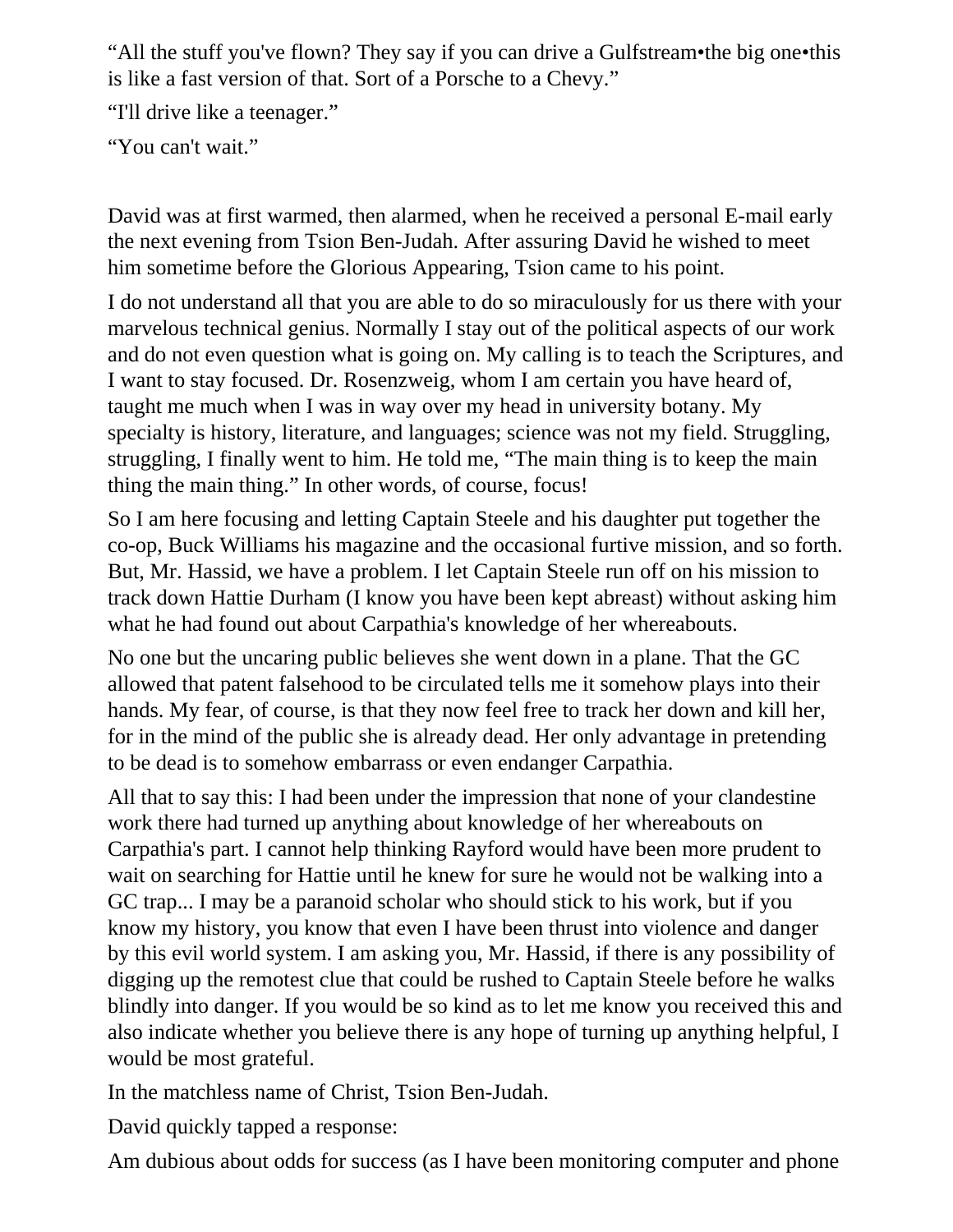and personal interaction at the highest levels here and have not heard even a conversation about Hattie), but will give this my full attention immediately. I will transmit to Captain Steele's secure phone anything pertinent and fully understand your concern. More later, but don't want to lose a minute.

David frantically batted away on his laptop, accessing the massive hard drive, tapping into the palace mainframe and decodifying every encrypted file. He looked for any reference to Hattie, Durham, HD, personal assistant, lover, pregnancy, child, fugitive, plane crash, and anything else he could think of. Of course, everything that had been said in the administrative offices for weeks was recorded on his monster minidisk, but the only subtitles there would be dates and locations. There was no time to listen to everything Fortunato or Carpathia had said since Hattie was reported dead.

He called Annie, who rushed to his office. He closed the blinds and locked the door so no night crew could see him pacing, running his hands through his hair. "What am I going to do, Annie? Tsion is right. Rayford is committing a huge blunder here, even if he lucks out. You know the GC either has to have Hattie in custody or have killed her. They'll be watching the site where she was supposed to have been hidden. Whoever comes looking for her is going to find not her but GC. She's just bait. Rayford had to know that."

"You'd think," she said.

"Help me," he said.

"It's not that I don't want to, David, but I agree you're looking for the proverbial needle in•"

"What were those stateside people thinking? That the GC bought the phony crash story? Surely they knew better! I didn't know Rayford had finally gotten a bead on her until he was already gone. Why wouldn't he have come to me for one last effort to dig up GC intelligence?"

She shook her head. "How secure are you, David?"

"Sorry, what?"

"You're in their computers, their offices, their plane, on their phones. Has anyone even begun to suspect you yet?"

He shook his head. "The computer installation slowdown should have raised a flag, but I didn't sense suspicion from Leon. If I had to guess, I'd say I'm in solid with them. I have too many irons in the fire to not get burned eventually, but for now I'm golden here."

"There's your answer then, superstar."

"Don't make me guess. Rayford's in the air."

"Just ask them."

"Come again?"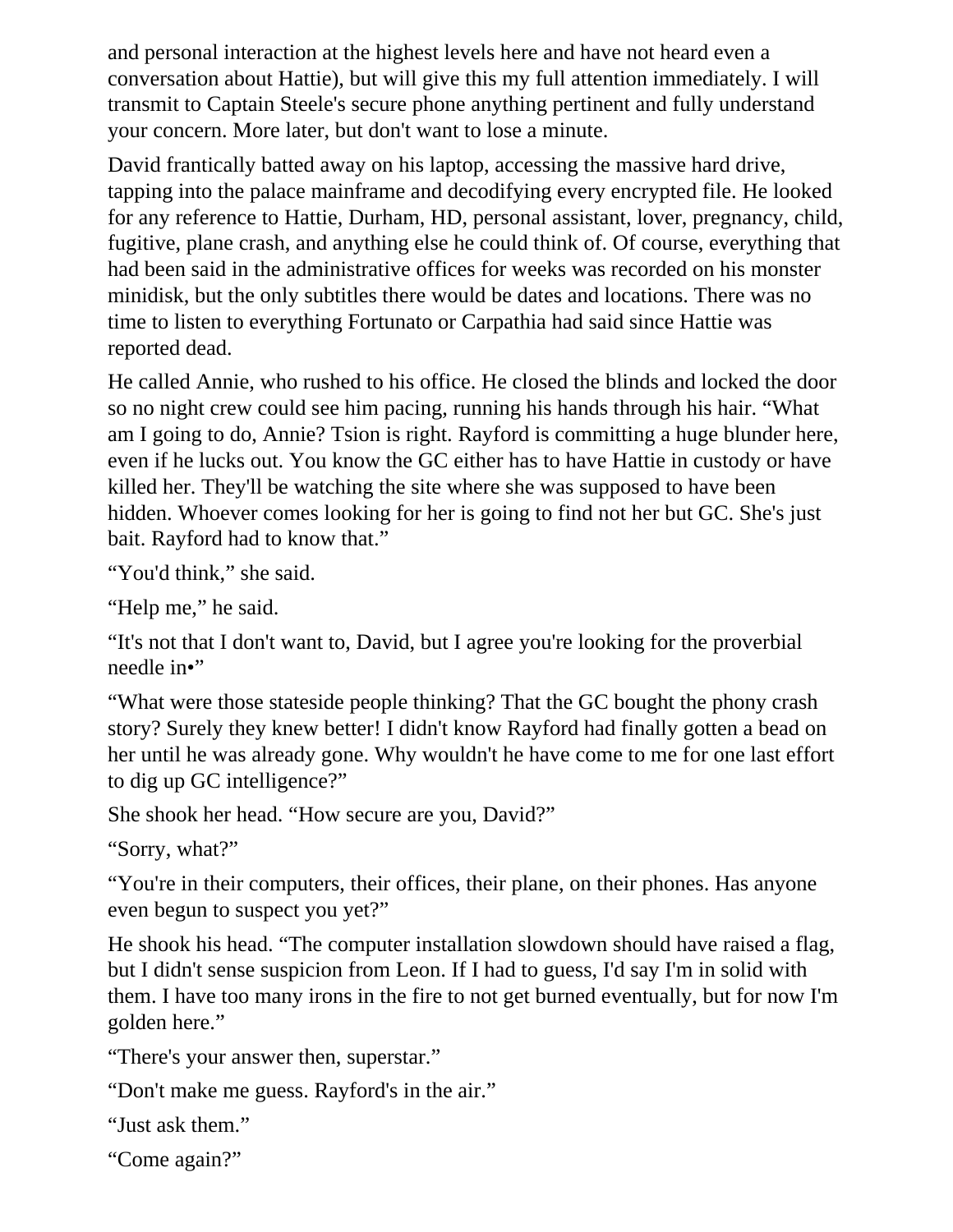"Go straight to Leon, tell him it's none of your business but you've been noodling the plane crash news, you've always admired his insight and wisdom and street smarts•you know the drill. Suggest that maybe that plane crash wasn't all it appeared, and say you want his take on it."

"Annie, you're a genius."

## **FIFTEEN**

"You want to see my projects, Cameron?" Chaim Rosenzweig said. "That would make you happy, make you feel like more of a friend?"

"It would."

"Promise you won't think me batty, an old eccentric as my house staff does."

Buck followed him, realizing that regardless how Chaim appeared to the brothers and sisters in the house, he was aware of everything.

Rayford found the Turtles an all-American couple who had lost all four of their grown sons in the Rapture. "Did we ever miss it," Dwayne said in the Super J, streaking across the eastern U.S. "Oldest boy goes off to college, gets religion we think. Doesn't seem to hurt him any, 'cept he starts in on the other three and before you know it, baby brother's goin' to church. That's OK, but we figure it's just little brother/big brother hero worship, know what I mean?

"Then the middle boys get invited to some church deal they probably wouldn't have gone to if their brothers hadn't already been Christians. They get asked to play on the church basketball team, go off to a week of camp, and come back saved. Man, I hated that word, and they used it all the time. I got saved, he got saved, she got saved, you need to be saved. I loved those boys like everything, but•"

Dwayne had gone from his rapid-fire delivery to choked up so fast Rayford hadn't seen it coming. Now the big man spoke in a little voice, fighting the sobs. Trudy reached from the seat behind his and laid a hand on his shoulder.

"I loved those boys," he squeaked, "and I didn't have a bit of a problem with 'em all wantin' to be religious, I really didn't. Did I, Tru?"

"They loved you, Dwayne," she drawled. "You never gave them a hard time."

"But they gave me a hard time, see? They were never mean, but they were pushy. I told 'em it was all right with me, 'slong as they didn't expect me to start goin' to church with 'em. Had enough of that as a kid, never liked it, bad memories. Their type a church was better, they said. I says fine, you go on then but leave me out of it. They told me their mom's soul was on my head. That got me mad, but how do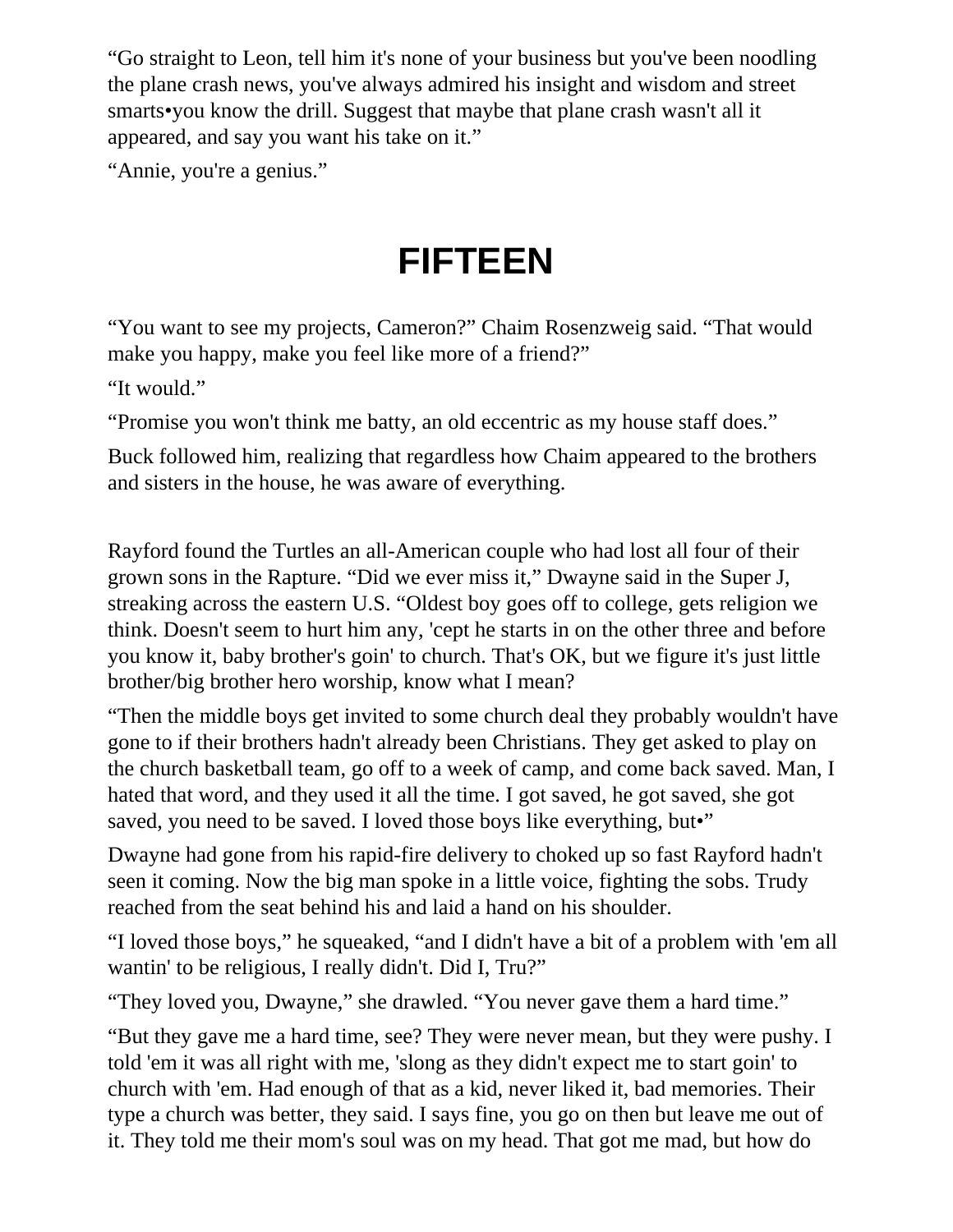you stay mad at your own flesh and blood when, even if they're wrong, they're worried about their mom's and dad's souls?"

Rayford shook his head. "You don't."

"You sure don't. They kep' after me. They got their stubbornness from me, after all. But I was good at it too. And I never caved. Tru almost did, didn't va, hon?"

"Wish I had."

"Me too, sweetie. We wouldn't a met Mr. Steele here till heaven, but I'd just as soon be there than here even now, all things considered. You too there, Cap?"

"Me too, Dwayne."

"You can guess the rest. Before we ever go to church one time, the thing they told us might happen happened. They were gone. We were left. So where'd we go first?" "Church."

"Church! Not so stubborn now, are we? Doesn't sound so lame to be saved now, does it? Hardly anybody left at that place, but all we needed was one who knew how a person gets saved. Mr. Steele, I'm an actor myself. Well, aircraft salesman and demonstrator, but always actin' on the side since college. Specialize in voices."

"Mac told me about your Aussie."

"There, right, like 'at. He liked that, did he?"

"I don't know that he was feeling good enough to appreciate it, but he's sure you fooled Fortunato."

"A deaf turtle could fool 'at boy, Rafe. You don't mind if I call you Rafe, do ya? I like to find shortcuts so I can get more words in in a shorter time. Just kiddin', but you don't mind, do ya?"

"My first wife called me that. She was raptured."

"Then maybe you'd rather I not•"

"No, it's all right."

"Anyway, Rafe, I'm a gregarious guy•I guess you figured. Salesman has to be. But I always put all of my theater training into it. I was known as a straightforward, opinionated guy, and people pretty much liked me. Unless they was too sophisticated. If they was, I'd use the word was where I'm s'posed to use were, like I just did there, and tweak 'em to death. So, I'm this friendly, confident, outgoing guy who•"

"Loud is the word you're lookin' for there, hon," Trudy said.

Dwayne laughed as if at the first joke he'd ever heard. "OK, Tru, all right then, I'm this loud guy. But you gotta admit I was a people magnet. Only I wasn't a church guy, OK. Well, now all of a sudden, I am. I'm saved. I'm a day late and a dollar short, but I'm learnin' that it still counts. We're still gonna suffer, and we're never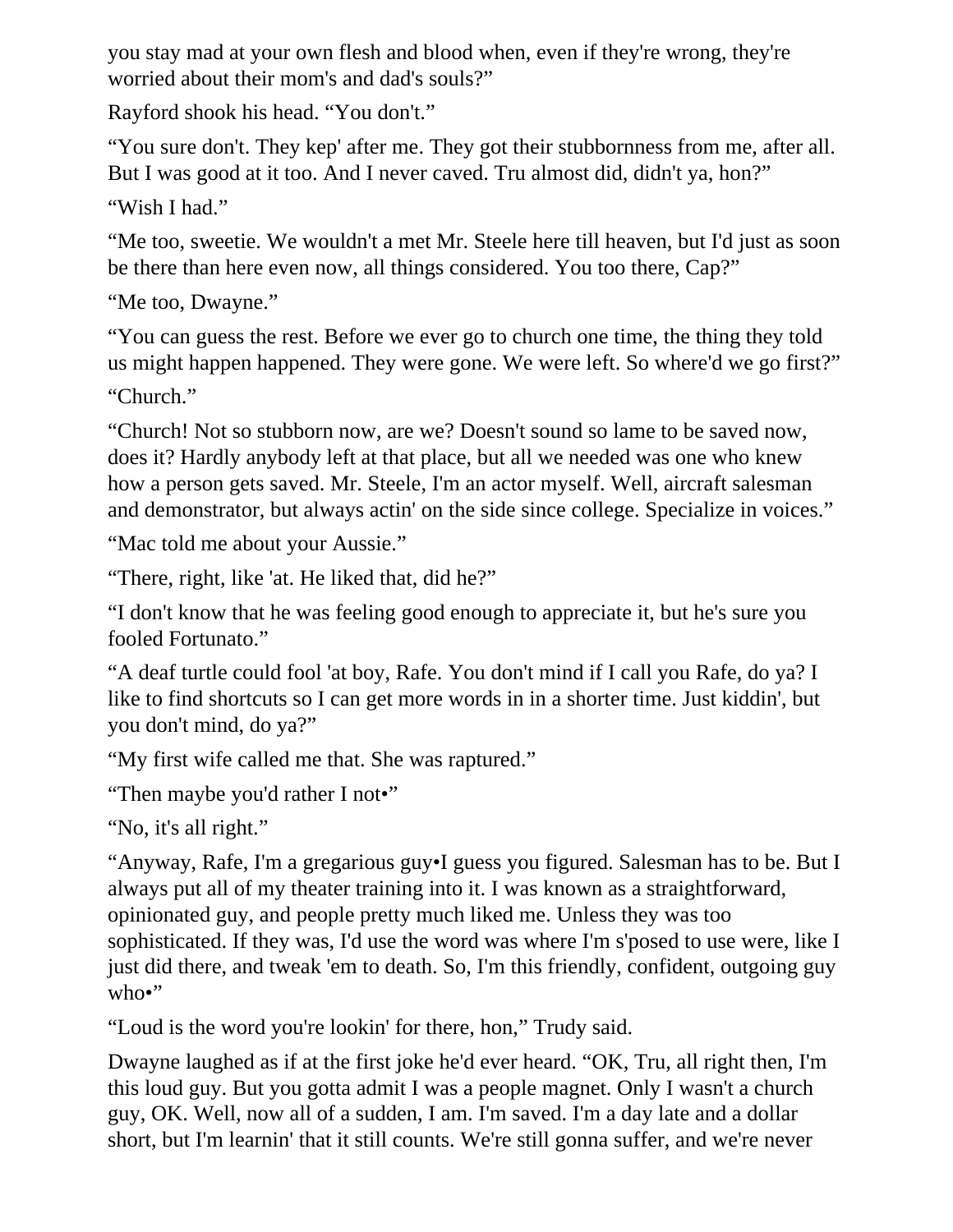going to wish we hadn't got saved earlier•don't kid yerself•but all right, we're saved. So, now I'm still this gregar•"

"Loud."

"•loud guy but I got a whole new bee in my bonnet now. I'm knockin' people over with it. Even our pastor says sometimes he wonders if I don't turn people off rather than wooin' 'em•that's his term, not mine•wooin' 'em to Jesus. I learned that lesson in sales, but I figure it's different now. It's not about whether I'm gonna make my quota or get my bonus or whether you can afford not to have this beautiful new airplane. People got to know, brother, that this is no sales pitch. This is your everlasting soul. Well, I get wound up.

"I always wondered what I'd do if I met up with ol' Antichrist himself. I'll tell you what, I'll bet he'd either have me killed or get saved hisself, one of the two. Get it? Well, sir, I was encouraged that I didn't lose any of my braverido or brovura•"

"Bravado," Trudy offered.

"Right, I didn't lose any of that when I saw his number two boy t'other day. My heart was a-pumpin', I don't deny, but hey, I'm gonna die anyway. I'd like to be here when Jesus comes back, but goin' on before can't be all bad either. The day I got saved I decided I wasn't ever gonna be ashamed of it. It was way too late for that. I'm gonna see my boys again, and<sup>\*</sup>

As suddenly as before, big Dwayne clouded up. This time he couldn't continue. Trudy put a hand on his heaving shoulder again, he looked apologetically at Rayford, who took over the controls, and the Super J rocketed east into the night.

"What in the world is it?" Buck asked, looking at a highly polished strip of metal.

Chaim mince-stepped over and shut the door, and Buck realized he was privy to something Rosenzweig had shared with no one else.

"Call it a hobby that has become an obsession. This is nowhere near my field, and don't ask me where the compulsion has come from. But I am striving toward the sharpest edge ever fashioned by hand. I know the big machines with their micrometers, computers, lasers and all can reach near perfection. I'm not interested in artificially induced. I'm interested in the best I can do. My skill has outstripped my eyesight. With simple clamp-on angle-setters, I am filing blades so sharp I can't see them with the naked eye. Not even powerful bifocals do them justice. I must look at them under much light with my magnifying glass. Believe me, this is more appealing than those creatures you and I studied under it half a year ago. Here, look."

He handed Buck the magnifying glass and pointed him to a shiny blade, probably three feet long, clamped between two vises. "Whatever you do, Cameron, do not touch the edge. I say this with utmost gravity. You would lose a finger before you felt the edge touch your skin, let alone before you felt the pain."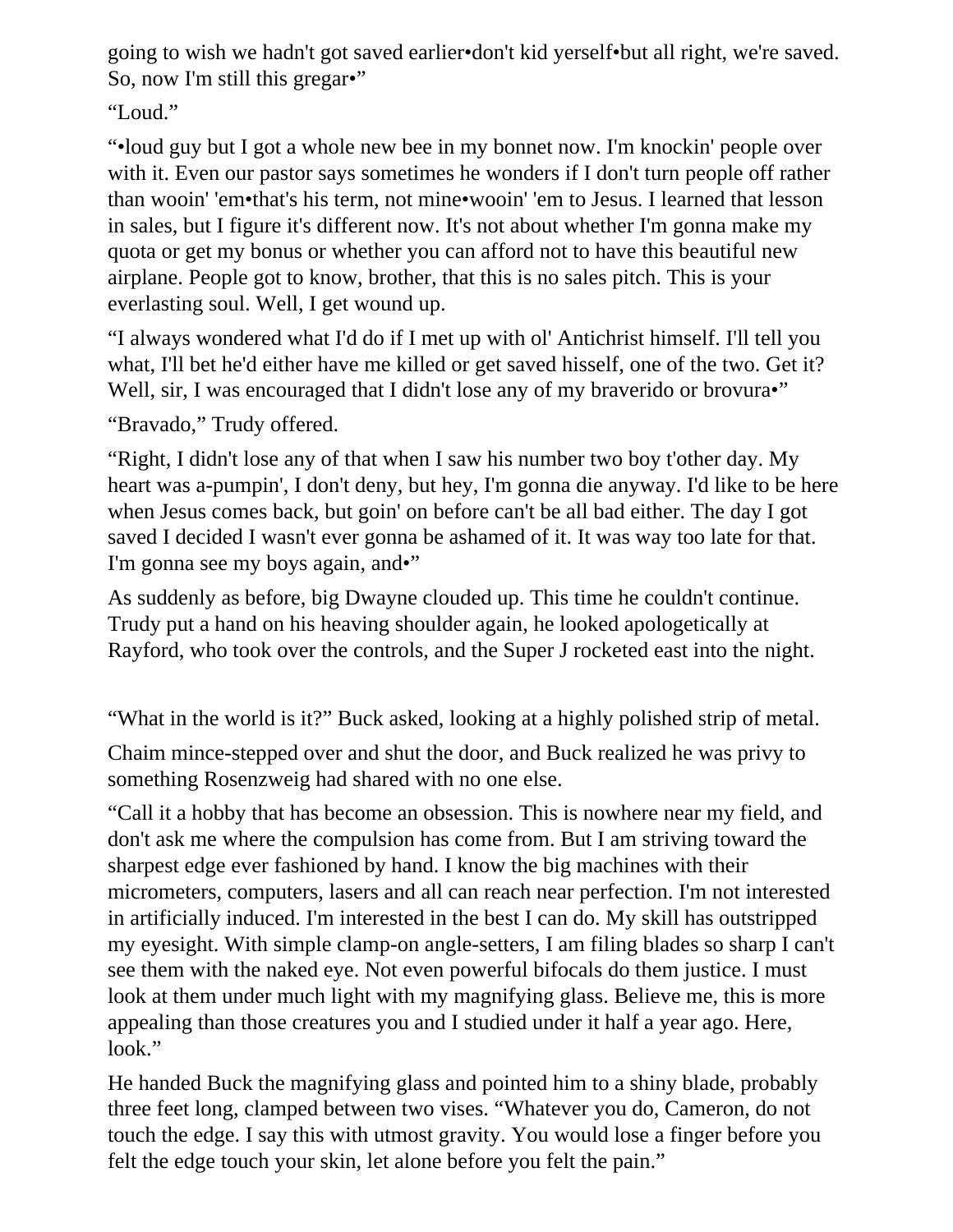Sufficiently warned, Buck peered at the magnified edge, amazed. The line looked multiple times thinner than any razor blade he had ever seen. "Wow."

"Here's the interesting part, Cameron. Back away carefully, please. The material is super-hardened carbon steel. What appears flexible as a razor because it is so microscopically sharp, is rigid and strong. You know how a conventional knife dulls with use? And usually the sharper the edge, the quicker the deterioration?" Buck nodded. "Watch this."

Rosenzweig produced from his pocket a dried date. "A snack for later," he explained. "But this one is fuzzy, I don't want to wash it, and I have more. So it becomes my object lesson. Notice."

He held the date delicately between his thumb and middle finger, barely pinching one end. He slowly, ever so lightly, drew it across the edge of the blade, reaching beneath it with his other palm. The severed half dropped into his hand as if it had not been touched. "Now let me show you something else."

Rosenzweig looked around the cluttered room and found a balled-up rag, stiff from neglect. He held the rag about eighteen inches above the blade and let it fall. Buck blinked, not believing his eyes. The rag had split without a sound and seemingly without resistance.

"You should see what it does to fruit," Rosenzweig said, his eyes bright.

"It's amazing, Doctor," Buck said. "But, why?"

The old man shook his head. "Don't ask. It's not that I have some deep dark secret. It's just that I don't know myself."

David didn't call Fortunato. He showed up in Leon's waiting room late that evening. "I just need a second with the commander, if possible," he told Margaret, who was packing up her stuff after an obviously long day.

"David Hassid?" Leon barked into the intercom. "Of course! Send him right in."

Leon stood when David appeared. "Tell me there's progress on the tracing operation," he said.

"Unfortunately not," David said. "Those people must be using some technology no one else has ever heard of. We're back to square one."

"Sit," Fortunato said.

"No, thanks," David said. "I'll just be a minute. You know I don't make a habit of bothering you about•"

"Please! I'm all ears!"

"•about matters outside my area of responsibility."

Fortunato's open look froze. "Of course there are many confidential matters at my level that I would not be at liberty to•"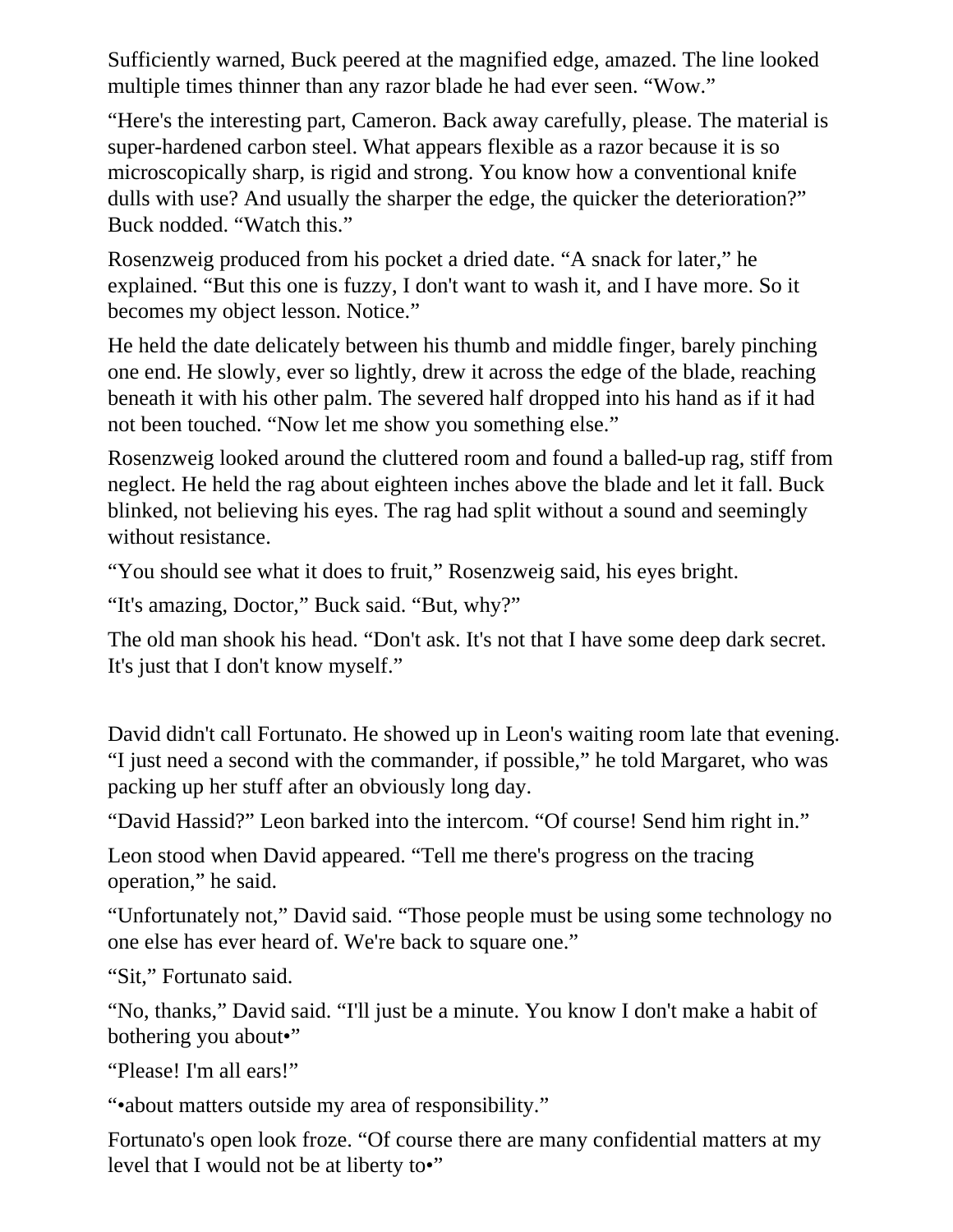"I just had a suggestion, but it's none of my business."

"Proceed."

"Well, the death of His Excellency's former personal assistant recently ..."

Fortunato squinted. "Yes?"

"That was tragic, of course ..."

"Yes..."

"Well, sir, it wasn't a secret that the woman, Miss Dunst•"

"Durham. Hattie Durham. Go on."

"That she was pregnant and that she wasn't happy."

"The fact is, Hassid, that she was trying to extort money from us to keep quiet. His Excellency felt he owed her some recompense for the time they had, ah, enjoyed together, and so a generous settlement was paid. Miss Durham may have mistaken that as money intended to guarantee her silence, but it was not. You see, she was never privy to anything that would threaten international security, had no stories•true ones anyway•that could have embarrassed the potentate. So when she sought more money, she was rebuffed, and yes, it's fair to say she was not happy."

"Well, thank you, sir. I know you told me more than I am entitled to know, and you may rest assured I will keep your confidence. I just had a question about the whole plane crash thing, but it's really moot now, so I'll just thank you for your time."

"No, please. I'll tell you anything you want to know."

"It's kind of embarrassing, because, like I say, I know it's not my area•really none of my business. I'd really rather not pursue it, now that I think about it."

"David, please. I want your thoughts."

"Well, OK. I know that with someone of your ability and savvy here, nobody needs me worrying about security or public relations•"

"We should all worry about those things all the time."

"It just seemed to me that the report of her death looked suspicious. I mean, maybe I've read too many mystery novels, but wasn't it a little too convenient? Was any wreckage ever found, any bodies? Just enough of her stuff to make it look like she died?"

"David, sit down. Now I insist. That's good thinking. The truth is that Miss Durham's so-called fatal plane crash never happened. I put our intelligence enforcement chief on it as soon as word came in, and the fact is that Miss Durham, her amateur pilot, and the plane were quickly traced. The pilot unwisely put up a fight when our people asked to interrogate Miss Durham, and he was unfortunately killed in an exchange of gunfire. You understand that for reasons of security and morale, not all such incidents are covered in the press."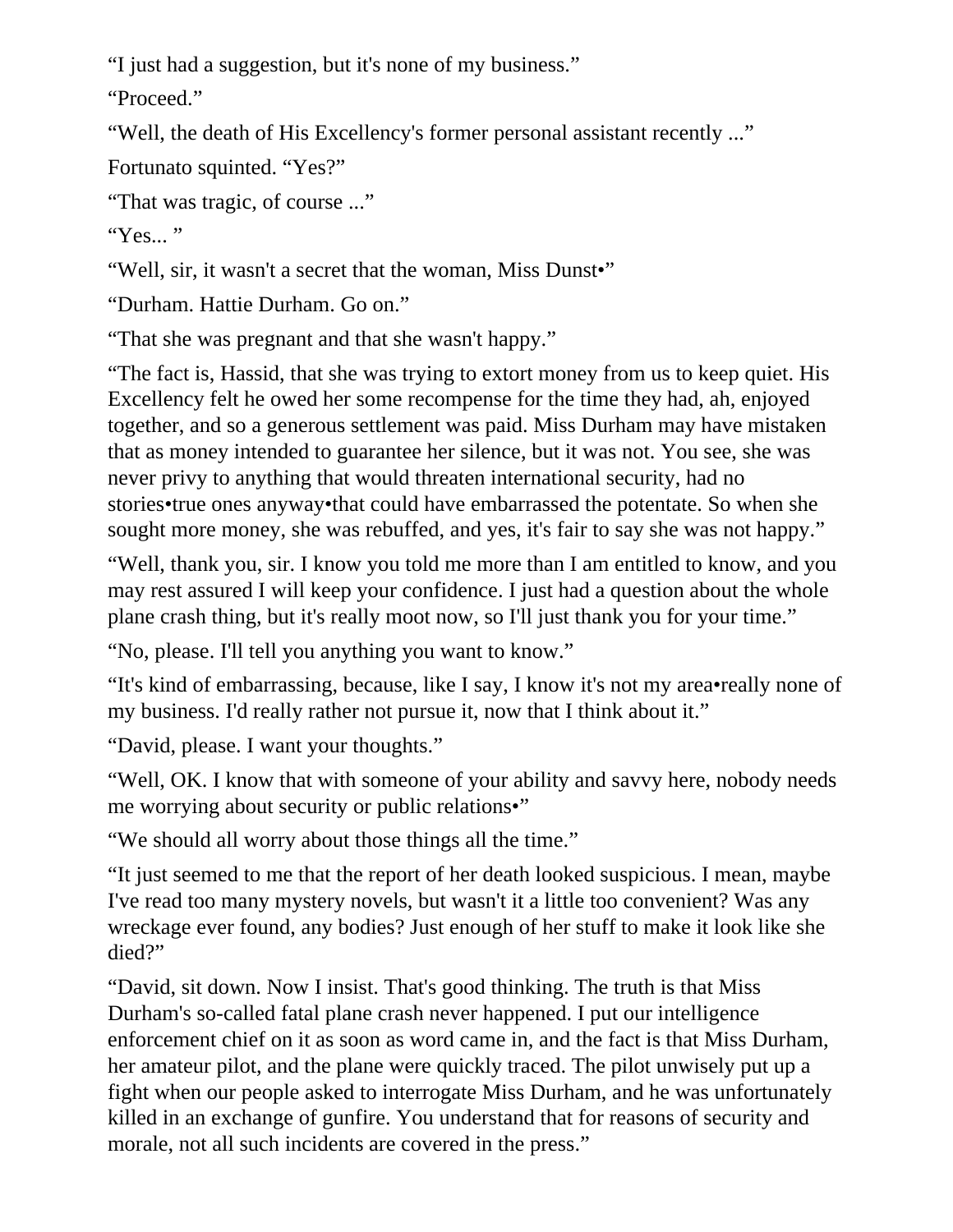"Of course."

"Miss Durham is in custody."

"Custody?"

"She's in a comfortable but secure facility in Brussels, charged with the false report of a death. She really is no threat to the Global Community, but we're hoping to lure her compatriots to her original hiding place. She will be released once they have been dealt with."

"Her compatriots?"

"Former GC employees and Ben-Judah sympathizers had provided her asylum when her presence was required in New Babylon. They are much more of a threat than she is."

"So she became bait, and it was her own fault."

"Precisely."

"And this trap, it was your idea?"

"Well, we work as a team here, David."

"But it was, wasn't it? It's how you think. It's the street smarts."

Fortunato cocked his head. "We surround ourselves with good people, and when no one cares who gets the credit, much can be accomplished."

"But luring the compatriots, that was yours."

"I believe it may have been."

"And did it work?"

"It may yet. No one knows of the death of the pilot. We sent word to his brother, whom we know to have been an accomplice, that he was in hiding and would not hear from him for several months."

"Brilliant!"

Fortunato nodded as if he couldn't argue.

"I won't take any more of your time, Commander, and I don't guess I'll let this kind of stuff bother me anymore either, knowing you and your people are on top of everything."

"Well, don't feel bad about a good hunch there, and never hesitate to ask if something's not clear to you. We put a lot of confidence in a person at your level and with your scope of responsibilities. Not everyone has this kind of access or information, of course, so•"

"Say no more, sir," David said, rising. "I appreciate it more than I can say."

Rayford had handled a huge chunk of the flying across the Atlantic, but that hadn't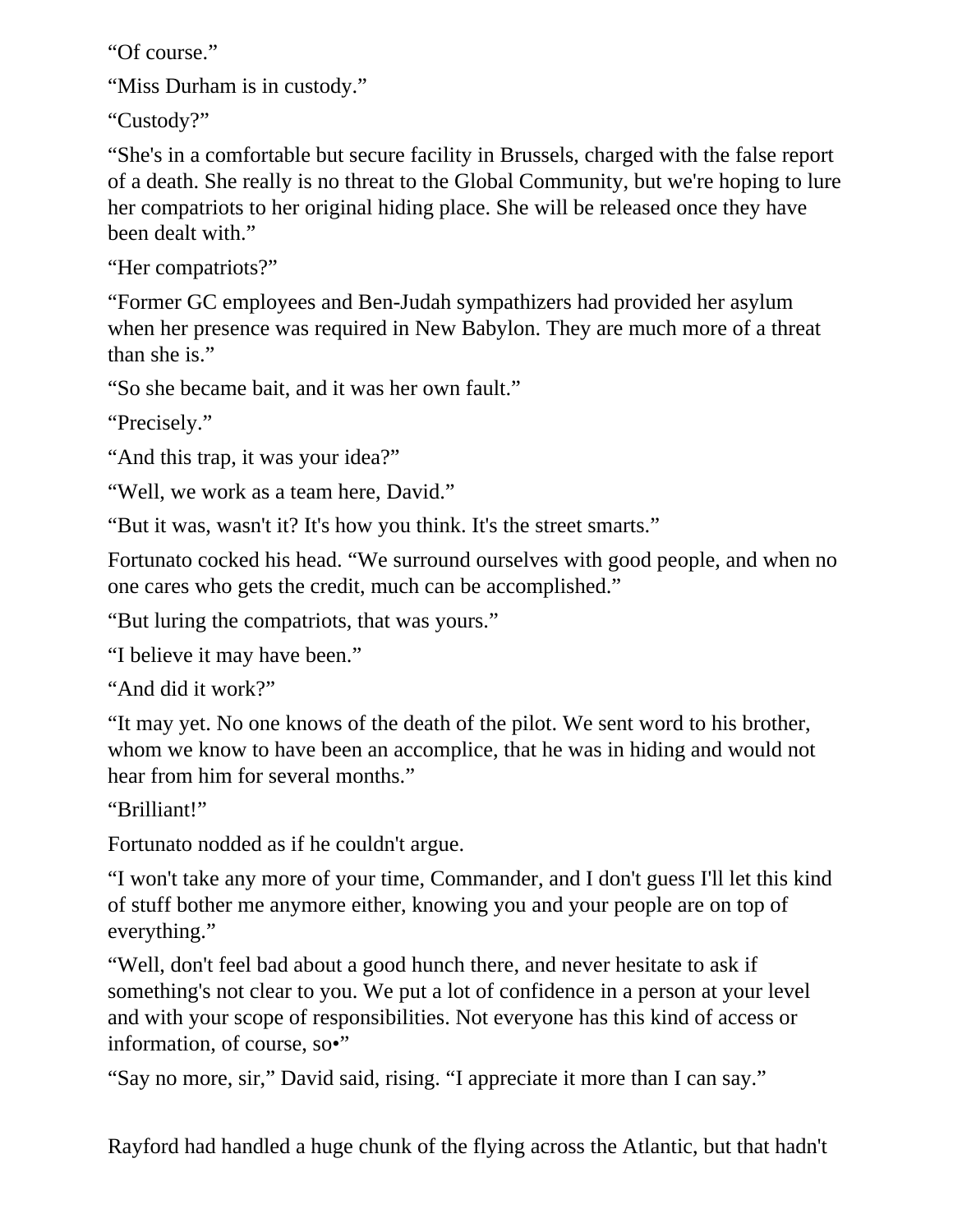slowed Dwayne's oral output. Rayford enjoyed it, actually, though he would have appreciated getting to know Trudy as well. When it was finally time to turn the controls back to Dwayne, Rayford decided to place his call to Albie (shortened from Al B., which in turn had been shortened from Al Basrah).

Albie was the chief air traffic controller at Al Basrah, a city on the southern end of the Tigris near the Persian Gulf. He was almost totally unknown far and wide as the best black marketer in the business. Mac had introduced him to Rayford, and it had been Albie who supplied the scuba equipment for Rayford's forage to the wreckage in the Tigris.

Albie, a devout Muslim, hated the Carpathia regime passionately and was one of few Gentile non-Christians who also steadfastly resisted Enigma Babylon One World Faith. His business was simple. To people he trusted with his life, he could provide anything for a price. That was double retail plus expenses, and if you were caught with contraband, he had never heard of you.

Dwayne was, for the moment, uncharacteristically quiet, and Trudy was dozing. Rayford dug through his bag and used his ultimate phone•Mac's term for David's hybrid because it could do anything from anywhere.

The number was ringing when Dwayne noticed the equipment. "Now that there is what I call a phone! Uh-huh! Yes, sir, that is a phone and a half. I'll bet that's got whistles and bells I've never even heard of and•"

Rayford held up a finger and said, "I'll let you take a look at it in a minute."

"I'll be countin' the seconds, pardner. I sure will."

"Al Basrah tower, Albie speaking."

"Albie, Rayford Steele. Can you talk?"

"From east at four knots. Your situation?"

"I want to meet with you about a purchase."

"Affirmative. Sorry for negative previous endeavor. First officer?"

"Mac is recovering. I'm sure you heard about."

"Affirmative. Hold please." Albie covered the phone and Rayford heard him speaking in his own tongue. He came back on. "I'm alone now, Mr. Steele. I was so sorry to hear of your wife."

"Thank you."

"I've also been very worried about Mac. I have heard nothing from him for a while. Of course, as captain now he doesn't need my services as much. What can I do for you?"

"I need a weapon, concealable but powerful."

"In other words you want it to do what it is intended to do."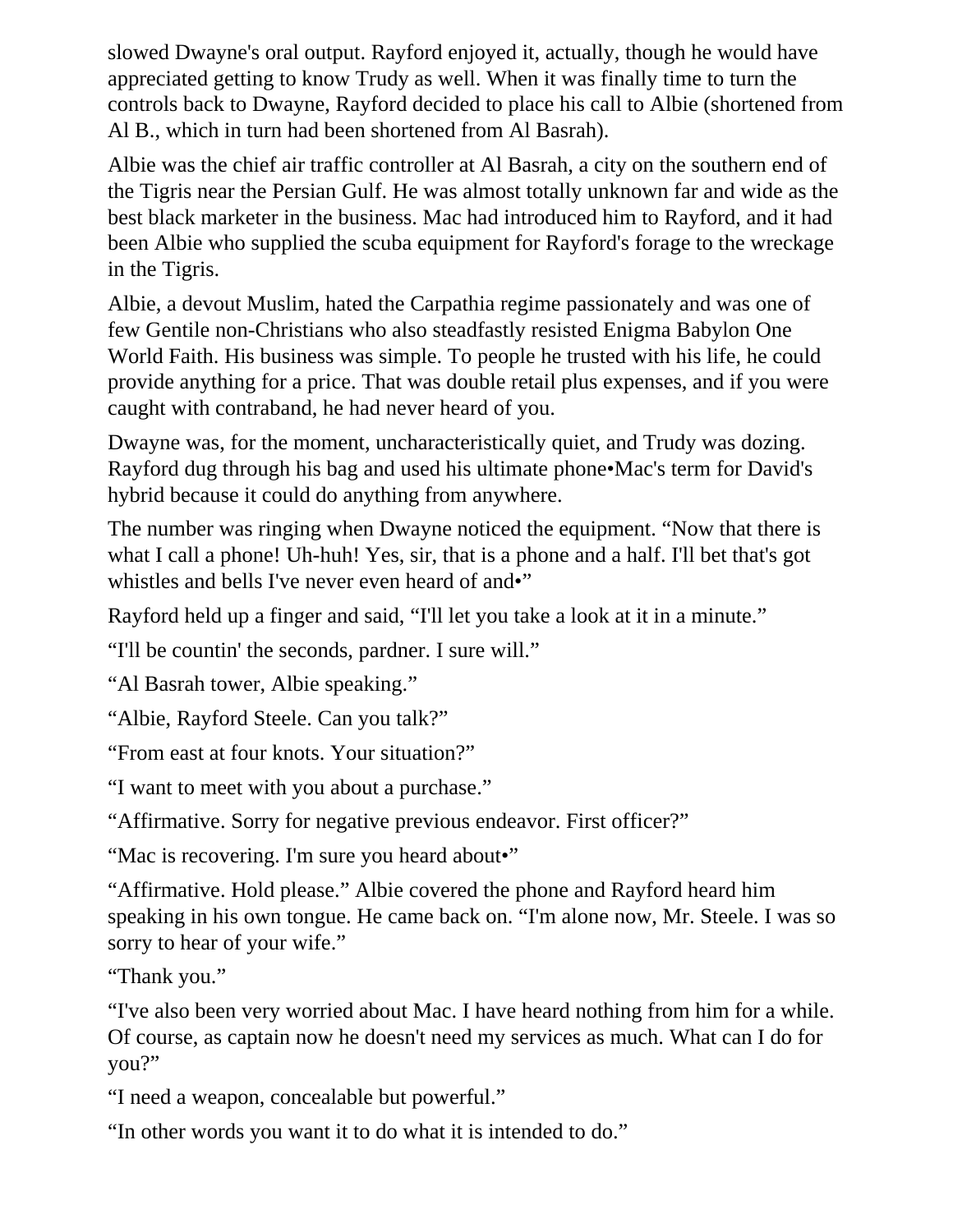"You're reading loud and clear, Albie."

"Very difficult. The potentate being a pacifist•"

"Means you're the only reliable source."

"Very difficult."

"But not impossible for you, right?"

"Very difficult," Albie said.

"Expensive, in other words?"

"Now you're reading *me* loud and clear."

"If money were not an issue, does something come to mind?"

"How concealable are we talking about? You want one that'll hide from a metal detector?"

"That's possible?"

"Made of wood and plastic. Can fire two rounds, three tops, before it disintegrates. Limited range, of course. No kill power past twenty feet.

"This has to do the job from thirty yards. One shot."

"Mr. Steele, I have access to just the weapon. It is roughly the size of your hand. Heavy, thus accurate. Weight is due to firing mechanism, which is normally used in oversized high-powered rifles."

"What kind of action?"

"Unique. It employs both fuel injection and hydraulic vacuum."

"Sounds like an engine. I've never heard of such a thing."

"Who has? It propels a projectile at two thousand miles an hour."

"Ammunition?"

"Forty-eight caliber, high speed-naturally, soft tip, hollow point."

"In a handgun?"

"Mr. Steele, the air displacement caused by the spinning of the bullet alone has been known to sever human tissue from two inches away."

"I don't follow."

"A man was fired at with one of these pistols from approximately thirty feet away. The shot tore through his skin and damaged subcutaneous tissue in his upper arm. Doctors later determined that there were zero traces of metal in the tissue. The damage had been done by the speed with which the air around the spinning bullet was displaced."

"Oh, my. You know what I need to hear. Hundreds?"

"Thousands."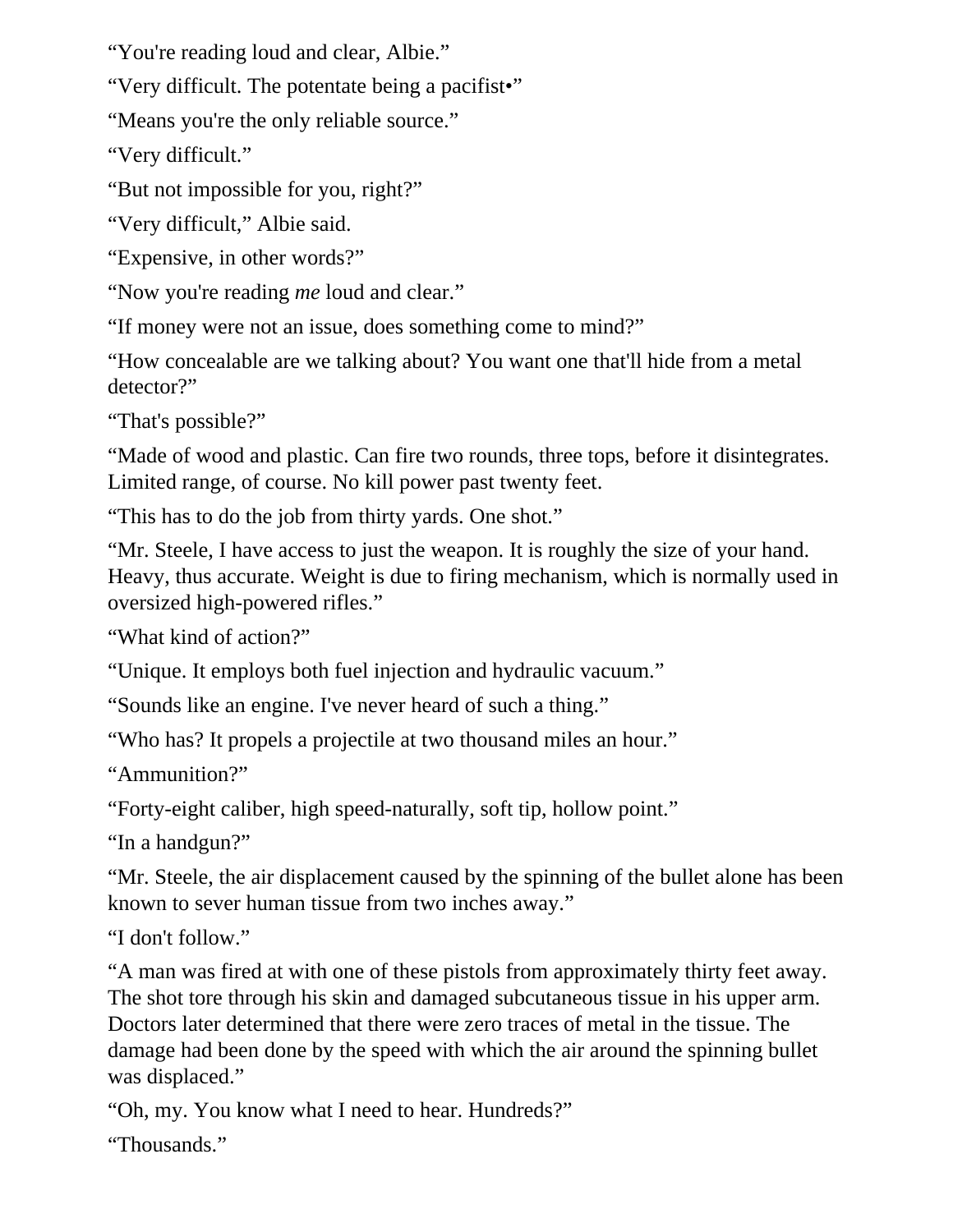"Thousand?"

"Thousands plural, my friend."

"How many?"

"Depends on where you take delivery, whether we meet•which I prefer."

David was frustrated. He had sprinted back to his quarters and called Rayford, whose phone was busy. That phone had everything but a signal that another caller was waiting. David had even installed a wake-up feature that made the phone ring when it was turned off, provided the user left it in sleep mode. Rayford always did. He dialed again. Still busy.

"I didn't intend to listen in there, Cap, but that sounds like quite a piece of hardware you're orderin'. I like that you don't care if it's illegal. It's not like we're subject to the laws of the Antichrist."

"That's my view. You wanted to see the phone?"

"Yeah, thanks. Take over here, will ya?"

Dwayne turned the phone over and over, hefting it in his palm. "Heavy sucker. Probably does everything but cook your breakfast, am I right?"

"It'll even do that, unless you want scrambled."

"Ha! Tru, d'you hear that?! Oh!" He put his hand over his mouth when he saw his wife was sleeping. Then he whispered. "Is this one of them that'll send or receive from anywhere, all that?"

Rayford nodded. "Best part is it's secure. It uses four different channels a second, so it's untraceable, untappable. Lots of goodies."

"You keep it in your bag?" Dwayne said. "Yeah, thanks."

Dwayne switched it off and reached behind Rayford to set it in his flight bag. On second thought, he pulled it back out and turned the main power toggle off as well.

"I'll take 'er now," Dwayne said, resuming control of the plane. "And if I'm not bein' too much of a nosy Nellie, can you tell me what you're gonna use such a powerful handgun for?"

Rayford thought a moment. He'd made it a practice to be open with fellow believers, even about Tribulation Force matters. He might not reveal the location of the safe house or tell someone's phony ID name, just so the hearer wouldn't have to suffer for something he didn't need to know. But the gun was personal, which stabbed at Rayford because he knew well where the big money was coming from. At the moment he couldn't imagine following through with his plan.

"The Global Community may be pacifistic and weaponless by law," he said. "But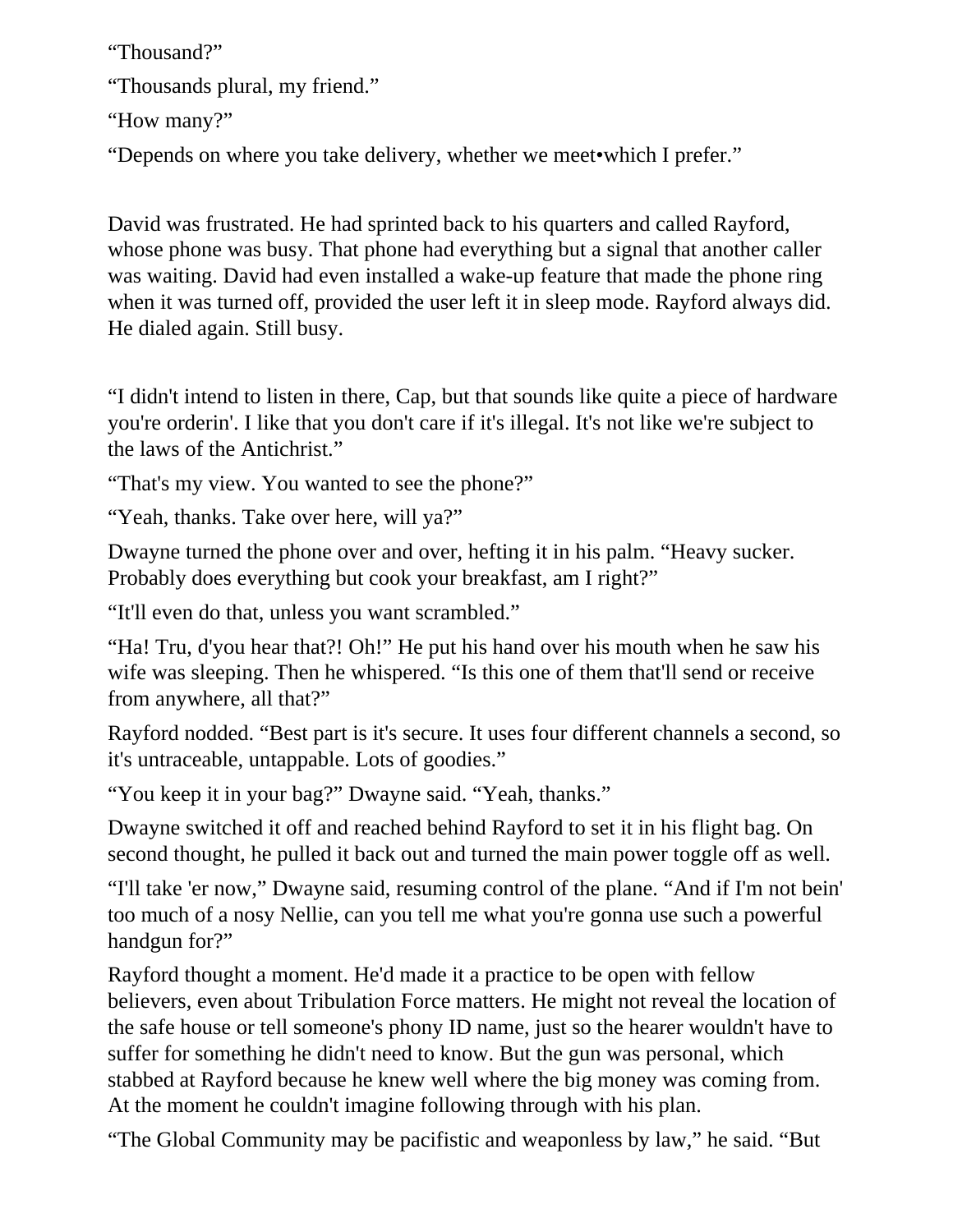we lost a pilot to gunfire, and almost every one of us has been shot at, at least once, and a few hit. Buck and Tsion were shot at•Buck was hit•escaping Israel through Egypt. Buck was shot at helping Hattie escape a GC facility in Colorado. Our newest member and I were shot at recently. And you know what happened to Mac and Abdullah."

"I hear you, bro. You'll get no argument from me. Sounds like it would be pretty expensive to issue one of those babies to everybody though."

"I'll personally test it first," Rayford said.

"Good idea. 'Course, the two you just mentioned would never be able to carry weapons in their jobs. You'd almost have to plant theirs on board."

"We did that when I was captain of Global Community One. Had a couple of pistols secured in the cargo hold. Would have been awful hard to get to, but they were a last resort. Of course, now they're gone forever."

"By the way, Rafe," Dwayne said, pointing to the horizon, "that would be what we in the aviation trade refer to as the sun. Our ETA is forty minutes. Customs in Le Havre is pretty much by the book, if you haven't been there. You got the British visa stamp?"

Rayford nodded.

"Did I ask you who you are today and why I ferried you across the channel from England?"

Rayford pulled out his passport and flipped it open. "Thomas Agee. Import/export. And you are?"

Dwayne smiled and affected a dead-on British accent. He handed Rayford two United States of Britain passports. "At your service, sir."

Rayford read aloud, "lan Hill. And the wife's . . . Elva. Nice to meet you both."

David wasn't getting a busy signal anymore. He carefully redialed to be certain he hadn't erred. The number was right. Either Rayford could not hear the ring, or the phone had been shut off. David called Tsion and woke him. Someone was going to have to contact that plane on an open frequency. And fast.

#### **SIXTEEN**

Buck suffered from jet lag and the decision to stay up late with Dr. Rosenzweig. He had spent much of the night pleading with Chaim to come to Christ. "It's the reason I'm here," Buck told his old friend. "You must not put it off any longer. You're not getting younger. The judgments and woes get worse now until the end. Odds are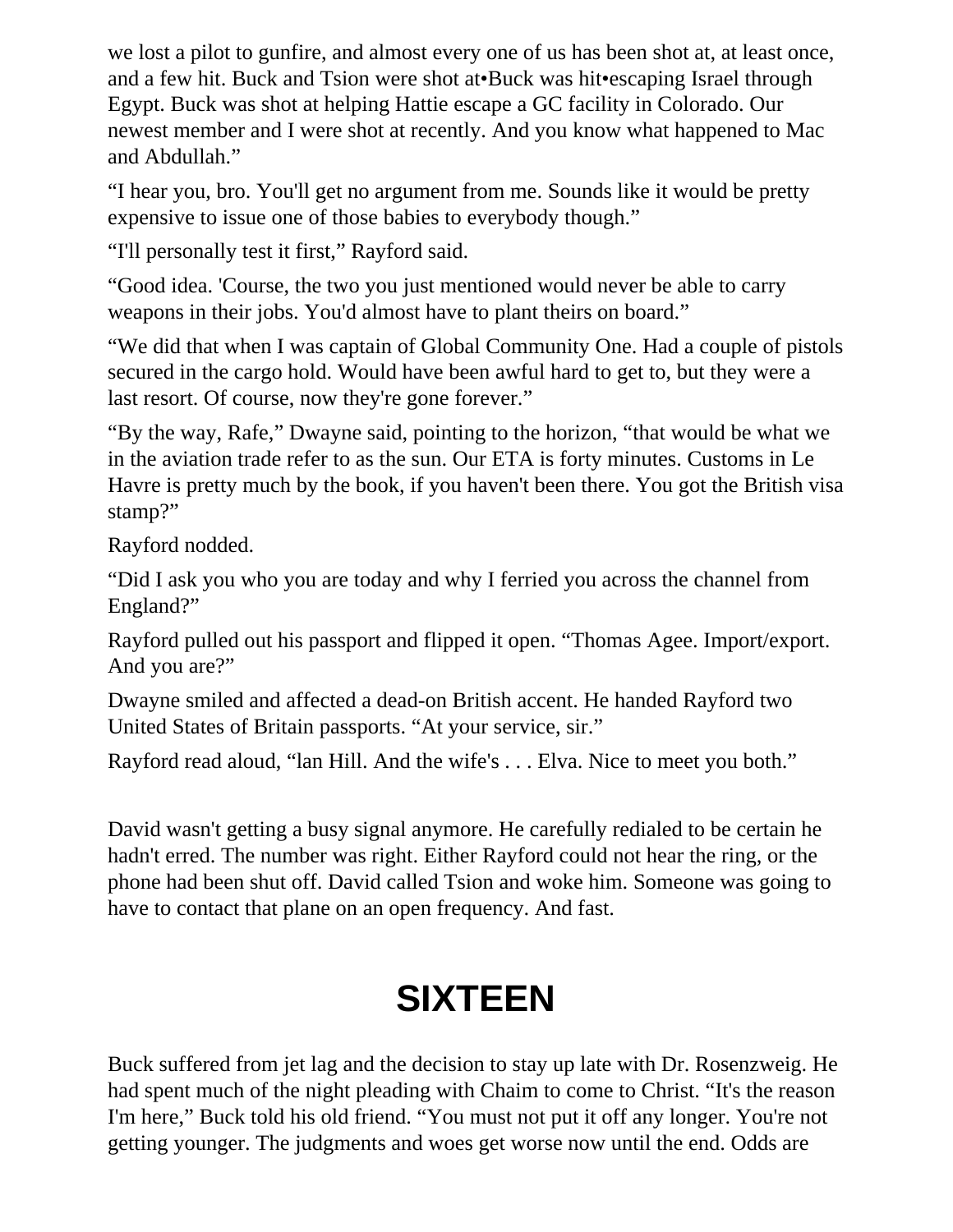you will not survive."

Chaim had nearly dozed off several times, lounging on the couch across from Buck. "I am at a crossroads, Cameron. I can tell you this: I am no longer an agnostic. Anyone who tells you he still is is a liar. I recognize the great supernatural war between good and evil."

Buck leaned forward. "What, then, Doctor? Can you remain neutral? Neutrality is death. Neutrality is a no vote. You pretend to leave the issue to others, but in the end you lose."

"There is so much I don't understand."

"Who, besides perhaps Tsion, understands much of anything? We're all new at this, just feeling our way. You don't have to be a theologian. You just need to know the basics, and you do. The question now is what you do with what you know? What do you do with Jesus? He has staked a claim on your soul. He wants you, and he has tried everything to convince you of that. What will it take, Chaim? Do you need to be trampled by the horses? Do they need to suffocate you with sulfur, set you afire? Do you have to be in terror for your life?"

Chaim sat shaking his head sadly.

"Doctor, let me be clear. Life will not get easier. We all missed that bus. It will get worse for all of us. But for believers it will be even worse than for unbelievers, because the day is coming•"

"I know this part, Cameron. I know what Tsion says about the mark necessary to buy or sell. So you are calling me to a life worse than the wretched existence mine has already come to be."

"I'm calling you to the truth. Your life may get worse, but your death will be the best! No matter how you die, you will wake up in heaven. If you survive until the Glorious Appearing ... imagine! Those are the believer's options, Doctor. Die and be with Christ, only to return when he does. Or survive until his appearing.

"Chaim, we want you with us. We want you to be our brother, now and forever. We can't imagine losing you, knowing you are separated for eternity from the God who loves you." Buck could not hold back the tears.

"Sir, if only I could trade places with you! Do you not know how we feel about you, how God feels about you? Jesus took your place so you don't have to pay the price."

Chaim looked up in surprise at the tears in Buck's voice. The alarm appeared to give way to some realization. Perhaps the old man had not known the depth of their feeling for him. Buck felt as if he were pleading God's case in God's absence. God was there, of course, but he apparently seemed distant to Chaim.

"I pledge this to you as I did once before to Tsion," Chaim said. "I will not take the mark of Nicolae Carpathia. If I should starve to death for taking that stand, I shall not be forced to bear a mark in order to live as a free man in this society."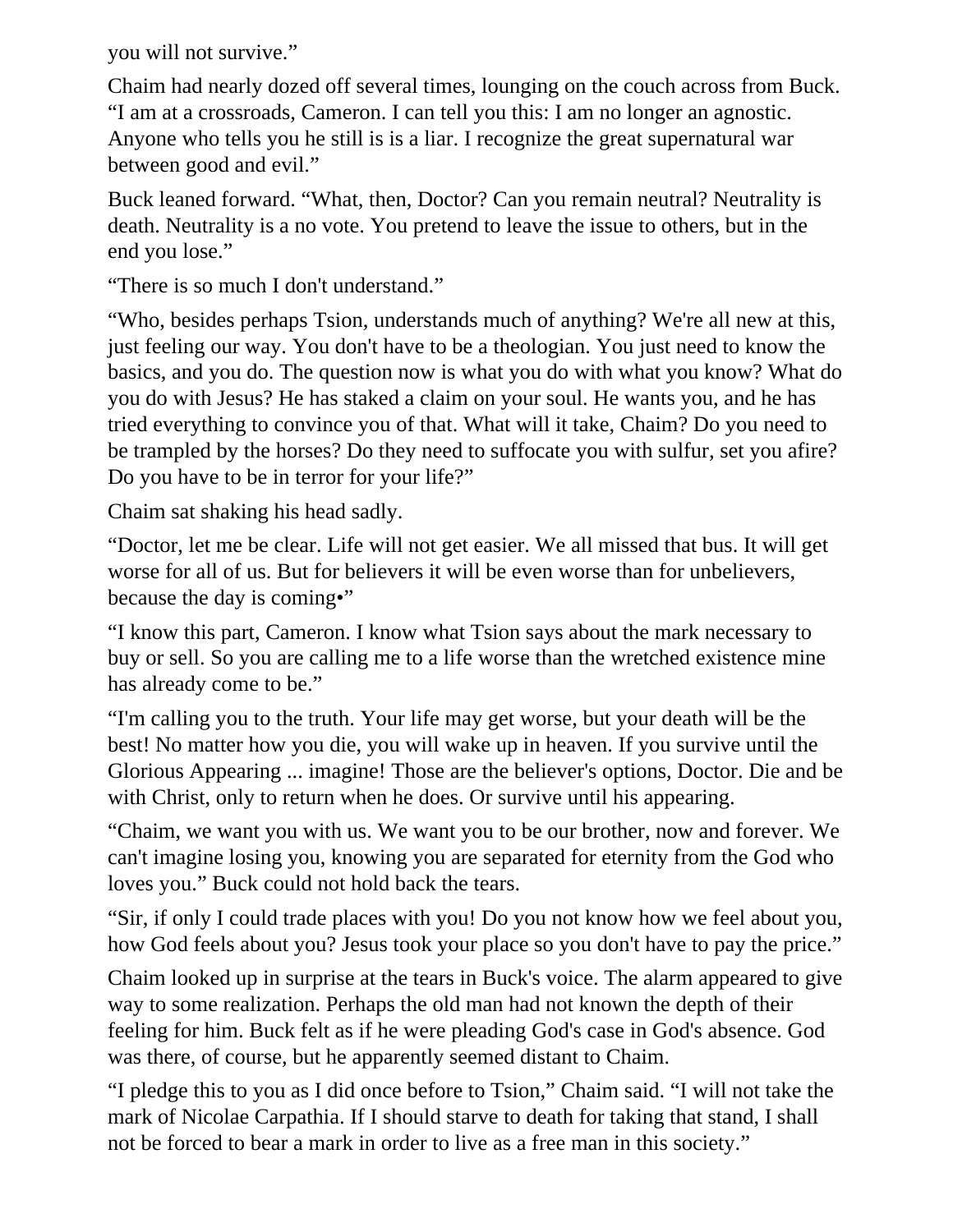That was a step, Buck decided. But it wasn't enough. In the guest room Buck had wept until he fell asleep, praying for Chaim. At nine in the morning he was still exhausted. He had hoped to get another firsthand look at the two witnesses, but he promised Chloe he would stay on schedule and visit Lukas Miklos in Greece on his way back. The new friend they called Laslos would be the key contact in that part of the world for the co-op.

It was 7 A.M. in Le Havre when Rayford and the Turtles bluffed their way through customs as Thomas Agee and lan and Elva Hill. Trudy was to rent a car and check into two rooms they had reserved at Le Petit Hotel south of the city. It was an expensive, secluded place unlikely to draw curious eyes.

Dwayne would use another rental car to drop Rayford off a couple of blocks from the address on Rue Marguerite where Bo Hanson had said his brother and Hattie were hiding out under assumed names. Rayford planned to simply show up at their apartment and talk them into opening the door by warning them that the GC was onto them and that they had to move. Rayford believed Hattie would deduce that Bo had led him to them and that thus the GC story must be true. Rayford would offer them a ride and to put them up in an obscure hotel if they were prepared to flee immediately.

The three would rendezvous with Dwayne and improvise. Either in the process of getting into the car or by some scheme along the way, Rayford and Dwayne would ditch Samuel Hanson and let him fend for himself. He was the one with a plane. They could sort out their differences back in the States.

Rayford wanted to surprise Hattie and Samuel as early in the day as possible, so he and Dwayne took the first available rental car. With a quick farewell to Trudy, who was to load all their bags into her car, they were off. Dwayne bubbled with ideas of how to outwit Samuel.

"Are you sure you want to insert yourself this far into a Tribulation Force operation?" Rayford said.

"Are you kiddin' me? I've been itchin' for some action ever since I got saved. Now listen, we can ditch this boy soon's we get in the car. You could tell him to step outside with you for a minute because, like, you've got a private message for him. Like from his brother. You get out and walk him behind the car, and then you tell him you forgot the note in the car. You jump back in, I take off, and there we go."

"Could work," Rayford said.

"Or how 'bout this one?" Dwayne said, following Rayford's directions as he sped through town. "When you first bring 'em to the car, I get out all mannerly and such and we do the formal introductions. I open the door for the lady and get her inside. Then I give this Hanson character a big ol' Oklahoma shove. He'll roll twenty feet, but it won't hurt him. By the time his head clears, we'll be long gone."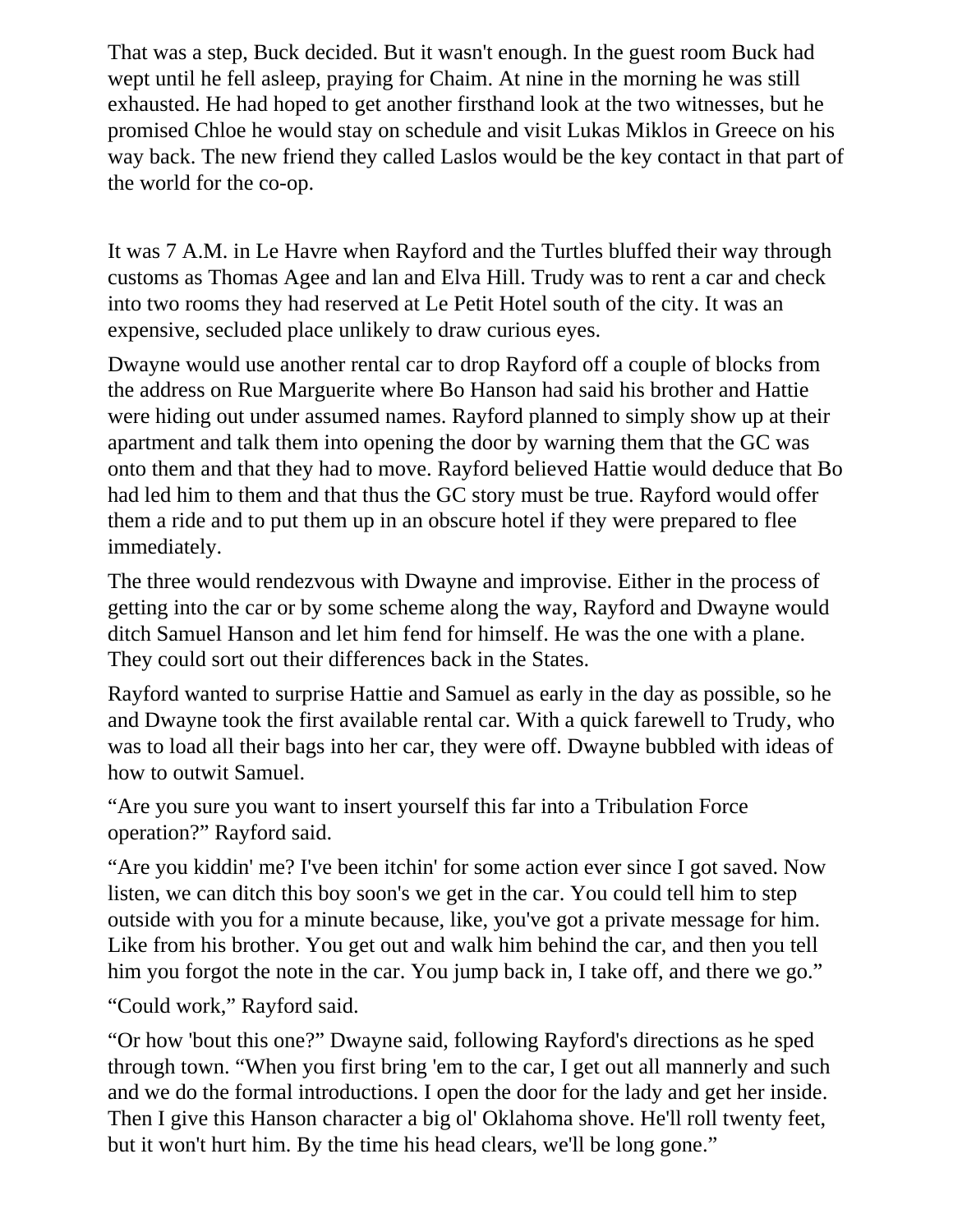Rayford studied a city map and the note from Bo. "They're using the names James Dykes and Mae Willie. Sometimes you have to wonder. ..."

"Here's another idea," Dwayne said, but Rayford cut him off.

"No offense, Dwayne, but I don't much care how we do it, as long as we get it done."

"You gotta have a plan."

"We have plenty. If it doesn't feel right for me to invite him out of the car, you know what to do."

"You got it, pardner."

By now David was despairing. It was midmorning in New Babylon, and he and Mac were huddled in Mac's office. David had programmed his own secure phone to dial Rayford's every sixty seconds and to leave a digital message that simply read ABORT and gave David's number.

"If I'd known it was gonna be this way," Mac said, "I could've flown to France and intercepted him myself by now."

David, feeling helpless, brought up on his computer phone calls between Leon and his intelligence enforcement chief, Walter Moon, the day before, the day of, and the day after the announcement of Hattie's death. When David finally hit pay dirt and heard something that would help Rayford, he felt even worse.

"This'll make your day, Mac," he said. "Listen to this. It's Leon and Moon."

"What's your plan on the Durham situation, Wally?"

"It's done, Commander. She made it so easy. How long we been looking for that•"

"Too long. Now what's done? What did you do?"

"Like we said, we got rid of the pilot. He was usin' the name Dykes, but we traced the plane to Sam Hanson out of Louisiana."

"By got rid of ..."

"You want to know or you want to not know? Let's just say Sam's had his last bowl o' gumbo. We put the filly in the Brussels lockup. She was usin' the name Mae Willie, so we booked her under that so she could hide out even inside if she wanted.

"I know the big boss-'scuse me, the Excell•, His Excellency doesn't want anything noisy."

"Right, and anyway, who'd believe she's Hattie Durham? She's been reported dead."

"And she's the one who did it. We could leave her in Belgium forever."

"And we're taking advantage of this how?"

"We informed the pilot's only living kin, his brother, in a note that looks like it's from Sam, that Sam would be holing up in France for a while, so don't expect to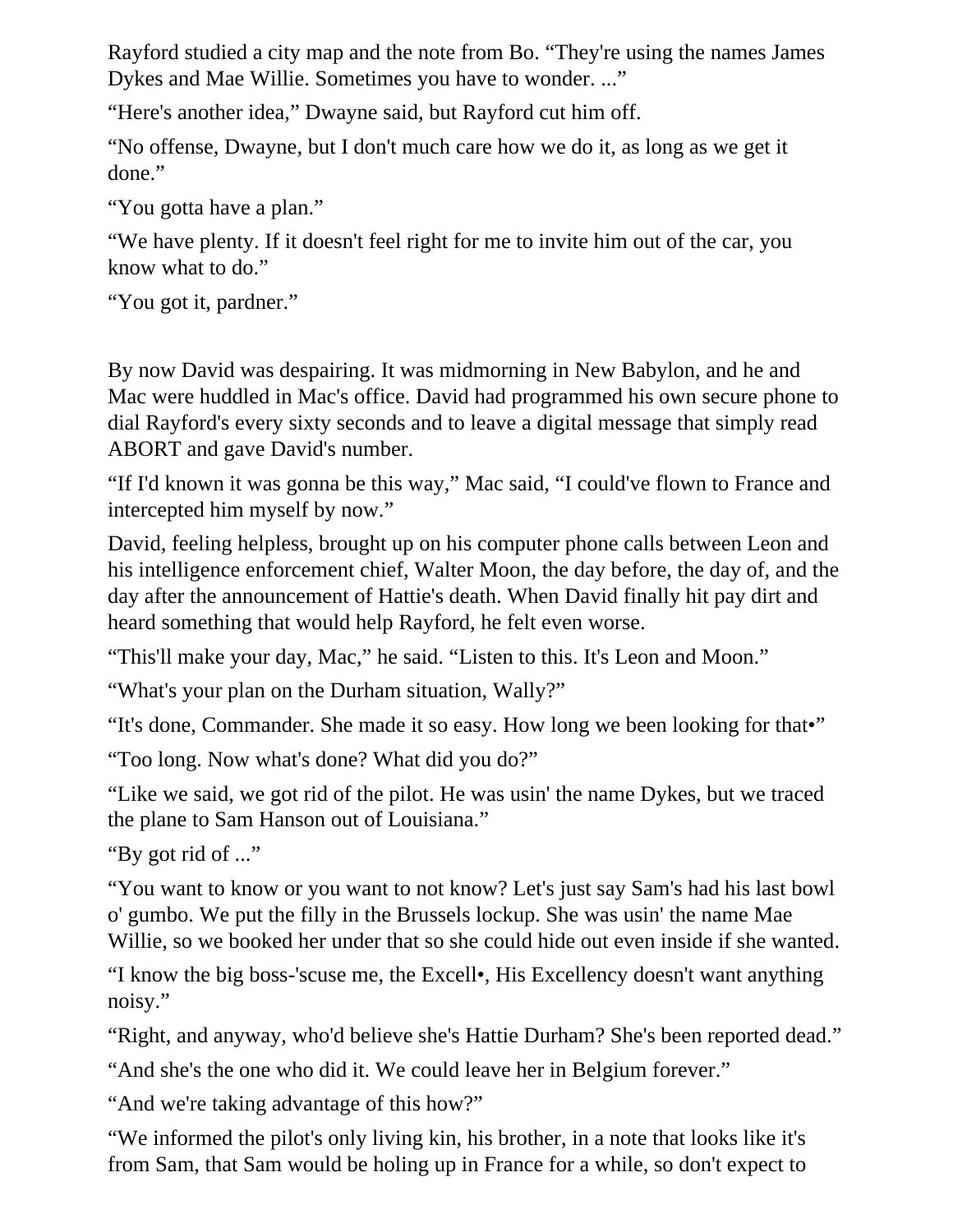hear from him. We figure the brother will eventually get suspicious or run out of patience and come looking for him. We just hope her Judah-ite friends will find her through the brother first, because we have a surprise for them.

"I'm listening."

"We've got a look-alike staying at the apartment, claiming to be Dykes. He plays coy but then promises to take any snoops to Hattie. They wind up in the same situation as the Cajun, if you get my drift."

"Excellent, Wally."

Mac shook his head. "You keeping Tsion informed? Rayford's walking into a hornet's nest, and those people over there, particularly his daughter, ought to be prepared, in case he never comes back."

David nodded and reached for his phone, but it was ringing. He zeroed in on the caller ID. "It's him!"

Mac leaned over to listen in, and David hit the button.

"Captain Steele, where are you, man? I've been trying to call you for•"

"Excuse me, sir. This is Mrs. Dwayne Tuttle. You can call me Trudy. My husband and Captain Steele left me to arrange for hotel rooms and take care of the luggage. I saw this phone in the captain's bag, and I'm sorry but I turned it on out of curiosity. Well, just dozens and dozens of messages have been scrollin' by, all with your number and this abort message, and I thought I ought to call."

"Ma'am, thank you. Where is Rayf-Captain Steele right now?"

"He and my husband are on their way to try to find Miss Durham."

"Does your husband have a phone?"

"No, sir, he sure doesn't•"

"Is there any way we can reach them?"

"I have the address where they're going, if you'd like to call the young lady."

Mac grabbed the phone. "Ma'am, this is Mac McCullum. Remember meeting me in Africa?"

"Yes, sir, how are you feel."

"Trudy, listen to me and do exactly what I say. It's a matter of life and death. Do you know that town?"

"Just from the airport to here."

"Get yourself a map at the desk and have them tell you the fastest way to Hattie's address. Drive there as fast as you can. If anyone tries to stop you, don't let them and explain later. At all costs, you must tell Captain Steele to abort. He'll take it from there."

```
"Abort, yes sir."
```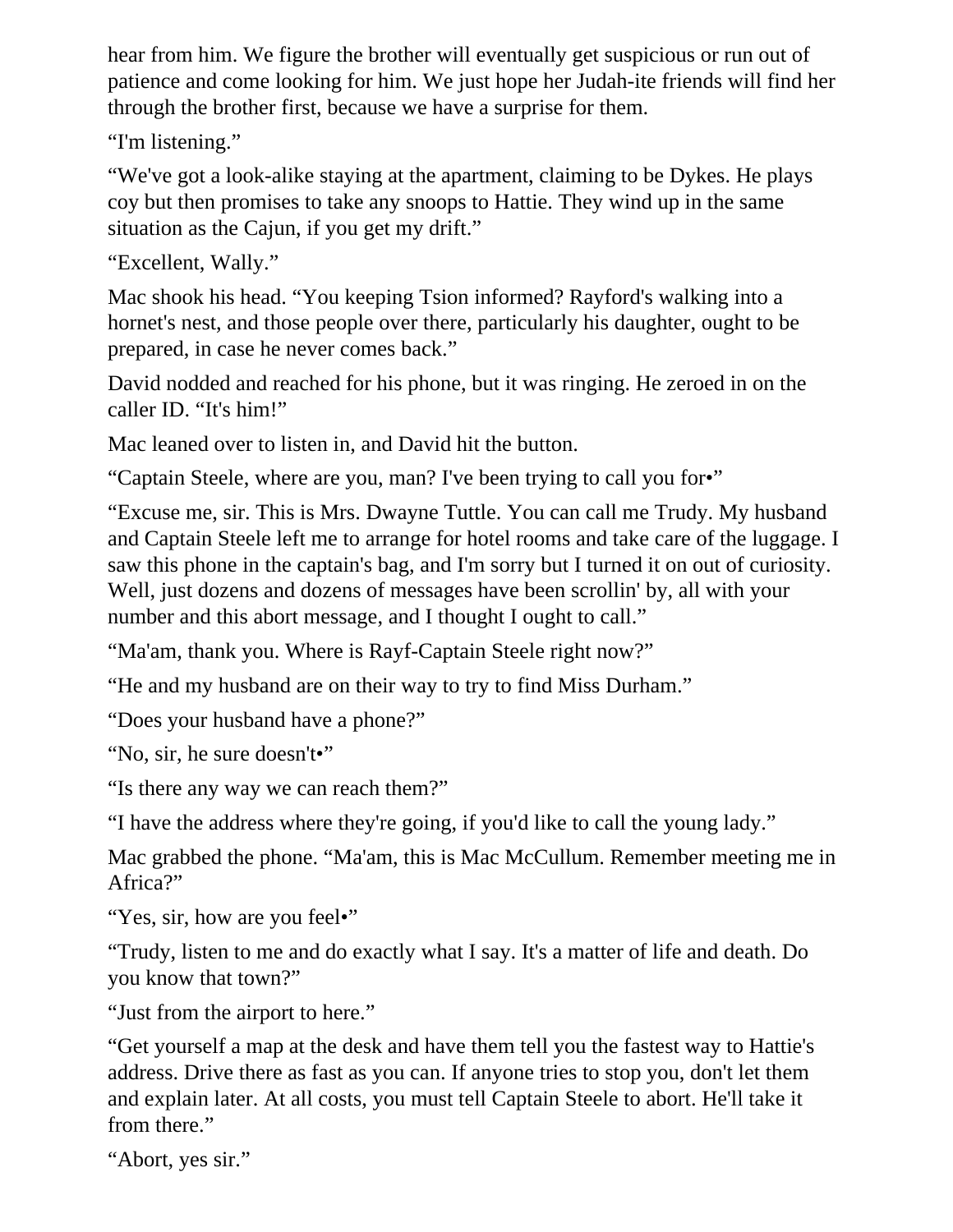"Any questions?"

"No, sir."

"Then do it right now, Trudy. And call us to let us know what happens."

Dwayne drove past the address on Rue Marguerite and stopped a block and a half away.

"Seedy little dump, idn't it?" Dwayne said.

"It's perfect, really," Rayford said. "I'm impressed. This may be the best choice they made in the whole fiasco. Let's watch awhile and see if she comes or goes."

Rayford got antsy after ten minutes when only two people left the building, neither Hattie. "If I'm not back in five minutes, come looking for me."

"They armed?"

"Doubt it. If Sam's as bright as his brother, he wouldn't know which end to aim. Hattie would worry about breaking a nail."

Still, Rayford wished he was carrying the weapon Albie had described. He could never shoot Hattie, and he wouldn't risk the consequences for a small-time goon like Bo Hanson's brother. This shouldn't be that risky, he decided. Hattie would let him in. If she didn't, he had a story in mind to use on Sam Hanson.

The three-story building had three sets of ten mailboxes built into the wall in the lobby, which was neither manned nor secured. Rayford was surprised they had not chosen a building with at least a buzz-in system. He found "Dykes, J." on the box numbered 323 and mounted the stairs.

Each floor was reached by a series of four sets of steps in a square pattern. By the time Rayford reached the top floor, he was winded and his knee ached. Apartment 323 was on the front side of the building at the left end. He could have been watched from the time he stepped onto the property. Sam and Hattie could have even seen the car cruise by.

Rayford gathered himself and found the button in a metal box in the middle of the apartment door. His push resulted in a resounding two-tone ring that could have been heard in any flat on that floor. Rayford thought he heard movement, but no one answered. As he reached for the button again, he distinctly heard someone. He guessed they were pulling on a pair of pants. "Take your time," he called out. "No rush."

He imagined someone tiptoeing to the door and listening. There was no peephole. Rayford hoped whoever it was was listening to tell if he had retreated. He pushed the button quickly, giving them an earful.

```
A male voice: "Who is it?"
```

```
"Tom Agee."
```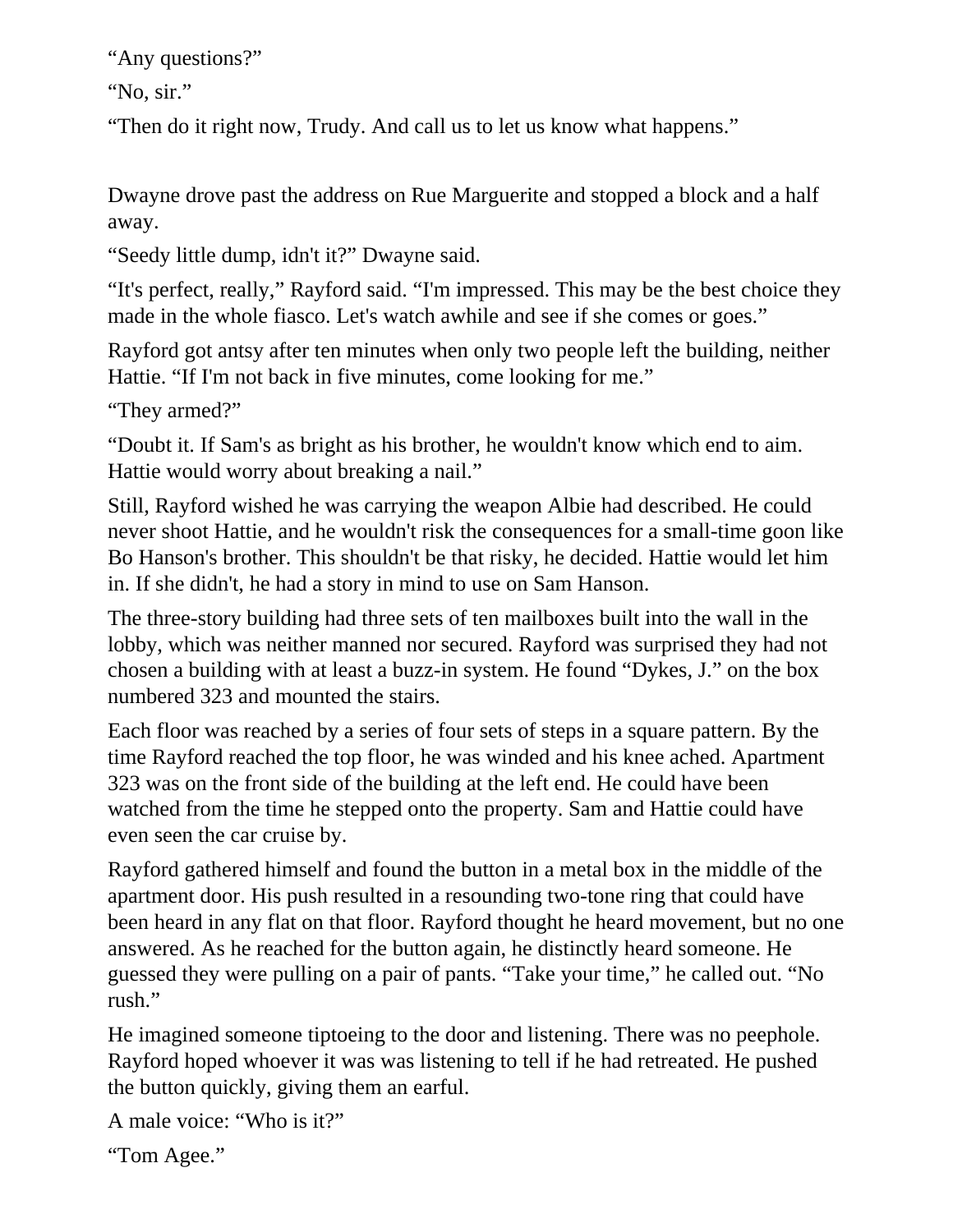"Who?"

"Thomas Agee."

"Don't know that name."

"I'm a friend of the woman who lives here."

"No woman here. Just me."

"Mae Willie doesn't live here?"

Silence.

"May I speak with Mae, please? Tell her it's a friend."

Rayford heard the unmistakable sliding action on a semiautomatic pistol. He considered a break for the stairs, but the door opened abruptly to reveal a muscular young man with one hand behind his back. He was barefoot and bare chested, wearing only jeans.

Rayford decided on a bold approach. "May I come in?"

"Who'd you say you were looking for?"

"You heard me or you wouldn't have opened the door. Now where is she?"

"I told you, it's just me here. What do you want with her?"

"Who? The one who doesn't live here?"

"State your business or hit the street."

"Are you Samuel Hanson?"

The man leveled his eyes. "Name's Jimmy Dykes."

"Then you are Samuel Hanson. Where's Hattie Durham?"

The man started to shut the door. "Buddy, you're lost. There's nobody here by that."

Rayford stepped forward and the door stopped at his foot. "If I'm in the wrong place, how did I know yours and Hattie's real names? Now I need to speak with her."

"Dykes" seemed to be considering it.

"You're not GC, are you?"

"I'm a friend of Hattie's," Rayford said, loudly enough so Hattie might hear him.

"You're not really Tommy Agee, either, are you?"

"We all have to be careful, Samuel. I'm Rayford Steele. I bring you greetings from your brother, Bo."

Samuel had still not moved. "Hi, back. Hattie's not here, but I can take you to her. C'mon in while I get dressed."

Samuel pushed the door open wider and Rayford stepped in. As the door was swinging shut, Rayford heard footsteps flying up the stairs. Samuel headed for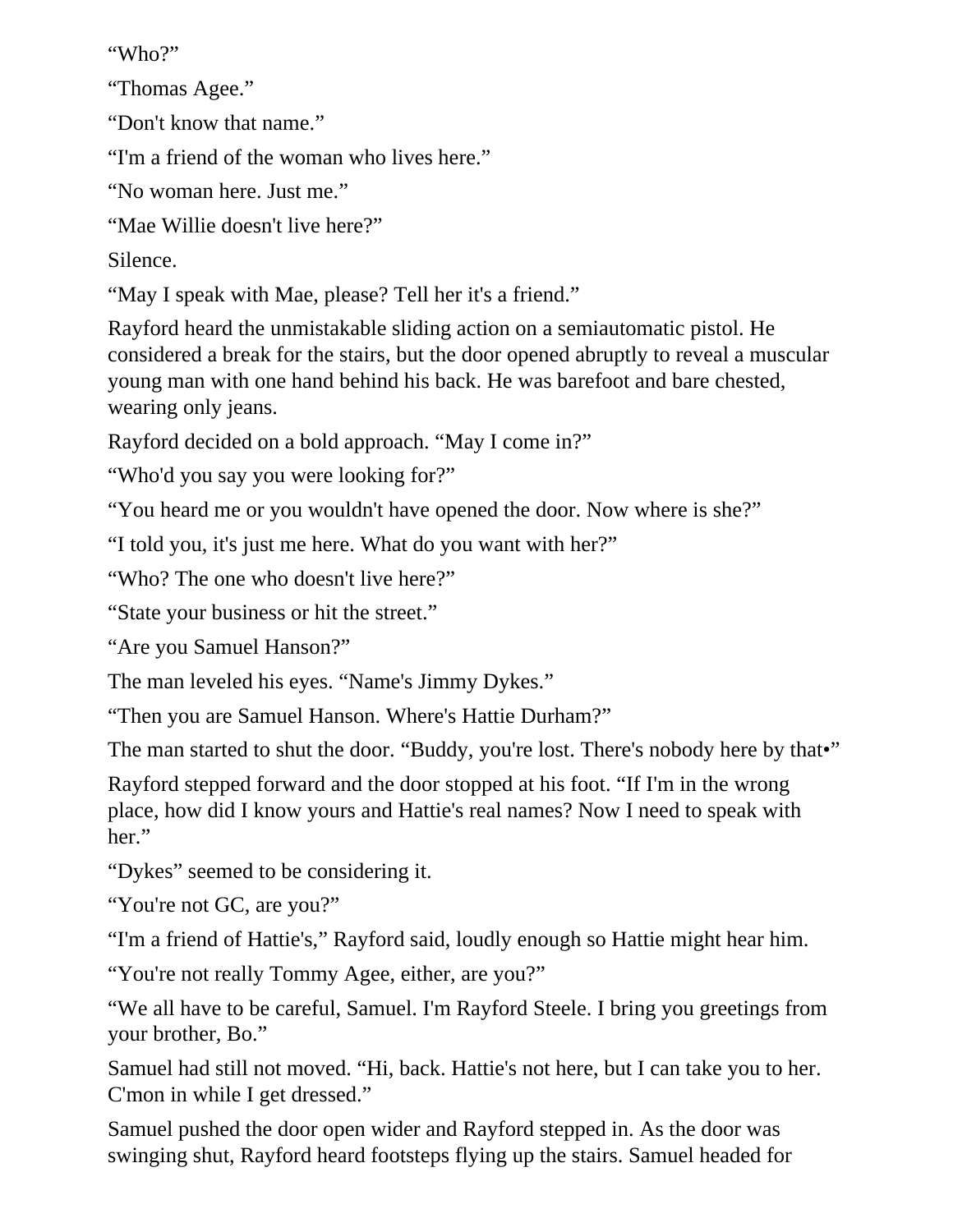another room, and as he turned his back, Rayford saw him move a handgun from back to front.

Samuel set the weapon on the table, still blocking Rayford's view of it with his body. He grabbed a shirt and had one arm in it when frenzied banging on the door and ringing of the bell made both men start.

Rayford hoped it was Hattie. He ignored Samuel's look and swung the door open. Trudy?! His life shifted into slow motion as he desperately tried to remember her undercover name. He turned to look back at Samuel, who tore his shirt straightening his arm to reach for the gun.

Trudy screeched, "Abort!" and reached as if to pull Rayford from the room, but he knew neither of them could run from that weapon. The incongruity alone of Trudy showing up with an abort message told him that whoever this man was, he would kill them.

Trudy bounded down the stairs, and Rayford imagined taking a .45 bullet in the back and another in the top of the head. Trudy would be slain before she reached the first floor. Rayford simply could not let this man follow him out of the room unimpeded.

He turned from the slowly closing door and charged the man, who had just fought through his shredded shirt and had grabbed the handle of the weapon. One stride from him and accelerating, Rayford saw him lift the already cocked firearm and slip his index finger onto the trigger.

Rayford didn't want to take his chances wrestling a man with a gun. He could cover the man's hand with both of his, but he didn't like the odds. Instead he marshaled his adrenaline and left his feet, throwing himself at the gunman with his fists drawn into his chest, elbows akimbo, like a corner back taking out a receiver who just got his fingers on the ball.

Rayford's man didn't fumble, but he did go flying. Rayford had caught him in the neck with one of his forearms, driving his body back as his head jerked forward. As his momentum carried him back, the man's bare feet hit the floor and a small table caught him behind his knees.

His feet flew straight up as the back of his head smashed through the front window. He lay there stunned, the gun in his hand, finger on the trigger, as Rayford scrambled toward the door. His feet were moving so fast he could hardly gain purchase on the floor. He felt as if he were in a nightmare, being chased by a monster, and running in muck.

He yanked the door open and peeked back as he fled. The gunman's head still stuck in the broken window. His torso had wound up lower than his feet, and his kicking and squirming only made it harder for him to get up.

It did not stop him from firing off two rounds, however, deafening, ugly explosions almost simultaneous with shattering wood and flying wallboard.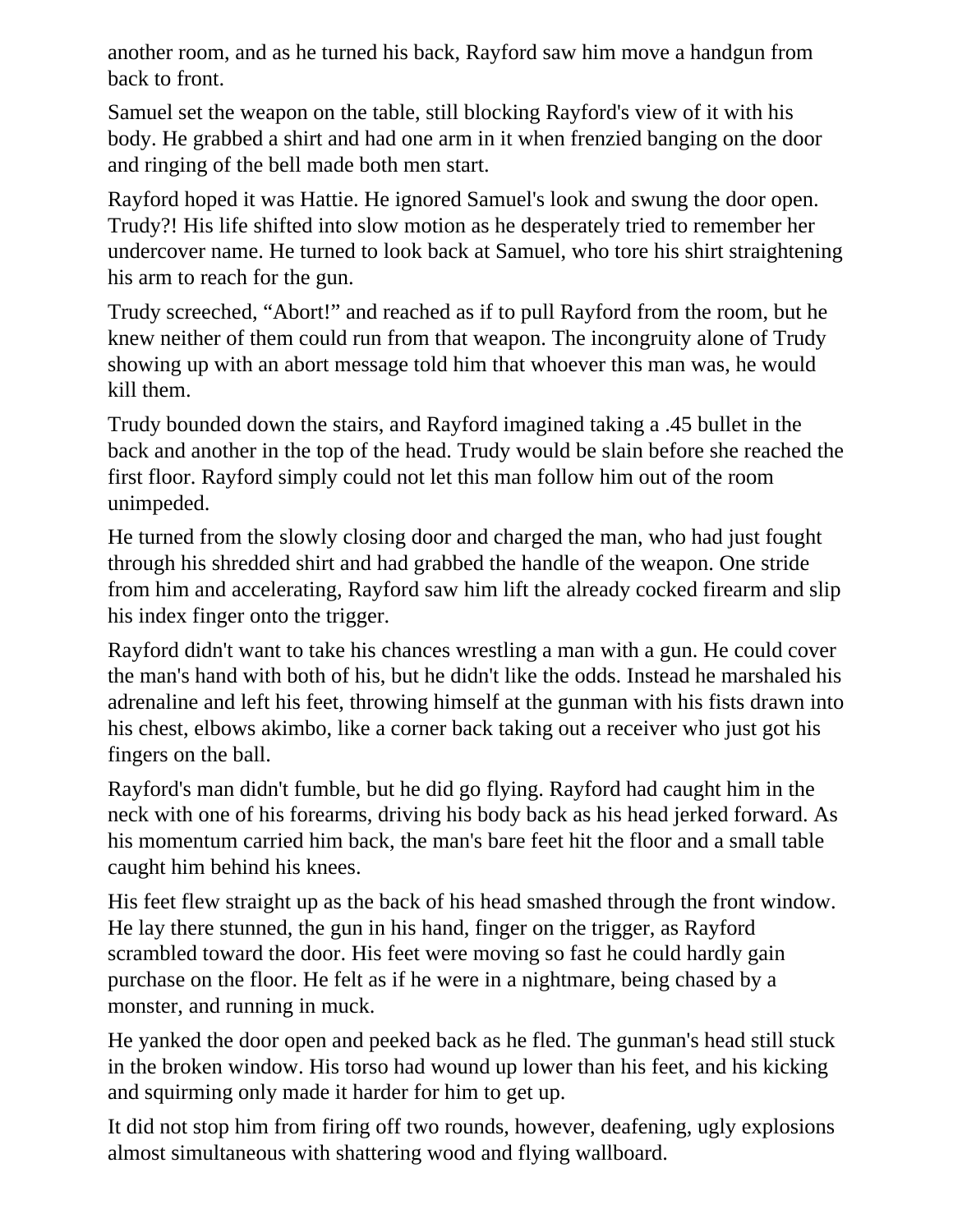Rayford crashed down the steps three and four at a time, nearly overtaking Trudy, who was moving as fast as she could one step at a time. When Rayford reached the second floor, he grabbed the banister and, despite his protesting knee, swung into the middle of the staircase. He dropped to the floor as Trudy reached the last step. She moaned as she ran as if certain she was about to be shot. Rayford felt a tingling in his back as if he, too, expected a bullet to rip through him.

Trudy had left her car idling, the door open, directly in front of the apartment building. Dwayne had noticed it and pulled up behind it, clearly puzzled. He looked up as Rayford and his wife hurried toward him, and he called out, "What the ... ?"

"Go!" Rayford waved at him. "We'll catch up with you!"

Rayford ran to the driver's side and Trudy opened the passenger door as shots came from the third floor. As soon as Rayford heard her door shut, he floored the accelerator and threw dirt and stones as the car fishtailed down the street.

His instincts had saved them, he knew, but as his heart shoved blood through him faster than ever, Rayford was unable to feel gratitude for that presence of mind. He knew God had been with him, protected him, helped spare him. But all Rayford felt was a resurgence of the rage that had plagued him for months.

This, all of it, started and ended with Nicolae Carpathia. He wanted to murder the man and he would, he decided, if it was the last thing he did on earth. And he didn't care if it was. He would spend whatever he had to for that weapon from Albie, and regardless what it took, he would be where he needed to be when the time came.

Trudy, gasping, wrestled her seat belt on. As Rayford followed Dwayne through the narrow streets, she fished around on the floor and came up with his phone. "Is- is-is there a sp-sp-speed dial number for Mac McCu•"

"Two."

She punched it and Rayford heard it ring, then Mac's voice. "Mrs. Tuttle?"

"M-m-mission accomplished!" Trudy said, and she handed Rayford the phone as she burst into tears.

# **SEVENTEEN**

David was spent.

He and Mac had listened to Rayford's debriefing as the two cars zipped through Le Havre on their way back to the hotel. All agreed that if they had not been followed they were safe briefly at the hotel under their aliases, but that they should leave the country as soon as possible. Rayford had used both his phony and his real name with "Samuel," who, of course, turned out to be a GC plant. Provided he hadn't bled to death from window injuries, he would have already spread the word that Rayford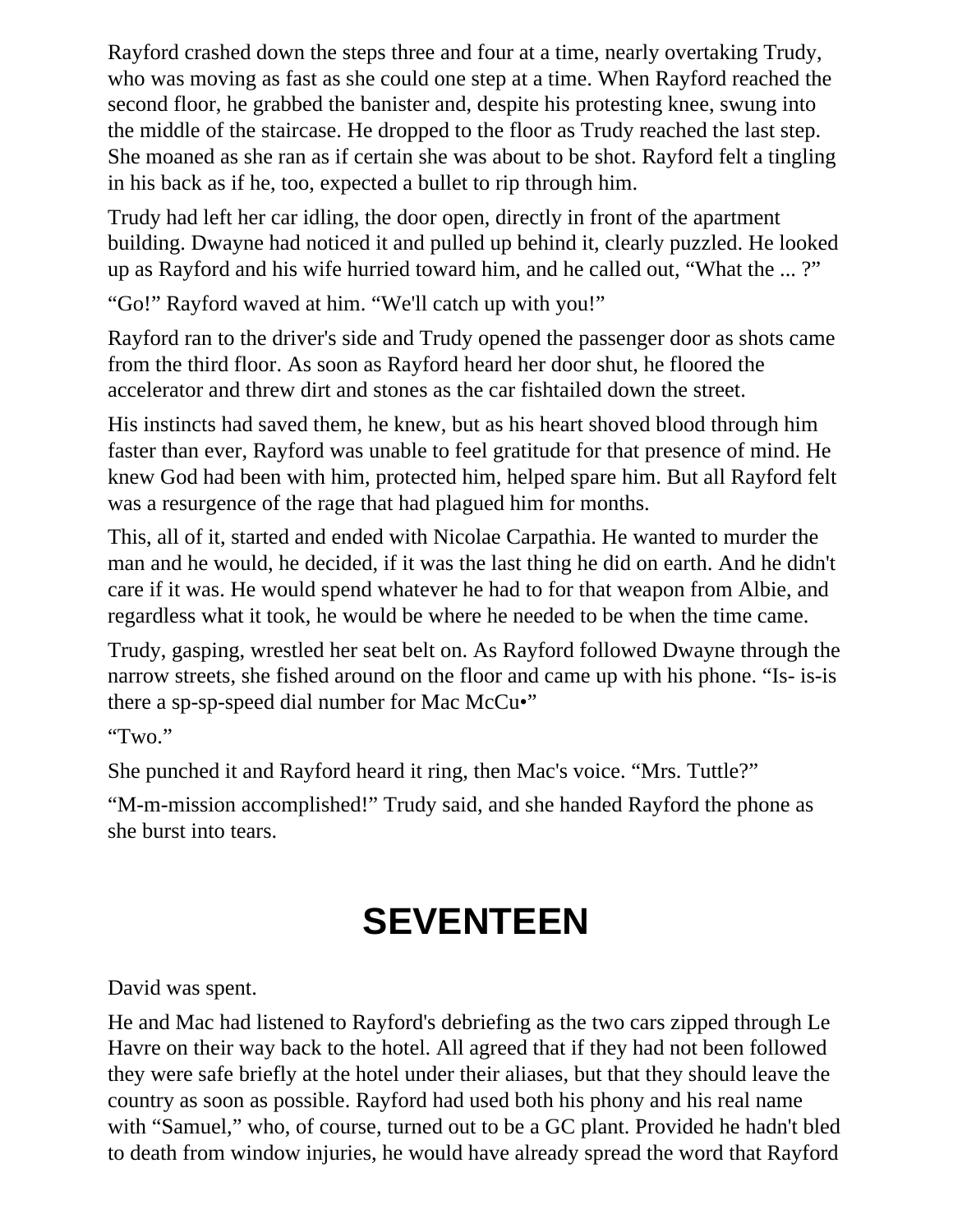was in France.

That made it unlikely that Rayford could get out of the airport through customs. Fortunately, he had separated from the "Hills" as they passed through customs and was not linked to their party on the computer.

"We can't help you from here," David told him.

"I'll stay in touch," Rayford said. "But I'm not going straight home."

Buck left Israel without visiting the Wailing Wall. Neither had he reported to Tsion the details of his encounter with Chaim Rosenzweig. He wanted to do that in person, knowing Tsion would be as heavy-hearted as he was. How they had grown to love Chaim! It wasn't enough to say that you couldn't make a person's decision for him. The believers who loved Chaim wanted to do just that.

Buck enjoyed a warm reunion with Lukas Miklos and his wife. In her broken English, Mrs. Miklos told Buck with relish, "Laslos loves the intrigue. He tells me day and night for week, remember our friend be Greg North, not you-know-who."

Laslos had done his homework. He had made his lignite business so profitable that he was stockpiling profits and planned to sell the operation to the Global Community just before trading restrictions were predicted to go into effect.

Laslos showed Buck an expansive site at a new location where he would house trucks and loading equipment to ship commodities to co-op locations. His new concern would look like a GC-sanctioned shipping business, but it would be ten times larger than it appeared and would be the hub of co-op activity in that part of the world.

Buck also visited Laslos' underground church, a vast group of believers led by a converted Jew whose main dilemma was how large the body had grown. Buck flew back to the States encouraged by what he had seen in Greece but saddened by the lack of spiritual movement on Chaim Rosenzweig's part.

At home he found Tsion and Chloe skittish about a decision they had come to about Leah. Buck thought it a great idea, but they wondered whether they should have proceeded without consulting Rayford. Due to the near disaster with Rayford and the complexity of the communications between Force members from all over the world, Tsion suggested putting one person in charge of centralized information. Leah immediately volunteered, saying she found herself looking for things to do between preparing meals. Chloe had spent hours with her, bringing her up to speed on the computer, and Leah said she had never felt more fulfilled.

The four gathered around the computer, and Leah showed how she had found a program that helped her consolidate everything coming into or going out from the safe house. With a little thought and a few keystrokes, she then transmitted to everyone what the others had communicated. "This way we'll never wonder who's in the loop, who knows what, and who doesn't. If Mac or David writes up an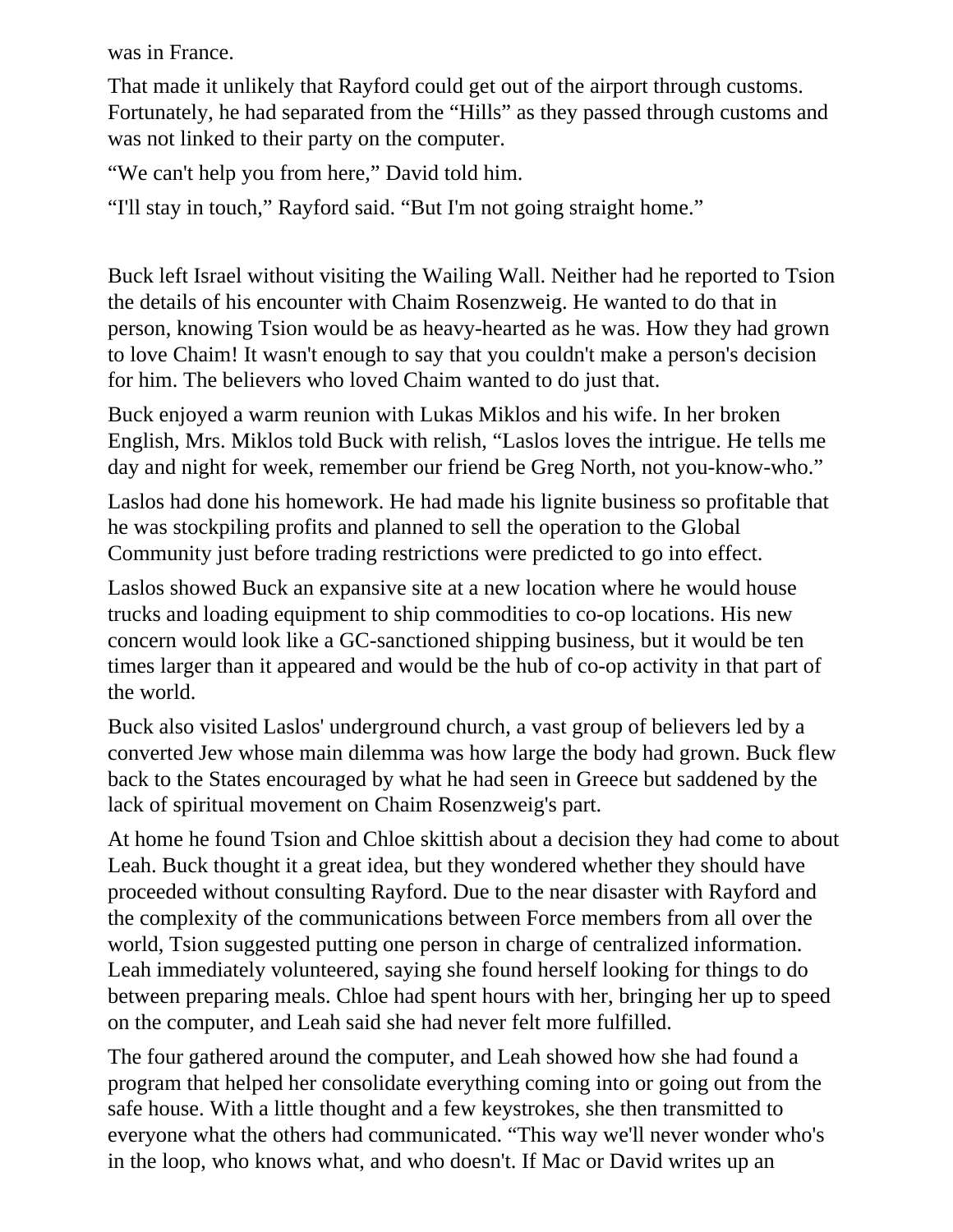incident that everyone should know about, I see that everyone gets it."

As they hurtled toward the midpoint of the Tribulation, Buck sensed they were as prepared as they could be.

Rayford had to give Dwayne his due. He may have been a loudmouth, but he had come up with the best plan for spiriting Rayford out of Le Havre. "We didn't get to use my ideas for ditchin' Hattie's boyfriend," he said, "so this is only fair."

It was clear Trudy was proud of what she had accomplished that morning, but she was also still shaken and wanted no responsibility for another caper on their way out of the country.

She and her husband preceded Rayford to the airport by fifteen minutes to drop off their rental and get the plane ready for takeoff. Rayford would follow and drop off his car, then casually move to the back side of the lot where a fence separated the cars from the terminal. Dwayne had noticed that the area behind the fence led around the end of the terminal building and directly out to the runway. "You can either hop that fence and run to the plane•once you've heard it screamin' and know we're ready to go•or I can bring the plane close to that fence and make it easier for you."

"Pros and cons?" Rayford said.

"It could be a long run to the plane, and you've been gimpy on that knee. On the other hand, if I bring the Super J to the fence, that'll draw a lot of eyes and maybe even some freaked-out officials trying to keep me out of that area."

They finally decided that Dwayne would get the plane into takeoff position and then ask permission to taxi out of the sun near the terminal to check out something underneath. That would put him closer to where Rayford could vault the fence. "I'll tell 'em I heard a squeak in a wheel bearing and see if I can't get 'em to poke around under there with me while you're slipping aboard."

All went well until Rayford pulled into the rental lot. The Super J was on the runway, engines whining. The rental attendant asked him something in French, then translated into English. "Are you keeping it on the charge card?"

Rayford nodded as the young man printed the receipt and kept looking from the handheld machine to Rayford's eyes. "Excuse me," he said, turning his back to Rayford and talking into his walkie-talkie. Rayford didn't understand much of the French, but he was certain the man was asking a coworker something about "Agee, Thomas."

The receipt was printing as the man spoke, but when he tore it off he didn't hand it to Rayford. "No did go through," he said.

"What do you mean?" Rayford said. "It's right there."

"Please to wait and I try again."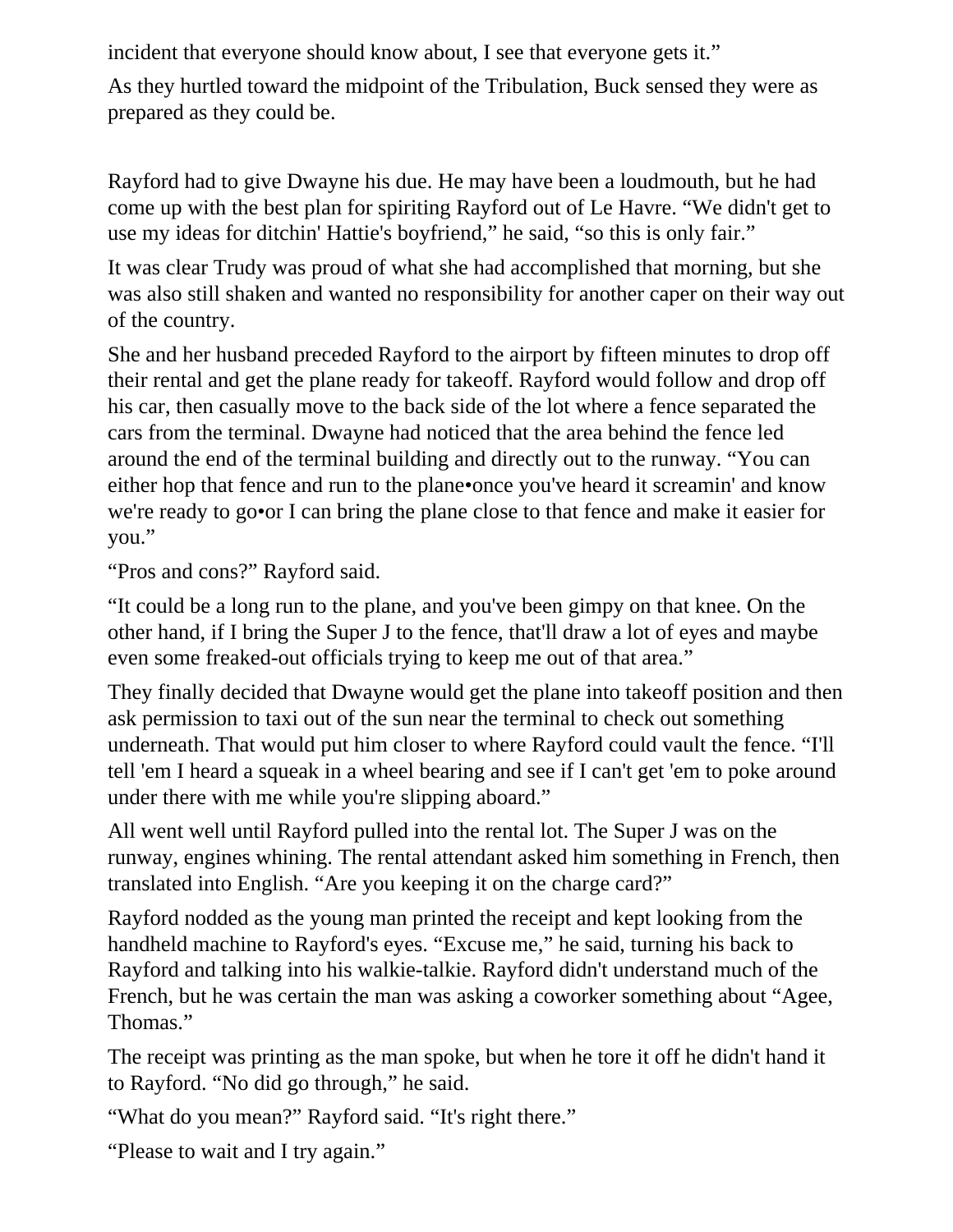"I'm late," Rayford said, backing away and aware of movement near the terminal. "Send me a bill."

"No, must you wait. Need new card."

"Bill me," Rayford said, looking over his shoulder to see the Super J slowly taxiing his direction. Three men ran from the terminal toward the rental lot. Rayford sprinted toward the fence, and the agent yelled for help.

Rayford guessed the fence was four and a half feet high and the Super J more than a hundred yards away, moving slowly. If Dwayne had succeeded, an inspector would likely walk out to meet the plane. The men racing into the lot were a hundred feet behind Rayford. They all looked young and athletic.

Rayford tried to scissor-kick his way over the fence but caught his lead heel on the top. That caused him to slow enough that gravity brought his seat down on the middle of the fence, and his momentum took him over. He grabbed the top to keep from slamming to the ground, but until he extricated his heel he hung upside down for a few seconds. He wiggled free and landed hard on his shoulder, jumped up, and lit out for the plane.

A look back revealed his pursuers clearing the fence with ease. If Dwayne didn't increase his speed, Rayford would never outrun them. Rayford heard the acceleration of rpm's and saw a man with a clipboard waving at Dwayne to slow. Fortunately he didn't comply, and Trudy lowered the steps as Rayford headed for the door.

The men behind yelled at him to halt, and as Trudy leaned out, reaching, he heard their footsteps. Just as he left the ground to leap for the steps the fastest of the men dove and slapped Rayford's trailing foot. He was thrown off balance and nearly flipped off the side of the stairs, but Trudy proved stronger than she looked. Rayford grabbed her wrist and was afraid he would pull her out the door with him, but as his weight dragged her to the floor, she turned lengthwise, her shoulders on one side of the opening and her knees on the other. He vaulted over her, Dwayne throttled up, and Rayford helped Trudy shut the door.

"That's twice today you've saved my bacon," Rayford said.

She smiled, shaking as she collapsed into a seat. "It's the last time, too. I just retired."

Dwayne whooped and hollered like a rodeo cowboy as the Super J shot into the sky. "She's somethin', ain't she? Whoo boy!"

"Quite a machine," Rayford said, dreading what he was going to feel like the next morning.

Dwayne gave him a puzzled look. "I wudd'n talkin' about the Super J, pardner. I was talkin' about the little woman."

Trudy leaned forward and wrapped both arms around her husband's neck. "Maybe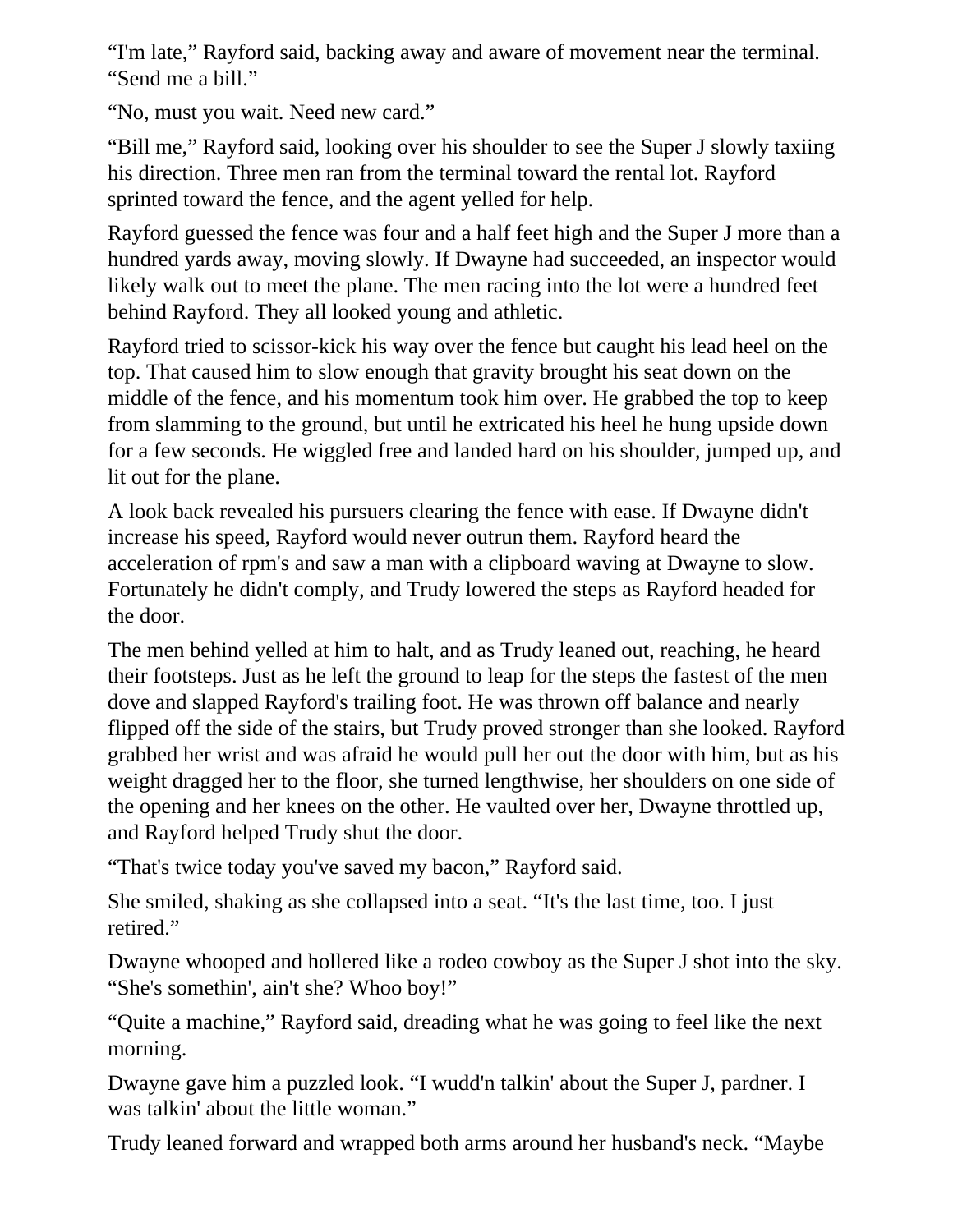you'll quit calling me that now."

"Darlin'," he said, "I'll call you anything your little ol' heart desires. Whoo boy!" "You heading west?" Rayford said suddenly.

"I can head any direction you want, Rafe. Say the word."

"East."

"East it is, and I'll stay below the radar level awhile so they can forget about tracking us. Buckle up and hang on."

He wasn't kidding. Dwayne made the Super J change direction so fast, Rayford's head was pinned to the chair.

"Like a roller coaster, eh? You gotta love this!"

Rayford muttered to himself.

"How's that, Cap?" Dwayne said.

"I said you need to work up a little enthusiasm."

Dwayne laughed until tears rolled.

Late in the day David received a private E-mail message from Annie, reporting that the head of her department and a couple of the other higher-ups had met briefly in Fortunato's office. David wrote back, "I'd love you with all my heart even if you weren't the most valuable mole in the place."

While he skipped around his hard drive trying to retrieve the audio of the meeting in question, his status bar told him he had another message. Again it was from Annie. "I never dreamed of so lofty a compliment from the love of my life. Thank you from the bottom of my moley little heart. Love and kisses, AC."

When David found the recording, he recognized the voice of his peer, the head of Annie's department. He rambled through the obligatory kissing up, then turned the floor over to his intelligence analysis chief. Jim Hickman was brilliant but selfpossessed and clearly enjoyed the sound of his own voice.

"These cultists," Hickman began, "are what I like to call literalists. They believe ancient writings, particularly the Jewish Torah and the Christian New Testament, and they make no distinction between historical records•many of which have proved accurate•and figurative, symbolic languages of the so-called prophetic passages.

"For instance, anyone•myself included•with even a cursory background in the history of ancient civilizations knows that much of the so-called prophetic books of the Bible are not prophetic at all. Oh, after the fact of some strange natural phenomenon one could make some of the imaginative and descriptive language fit the event. For instance, the current rash of death by fire, smoke, and sulfur•which is clearly poison-vapor warfare, probably by this very group•becomes the fulfillment of what they believe is a prophecy that includes monstrous horses with lions' heads,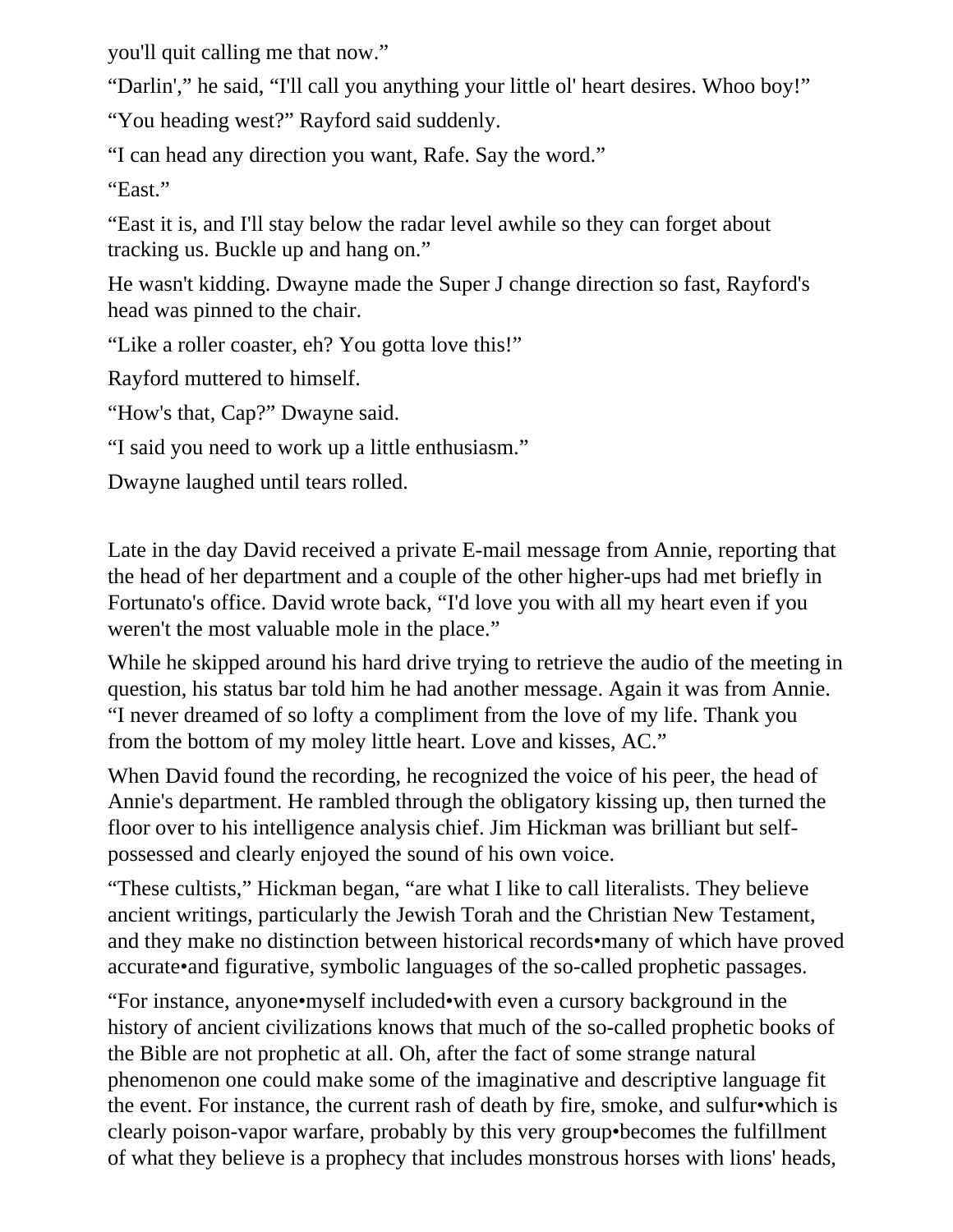ridden by 200 million men."

"Are we going somewhere with this, Jim?" Fortunato said. "His Excellency is looking for specifics."

"Oh, yes, Commander. All that to say this: as these people take these writings literally, they attribute to these two crazy preachers•"

"The potentate calls them the Jerusalem Twosome!" Fortunato said.

"Yes!" Hickman cried. "I love that! Anyway, the Ben-Judah-ites believe that these old coots are the so-called witnesses of the eleventh chapter of the book of Revelation. In their precious old King James translation the operative verse reads like this: 'And I will give power unto my two witnesses, and they shall prophesy a thousand two hundred and threescore days, clothed in sackcloth.'"

"So that's why those two dress in those burlap bags," Fortunato said. "They're trying to make us think they're these•what did it say?•witnesses."

Hickman dripped with condescension. "Exactly, Commander. And Ben-Judah has always held that this period began the day the one-world government entered into a peace agreement with Israel. You count exactly twelve hundred and sixty days from then, and you must have what the preachers themselves call the 'due time.'"

Fortunato asked the others if they minded leaving him alone with Hickman for a moment. David heard the sliding of chairs, the door, people moving about. Then, "Jim, I need to confide something that's troubling me. You're a smart guy•"

"Thank you, sir."

"And you and I both know there are things in those ancient writings that would be hard to fake."

"Oh, I don't know. Turning water to blood is being perpetrated by the same people who are killing us with germ warfare. It's a trick, something planted in the water supply."

"But at Kollek Stadium it seemed to happen to water already in bottles."

"I've seen magicians do the same thing. Something in the mix responds to weather conditions•maybe when the temperature drops at a certain time in the evening. If you have an idea when that is, you can make it look like you caused the phenomenon."

"But what about keeping it from raining for so long?"

"Coincidence! I've seen Israel go months without rain. What is new? It's easy to claim you're keeping it from raining when there is no rain. What will they say when the rain comes, that they decided to give us a break?"

"People who try to kill them wind up incinerated."

"Someone said the two conceal a flamethrower they produce when the crowd has been distracted. Really, Commander, you're not suggesting these two breathe fire."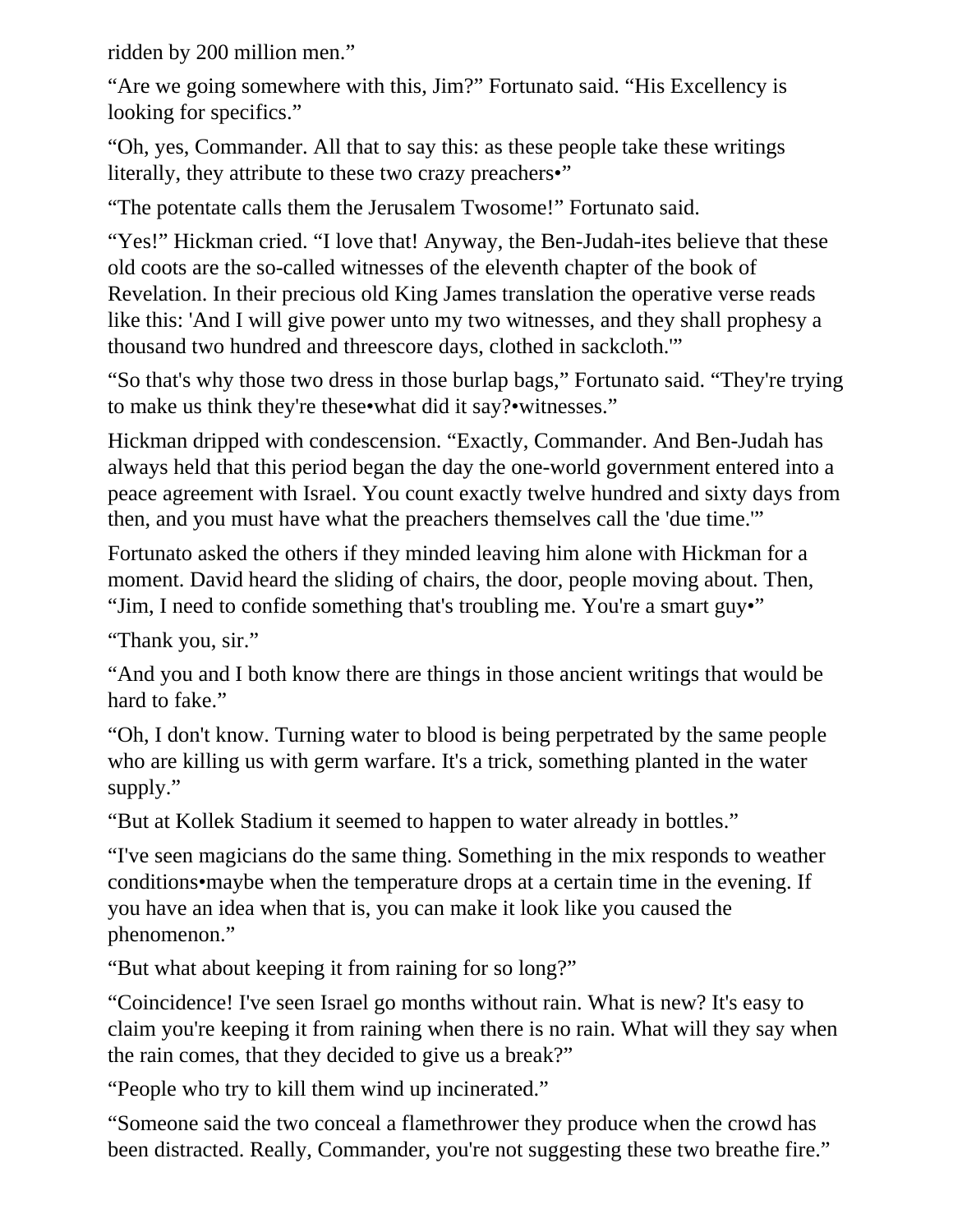Fortunato was silent. Then, "Well, if they are not who they claim to be, how do we know they will be vulnerable at the prescribed moment?"

"We don't. But either they are vulnerable or they are not who they say they are. Either way, we win. They lose."

David would transmit the information to Tsion, but first he wanted to eavesdrop on Fortunato when he reported to Carpathia. He checked Fortunato's and Margaret's phones. Nothing. Fortunato's office was quiet. He hit the mother lode when he tapped into Carpathia's office. Fortunato had just summarized his conversation with Hickman.

"Twelve hundred and sixty days since the treaty," Carpathia repeated. "We had already decided on a pageant. Now we know precisely when to stage it. You have your work cut out for you, Leon. You must turn the regional potentates against Peter the Second•not that they are not against him already, but it must result in his demise. I will leave it to you. Leave to me the so-called witnesses. The world, especially Israel, has long since looked forward to their end. For months I have believed it beneath me to personally rid the world of those two. I wondered about the public-relations fallout and considered merely sanctioning and ordering their killing by GC troops. But they will have so alienated even their own followers by then that doing it personally will be considered my crowning achievement so far."

"If you're certain."

"You do not agree?"

"It would be so easy, Excellency. We could have it done without your being implicated. You could even decry the deed publicly, restating that you encourage freedom of speech and thought."

"But not freedom to torment the world with plagues and judgments, Leon!"

"But doesn't that imply that these men are who they say they are?"

"It makes no difference, do you not see? I want responsibility, credit, points for standing up to these impostors."

"Of course, as always, Excellency, you know best."

The Super J sat at the end of the runway at Al Basrah. Upon arrival, several airport workers had run barefoot to the plane, gawking at the sleek lines and the British flag. Where Dwayne's Aussie alter ego "Dart" had "Fair Dinkum" emblazoned on the side, the decal now read "Black Angus."

Rayford was impressed with how the British accent affected Dwayne's posture and bearing and even his vocal volume. "Very good then, gents," he said. "lan Hill, proprietor, and the wife, Elva. Thanks so much for looking after the refueling."

Rayford introduced himself as Jesse Gonder, and one of the workers gave him an envelope with keys and a note enclosed. "You remember the truck. Take it to this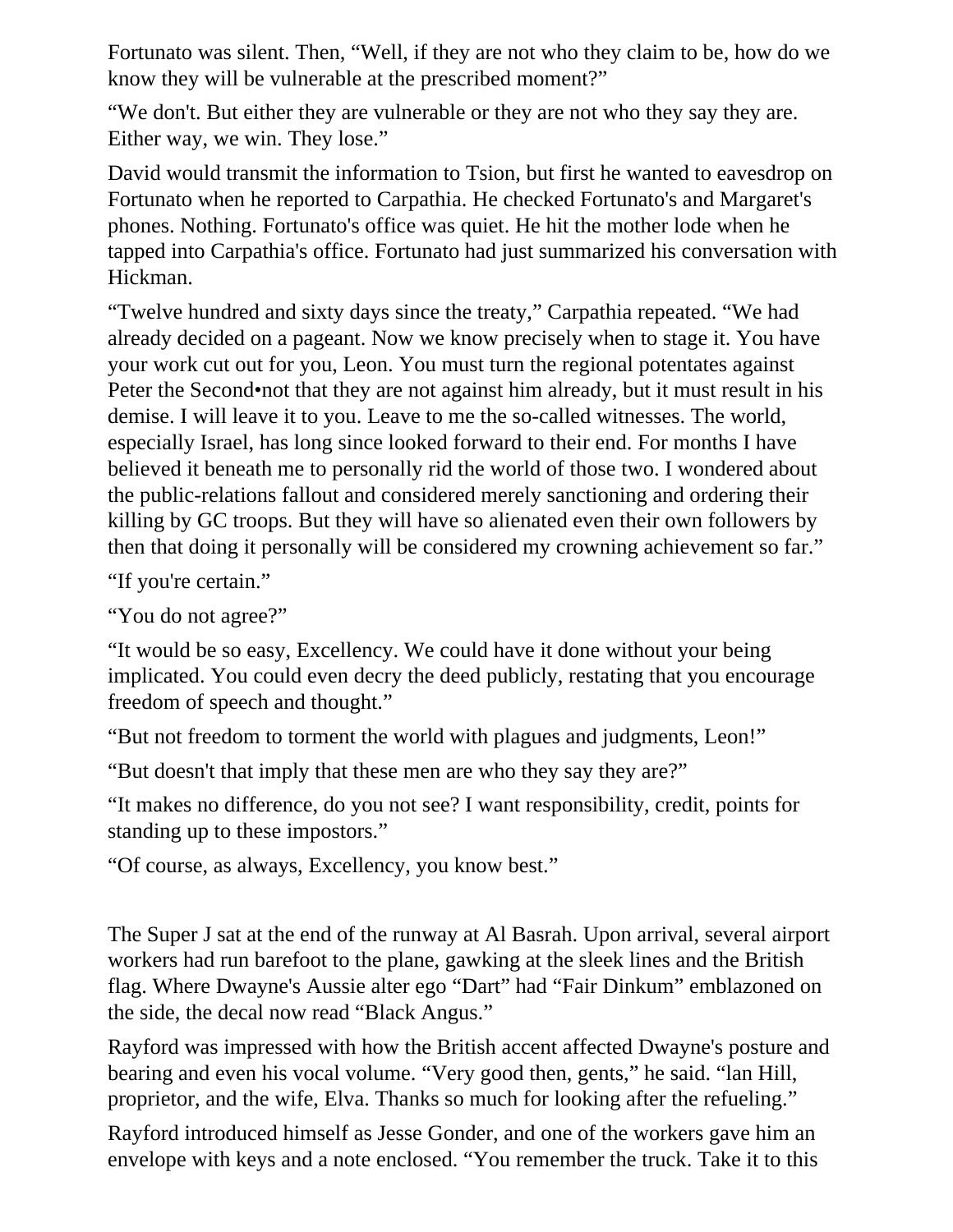address and I will be along. Al B."

Rayford found Albie's ancient vehicle, and they chugged into town and a crowded marketplace. He and Dwayne and Trudy sat awaiting Albie in a bustling stone hewn cafe under a cloth roof.

Dwayne apparently knew enough to keep his voice down in public, especially while losing the British accent. The three sipped warm cans of soda as they•at least Rayford and Dwayne•spoke guardedly about the Tribulation Force. Trudy seemed to nap between sips. "I'm sorry," she slurred. "Too much excitement for one day."

"She's a trooper," Dwayne whispered, eyeing patrons at nearby tables who likely couldn't understand anyway. "But I don't guess she's been this scared in her life."

Trudy shook her head, then nodded, and her head bobbed again.

"That daughter of yours is smart as a whip, I don't mind tellin' ya, Rafe. I know you all must pitch in with ideas and such, but she's got this co-op organized and coming along like nobody's business. You know I've had a thing for bein' bold about my beliefs."

"I heard."

"I'm gonna hafta put the kibosh on that as soon as the mark is required for buying and selling. It'll be obvious enough where I stand, and the way I get it, at least from Pastor Ben-Judah's messages, eventually I could lose my head. We all could."

Rayford allowed a tired smile. His mind had been on Hattie and how foolishly she had allowed herself to be imprisoned. But he had never heard Tsion referred to as Pastor Ben-Judah, and he liked it. It fit. He was more than the pastor of the Trib Force. He was anybody's pastor who chose to engage his daily cyberpulpit.

As Dwayne carried on about the honor of his and Trudy's being the key southwest operatives of the Commodity Co-op, Rayford's mind wandered to Leah's suggestion. She was right; she was free of family obligations. Maybe she could be mobile. She was a small-time fugitive compared with the rest in the safe house. Her face wouldn't be recognized by more than the local GC. With makeup, contact lenses, and hair dye, she could travel anywhere.

Even to Brussels.

She could pose as a relative of Hattie's. Someone had to share the bad news of Hattie's sister. Rayford hoped the GC would keep Hattie alive until she became a believer, but he didn't mind their keeping her incarcerated until after the midpoint of the Tribulation. If she was free, she would try to get herself in position to kill Nicolae. Rayford had to admit to himself that he coveted that role. Though he knew it was ludicrous, his doing the deed wouldn't be any more disastrous than Hattie's doing it. Whoever did it was not going to get away with it. He prayed silently, "Lord, search my motives. I want what you want. I want Hattie saved before she does something to get herself killed."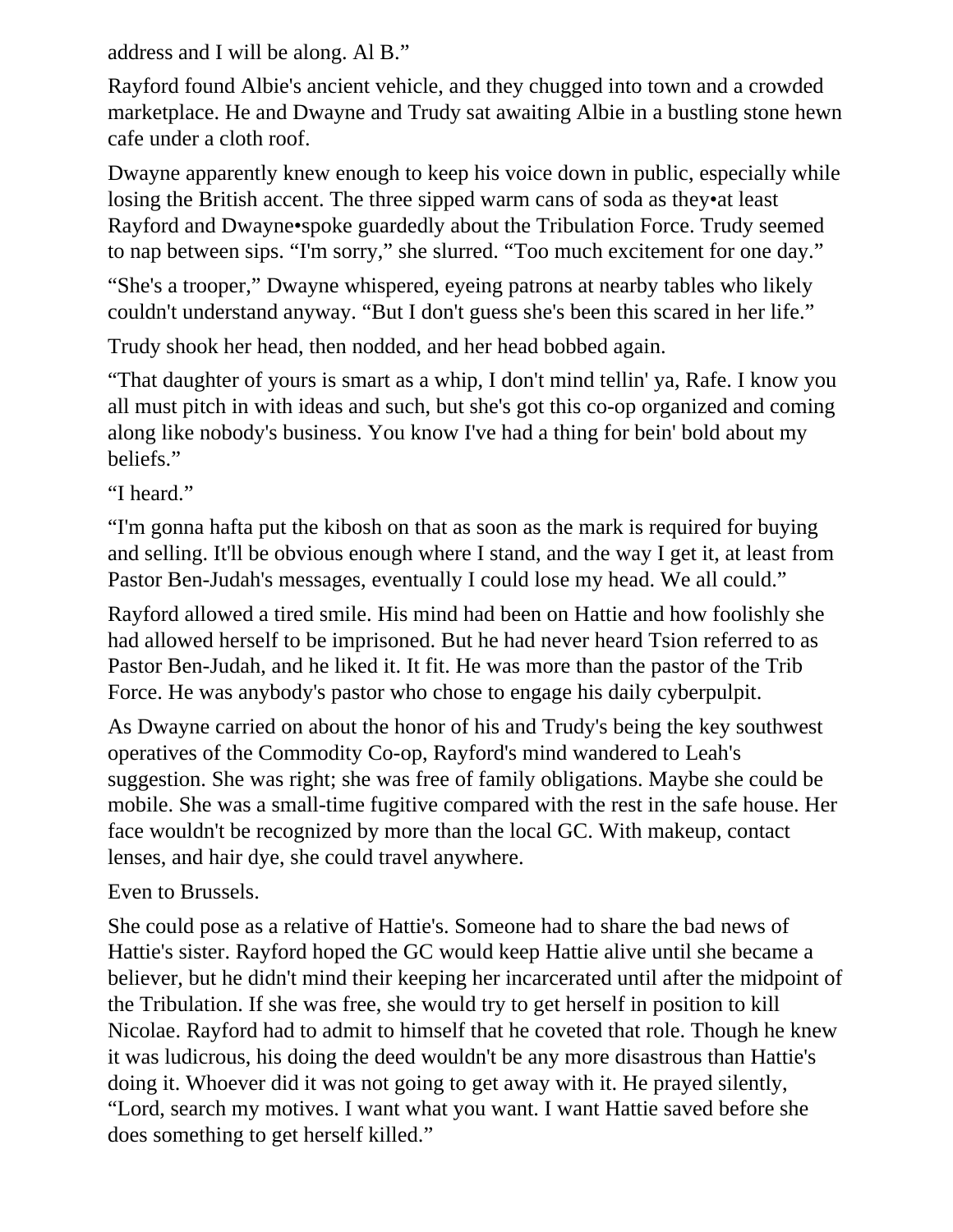"I'd like to meet that Greek you told me about," Dwayne was saying. "Harvesting the ocean out of the Bering Strait, shipping grain from the southwest, and bartering produce in Greece is just part of what Miz Williams has ready to roll. It's gonna be something, Rafe."

A truck creakier than the dilapidated junker Albie lent them squealed to a stop in the narrow street and Albie hopped out. He smacked the truck on the side panel, and it roared off. Rayford stood to welcome him, but Albie•carrying a rolled-up brown paper bag•motioned that he should stay seated. Albie bowed to Trudy, but she was asleep, her chin in her hand.

"One of my people reports strangers about," he whispered as he pulled up a chair.

"You can trust us, Mr. Albie," Dwayne said.

"I trust by referral, sir," Albie said. "You're with him. Him I trust, you I trust."

"Strangers where?" Rayford said, not eager to engage the GC again. "Here?"

"You would never see them here," Albie said. "That doesn't mean they are not here. They have learned to blend."

"Where then?"

"At the airport."

"We have to have access to that plane, Albie."

"Don't worry. I had someone slap a GC quarantine sign on the door, warning of sulfur vapors on board. No one will dare go near it. And as far as I know, for now no GC craft are at the airstrip. If you can get up and away and stay below radar awhile, you can escape."

"But are they looking for us?"

Albie shrugged. "I am an entrepreneur, not a spy. You would know better than I. Come, let me show you your merchandise. Do you want your friends to see it too?"

"I don't mind."

"We will go far away and test it."

"I'm gonna stay here with Trudy," Dwayne said. She seemed to be sleeping soundly, her head on her arms on the table. "Don't forget us now, hear?"

"Stay alert," Rayford whispered as he rose.

"Don't worry about me, pardner. You won't catch me napping. I haven't had this much fun since the pigs ate my sister."

Rayford narrowed his eyes at Dwayne.

"I'm joshin', Rafe. It's a country expression."

"Is it true?" Leon wanted to know.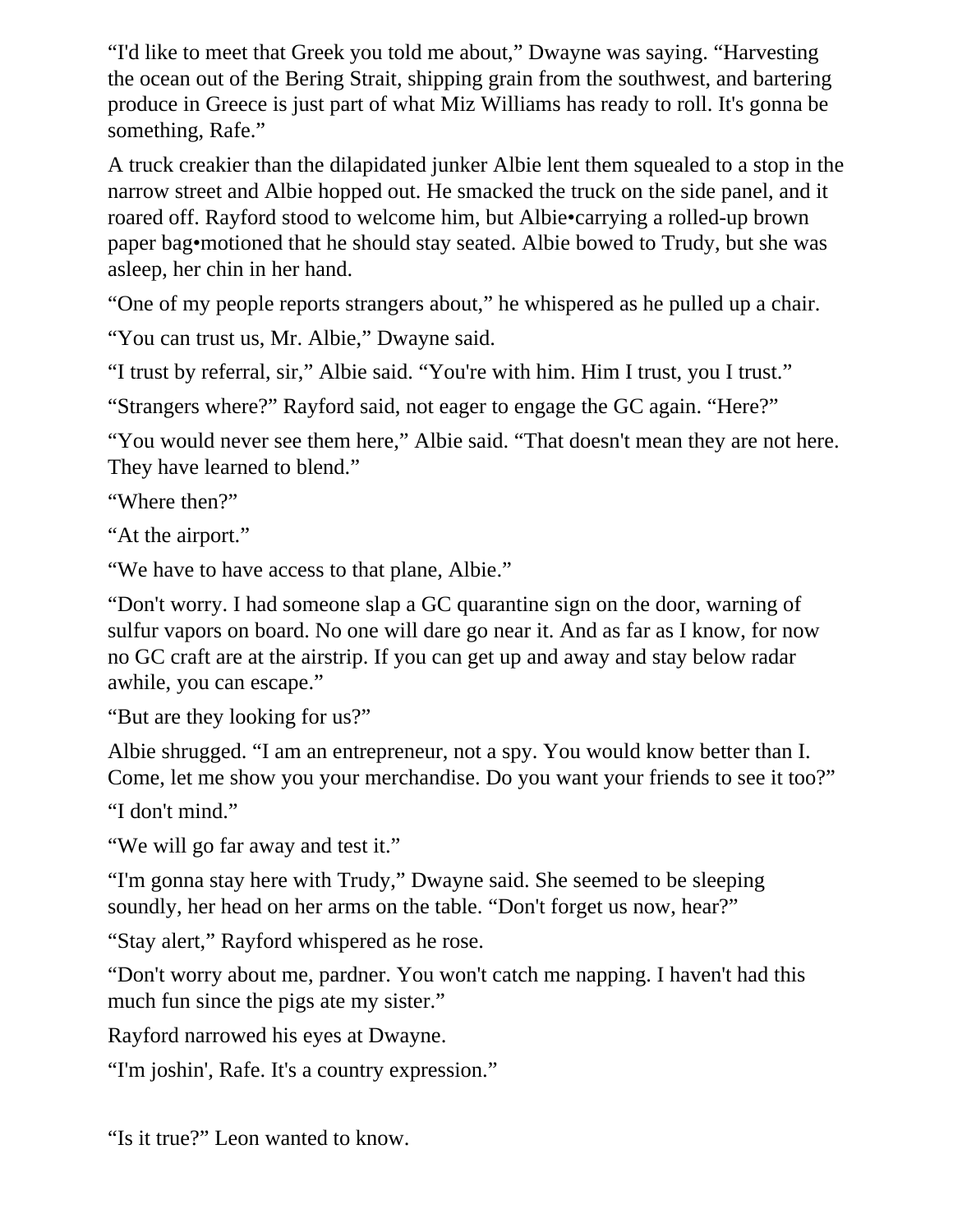"Sir?" David asked, sitting in Fortunato's office.

"You haven't seen the internal audit on your department?"

David fought to keep calm. "I knew they were doing a report, but I didn't have the sense they had been there long enough to file a report."

"Well, they have come to some conclusions, and I don't like them one bit."

"They didn't talk to me."

"When does Internal Auditing ever talk to anybody? They're supposed to, but they never do. Anyway, you're not going to like what they found, but I'm still going to ask you to answer for it."

David was aware of his pulse and tried to regulate his breathing. "I'd be happy to study their findings and respond as thoroughly as I can."

"They give you high marks. They say it's not your fault."

"Fault?"

"For the fiasco, the disaster. They say it's not because of your leadership, which they find stellar."

"What are they calling a disaster?"

"Not the morale of your troops, that's for sure. Or your own work ethic. Seems you put in more hours than anybody but the potentate and me."

"Well, I don't know about that..."

"Bottom line, Hassid, they're recommending pulling the plug on the cybertransmission detection project."

"Oh, no. I'd like to keep trying."

"I know it's been a pet of yours and that you've put heart and soul into it. Fact is, it's not cost efficient."

"But wouldn't a little more time be worth it if we did turn up something?"

"You're not going to turn up anything now, are you, David? Be honest. Internal Audit says you're no closer than you were the day we installed the equipment, and with the thousands of man-hours and the budget thrown at it, it doesn't make sense anymore."

David worked up his most disappointed expression.

"So, I ask you again," Leon said. "Is it true? Is it more trouble than it's worth? Should we pull the plug?"

"What will the potentate say?"

"That's my worry. I'm going to take the tack that we don't need to know the source location that badly and that the Judah-ites are making fools of us this way. He'll agree. How about you?"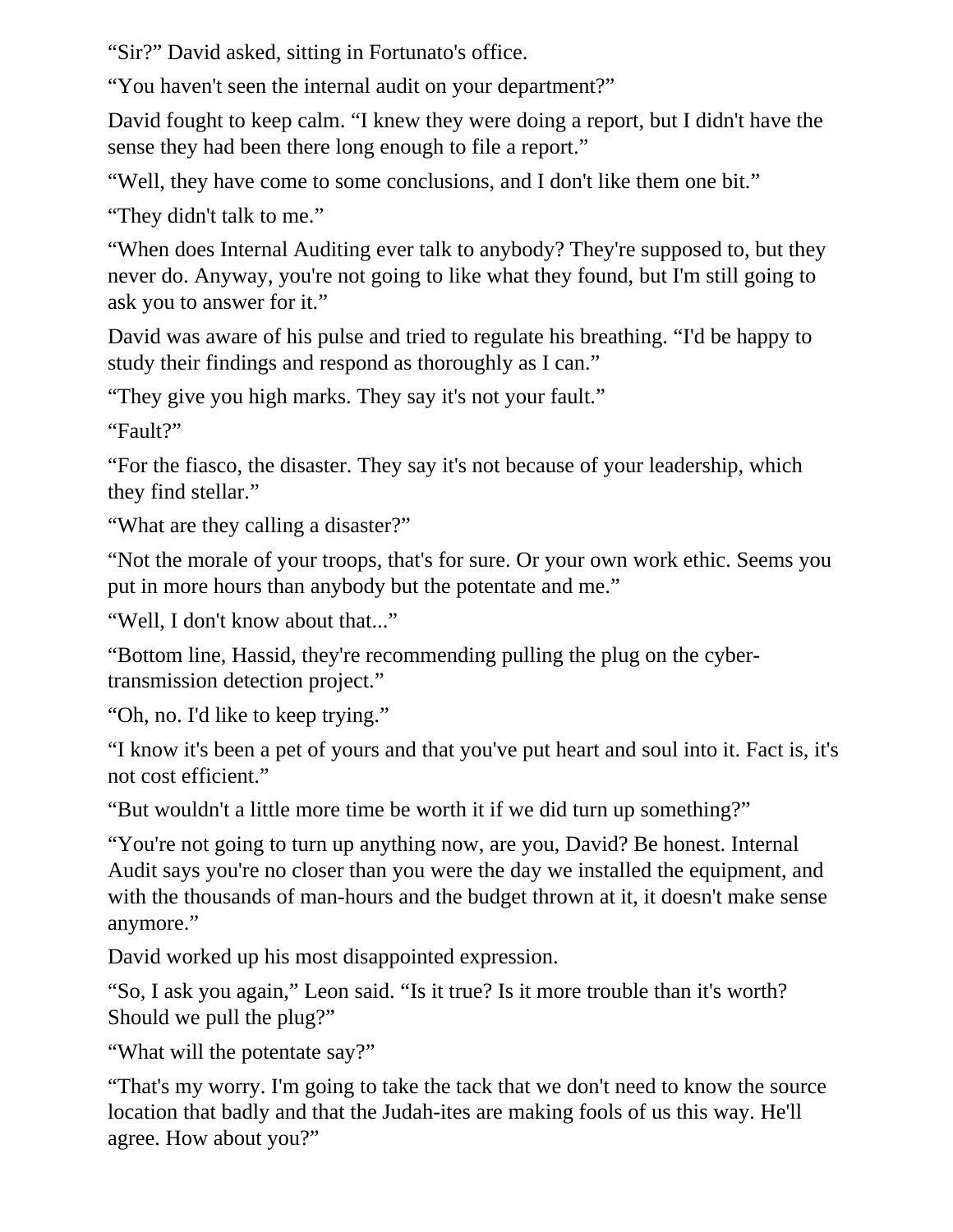"Who am I to disagree with the potentate and the supreme commander?"

"Atta boy."

"Not to mention Internal Audit."

"There you go. Now I have an idea for the use of those man-hours and computers."

"Good. I'd hate to see them go to waste."

"Now that the cockpit crew is back to work and the Phoenix 216 is appropriately outfitted, His Excellency has assigned me a rather ambitious ten-region tour over the next few weeks. In preparation for a gala celebration of reaching the halfway point of the Global Community's seven-year protection agreement with Israel, he would like me to meet personally with each of the regional potentates, including the new African leader. I would like your staff, the ones who will be freed up by the dissolution of the other project•"

"Excuse me, Commander, but I have a dumb question. ..."

"The only dumb question is the one that isn't asked."

Never heard that one before! David thought. "Well, again, it's outside my area."

"Fire away."

"Wouldn't it be more cost efficient to just have the ten, ah, potentates come here or meet somewhere else with you?"

"Good thinking, but there are reasons for doing it this way." Leon had shifted into his patronizing teaching mode. He steepled his fingers and studied them. "His Excellency Nicolae Carpathia is, along with his many other stellar leadership qualities, a diplomat nonpareil. He leads by example. He leads by serving. He leads by listening. He leads by delegating, thus my trip. The potentate knows that each of his ten subpotentates, as it were, needs to keep a sense of his own presence. To keep them loyal, energized, and inspired, he prefers to defer to their own orbits of authority and autonomy. By sending me as his emissary to, how shall we put it, their turf, he is honoring them.

"This gives them the opportunity to roll out the red carpet, to have their subjects see that they are being honored by a visit from the palace. In each international capital I will publicly, officially invite the regional potentate to the Global Gala in September. His subjects will be invited as well and urged to combine their trip to Jerusalem with an additional pilgrimage to New Babylon."

"Interesting," David said.

"I thought you'd think so. And this is where you and your people and all those freedup computers come in. His Excellency has always been a matchless role model to me as a public speaker. You're well aware of his proficiency in many languages. I can't hope to match that, though I would like to understand a phrase or two in each major language group I will be addressing. The potentate also, I don't know whether you've noticed, never, and I mean absolutely never, uses a contraction, not even in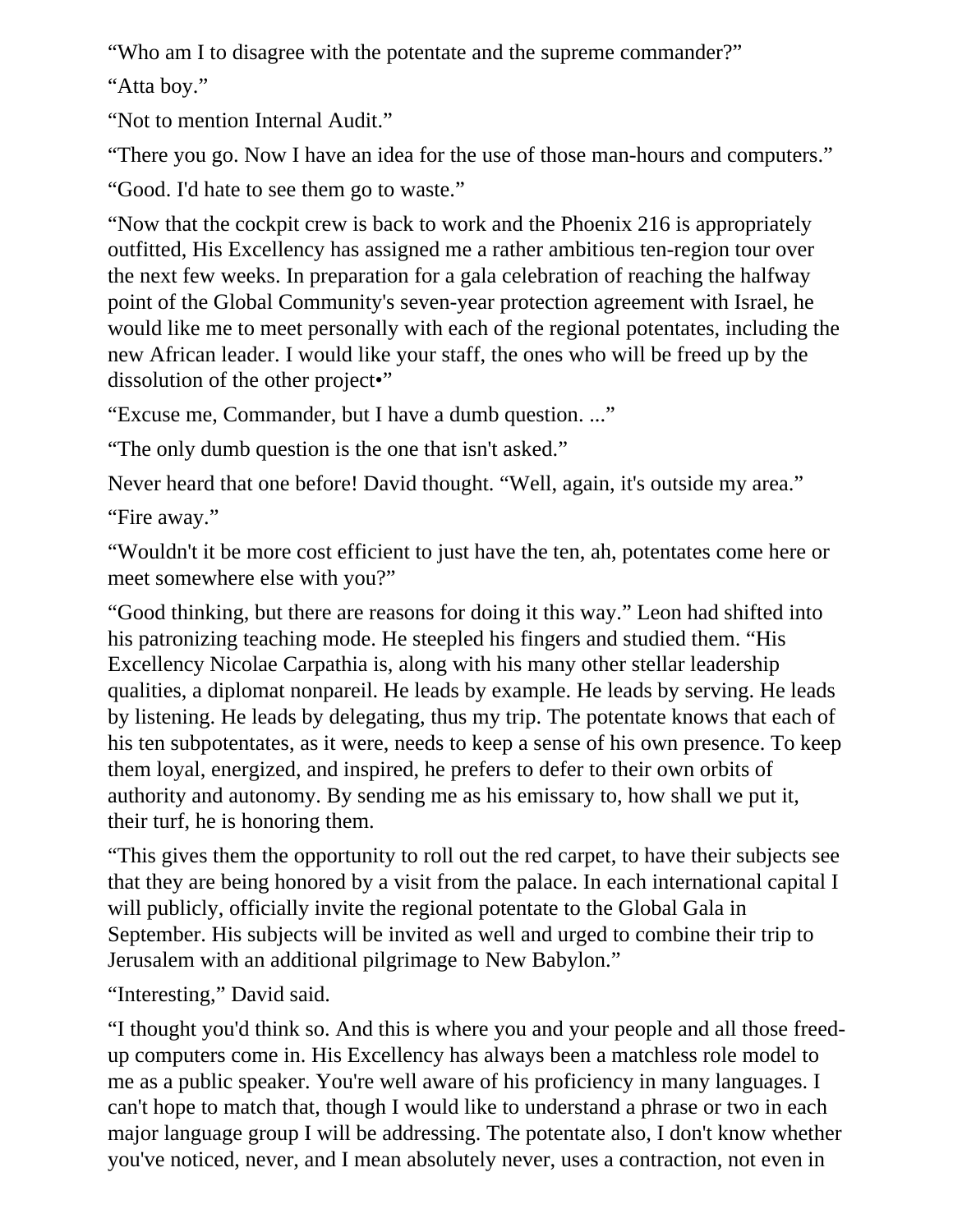informal conversation."

"I've had so little personal contact with him. ..."

"Naturally. But let me tell you his most enormous oratorical gift, and this is besides his unequaled ability to memorize pages of material and make even a lengthy speech appear extemporaneous. It is this: Potentate Carpathia knows the history, even the nuances, of his audience as well as they know it themselves. Have you ever seen the tapes of his first address to the United Nations three years ago?"

"I'm sure everyone has by now."

"That speech alone, David, virtually sealed his appointment as secretary-general and eventual leader of the new world order. He took that podium as merely a guest speaker, president of a smallish country in the eastern European bloc. The position he ascended to was not even vacant when first he opened his mouth. Yet with brilliance, charm, wit, mastery of his subject, the use of every language of the U.N., and an astounding recitation of the history of that great institution, he had the entire world eating out of his hand. I grant that had we not just suffered the global vanishings that plunged us all into a grieving, terror-filled malaise, perhaps the size of the audience would not have been appropriate for the greatness of the address. But it was as if God ordained it, and His Excellency was the perfect man for the moment."

Fortunato's eyes had glazed over. "Ah, it was magical," he said. "I knew in my soul that if I ever had the privilege to contribute even in a minuscule way to the ideals and objectives of that man, I would pledge my life to him. Have you ever felt that way about someone, David?"

"I believe I can empathize with that devotion, yes sir." That seemed to snap Leon from his reverie. "Really," he said. "May I ask whom?"

"Whom? You mean who I, ah, idolize enough to pledge my life to? Yeah. My Father, actually."

"That's beautiful, David. He must be a wonderful man."

"Oh, he is. He's, like, God to me."

"Indeed? What does he do?"

"He's creative, works with his hands."

"But his character, that's what inspires you."

"More than you'll ever know. More than I can say."

"That's very special. I'd love to meet him someday."

"Oh, you will," David said. "I'm certain you'll meet one day, face-to-face."

"I'll look forward to that. But I've completely left my train of thought. Let me make my point and then I'll let you go. Forgive me, but I enjoy bringing along a young loyalist with promise."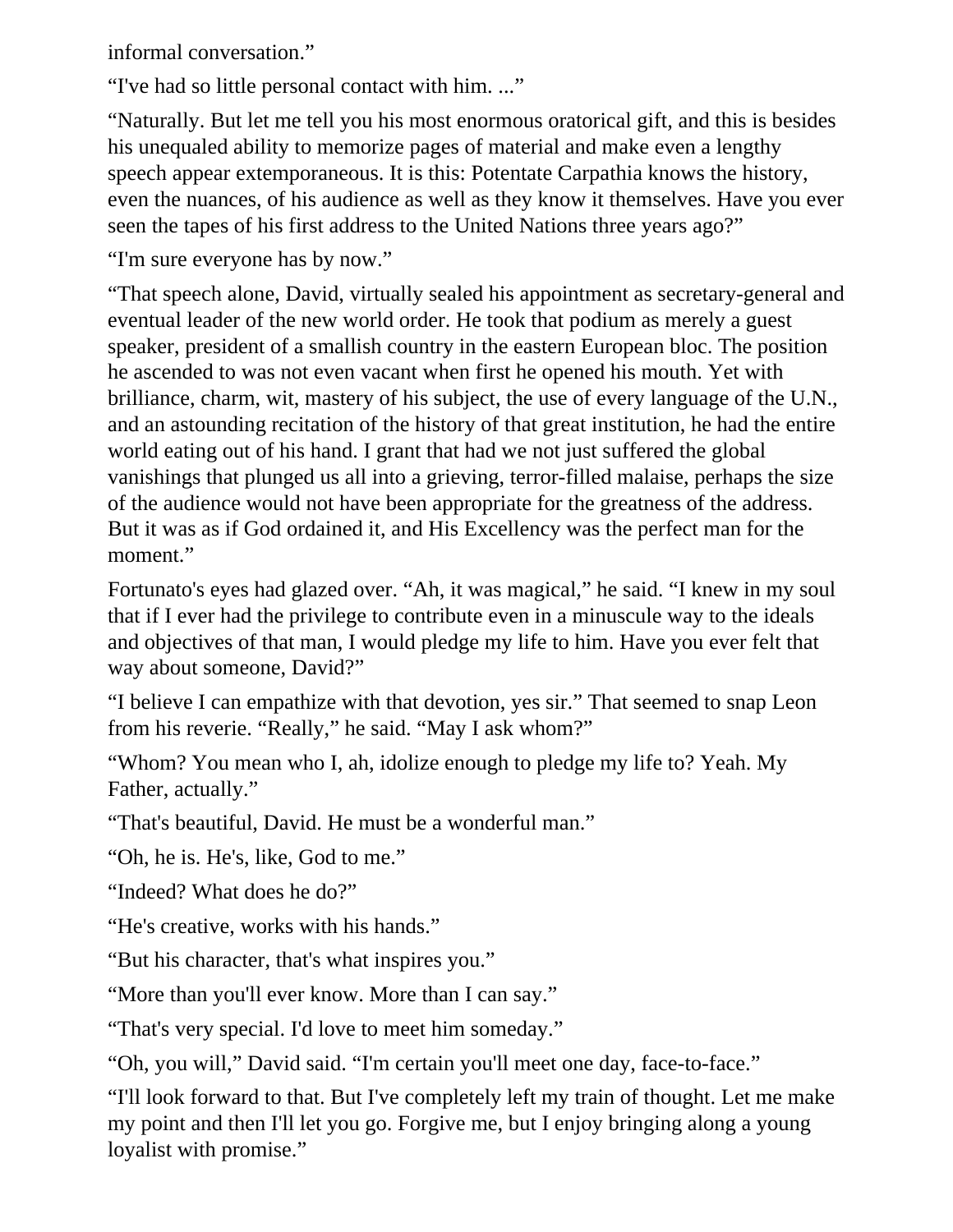"Think nothing of it."

"Anyway, I would like your people to use those computers to dig out important facts about each man I am visiting, his region, its history. By knowing as much as I can and being accurate about the details, I honor them. Can you provide me with that, David? Make me look good, which makes His Excellency look good, which is good for the Global Community."

"I'll take it as a personal challenge, sir."

## **EIGHTEEN**

Stars dotted an inky sky when Albie finally skidded to a dusty stop in a deserted plain. He left the old truck's headlights burning, illuminating a boulder next to a mature tree about a hundred yards away. Albie hopped into the bed of the truck and scampered atop the cab. He peered behind them.

"Let my eyes grow accustomed to the darkness," he said, "and I'll be sure we're alone." Satisfied, he hopped down the way he had gone up. "I used to be able to drop all the way from the top to the ground. But the ankle . . . remember?"

"The earthquake," Rayford said.

"Not a high medical priority, all things considered."

He motioned for Rayford to follow him to the front of the truck, where he squatted before a headlamp and reached into his paper sack. He produced a rectangular block of black metal that looked like a box. It was about ten inches long, five inches wide, and an inch and a half deep.

"Captain Steele, this is ingenious. It costs extra, but I know you will want it. Watch carefully so you can see how easily it is done. Unless you know the trick, you cannot do it. First, get the feel of this in your hands."

Rayford took the block and was impressed with its weight and density. There were no visible seams, and the block felt solid.

"Open it," Albie said.

Rayford turned it every which way in the light, looking for a place to get a grip, trip a switch, squeeze a spring, anything. He saw nothing.

"Try," Albie said.

Rayford gripped the block at both ends and pulled. He pushed to see if the sides had any give. He twisted it and shook it, pressed around the edges. "I'm convinced," he said, handing it back.

"What does it remind you of?"

"Ballast. Maybe a weight of some kind. An old computer battery?"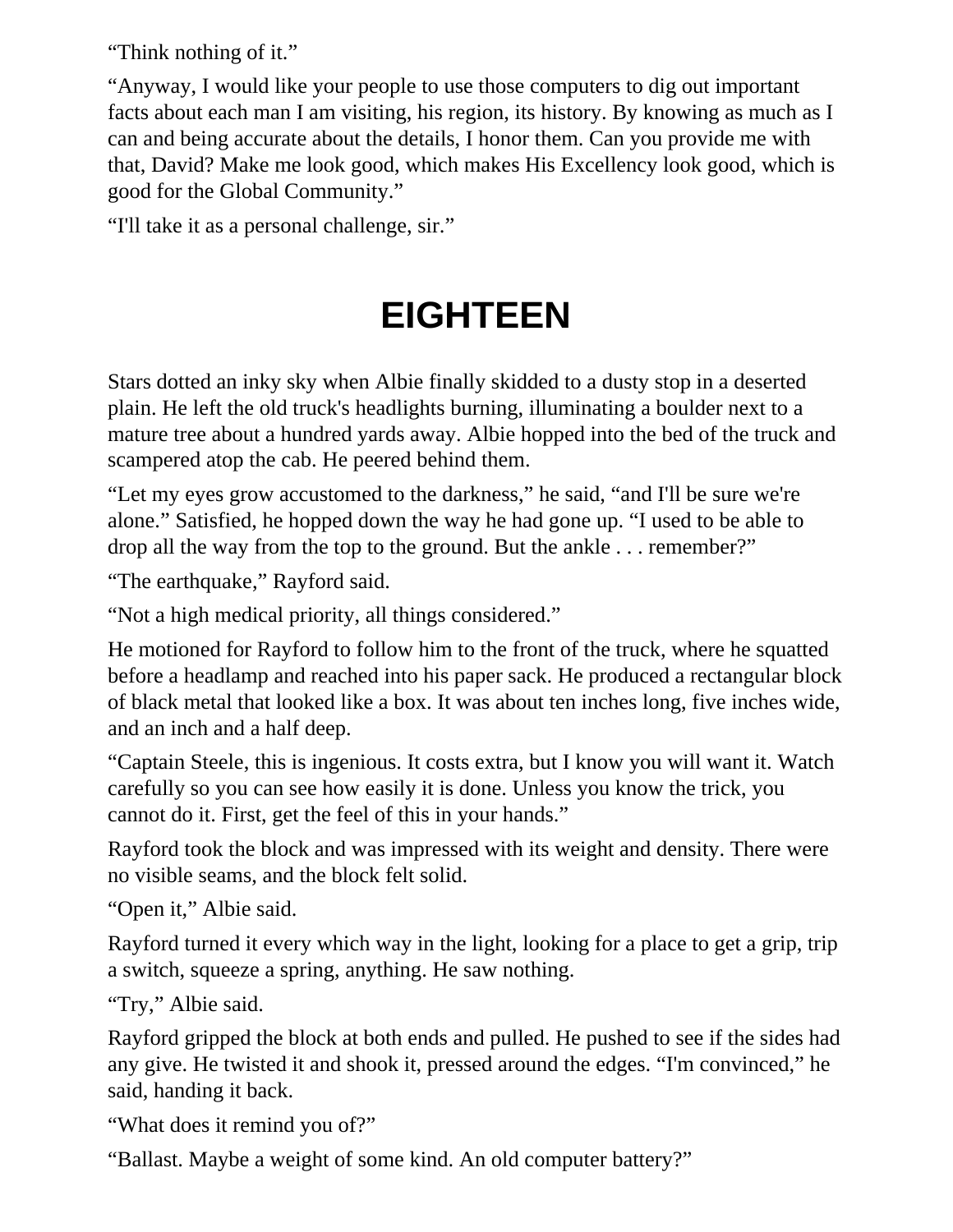"What would you tell a customs agent it is when it shows up black and ugly under the radar?"

"One of the above, I guess. Probably say it's for the computer I left at my destination last time."

"That will work, because he will not be able to open it either. Unless he does this, and the odds are he never would."

Holding the block before him horizontally, Albie put his left thumb in the upper left corner with his left middle finger on the back of the lower left corner. He did the opposite with his right hand, thumb on the lower right corner, middle finger on the back of the upper corner. "I am pushing gently with my thumbs, which forces my fingers to resist. When I feel a most delicate disengagement, I then slide my thumbs along the bottom edge, put my index fingers along the top edge, grip tightly, and pull. See how easily it slides apart."

Rayford felt as if he were witnessing a magic trick from a foot away without a clue how it was accomplished. Albie had slid the block apart only an inch or so, then quickly snapped it back shut. "The seams seem to disappear because this was fashioned from a solid block of steel. Try it, Captain."

Rayford placed his thumbs and middle fingers where Albie had. When he pressed slightly with his thumbs and felt the pressure on his fingers, he sensed an ever so slight give. He was reminded of his penny toys as a kid when he tried to make a BB drop into a shallow hole in a piece of cardboard by tilting it this way and that. It worked only when you tilted just so far but not too much.

He grasped the ends of the block as Albie had done, and the unit smoothly slid apart. In his left hand was solid steel in the shape of a large jigsaw puzzle that perfectly aligned with the heavy handgun in his right. Amazing.

"Is it loaded?"

"I was taught there's no such thing as an unloaded gun. Many people have been killed by guns they were certain were unloaded."

"Granted. But if I aimed and shot..."

"Would a bullet be fired? Yes."

"Got anything you don't care about that could be set atop that rock?"

"Just aim at the rock for now. It takes getting used to."

"I was a fair marksman in the military years ago."

"Only years? Not decades?"

"Cute. Insulted by my fence."

"Familiarize yourself with your weapon."

Rayford set the block on the ground and turned the gun over and over in his hand. Heavy as it was, it had excellent balance and settled easily into his palm. He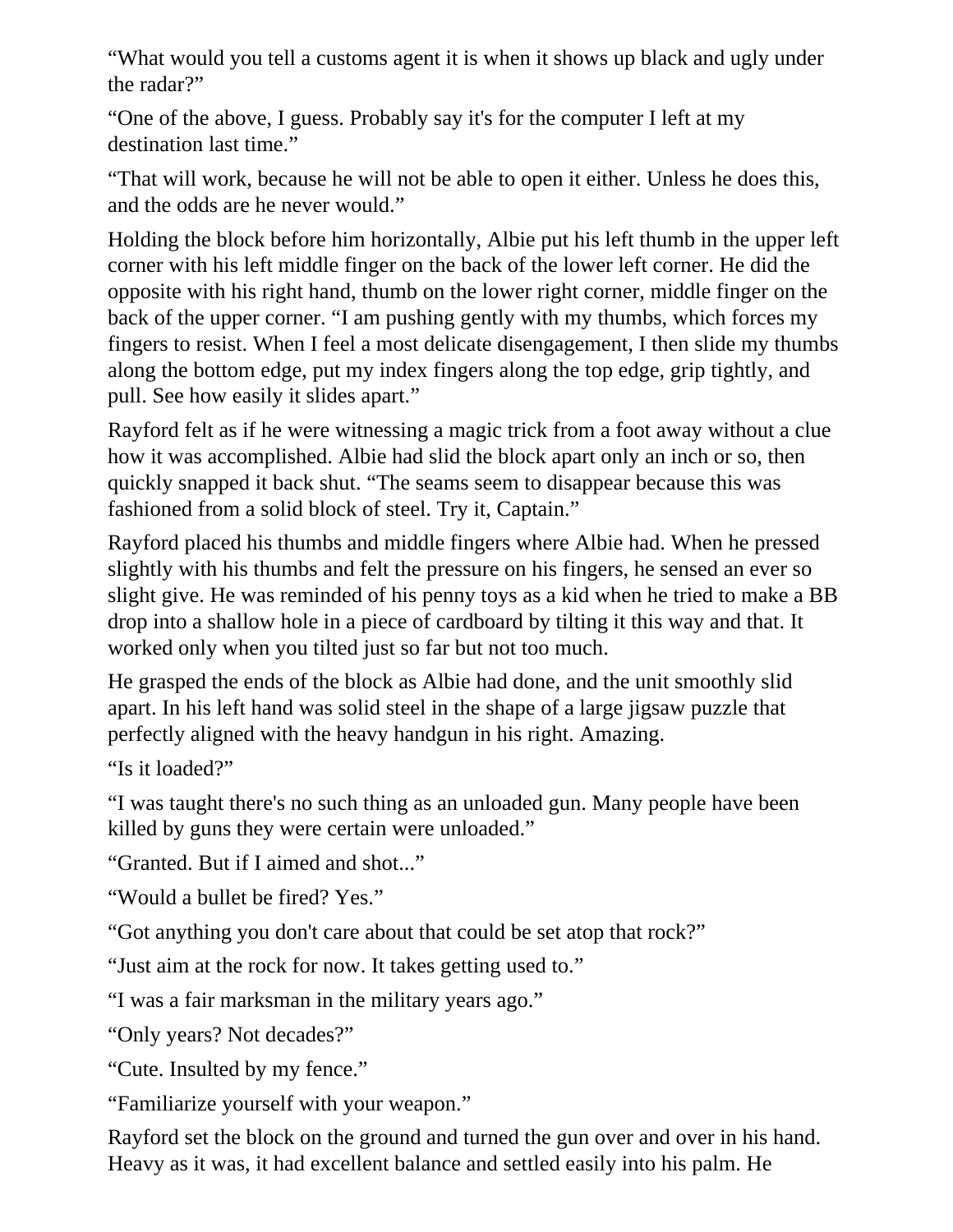worried it might be difficult to hold steady due to the weight.

"That mechanism," Albie said, "is found in no other handgun. Only in highpowered rifles. It does not cock. It is semiautomatic. You have to pull the trigger anew for each shot, but it will fire off a round as quickly as you can release the trigger and trip it again. It is probably the loudest handgun made, and I recommend something in the ear nearest the weapon. For now, just plug your ear with your other hand."

"I don't see a safety."

"There is none. You simply aim and fire. The rationale behind this piece is that you do not separate the block and produce it unless you intend to shoot it. You do not shoot it unless you intend to destroy what you are shooting. If you shoot at that rock enough times, you will destroy it. If you shoot a person in a kill zone from within two hundred feet, you will kill him. If you hit him in a neutral zone from that same distance, your ammunition will sever skin, flesh, fat, tendon, ligament, muscle, and bone and will pass through the body leaving two holes. Provided you are at least ten feet away, the soft hollow-point shell has time to spread out due to the heat of the firing explosion and the centrifugal force caused by the spinning. Rifling grooves etched inside the barrel induce the spin. The projectile then will be roughly an inch and a half in diameter."

"The bullet spreads into a spinning disk?"

"Exactly. And as I told you on the phone, a man missed by the projectile by two inches from thirty feet away suffered a deep laceration from the air displacement alone. Should you hit someone from between ten feet and two hundred feet, the bullet will leave an exit wound of nearly six inches in diameter, depending on what body part is expelled with it. The thin, jagged, spinning bullet bores through anything in its path, gathers the gore around it like grass in a power-mower blade, and turns itself into a larger object of destruction. During the testing of this weapon a technician was accidentally shot just above the knee from approximately twenty feet away. His leg was effectively amputated, the lower portion attached by a thin ribbon of skin on each side of the knee."

Rayford shook his head and gazed at the ugliness in his hand. What was he thinking? That he would ever dare carry such a monstrosity, let alone use it? He would be hard pressed to justify this as a defensive weapon.

"Are you trying to talk me into this or out of it?"

Albie shrugged. "I want you satisfied with your purchase. No complaints. I said you could go cheaper. You said you wanted performance. What you do with this is your business, and I wouldn't even want to make it mine. But I guarantee you, Captain, if you ever have to use it on someone, you won't have to use it twice."

"I don't know," Rayford said, his haunches aching from crouching. He shifted his weight, picked up the other half of the block, and held it facing the gun to see how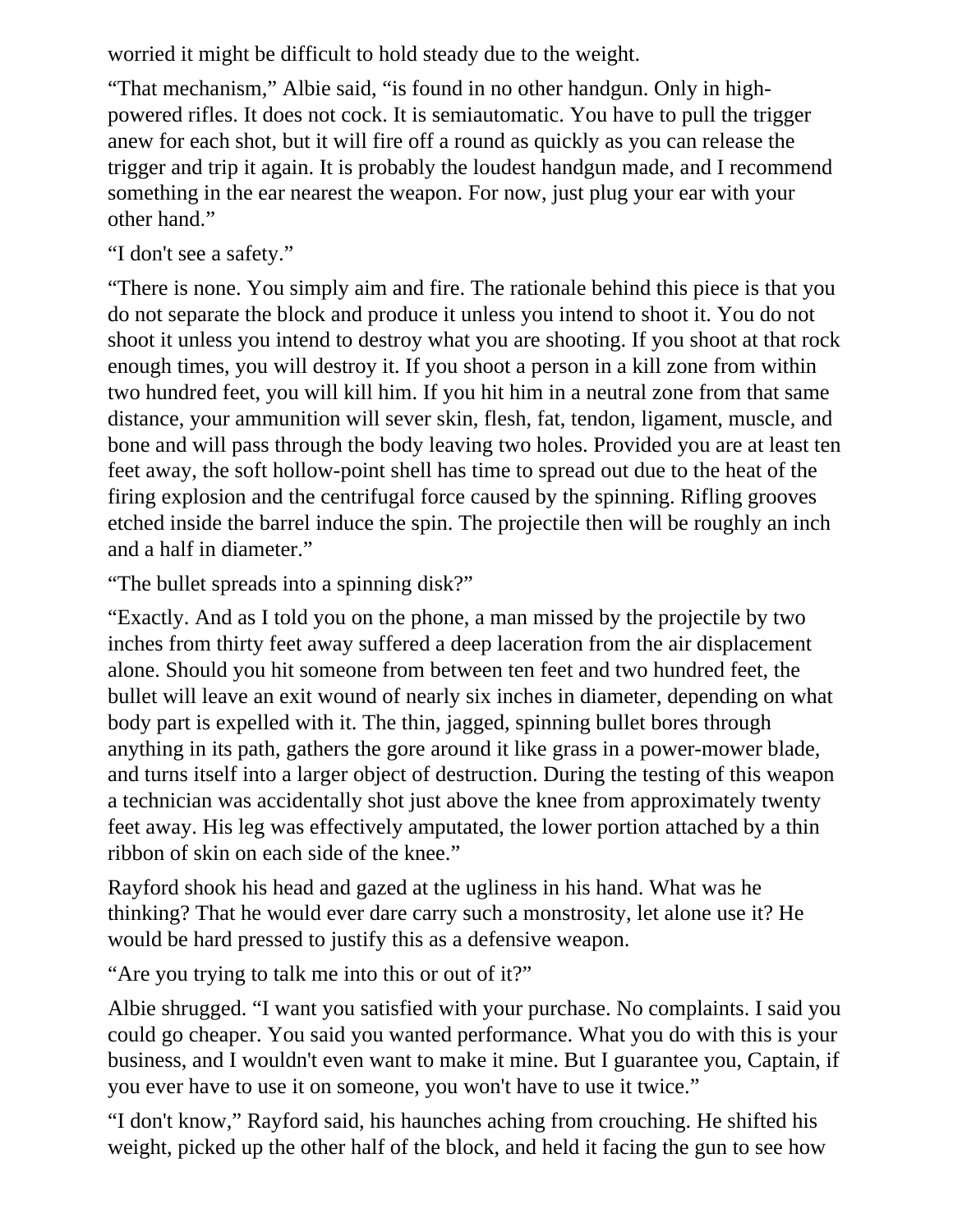they aligned.

"At least try it," Albie said. "It's an experience."

"I'll bet it is."

Rayford dropped the block again, stood between the headlights, spread his legs, aimed the gun at the rock, and steadied his shooting hand at the wrist with his other hand.

Albie covered both ears, then interrupted. "You really should put something in that right ear."

Rayford dug in his pocket for the note Albie had written. He tore a piece from it, moistened it with his tongue, and crumpled it into a small ball. He pushed it into his ear and resumed firing position. "I wish I could cock it just for timing," he said. "It's as if the gun's ready and I'm not."

"I'm not hearing you," Albie said, too loudly. "I'm afraid you'll shoot when I take my hands from my ears."

The gun was only slightly closer to Rayford's protected ear. When he squeezed the trigger, the recoil drove him back against the hood of the truck. He slid to where his seat hit the bumper, but there wasn't enough room to hold him, and he plopped in the dirt. The explosion sounded like a bomb and then like nothing, as he was temporarily deafened and didn't even hear the echo. Rayford was glad he had not squeezed off another round when he flopped.

Albie looked at him expectantly.

"You're right," Rayford said, his ear ringing. "An experience."

"Look," Albie said, pointing into the distance.

Rayford squinted. The rock looked none the worse for wear. "Did I hit it?"

"You hit the tree!"

Rayford could hardly believe it. The bullet had hit the trunk about eight feet off the ground, just below the branches. "I need to see this," he said, struggling to his feet. Albie followed him as he got close enough to see that a gash had been taken out of the tree that left less than half the trunk intact. The weight of the branches finally overtook the gaping hole and the top of the tree came crashing down, bouncing off the rock.

"I've heard of tree surgeons," Albie said. "But. . ."

"How many rounds does it hold?"

"Nine. Want to try again and see if you can hit what you're aiming at?"

"I'll have to compensate. It pulls up and to the right."

"No, it doesn't."

"You saw what I hit. I was aiming into the middle of the rock."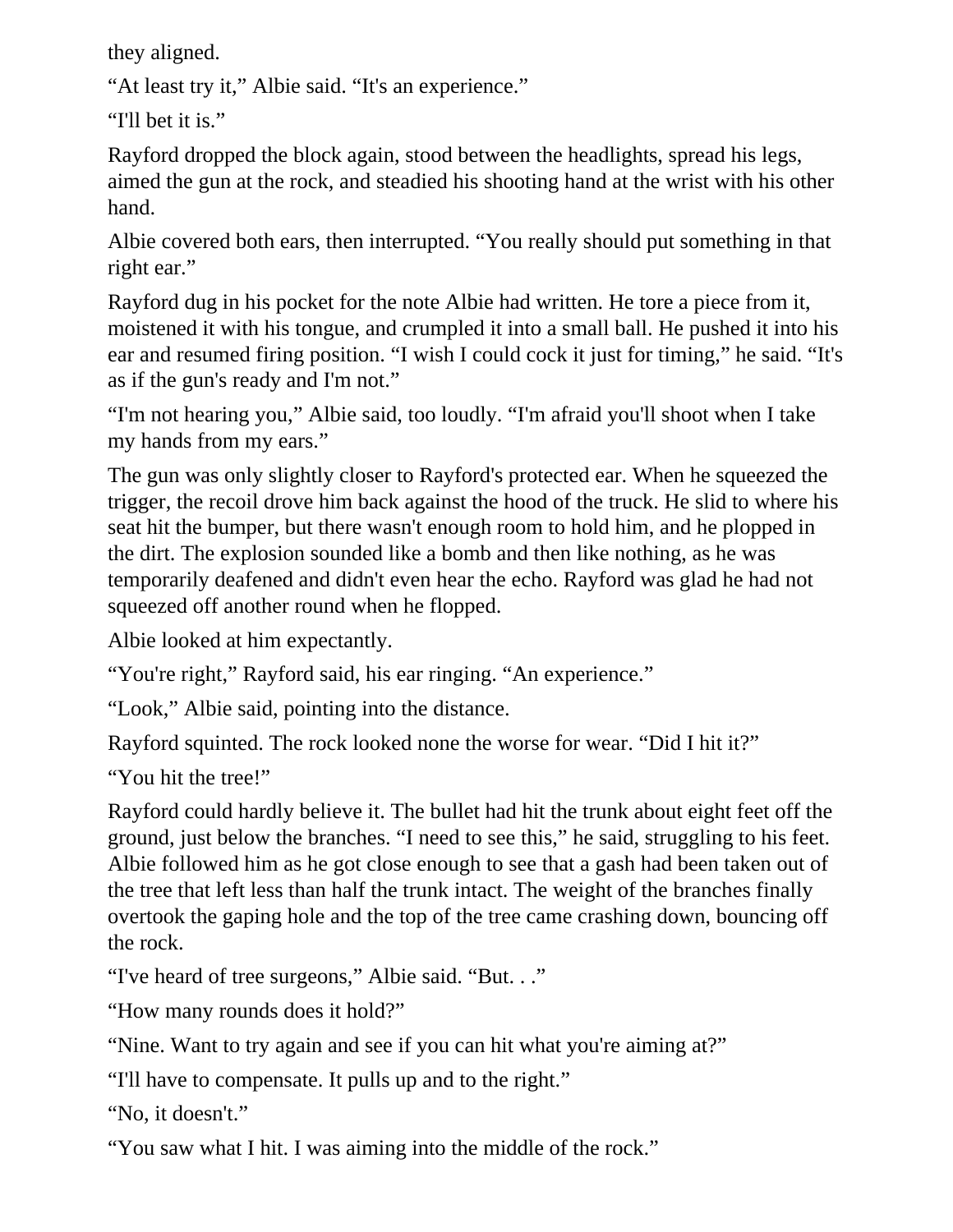"Pardon me, Captain, but the problem was not the gun. It was the shooter."

"What?"

"In your profession they would call it pilot error."

"What did I do?"

"You flinched."

"I didn't."

"You did. You expected the powerful sound and action, and you caused the barrel to point up and to the right. This time, concentrate not only on not doing that, but also on planting your back foot and taking the recoil in your legs."

"Too much to think about."

"But try. Otherwise, you're on the ground again and the tree has been put out of its misery."

Rayford filled both ears this time, made sure his right leg was planted behind his left with the knee slightly bent. Indeed, he had to fight the urge to flinch as he squeezed the trigger. This time, not dazed by the sound and not driven back against the truck, his eyes were on the rock when a huge chuck of it was blown off the top. Rayford retrieved a piece at least ten inches in diameter and three inches thick.

"Who makes this thing, anyway?"

"Those who need to know, know."

"There's no signage on it," Rayford said. "What do they call it?"

"People who know the weapon have nicknamed it the Saber."

"Why?"

Albie shrugged. "Probably because the other piece could be called a sheath. When it's pieced together it's like a sword in its sheath."

Albie showed him how to reassemble the block, returned it to the sack, and drove him back toward the marketplace.

"Needless to say, I don't carry that kind of cash," Rayford said.

"I got it on consignment. Can you get it to me in two weeks?"

"It'll come from Mac."

"Good enough. . . . Uh-oh."

Rayford looked up. The road into the crowded commercial area was blocked by GC Peacekeepers, lights flashing. Albie took to the side streets. As he drew within sight of the cafe he stopped abruptly and sighed. Rayford sat forward, his head touching the windshield. The crowd was in the street, the cafe empty save for the table where Rayford and Albie had left the Tuttles.

Trudy sat in the same pose as when they had left, head nestled in her forearms on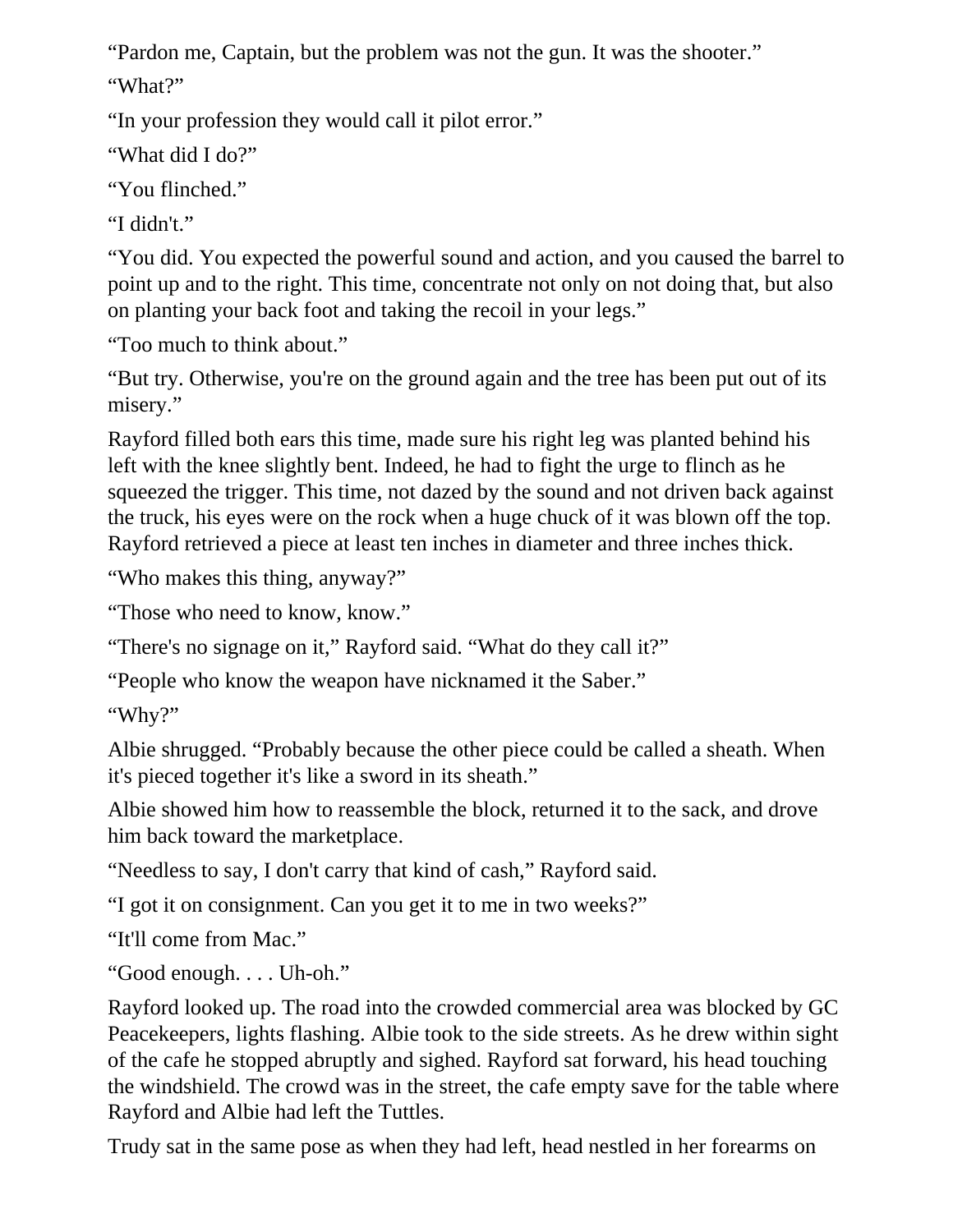the table. But a huge chunk was missing from the back of her head and her arms were covered with blood that still dripped from the table.

Next to her, facing Rayford, sat the big, blond, freckle-faced Dwayne. His head had fallen back and his arms hung at his sides, palms up, thumbs pointing out. His forehead bore a neat round hole and his chair rested in a pool of his blood.

Rayford grabbed the door handle, but Albie's fingers dug into his arm like talons. "You can do nothing for them, friend. Don't reveal yourself to your enemies. Give me your phone."

In a daze, Rayford handed it to him, then pounded his fists into the dash as Albie backed out of the area and drove across the sand. He spoke quickly in his native tongue, then slapped the phone shut and set it on the seat next to Rayford.

Rayford could not stop pounding. His head throbbed, the heels of his hands shot through with pain. His teeth were clenched and a buzz had invaded his brain. He felt as if his head might explode. Instinct told him to pray, but he could not. His strength left him as if he had opened a drainpipe and let it escape. He slumped in the seat.

"Listen carefully to me," Albie said. "You know whoever did that is after you. They will be lying in wait at the airport and there'll likely be a fighter or two in the air somewhere. Can you fly that plane?"

"Yes"

"I told my man there to announce that due to winds and curfews in surrounding areas he was shutting down the airport. He will give people ten minutes to leave before turning off the runway lights. He tells me no one is near your plane, but that the airport is busier than normal with pedestrian traffic. The place will be dark and hopefully empty by the time we get there. Still, to be safe, I will let you out before I enter the tower. Stay in the darkness until you reach the plane. When I hear your engines, I will light the runway for you."

Rayford could not speak, not even to thank Albie. Here was a man who was not even a believer. But he was an enemy of Carpathia and willing to do anything to thwart him. He didn't know Rayford's situation and told him repeatedly he didn't want to know. But he was risking his own life by trying to get Rayford into the air, and Rayford would never forget it.

They were within sight of the airport when the lights went off and a short line of cars snaked out of the lot. Albie stopped and nodded that Rayford should go, pointing wide to the right around the airfield, which was now a sea of blackness. Rayford grabbed the bag and started to leave, but Albie caught him and took the block out. He opened the gun and handed Rayford both pieces. He poured extra ammunition into his palm and stuffed it in Rayford's pocket.

"Just in case," he said, stuffing the bag beneath the seat.

Fury had again constricted Rayford's throat, and he could not emit a sound. He slipped the gun in one pocket and the block in another, gathered up his phone, and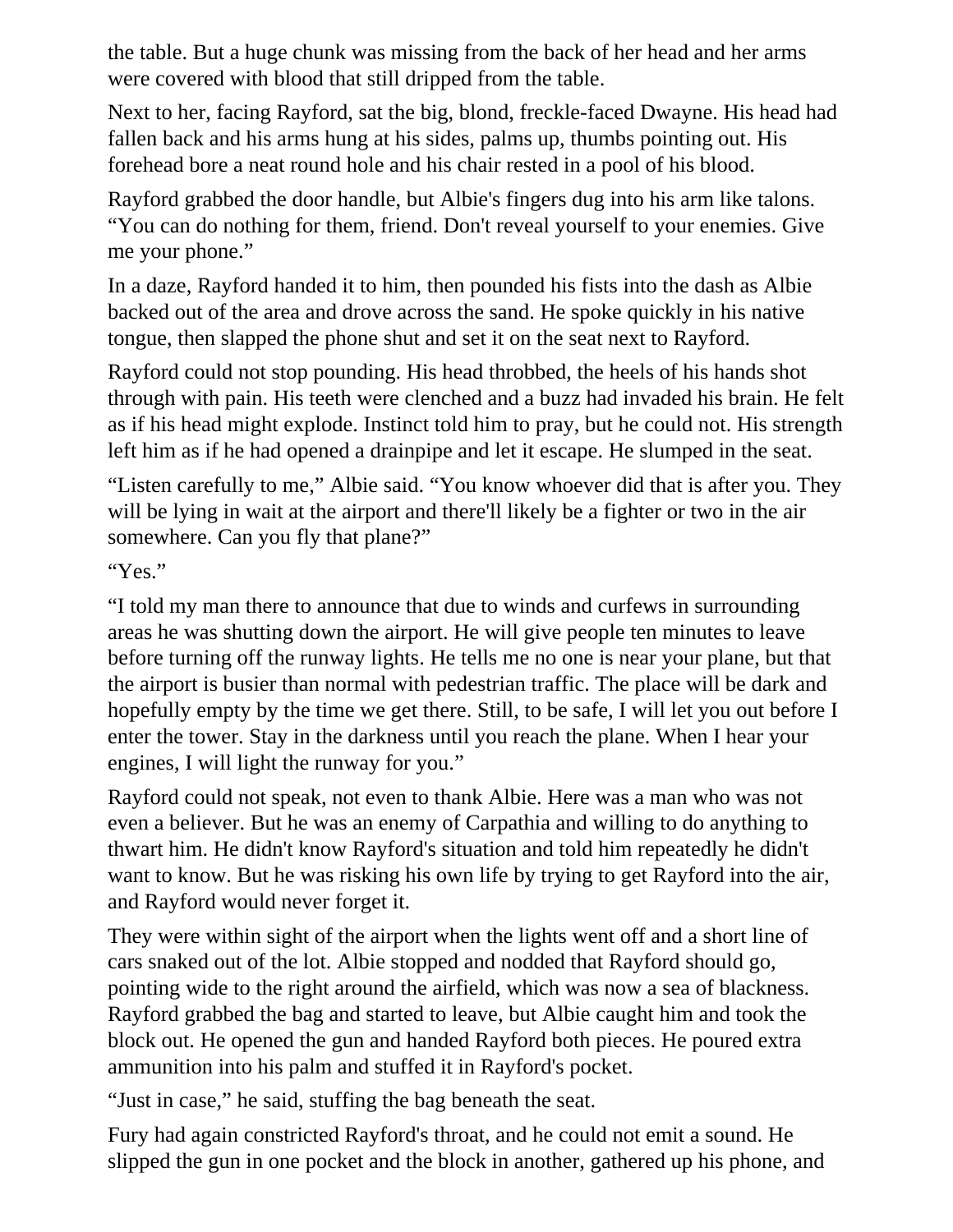thrust out his hand toward Albie. They squeezed hard and Albie said, "I know. Now go."

Rayford loped across the sand and scrub grass in the darkness, hearing his own panting. When finally his vocal chords loosened, he moaned with each breath. Then he emitted a closed-mouth growl so loud and fierce that it dizzied him, and he nearly tumbled. He was within a hundred feet of the plane when he heard footsteps angling toward him and a shout. "Rayford Steele! Halt! GC Peacekeeper!"

Rayford gave off a guttural, "No!" and kept moving, reaching into his pocket for the gun.

"You're under arrest!"

He kept moving.

"Stop or I'll shoot!"

Rayford felt that tingle in his back. Had it really been that very morning that he had eluded another GC gun? He whirled, his own weapon raised.

The faint light from the road in the distance silhouetted the GC man, closing on him, weapon aimed.

Rayford stopped. "Don't make me shoot you!" he screamed, but the man kept coming. Rayford fired at his feet, hitting the ground a yard in front of the man.

A huge cloud of sand erupted and the man flipped over backward, landing on his stomach with a loud "Unh!" His weapon clattered free. Rayford made a dash for the plane, peeking over his shoulder to see the man lying motionless.

"God, don't let him die!" he said, yanking open the door and diving aboard. He pulled the door shut, realizing he was drenched with sweat. "I don't want to kill a man!"

Rayford jumped over the back of the seat into the pilot's chair and fired up the engines. The fuel tank showed full, the other gauges danced to life, and the runway lights came on. He grabbed the radio. "All clear?" he said, careful to not mention Albie's name.

"Two bogies six miles due north," came the reply. They could be upon him in seconds, but they would look for him to head west and climb quickly.

Rayford looked far to his left just before reaching takeoff speed. The GC man had labored to his feet and staggered as if catching his breath and looking for his weapon. The Super J smoothly took to the air, and Rayford headed south, staying below radar level until he was sure he was not being pursued. Then he gave the craft full power, and the thrust drove him back in his seat as he set the nose to the stars and the west. All he wanted was to reach maximum cruising speed at optimum altitude and get home to his comrades in one piece.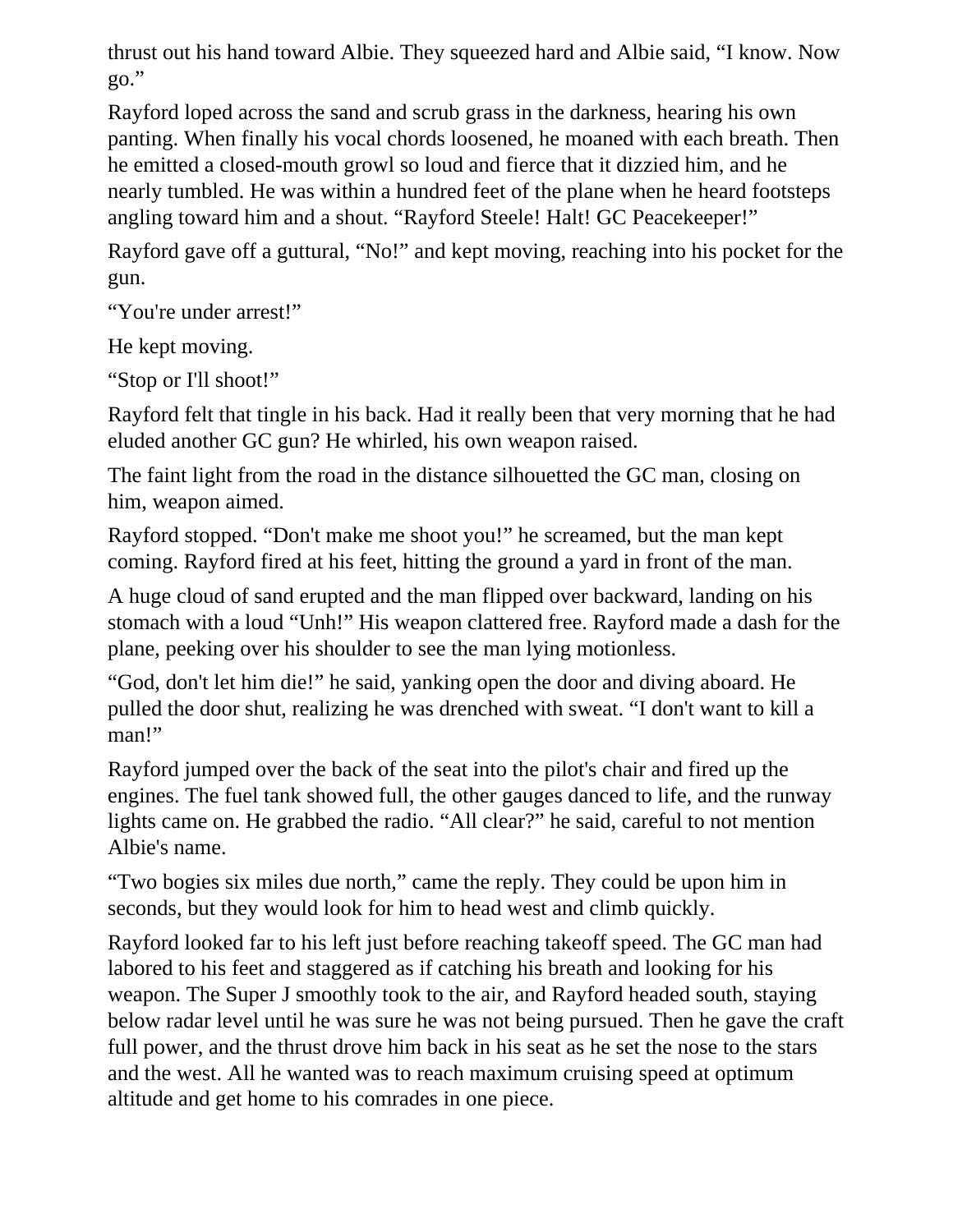It was just after noon in Illinois as Tsion Ben-Judah stood gazing out the upstairs window of the safe house. Summer was coming on. He had just enjoyed a light lunch with Buck, Chloe, the baby, and Leah. What a strange and wonderful, warm woman she had turned out to be. He did not know what bothered Rayford so about her. Tsion found her most engaging.

He had nearly finished his message to the faithful and would begin polishing it for transmission in a few minutes. In it he warned that the closer the calendar drew to September, the forty-second month into the Tribulation, the more likely it was that the death toll of the 200 million horsemen would reach a third of the population. The gravity of his missive weighed on him, and he felt a sudden need to pray for his old mentor and fellow countryman, Chaim Rosenzweig.

"Father," he began, "I do not even know how to pray for my friend anymore." Tsion quoted, "'Likewise the Spirit also helps in our weaknesses. For we do not know what we should pray for as we ought, but the Spirit Himself makes intercession for us with groanings which cannot be uttered. Now He who searches the hearts knows what the mind of the Spirit is, because He makes intercession for the saints according to the will of God.'

"Thank you, Lord," he said. And when he opened his eyes he at first thought he was dreaming. Filling his entire field of vision through the window was an army of horsemen and their steeds. Hundreds and hundreds of thousands of them, riding, riding. The horses' heads were as the heads of lions, and from their mouths poured fire and smoke.

Tsion had written of these, had heard others' accounts, secretly wished he might get a glimpse. But now as he stared, unblinking, wanting to call the others, especially Buck, who also had not seen these, he could not find voice.

In the middle of the day with the harsh late spring sun bathing the scene, the massive horsemen looked angry and determined. Their brightly colored breastplates gleamed as the immense beasts beneath them rumbled side by side, picking up speed from trotting to galloping to stampeding. It was as if their time had come. The occasional forays had been mere rehearsal. The demonic cavalry, limited only by God's choosing whom they might slay, stormed across the earth for what would surely be their final attack.

"Tsion!" Buck called from downstairs. "Look out the window! Quick!"

Rayford had the Super J at peak performance on autopilot. Fatigue swept over him, but he dared not doze, regardless of the technology within reach. He picked up his phone to dial home when something caught his eye miles below. Fire and smoke, billowing black and yellow, rose from a boundless stretch of millions of horsemen and horses on the run across the ocean, heading for land.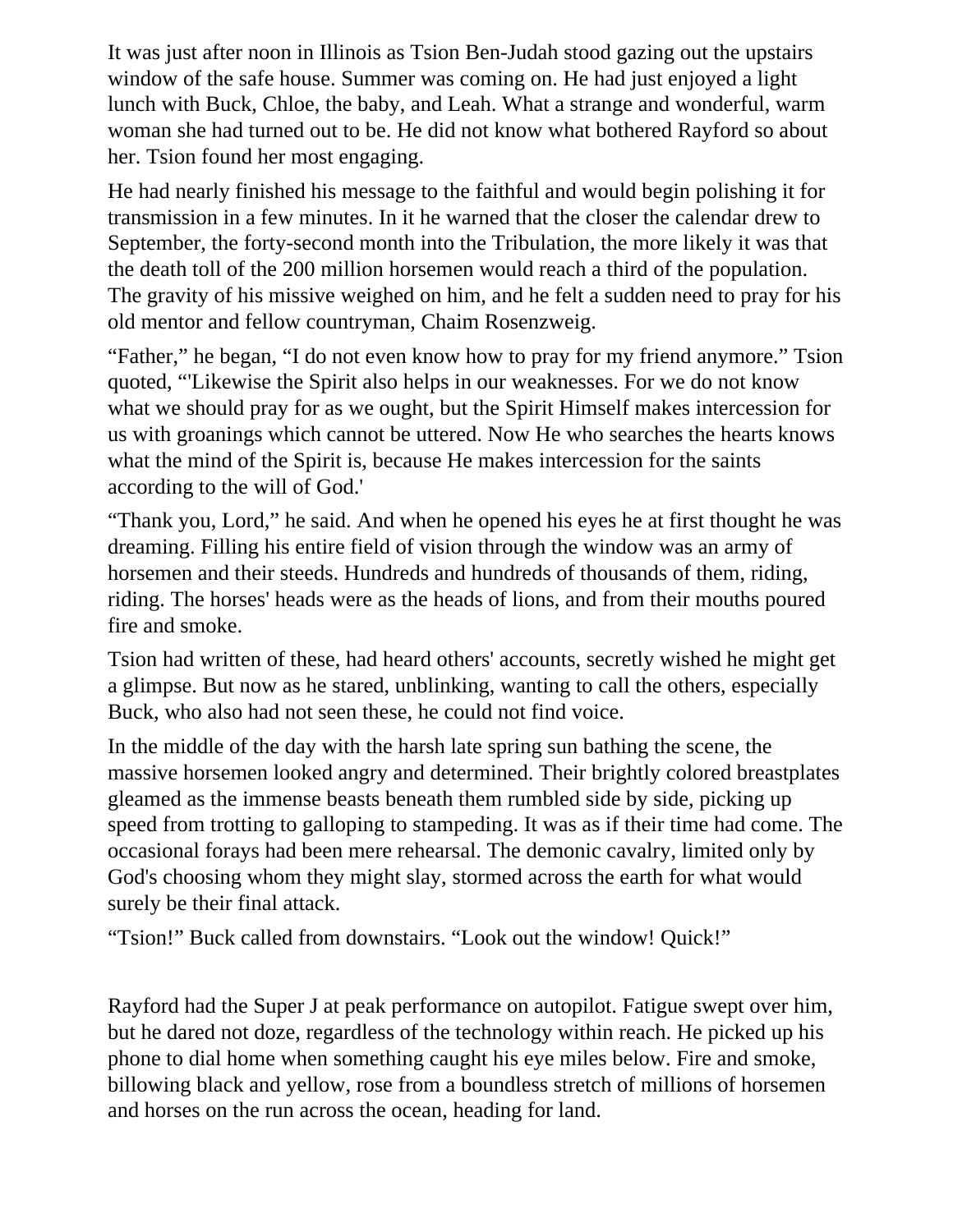## **NINETEEN**

#### **Three Months Later**

August broke hot and humid in Mount Prospect, and Rayford was nearly as motionless as the wind. The safe house was not air-conditioned, and with the death of half the world's population since the Rapture, nothing was as it once had been.

An ominous foreboding settled over the house. Tempers were short, nerves raw. The baby was walking now and talking a bit, proving to be the only entertaining diversion. But Kenny was also cranky in the heat, and even Tsion had been known to leave the room when he fussed and Chloe wasn't quick enough to mollify him.

If the Rapture had brought a collective global wail over the loss of loved ones and all children, and the great wrath of the Lamb earthquake had changed where people lived and how they moved about, the judgments since had been even worse. The temporary darkening of the sun, moon, and stars, the scorching of a third of the earth, the poisoning of a third of the water, and now the slaying of more than a billion people . . . well, Rayford thought, it was a wonder anyone remained sane.

Maybe they hadn't. Maybe they had all gone mad. Rayford entertained thoughts he knew were ludicrous. Might he still wake up beside his precious but neglected and unappreciated wife Irene, with Raymie down the hall, only twelve, Rayford still with time to become the husband and father he should have been? Had this all been a Scrooge-type dream giving him a glimpse of what life would be like if he didn't change his ways?

Could he wake up a new man, ready to give his life to God, to be the right kind of influence on his daughter, his wife, his son?

It was possible, wasn't it? Couldn't it still have been simply the worst imaginable nightmare? Rayford knew his finite brain had not been programmed to assimilate everything he had been through. He never again wanted to catalog all he had seen, all he had lost. It had been more than a mortal could endure, and yet here he was.

The world had been invited to the Global Gala a month hence in Jerusalem. How dare Carpathia do it? How dare he deem it acceptable to celebrate when more people had been slain in the latest plague than had been raptured three and a half years before?

Tsion warned his audience not to go, to not be tempted by the prophecies that pointed to that date as the downfall of the one-world faith, the due time for the two witnesses, and the death of even Carpathia himself. Though he lived in the same house, like everyone else who resided there, Rayford also read Tsion's missives each day. On the subject of the despicable Global Gala, Tsion had written:

Strangely, I have been invited as an "international statesman." All has been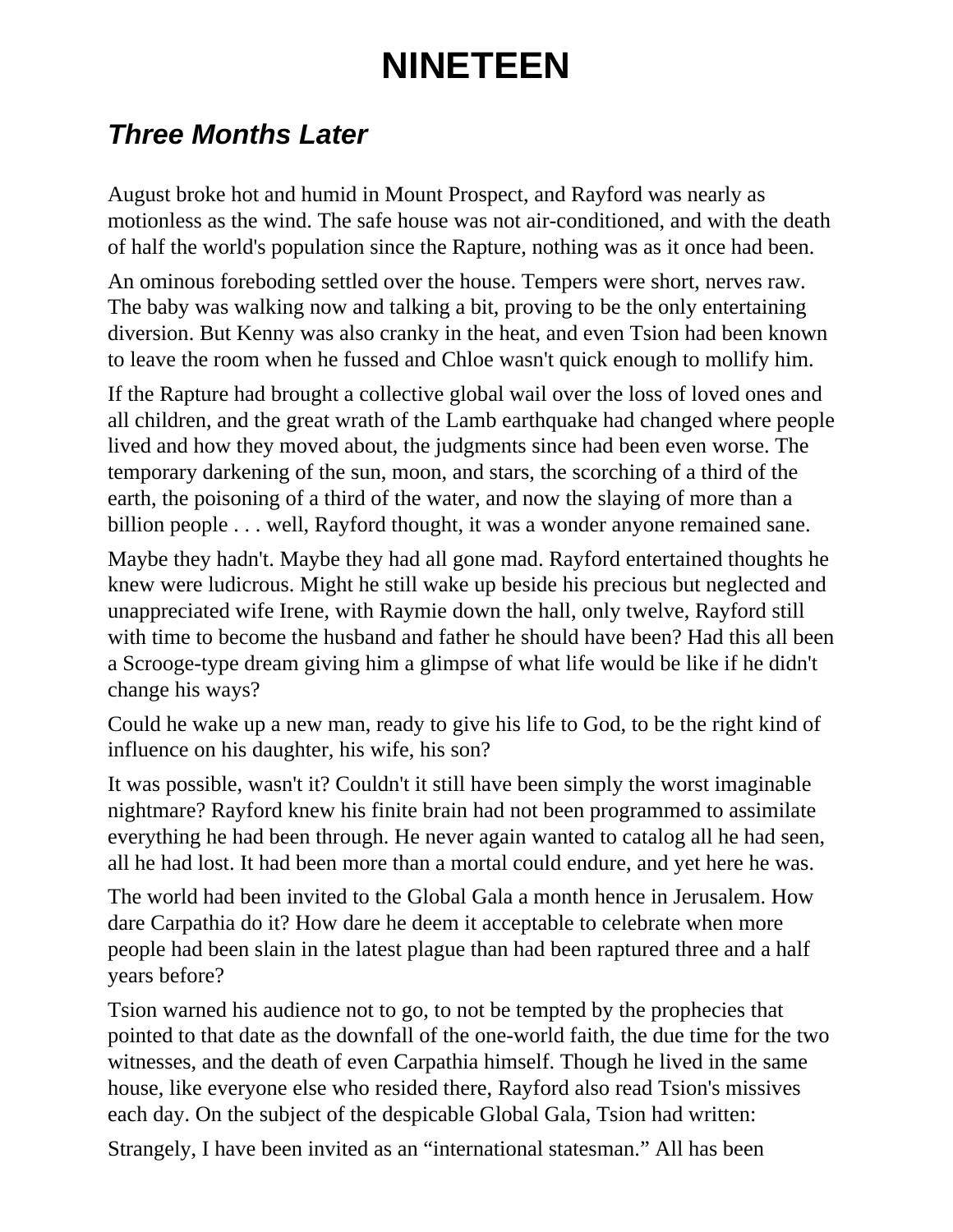forgiven, amnesty declared for dissidents, our security guaranteed. Well, dear loved ones, friends, and brothers and sisters in Christ, I shall not attend. An earthquake is prophesied that will wipe out a tenth of that city. I do not fear for my own wellbeing, as my future is secure•as is yours if you have trusted Christ for forgiveness and eternal life.

But I do not choose to personally witness even such unique, historic events when it is clear by their very nature that Satan himself will make his presence felt. My own family was butchered in retaliation for my "sin" of going public with my belief that Jesus is the long-sought Messiah. During my flight from my homeland and even all the way to where I am exiled, I was oppressed by the awful presence of the author of death.

Death will be in the air in Jerusalem next month, my friends, regardless how the event is packaged and sold to the world. It is an outrage that a festival is the excuse given to bring these parties together. On the one hand the so-called world potentate decrees an end to sacrifices and offerings in the temple, because they violate the tenets of tolerance espoused by the Enigma Babylon One World Faith. On the other he aims to celebrate the agreement between the Global Community and Israel. How do these figure together? While it is true he has intimidated the impotent world and kept potential enemies from attacking Israel, he tramples upon her centuries-old traditions and betrays her heritage and religious autonomy.

Like the rest of the world, I will follow the proceedings on the Internet or on television. But no, dear ones, I shall not accept the invitation to attend. This event portends the second half of the Tribulation, called the Great Tribulation, which will make these horrific days seem languorous.

Even the GC-controlled news media can no longer sugarcoat what we know to be true. Crime and sin are beyond control. The necessities of life are in short supply due to lack of a workforce and ways to manufacture and distribute them. Yet there is not a neighborhood on earth that does not have a brothel, a seance and fortunetelling parlor, or a pagan temple expressly for worshiping idols. Life is cheap, and our fellow citizens die every day as marauders loot their homes and businesses and persons. There are not enough Peacekeepers still alive to do police work, and the ones who are on the job are either overwhelmed or corrupt.

With people simply gone from every walk of life, it is amazing what continues to flourish. New movies and television programming are virtually nonexistent, but there is no shortage of pornography and perversion on the hundreds of channels still available to anyone with a receiver.

We are not surprised that these are dark days, brothers and sisters, and I pray you would hold on and maintain and continue to try to share the truth of Jesus until he comes. Merely surviving from this point will occupy most of your time. But I urge you to prepare, have a plan for what you will do when that inevitable day arrives where it is not just illegal to tap into this Web site or declare yourself a believer. Be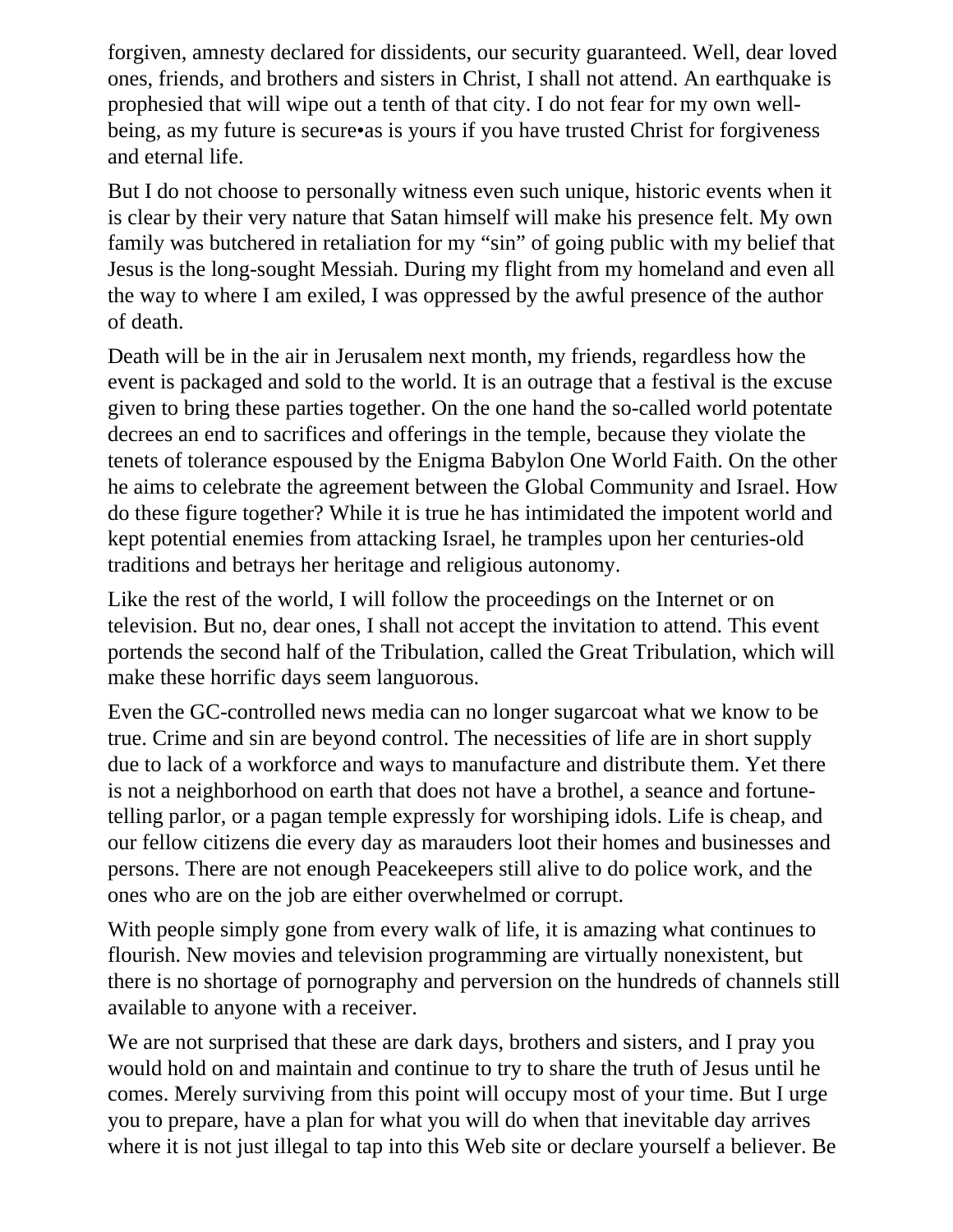ready for that day when the insidious mark of the beast is required on your forehead or hand for you to legally buy or sell.

And above all, do not make the fatal mistake of thinking that you can take that mark for the sake of expediency while privately believing in Christ. He has made plain that those who deny him before men, he will deny before God. And in later teachings I will elucidate on why the mark of the evil one is irrevocable.

If you have already trusted Christ for your salvation, you have the mark of the seal of God on your forehead, visible only to other believers. Fortunately, this decision, mark, and seal is also irrevocable, so you never need fear losing your standing with him. For who shall separate us from the love of Christ? Shall tribulation, or distress, or persecution, or famine, or nakedness, or peril, or sword? In all these things we are more than conquerors through him that loved us. With the apostle Paul, I am persuaded that neither death, nor life, nor angels, nor principalities, nor powers, nor things present, nor things to come, nor height, nor depth, nor any other creature shall be able to separate us from the love of God, which is in Christ Jesus our Lord.

In spite of and in the midst of every trial and tribulation, let us continue to give thanks to God, who gives us the victory through our Lord Jesus Christ. And as the Scriptures say, "Therefore, my beloved brethren, be steadfast, immovable, always abounding in the work of the Lord, knowing that your labor is not in vain in the Lord."

Steadfast in love for you all, your friend, Tsion Ben-Judah.

Hattie was in prison and without knowledge of her sister's death, and Rayford felt responsible for her.

The murders of Dwayne and Trudy Tuttle had broken his heart.

The reaction of Bo Hanson to the loss of his brother served only as another nail in the coffin that bore Rayford's despair. Rayford and T had agreed that T should break the news to Bo. T had befriended him, despite their differences, while Rayford had estranged him. Rayford hoped that T might open a door of witness to Bo by compassionately bearing the awful news. Then perhaps Rayford would be able to apologize for his behavior and have a part in seeing Bo come to Christ.

T had returned encouraged from his meeting with Bo. He had called him, met him in his apartment, and told him what had happened. He reported that the tearful Bo had asked, "What about the note I got from Sam?"

"I told him it had been forged by the GC, Ray," T said. "He seemed to be all right. He cried a lot, blamed himself. Said he sold his brother out just for money. But he hadn't sold him out. He had merely made the mistake of getting him involved in an ill-conceived plan. He was down when I left him, but he let me pray with him. I thought that was a huge step."

"I'm sure it was," Rayford said, "but you didn't ask to see me so you could give me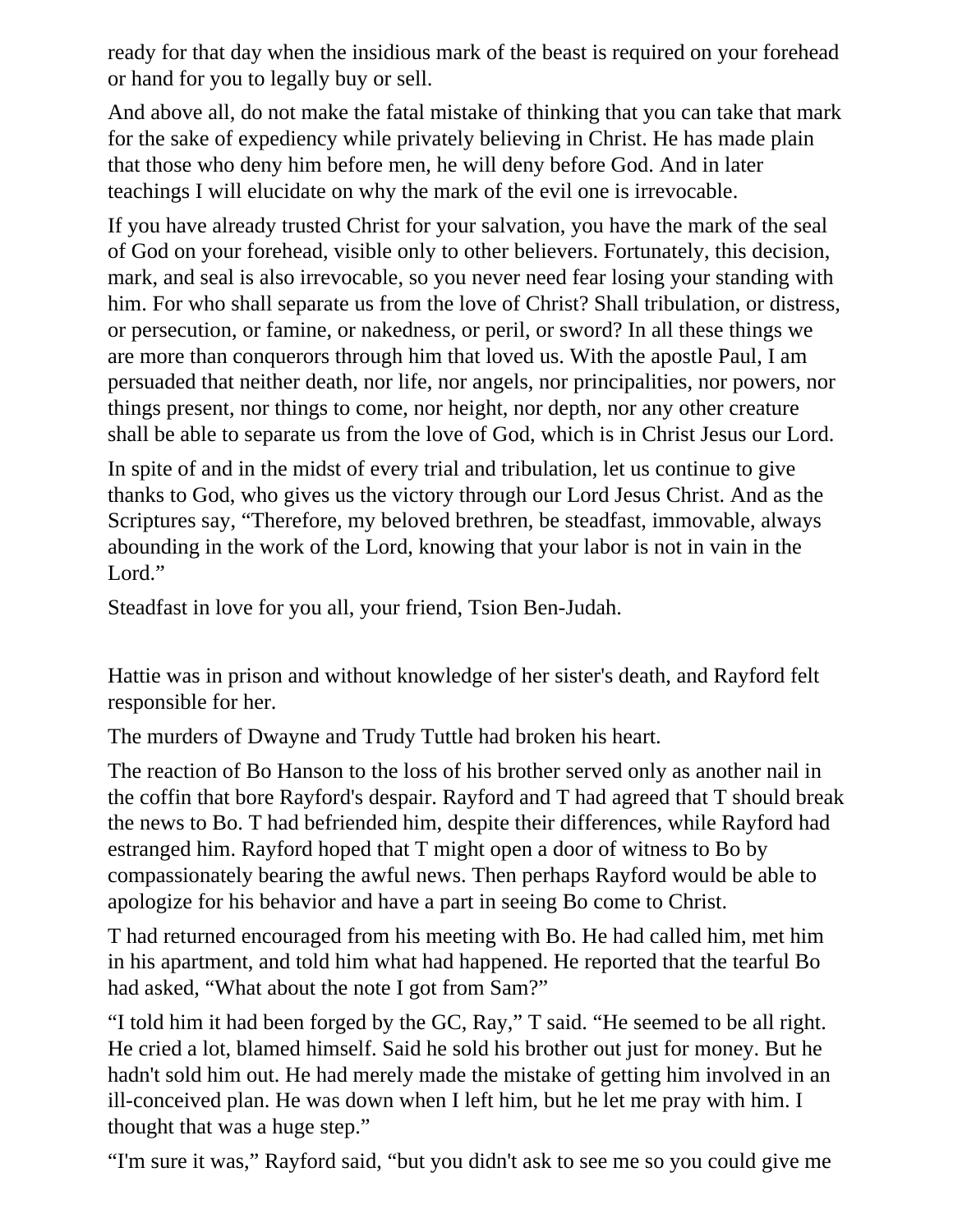good news. What happened?"

T sat back and sighed. "Bo killed himself last night, Ray. Drank himself sick at a bar, waved a gun around, cursed Carpathia and the world, and shot himself."

Rayford had been inconsolable for days. "I might as well have pulled the trigger myself," he said.

The rest of the Trib Force offered the usual "can't blame yourself" speeches, and in the end he came to agree. He turned the blame on the one who had all the blame he needed: Nicolae Carpathia.

Rayford immersed himself in the prophetic passages about the death of Antichrist, never seeking Tsion's counsel or interpretation. In his feverish state he interpreted the Scripture the way he wanted to, shoehorning himself into the agent God would use to do the deed. When he read that "He who kills with the sword must be killed with the sword," and knew that even Tsion believed this was a reference to Antichrist, Rayford shuddered. Was this a message just for him? A later verse referred to "the beast who was wounded by the sword and lived." That had to be a reference to one of the heads of the beast "as if it had been mortally wounded, and his deadly wound was healed."

He didn't understand it all. Who could? But without Tsion's analysis, Rayford believed he had figured out these verses. Carpathia was to be mortally wounded in the head by a sword and then come back to life. A sword? What was it Albie called the superb killing machine Rayford had stashed behind loose bricks in the basement? Saber.

Could he•*would* he do it? Was it his duty? He shook his head. What was he thinking?

Mac missed Rayford. He had been the voice of reason, a mentor, a spiritual model. Mac enjoyed David and Annie. Great kids. But hard to identify with. Abdullah was a good first officer and a wonderful flyer, but he could go days without saying anything except in response to Mac.

Life was interesting, but it sure wasn't fun anymore. Flying to the major capitals and listening in on Fortunato's incessant courting of the ten kings was as sickening as it was fascinating. Behind a podium on the tarmac at the airport in Nairobi, Leon grandly welcomed to "His Excellency Nicolae Carpathia's cabinet of esteemed regional potentates, the honorable Mr. Enoch Litwala. How this great leader and renowned pacifist was overlooked during the initial search for a regional potentate of the United States of Africa will go in the embarrassment file of the history of the Global Community. We may have come to him late, but we found him, didn't we?"

The crowds cheered their favorite son. Leon continued, "His Excellency sends his heartfelt greetings to Africa and his highest compliments on your achievement of international goals. And it is my singular pleasure, on his behalf, to personally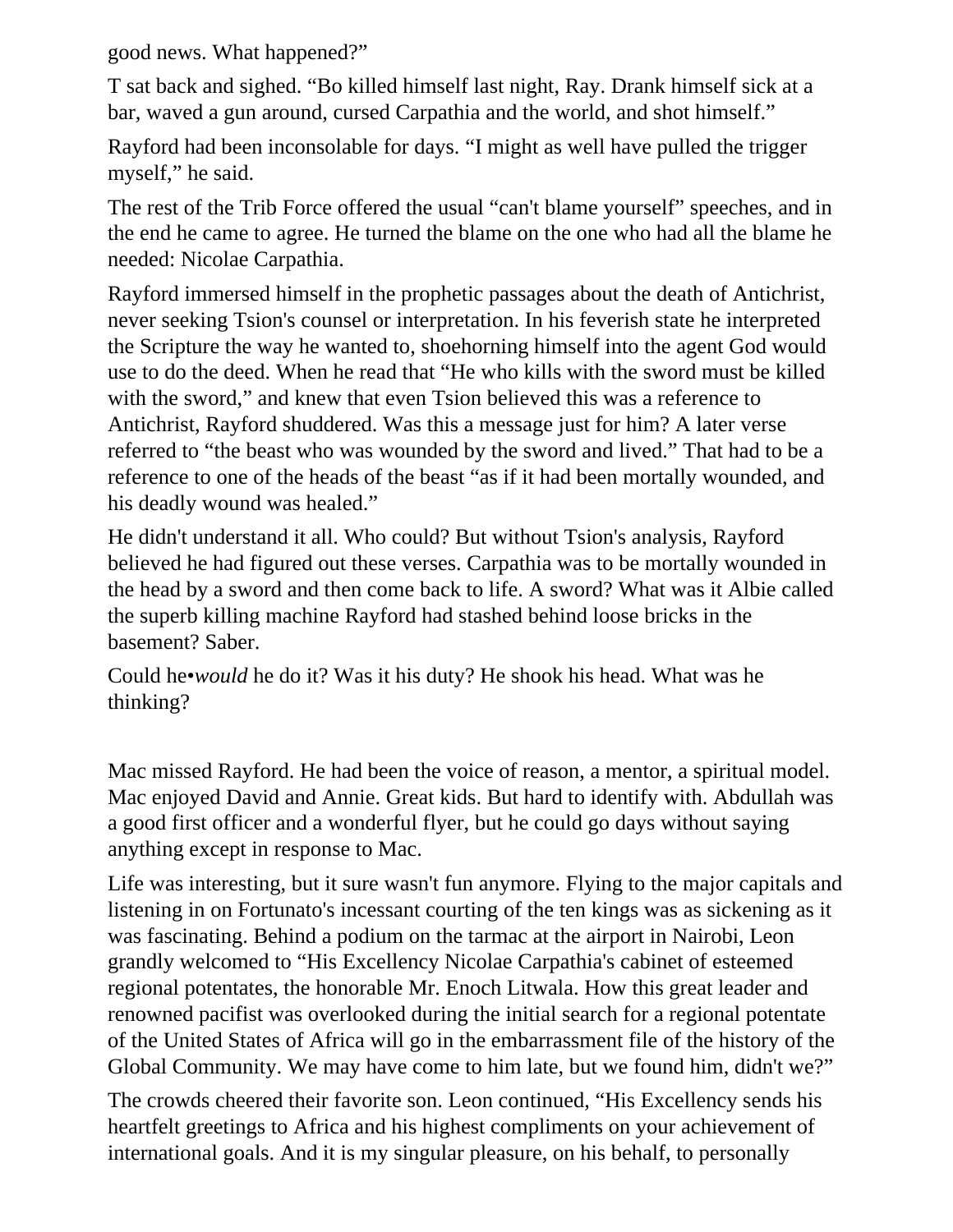invite your new potentate to Jerusalem in September for the Global Gala!" After waiting for the crowd to quiet, Leon affected a serious tone. "We have endured rough times and much loss of life. But His Excellency is sparing no expense for an international festival like nothing ever seen before. Besides celebrating the halfway mark of the agreement with Israel, and I am so pleased he has given me permission to share this publicly with you, His Excellency is guaranteeing•you heard that right•guaranteeing an end to killer plagues. You ask how can he do this? The potentate is on record that if the two so-called witnesses at the Wailing Wall do not cease and desist their torment of Israel and the rest of the world, he will personally deal with them."

This message was repeated in every capital to enthusiastic response. Mac believed people were so tired of death and devastation and so addicted to their own sin that they looked forward to a return to life before the two prophets of doom had seemed to unleash the anger of heaven. Was it possible Carpathia would literally kill the pair? Hadn't he threatened to do that before? They had made a fool of him. But now he was making a guarantee. And he was also pledging to help people get to the Gala in spite of the disastrous loss of public services due to the decreased population.

"We are about to see a dramatic turn back toward our goals and ideals for a Utopian society," Fortunato quoted Carpathia, and the Global Gala would mark the first step.

Bizarre, Mac thought, to see Antichrist himself in a public relations nightmare, trying to salvage his image.

In the capitals, Leon followed his praising of the regional potentates with promises from the Global Community for better services. "We're going to work smarter and harder," he would say, "to meet your needs. Within a decade, the only memory of the population attrition will be sadness for those we have lost. Inconvenience will be a thing of the past as we work together until cutting-edge technology brings us to a higher level of services than we ever dreamed."

There were always photo opportunities for the Carpathia-controlled press, in which Fortunato gravely studied underdeveloped areas due to the widespread deaths. Then he would kiss babies and hold them aloft, proclaiming "the future of the Global Community." Finally, with people in the area encouraged and inspired, he would invite the potentate back onto the opulent Phoenix 216 for "a high-level confidential meeting where your leader can best represent the needs of this region."

Fortunato would listen to the potentates, of course, and make promises a million Carpathias could never keep. But each private confab eventually centered on the "Enigma Babylon situation." As Mac listened in, he found that most of the potentates knew exactly what Leon was talking about as soon as he raised the issue. A few wanted to know, "What situation is that?" but either way, by the time Leon took off for his next appearance, it was clear which potentates could be counted on. Stunning to Mac was that every one was on record in opposition to the overbearing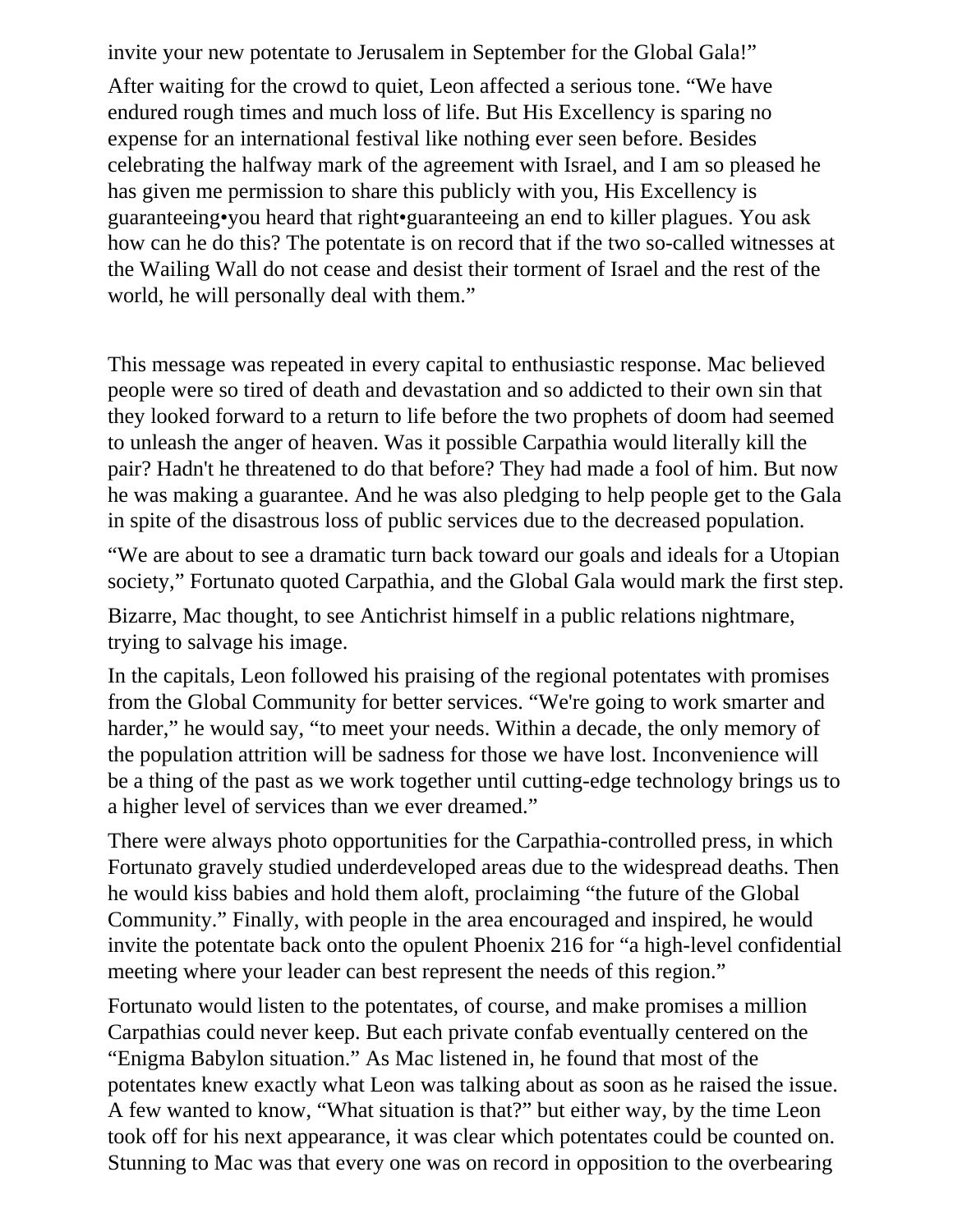#### Peter II.

That was so amazing that Mac requested a private phone chat with Tsion, despite the time difference. He went through Leah, as did all communication now, and assured her that he would understand if Tsion didn't have the time. But within a day, the two were on secure phones together.

"Captain McCullum, my friend, I am so grateful for all the inside information you have sent my way. It makes my work so much easier and gives me insights into the inner workings that I would never otherwise have. What can I do for you?"

"Well, sir, just a quick question, I hope. I know David has kept everybody up-todate, through Leah, about the plot to rally the ten kings against Peter the Second. We know that not all the kings are even loyal to Carpathia, but every one of them is on board with this anti-Peter thing. Are they just blowing smoke with Fortunato, or am I naive to believe what sounds like true anger and agreement?"

"Excellent question, Captain, and the only reason I have not dealt with it on the Net is that I feel it might be too revealing and I would then be inserting myself into history in the making. That is a dangerous precedent, and we must guard against trying to help God, as it were, fulfill his promises. If he says it will happen, it will happen.

"But as for the ten kings and their willingness to conspire against Peter the Second: This is biblical. God is working out his eternal plan. Just as in the Old Testament he used pagan armies to punish his own people and today he uses demon hordes to get the attention of unbelievers, he is also using these kings. Revelation 17 says, 'And the ten horns which you saw on the beast' (these are the kings, Mac), 'these will hate the harlot' (that is the false religion, represented now by Peter the Second), 'make her desolate and naked, eat her flesh and burn her with fire.'

"Now get this, Captain. The next verse answers your question. The reason they are agreeing on this when in truth they are all egomaniacs who agree on little•not even on Carpathia•is this. Listen as I read. 'God has put it into their hearts to fulfill His purpose, to be of one mind, and to give their kingdom to the beast, until the words of God are fulfilled.'"

"Wow."

"Isn't that something? It is amazing to witness the fulfillment of prophecy."

"Thank you, sir."

"You will find these kings of one mind, because God said so. And you know it will mean the demise of Peter, don't you?"

"I figured that."

"The question is how and where it will happen."

"I have an idea," Mac said.

"Really," Tsion said.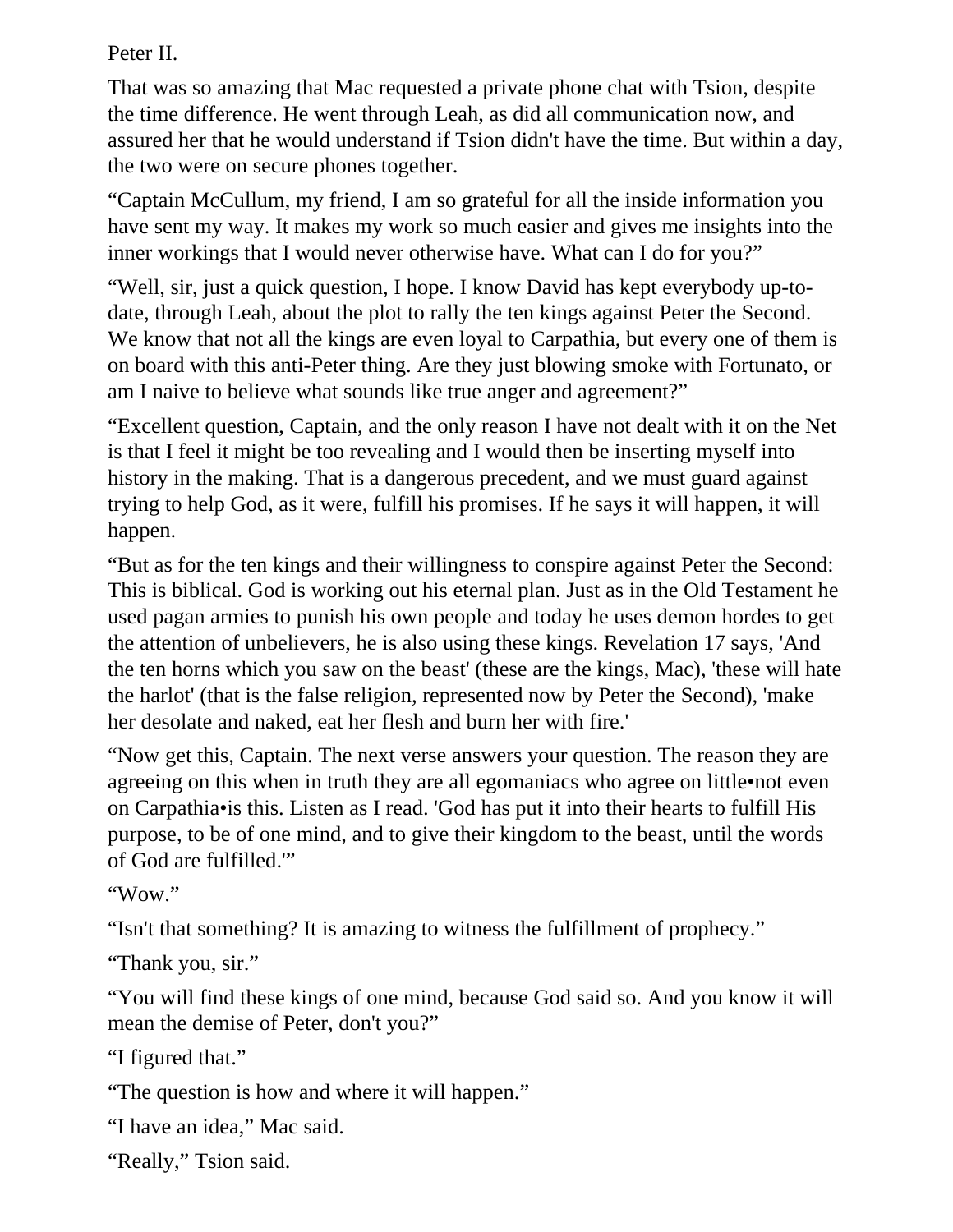Mac told him of the private conversation between Leon and the newest king, Kenyan Enoch Litwala. Fortunato had listened through Litwala's list of suggestions and demands, taking notes, telling him what he thought he heard him saying, and so forth, then got to the Peter the Second issue:

"His Excellency has asked that I raise with you personally a most delicate situation. He most admires your wisdom and ability to size up circumstances, but this is a matter with which you may not be familiar. Are you aware of any, shall we say, hesitation on the part of the other regional potentates concerning the, ah, visibility of Peter the Second?"

Litwala had responded so quickly that Mac had sat up in the cockpit and pressed the earphone tighter. "I don't know or care what my colleagues think," Litwala said, "but I will speak my own heart. I despise the man. He is egotistical, legalistic, selfpossessed. He has appropriated huge amounts of money for his Enigma Babylon that should have been used in my country for my people. I do not find him loyal to His Excellency the potentate, and•"

"Indeed?"

"As soon as he heard I was being considered for this post he came to see me, flew all the way here, I believe on this very plane. Was this not his before?"

"It was."

"He tried to elicit my support for his playing a larger role in world governance, aside from religion. I said nothing. I believe he has too much influence now. Why would I want him to have more? I told him I would study his proposals and, should I be so honored as to be chosen for this position, I would consult more experienced regional potentates about their views. That seemed to please him. He tried to pry from me any negative thoughts I had about His Excellency, but I just listened. I did not challenge or counter him, but neither did I reveal precisely where I stood. That might prove valuable later."

"It's good, Potentate Litwala. He believes he has the support of the others and likely assumes you will fall in line. Do you agree he is potentially a danger to the harmony of Global Community leadership?"

"Not potentially. Presently."

"What would you propose we do about it? That is His Excellency's question of you."

"He would not appreciate my deepest feelings."

"You might be surprised."

"If the potentate appreciates that I believe Peter needs to be eliminated, yes, that would surprise me."

"By eliminated, you mean diplomatically removed from•"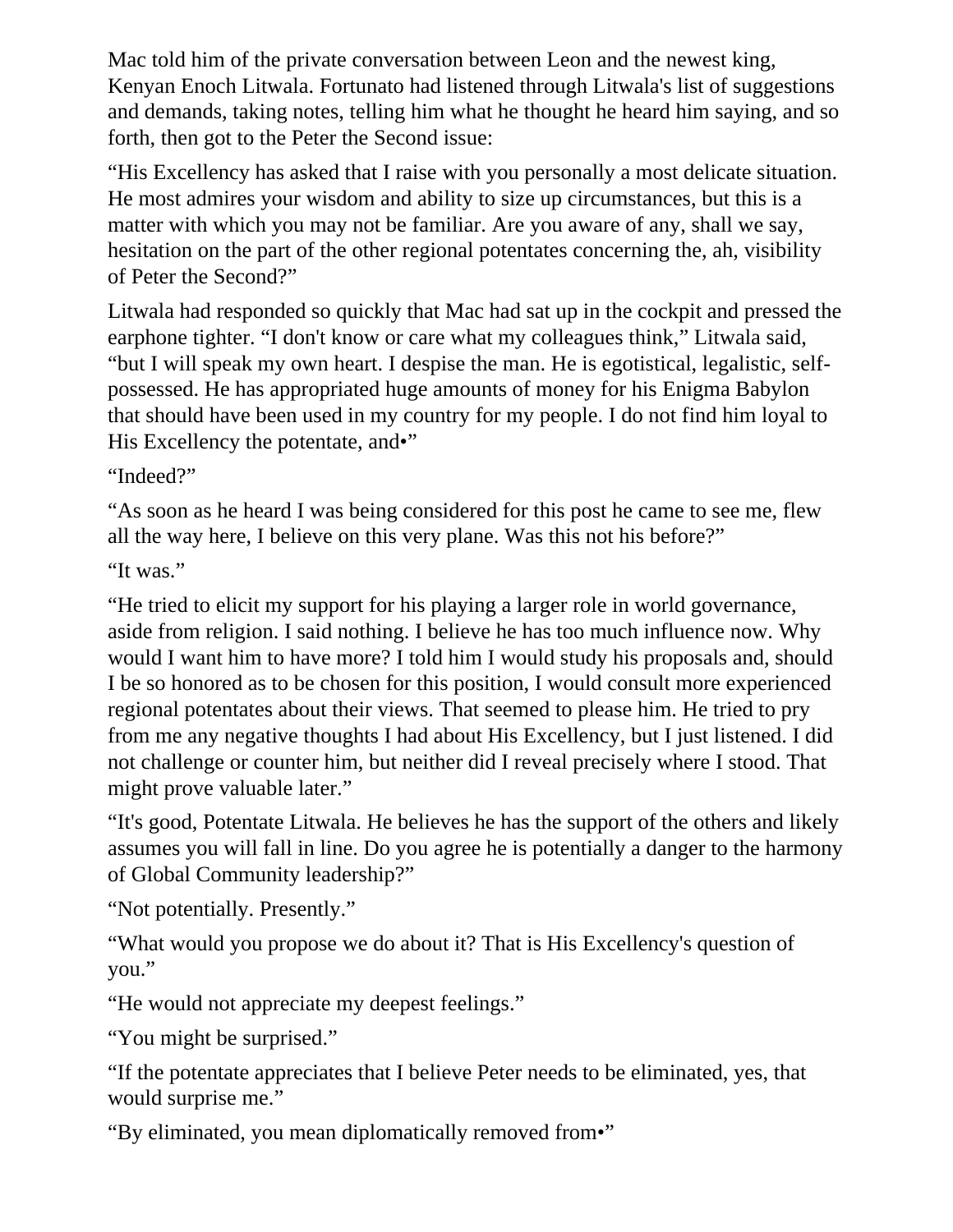"By eliminated, Supreme Commander, I mean eliminated."

There was silence over the reverse intercom for a moment. Litwala spoke first. "My problem is that I trust few. After what I have endured with Rehoboth and others ..."

"I'm telling you the other potentates are agreed on this," Leon said.

"They would have him eliminated?"

"They would."

Another pause. "But who would do it?"

"You need to talk with them about that."

"There must be a way to ensure we're in it together, without the possibility of betrayal. We must all be equally culpable."

"Like all contributing to the remuneration for the•"

"No," Litwala said. "We must all have equal responsibility and liability."

After Litwala left the aircraft, Mac heard Fortunato on the phone with Carpathia. "Did you pick a winner with the new African potentate! . . . You did? . . . You're not serious. . . . You are! . . . That is amazing. Have you ever done that to me? ... Planted thoughts? . . . Tell me what he'll suggest. . . . All ten of them? At the same time? So no one can point the finger at another. Brilliant."

Mac called David. "Have you got a tap on Carpathia's phone?"

"Always."

"Check it. You remember the story Buck Williams tells about how Nicolae told people what they saw and what they would remember? I think Nicolae just revealed to Leon that he's done something like that again."

"They're talking now?"

"Right now."

"I'll listen to 'em live, Mac. Safe trip."

By the time David got patched in to Carpathia's phone, Nicolae and Leon were finishing their conversation.

"I can be totally free of it that way," Carpathia was saying. "No one willing to talk, no weapon, no body. Enough DNA in the ashes to identify the body if there is any question, but as Peter will never turn up again, I cannot imagine there being a doubt."

"And who would corroborate the disease? Dare they involve yet another party?"

"Leon! Think! Od Gustav."

"Ah, yes! Doctor Gustav. Who needs an outsider when one of the ten can sign the death certificate? Did I say you were brilliant, Excellency?"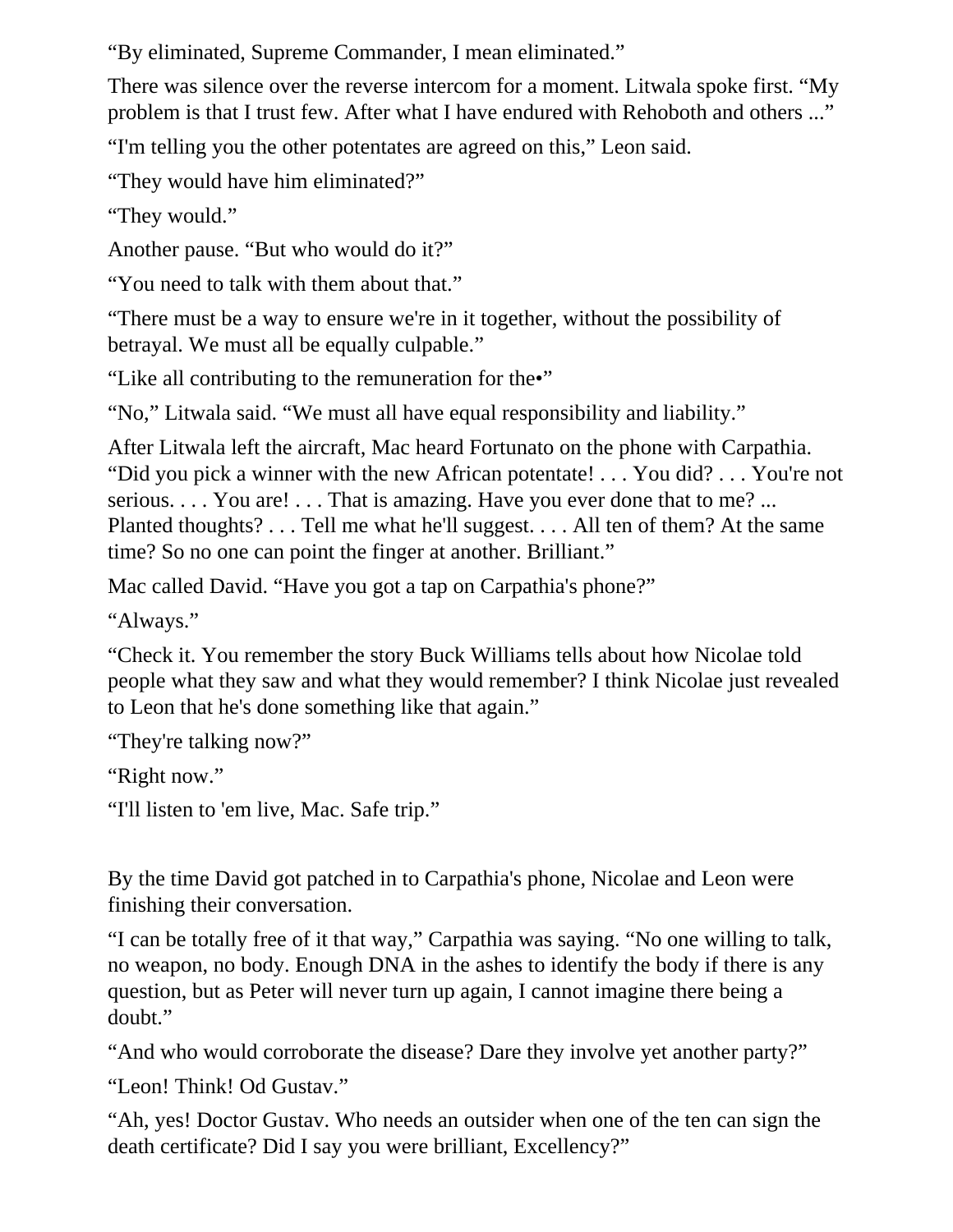"Probably, but even the confident man can take hearing that more than once."

"Well, the ice idea. I mean, really. There's no other word for that."

"Thank you, Commander. Safe trip."

David smirked at the repeat of how he had signed off with Mac. Two buddies saying good-bye. Dave and Mac; Nick and Lee. Both pairs playing games, outsmarting the competition. He sighed. The difference between the pairs of friends was only eternal.

David quickly moved from listening live to listening to the recording from the beginning, when Fortunato had said, "Did you pick a winner with the new African potentate!"

"How well I know," Carpathia said. "I handpicked him the day I first visited the U.N. I knew I would have to wait while we worked our way through either Ngumo or Rehoboth. I found him very suggestible."

"You did?"

"From the beginning. I hypnotized him on the phone once. Told him he would be unswervingly loyal to me, that my enemies would be his enemies and my friends his friends."

"You're not serious."

"Shall I prove it? He is willing to eliminate Peter, and he means eliminate."

"You are!"

"But he wants them all in on it, all ten of them. How am I doing?"

"That is amazing. Have you ever done that to me?"

"Done what?"

"Planted thoughts?"

"I do not need to, Leon. You are my most trusted friend and adviser. With Enoch I have even verrbally implanted a whole plan in his mind. He will think about it, and when he comes back, he will suggest what is already in his head."

"Tell me what he'll suggest," Leon said.

"A meeting in Jerusalem the morning before the gala. He will invite Peter and tell him it is to discuss his succession to my role if a certain plan of theirs is carried out. It would be a meeting of just Peter and the potentates."

"All ten of them?"

"Yes. And it will be at the fancy new Global Community Grand Hotel, where the ice sculptures have become so popular. For the meeting they will order the large sculpture of Peter himself, the one that depicts him as a mighty angel, life size, with the huge wings with pointed feathers. As the ten are admiring it, each will break off one of those thick feathers with the sharp ends, and as Peter is wondering what in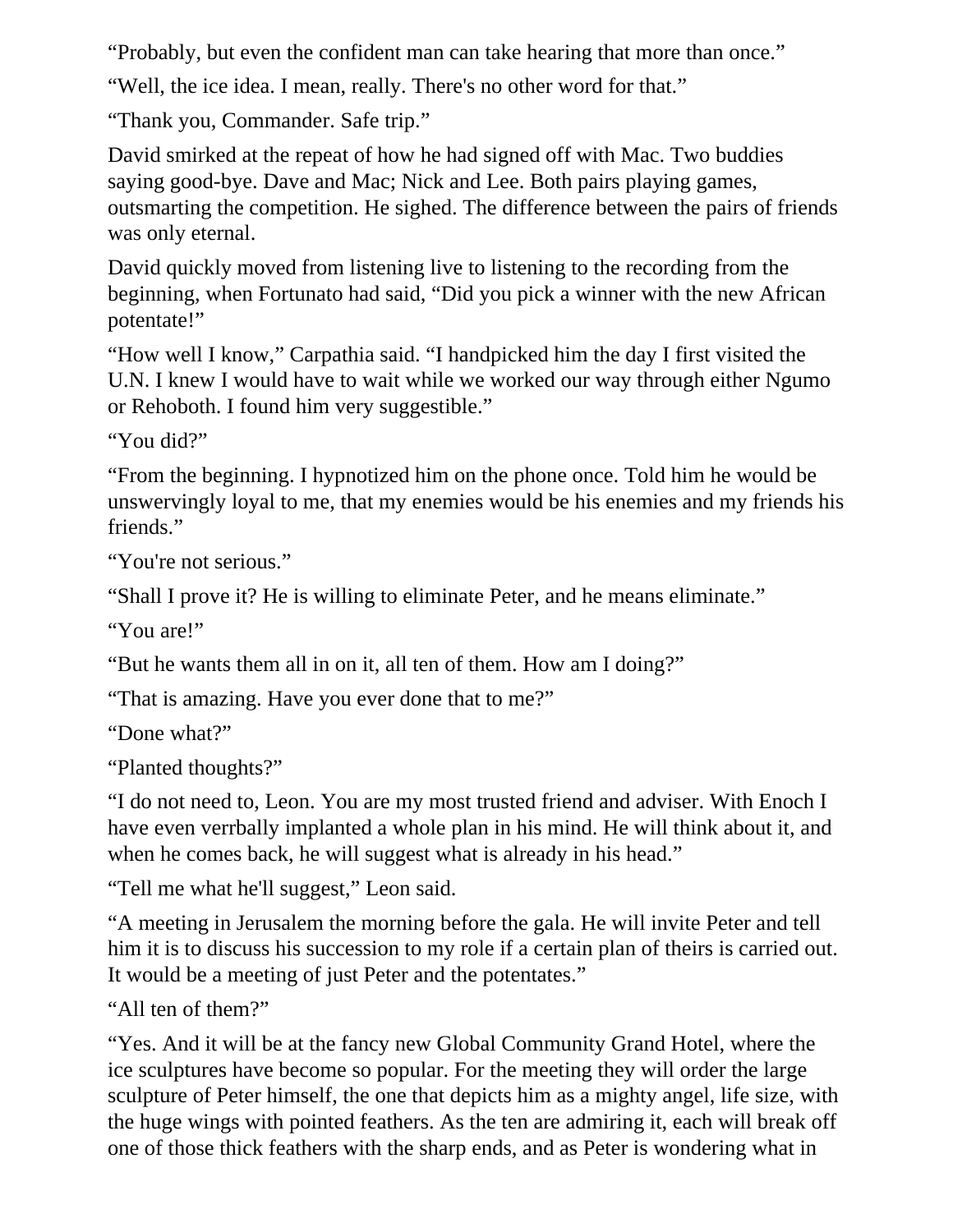the world it is all about, each will plunge his into him from different angles-neck, eye, temple, heart."

"At the same time?" Leon said. "So no one can point the finger at another. Brilliant."

"The weapons will melt, the body will be transported to a crematorium in a bag brought in Scandinavian Potentate Gustav's briefcase. The body will be burned to avoid the spread of the deadly disease that causes one to bleed to death through his mucus membranes."

"Which will explain any blood in the meeting room."

"Exactly. I can be totally free of it that way. No one willing to talk, no weapon, no body. Enough DNA in the ashes ..."

## **TWENTY**

Buck was getting the cold shoulder.

It had been a long time since he and Chloe had found themselves at loggerheads. "I know it's only three and a half more years," she said, "but do you think I want to raise this child alone?"

"Nothing's going to happen," he said, reaching for her. She turned away.

"You're going," she said. "It's written all over you. I love Chaim, but it was unfair of him to ask."

"If I don't go, Tsion's going to go, and we don't want that."

Chaim Rosenzweig had been invited to appear at the Global Gala as an honored guest of His Excellency the potentate. Chaim had Jacov communicate to the Tribulation Force by posting a cryptic message on Tsion's Web site. Leah had found it, almost by accident.

"Is this anything?" she asked Rayford late one night when the two were working at their computers in the kitchen. "The initials aren't a coincidence, are they?"

She turned her laptop so he could see. The message was one of thousands posted on the site, most encouraging Dr. Ben-Judah, some asking questions, some criticizing or threatening. Part of Leah's job was to monitor those and see if any required personal responses. Most didn't. This post stuck out due to its brevity and the unique initials. It read: "C (B) W call J re boss. Signed, H's."

"I don't know who / is or what H's means," she said, "but how many people know they can reach Cameron (Buck) Williams at this site? Or am I reading into it?"

Rayford studied it and summoned Buck. The three huddled in front of Leah's screen and stared. Buck suddenly stood. "Jacov," he said. "Pretty crafty. He's Hannelore's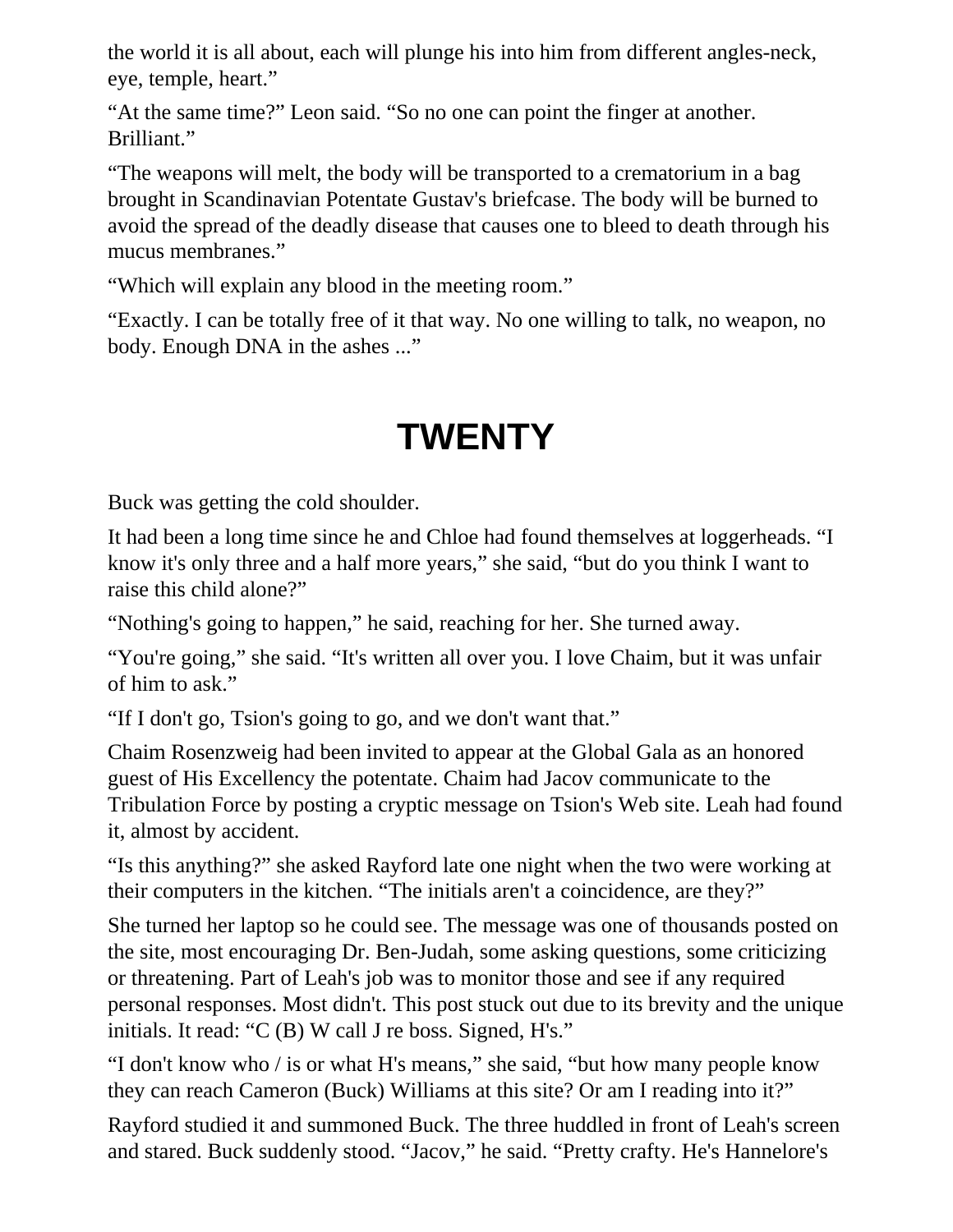husband, and he wants to talk about Chaim."

Buck checked his watch and phoned. It was seven in the morning in Israel. Jacov was an early riser. "He's been invited to the Gala," Jacov said quickly. "None of us thinks he should go. He has not been well, staying up all hours. He looks terrible. Talk him out of it."

Chaim didn't sound well. He seemed to be trying to be his jovial self, but his thick Israeli accent sounded weary and sometimes slurred. "I will not be dissuaded, Cameron, but I have insisted that I be allowed to bring my valet and two guests. I was assured I could bring anyone I wanted. Stefan is petrified of Carpathia and insists he will quit my staff before he would attend. Jacov has agreed to serve as both driver and valet."

"Dr. Rosenzweig, you don't want to do this. You've read Tsion's warnings, and•"

"Tsion's warning is for what the Global Community calls the Judah-ites. I love Tsion and consider him one of my own, but I am not that kind of Judah-ite. I am going, but I want you and Tsion there with me."

Buck rolled his eyes. "Forgive me, Doctor, but that is naive. We are both *persona non grata* with the GC, and we trust Carpathia's security pledge as far as we can throw it."

"They said I could bring any guests I wanted."

"They didn't know whom you had in mind."

"Cameron, you and I have become close, have we not?"

"Of course."

"More than just a journalist and a subject, am I right?"

"Certainly, but•"

"You are a cosmopolitan person. You should know that in my culture it is highly offensive to rebuff a formal invitation. I am formally inviting you and Tsion to attend the Gala with me, and I will take it as a personal insult if you do not."

"Doctor, I have a family. Dr. Ben-Judah has millions who count on his•"

"You would both be with me! The Carpathia regime has committed some heinous acts, but to threaten the safety of someone as prominent as Tsion in the presence of a guest of honor ..."

"I can tell you right now, sir, that Tsion will not be coming. I'm not even sure I will pass along the invitation. He would want to do what you ask because he loves you so, but it would be irresponsible of me to."

"Do you not love me also, Cameron?"

"Yes, enough to tell you that this is<sup>•"</sup>

"I will withdraw my invitation of Tsion if I know you will be there."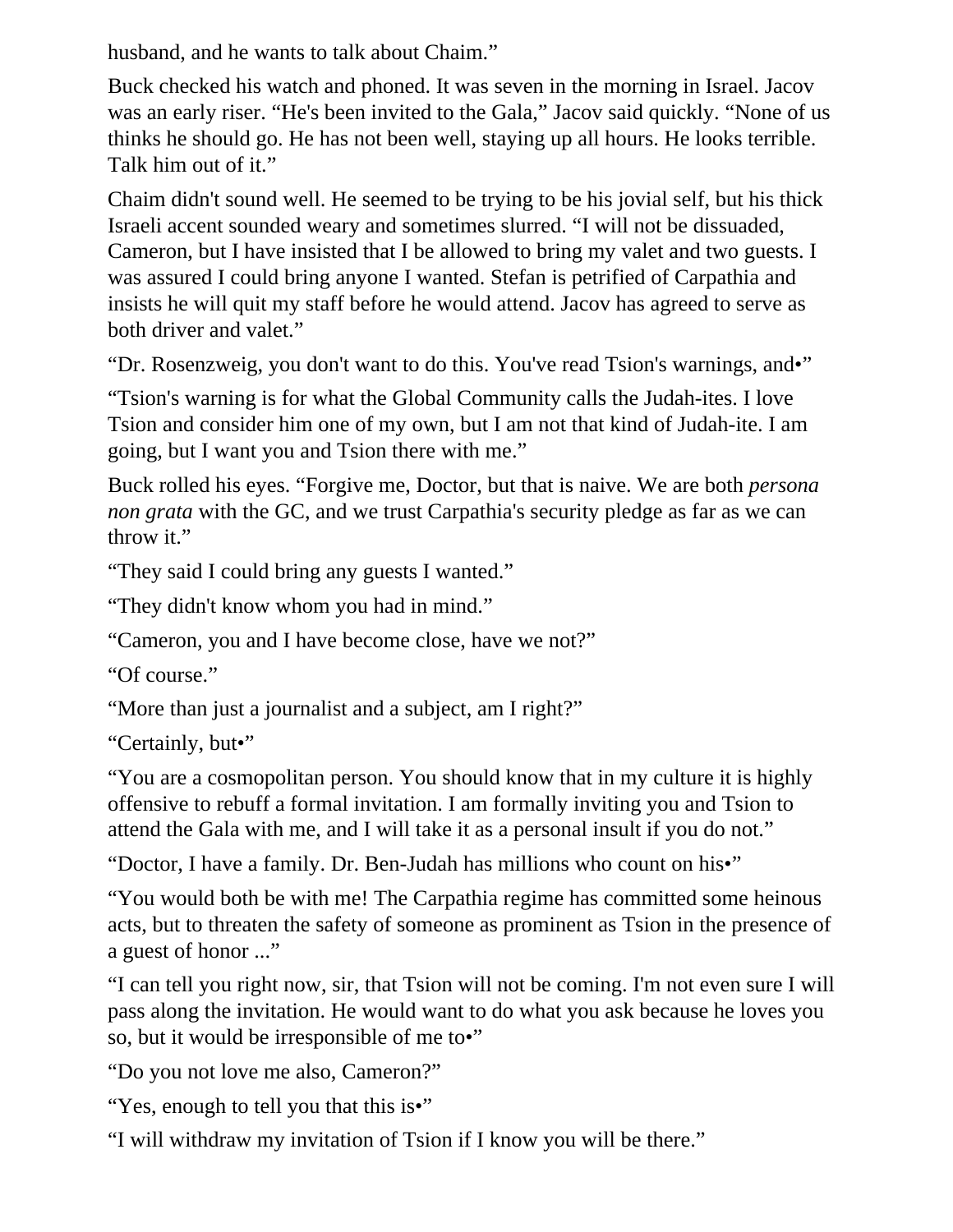Buck hesitated. "I couldn't come under my own name anyway. And though I look different enough to get through customs, I could never appear with you if you are close to GC brass. They would recognize me instantly."

Chaim was silent for a moment. Then, "I am very sad that two of my dearest friends, friends who say they care deeply about me•"

"Sir, don't. This is not becoming. You want me to come because you've made me feel guilty? Is that fair? Are you thinking of me and my wife and my child?"

Rosenzweig, totally out of character, ignored Buck's mention of his family. "What would Tsion say if you told him I might be ready to become a Judah-ite?"

Buck sighed. "For one thing, he hates that term with a passion. You of all people should know Tsion well enough to know that this is not about him, not about his developing a following. And to dangle a decision about your eternal soul as a bargaining ch•"

"Cameron, have I ever asked for anything? For years I have considered you a young man whose admiration for me is unwarranted but cherished. I don't believe I have ever taken advantage of that. Have I?"

"No, and that's why this•"

"You are a journalist! How can you not want to be here for this?"

Buck had no answer. In truth he had wanted to attend since the moment he heard of the Gala. He could hardly believe Carpathia himself was hosting the event at which so much prophecy would culminate. But he had never seriously considered going. He had been encouraged by how easily he had traveled to and from Israel under an alias not long before. But Chloe. Kenny. Tsion's stance on any believer attending. Buck considered it out of the question.

Now Chaim had finally tapped into the core of Buck's being. Pagan or believer, single or married, childless or a father, he had been a journalist for as long as he could remember. He had been curious as a child•nosy, his friends and family said•before he'd ever had a conduit through which he could publish his findings. His trademark was incisive eyewitness reporting, and he was never happier than when he was on a story, not hidden away in a safe house where all he could do was comment on previously published material.

His hesitation seemed to feed Rosenzweig, as if he knew Buck had taken the bait and now all the old man had to do was yank the line to set the hook.

"It's not that I don't want to be there," Buck said weakly, hating the whine in his voice.

"Then you'll come? That would mean so much to<sup>\*</sup>"

"This is not a decision I can make independently," Buck said, and he realized he had turned a corner. He had gone from a flat refusal to mulling a full-blown prospect that had to be decided.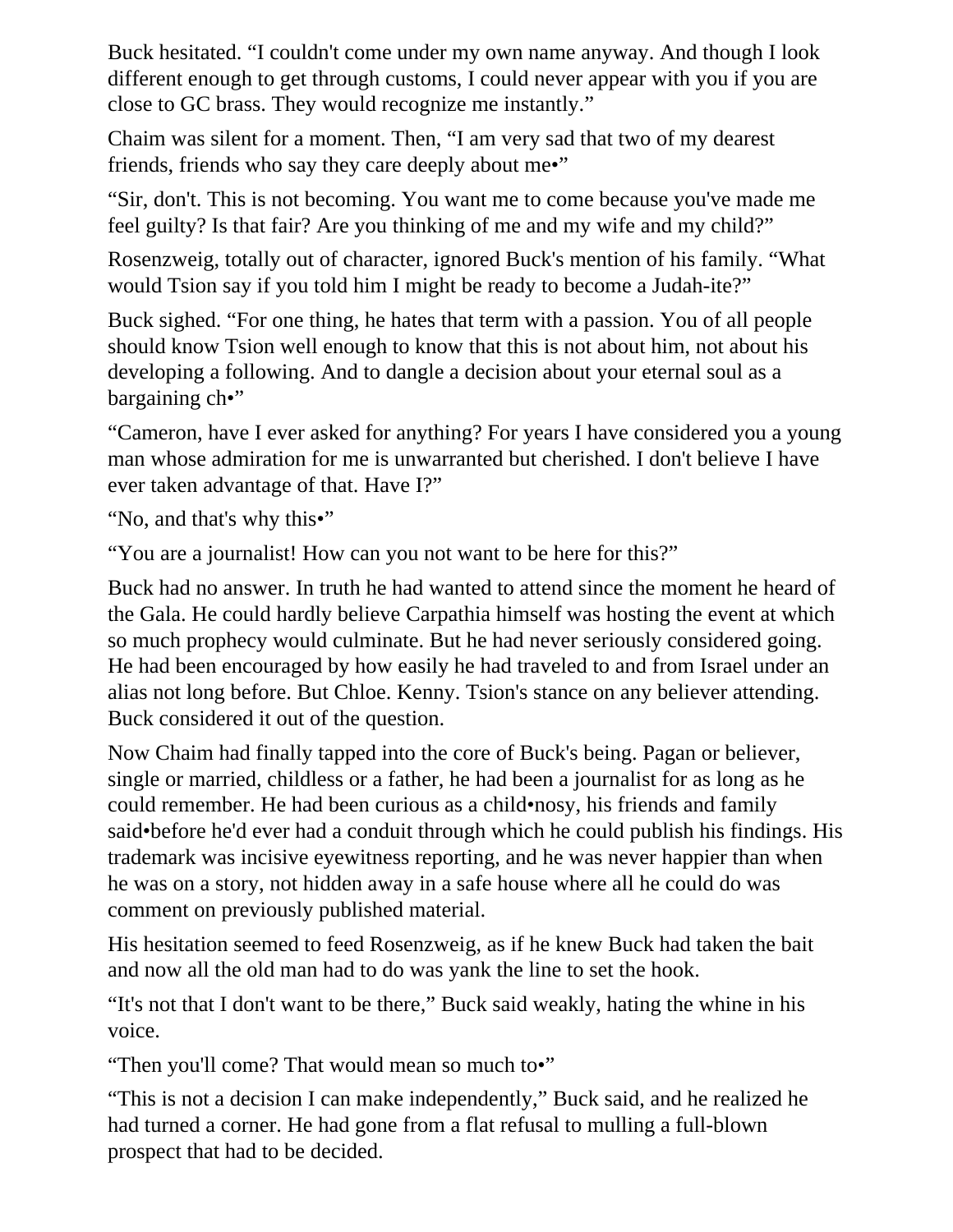"That is another distinction between our cultures," Chaim said. "A Middle Eastern man is his own person, charting his own course, not answerable to<sup>•</sup>"

"I cannot be seen with you," Buck said.

"Just knowing you are there will warm me, Cameron, and surely we will be able to interact privately at some point. I will withdraw my formal invitation to Tsion, and I will not procrastinate about our spiritual discussions any longer."

"You don't need to wait for me for that, Doctor. In fact, I would urge that before you even dream of attending the Gala you would•"

"I need to discuss these things in person, Cameron. You understand."

Buck didn't, but he feared if he spent any more time on the phone he would make more concessions. He was sure to incur the wrath of the rest of the Trib Force regardless, so Buck negotiated one condition.

"I must insist on one thing," he said.

"Oh, Cameron, you're not going to go back on your word now, are you?"

"I could not sanction your being there on the second day of the pageant."

Chaim was silent, but Buck heard papers rustling in the background. "It is a fiveday event," Rosenzweig said, "Monday through Friday next week. Monday is the anniversary of the treaty. Nicolae wants me on the platform for that celebration. Tuesday is a party at the Temple Mount, which I fear will turn into a confrontation between him and your preacher friends. That is what you want me to avoid?"

"Exactly."

"Granted."

"Thank you, sir."

"My packet of information requests the honor of my presence at both the opening and closing ceremonies. That would be Monday night and Friday night."

"My preference is that you not go at all."

"I heard you say you would be there."

Annie and David had become even closer. He felt bad when she told him that sometimes she felt he appreciated her more as a co-subversive than as one who loved him. Glancing around to be sure they were alone at the end of a corridor, he took her face in his hands and touched the tip of his nose to hers. "I love you," he said. "Under any other circumstances, I'd marry you."

"Is that a proposal?"

"I wish. You can imagine the pressure, the stress. You have it too. The only other two believers I've seen here besides us and Mac and Abdullah, those two women in inventory, were somehow found out last night."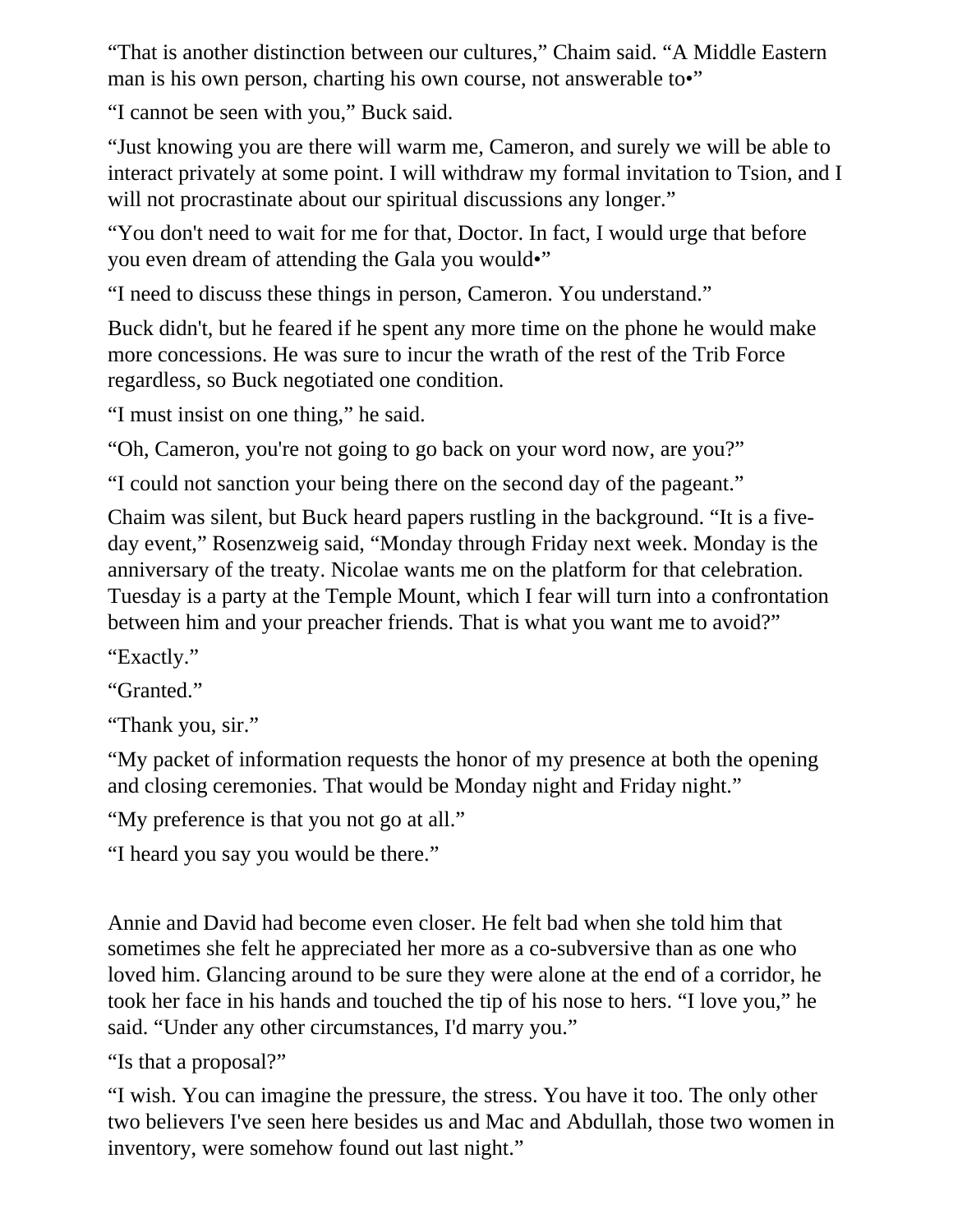"Oh, no! We hadn't even made contact yet. They probably thought they were alone."

"They were shipped to Brussels this morning."

"Oh, David."

"Odds are we aren't going to be here much longer either. I don't know exactly when the mark requirement is coming, but we have to escape first."

"I want to be your wife, even if only for a few years."

"And I want you to be, but we can't do anything like that until we know whether we can get out of here together. If one escapes and the other doesn't, that's no kind of life."

"I know," she said. "We're likely to be the first to know when Carpathia does start requiring a mark of loyalty. And you know he'll start right here in the palace."

"Probably."

"Meanwhile, David, you might want to tell the stateside Force that if they need to travel, now's the best time. I saw a document that's going to the Peacekeeping Force around the world. It calls for a moratorium on arrests or detainment, even of enemies of the Global Community, until after the Gala."

There had been no keeping the Rosenzweig request from Tsion, of course, and Tsion had been unusually melancholic ever since. "I will not tell you what to do, Buck," he said in front of Rayford, "but I wish your father-in-law would pull rank on you."

"Frankly," Rayford said, at the next meeting of the household, "I wish I were going with Buck."

"You're letting him go," Chloe said, with her fourteen-month-old on her lap. Kenny turned to face her and put his hands over her eyes as she spoke. She turned her head so she could see. "I can't believe it. Well, why don't you go with him, Dad? Why don't we all go? Bad enough we won't all make it to the end of the Tribulation anyway, why don't we throw caution to the wind? Why don't we make sure Kenny is an orphan without even a grandfather?"

"Kenny!" the baby said. "Grandpa!"

Rayford slapped his thighs and opened his arms, and Kenny slid off Chloe's lap and ran to him. Rayford lifted him over his head, making him squeal, then sat him on his lap. "The fact is, I have a different trip in mind for me."

"This is just great," Chloe said. "Do we vote on anything anymore, or do we all just pull a Hattie and run off to wherever we want?"

"This is not really a democracy," Rayford said, and judging by the look he got from Tsion, realized he was on shaky ground. The baby climbed off him and toddled into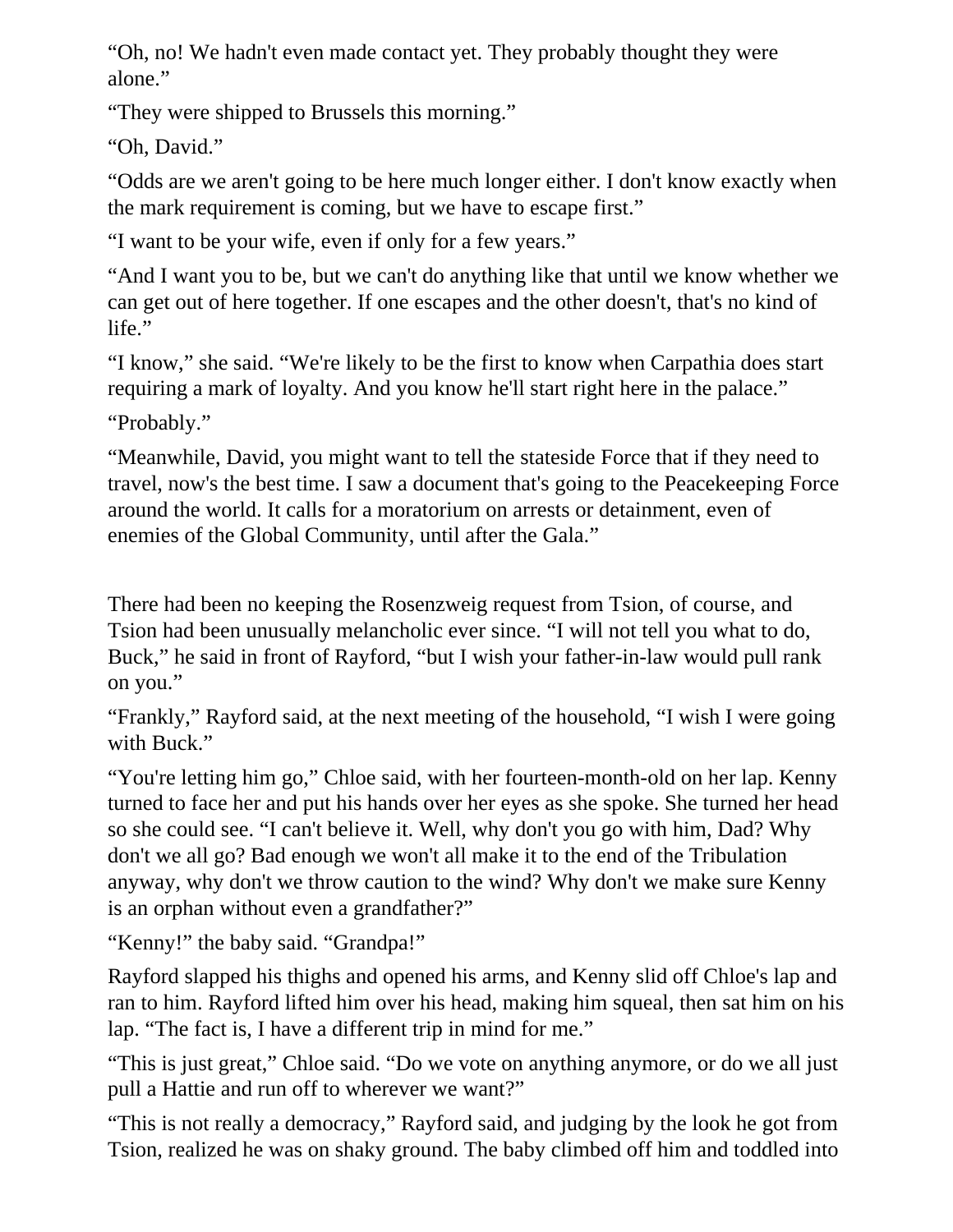the other room. "Leah and I have been talking, and•"

"Leah's going somewhere too?" Chloe said. "She's invaluable to me here."

"I won't be gone long," Leah said.

"It's a foregone conclusion then?"

"This is more announcement than discussion," Rayford said.

"Clearly. Well, let's hear it."

Rayford began carefully, fearing his own motive. In his heart of hearts he wanted to get to Jerusalem with his Saber. But he said, "We need to make contact with Hattie. I feel responsible for her, and I want to know she's all right, let her know we're still standing with her, see what we can do for her. Mostly, I want to make sure she's not given us away."

Even Chloe did not argue. "She deserves to know about her sister," she said. "But the GC will be watching for you, Dad."

"They will be less likely to suspect a woman. We're thinking of making Leah Hattie's aunt on her mother's side, giving her a new look and, of course, a new ID. She'll say she's heard a rumor or got word smuggled out somehow that Hattie's there. If they don't associate Leah with us, why shouldn't they allow the contact?"

"But now, Dad? With Buck going?"

"David's told us now is the best time to travel. It's going to become nearly impossible soon."

"That is true," Tsion said.

Rayford looked up in surprise, and he noticed others did too.

"I'm not supporting this," Tsion said. "But if that poor child dies in prison apart from God, when we had her under our own roof for so long ..." His voice quavered and he paused. "I don't know why God has given me such a tenderness toward that woman."

Chloe sat shaking her head, and Rayford knew she was not happy, but through arguing.

"T believes it would be too risky for me to start cruising around in the Super J, so he's prepping the Gulfstream."

"It shouldn't surprise me that this is virtually set," Chloe said. Rayford sensed a resigned admiration, as if she had conceded that once he got something in his brain, it happened.

"Buck can fly with us to Brussels•that'll save us a few dollars•and continue commercially to Tel Aviv. I'll stay out of sight in Belgium and meet up with Leah when she's ready."

"Maybe Buck could fly back with you too," Chloe said. "Depending on how long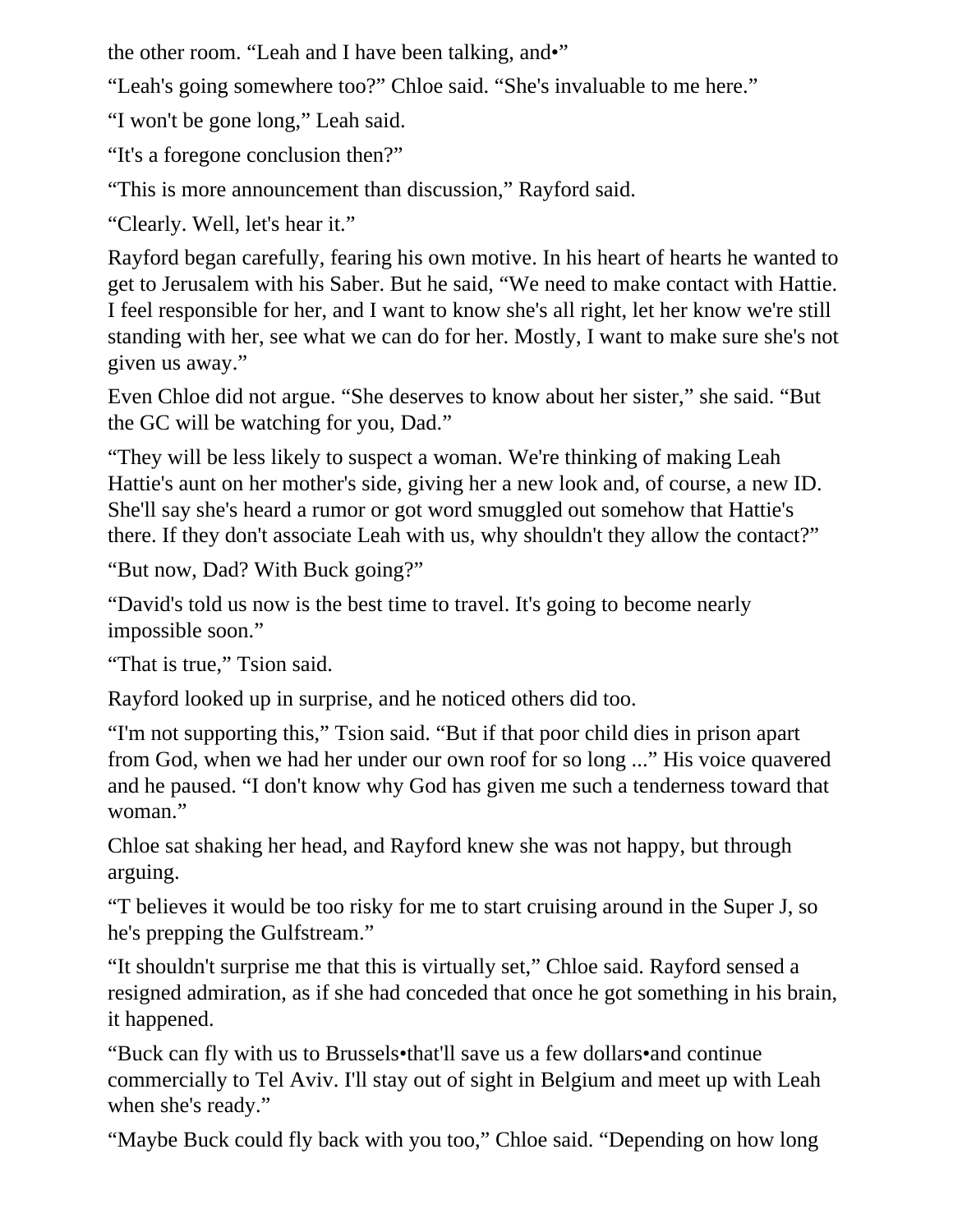you want to wait for him in Brussels."

"Maybe," Rayford said. "Would you prefer that?"

"Would I prefer he fly home with my dad rather than taking his chances with a commercial system that is half what it used to be? Yes, I would prefer that. Of course, I prefer he not go, but short of that, humor me."

The mood was festive on the Phoenix 216 when Mac and Abdullah took off Saturday morning for Israel with a full load. It seemed the entire Carpathia administrative team was on board, and Nicolae was in his glory. Mac listened in as Leon clapped for attention and asked people to gather. "Welcome, everyone," he said. "And to our very special guest, who selflessly bequeathed His Excellency this aircraft at a time of dire need, a special welcome to you, sir."

There was polite applause, and Mac wished he could see Peter Mathews's face. "Would you care to say a word before His Excellency addresses us, Pontifex?"

"Oh, why, yes, thank you, Commander. I, we, at Enigma Babylon look forward to the Gala with much anticipation•Israel is, as you know, one of the last areas to acquiesce to our ideals. I believe that we will have the opportunity to put our best face on the one-world faith and that we will come away from this week with many more members. I frankly relish opportunities to challenge dissidents, and with the two preachers and the history of the Judah-ite rallies here, this is the place to do just that. Good to be with you."

"Thank you, Supreme Pontiff," Leon said. "Now, Your Excellency ..."

Carpathia sounded ecstatic with expectation. "My personal greetings and welcome to you all," he said. "I believe you will one day look back on this coming week as the beginning of our finest hour. I know we have suffered the way the whole world has with the plagues and death. But the future is clear. We know what we have to do, and we will do it. Enjoy yourselves. It is a festival, a party. Personal, individual freedom has never been more celebrated. And may I say, there are more places in Jerusalem than anywhere to indulge yourselves. Revel in the Epicurean and physical pleasures that appeal to you. Show the rest of the Global Community that they are allowed to pamper the flesh even after times of hardship and chaos. Let us ring in the new world with a festival like no one has ever seen. Many of you have been responsible for arranging entertainment and diversion, and for that I am grateful. I cannot wait to see the spectacle myself."

Mac and Abdullah enjoyed private rooms next to each other in the palatial King David Hotel, where Carpathia had reserved two entire floors. The rest of the entourage stayed not far away in accommodations no less opulent. The ten regional potentates would be housed at the GC Grand, another quarter mile away.

During the two days before the official opening of the Gala, the cockpit crew was required to conduct tours of the 216 back in Tel Aviv. Early Monday morning they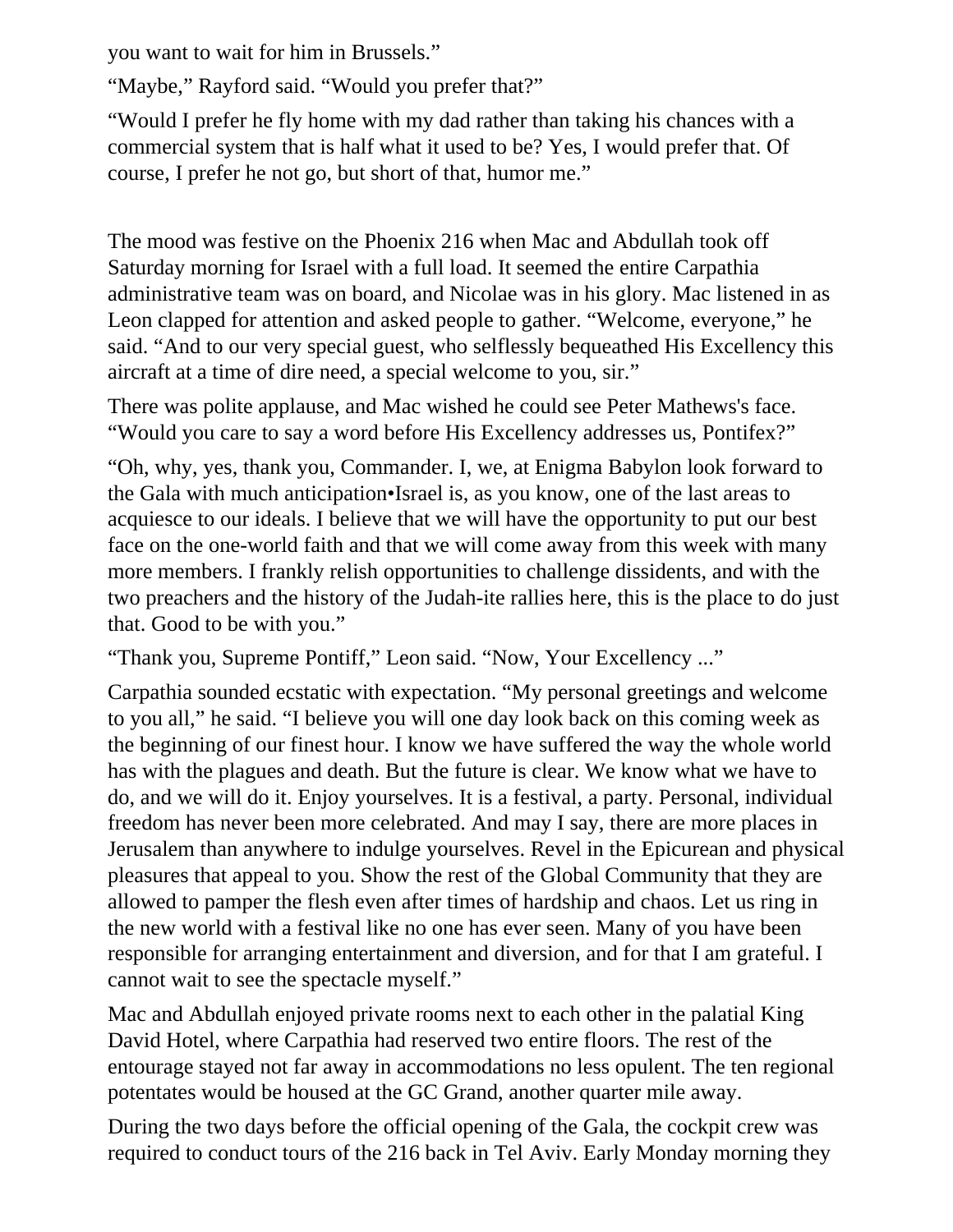helped arrange transport from Ben Gurion Airport to Jerusalem for the potentates and their extensive entourages. Mac worked with GC Security to off-load the metal detectors David had put into the cargo hold, and these were set up on either side of the gigantic outdoor platform that had been erected not a half mile from the Temple Mount and the Wailing Wall. Everyone who would be on the platform, from entertainers to VIPs, would pass through a metal detector on one side of the platform or the other.

The stage floor was twelve feet off the ground and a hundred feet square. A vast green tarpaulin was canopied atop it to block the sun, and massive scaffolding towers held the speaker systems that would boom the music and speeches to an expected two million revelers. All across the back of the stage, filling a flowing curtain designed to coordinate with the canopy, were various messages in every major language. These welcomed the delegates, announced the dates of the five days of the Global Gala, and featured huge sparkling logos of the Global Community.

The largest statement printed on the backdrop, Mac noticed, read, One World, One Truth: Individual Freedom for All. All around the plaza, on every lamppost, fence, and wall, was the slogan Today Is the First Day of the Rest of Utopia.

As Mac and Abdullah aided with the placement of the metal detectors, several bands and dance troupes rehearsed and sound technicians swarmed the area. Mac pulled Abdullah close and whispered, "I must be seeing things. Who does that girl, second from the left, look like to you?"

"I was trying not to watch," Abdullah said. "But if you insist. Oh, my, I see the resemblance, of course. But it is not possible. Is it?"

Mac shook his head. Hattie was in Brussels. They knew that. This woman merely stuck out from the other dancers because she looked a bit older. The rest looked barely out of their teens.

The security chief reminded musicians and dancers that none would be allowed on stage beginning with Monday evening's opening ceremony without proper identification and without passing through a metal detector. "If you've got the big buttons or buckles and jewelry, be prepared to take those off and have them checked before you go through."

At a briefing of the security staff, Mac heard the chief instruct the teams of plainclothes guards who would work in shifts in the front of the stage. "Particularly when the potentate is at the microphone," he said, "maintain your position. Let the audience move if you're blocking their vision. You stand in a semicircle, eight at a time, four feet apart, hands clasped at your belt. Eyes forward, no talking, no smiling, no gesturing. If you are summoned through your earpiece, do not respond orally. Just do what you're told."

Mac felt a deep sadness as he walked to a shuttle van that was to take him and Abdullah back to the King David. He glanced back at the stage from across a wide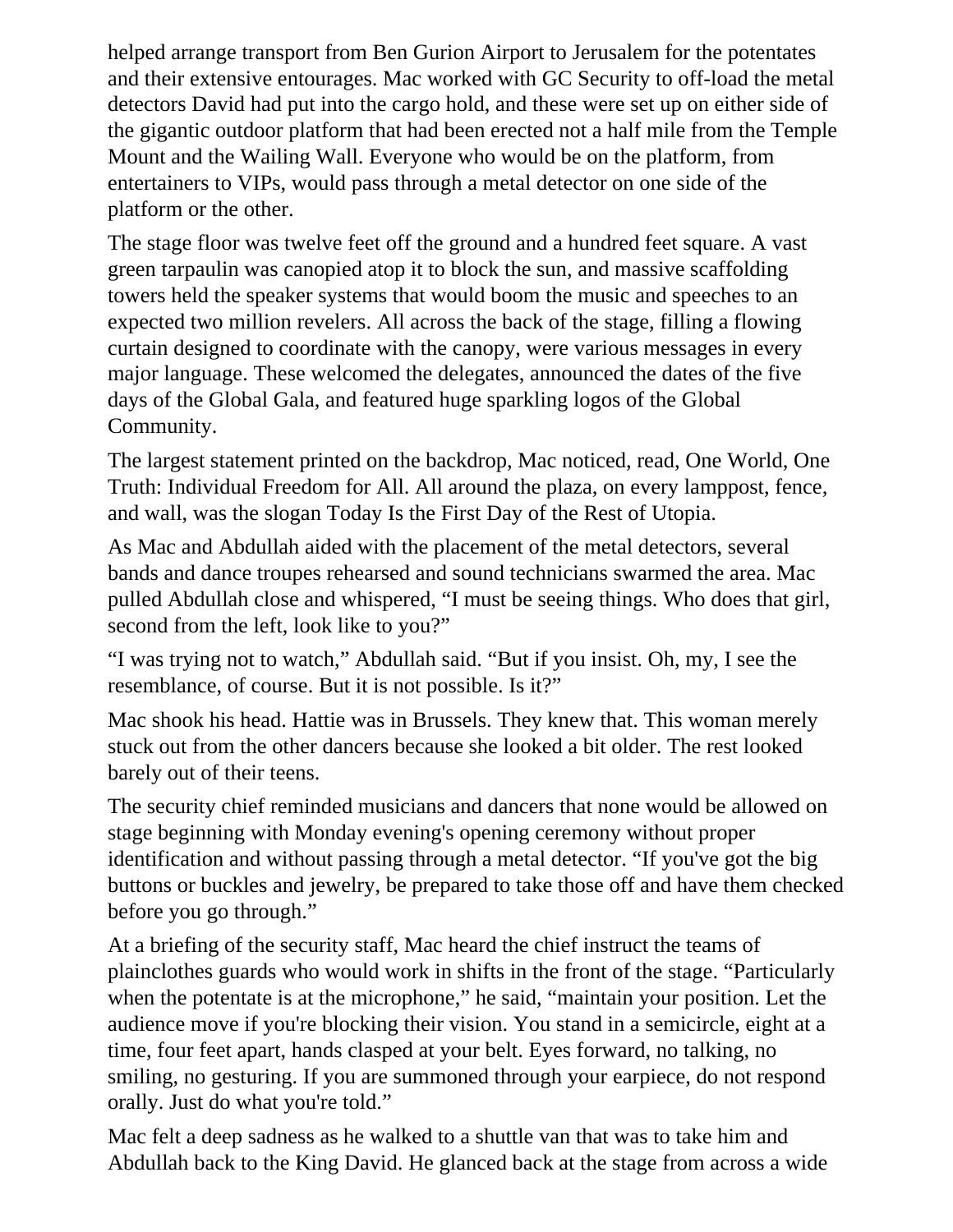expanse of asphalt. Backed by deafening music, the dance troupe ended a lascivious routine.

"This is the new world, Abdullah. This is individual freedom, sanctioned by the international government."

"Celebrated even," Abdullah said. Suddenly he stopped and leaned against a fence. "Captain, these are the times when I long for heaven. I don't want to die, especially the way I have seen others' lives end. But to survive until the Glorious Appearing will be no easy thing."

Mac nodded. "What happened to the Turtles was awful," he said. "But they probably never knew what hit them. They woke up in heaven."

Abdullah turned his face to the sun and a cloudless sky. "God forgive me if that is what I wish for. Quick and painless."

Mac could hear Eli and Moishe preaching from half a mile away but couldn't make out their words. "I've heard so much about them," he said. "I don't suppose we should risk being seen there."

"I would love to see them," Abdullah said. "How about we walk back to the hotel and at least go past there. We do not have to join the crowd, just see what we can see and hear what we can hear."

```
"Say no more, Smitty," Mac said.
```
All along the way Mac and Abdullah passed bars, strip clubs, massage parlors, brothels, pagan sanctuaries, and fortune-telling establishments. In a city with a history of religion dating back millennia, and where•like in the rest of the world•half the population had been wiped out since the Rapture, these businesses were not hidden. They were not seedy, not relegated to a certain inevitable section of town. Neither were they operating in darkness behind black doors or labyrinthine entrances that saved the "real" treats for those who were there on purpose.

Rather, while the rest of the Holy City seemed to crumble for neglect and lack of manpower, here were gleaming storefronts, well lit and obvious to every eye, proudly exhibiting every perversion and fleshly evil known to man.

Mac quickened his pace despite Abdullah's pronounced limp, and the two hurried toward the Temple Mount and the two witnesses as if from a sewer to a spring.

## **TWENTY-ONE**

As he was sure was true with others in the safe house, Buck could not figure the relationship between his father-in-law and Leah Rose. She seemed a burr to Rayford, and yet surely he had to appreciate what she had brought to the Tribulation Force, besides her fortune.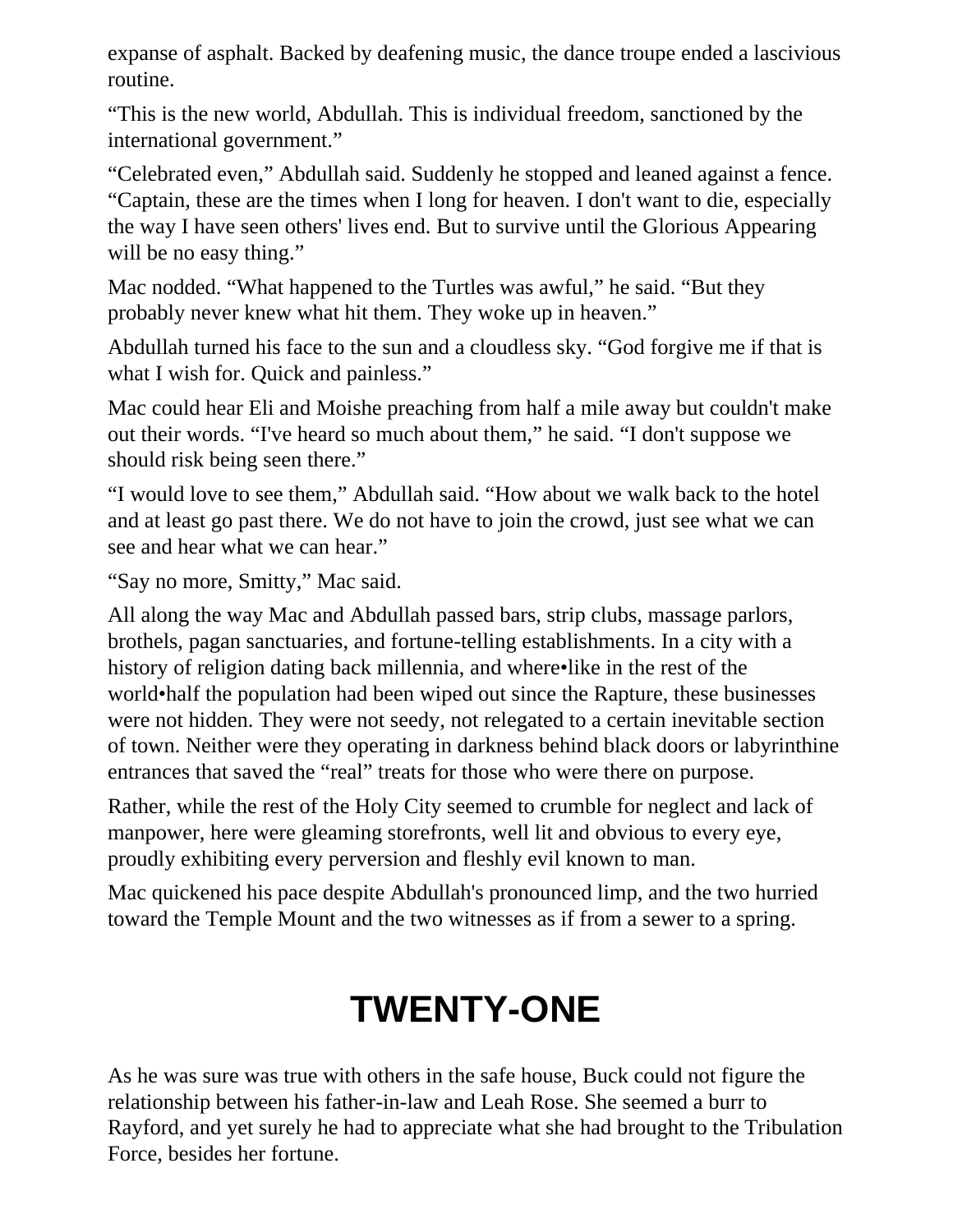Rayford was not above squabbling with her, and she held her own. Yet they had seemed to spend more and more time together as the time drew near the halfway point of the Tribulation. The announcement of Rayford's plan to fly her to Brussels made their new closeness less mysterious to Buck. Rayford apparently needed her to do a job, and she was eager to do it. Maybe there was nothing more to the relationship than that.

Zeke Jr., the tattooed Z for short, dolled up splendid documents for Leah. With bleached-blonde hair, darker contact lenses, and a tiny dental appliance that gave her a not unattractive overbite and slightly bucked teeth, she was transformed. Leah was now Donna Clendenon from California, formerly married to one of Hattie Durham's mother's brothers. She carried news of Hattie's sister Nancy's demise (which was, unfortunately, true). That, Rayford speculated, would get her visitation privileges at the Global Community lockup in Brussels, which, typically, had been christened the Belgium Facility for Female Rehabilitation. Those familiar with it knew the BFFR, or Buffer, as a maximum-security prison. Dissident women went in, but they rarely came out. When they did, they were anything but rehabilitated.

Buck's hope•which he assumed was also Rayford's•was that the GC saw enough value in Hattie that they would not simply eliminate her. Carpathia must have seen her, at the very least, as bait to help lure Rayford, Buck, or even Tsion Ben-Judah. Those in the safe house hoped the GC hadn't lost patience with Hattie in frustration over twice nearly having had Rayford in their grasp.

Buck appreciated that the good-bye was not as bad as it would have been if Chloe had wanted to again vent her feelings. She had told him in private, as well as at the meeting, that she considered his interest in the Gala a reckless obsession. "It's not that I would deprive you of covering one of the great historical events ever, but you're willingly walking into an earthquake, and the stakes are greater for you now than ever. You're more committed to your word to Chaim than to protecting your family."

But the day she and Tsion and the baby saw the other three off, Chloe had apparently decided she had no more need to make her points. Buck assumed she had resigned herself to his going. She gave him plenty of time with Kenny, then held him tight and promised her prayers and undying love. "And yours had better be undying too," she said.

"My love will not die, even if I do," he had said.

"That was not exactly what I wanted to hear."

He thanked her for letting him go. She punched him on the arm. "Like I had a choice. Didn't I make your life sufficiently miserable? I'm probably the reason you're going."

She seemed to maintain her good spirits, though tears came as Buck and Rayford and Leah pulled away from the house under Tsion's prayer, blessing, and "Godspeed!"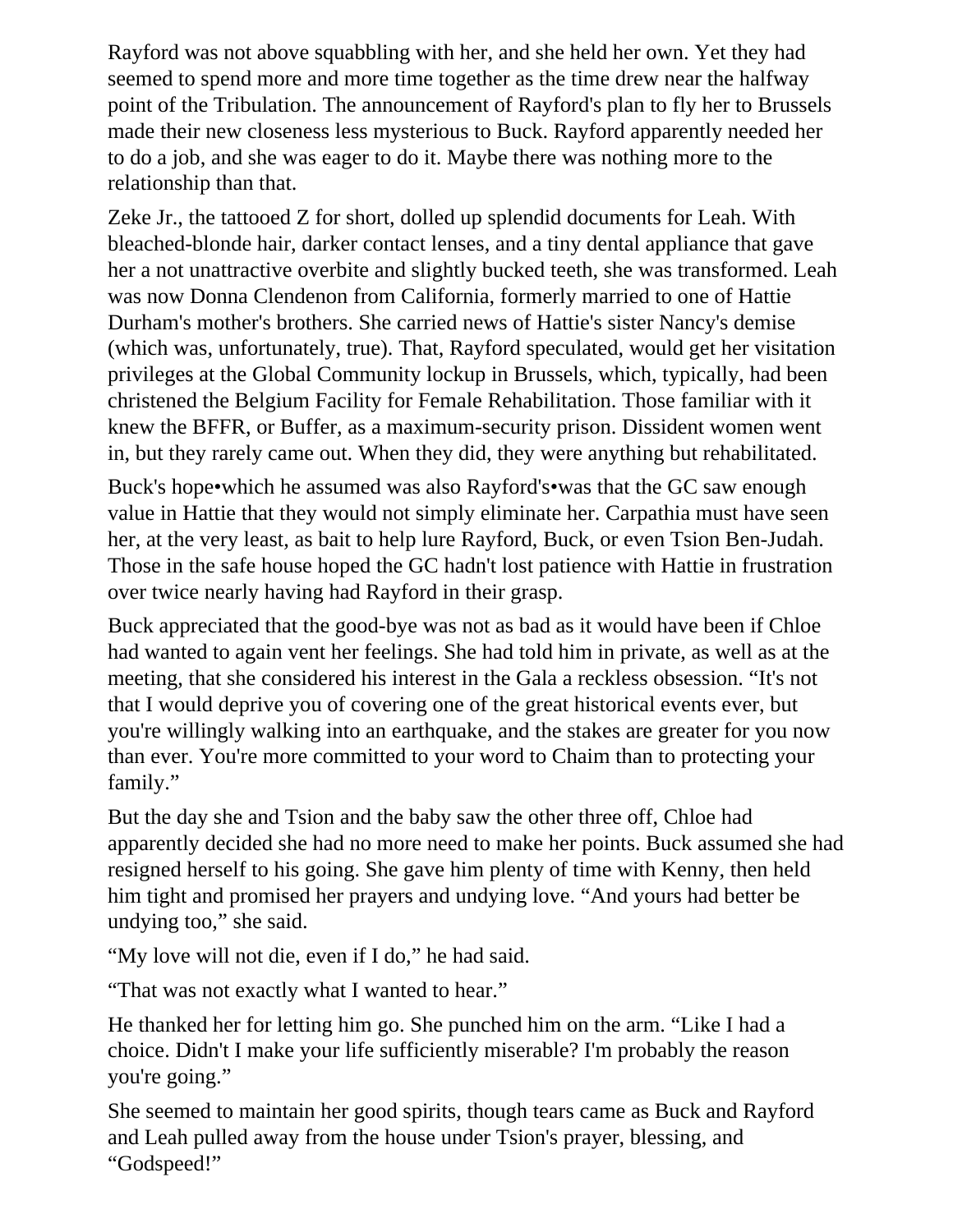"Do you believe this?" Mac asked Abdullah as they gawked at the television lights and cables and satellites erected near the Wailing Wall. There seemed nearly as many cameras as at the festival site.

Abdullah, typically brief, merely shook his head.

Mac felt a thrill at seeing Eli and Moishe, even from a distance. They were preaching loudly and evangelistically, and the crowd seemed schizophrenic. Mac had heard that the preachers' audience was usually quiet, either out of respect or fear. They kept their distance from the strange pair•who had been known to incinerate attackers, leaving charred remains. No one wanted to be mistaken for a threat.

This crowd•larger than normal and boisterous•was apparently made up of early arrivers for the Gala. Some responded to the pair's every sentence, cheering, clapping, whistling, amen-ing. Others booed, hooted, catcalled. Mac could only gawk at several on the edge of the crowd who danced and ran toward the fence, as if showing their bravado. It was clear the preachers could distinguish would-be assassins from foolish newcomers who considered this just part of the Gala hullabaloo.

Strangest, however, was a group of about two dozen who seemed moved by the preaching. They knelt within ten feet of the fence and appeared to be weeping. Eli and Moishe traded sentences, pleading with the crowd to come to Christ before it was too late. These evidently were doing just that.

"One reason to be grateful," Mac said, "in the middle of all this."

The two witnesses seemed especially urgent. The timing was not lost on Mac. He was a student of Tsion's as much as anyone else was, and he knew the "due time" they had so often mentioned coincided with the opening day of the Global Gala half a mile away.

Further insight into the relationship•or the lack of one•between Rayford and Leah came to Buck on the drive to Palwaukee. Her conversation centered on Tsion. Tsion?

"He seems so lonely," she said.

"He is," Rayford said. "Except for Chloe and Buck, we're single people in very artificial close quarters."

"Don't I know it," she said. She asked about the details of Tsion's life before he joined the Trib Force, so Buck filled her in.

At Palwaukee, T had the Gulfstream fueled and the charts on board. He had even stocked the refrigerator.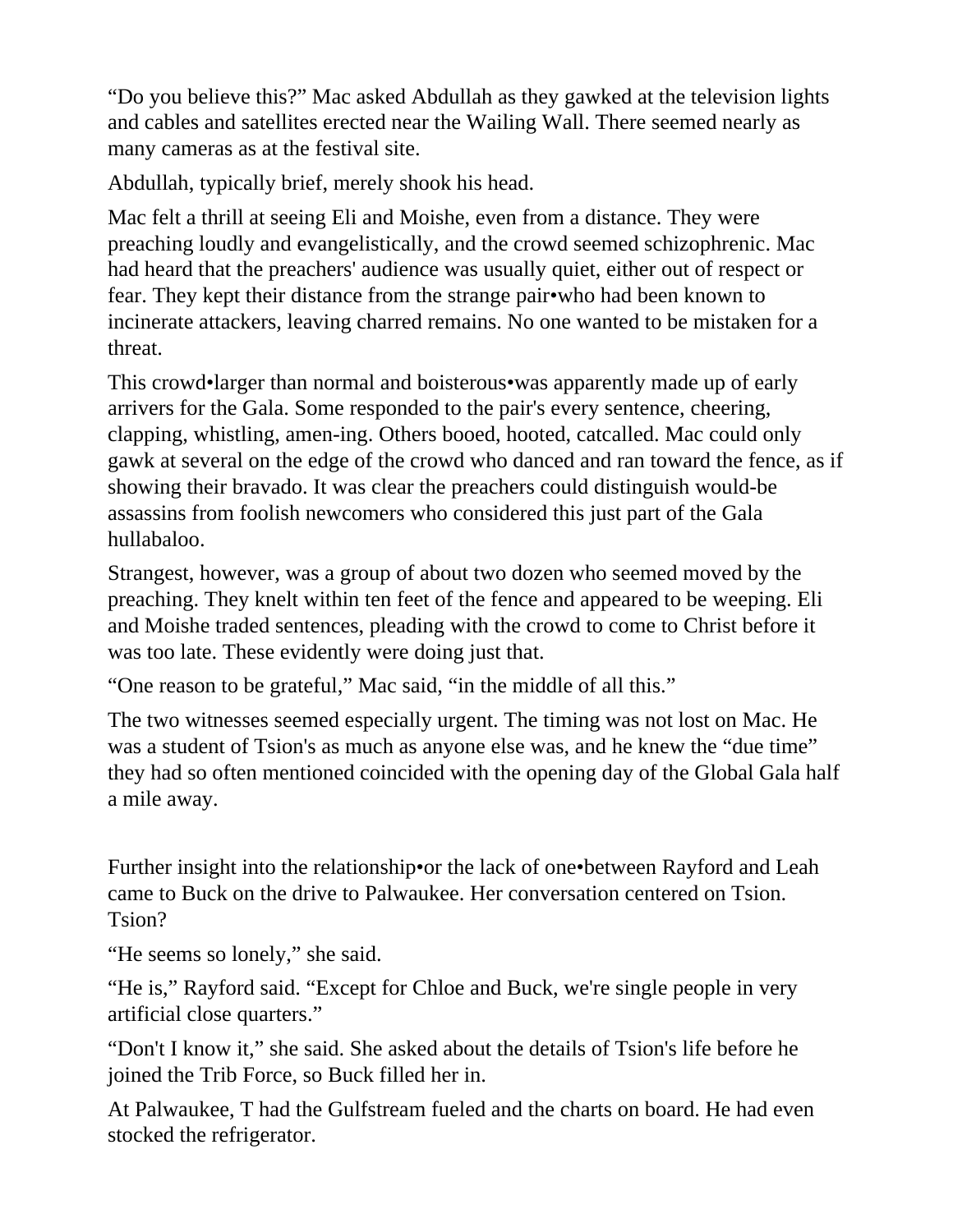"That's above and beyond the call, T," Rayford said.

"Don't mention it. Our little church body is praying for you all, though I have, obviously, given them no details."

From Israel, Mac checked in with David in New Babylon late Sunday night. "It's like a ghost town here," David said. "I have free reign but no one to spy on. Annie and I are getting time together, but we spend it planning to escape from here and deciding where we'll go."

"Don't leave before you have to," Mac said. "We need you right where you are."

The clock showed two hours earlier, Belgian time, when Rayford put down in Brussels. He was as nervous as when he had approached Hattie's apartment door in Le Havre. He had to cover his feelings. For all his son-in-law and Leah knew, his job here was just chauffeur. How would they interpret uncalled-for nervousness?

"Donna" would check into a hotel not far from the infamous Buffer, planning to attempt a visit the next day. Buck, under his new alias, Russell Staub, would head for his commercial connection to Tel Aviv.

"You've memorized my secure phone number?" Rayford asked Leah as he taxied closer to the terminal.

"Yours and Buck's."

"There's not much I can do for you if you can't reach Ray," Buck said.

"If I can't get hold of Rayford," she said, gathering her stuff, "I'll need someone to say good-bye to. Wish me luck."

"We don't do luck," Buck said. "Remember?"

"Oh, yeah," she said. "Pray for me then."

Rayford knew he should respond, but he was preoccupied. And Leah was gone.

"Where are you going to be, Ray?" Buck asked him.

Rayford shot him a look. "The less you know, the less you're accountable for."

Buck held up his hands. "Ray! I just mean generally. Have you got a place, things to do, ways to blend in?"

"I'm covered," Rayford said.

"And Leah knows everything we want to communicate to Hattie?"

"I wouldn't bring her all this way and have her go in there unprepared." He could tell he was annoying Buck. What was the matter with him?

"I'm just getting everything set in my head for my own peace of mind, Ray. I'm going into a stressful situation, and I want fewer things to worry about."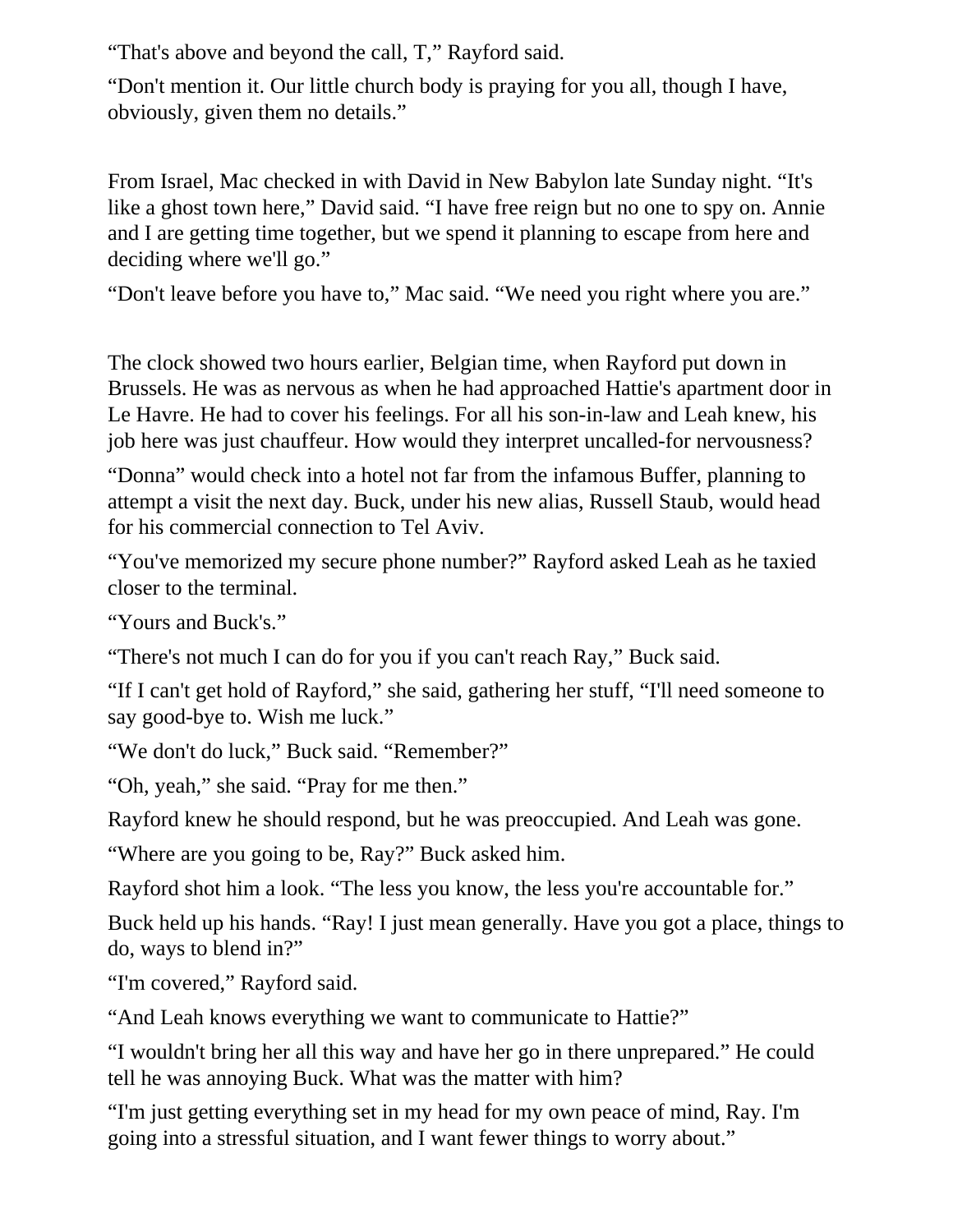"You'd better get going," Rayford said, looking at his watch. "If you find a way to worry about fewer things, let me know. We're sending a brand-new mole to a prison, and smart as she is, who knows what she'll do or say under pressure?"

"That puts me at ease."

"Time to grow up, Buck."

"Time to lighten up, Dad."

"Be careful, hear?" Rayford said.

Rayford felt very lonely when Buck left the plane. He was undecided about his quest, and he knew what the others would think of it. If God did use him to kill Carpathia, he couldn't imagine escaping. He feared he had seen his loved ones for the last time. And he hoped he wasn't putting too much on Buck, who would have to somehow get Leah back to the States.

Ten minutes after Buck disappeared into the terminal, Rayford refueled and asked the tower for clearance to take off. He had considered looking for any airstrip other than Ben Gurion or Jerusalem, but decided his best chance at slipping through under his new alias•Marv Berry•was to go where the most traffic was. Ben Gurion.

It was all David could do, even with Annie's help, to keep straight who was who now that three stateside Trib Forcers were using aliases overseas. He made himself a card that listed the real initials, in reverse order, next to the alias. Thus: "RL Donna Clendenon; SR Marvin Berry; WC Russell Staub." For good measure he added Hattie's: "DH Mae Willie."

Buck flew directly into Jerusalem on a late flight and checked into a hostel under his alias. At midnight he took a cab to the Wailing Wall and found himself at the back of a crowd so large he could not see Moishe and Eli. He used the occasion to check in by phone with David, then Chloe, then Mac. Finally he called Chaim's number, and Jacov answered.

"Oh, Buck!" he said. "I had so hoped you would call! It's awful, terrible!" "What?"

"Dr. Rosenzweig could not get out of bed this morning, and he could not communicate. He appeared paralyzed and afraid. He drooled and moaned and his left hand was curled, his arm straight. His mouth drooped. We called for an ambulance, but it took so long, I was afraid he would die."

"A stroke?"

"That's the diagnosis. They finally took him to the hospital and are running tests. We won't know the results until tomorrow, but it does not look good."

"Where is he?"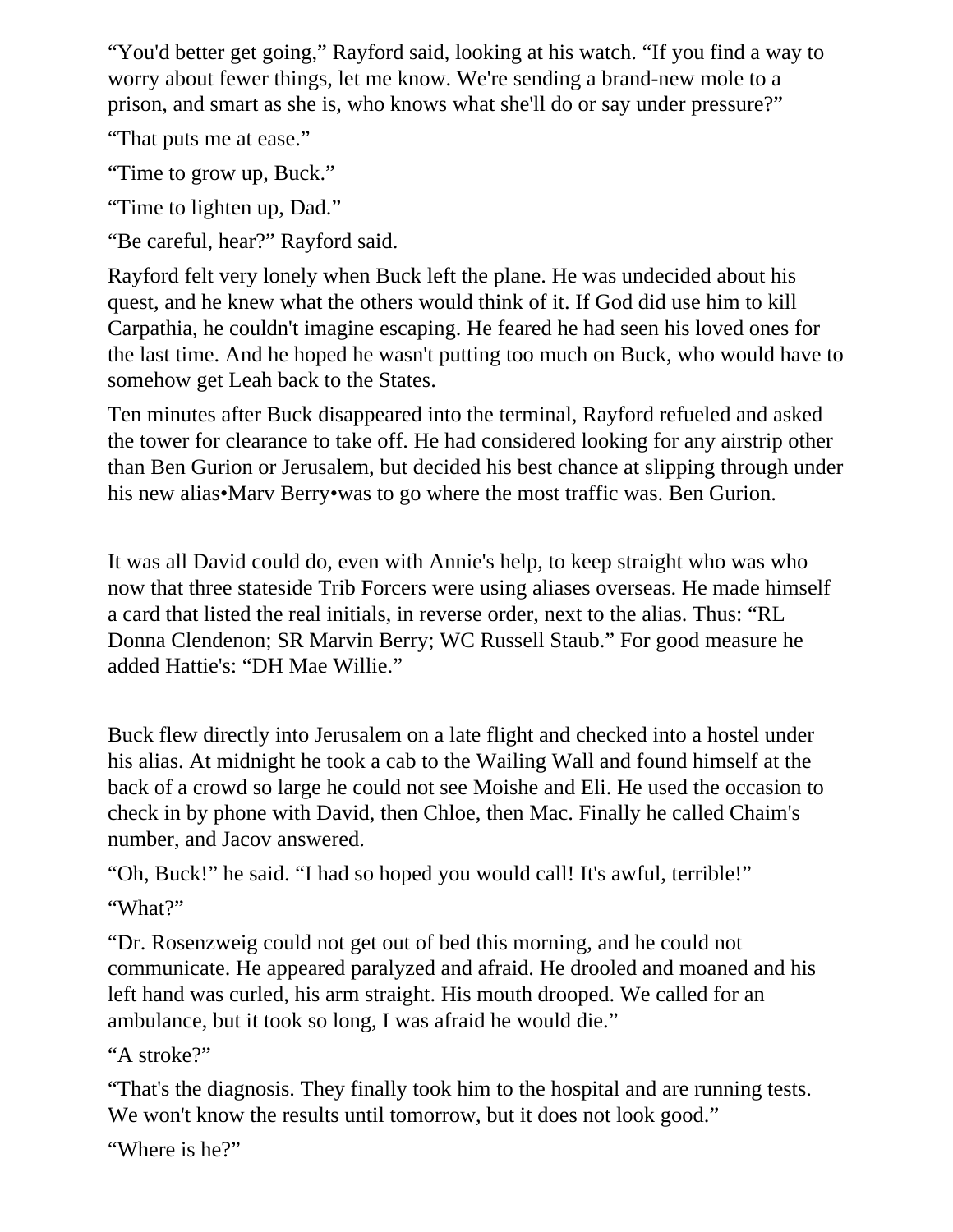"I can tell you, Buck, but you will not be allowed in. Not even any of us have been allowed to see him. He's in intensive care, and they say his vital signs look good for now, everything considered. But we are worried. All the time before the ambulance arrived, we prayed over him and pled with him to become a believer. Because he could not talk, I kept watching his forehead for evidence that he had prayed. But I saw nothing. He looked angry and frightened and kept waving me away with his good hand."

"Jacov, I'm so sorry. Keep me posted any time there's even a small change."

"We don't dare call your number from here. Your phone is secure, but ours isn't."

"Good thinking. I'll check in whenever I can. And I'll pray."

Rayford•as Marv Berry•was detained only briefly in the busy customs area, where an agent bought his story that the heavy metal box in his suitcase was a computer battery. Rayford rented a tiny car and checked into a seedy hotel on the west side of Tel Aviv. He called Leah's hotel in Brussels. It was well after midnight there, but he hoped with the time change and jet lag, she might be awake.

The hotel operator was unwilling to ring Mrs. Clendenon's room, but "Mr. Berry" insisted it was an emergency. Leah answered groggily on the sixth ring, and Rayford was impressed that she had her wits about her. "This is Donna," she said.

"It's Marv. Did I wake you?"

"Yes. What's wrong?"

"Everything's fine. Listen, it's going to be impossible to pick you up until Friday." "What?"

"I can't get into details. Just be ready Friday."

"Well, ah, Marv, I should be ready Tuesday."

"Don't try to call me before Friday, all right?"

"All right, but•"

"All right, Donna?"

"All right! You can't tell me anything more specific?"

"I would if I could."

Buck awoke early Monday and hurried to the Wailing Wall. The night before he had not been able to get close to Eli and Moishe, though he thrilled to see people coming out of the crowd and kneeling by the fence to receive Christ.

The witnesses had always spoken with power and urgency, but Buck could tell from their delivery that they knew as well as anyone they were running out of time. The world had been left depleted of population with the plagues wrought by the 200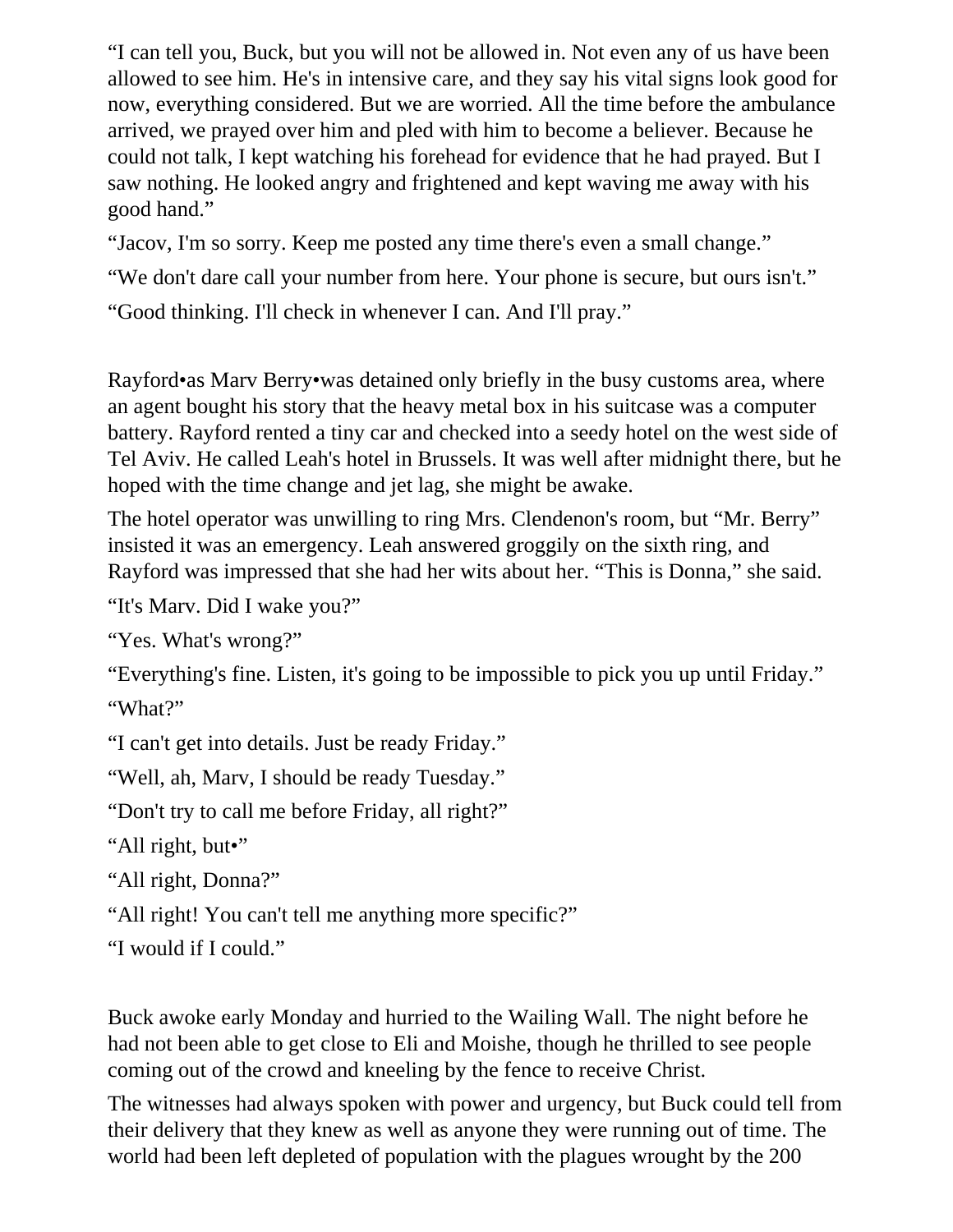million horsemen, and those who survived seemed determined as ever to continue in their sin. Now it seemed the witnesses were making their last concerted effort to wrest souls from the evil one.

Monday crowds at the Temple Mount were even bigger, because the Gala would not begin until early evening, and hundreds of thousands of delegates were curious about the preachers they had only heard about before. The sophisticated sin businesses in the center of Jerusalem were crowded too, but the majority of tourists were gaping at the strange men preaching from behind the fence.

This was their 1260th and last day to preach and prophesy before the due time. Buck felt unspeakably privileged to be there. He shouldered his way through the crowd until he popped out of the front row, striding past new converts kneeling before the fence. Buck stood close enough that he could have touched the fence, closer to Eli and Moishe than anyone else was. Some from the crowd cautioned him, reminding him that people had died for such boldness. He knelt, his eyes on the two, and settled in to listen.

Eli held forth with Moishe sitting behind him, his back against the wall of a small stone building. "Watch that one!" someone shouted. "He's hiding the flamethrower!" Many laughed, but more shushed them. Buck was overwhelmed at the emotion in Eli's voice. Eli cried out, near tears, loud enough to be heard for blocks, though he was also being broadcast frequently over GC CNN. TV reporters throughout Jerusalem filed stories about the excitement building for the Gala that evening, and every other one, it seemed, came from right here at the Wall.

Eli shouted, "How the Messiah despaired when he looked out over this very city! God the Father promised to bless Jerusalem if her people would obey his commandment and put no other God before him. We come in the name of the Father, and you do not receive us. Jesus himself said, 'O Jerusalem, Jerusalem, thou that killest the prophets, and stonest them which are sent unto thee, how often would I have gathered thy children together, even as a hen gathereth her chickens under her wings, and ye would not! Behold, your house is left unto you desolate. For I say unto you, Ye shall not see me henceforth, till ye shall say, Blessed is he that cometh in the name of the Lord.'"

The crowd had fallen silent. Eli continued, "God sent his Son, the promised Messiah, who fulfilled more than one hundred ancient prophecies, including being crucified in this city. Christ's love compels us to tell you that he died for all, that those who live should no longer live for themselves but for him who died for them and was raised again.

"We are ambassadors for Christ, as though God did beseech you by us: we pray you in Christ's stead, be ye reconciled to God. For he hath made him to be sin for us, who knew no sin; that we might be made the righteousness of God in him. Behold, now is the accepted time; behold, now is the day of salvation.

"Neither is there salvation in any other: for there is none other name under heaven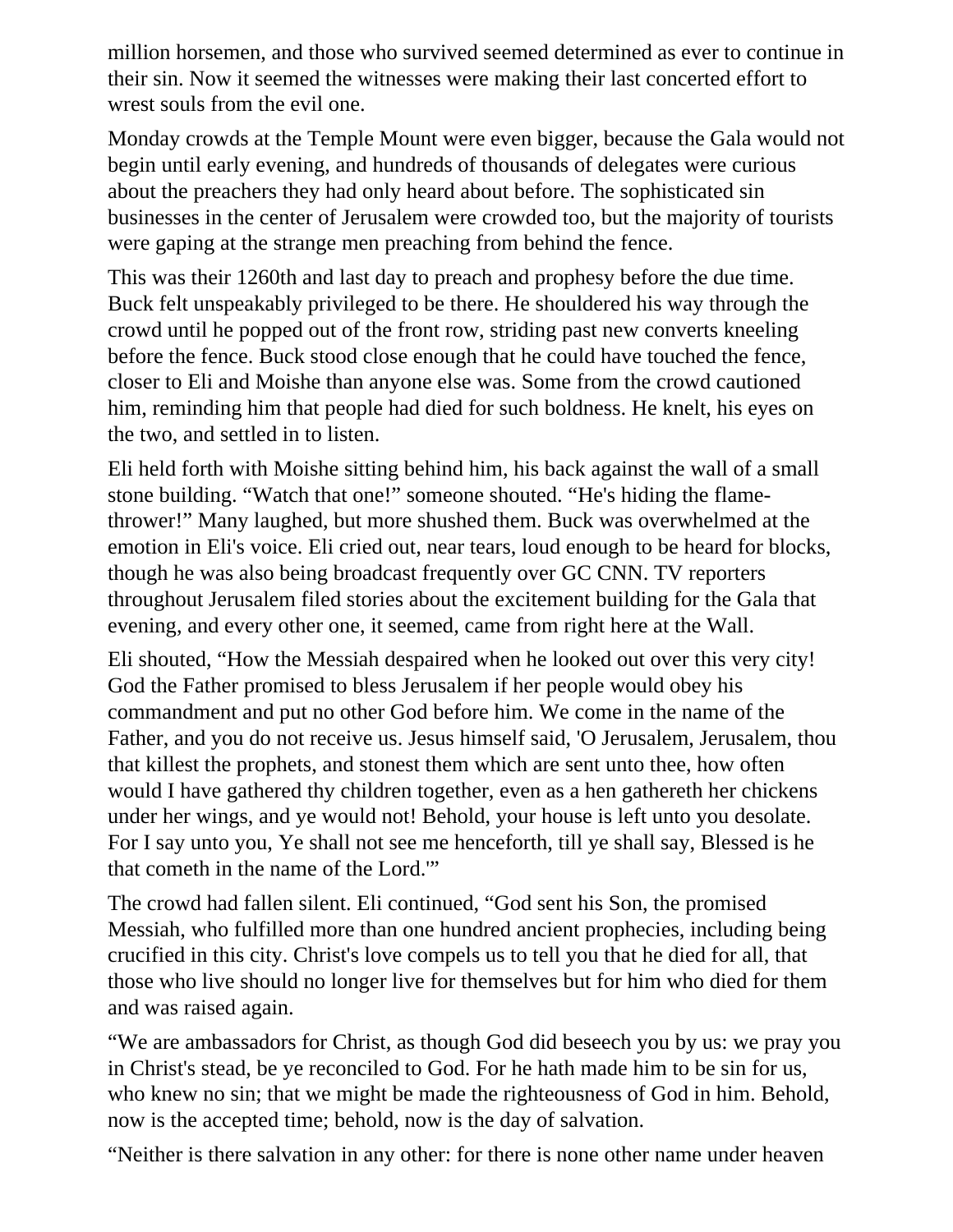given among men, whereby we must be saved. Though this world and its false rulers promise that all religions lead to God, this is a lie. Jesus is the only way to God, as he himself declared, 'I am the way, the truth, and the life: no man cometh unto the Father, but by me.'"

Eli appeared exhausted and backed away from the fence. Moishe rose and proclaimed, "This world may have seen the last of us, but you have not seen the last of Jesus the Christ! As the prophets foretold, he will come again in power and great glory to establish his kingdom on this earth. The Lord is coming with thousands upon thousands of his holy ones to judge everyone, and to convict all the ungodly of all the ungodly acts they have done in the ungodly way, and of all the harsh words ungodly sinners have spoken against him.

"His dominion is an everlasting dominion, which shall not pass away, and his kingdom that which shall not be destroyed. Come to him this day, this hour! The Lord is not willing that any should perish, but that all should come to repentance. Thus saith the Lord."

Eli rose and joined Moishe and they called out in unison, "We have served the Lord God Almighty, maker of heaven and earth, and Jesus Christ, his only begotten son. Lo, we have fulfilled our duty and finished our task until the due time. O Jerusalem, Jerusalem ..."

The two stood before the fence, unmoving, not blinking; their hair, beards, and robes wafting gently in the breeze. The crowd grew restless. Some called out for more preaching; others taunted. Buck slowly rose and backed away, knowing the two were finished with their proclamations. To many it would appear that Nicolae Carpathia had won. He had brought his Global Gala to Jerusalem and silenced the preachers.

Rayford was as afraid to run into Buck as into the GC. He had purposely not shaved the day of the flight or since. Late Monday he drove to Jerusalem, parked on the outskirts, and walked into the city. He wore a drab green turban over a longish gray wig, and dark sunglasses with tiny holes that allowed him to see almost as well as normal while hiding his eyes.

He wore a light ankle-length robe, common to the area. Deep in an inside pocket he carried the Saber. The robe was roomy enough that he could pull his hands inside through the armholes and separate the weapon without anyone seeing. Though he saw metal detectors on either side of the great stage, the thousands and thousands of onlookers were allowed into the area without being searched. He felt a tingle from the back of his head to his tailbone, knowing he was carrying a high-powered weapon with kill power from hundreds of feet away. After having been so eager to do this thing, he now pleaded with God to spare him the task. Would he be willing to follow through and kill Carpathia if God made that clear?

The crowd had gathered early, and the pre-opening act, a Latin band, was loud, the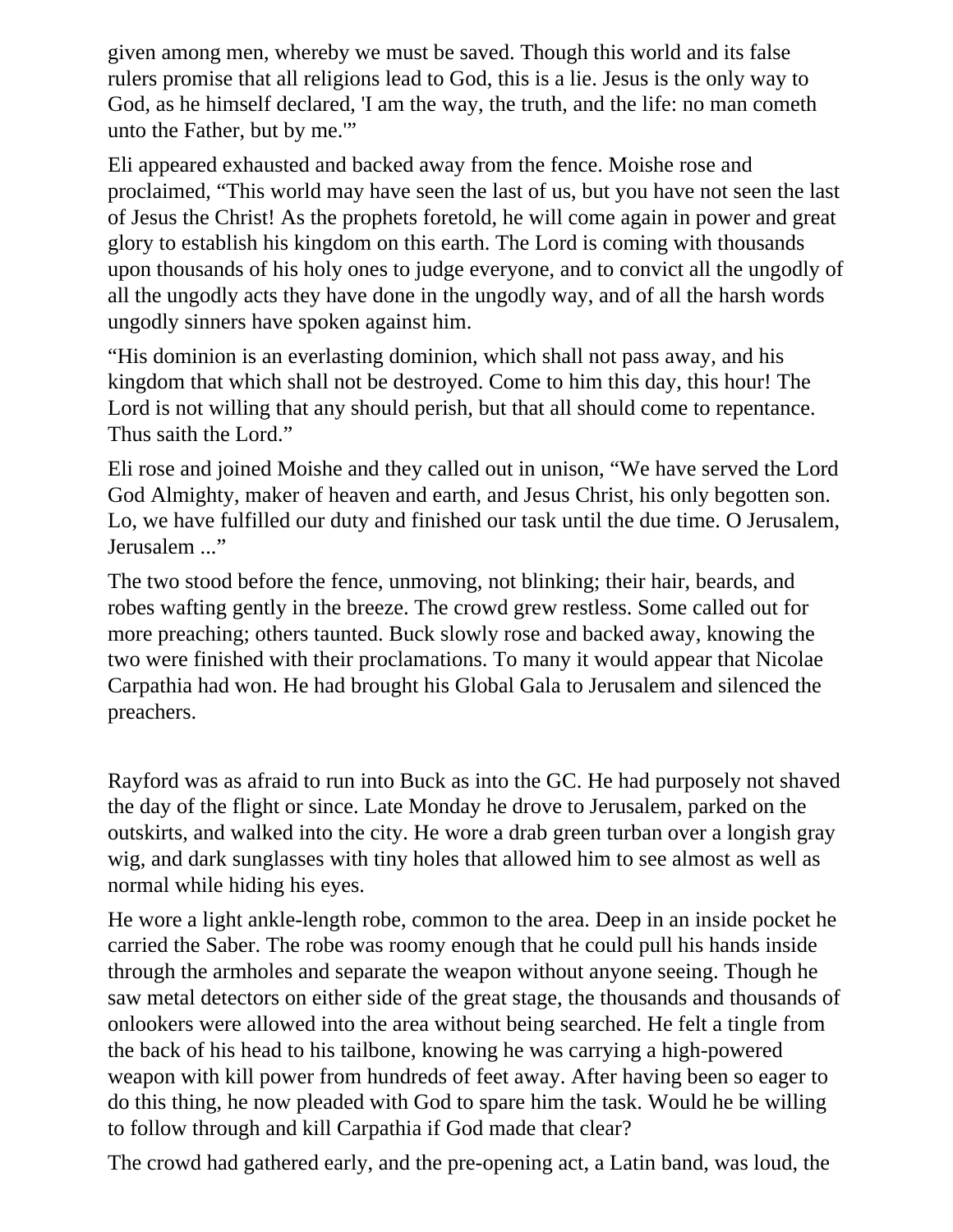beat addictive. Half the crowd danced and sang, and more joined them as the afternoon wore on. Music, singing, and dancing, interspersed with excited predictions about the soon arrival of the potentate himself, whipped the crowd into delirium.

As the sky gradually darkened, Rayford kept moving, milling about to ensure he would remain unnoticed.

Once he nearly stopped and whipped off his sunglasses. He could have sworn Hattie had brushed past him. Heart racing, he turned and watched her go. Same height, same figure, same gait. Couldn't be. Simply couldn't be.

Mac and Abdullah strolled into the Gala plaza, now jammed with delegates. "You want to hang together or split up this week?" Mac said.

Abdullah shrugged. "If you want to be alone, it's no problem."

"It's not that," Mac said. "I just want you to feel free to be by yourself whenever you want."

Abdullah shrugged again. Truth was, Mac wouldn't have minded being alone. Alone in the huge crowd. Alone with his thoughts about how the world, and his life, had changed. He had come to a decision. If Carpathia somehow survived this event, if for some strange reason even Tsion Ben-Judah had been wrong in his assessment of the prophecies, Mac had a plan. Rayford had had a point. One of them should have pointed Nicolae's plane toward a mountain long ago, sacrificing himself for the good of all. Mac wouldn't be so selfish as to involve Abdullah. Somehow he would have to devise an exception that would allow him to fly the potentate by himself. He wouldn't even need a mountain, really. All he needed was to cut the power and let gravity take over.

Could he? Would he? He looked at Abdullah and scanned the crowd. This was no way to live.

Finally, helicopters appeared. Rayford looked up as the people cheered. The choppers landed on either end of the stage, and the dignitaries bounded out to thunderous applause. All ten regional potentates, the supreme commander, and a woman in gaudy Enigma Babylon vestments trotted up the stairs. From under the stage came the burly security detail that formed a half-circle around the lectern.

Only when everyone else was in place did Carpathia arrive alone in another copter. To deafening roars he was welcomed to the stage by the standing VIPs, all seeming eager to shake his hand. Fortunato was last and led the potentate to a chair big and ornate as a throne.

The rest sat when he did, but the seemingly endless applause brought Carpathia to his feet again and again to shyly, humbly wave. Each time he stood, so did all the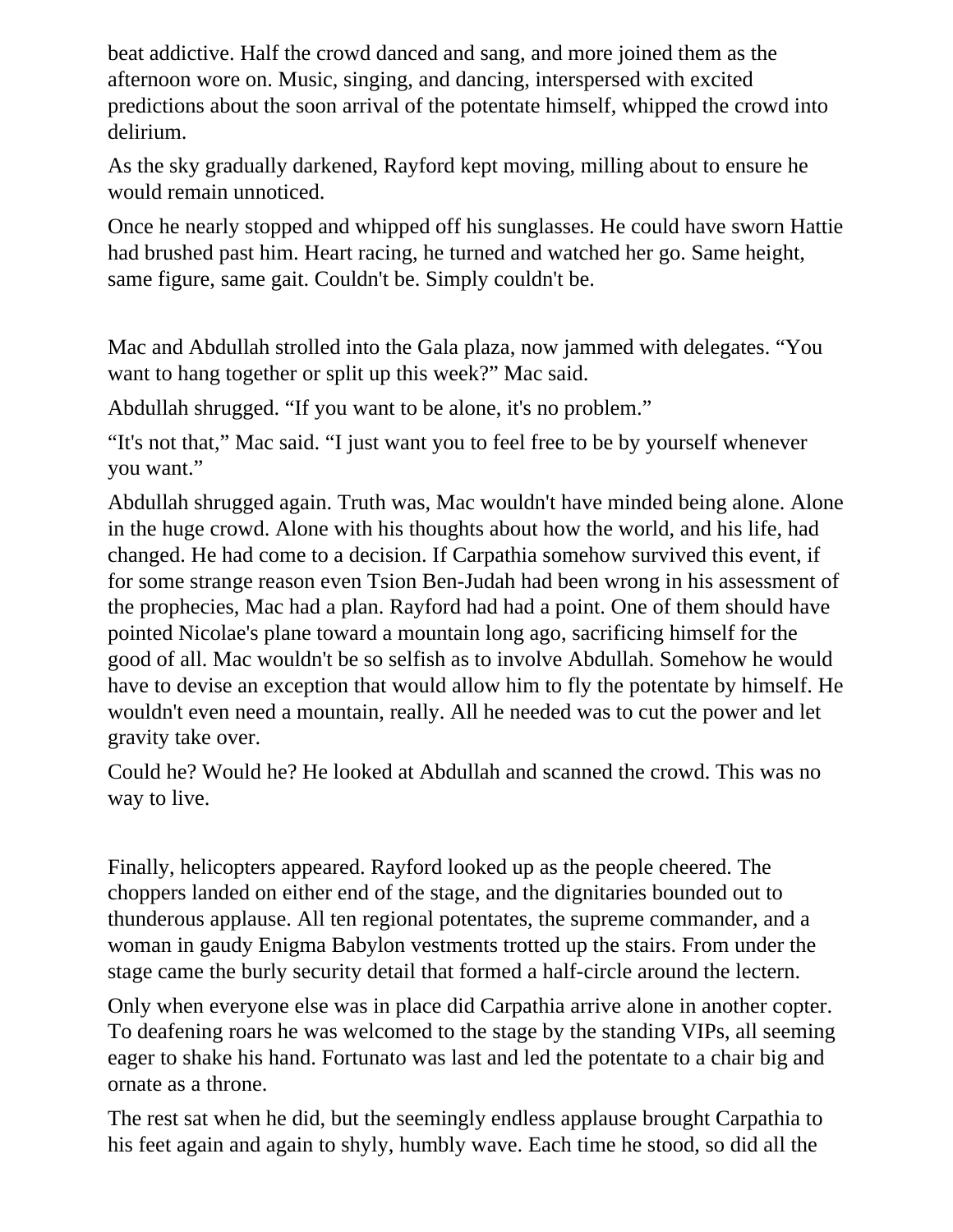others on stage. Rayford was about two hundred feet from the man and twice had drawn his hands inside his robe and fingered the Saber, sliding it open an inch, then closing it. He did not have a clear shot with so many people in front of him. If he was to do this, God would have to orchestrate it. Rayford would bide his time, see if God provided an opening or opened a path to the front. If anyone in that crowd fired at Carpathia, no one would notice him until after the first shot, so enamored were they with their potentate.

Buck, having reluctantly left the Wailing Wall, arrived late and stood at the back of the crowd of nearly two million. He watched the pageant unfold but could not bring himself to applaud. He worried about Chaim, tried to call Jacov, but found he couldn't hear anyway.

When the crowd finally quieted enough to allow Leon to have the floor, he turned to make sure Carpathia was seated for good, then mounted the lectern. "Welcome, fellow citizens of the new world," he began and was interrupted by applause for the first of dozens of times. Every phrase elicited enthusiasm, making Buck wonder what planet the crowd was from. Did no one hold the leadership responsible for all the death and grief? The population had been cut in half in three and a half years, and these people celebrated?

"My name is Leonardo Fortunato, and it is my privilege to serve you and His Excellency as supreme commander of the Global Community. I want to introduce your regional potentates, whom I know you will welcome with the enthusiasm they deserve. But first, to seek the blessing of the great god of nature, I call upon the assistant to the supreme pontiff of Enigma Babylon One World Faith, who also has an announcement. Please welcome Deputy Pontiff Francesca D'Angelo."

Buck was amazed that the deputy was apparently unfazed by catcalls and whistles. Suddenly Buck was overcome with a chill that made gooseflesh stand on his arms. As Ms. D'Angelo stood at the lectern, Carpathia rose and the crowd•rather than exult•fell deathly silent. Buck felt as if he were the only one able to look anywhere but at Carpathia. The potentates looked at him from where they sat, and Fortunato too turned toward him.

Carpathia spoke in the haunting, hypnotic voice Buck had heard only one time. Three and a half years before, Nicolae had committed a double murder after having told everyone in the room what they would remember and what they would not. Buck, as a brand-new believer, had been the only one protected from that mind control. Later, no one else even remembered Buck had been in the room.

Now the potentate spoke, yet his voice was not projected over the loudspeakers. Buck, as far from the stage as anyone could get, heard him plain as day, as if standing next to him.

"You will not remember that I have interrupted," Nicolae said.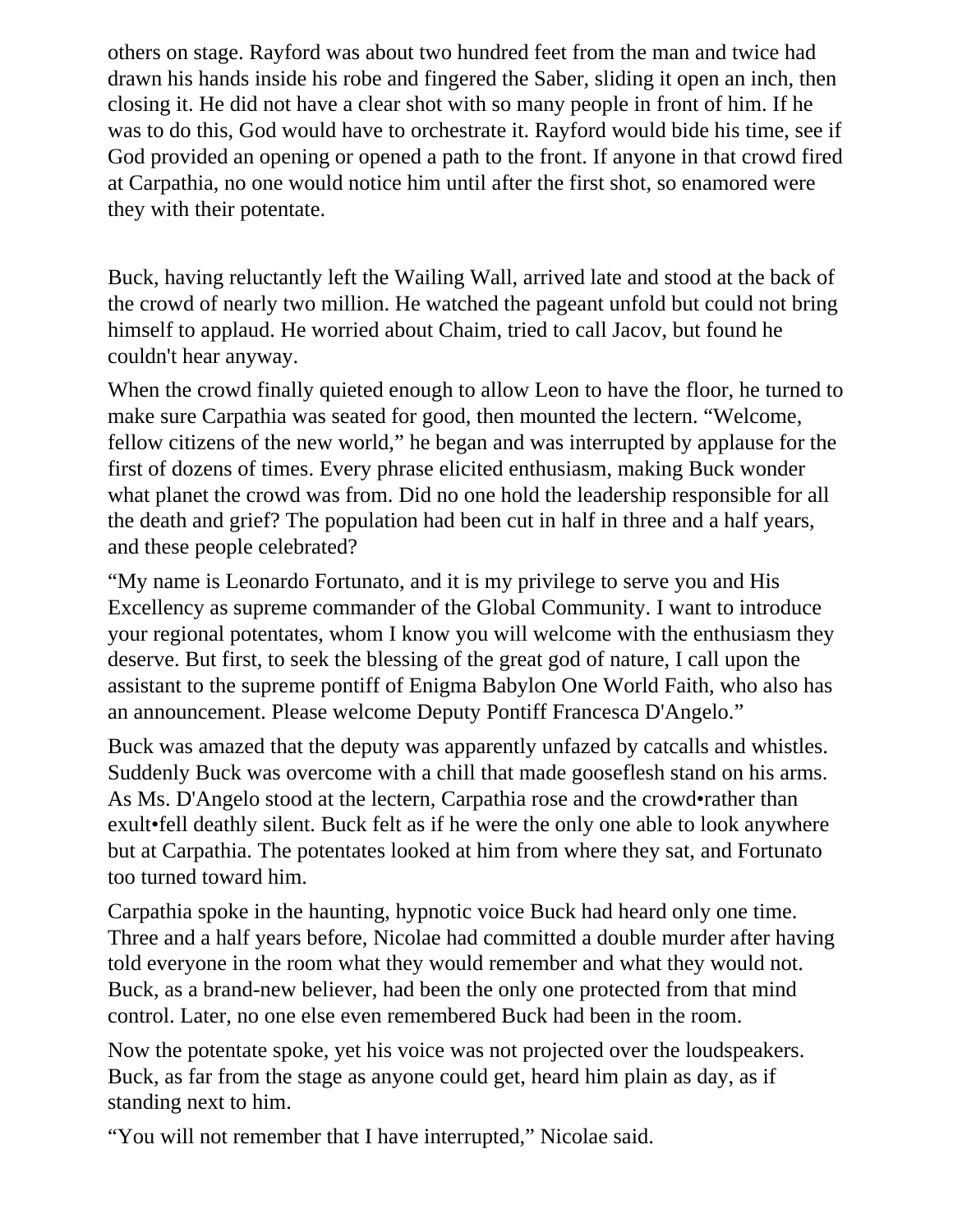"Oh, God," Buck prayed silently, "protect me! Don't let me be swayed."

"You are about to hear of a death that will surprise you," Carpathia said, and no one moved. "It will strike you as old news. You will not care."

Carpathia sat down and the crowd buzz picked up where it left off. Ms. D'Angelo said, "Before I pray to the great one-gender deity in whom we all rest and who also rests in all of us, I have an announcement. Pontifex Maximus Peter the Second died suddenly earlier today. He was overtaken by a highly contagious virus that made it necessary that he be cremated. Our condolences to his loved ones. A memorial service will be held tomorrow morning at this site. Now let us pray."

Tomorrow morning? Buck thought. The Gala program called for a "debate" between Carpathia and "the Jerusalem Twosome" at 10 A.M. Tuesday, followed by a "noon to midnight party" in the hedonist district. Buck looked into the faces of delegates around him. They seemed unfazed. Buck was shaken. So Nicolae was capable of controlling the minds of two million at once.

The crowd applauded the prayer•which seemed to pay homage to every living cell. They cheered the introduction of each subpotentate, especially the newest, Mr. Litwala from Africa. The delegates seemed equally impressed with each potentate's samish speech, which praised Carpathia in every other sentence. Finally the moment came for the man of the hour.

"And now," Fortunato began, and the assembled sent up a roar that drowned out the rest of his introduction, except that Buck was standing under one of the speaker towers. "The man God chose to lead the world from war and bloodshed to a single Utopian community of harmony, your supreme potentate and mine, His Excellency, Nicolae Carpathia!"

The rest of the VIPs•save Fortunato•humbly left the platform, leaving Carpathia waving with both hands and smiling, striding back and forth behind the sober security team. Leon, leading the ovation, stood behind Nicolae in front of a chair to the right of the throne.

## **TWENTY-TWO**

If anything, Buck decided, the speaking gift Nicolae Carpathia had first demonstrated at the United Nations three and a half years before had only improved with time. Back then he had used his prodigious memory, grasp of facts and history, and mastery of several languages to wow even the press. Who could remember when the working media had risen as one to endorse a rousing speaker?

Of course, that first internationally publicized speech had come within days of the disappearance from the earth of millions of people, including all babies and most children. Carpathia had appeared the perfect man for the perfect moment, and a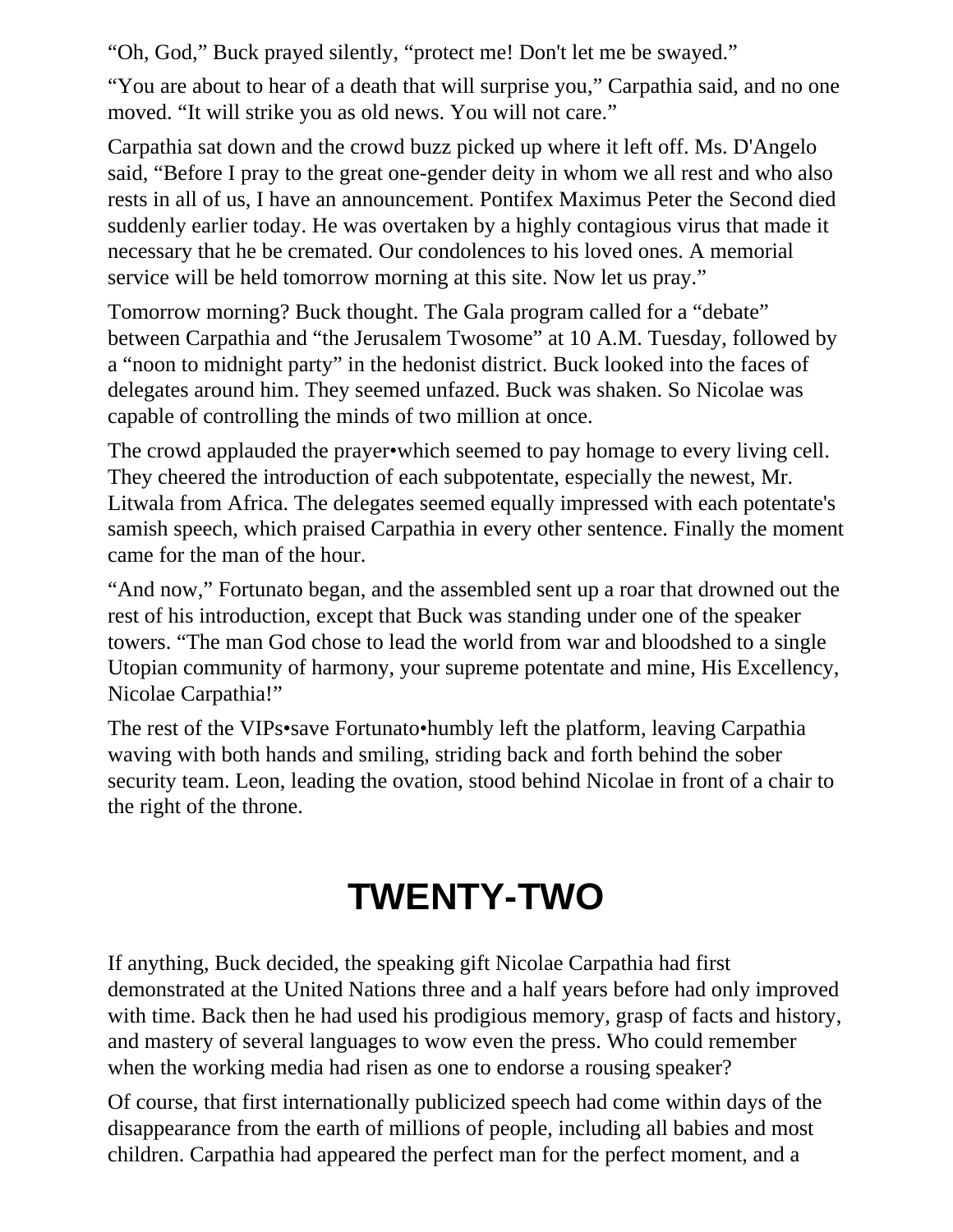terrified world•including at first Buck•embraced him. The globe seemed as one to look to Carpathia as a voice of peace, harmony, and reason. He was young, handsome, dynamic, charismatic, articulate, brilliant, decisive, and•incongruously•humble. It appeared he reluctantly accepted the mantle of leadership thrust upon him by an adoring populace.

Nicolae had reinvented the world, dividing it into ten regions, each with its own potentate. In the midst of increasing strife that impacted the globe even worse than the loss of millions at the Rapture, he stood as the paternal voice of comfort and encouragement. Through World War 3, famine, the great wrath of the Lamb earthquake, meteor strikes, maritime disasters, contamination of waterways, global darkening and cooling, swarms of scorpion locusts, and more recently the plagues of fire, smoke, and sulfur that had taken yet another third of the population, still Carpathia held firm control.

There were rumors of insurrection on the parts of at least three subpotentates, but nothing had yet come of that. Grieving, desperate people often railed about the new world and why it seemed to get worse, only to have Nicolae calm them over the airwaves with promises, sympathy, and pledges of tireless effort.

They believed him, especially those whose lives were dedicated to personal freedom at all cost. While the Global Community rebuilt cities and airports and roadways and communications systems, murder, theft, sorcery, idol worship, and sexual sin were on the rise. These latter three were actually applauded by Carpathia and by all who called bad good and good bad.

The only chink in Carpathia's armor was that he seemed impotent before the two witnesses in Jerusalem. That he would schedule his Global Gala to usher in "the first day of the rest of Utopia" in the city where the two had held sway for so long appeared the height of cheek. If Nicolae was again humiliated by his inability to control them, if they could not be stopped from turning the water to blood and withholding rain, the fabric of his leadership might finally begin to fray.

Yet here he was, facing cameras that broadcast his image to international TV and the Internet. Now thirty-six, confident and charming as ever, he strode back and forth across the stage behind his security team. Not content to stay at the lectern, he kept moving, making sure his wave and smile reached every segment of the live audience that seemed unable to get enough of him.

Finally, finally he raised his hands and received undivided attention. Without notes, without pause, without a misspeak, Carpathia performed for forty-five minutes. He was interrupted by enthusiastic applause with nearly every phrase, and if he was animated at the beginning, he seemed even more energized by the end.

He acknowledged the hardships, the grief and sadness that came with individual loss, and the work that still needed to be done. He allowed a tear in his voice as he spoke of so many of "you beloved compatriots who have suffered bereavement."

As Carpathia surged toward his dramatic, flourishing conclusion, he spoke louder,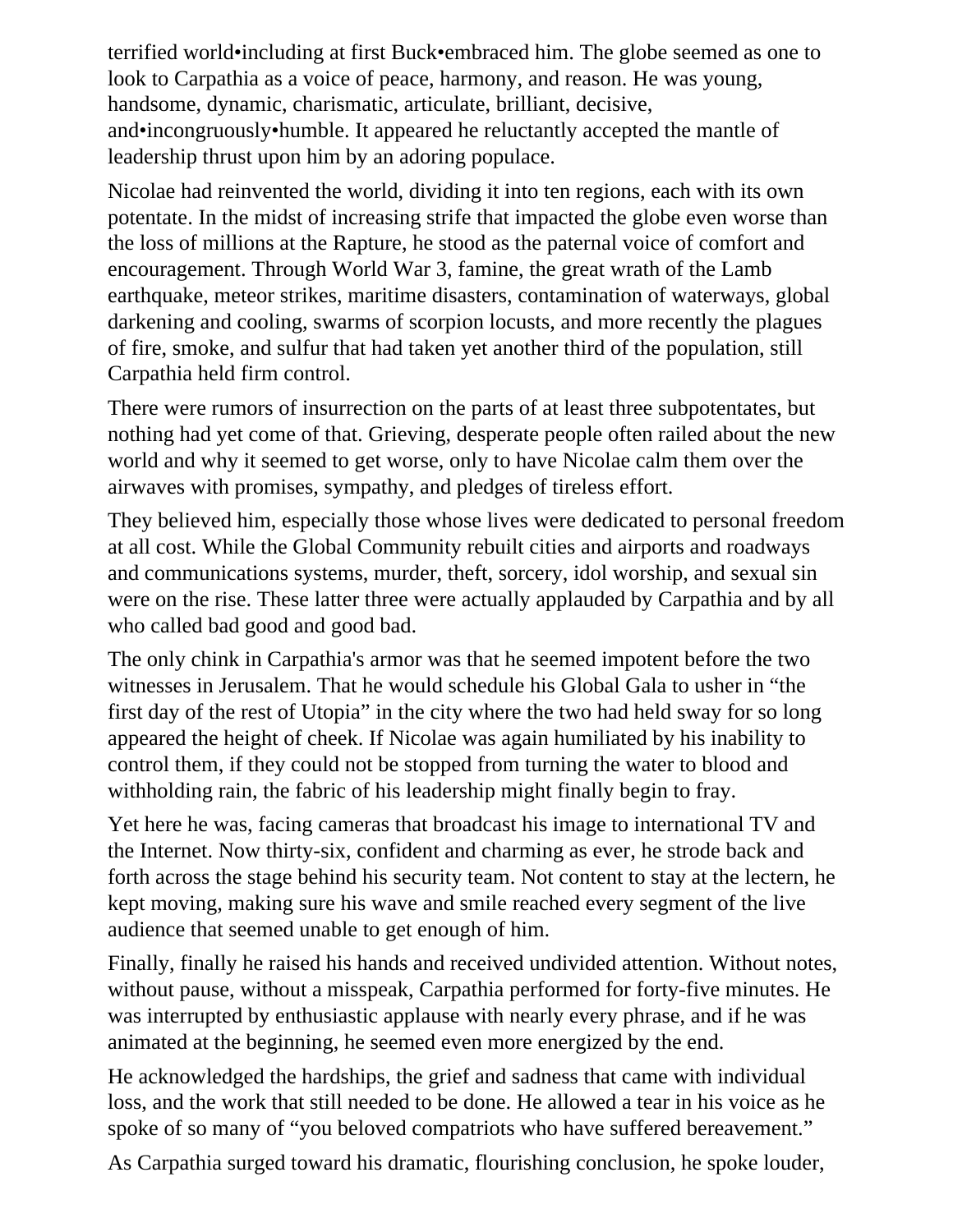more directly, even more confidently. To Buck it seemed the crowd was ready to burst with love. They trusted him, believed in him, worshiped him, counted on him for sustenance.

Nicolae took one dramatic interlude where he strode back to the side of the lectern, leaned against it with one hand, crossed his feet at the ankles, and put his other fist on his hip. His look, on the giant screens throughout the plaza, was cocky and arrogant and pregnant with promise. With an are-you-ready-for-this smirk that created murmurs of excitement, laughter, whistles, and applause, plainly he was ready to make some bold pronouncement. Carpathia let the tension build, then stepped purposefully behind the lectern and gripped it with both hands. "Tomorrow morning," he said, "as you can see on your program, we will reassemble near the Temple Mount. There we shall establish the authority of the Global Community over every geographic location." Cheers and more cheers. "Regardless who is proclaiming this or warning that or taking credit for all manner of insidious attacks on this city, this area, this state ... I will personally put an end to the religious terrorism perpetrated by two murderous imposters. I, for one, am tired of superstitious oppression, tired of drought, tired of bloody water. I am tired of pompous so-called prophecies, of gloom and doom, and of pie in the sky by and by!

"If the Jerusalem Twosome does not cease and desist tomorrow, I shall not rest until I have personally dealt with them. And once that is accomplished, we shall dance in the streets!"

The throng surged toward the stage, lustily cheering and chanting, "Nicolae, Nicolae, Nicolae!"

He shouted over the din, "Have fun tonight! Indulge yourselves! But sleep well so tomorrow we can enjoy the party that shall have no end!"

As the helicopters reappeared and people were cleared from the landing area, Carpathia waved and smiled as he headed toward the steps. Leon followed quickly and knelt, thrusting out his arms and waving in gestures of unworthiness. To Buck's amazement, most of the crowd followed suit. Tens of thousands dropped to their knees and worshiped Carpathia as they would an athlete or a performer ... or a god.

Rayford was beside himself. To keep from being conspicuous in his refusal to kneel, he kept moving. Each step brought him closer to the front, and inside his robe he pulled the Saber from its block. The heavy, solid, lethal feel both invigorated and scared him. He felt as if he were dreaming, watching himself from afar. Had it come to this? Had he become this crazy man who had won out over the pragmatist? Unless he could somehow be sure this was God's plan, he didn't dare inject himself into history. Whoever was the assassin, he would never again be free, that was sure. The perpetrator would be identified on tape and wouldn't get far.

Rayford was within fifty feet of the stage when Carpathia gave a final wave, ducked, and disappeared aboard the helicopter. The chopper lifted off directly over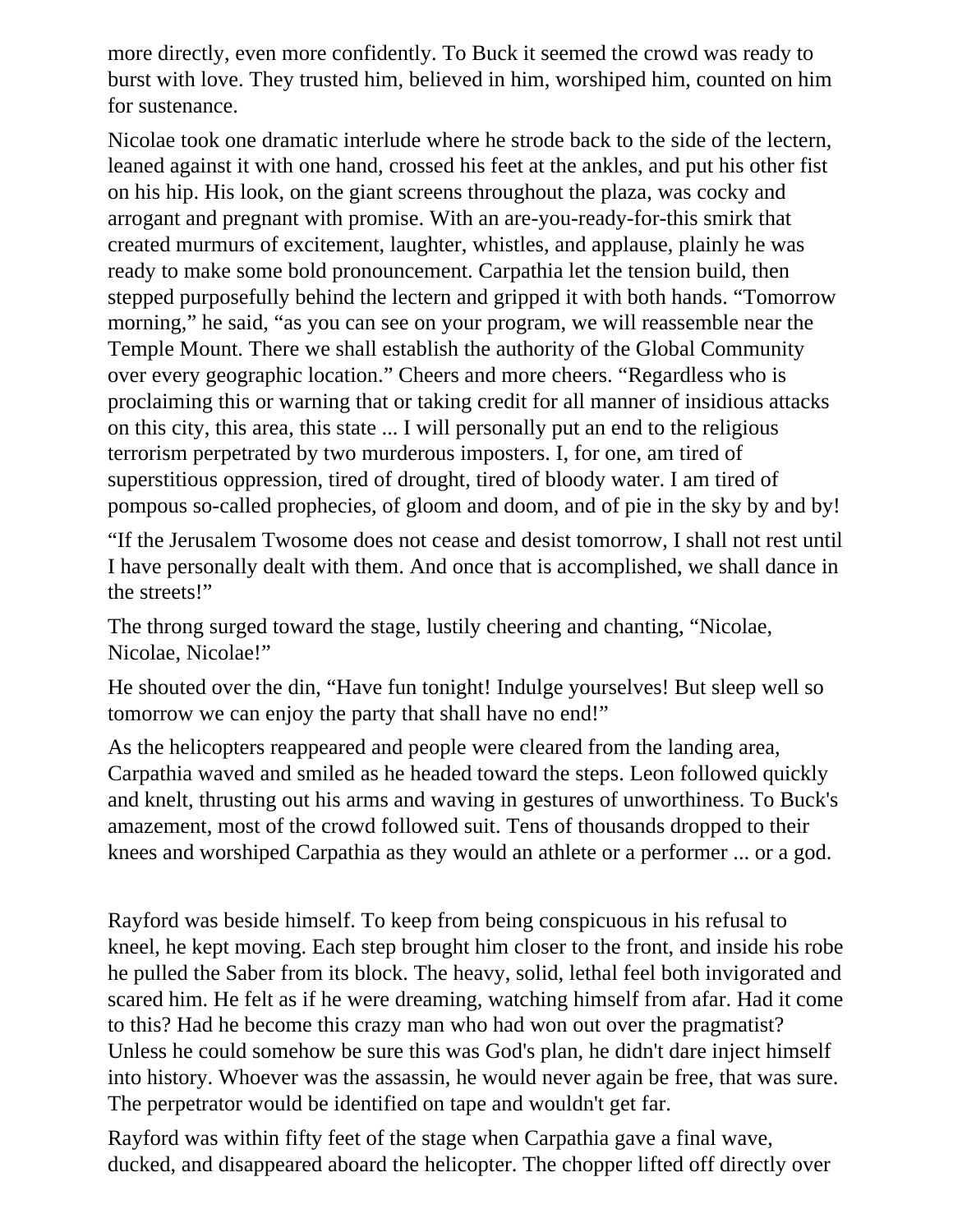Rayford's head, and he could have shot it from the sky. He gritted his teeth and slammed the Saber back into the block. He replaced it in the big inside pocket, pushed his hands back out through the armholes. Clenched teeth made his temples throb.

As the crowd flooded out to play, Rayford determinedly marched the miles back to his car, jaw still set, hands hidden by the billowy sleeves. Unless God made him, he would not do anything rash.

Buck missed his family. The spectacle at the Gala plaza left him sad. He sleepwalked the streets, idly following the crowd but making sure he was headed back toward his hostel. He called home, talked to Chloe, talked to Kenny, talked to Tsion. Called New Babylon, talked to David, "met" Annie. He hated to beg off after having talked to her for the first time, but a beep told him he had another call, and the readout showed it was Leah.

"Sorry to bother you, Buck," she said, "but I had a disconcerting day at Buffer and wanted to tell someone."

"No problem, but you're supposed to be briefing Rayford, aren't you?"

"I'm not supposed to even call him until Friday."

"What?"

She told him of Rayford's instructions.

"And if there's trouble?"

"I guess I'm to call you."

"What can I do? Rent a car and drive to France?"

"No, I know."

"Did you see Hattie?"

"They're considering my request and will let me know."

"Doesn't sound good."

"Seems fishy, Buck. I don't know whether to bolt or play it out."

"Let me call Rayford and find out what the deal is."

"Would you?"

Buck stopped under a streetlight within blocks of the Wailing Wall and called Rayford's personal phone. He would know who was calling from his own readout. Rayford answered. "This had better be important, Buck."

"I'd say hanging one of our own out to dry is important. How can you strand her like that?"

Rayford sounded bored. "What's her problem? She get herself in trouble?"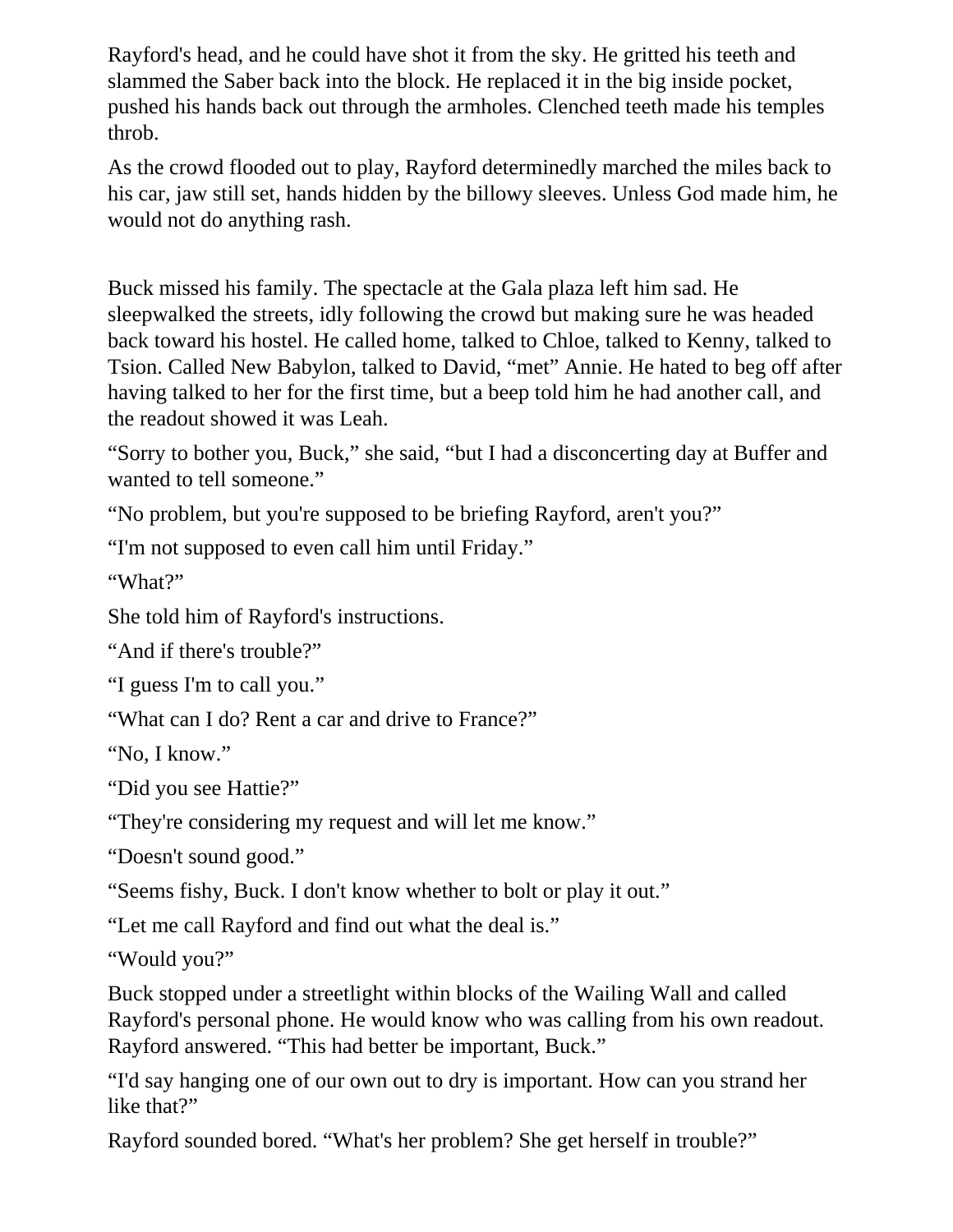Buck brought him up to date.

"Tell her to stay with the plan and not to call you or me until Friday."

"What've you got going, Ray?"

"Buck, listen. When I told Leah I didn't want her to call me till Friday, I didn't expect her to run to you. I need you to trust me."

Buck sighed and reluctantly agreed. He decided not to tell Chloe that he and her dad might eventually have to have it out. He didn't know what the problem was.

Buck climbed a tree so he could see the Wailing Wall, and there were Eli and Moishe. They still stood shoulder to shoulder, staring, unmoving, in the same position as he had last seen them. Crowds taunted.

He called Jacov for a report on Chaim. "Good news and bad news," Jacov said. "The tests are positive."

"What can be bad?"

"The doctor can't determine the cause of the paralysis or the speech loss. It looks and acts like a stroke, but there doesn't seem to have been one."

The next morning Rayford rose and got an early start toward the Wailing Wall. The path was wet in spots, and from more than dew. He was stunned to find the crowds huge two hours before the vaunted confrontation. Rumors flew that the memorial service for Pontifex Maximus Peter the Second had been cancelled due to lack of interest and that Ms. D'Angelo had already been defrocked. Apparently Enigma Babylon would die with its founder. No room even for pagan religion in Carpathia's orbit.

With his Saber inside his robe, Rayford elbowed his way to the middle of the bustling crowd. He had not slept well, praying most of the night, and now he wished he could sit. But he endured. The witnesses stood like statues, as people said they had for hours. Surely they would become animated when Carpathia arrived to challenge them.

A block away loud bands rehearsed for the all day/all night party.

Buck tried to climb the same tree he had the night before, but GC Security shooed him away. He found a spot on a rocky ledge with a clear view over the crowd.

He was saddened by the silence of the witnesses, wishing that when Carpathia arrived they would at least go down swinging. But the due time was upon them; this was the 1261st day. The Bible said they would be overcome.

At a minute to ten the sky came alive with helicopter rotors. As at the Gala site, three choppers brought the potentates, Fortunato, no Enigma Babylon rep this time, and finally Carpathia. It marked the first time Buck had seen him without a tie. He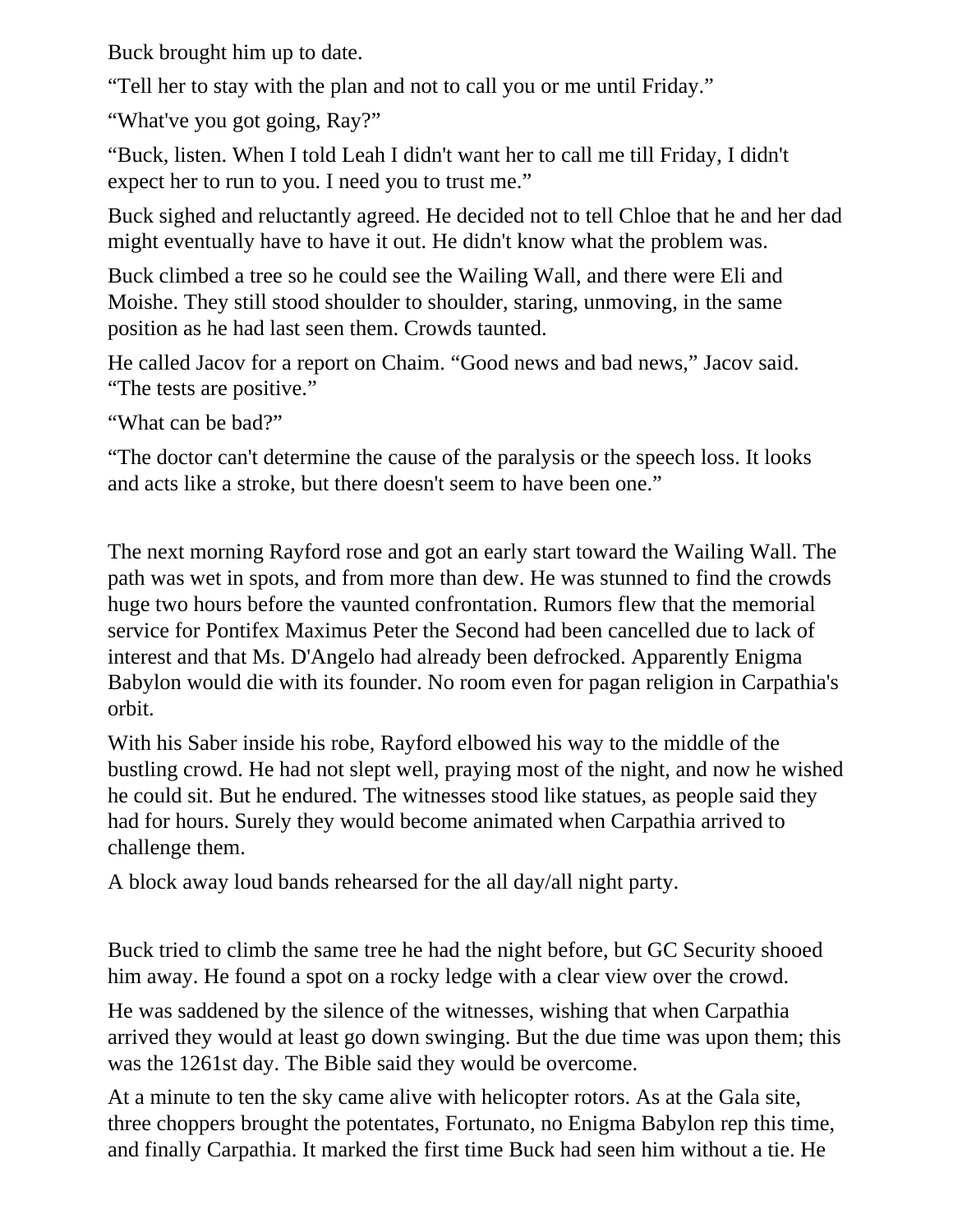wore expensive shoes and slacks, an open-collar shirt, and a cashmere sport coat with what looked like a Bible protruding from one of the pockets.

The potentates and Fortunato stepped behind a barrier that separated them from the crowd. Lights beamed, cameras whirred, and Carpathia swept to the fence. His shirt was equipped with a wireless mike, and he stopped for a dab of powder from a makeup artist. He smiled to the noisy crowd and approached the witnesses, who stood still, only their chests moving with their breathing.

Carpathia, like a magician, whipped off his sport coat and hung it from the top of a pointed bar in the fence. Whatever was in the pocket made the coat sag to that side. When Nicolae rolled up his sleeves as if to fight, the crowd went wild.

"And what do you gentlemen have to say for yourselves this morning?" he said, looking first to the witnesses and then to the crowd. Buck prayed they would be eloquent, challenging, forceful.

In Illinois it was the wee hours of the morning. Tsion sat before the television in his pajamas and robe and slippers. Chloe sat in a chair.

"The baby sleeping?" Tsion said.

Chloe nodded. "I pray he sleeps through this."

When Carpathia began with the challenging question, Chloe said quietly, "Give it to 'im, Eli. C'mon, Moishe."

But they did not respond.

"Oh, God," Tsion prayed. "Oh, God, oh, God. They are oppressed and they are afflicted, yet they open not their mouths; they are led as lambs to the slaughter, and as a sheep before its shearers is silent, so they open not their mouths."

For a second Buck wished he had a weapon. He had a clear sight path to Carpathia. What arrogance! What ego! How he would love to pop Nicolae between the eyes, even with a slingshot. He shook his head. He was a journalist, an observer. He didn't claim to be objective. His heart was with the witnesses. But neither was he a participant.

Rayford could hardly keep still. He bit his tongue to keep from shouting at Carpathia. He slipped his arms inside his robe and held the box in both hands. If Nicolae was going to make fools of the witnesses, maybe he would wind up the fool, lying in his own blood.

Carpathia was in his glory. "Cat got your tongues?" he said, pacing before the silent saints, peeking at the crowd for encouragement. "The water in Jerusalem tastes cold and refreshing today! Run out of poison? Coconspirators run away? Lose access to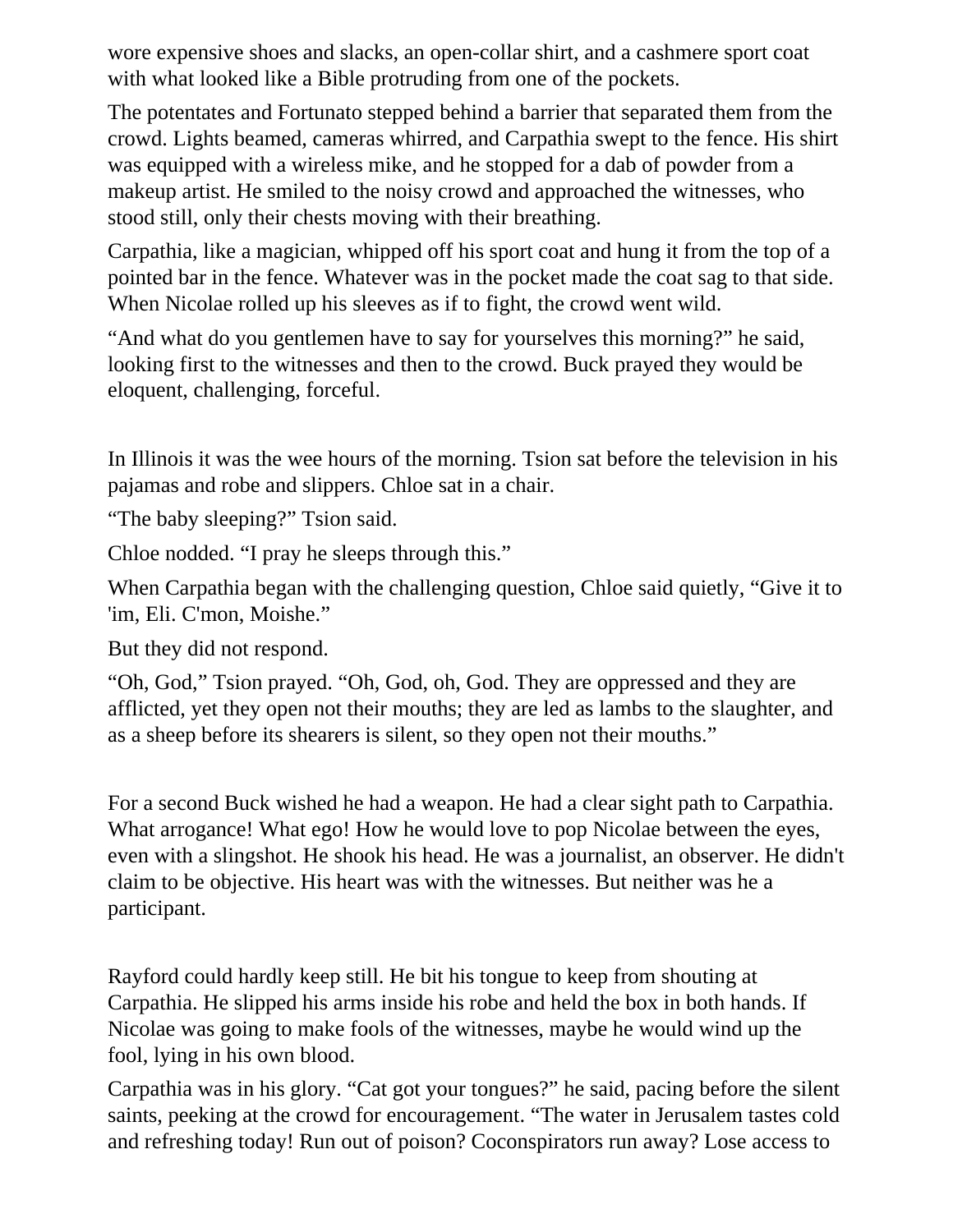the water supply?"

The people cheered and mocked. "Throw them out!" someone yelled.

"Arrest them!"

"Jail them!"

"Kill them!"

Rayford wanted to shout, "Shut up!" but would have been drowned out by the bloodthirsty mob anyway. And Carpathia played them.

"Was that rain on my window this morning? What happened to the drought? Say, does anyone see locusts? Horsemen? Smoke? Gentlemen! You are impotent!"

The crowd ate it up. Rayford seethed.

"I proclaimed this area off-limits to you two years ago!" Carpathia said, his back to the crowd but the microphone allowing him to be heard everywhere, including on TV. "Why are you still here? You must leave or be arrested! In fact, did I not say that if you were seen in public anywhere after the meeting of the cultists that you would be executed?"

Carpathia turned to the crowd. "I did say that, did I not?"

"Yes! Yes! Execute them!"

"I have been remiss! I have not carried out my duties! How can I stand before the citizens who have charged me with upholding the dictates of my office when I have allowed this crime to go unpunished? I do not want to be shamed before my people! I do not want to be embarrassed at their party today!

"Come! Come out from behind that fence and face me! Challenge me! Answer me! Climb over, fly over, transport yourselves if you are able! Do not make me open the gate!"

Carpathia turned to the crowd again. "Should I fear their very breath? Will these dragons incinerate and slay even me?"

The crowd was not as loud now, laughing nervously. The witnesses did not move.

"I am at the end of patience!" Nicolae said. The head of the GC Peacekeeping Force produced a key from his pocket and handed it to Nicolae. He unlocked the gate, and the crowd edged back. Some gasped. Then they fell silent.

Carpathia opened the gate with a flourish and rushed the witnesses. "Outside!" he shouted, but the two ignored him still. He moved right of Eli and shoved him into Moishe, making them both stumble toward the gate. He herded them through, pushing, bumping, jostling.

The crowd fell back more. Carpathia grabbed Eli and Moishe by their robes and slammed them back against the fence, then turned his back on them and smiled at the crowd. "Here are your tormentors!" he said. "Your judges! Your prophets!" He spat that last. "And what do they have to say for themselves now? Nothing! They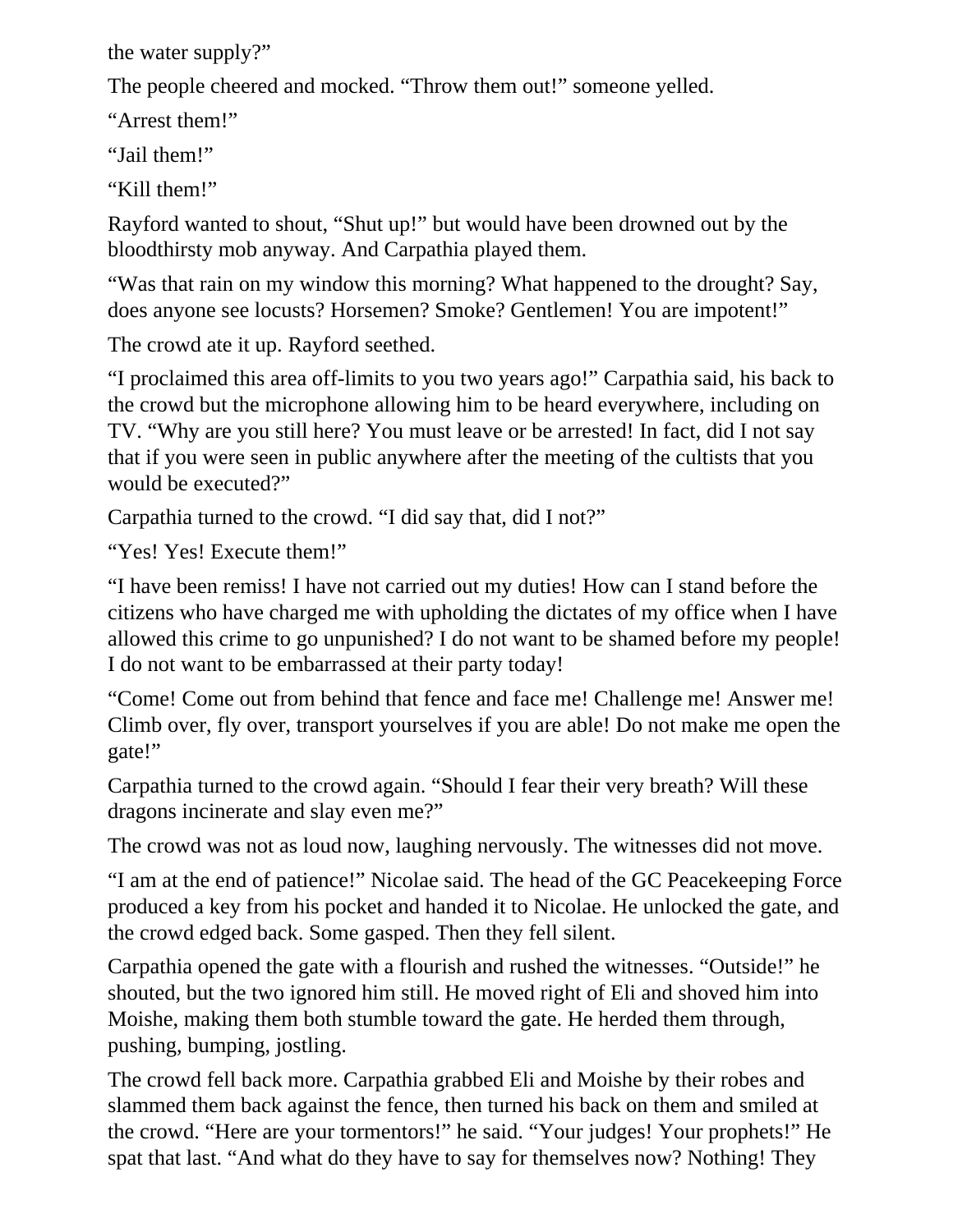have been tried and convicted and sentenced. All that is left is the rendering of justice, and as *I* have decreed it, I shall carry it out!"

He turned to the two, tugging their robes again until they stood six feet in front of the bars.

"Any last words?"

Eli and Moishe looked at each other and lifted their heads to heaven.

Carpathia strode to his jacket and removed the black object from the pocket. Rayford was stunned to recognize it. Nicolae hid the box from the crowd, his back to them, as he separated a Saber handgun from its adjoining piece. He backed about ten feet away from the witnesses and pointed the weapon at Eli, on his right. The sudden explosion made everyone recoil and cover their ears. The bullet entered Eli at the neck, and the force knocked him off his feet, his head slamming into the fence before his body crumpled to the ground, blood gushing. The huge exit wound splattered gore on the fence and the stone building behind.

Moishe knelt and covered his eyes as if in prayer. Carpathia shot him through the top of the head, making him flop into the fence and land on his chin, limbs splayed.

Rayford's mouth was dry, his breath short, his pulse reverberating to fingers and toes. All around him people held their ears and gawked at the remains. Carpathia fitted the gun back together, slipped it into the jacket pocket, put the jacket back on, and with a closed-mouth smile executed a deep bow to the crowd.

Rayford was overcome with such a passion to shoot Carpathia that he lowered his shoulder and rammed into the man in front of him, who let out a horrific grunt just as the crowd responded to Carpathia. They jumped and spun and cheered and laughed and shouted and danced. Rayford bulled forward, trying to get to Carpathia, all the while trying to detach his own Saber.

The crowd swayed together, falling, wrestling, enjoying themselves. Rayford tumbled in the middle of it, his arms inside his coat, unable to get up. He forced one hand out of a sleeve so he could push off the ground to stand, but he was knocked over halfway up. He swung his elbows to clear space, but in the process the Saber box rattled to the ground. He felt for it as he sat there, battered back and forth by waves of revelers. He forced both arms out just as someone knocked him back and his head slammed the concrete. He rolled and jumped up, a bump rising on the back of his head. Where was the Saber? Had it stayed together? It was fully loaded, and there was no safety.

Buck stood on the rocky ledge, drained. He watched the dancing, the carousing, the helicopters collecting Carpathia and the other VIPs and whisking them to the party site. Buck hated the sight of the grisly bodies of his beloved preachers. How he had come to cherish their dark, leathery skin, their thick, dirty feet, their smoky sackcloth robes! They had been so regal, majestic, patriarchal. Their bony hands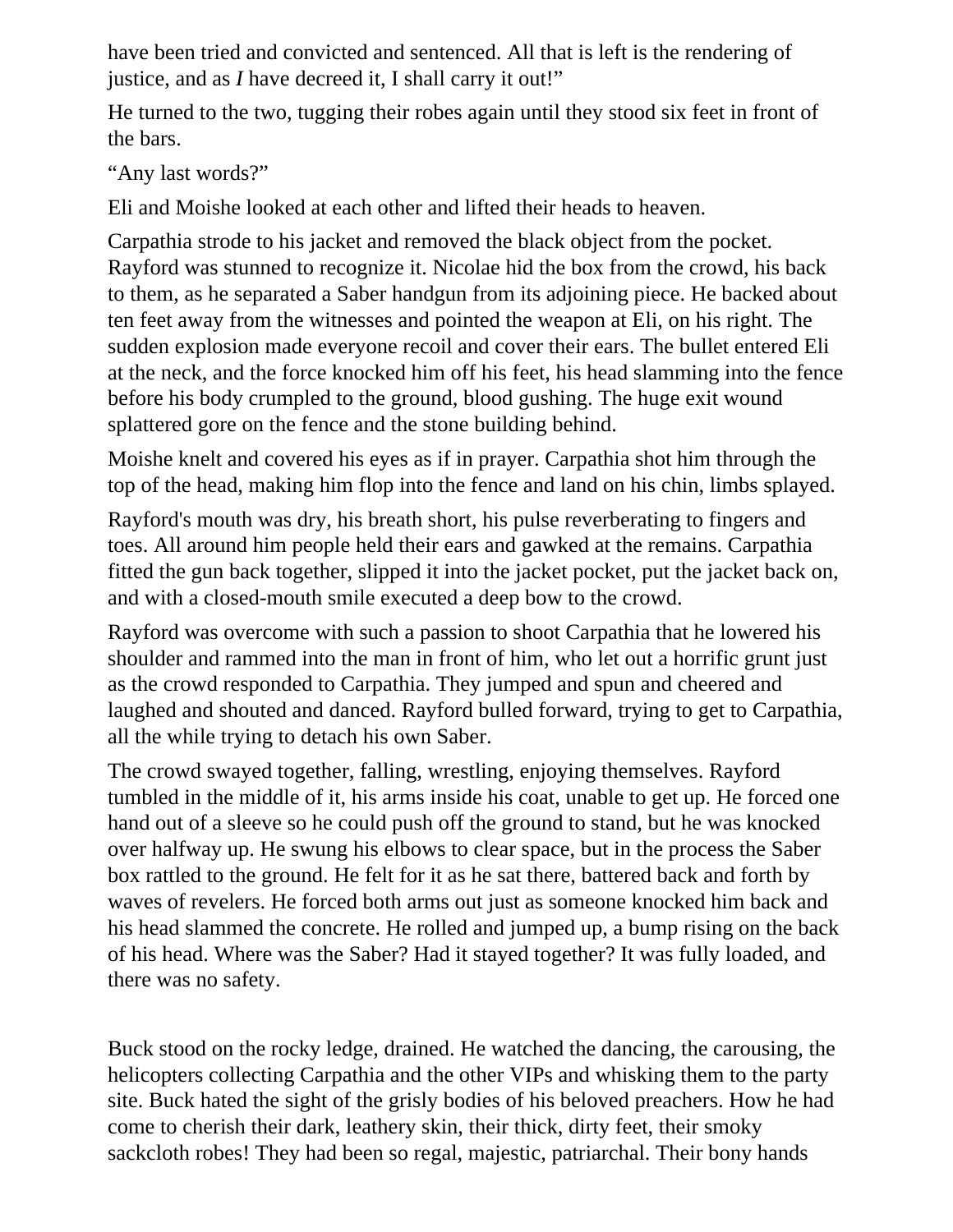and shoulders, wrinkled necks and faces, long gray hair and beards only added to their wonderful, supernatural mystery.

Their bodies had been destroyed. Formerly invincible, they had been blasted against the iron fence, leaving them next to each other in grotesque heaps. Buck was embarrassed for them, exposed in death. Their robes rode high on their legs, their hands curled beneath them, eyes open, mouths agape. Their blood ran the blackest red under bodies torn apart by a weapon so technologically advanced that calling it a handgun was the ultimate understatement.

Buck knew what came next. He did not need to witness the celebrating that had been scheduled for noon to midnight but which would last more than three days. He looked with deep sadness on sin come to fruition, on evil personified in people who had had every chance, been given every warning.

Tsion lowered his head, "I could not have imagined how ghastly ..."

Chloe appeared unable to tear her eyes from the screen. "Buck must be there."

Tsion rose. "Chloe, we have turned a terrible corner. This is only the beginning. Soon Carpathia will not even pretend propriety. Most will be powerless to resist him."

Rayford spun and crouched, desperate for the Saber. He stepped on it, reached for it, and was knocked about again by crazed dancers. He dropped to his knees and grabbed it with both hands, hugging it to his chest as people climbed over him. Finally he tucked it back inside his robe and fought to the edge of the crowd. Carpathia was long gone by now.

Buck headed back to the hostel, passing celebrants on every corner, crowded around TV sets. He phoned Leah. No answer.

For the next three days the Gala was centered at the party venue. Music blared and speeches decried the Jerusalem Twosome and praised Nicolae. Fortunato urged everyone to view Carpathia as a deity, "perhaps the deity, the creator God and savior of all mankind." And the people cheered.

The only mention of the death of Peter the Second came from Carpathia himself, who said, "Not only was I tired of the pseudoreligious preachers and their legalistic imperialism, but I was also tired of the intrusive Enigma Babylon Faith, which shall not be reinstituted. Individual souls can find within themselves the deity necessary to conduct their lives as they wish. I esteem individual freedom over organized religion."

Rayford began to spend time near the Gala stage where the closing ceremony would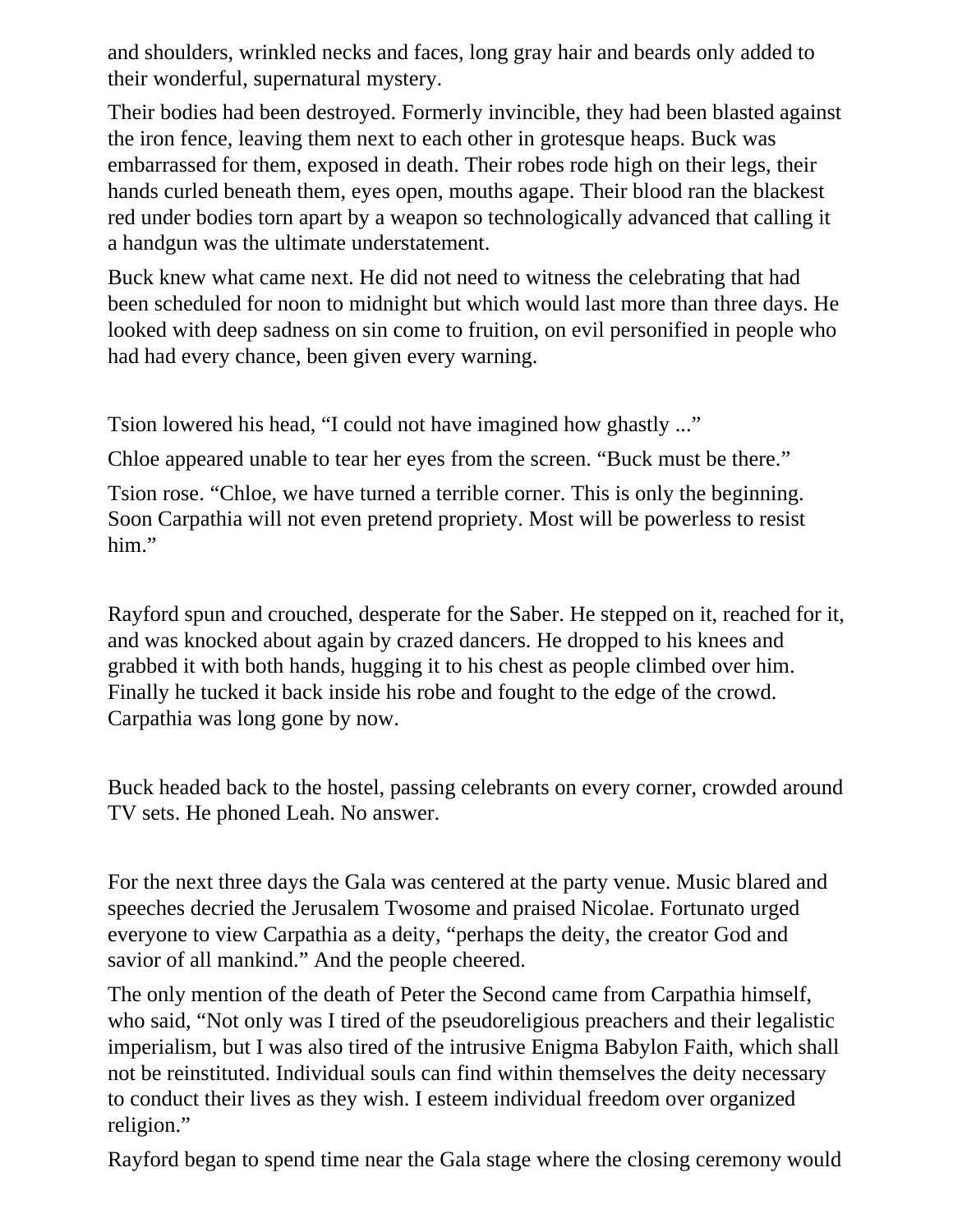be held Friday night. He calculated angles, lines of sight, when to arrive, where to stand, where to move, how to get himself in position should God choose to use him. The ceremony would end after dark with a speech by Carpathia. Perhaps that would be the moment.

All over Jerusalem, people celebrated. Buck was sickened that every newscast showed Eli's and Moishe's bloated, fetid bodies, decayed and steaming in the sun. Day and night crowds danced around them, holding their noses, sometimes venturing close to kick the corpses. Blood and tissue formed a sticky mess around them.

From all over the world came reports of celebrations, of people exchanging gifts as they would at Christmas. From the occasional commentator came the suggestion that it was "time to get past this, to give these men a proper burial and move on." But the celebrants would have none of it, and global polls showed huge majorities favored refusing them burial, letting them lie.

On Wednesday evening, Buck had finally been permitted to see Chaim in the hospital. Though his color was good and his speech had improved, his face drooped. He left side was stiff. His right hand was curled. Chaim's doctor was still puzzled by the results of his tests, but he was reluctant to accede to Chaim's request to "go home and die in peace."

Chaim pleaded pitifully to Buck, slurring, "Just wheel me out of here! Please! I want to go home."

By Friday dawn, Buck had still been unable to reach either Leah or Rayford. He did, however, receive a surprising call from Jacov. "I don't know how he did it, but Chaim talked his way out of there. He has improved enough to come home, and the doctor now believes he may have had a small stroke that acted like a big one. He looks no better to me, but he can make himself understood. And he's ordering me to take him to the closing ceremony tonight."

## **TWENTY-THREE**

As Buck showered Friday morning he realized he would do anything but sacrifice his identity to be at the Wailing Wall that day. He believed Tsion, he believed the Bible, he believed the prophecies. He couldn't imagine anything as satisfying as seeing the mockers of Eli and Moishe get theirs.

Buck had promised to help Jacov persuade Chaim to stay home from the Gala finale that evening, provided he was fortunate enough to find himself in the 90 percent of Jerusalem that would be spared the foretold earthquake.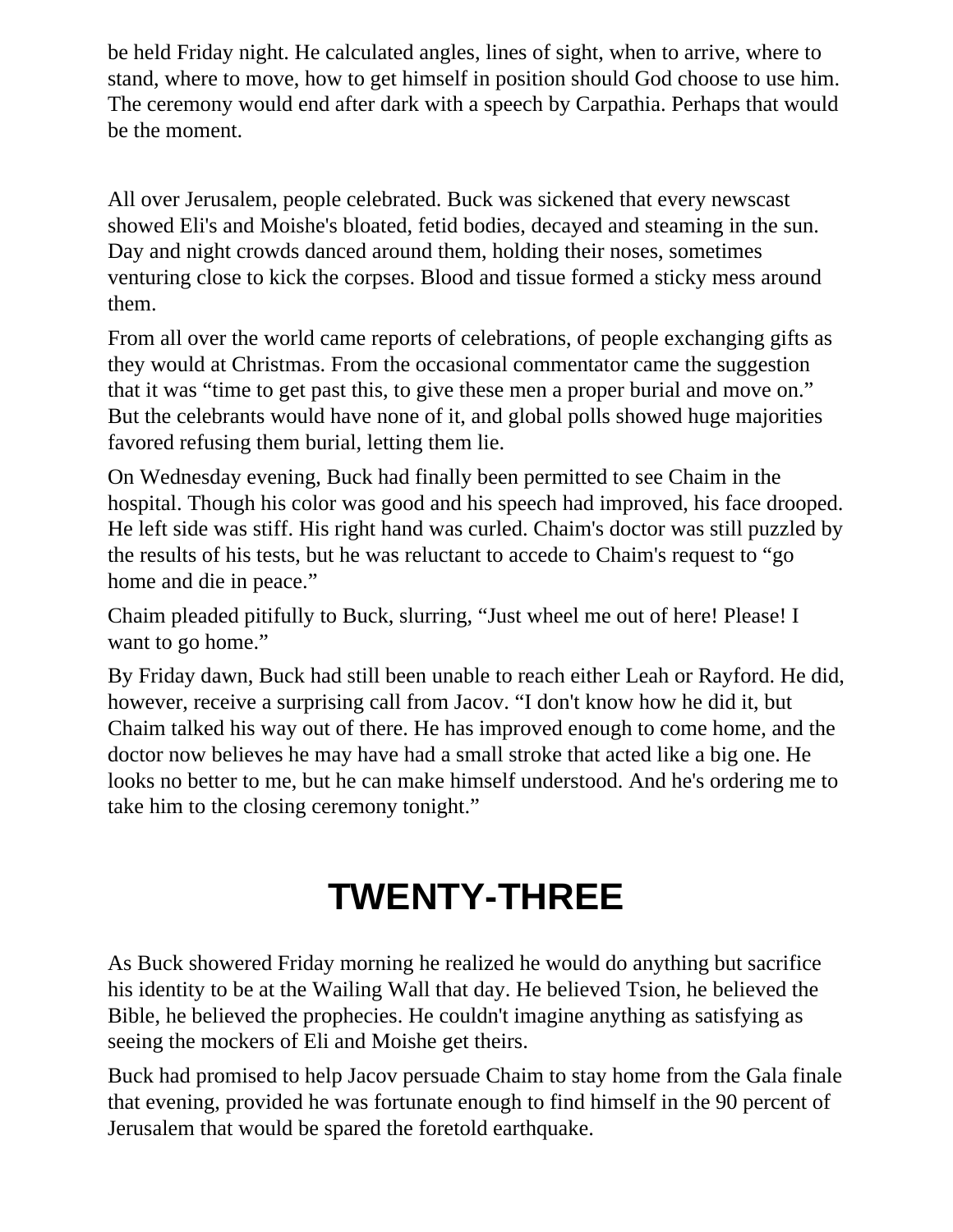Rayford slept most of the morning, ignoring his beeping cell phone except to note that the caller, every time, was Leah. What could he say? Sorry I can't pick you up tonight and ferry you back to the States, but I might be in prison or dead?

He was careful to be well rested and well fed. He wanted to be prepared and sharp, regardless which way the day went. Rayford was also careful to pray that God would tell him if he were heading off on his own. He was willing to get to the plaza at least three hours before sundown, stay in the middle of crowds, and make sure he was in the spot he had scouted. Past that, God would have to pull the trigger.

Rayford glanced at his phone and punched up Leah's last message readout: "Our bird has left the cage. Now what?"

Hattie was not at Buffer? Now what, indeed? He phoned her. But now Leah wasn't answering.

Buck was angry with himself for not going even earlier to the Wailing Wall. His spot on the rocky ledge was taken. GC guards let no one up the trees. The area teemed with drunken celebrants, some Buck would have sworn had been there for days. How long could this party last? Dancing, public lewdness, shouting, singing, drinking, people staggering about...

Thousands chanted in various languages, only the bravest now approaching the blackening, oozing carcasses that had split in the heat of the sun. Buck smelted the rancid cadavers from a hundred yards. Still, he was determined to get closer. He walked far around the left side of the Wall and found himself in a grove of trees and high shrubbery. Buck couldn't risk being recognized, but this gambit was worth the danger. If it led, as he hoped, to the same underbrush that had allowed him to get close to Eli and Moishe once before without drawing the ire of the guards, he could be an eyewitness to one of the greatest miracles of history.

Tsion and Chloe, up before dawn and watching TV again, took turns distracting Kenny when the cameras showed Eli and Moishe's gruesome remains. "Awful as the deaths were," Tsion said, "what is coming should be exquisite." He sat rocking on the couch, unable to sit still. Anytime he caught Chloe's eye he was reminded of his daughter when she was a little girl on the morning of her birthday.

Buck slithered through the brush past two guard outposts and around the opposite side, where he was finally as close to the fence as he could be without being seen. He could not believe his luck. Unless by accident, Buck would not be discovered. He was reminded of his admonition to Leah. We don't do luck.

"Thank you, Lord," he whispered.

Buck could barely stand the sight of what was left of the mighty men he had come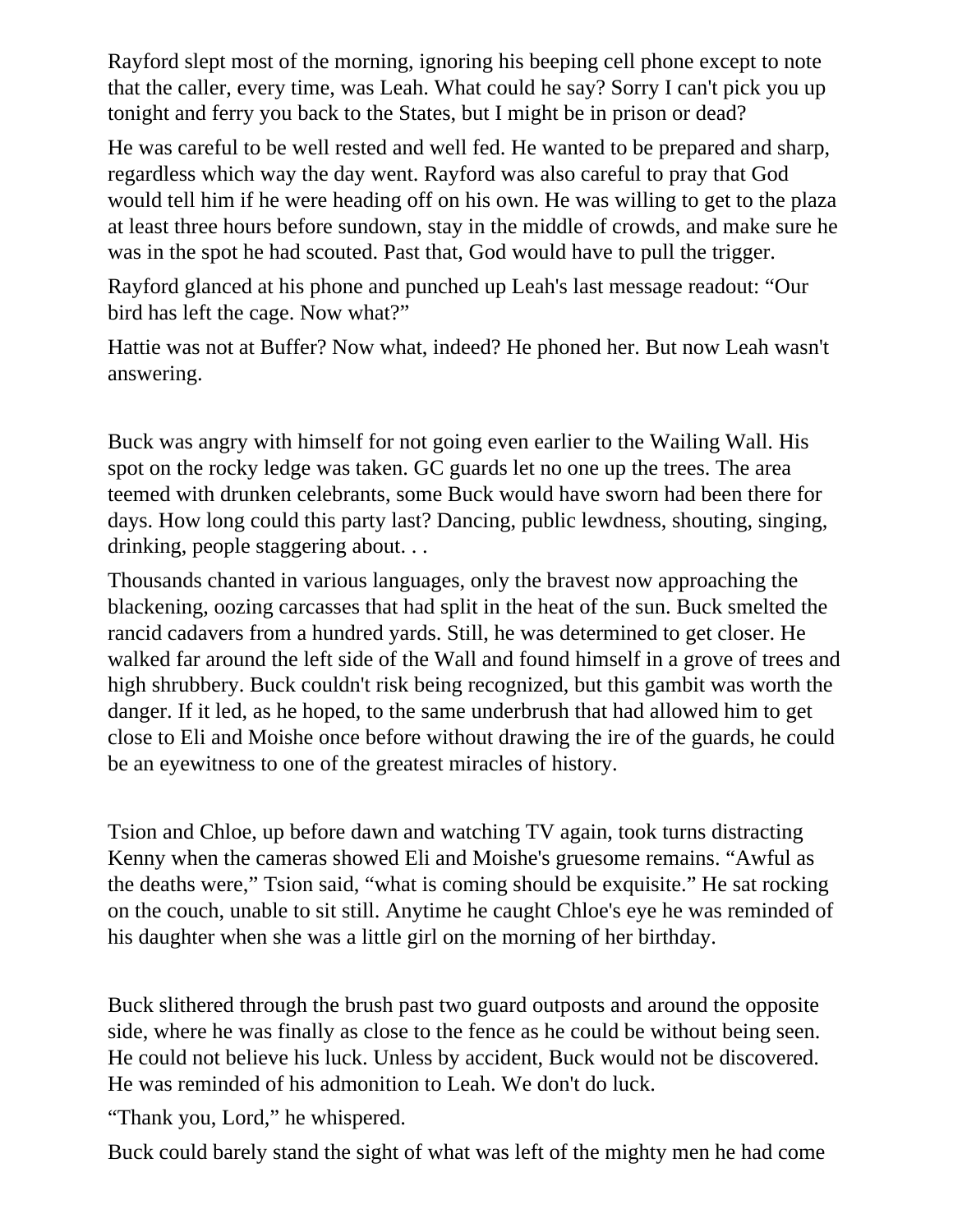to love. Except for the occasional kicks from the most irreverent of the partiers, the bodies had not moved in three and a half days. Animals picked at them, birds pecked, bugs crawled. Buck decided he would not let his worst enemy rot in the sun.

A raucous band invaded the area, and the carousers became feverish. The bravest danced side by side, arms interlocked at the shoulders, encircling the bodies. Buck feared he would miss the miracle now, blocked by these crazy drunks. Their misshapen circle flattened as it snaked between the bodies and the fence.

Faster and faster they danced until someone reversed direction. The whole line stopped and went the other way, but soon several had ideas of their own and the thing disintegrated. Dancers collided, laughing, hollering, guffawing until tears rolled. A middle-aged woman, one shoe missing, bent to vomit and was bowled over by some who thought the circle was still going.

Several went down, giving Buck a clear view of Eli and Moishe, now just hideous, distorted, repulsive collections of body parts in putrid piles. A sob of pity rose in his throat.

Without warning the dead men stirred. Buck held his breath. One by one the crazies shrieked, fell back, and drew the attention of the rest of the throng. Word spread that the corpses were moving, and the inner circle stampeded back while those hearing the commotion from farther back surged forward.

The music stopped, the singing turned to screams and agonizing wails. Many covered their eyes or hid their faces. Thousands fled. Thousands more came running.

Eli and Moishe struggled to their knees, filthy bodies in slow motion, chests heaving. Rugged, long-fingered hands on their thighs, they blinked and turned to take in the sight. In tandem they each put one hand on the pavement and straightened, slowly rising, eliciting terrible moans from the paralyzed onlookers.

As they deliberately rose to full height, the dried puddles around them stirred into liquid. Their gaping wounds mended, skin•stretched and split from swelling•contracted, purple and black blotches fading, fading. Hair and tissue from the fence and wall beyond disappeared as the men became whole.

Buck heard every screech from the crowd, but he could not take his eyes from Eli and Moishe. They gathered the folds of their robes into their fists at the chest, and the rest of the sackcloth fluttered clean in the breeze. They were again tall and strong, victorious and noble and stately.

Eli and Moishe looked on the crowd with what Buck read as regret and longing, then turned their faces heavenward. They looked so expectant that Buck noticed many in the crowd looking skyward too.

Snow-white clouds rolled in deep blue and purple skies. The sun was hidden, then reappeared in a beautiful sky of moving colors and pure white vapors.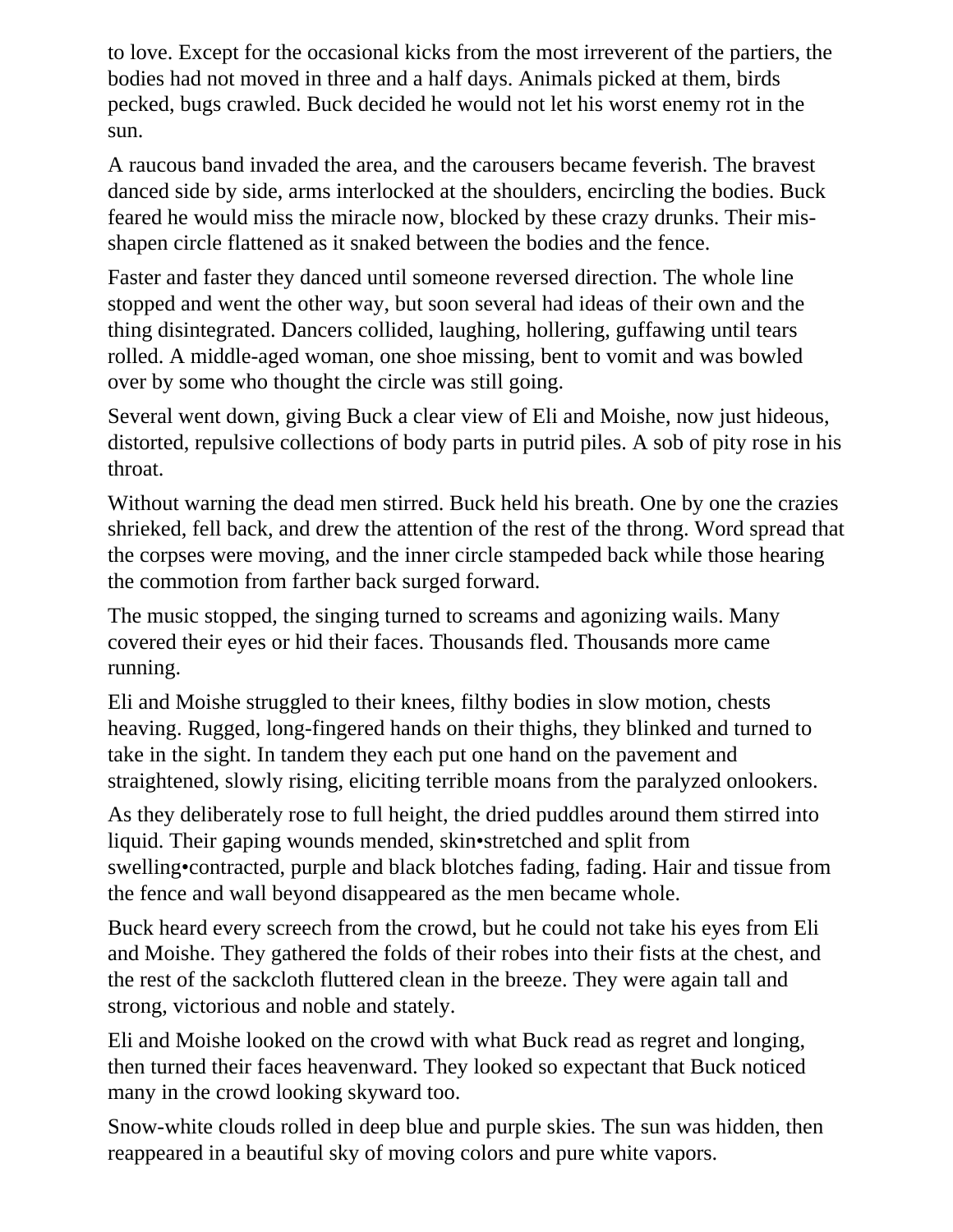A voice from above, so loud people covered their ears and ducked from it, said, "COME UP HERE!"

Faces still upturned, Eli and Moishe rose. A collective gasp echoed through the Temple Mount as people fell to their knees, some onto their faces, weeping, crying out, praying, groaning. The witnesses disappeared into a cloud that rose so quickly it soon became a speck before it too vanished.

Buck's knees buckled and he dropped to the soft soil, tears finally coming. "Praise God," he breathed. "Thank you, Lord!" All around, thousands lay prostrate, keening, lamenting, pleading with God.

Buck began to rise, but before his legs were straight the ground snapped beneath him like a towel. He flew back into a tree, scraping his neck and back as he tumbled. He leapt to his feet to see hundreds of people landing after being thrown even higher.

The sky turned black, and cold rain pelted the area. From blocks away came the ominous crash of buildings, the crack and boom of falling trees, the smash of metal and glass as vehicles were tossed about.

"Earthquake!" people shouted, running. Buck tottered out of his hiding place, amazed at how short and severe had been the tremor. The sun peeked through fast moving clouds, creating an eerie green atmosphere. Buck walked in a daze in the direction of Chaim's home.

Rayford had been watching on television from his hotel room. The quake cut the power and threw everything to the floor, including him. Almost immediately GC public address trucks rolled through the streets.

"Attention, citizens! Volunteers are needed on the east side of the city. Closing ceremonies will take place tonight as planned. Zealots have made off with the bodies of the preachers. Do not fall for fairy tales of their disappearing or their having had anything to do with this act of nature. Repeat: Closing ceremonies will take place tonight as planned."

Mac had slept late, then turned on the television to watch the day's news. He wept as TV cameras showed Eli and Moishe resurrect and rise into the clouds. How would the GC refute what had been broadcast around the globe? David Hassid had reported that he had seen Carpathia's eerie interruption on TV Monday night, but that the incident did not appear on any tapes of the event. And now, no replays of the resurrections appeared on the news.

What power, Mac thought. What pervasive control, even of technology. If by some stretch Carpathia left Israel alive, Mac would not allow him to land alive. Not on any plane he was piloting. But should he wait that long? He dug in the bottom compartment of his flight bag and fingered the contraband pistol just like the one Abdullah also carried. If Mac carried it that night, he would have to stay far from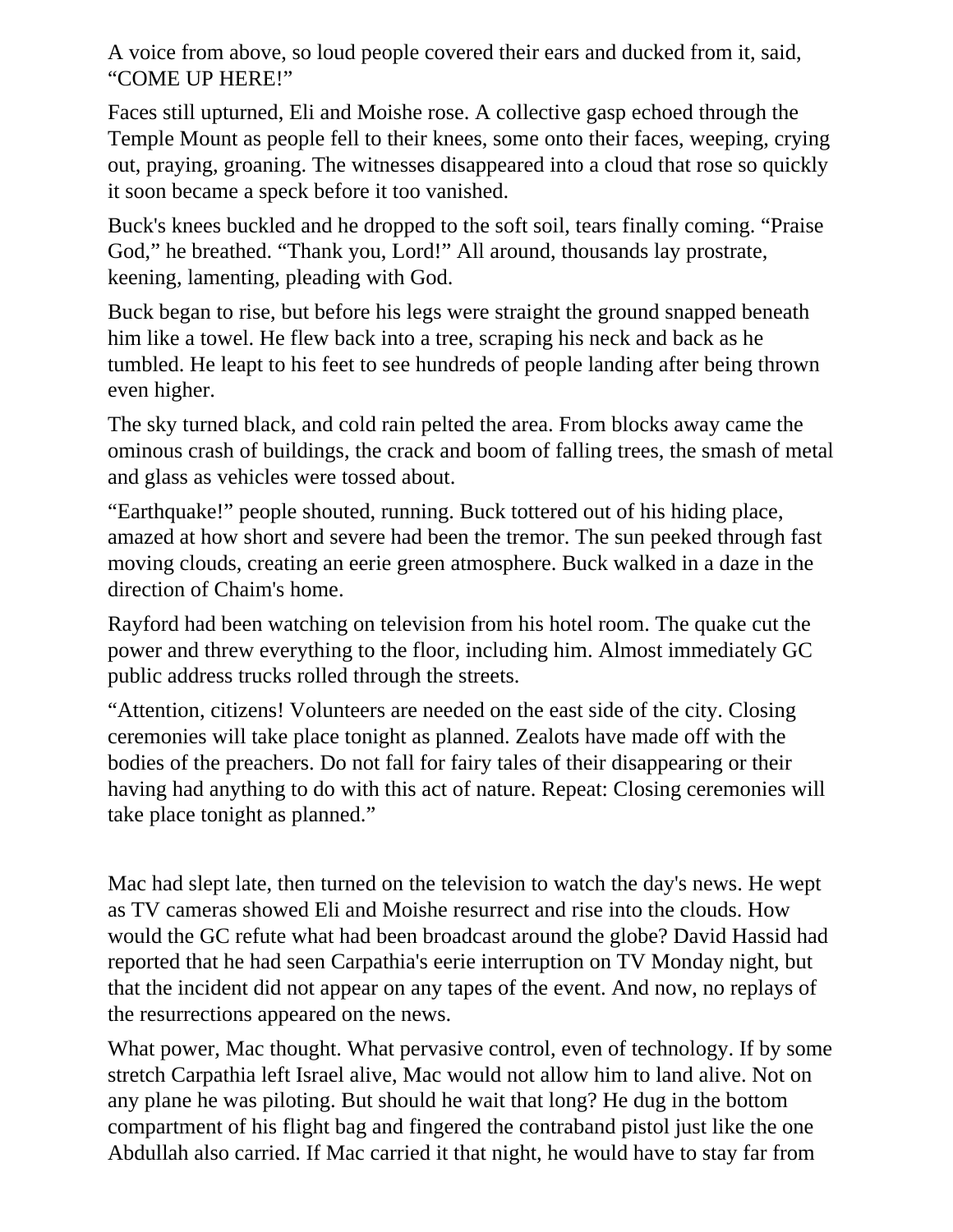Chaim's neighborhood had been hit hard. Bricks had been loosened and a section of his garage had disintegrated, but unlike the flattened residences around his, Chaim's house had largely escaped damage.

Power returned quickly to that area, and Buck watched the television reports with Chaim and the rest of the household. The death toll was announced in the hundreds but quickly climbed into the thousands.

Most of the damage indeed centered on the east side of Jerusalem, where buildings fell, apartment complexes collapsed, roads became upturned ribbons of asphalt and mud, and thousands perished. By early evening it was clear that about a tenth of the Holy City had been destroyed and that the death toll would reach at least seven thousand by morning.

Every newscast repeated the insistence on the part of the GC that delegates should still attend the final ceremony. "It will be abbreviated," an appropriately morose Leon Fortunato intoned. "The potentate is involved in the search-and-rescue operation, but he asked that I extend his heartfelt condolences to all who have suffered loss. These are his words: 'Reconstruction begins immediately. We will not be defeated by one defeat. The character of a people is revealed by its reaction to tragedy. We shall rise because we are the Global Community.

"'There is tremendous morale-building value in our coming together as planned. Music and dancing will not be appropriate, but we shall stand together, encourage each other, and dedicate ourselves anew to the ideals we hold dear.'

"Let me add a personal word," Fortunato said. "It would be most encouraging to Potentate Carpathia if you were to attend in overwhelming numbers. We will commemorate the dead and the valor of those involved in the rescue effort, and the healing process will begin."

Buck had no interest in the maudlin imitation of the opening night•the potentates praising their fearless leader and he piously charming the crowd.

"You promised to be there," Chaim rasped.

"Oh, sir, the roads will be impassable, wheelchair ramps may have been damaged. Just watch it on•"

"Jacov can drive through anything and get me anywhere."

Jacov shrugged. Buck made a face as if to ask why he hadn't supported Buck's refusal. "He's right," Jacov said. "Get him and his chair into the car, and I'll get him there."

"I can't risk being recognized," Buck told Chaim.

"I just want to know you are in the crowd, supporting me."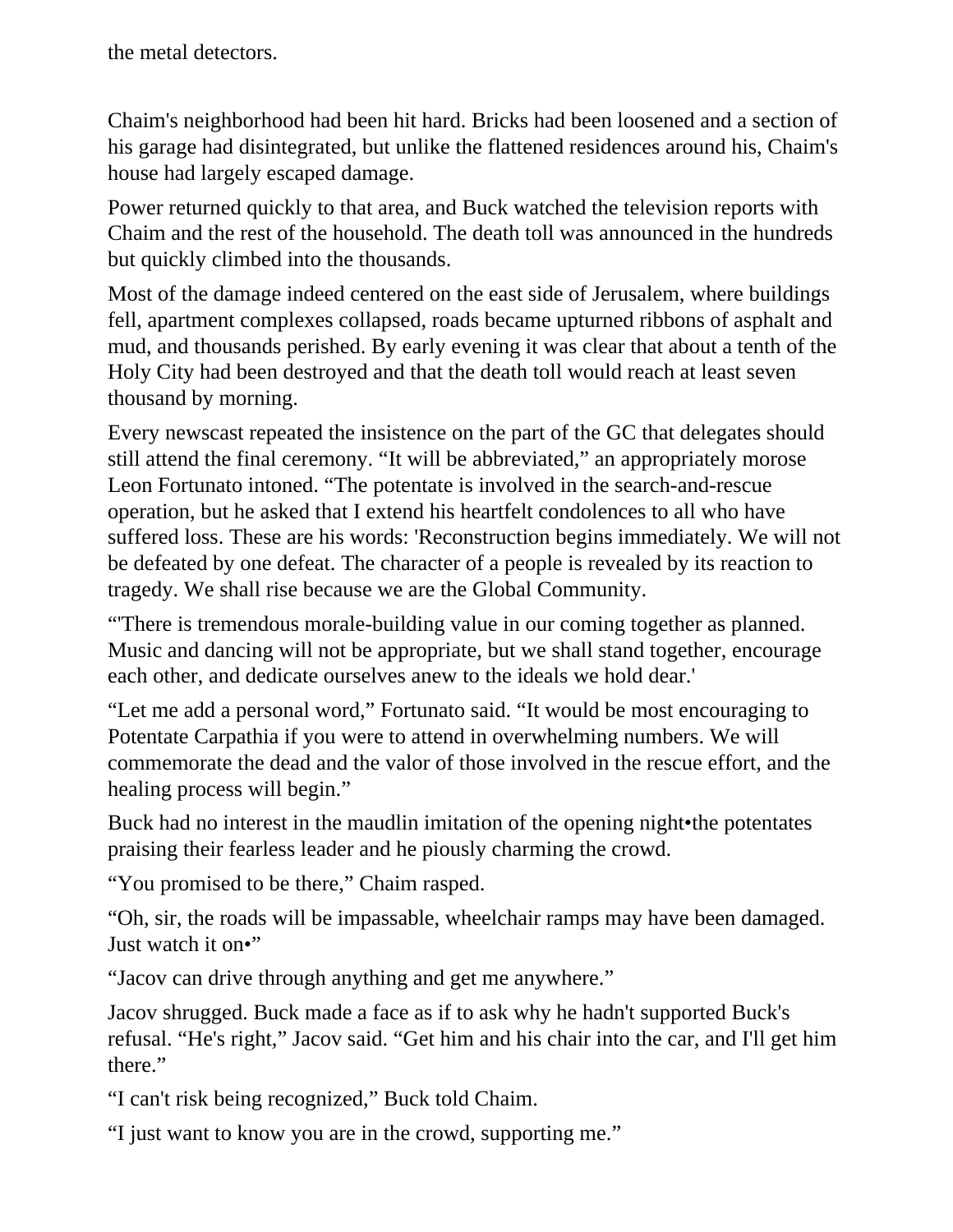The sun slipped out from under a bank of clouds and warmed Jerusalem. The orange highlight on the old city shocked Rayford in its beauty, but so did the devastation. Rayford couldn't imagine why Carpathia was so determined to go through with the schedule. But the potentate was playing right into God's hands.

Rayford stayed behind various groups, finally camping out in a cluster of people near the speaker tower to Carpathia's left as he faced the audience. Rayford guessed he was sixty or seventy feet from the lectern.

"I am not going," Abdullah announced. "I will watch on television."

"Suit yourself," Mac said. "I'll probably regret going myself."

Mac sat in the shuttle van for more than twenty minutes before it finally pulled away. He glanced back to see Abdullah stride quickly from the hotel, hands inside the pockets of a light jacket.

Buck arrived at the plaza before Jacov and Chaim and waited near the entrance, emboldened by being patently ignored. His new look was working, and anyway it appeared GC workers were preoccupied preparing for a guest of honor. And here he came.

Someone parked Chaim's vehicle while Jacov wheeled Chaim to the metal detector at stage right. "Your name, sir," a guard asked.

"Jac•"

"He's with me, young man," Chaim spat. "Leave him alone."

"I'm sorry, sir," the guard said. "We are on heightened security alert, as you can imagine."

"I said he's with me!"

"That's fine, sir, but once he helps you onto the platform, he'll have to find a seat or stand elsewhere."

"Nonsense!" Chaim said. "Now•"

"Oh, boss," Jacov said quickly. "I don't want to be up there anyway. Please."

Buck saw Chaim close his eyes wearily and wave with the back of his hand. "Just get me up there."

"You have to go through the metal detector," the guard said. "No exceptions."

"Fine! Let's go!"

"You first, son."

Jacov's keys set off the alarm. He succeeded on his second try.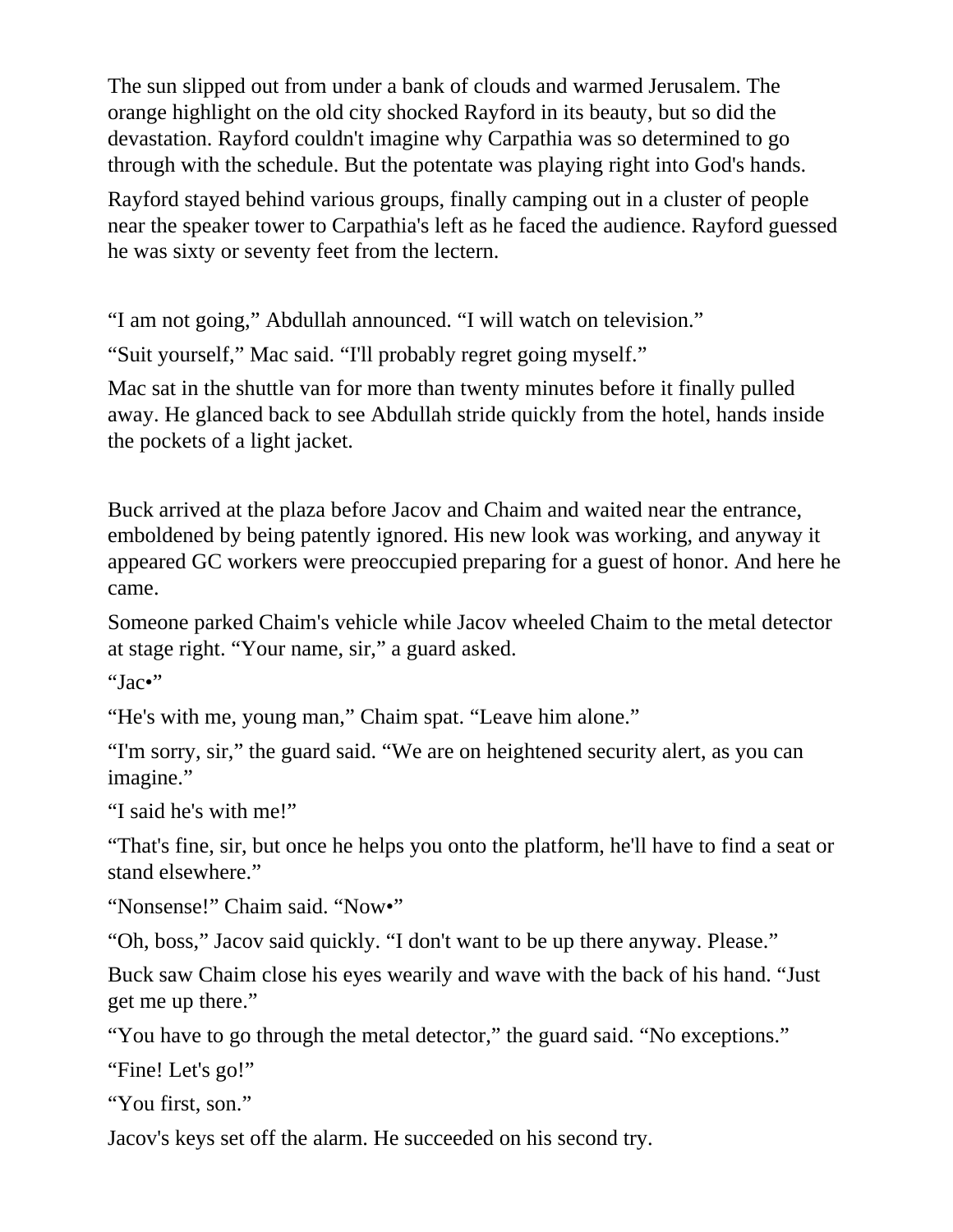"I'll need you out of the chair briefly, Dr. Rosenzweig," the guard said. "My men can support you."

"No they can't!" Chaim said.

"Sir," Jacov said, "he had a stroke Mon•"

"I know all about that."

"Do you want to insult an Israeli, and may I say, global statesman?"

The guard appeared at a loss. "I have to at least search him."

"Very well," Chaim growled. "Be quick!"

The guard felt Chaim's arms and legs and back, patting him down all over. "Your getaway would have been a little slow anyway," he said.

Jacov and three guards lifted the chair to the stage and rolled Chaim to the left end of the row of chairs. The guard signaled Jacov to return. "I'm to leave him up here alone now?"

"I'm sorry," the guard said.

Jacov shrugged. Chaim said, "Go on! I'll be fine."

Jacov descended and joined Buck near the front. They watched as Chaim amused himself by steering the motorized wheelchair back and forth across the vast, empty stage, to the delight of the growing crowd.

The sky was dark, but the vast lighting system bathed the plaza. Rayford guessed the crowd bigger than on opening day, but subdued.

Their helicopters having been pressed into earthquake relief, the VIPs were transported in a motor coach. No fanfare or music or dancing, no opening prayer. The potentates mounted the steps, shook hands with each other and with Chaim, and waited in front of their chairs. Leon walked Nicolae up, surrounded by the security detail. The assembled broke into warm, sustained applause, no cheering or whistling.

Leon quickly introduced the potentates, then said, "There is one other very special guest we are particularly pleased to welcome, but His Excellency has requested that privilege. And so, with heartfelt thanks for your support during this time, I give you once again, His Excellency, Nicolae Carpathia."

Rayford reached inside his robe with both hands, separated the Saber, and silently told God he was prepared to produce it at the right moment.

A restrained Carpathia quickly quieted the applause. "Let me add my deep thanks to that of our supreme commander's and also my abject sympathies to you who have suffered. I will not keep you long, because I know many of you need to return to your homelands and are concerned about transportation. Flights are going from both airports, though there are, of course, delays.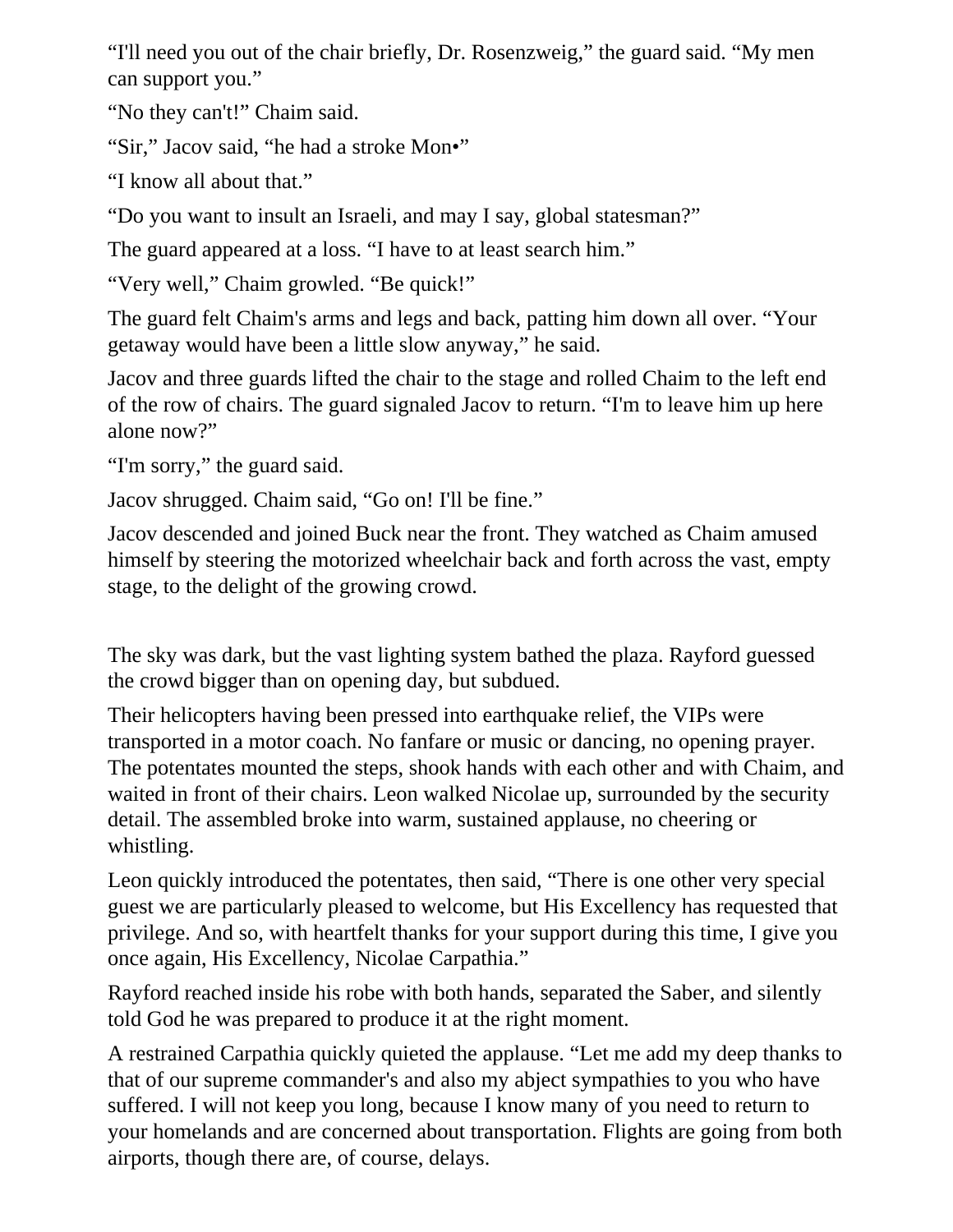"Now before my remarks, let me introduce my guest of honor. He was to have been here Monday, but he was overtaken by an untimely stroke. It gives me great pleasure to announce the miraculous rallying of this great man, enough so that he joins us tonight in his wheelchair, with wonderful prospects for complete recovery. Ladies and gentlemen of the Global Community, a statesman, a scientist, a loyal citizen, and my dear friend, the distinguished Dr. Chaim Rosenzweig!"

The crowd erupted as Carpathia pointed toward Chaim, and Rayford sensed his opportunity. People in front of him lifted their arms to clap and wave, and he quickly raised the weapon and took aim. But Chaim reached with his good arm as if to offer it to Carpathia, and Nicolae bounded over to the wheelchair to embrace the old man.

No way Rayford would fire that close to Rosenzweig. He lowered the weapon, hidden under the folds of his billowy sleeve, and watched the awkward embrace. Nicolae raised Chaim's good arm, and the crowd cheered again. Carpathia returned to the lectern and the moment was lost.

Mac McCullum knew Buck Williams was somewhere in the crowd. Maybe he would try to make contact when it was over. Was Abdullah also there? And why had he said he wasn't coming?

Quivering from the close call, Rayford tasted bile, Carpathia so repulsed him.

"Fellow citizens," Nicolae began somberly, "in the very young history of our oneworld government, we have stood shoulder to shoulder against great odds, as we do tonight.

"I had planned a speech to send us back to our homes with renewed vigor and a rededication to Global Community ideals. Tragedy has made that talk unnecessary. We have proven again that we are a people of purpose and ideals, of servanthood and good deeds."

From behind Carpathia, three potentates rose. That seemed to obligate the other seven, who slowly and seemingly reluctantly stood. Carpathia noticed the attention of the crowd was behind him and turned, seeing first three, then all ten potentates stand and clap. The crowd joined the applause, and Rayford thought he saw Carpathia and Fortunato trade glances.

Was something afoot? Were those the three Mac had said might not be so loyal as Nicolae thought?

The potentates sat again, and for the first time since the meetings at Kollek Stadium, Carpathia seemed at a loss for words. He started again, paused, repeated himself, then turned back to the potentates and joked, "Do not do that to me."

The crowd applauded anew, and Nicolae milked the situation for a bigger laugh.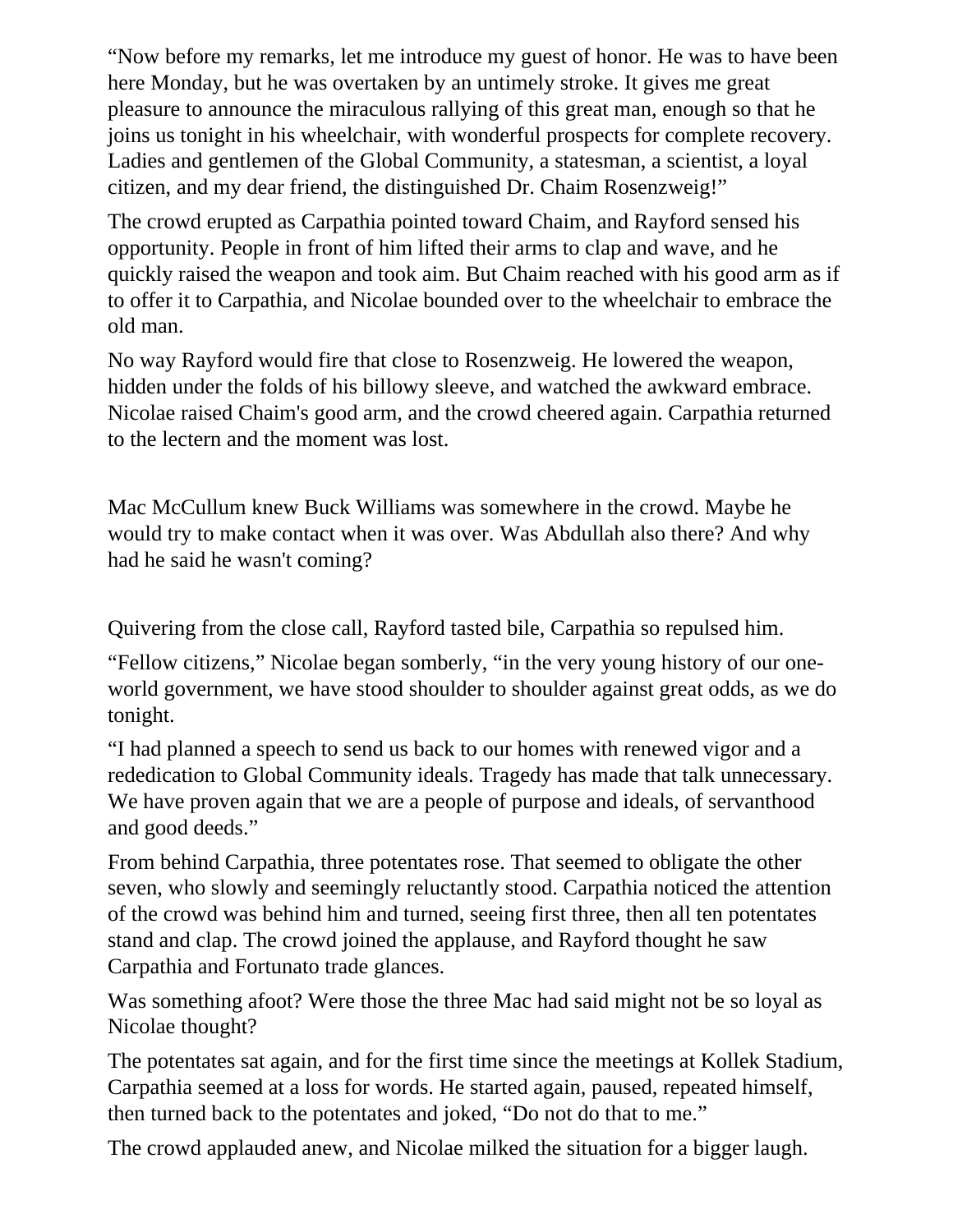Obviously covering his own concern, he began to speak, looked back quickly, and turned again, engendering titters from the audience.

Suddenly the three potentates stood again and applauded as if trying to make points with Nicolae, though Rayford noticed one had reached into the inside pocket of his jacket as he rose. It was clear the crowd thought the clapping potentates were some sort of an impromptu bit. When Chaim suddenly steered his chair out of place and rolled toward Fortunato, the crowd laughed and exulted in earnest.

Rayford was distracted from his left. Hattie? There was no way. He tried to keep her in sight, but the people in front of him raised their hands again, shouting, clapping, jumping. He leveled the gun between them, aimed betwixt two security guards at Nicolae, and tried to squeeze the trigger. He could not! His arm was paralyzed, his hand shaking, his vision swimming. Would God not allow it? Had he run too far ahead? He felt a fool, a coward, powerless despite the weapon. He stood shaking, Carpathia in his sights. As the crowd celebrated, Rayford was bumped from the back and side and the gun went off. At the explosion the sea of panicked people parted around him. Rayford ran with a bunch of them, dropping the weapon and letting the other half of the box fall. People screamed and trampled each other.

As Rayford pushed his way into a gridlock of bodies, he sneaked a peek at the stage. Carpathia was not in sight.

The potentates scattered and dived for cover, one dropping something as he tumbled off the platform. Rayford could not see Fortunato either, at first. The lectern had been shattered and the entire one-hundred-foot-wide back curtain ripped off its frame and blown away from the stage. Rayford imagined the bullet passing through Nicolae and taking out the backdrop.

Had God used him in spite of his cowardice? Could he have fulfilled prophecy? The shooting had been a mistake! He had not meant to do it!

Buck had ducked under a scaffold at the sound of the gun. A tidal wave of humanity swept past him on both sides, and he saw glee on some faces. Converts from the Wailing Wall who had seen Carpathia murder their heroes?

By the time Buck looked to the stage, the potentates were leaping off, the drapery was flying into the distance, and Chaim appeared catatonic, his head rigid.

Carpathia lay on the platform, blood running from eyes, nose, and mouth, and•it appeared to Buck•from the top of his head. His lapel mike was still hot, and because Buck was directly under a speaker tower, he heard Nicolae's liquid, guttural murmur, "But I thought ... I thought... I did everything you asked."

Fortunato draped his stocky body over Carpathia's chest, reached beneath him, and cradled him. Sitting on the stage, he rocked his potentate, wailing.

"Don't die, Excellency!" Fortunato bawled. "We need you! The world needs you! *I* need you!"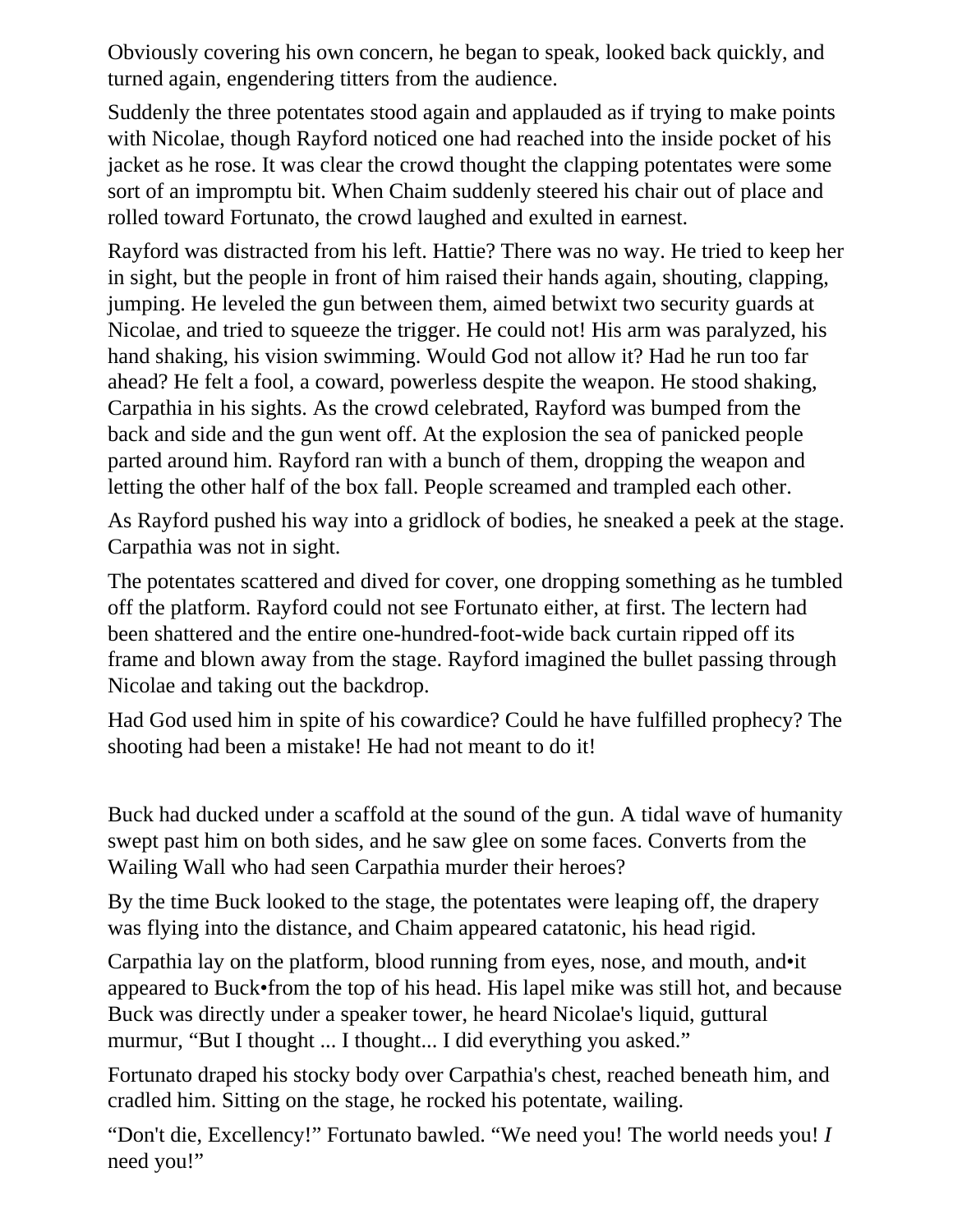Security forces surrounded them, brandishing Uzis. Buck had experienced enough trauma for one day. He stood transfixed, with a clear view of the back of Carpathia's blood-matted skull.

The wound was unmistakably fatal. And from where Buck stood, it was obvious what had caused it.

"I did not expect a gunshot," Tsion said, staring at the television as GC Security cleared the stage and whisked Carpathia away.

Two hours later GC CNN confirmed the death and played over and over the grieving pronouncement of Supreme Commander Leon Fortunato. "We shall carry on in the courageous spirit of our founder and moral anchor, Potentate Nicolae Carpathia. The cause of death will remain confidential until the investigation is complete. But you may rest assured the guilty party will be brought to justice."

The news media reported that the slain potentate's body would lie in state in the New Babylon palace before entombment there on Sunday.

"Don't leave the TV, Chloe," Tsion said. "You have to assume the resurrection will be caught on camera."

But when Friday became Saturday in Mount Prospect and Saturday night approached, even Tsion began to wonder. The Scriptures had not foretold of death by projectile. Antichrist was to die from a specific wound to the head and then come back to life. Carpathia still lay in state.

By dawn Sunday, as Tsion gloomily watched mourners pass the glass bier in the sundrenched courtyard of the GC palace, he had begun to doubt himself.

Had he been wrong all along?

Two hours before the burial, David Hassid was called in to Leon Fortunato's office. Leon and his directors of Intelligence and Security huddled before a TV monitor. Leon's face revealed abject grief and the promise of vengeance. "Once His Excellency is in the tomb," he said, his voice thick, "the world can approach closure. Prosecuting his murderer can only help. Watch with us, David. The primary angles were blocked, but look at this collateral view. Tell me if you see what we see."

David watched.

Oh, no! he thought. It couldn't be!

"Well?" Leon said, peering at him. "Is there any doubt?"

David stalled, but that only made the other two glance at him.

"The camera doesn't lie," Leon said. "We have our assassin, don't we?"

Much as he wanted to come up with some other explanation for what was clear,